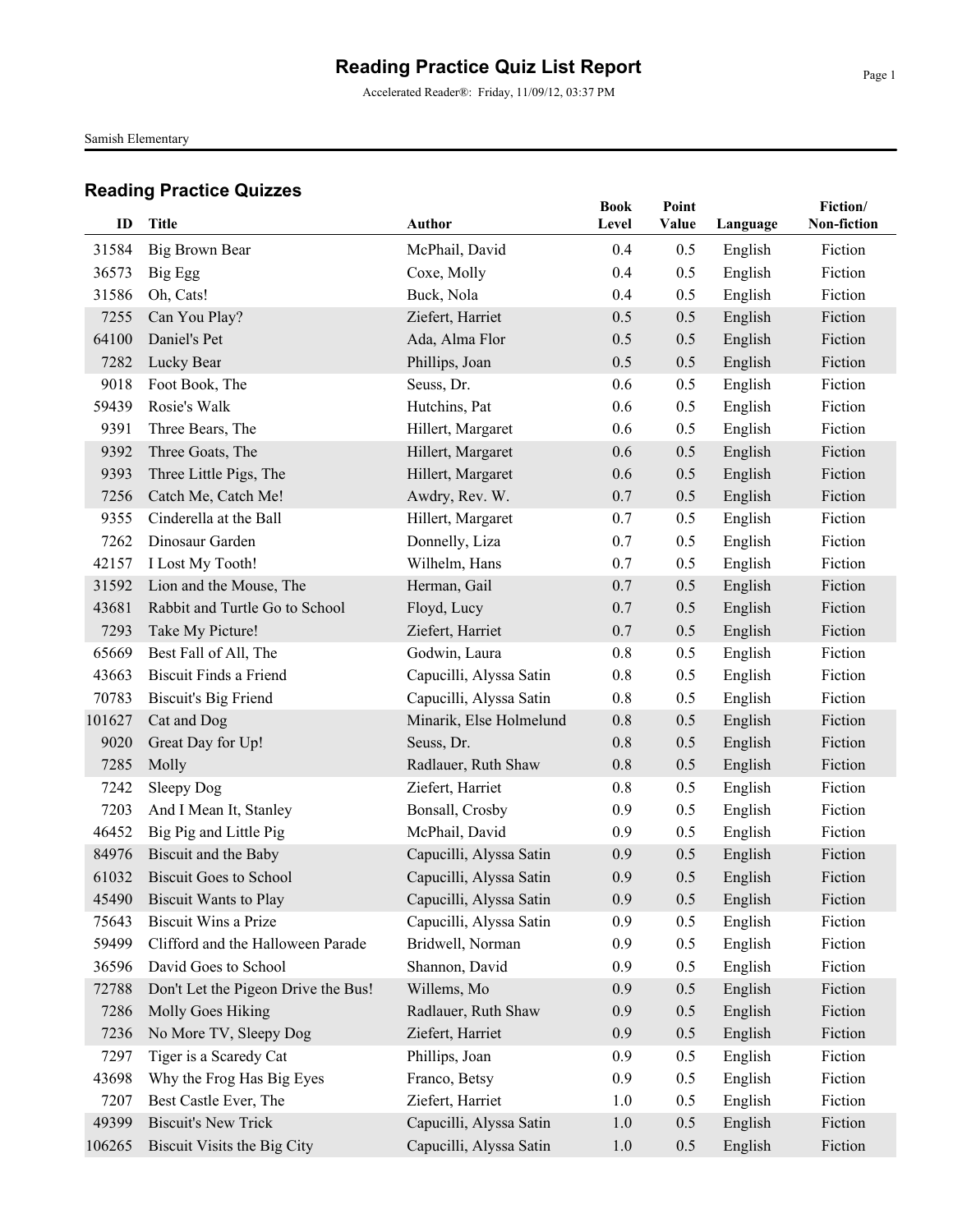Accelerated Reader®: Friday, 11/09/12, 03:37 PM

Samish Elementary

| ID     | <b>Title</b>                             | <b>Author</b>           | <b>Book</b><br>Level | Point<br>Value |          | Fiction/<br>Non-fiction |
|--------|------------------------------------------|-------------------------|----------------------|----------------|----------|-------------------------|
|        |                                          |                         |                      |                | Language |                         |
| 7254   | Bunny Hop, The                           | Slater, Teddy           | 1.0                  | 0.5            | English  | Fiction                 |
| 36424  | Chick That Wouldn't Hatch, The           | Daniel, Claire          | 1.0                  | 0.5            | English  | Fiction                 |
| 7215   | Dozen Dogs, A                            | Ziefert, Harriet        | 1.0                  | 0.5            | English  | Fiction                 |
| 117212 | Dragon Egg                               | Loehr, Mallory          | 1.0                  | 0.5            | English  | Fiction                 |
| 42154  | Get That Pest!                           | Douglas, Erin           | 1.0                  | 0.5            | English  | Fiction                 |
| 7234   | My New Boy                               | Phillips, Joan          | 1.0                  | 0.5            | English  | Fiction                 |
| 89124  | My Pony Jack                             | Meister, Cari           | 1.0                  | 0.5            | English  | Fiction                 |
| 102268 | My Pony Jack at Riding Lessons           | Meister, Cari           | 1.0                  | 0.5            | English  | Fiction                 |
| 86714  | Pup and Hound in Trouble                 | Hood, Susan             | 1.0                  | 0.5            | English  | Fiction                 |
| 9046   | B. Bears and the Spooky Old Tree, The    | Berenstain, Stan/Jan    | 1.1                  | 0.5            | English  | Fiction                 |
| 27484  | <b>Bathtime for Biscuit</b>              | Capucilli, Alyssa Satin | 1.1                  | 0.5            | English  | Fiction                 |
| 7267   | Freddie's Spaghetti                      | Doyle, Charlotte        | 1.1                  | 0.5            | English  | Fiction                 |
| 105799 | Goose on the Loose                       | Rogers, Jacqueline      | 1.1                  | 0.5            | English  | Fiction                 |
| 7219   | Happy Birthday, Cookie Monster!          | Haus, Felice            | 1.1                  | 0.5            | English  | Fiction                 |
| 7220   | Happy Birthday, Thomas!                  | Awdry, Rev. W.          | 1.1                  | 0.5            | English  | Fiction                 |
| 14621  | Hiccups for Elephant                     | Preller, James          | 1.1                  | 0.5            | English  | Fiction                 |
| 7223   | I Hate Boots                             | Ziefert, Harriet        | 1.1                  | 0.5            | English  | Fiction                 |
| 7224   | Ice Cream Soup                           | Herman, Gail            | 1.1                  | 0.5            | English  | Fiction                 |
| 58771  | Let's Clean Up!                          | Anderson, Peggy Perry   | 1.1                  | 0.5            | English  | Fiction                 |
| 9379   | Little Cowboy and the Big Cowboy, Th     | Hillert, Margaret       | 1.1                  | 0.5            | English  | Fiction                 |
| 9035   | Marvin K. Mooney Will You Please Go      | Seuss, Dr.              | 1.1                  | 0.5            | English  | Fiction                 |
| 7243   | So Sick!                                 | Ziefert, Harriet        | 1.1                  | 0.5            | English  | Fiction                 |
| 9576   | Splat!                                   | O'Connor, Jane          | 1.1                  | 0.5            | English  | Fiction                 |
| 7295   | Thomas and the School Trip               | Awdry, Rev. W.          | 1.1                  | 0.5            | English  | Fiction                 |
| 7239   | B. Bears Ready, Get Set, Go!, The        | Berenstain, Stan/Jan    | 1.2                  | 0.5            | English  | Fiction                 |
| 7205   | Babar's Picnic                           | Brunhoff, Laurent de    | 1.2                  | 0.5            | English  | Fiction                 |
| 7210   | Cave Boy                                 | Dubowski, Cathy         | 1.2                  | 0.5            | English  | Fiction                 |
| 88049  | Fred and Ted Go Camping                  | Eastman, Peter          | 1.2                  | 0.5            | English  | Fiction                 |
| 18626  | Friend for Minerva Louise, A             | Stoeke, Janet Morgan    | 1.2                  | 0.5            | English  | Fiction                 |
|        | 45962 Go, Dog. Go!                       | Eastman, P.D.           | $1.2$                | 0.5            | English  | Fiction                 |
| 53066  | Happy Birthday, Biscuit!/Biscuit's Birtl | Capucilli, Alyssa Satin | 1.2                  | 0.5            | English  | Fiction                 |
| 104858 | Home for the Holidays                    | Black, Sonia W.         | 1.2                  | 0.5            | English  | Fiction                 |
| 58830  | Hondo and Fabian                         | McCarty, Peter          | 1.2                  | 0.5            | English  | Fiction                 |
| 5522   | Leo the Late Bloomer                     | Kraus, Robert           | 1.2                  | 0.5            | English  | Fiction                 |
| 109527 | Mittens                                  | Schaefer, Lola M.       | 1.2                  | 0.5            | English  | Fiction                 |
| 9387   | Pinocchio                                | Hillert, Margaret       | 1.2                  | 0.5            | English  | Fiction                 |
| 117162 | Pup and Hound Play Copycats              | Hood, Susan             | 1.2                  | 0.5            | English  | Fiction                 |
| 71107  | Turtle and Snake's Day at the Beach      | Spohn, Kate             | 1.2                  | 0.5            | English  | Fiction                 |
| 7246   | Wake Up, Sun                             | Harrison, David         | 1.2                  | 0.5            | English  | Fiction                 |
| 113174 | Wolf's Coming!                           | Kulka, Joe              | 1.2                  | 0.5            | English  | Fiction                 |
| 7202   | All By Myself                            | Mayer, Mercer           | 1.3                  | 0.5            | English  | Fiction                 |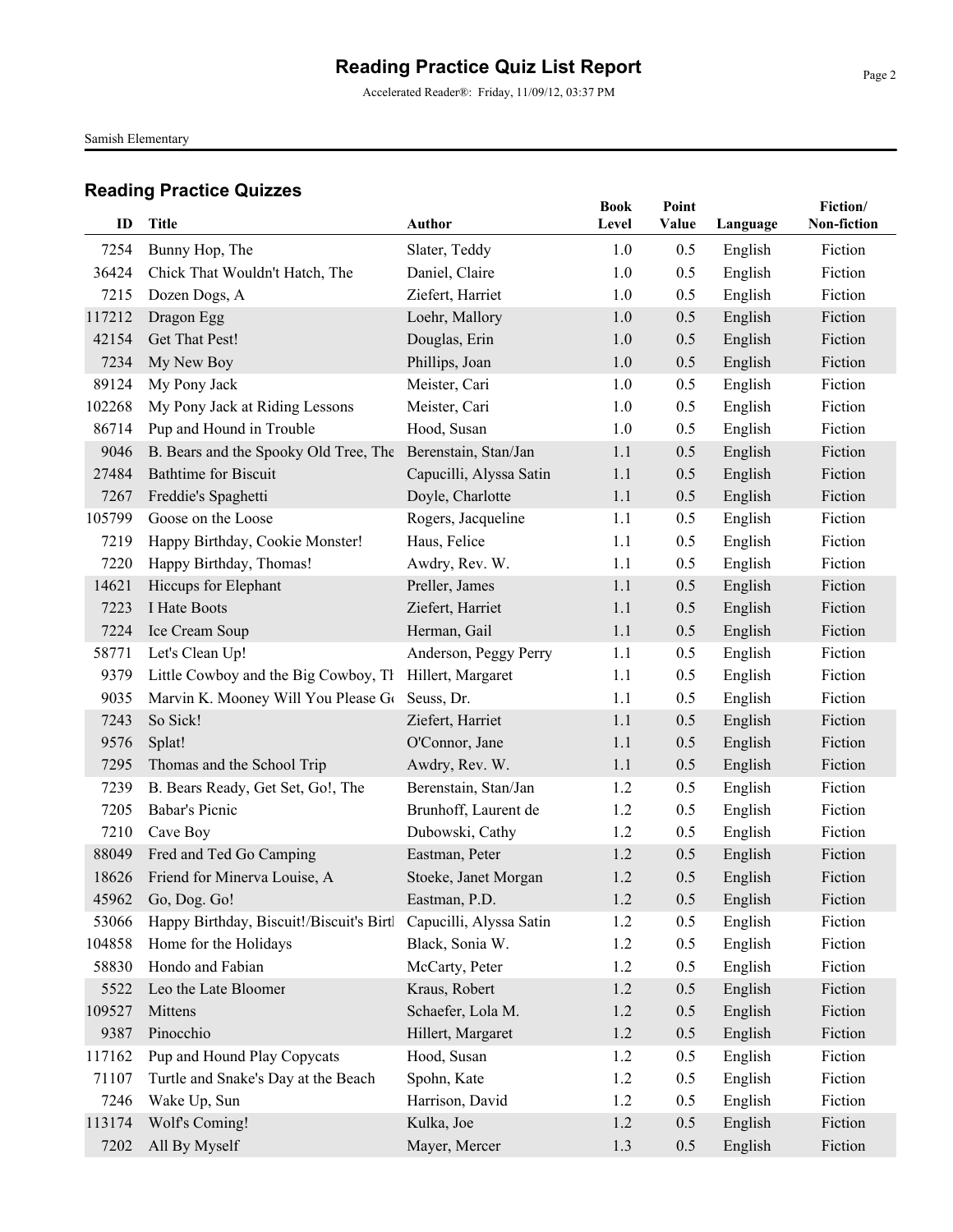Accelerated Reader®: Friday, 11/09/12, 03:37 PM

Samish Elementary

| ID     | <b>Title</b>                        | Author                  | <b>Book</b><br>Level | Point<br>Value |          | Fiction/<br>Non-fiction |
|--------|-------------------------------------|-------------------------|----------------------|----------------|----------|-------------------------|
|        |                                     |                         |                      |                | Language |                         |
| 139497 | Buzz Boy and Fly Guy                | Arnold, Tedd            | 1.3                  | 0.5            | English  | Fiction                 |
| 7229   | Just Me and My Babysitter           | Mayer, Mercer           | 1.3                  | 0.5            | English  | Fiction                 |
| 14641  | Pal the Pony                        | Herman, R.A.            | 1.3                  | 0.5            | English  | Fiction                 |
| 86715  | Pup and Hound Stay Up Late          | Hood, Susan             | 1.3                  | 0.5            | English  | Fiction                 |
| 14750  | Snowballs                           | Ehlert, Lois            | 1.3                  | 0.5            | English  | Fiction                 |
| 7294   | This Is My Friend                   | Mayer, Mercer           | 1.3                  | 0.5            | English  | Fiction                 |
| 31599  | Three Little Pigs, The              | Miles, Betty            | 1.3                  | 0.5            | English  | Fiction                 |
| 122630 | Tiny on the Farm                    | Meister, Cari           | 1.3                  | 0.5            | English  | Fiction                 |
| 36015  | Very Busy Spider, The               | Carle, Eric             | 1.3                  | 0.5            | English  | Fiction                 |
| 41889  | When the TV Broke                   | Ziefert, Harriet        | 1.3                  | 0.5            | English  | Fiction                 |
| 31587  | <b>Biscuit</b>                      | Capucilli, Alyssa Satin | 1.4                  | 0.5            | English  | Fiction                 |
| 16975  | D.W. All Wet                        | Brown, Marc             | 1.4                  | 0.5            | English  | Fiction                 |
| 122340 | Fly High, Fly Guy!                  | Arnold, Tedd            | 1.4                  | 0.5            | English  | Fiction                 |
| 7217   | Follow the Monsters!                | Lerner, Sharon          | 1.4                  | 0.5            | English  | Fiction                 |
| 7270   | Happy Mother's Day!                 | Hautzig, Deborah        | 1.4                  | 0.5            | English  | Fiction                 |
| 7276   | Just Me and My Dad                  | Mayer, Mercer           | 1.4                  | 0.5            | English  | Fiction                 |
| 5520   | Kiss for Little Bear, A             | Minarik, Else Holmelund | 1.4                  | 0.5            | English  | Fiction                 |
| 10528  | Kit and Kat                         | De Paola, Tomie         | 1.4                  | 0.5            | English  | Fiction                 |
| 59438  | One Duck Stuck                      | Root, Phyllis           | 1.4                  | 0.5            | English  | Fiction                 |
| 29508  | When Sophie Gets Angry--Really, Rea | Bang, Molly             | 1.4                  | 0.5            | English  | Fiction                 |
| 7249   | Who Will Be My Friends?             | Hoff, Syd               | 1.4                  | 0.5            | English  | Fiction                 |
| 21260  | Arthur's Reading Race               | Brown, Marc             | 1.5                  | 0.5            | English  | Fiction                 |
| 7204   | Babar's Little Circus Star          | Brunhoff, Laurent de    | 1.5                  | 0.5            | English  | Fiction                 |
| 16976  | D.W. Flips                          | Brown, Marc             | 1.5                  | 0.5            | English  | Fiction                 |
| 7260   | David and the Giant                 | Little, Emily           | 1.5                  | 0.5            | English  | Fiction                 |
| 7264   | Double-Header                       | Herman, Gail            | 1.5                  | 0.5            | English  | Fiction                 |
| 11360  | Fish Faces                          | Wu, Norbert             | 1.5                  | 0.5            | English  | Non-Fiction             |
| 7216   | Five Silly Fishermen                | Edwards, Roberta        | 1.5                  | 0.5            | English  | Fiction                 |
| 9021   | Green Eggs and Ham                  | Seuss, Dr.              | 1.5                  | 0.5            | English  | Fiction                 |
|        | 7271 Harry Goes to Day Camp         | Ziefert, James          | $1.5\,$              | 0.5            | English  | Fiction                 |
| 101048 | He Came with the Couch              | Slonim, David           | 1.5                  | 0.5            | English  | Fiction                 |
| 31590  | Henny-Penny                         | Ziefert, Harriet        | 1.5                  | 0.5            | English  | Fiction                 |
| 101305 | Hi, Fly Guy!                        | Arnold, Tedd            | 1.5                  | 0.5            | English  | Fiction                 |
| 9023   | Hop on Pop                          | Seuss, Dr.              | 1.5                  | 0.5            | English  | Fiction                 |
| 133847 | I Spy Fly Guy!                      | Arnold, Tedd            | 1.5                  | 0.5            | English  | Fiction                 |
| 7274   | Just A Mess                         | Mayer, Mercer           | 1.5                  | 0.5            | English  | Fiction                 |
| 7284   | Me Too!                             | Mayer, Mercer           | 1.5                  | 0.5            | English  | Fiction                 |
| 7290   | Prince's Tooth Is Loose, The        | Ziefert, Harriet        | 1.5                  | 0.5            | English  | Fiction                 |
| 84444  | Ten Little Fish                     | Wood, Audrey            | 1.5                  | 0.5            | English  | Fiction                 |
| 76032  | There Once Was a Puffin             | Jaques, Florence Page   | 1.5                  | 0.5            | English  | Fiction                 |
| 18323  | Trek, The                           | Jonas, Ann              | 1.5                  | 0.5            | English  | Fiction                 |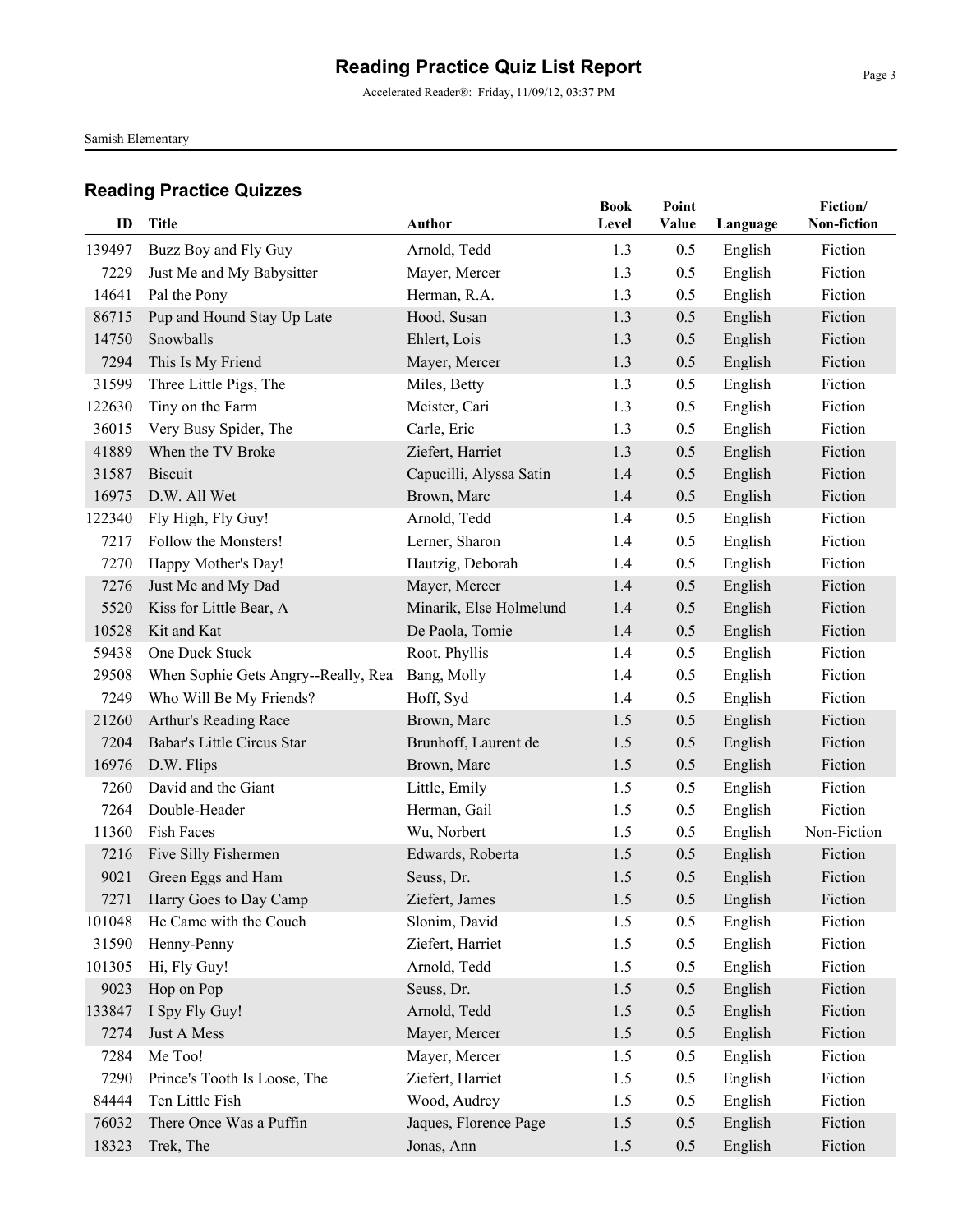Accelerated Reader®: Friday, 11/09/12, 03:37 PM

Samish Elementary

| ID     | Title                                 | Author                  | <b>Book</b><br>Level | Point<br>Value |          | Fiction/<br>Non-fiction |
|--------|---------------------------------------|-------------------------|----------------------|----------------|----------|-------------------------|
|        |                                       |                         |                      |                | Language |                         |
| 54455  | Widget                                | McFarland, Lyn Rossiter | 1.5                  | 0.5            | English  | Fiction                 |
| 31725  | Willie's Wonderful Pet                | Cebulash, Mel           | 1.5                  | 0.5            | English  | Fiction                 |
| 18603  | Ant Plays Bear                        | Byars, Betsy            | 1.6                  | 0.5            | English  | Fiction                 |
| 5456   | Are You My Mother?                    | Eastman, P.D.           | 1.6                  | 0.5            | English  | Fiction                 |
| 16970  | Arthur's Nose                         | Brown, Marc             | 1.6                  | 0.5            | English  | Fiction                 |
| 9011   | Bike Lesson, The                      | Berenstain, Stan/Jan    | 1.6                  | 0.5            | English  | Fiction                 |
| 36693  | Clifford to the Rescue                | Bridwell, Norman        | 1.6                  | 0.5            | English  | Fiction                 |
| 18606  | Cow in the House, The                 | Ziefert, Harriet        | 1.6                  | 0.5            | English  | Fiction                 |
| 50081  | Daniel's Mystery Egg                  | Ada, Alma Flor          | 1.6                  | 0.5            | English  | Fiction                 |
| 57718  | Do Like a Duck Does!                  | Hindley, Judy           | 1.6                  | 0.5            | English  | Fiction                 |
| 60384  | Hats off for the Fourth of July!      | Ziefert, Harriet        | 1.6                  | 0.5            | English  | Fiction                 |
| 126340 | Hooray for Fly Guy!                   | Arnold, Tedd            | 1.6                  | 0.5            | English  | Fiction                 |
| 58876  | I Stink!                              | McMullan, Kate          | 1.6                  | 0.5            | English  | Fiction                 |
| 6121   | Is Your Mama a Llama?                 | Guarino, Deborah        | 1.6                  | 0.5            | English  | Fiction                 |
| 7277   | Just Me and My Puppy                  | Mayer, Mercer           | 1.6                  | 0.5            | English  | Fiction                 |
| 82297  | Knuffle Bunny: A Cautionary Tale      | Willems, Mo             | 1.6                  | 0.5            | English  | Fiction                 |
| 42170  | Little Red Hen, The                   | Ziefert, Harriet        | 1.6                  | 0.5            | English  | Fiction                 |
| 105021 | Little Spotted Cat                    | Capucilli, Alyssa Satin | 1.6                  | 0.5            | English  | Fiction                 |
| 69645  | Merry Christmas, Big Hungry Bear!     | Wood, Don/Audrey        | 1.6                  | 0.5            | English  | Fiction                 |
| 31611  | My Tooth Is About to Fall Out         | Maccarone, Grace        | 1.6                  | 0.5            | English  | Fiction                 |
| 7288   | Noah's Ark                            | Hayward, Linda          | 1.6                  | 0.5            | English  | Fiction                 |
| 116972 | Peanut                                | Alsenas, Linas          | 1.6                  | 0.5            | English  | Fiction                 |
| 116920 | There Was an Old Lady Who Swallow     | Arnold, Tedd            | 1.6                  | 0.5            | English  | Fiction                 |
| 7298   | Tim and Jim Take Off                  | Ziefert, Harriet        | 1.6                  | 0.5            | English  | Fiction                 |
| 59598  | White Dynamite and Curly Kidd         | Martin/Archambault      | 1.6                  | 0.5            | English  | Fiction                 |
| 7250   | Why Can't I Fly?                      | Gelman, Rita            | 1.6                  | 0.5            | English  | Fiction                 |
| 7300   | You're the Scaredy-Cat                | Mayer, Mercer           | 1.6                  | 0.5            | English  | Fiction                 |
| 7201   | Across the Stream                     | Ginsburg, Mirra         | 1.7                  | 0.5            | English  | Fiction                 |
| 7455   | B. Bears and the Big Road Race, The   | Berenstain, Stan/Jan    | 1.7                  | 0.5            | English  | Fiction                 |
|        | 7208 Big Bird's Copycat Day           | Lerner, Sharon          | 1.7                  | 0.5            | English  | Fiction                 |
| 9010   | Big Honey Hunt, The                   | Berenstain, Stan/Jan    | 1.7                  | 0.5            | English  | Fiction                 |
| 7209   | Big Mile Race, The                    | Kessler, Leonard        | 1.7                  | 0.5            | English  | Fiction                 |
| 110677 | <b>Bud and Gabby</b>                  | Davis, Anne             | 1.7                  | 0.5            | English  | Fiction                 |
| 110400 | Chickens to the Rescue                | Himmelman, John         | 1.7                  | 0.5            | English  | Fiction                 |
| 43228  | Five Little Monkeys Sitting in a Tree | Christelow, Eileen      | 1.7                  | 0.5            | English  | Fiction                 |
| 7268   | Geraldine's Blanket                   | Keller, Holly           | 1.7                  | 0.5            | English  | Fiction                 |
| 4197   | Harriet and the Roller Coaster        | Carlson, Nancy          | 1.7                  | 0.5            | English  | Fiction                 |
| 4198   | Harriet and Walt                      | Carlson, Nancy          | 1.7                  | 0.5            | English  | Fiction                 |
| 7273   | I Like Ketchup Sandwiches             | Conway, Lisa            | 1.7                  | 0.5            | English  | Fiction                 |
| 18633  | Joseph and His Coat of Many Colors    | Kassirer, Sue           | 1.7                  | 0.5            | English  | Fiction                 |
| 35829  | Joseph Had a Little Overcoat          | Taback, Simms           | 1.7                  | 0.5            | English  | Fiction                 |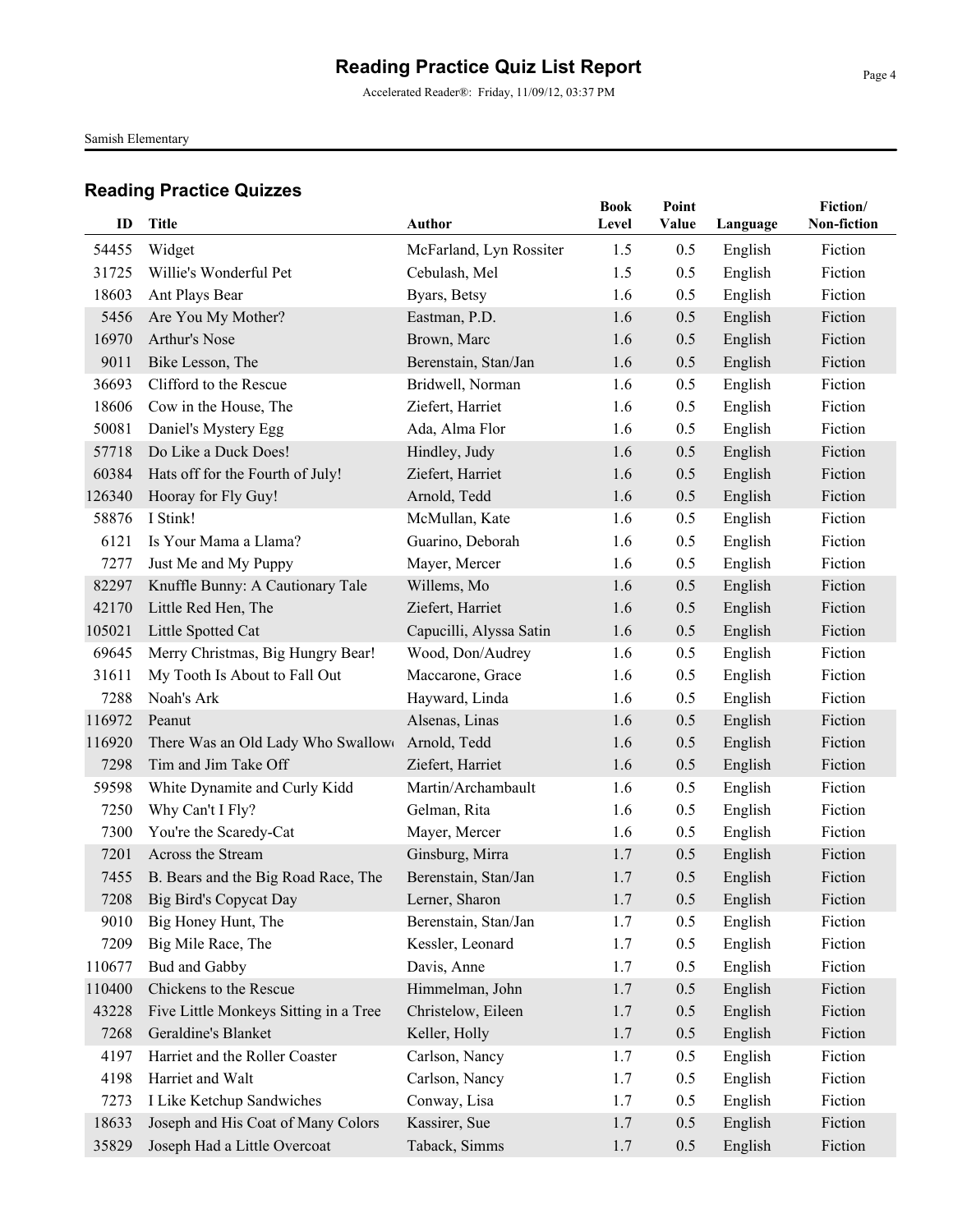Accelerated Reader®: Friday, 11/09/12, 03:37 PM

Samish Elementary

| ID     | <b>Title</b>                           | <b>Author</b>          | <b>Book</b> | Point |          | Fiction/<br>Non-fiction |
|--------|----------------------------------------|------------------------|-------------|-------|----------|-------------------------|
|        |                                        |                        | Level       | Value | Language |                         |
| 7279   | Just Shopping With Mom                 | Mayer, Mercer          | 1.7         | 0.5   | English  | Fiction                 |
| 14626  | Kick, Pass, and Run                    | Kessler, Leonard       | 1.7         | 0.5   | English  | Fiction                 |
| 45246  | King Bidgood's in the Bathtub          | Wood, Audrey           | 1.7         | 0.5   | English  | Fiction                 |
| 59435  | Moo Moo, Brown Cow                     | Wood, Jakki            | 1.7         | 0.5   | English  | Fiction                 |
| 5486   | Mother, Mother I Want Another          | Polushkin, Maria       | 1.7         | 0.5   | English  | Fiction                 |
| 7385   | No More Monsters for Me                | Parish, Peggy          | 1.7         | 0.5   | English  | Fiction                 |
| 9042   | One Fish, Two Fish, Red Fish, Blue Fis | Seuss, Dr.             | 1.7         | 0.5   | English  | Fiction                 |
| 56775  | Quick as a Cricket                     | Wood, Audrey           | 1.7         | 0.5   | English  | Fiction                 |
| 47824  | Sam and the Firefly                    | Eastman, P.D.          | 1.7         | 0.5   | English  | Fiction                 |
| 9044   | Shape of Me and Other Stuff            | Seuss, Dr.             | 1.7         | 0.5   | English  | Fiction                 |
| 31595  | Shoe Town                              | Stevens/Crummel        | 1.7         | 0.5   | English  | Fiction                 |
| 110407 | Shoo, Fly Guy!                         | Arnold, Tedd           | 1.7         | 0.5   | English  | Fiction                 |
| 7241   | Sir Small and the Dragonfly            | O'Connor, Jane         | 1.7         | 0.5   | English  | Fiction                 |
| 104778 | Super Fly Guy                          | Arnold, Tedd           | 1.7         | 0.5   | English  | Fiction                 |
| 10503  | Amelia Bedelia Goes Camping            | Parish, Peggy          | 1.8         | 0.5   | English  | Fiction                 |
| 9009   | B. Bears and the Missing Dinosaur Bor  | Berenstain, Stan/Jan   | 1.8         | 0.5   | English  | Fiction                 |
| 7206   | <b>Beef Stew</b>                       | Brenner, Barbara       | 1.8         | 0.5   | English  | Fiction                 |
| 116744 | Chester                                | Watt, Mélanie          | 1.8         | 0.5   | English  | Fiction                 |
| 41848  | Clifford Gets a Job                    | Bridwell, Norman       | 1.8         | 0.5   | English  | Fiction                 |
| 14613  | Clifford's Sports Day                  | Bridwell, Norman       | 1.8         | 0.5   | English  | Fiction                 |
| 17518  | Clifford's Tricks                      | Bridwell, Norman       | 1.8         | 0.5   | English  | Fiction                 |
| 27486  | Danny and the Dinosaur Go to Camp      | Hoff, Syd              | 1.8         | 0.5   | English  | Fiction                 |
| 43666  | Duckling Days                          | Wallace, Karen         | 1.8         | 0.5   | English  | Non-Fiction             |
| 36425  | Fox and the Stork, The                 | McDermott, Gerald      | 1.8         | 0.5   | English  | Fiction                 |
| 10518  | Fox in Love                            | Marshall, Edward       | 1.8         | 0.5   | English  | Fiction                 |
| 7218   | Goodnight Moon                         | Brown, Margaret Wise   | 1.8         | 0.5   | English  | Fiction                 |
| 4199   | Harriet's Halloween Candy              | Carlson, Nancy         | 1.8         | 0.5   | English  | Fiction                 |
| 4200   | Harriet's Recital                      | Carlson, Nancy         | 1.8         | 0.5   | English  | Fiction                 |
| 7231   | Just Me and My Little Sister           | Mayer, Mercer          | 1.8         | 0.5   | English  | Fiction                 |
|        | 44052 Mixed-Up Chameleon, The          | Carle, Eric            | 1.8         | 0.5   | English  | Fiction                 |
| 9037   | Mr. Brown Can Moo! Can You?            | Seuss, Dr.             | 1.8         | 0.5   | English  | Fiction                 |
| 83484  | My Teacher for President               | Winters, Kay           | 1.8         | 0.5   | English  | Fiction                 |
| 9040   | Oh, the Thinks You Can Think!          | Seuss, Dr.             | 1.8         | 0.5   | English  | Fiction                 |
| 7389   | Penrod's Pants                         | Christian, Mary Blount | 1.8         | 0.5   | English  | Fiction                 |
| 7346   | Three by the Sea                       | Marshall, Edward       | 1.8         | 0.5   | English  | Fiction                 |
| 5457   | At the Crossroads                      | Isadora, Rachel        | 1.9         | 0.5   | English  | Fiction                 |
| 9006   | Bears' Christmas, The                  | Berenstain, Stan/Jan   | 1.9         | 0.5   | English  | Fiction                 |
| 9008   | Bears' Picnic, The                     | Berenstain, Stan/Jan   | 1.9         | 0.5   | English  | Fiction                 |
| 29233  | Carrot Seed, The                       | Krauss, Ruth           | 1.9         | 0.5   | English  | Fiction                 |
| 7211   | Chester                                | Hoff, Syd              | 1.9         | 0.5   | English  | Fiction                 |
| 42139  | Clifford Grows Up                      | Bridwell, Norman       | 1.9         | 0.5   | English  | Fiction                 |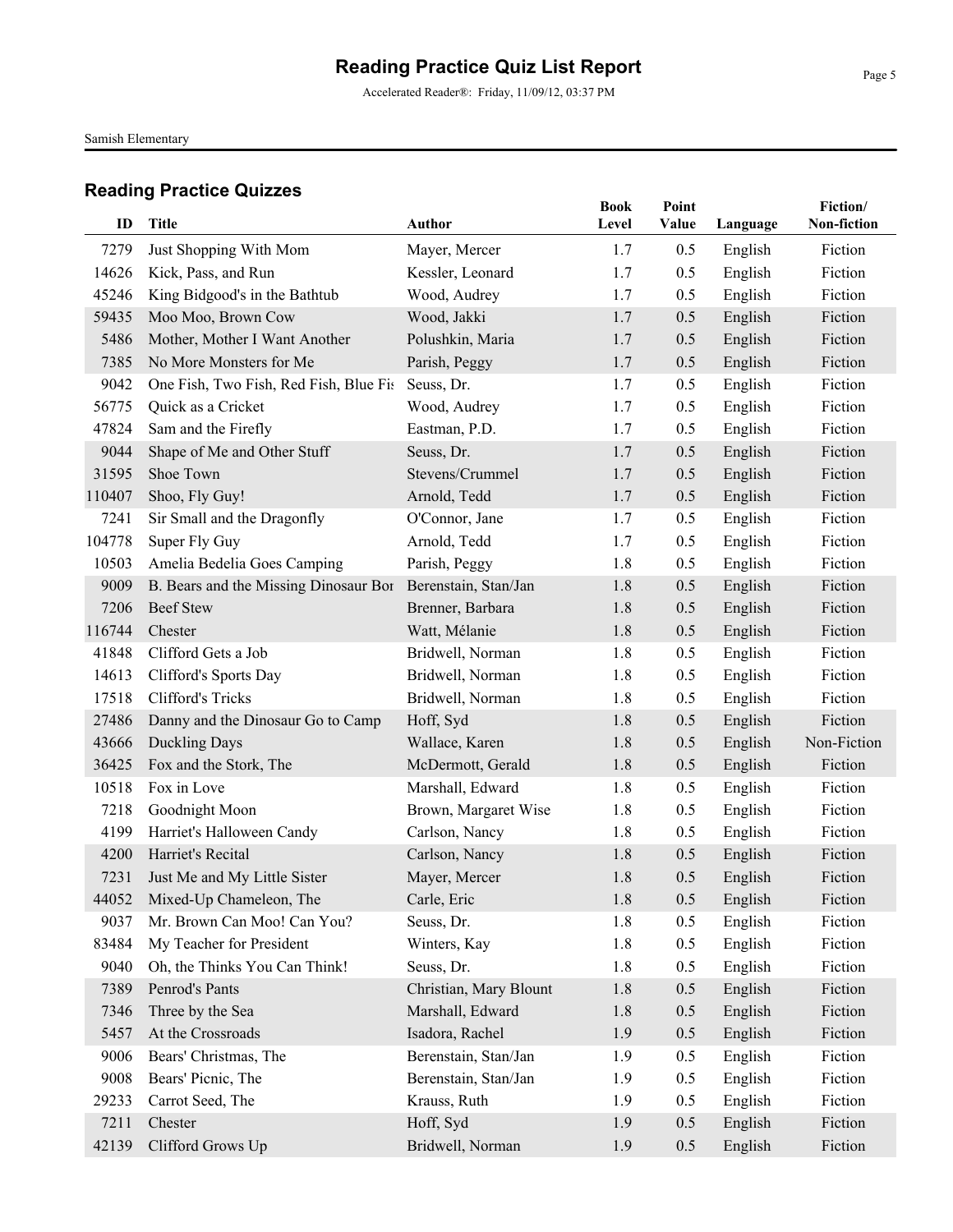Accelerated Reader®: Friday, 11/09/12, 03:37 PM

Samish Elementary

| ID             | <b>Title</b>                          | <b>Author</b>                    | <b>Book</b><br>Level | Point<br>Value | Language           | Fiction/<br>Non-fiction |
|----------------|---------------------------------------|----------------------------------|----------------------|----------------|--------------------|-------------------------|
|                |                                       |                                  |                      |                |                    |                         |
| 7257           | Clifford's Christmas                  | Bridwell, Norman                 | 1.9                  | 0.5            | English            | Fiction<br>Fiction      |
| 7258           | Clifford's Puppy Days                 | Bridwell, Norman                 | 1.9                  | 0.5            | English            |                         |
| 18607          | Cry Baby<br>Day at Seagull Beach, A   | Brown, Ruth                      | 1.9                  | 0.5            | English            | Fiction<br>Non-Fiction  |
| 32031<br>18608 | Digby and Kate and the Beautiful Day  | Wallace, Karen<br>Baker, Barbara | 1.9<br>1.9           | 0.5<br>0.5     | English            | Fiction                 |
| 9157           | Don't Cry, Big Bird                   | Roberts, Sarah                   | 1.9                  | 0.5            | English<br>English | Fiction                 |
| 43014          | Don't Wake Up Mama!                   | Christelow, Eileen               | 1.9                  | 0.5            | English            | Fiction                 |
| 51923          | Gingerbread Boy, The                  | Ziefert, Harriet                 | 1.9                  | 0.5            | English            | Fiction                 |
| 88641          | Great Fuzz Frenzy, The                | Stevens, Janet                   | 1.9                  | 0.5            | English            | Fiction                 |
| 44313          | Happy Birthday, Danny and the Dinosa  | Hoff, Syd                        | 1.9                  | 0.5            | English            | Fiction                 |
| 7275           | Just Grandpa and Me                   | Mayer, Mercer                    | 1.9                  | 0.5            | English            | Fiction                 |
| 7278           | Just My Friend and Me                 | Mayer, Mercer                    | 1.9                  | 0.5            | English            | Fiction                 |
| 16400          | Magic Porridge Pot, The               | Ziefert, Harriet                 | 1.9                  | 0.5            | English            | Fiction                 |
| 80866          | Manana, Iguana                        | Paul, Ann Whitford               | 1.9                  | 0.5            | English            | Fiction                 |
| 7381           | Missing Tooth, The                    | Cole, Joanna                     | 1.9                  | 0.5            | English            | Fiction                 |
| 106832         | Once I Ate a Pie                      | MacLachlan, Patricia             | 1.9                  | 0.5            | English            | Fiction                 |
| 42161          | Oops, Clifford!                       | Bridwell, Norman                 | 1.9                  | 0.5            | English            | Fiction                 |
| 7342           | Scruffy                               | Parish, Peggy                    | 1.9                  | 0.5            | English            | Fiction                 |
| 7647           | Teach Us, Amelia Bedelia              | Parish, Peggy                    | 1.9                  | 0.5            | English            | Fiction                 |
| 89242          | Turkeys Together                      | Wallace, Carol                   | 1.9                  | 0.5            | English            | Fiction                 |
| 7245           | Twinkle, Twinkle, Little Bug          | Ross, Katharine                  | 1.9                  | 0.5            | English            | Fiction                 |
| 10501          | Amelia Bedelia and the Baby           | Parish, Peggy                    | 2.0                  | 0.5            | English            | Fiction                 |
| 9007           | Bears' Vacation, The                  | Berenstain, Stan/Jan             | 2.0                  | 0.5            | English            | Fiction                 |
| 7356           | Best Little Monkeys in the World, The | Standiford, Natalie              | 2.0                  | 0.5            | English            | Fiction                 |
| 18604          | Better Than TV                        | Miller, Sara Swan                | 2.0                  | 0.5            | English            | Fiction                 |
| 7360           | <b>Bully Trouble</b>                  | Cole, Joanna                     | 2.0                  | 0.5            | English            | Fiction                 |
| 7362           | Daniel's Duck                         | Bulla, Clyde Robert              | 2.0                  | 0.5            | English            | Fiction                 |
| 45918          | Day in the Life of a Builder, A       | Hayward, Linda                   | 2.0                  | 0.5            | English            | Non-Fiction             |
| 45902          | Day in the Life of a Firefighter, A   | Hayward, Linda                   | 2.0                  | 0.5            | English            | Non-Fiction             |
| 45492          | Dinosaur's Day                        | Thomson, Ruth                    | $2.0\,$              | 0.5            | English            | Fiction                 |
| 86031          | Don't Be Silly, Mrs. Millie!          | Cox, Judy                        | 2.0                  | 0.5            | English            | Fiction                 |
| 23867          | Fox All Week                          | Marshall, Edward                 | 2.0                  | 0.5            | English            | Fiction                 |
| 40703          | Fox Be Nimble                         | Marshall, James                  | 2.0                  | 0.5            | English            | Fiction                 |
| 7313           | Fox on the Job                        | Marshall, James                  | 2.0                  | 0.5            | English            | Fiction                 |
| 7316           | Grizzwold                             | Hoff, Syd                        | 2.0                  | 0.5            | English            | Fiction                 |
| 7573           | Here Comes the Strikeout              | Kessler, Leonard                 | 2.0                  | 0.5            | English            | Fiction                 |
| 7272           | I Just Forgot                         | Mayer, Mercer                    | 2.0                  | 0.5            | English            | Fiction                 |
| 7227           | Just For You                          | Mayer, Mercer                    | 2.0                  | 0.5            | English            | Fiction                 |
| 4191           | Louanne PigTalent Show                | Carlson, Nancy                   | 2.0                  | 0.5            | English            | Fiction                 |
| 7382           | Molly the Brave and Me                | O'Connor, Jane                   | 2.0                  | 0.5            | English            | Fiction                 |
| 7332           | Morris Goes to School                 | Wiseman, B.                      | $2.0$                | 0.5            | English            | Fiction                 |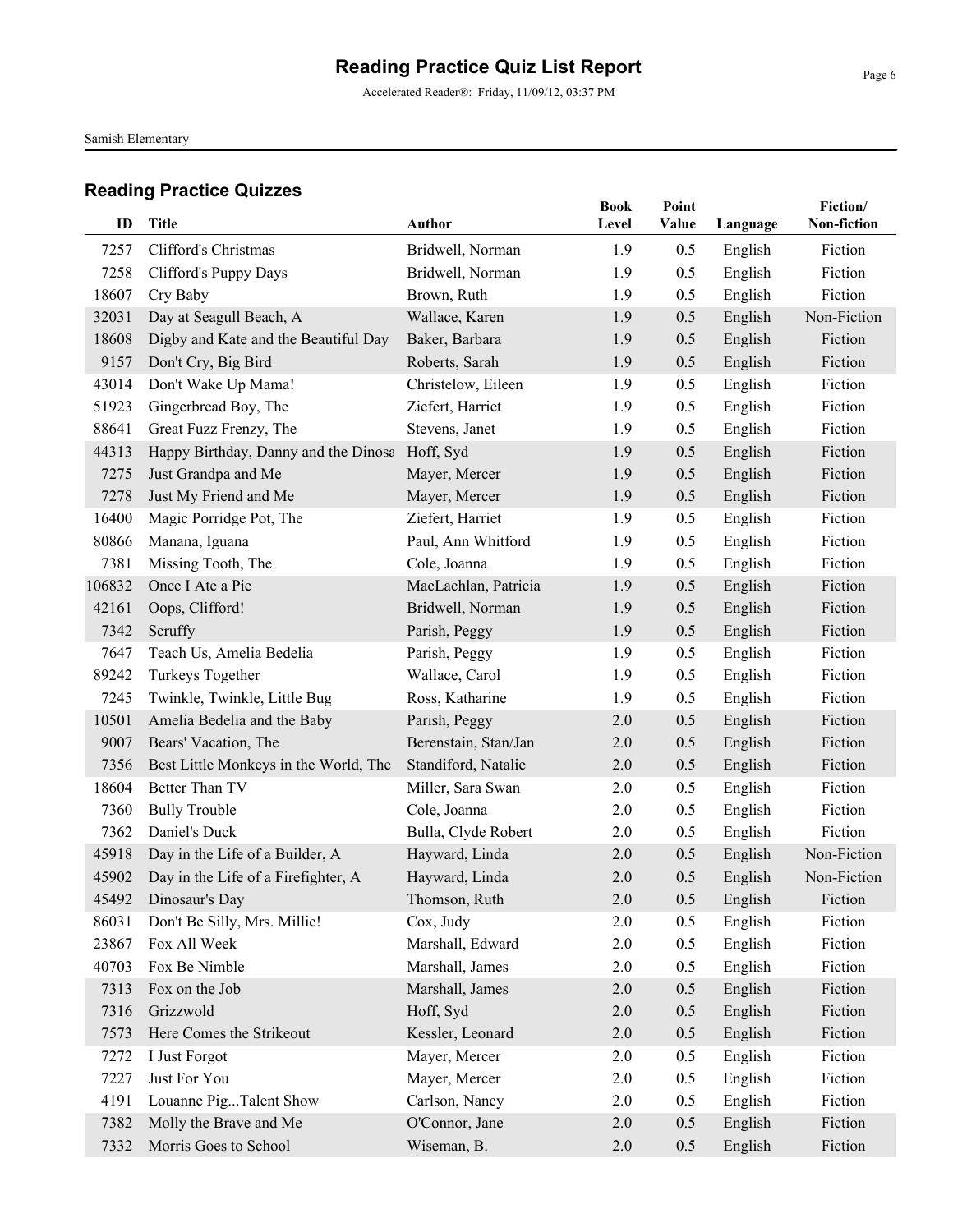Accelerated Reader®: Friday, 11/09/12, 03:37 PM

Samish Elementary

| ID     | <b>Title</b>                          | <b>Author</b>           | <b>Book</b> | Point |          | Fiction/<br>Non-fiction |
|--------|---------------------------------------|-------------------------|-------------|-------|----------|-------------------------|
|        |                                       |                         | Level       | Value | Language |                         |
| 7287   | No Mail for Mitchell                  | Siracusa, Catherine     | 2.0         | 0.5   | English  | Fiction                 |
| 7388   | Penrod Again                          | Christian, Mary Blount  | 2.0         | 0.5   | English  | Fiction                 |
| 41871  | Pooh's Honey Tree                     | Gaines, Isabel          | 2.0         | 0.5   | English  | Fiction                 |
| 25095  | Poppleton Everyday                    | Rylant, Cynthia         | 2.0         | 0.5   | English  | Fiction                 |
| 7341   | Sammy the Seal                        | Hoff, Syd               | 2.0         | 0.5   | English  | Fiction                 |
| 54803  | Alien and Possum: Friends No Matter V | Johnston, Tony          | 2.1         | 0.5   | English  | Fiction                 |
| 7353   | Babar and the Ghost                   | Brunhoff, Laurent de    | 2.1         | 0.5   | English  | Fiction                 |
| 58261  | Bertie Was a Watchdog                 | Walton, Rick            | 2.1         | 0.5   | English  | Fiction                 |
| 7307   | Big Max                               | Platt, Kin              | 2.1         | 0.5   | English  | Fiction                 |
| 44100  | <b>Big Rain Coming</b>                | Germein, Katrina        | 2.1         | 0.5   | English  | Fiction                 |
| 9013   | Cat in the Hat Comes Back, The        | Seuss, Dr.              | 2.1         | 0.5   | English  | Fiction                 |
| 7259   | Clifford's Thanksgiving Visit         | Bridwell, Norman        | 2.1         | 0.5   | English  | Fiction                 |
| 7310   | Come Back, Amelia Bedelia             | Parish, Peggy           | 2.1         | 0.5   | English  | Fiction                 |
| 2124   | Cosmo Zooms                           | Howard, Arthur          | 2.1         | 0.5   | English  | Fiction                 |
| 7261   | Dinosaur Babies                       | Penner, Lucille Recht   | 2.1         | 0.5   | English  | Non-Fiction             |
| 45906  | Diving Dolphin                        | Wallace, Karen          | 2.1         | 0.5   | English  | Non-Fiction             |
| 9016   | Dr. Seuss's ABC                       | Seuss, Dr.              | 2.1         | 0.5   | English  | Fiction                 |
| 103067 | Fancy Nancy                           | O'Connor, Jane          | 2.1         | 0.5   | English  | Fiction                 |
| 7311   | Father Bear Comes Home                | Minarik, Else Holmelund | 2.1         | 0.5   | English  | Fiction                 |
| 145162 | Fly Guy vs. the Flyswatter!           | Arnold, Tedd            | 2.1         | 0.5   | English  | Fiction                 |
| 9019   | Fox in Socks                          | Seuss, Dr.              | 2.1         | 0.5   | English  | Fiction                 |
| 9588   | Fox on Stage                          | Marshall, James         | 2.1         | 0.5   | English  | Fiction                 |
| 41446  | Golly Sisters Go West, The            | Byars, Betsy            | 2.1         | 0.5   | English  | Fiction                 |
| 39566  | Good Night, Good Knight               | Thomas, Shelley Moore   | 2.1         | 0.5   | English  | Fiction                 |
| 20019  | Good Work, Amelia Bedelia             | Parish, Peggy           | 2.1         | 0.5   | English  | Fiction                 |
| 9027   | I Am Not Going to Get Up Today!       | Seuss, Dr.              | 2.1         | 0.5   | English  | Fiction                 |
| 7323   | Julius                                | Hoff, Syd               | 2.1         | 0.5   | English  | Fiction                 |
| 7327   | Little Chief                          | Hoff, Syd               | 2.1         | 0.5   | English  | Fiction                 |
| 4189   | Louanne PigMaking the Team            | Carlson, Nancy          | 2.1         | 0.5   | English  | Fiction                 |
|        | 5526 Merry Christmas, Amelia Bedelia  | Parish, Peggy           | 2.1         | 0.5   | English  | Fiction                 |
| 7383   | Monkey-Monkey's Trick                 | McKissack, Patricia C.  | 2.1         | 0.5   | English  | Fiction                 |
| 7233   | Moving Day                            | Szekeres, Cyndy         | 2.1         | 0.5   | English  | Fiction                 |
| 49258  | My Little Sister Ate One Hare         | Grossman, Bill          | 2.1         | 0.5   | English  | Fiction                 |
| 7336   | Oliver                                | Hoff, Syd               | 2.1         | 0.5   | English  | Fiction                 |
| 444    | Pickle Puss                           | Giff, Patricia Reilly   | 2.1         | 1.0   | English  | Fiction                 |
| 6088   | Polar Bear, Polar Bear, What Do You I | Jr., Bill Martin        | 2.1         | 0.5   | English  | Fiction                 |
| 43945  | Surprise Puppy!                       | Walker-Hodge, Judith    | 2.1         | 0.5   | English  | Fiction                 |
| 45916  | Tale of a Tadpole                     | Wallace, Karen          | 2.1         | 0.5   | English  | Non-Fiction             |
| 9047   | There's a Wocket in My Pocket!        | Seuss, Dr.              | 2.1         | 0.5   | English  | Fiction                 |
| 7347   | Three up a Tree                       | Marshall, James         | 2.1         | 0.5   | English  | Fiction                 |
| 7296   | Through Moon and Stars and Night Ski  | Turner, Ann             | 2.1         | 0.5   | English  | Fiction                 |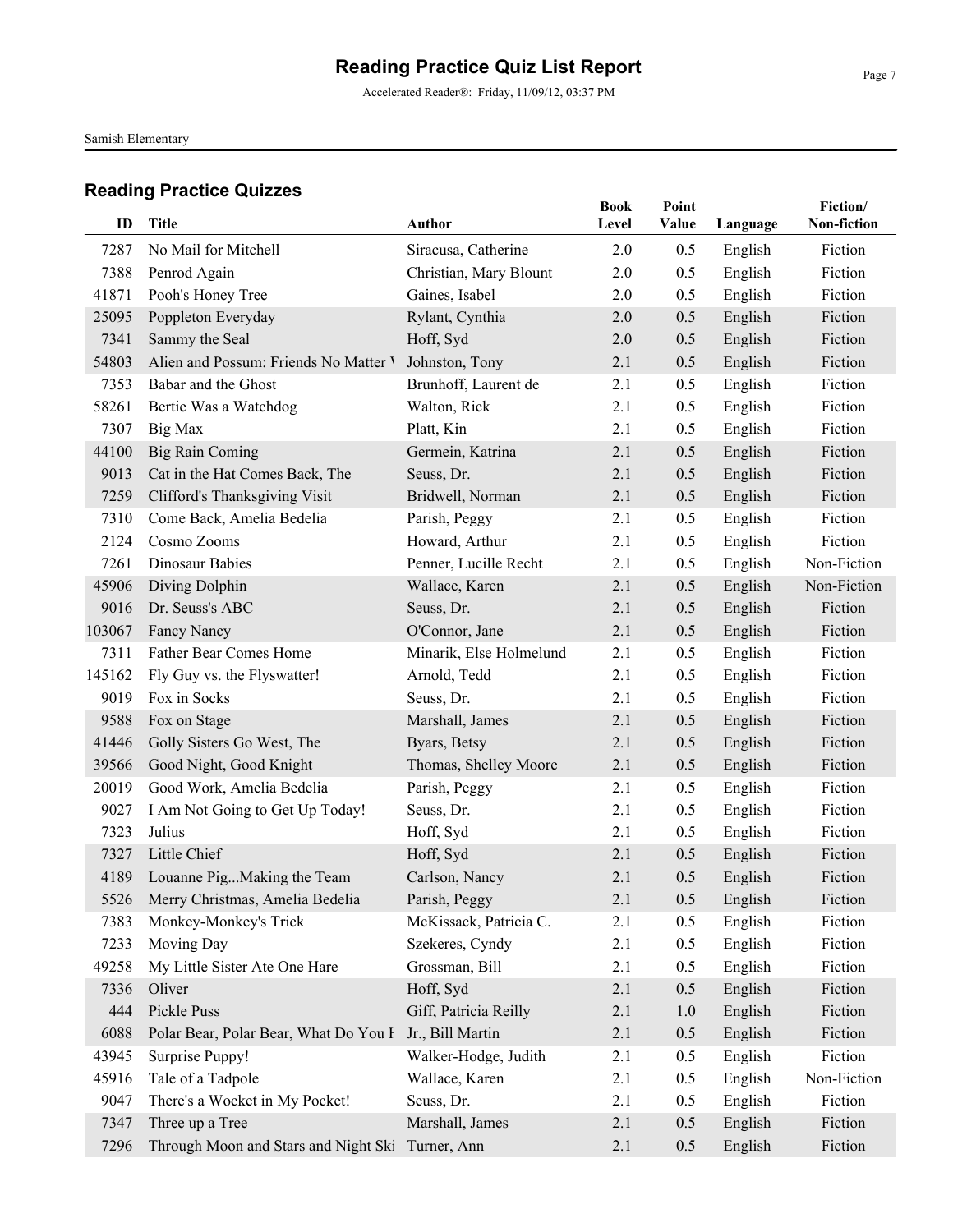Accelerated Reader®: Friday, 11/09/12, 03:37 PM

Samish Elementary

| ID    | <b>Title</b>                                                | Author                  | <b>Book</b><br>Level | Point<br>Value | Language | Fiction/<br>Non-fiction |
|-------|-------------------------------------------------------------|-------------------------|----------------------|----------------|----------|-------------------------|
|       |                                                             |                         |                      |                |          |                         |
| 71393 | What Game Shall We Play?                                    | Hutchins, Pat           | 2.1                  | 0.5            | English  | Fiction                 |
| 9751  | Abiyoyo                                                     | Seeger, Pete            | 2.2                  | 0.5            | English  | Fiction                 |
| 9584  | Amelia Bedelia's Family Album                               | Parish, Peggy           | 2.2                  | 0.5            | English  | Fiction                 |
| 16967 | Arthur's Baby                                               | Brown, Marc             | 2.2                  | 0.5            | English  | Fiction                 |
| 9755  | Arthur's Eyes                                               | Brown, Marc             | 2.2                  | 0.5            | English  | Fiction                 |
| 7251  | Barney's Horse                                              | Hoff, Syd               | 2.2                  | 0.5            | English  | Fiction                 |
| 7354  | Baseball Ballerina                                          | Cristaldi, Kathryn      | 2.2                  | 0.5            | English  | Fiction                 |
| 9004  | Bear Detectives, The                                        | Berenstain, Stan/Jan    | 2.2                  | 0.5            | English  | Fiction                 |
| 60893 | Bear Snores On                                              | Wilson, Karma           | 2.2                  | 0.5            | English  | Fiction                 |
| 82078 | Beatrice Doesn't Want To                                    | Numeroff, Laura         | 2.2                  | 0.5            | English  | Fiction                 |
| 7309  | Clara and the Bookwagon                                     | Levinson, Nancy Smiler  | 2.2                  | 0.5            | English  | Fiction                 |
| 7212  | Curious George at the Beach                                 | Rey, Margret            | 2.2                  | 0.5            | English  | Fiction                 |
| 16978 | D.W. Rides Again                                            | Brown, Marc             | 2.2                  | 0.5            | English  | Fiction                 |
| 5466  | Day Jimmy's Boa Ate the Wash, The                           | Noble, Trinka Hakes     | 2.2                  | 0.5            | English  | Fiction                 |
| 7363  | Deputy Dan and the Bank Robbers                             | Rosenbloom, Joseph      | 2.2                  | 0.5            | English  | Fiction                 |
| 18609 | Dog and Cat Make a Splash                                   | Spohn, Kate             | 2.2                  | 0.5            | English  | Fiction                 |
| 43628 | Eensy-Weensy Spider, The                                    | Hoberman, Mary Ann      | 2.2                  | 0.5            | English  | Fiction                 |
| 24915 | Fire Fighter!                                               | Royston, Angela         | 2.2                  | 0.5            | English  | Non-Fiction             |
| 43609 | Five Little Monkeys Wash the Car                            | Christelow, Eileen      | 2.2                  | 0.5            | English  | Fiction                 |
| 17524 | Fox at School                                               | Marshall, Edward        | 2.2                  | 0.5            | English  | Fiction                 |
| 23868 | Fox Outfoxed                                                | Marshall, James         | 2.2                  | 0.5            | English  | Fiction                 |
| 18617 | Franklin Is Bossy                                           | Bourgeois, Paulette     | 2.2                  | 0.5            | English  | Fiction                 |
| 7269  | Good Morning, Chick                                         | Ginsburg, Mirra         | 2.2                  | 0.5            | English  | Fiction                 |
| 12754 | Gym Teacher from the Black Lagoon,                          | Thaler, Mike            | 2.2                  | 0.5            | English  | Fiction                 |
| 9029  | I Can Read with My Eyes Shut!                               | Seuss, Dr.              | 2.2                  | 0.5            | English  | Fiction                 |
| 5474  | Ira Sleeps Over                                             | Waber, Bernard          | 2.2                  | 0.5            | English  | Fiction                 |
| 668   | Keep the Lights Burning, Abbie                              | Roop, Peter/Connie      | 2.2                  | 0.5            | English  | Fiction                 |
| 7324  | Lionel in the Fall                                          | Krensky, Stephen        | 2.2                  | 0.5            | English  | Fiction                 |
| 7325  | Little Bear's Friend                                        | Minarik, Else Holmelund | 2.2                  | 0.5            | English  | Fiction                 |
|       | 10673 Little Polar Bear and the Brave Little H deBeer, Hans |                         | 2.2                  | 0.5            | English  | Fiction                 |
| 42160 | Little Red Riding Hood                                      | Ziefert, Harriet        | 2.2                  | 0.5            | English  | Fiction                 |
| 9461  | Mouse Paint                                                 | Walsh, Ellen Stoll      | 2.2                  | 0.5            | English  | Fiction                 |
| 46467 | Mr. Putter & Tabby Feed the Fish                            | Rylant, Cynthia         | 2.2                  | 0.5            | English  | Fiction                 |
| 88637 | Mutt Dog!                                                   | King, Stephen Michael   | 2.2                  | 0.5            | English  | Fiction                 |
| 7386  | Norma Jean, Jumping Bean                                    | Cole, Joanna            | 2.2                  | 0.5            | English  | Fiction                 |
| 18640 | Oliver & Amanda and the Big Snow                            | VanLeeuwen, Jean        | 2.2                  | 0.5            | English  | Fiction                 |
| 7393  | Singing Sam                                                 | Bulla, Clyde Robert     | 2.2                  | 0.5            | English  | Fiction                 |
| 7397  | Surprise Party, The                                         | Prager, Annabelle       | 2.2                  | 0.5            | English  | Fiction                 |
| 7244  | Teeny Tiny Woman, The                                       | O'Connor, Jane          | 2.2                  | 0.5            | English  | Fiction                 |
| 23612 | This Is the Way We Go to School                             | Baer, Edith             | 2.2                  | 0.5            | English  | Non-Fiction             |
| 18896 | Trains                                                      | Gibbons, Gail           | 2.2                  | 0.5            | English  | Non-Fiction             |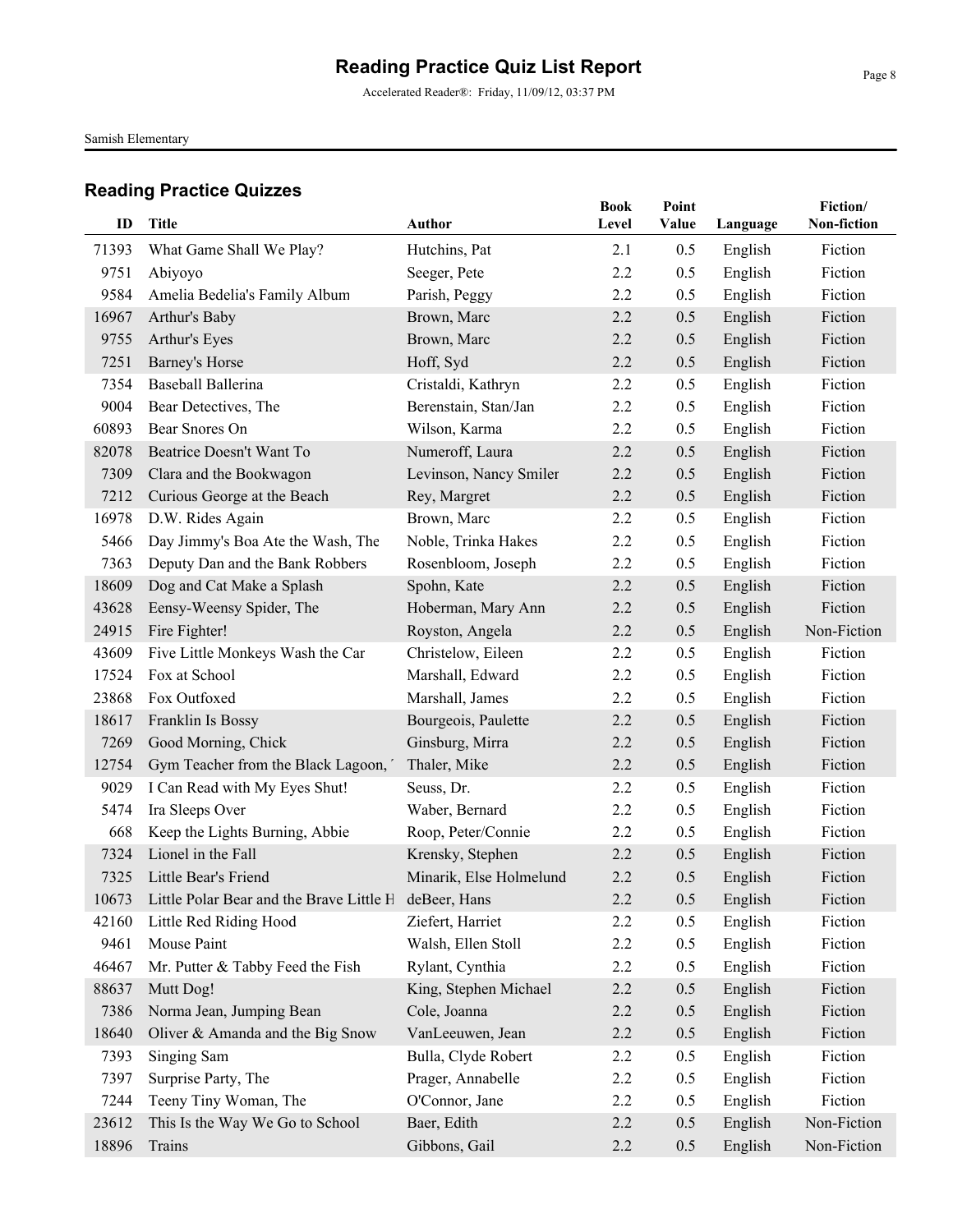Accelerated Reader®: Friday, 11/09/12, 03:37 PM

Samish Elementary

| ID     | <b>Title</b>                                             | <b>Author</b>           | <b>Book</b><br>Level | Point<br>Value | Language | Fiction/<br>Non-fiction |
|--------|----------------------------------------------------------|-------------------------|----------------------|----------------|----------|-------------------------|
|        |                                                          |                         |                      |                |          |                         |
| 7247   | When I Get Bigger                                        | Mayer, Mercer           | 2.2                  | 0.5            | English  | Fiction                 |
| 14447  | Wombat Divine                                            | Fox, Mem                | 2.2                  | 0.5            | English  | Fiction                 |
| 20001  | Amelia Bedelia Helps Out                                 | Parish, Peggy           | 2.3                  | 0.5            | English  | Fiction                 |
| 10216  | Anansi Goes Fishing                                      | Kimmel, Eric A.         | 2.3                  | 0.5            | English  | Fiction                 |
| 16965  | Arthur and the True Francine                             | Brown, Marc             | 2.3                  | 0.5            | English  | Fiction                 |
| 16968  | Arthur's Birthday                                        | Brown, Marc             | 2.3                  | 0.5            | English  | Fiction                 |
| 7479   | B. Bears Blaze a Trail, The                              | Berenstain, Stan/Jan    | 2.3                  | 0.5            | English  | Fiction                 |
| 9005   | Bear Scouts, The                                         | Berenstain, Stan/Jan    | 2.3                  | 0.5            | English  | Fiction                 |
| 59782  | Betsy Ross and the Silver Thimble                        | Greene, Stephanie       | 2.3                  | 0.5            | English  | Non-Fiction             |
| 58366  | Betsy Who Cried Wolf!                                    | Levine, Gail Carson     | 2.3                  | 0.5            | English  | Fiction                 |
| 45904  | <b>Big Machines</b>                                      | Wallace, Karen          | 2.3                  | 0.5            | English  | Non-Fiction             |
| 19209  | Boomer Goes to School                                    | McGeorge, Constance W.  | 2.3                  | 0.5            | English  | Fiction                 |
| 1959   | Bunnies and Their Hobbies                                | Carlson, Nancy          | 2.3                  | 0.5            | English  | Fiction                 |
| 49248  | Color of His Own, A                                      | Lionni, Leo             | 2.3                  | 0.5            | English  | Fiction                 |
| 7312   | Four on the Shore                                        | Marshall, Edward        | 2.3                  | 0.5            | English  | Fiction                 |
| 61039  | Get Well, Good Knight                                    | Thomas, Shelley Moore   | 2.3                  | 0.5            | English  | Fiction                 |
| 14619  | Great Snake Escape, The                                  | Coxe, Molly             | 2.3                  | 0.5            | English  | Fiction                 |
| 42387  | Gruffalo, The                                            | Donaldson, Julia        | 2.3                  | 0.5            | English  | Fiction                 |
| 115909 | Help! A Story of Friendship                              | Keller, Holly           | 2.3                  | 0.5            | English  | Fiction                 |
| 7222   | Horse in Harry's Room, The                               | Hoff, Syd               | 2.3                  | 0.5            | English  | Fiction                 |
| 7321   | Isabelle's New Friend                                    | Brunhoff, Laurent de    | 2.3                  | 0.5            | English  | Fiction                 |
| 7322   | Johnny Lion's Book                                       | Hurd, Edith             | 2.3                  | 0.5            | English  | Fiction                 |
| 80399  | Karate Hour                                              | Nevius, Carol           | 2.3                  | 0.5            | English  | Fiction                 |
| 77204  | Kitten's First Full Moon                                 | Henkes, Kevin           | 2.3                  | 0.5            | English  | Fiction                 |
| 88782  | Leonardo, the Terrible Monster                           | Willems, Mo             | 2.3                  | 0.5            | English  | Fiction                 |
| 65030  | Like a Windy Day                                         | Asch, Frank             | 2.3                  | 0.5            | English  | Fiction                 |
| 7326   | Little Bear's Visit                                      | Minarik, Else Holmelund | 2.3                  | 0.5            | English  | Fiction                 |
| 53505  | Littles Get Trapped!, The                                | Peterson/Slater         | 2.3                  | 0.5            | English  | Fiction                 |
| 45527  | Littles Go Around the World, The                         | Peterson/Slater         | 2.3                  | 0.5            | English  | Fiction                 |
|        | 32245 Look out Kindergarten, Here I Come! Carlson, Nancy |                         | 2.3                  | 0.5            | English  | Fiction                 |
| 4193   | Loudmouth George and the Fishing Tri                     | Carlson, Nancy          | 2.3                  | 0.5            | English  | Fiction                 |
| 59517  | Mr. Putter & Tabby Catch the Cold                        | Rylant, Cynthia         | 2.3                  | 0.5            | English  | Fiction                 |
| 7335   | Mrs. Brice's Mice                                        | Hoff, Syd               | 2.3                  | 0.5            | English  | Fiction                 |
| 27495  | No Such Thing                                            | Koller, Jackie French   | 2.3                  | 0.5            | English  | Fiction                 |
| 7339   | Picture for Harold's Room, A                             | Johnson, Crockett       | 2.3                  | 0.5            | English  | Fiction                 |
| 6087   | Play Ball, Amelia Bedelia                                | Parish, Peggy           | 2.3                  | 0.5            | English  | Fiction                 |
| 7289   | Popcorn                                                  | Asch, Frank             | 2.3                  | 0.5            | English  | Fiction                 |
| 7291   | Puppies Are Like That                                    | Pfloog, Jan             | 2.3                  | 0.5            | English  | Non-Fiction             |
| 7343   | Small Pig                                                | Lobel, Arnold           | 2.3                  | 0.5            | English  | Fiction                 |
| 81657  | <b>Sweet Tooth</b>                                       | Palatini, Margie        | 2.3                  | 0.5            | English  | Fiction                 |
| 19247  | Tales of Oliver Pig                                      | Van Leeuwen, Jean       | 2.3                  | 0.5            | English  | Fiction                 |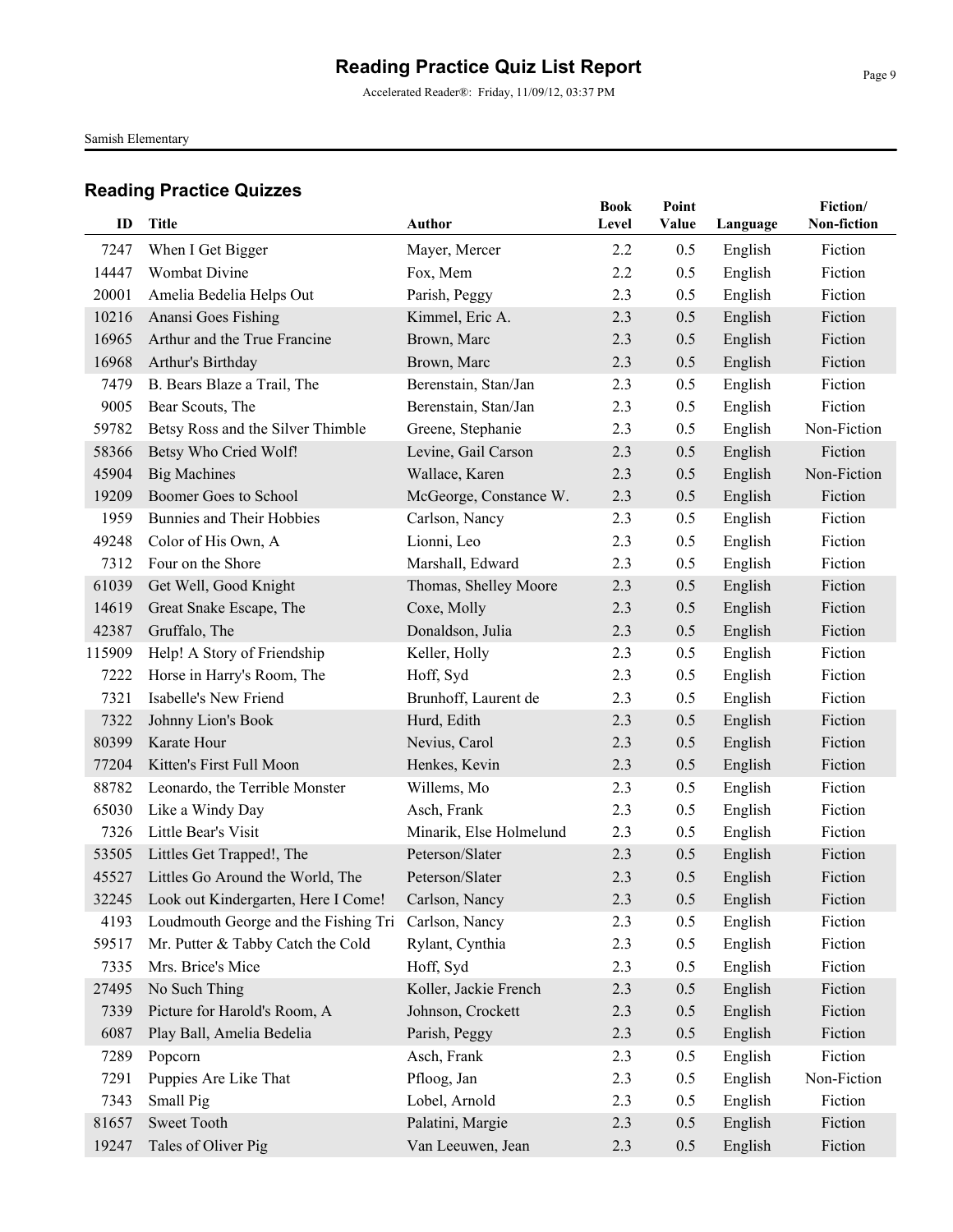Accelerated Reader®: Friday, 11/09/12, 03:37 PM

Samish Elementary

| ID     | <b>Title</b>                         | <b>Author</b>           | <b>Book</b><br>Level | Point<br>Value | Language           | Fiction/<br>Non-fiction |
|--------|--------------------------------------|-------------------------|----------------------|----------------|--------------------|-------------------------|
| 48718  | Three Pigs, The                      | Wiesner, David          | 2.3                  | 0.5            |                    | Fiction                 |
| 24914  | <b>Truck Trouble</b>                 | Royston, Angela         | 2.3                  | 0.5            | English<br>English | Non-Fiction             |
| 7248   | When Will I Read?                    | Cohen, Miriam           | 2.3                  | 0.5            | English            | Fiction                 |
| 9978   | Zomo the Rabbit                      | McDermott, Gerald       | 2.3                  | 0.5            | English            | Fiction                 |
| 18601  | Albert's Christmas                   | Tryon, Leslie           | 2.4                  | 0.5            | English            | Fiction                 |
| 9251   | Amanda Pig on Her Own                | VanLeeuwen, Jean        | 2.4                  | 0.5            | English            | Fiction                 |
| 53902  | Anansi and the Magic Stick           | Kimmel, Eric A.         | 2.4                  | 0.5            | English            | Fiction                 |
| 20676  | Anansi and the Moss-Covered Rock     | Kimmel, Eric A.         | 2.4                  | 0.5            | English            | Fiction                 |
| 6102   | <b>Arthur Babysits</b>               | Brown, Marc             | 2.4                  | 0.5            | English            | Fiction                 |
| 16973  | Arthur's Computer Disaster           | Brown, Marc             | 2.4                  | 0.5            | English            | Fiction                 |
| 44362  | Arthur's Perfect Christmas           | Brown, Marc             | 2.4                  | 0.5            | English            | Fiction                 |
| 44363  | Arthur's Teacher Moves In            | Brown, Marc             | 2.4                  | 0.5            | English            | Fiction                 |
| 7352   | Aunt Eater Loves a Mystery           | Cushman, Doug           | 2.4                  | 0.5            | English            | Fiction                 |
| 6352   | Beans on the Roof                    | Byars, Betsy            | 2.4                  | 1.0            | English            | Fiction                 |
| 105555 | Cha-Cha Chimps                       | Durango, Julia          | 2.4                  | 0.5            | English            | Fiction                 |
| 19215  | Clifford and the Big Parade          | Bridwell, Norman        | 2.4                  | 0.5            | English            | Fiction                 |
| 36595  | D.W., Go to Your Room!               | Brown, Marc             | 2.4                  | 0.5            | English            | Fiction                 |
| 16979  | D.W. Thinks Big                      | Brown, Marc             | 2.4                  | 0.5            | English            | Fiction                 |
| 7364   | Deputy Dan Gets His Man              | Rosenbloom, Joseph      | 2.4                  | 0.5            | English            | Fiction                 |
| 20690  | Dinosaur Dinners                     | Davis, Lee              | 2.4                  | 0.5            | English            | Non-Fiction             |
| 7367   | Down on the Funny Farm               | King, P.E.              | 2.4                  | 0.5            | English            | Fiction                 |
| 41001  | First Day Jitters                    | Danneberg, Julie        | 2.4                  | 0.5            | English            | Fiction                 |
| 7314   | Ghost Named Fred, A                  | Benchley, Nathaniel     | 2.4                  | 0.5            | English            | Fiction                 |
| 9060   | Gingerbread Man, The                 | Kimmel, Eric A.         | 2.4                  | 0.5            | English            | Fiction                 |
| 5470   | Hey! Get Off Our Train               | Burningham, John        | 2.4                  | 0.5            | English            | Fiction                 |
| 5471   | Hooray for the Golly Sisters!        | Byars, Betsy            | 2.4                  | 0.5            | English            | Fiction                 |
| 7228   | Just Going to the Dentist            | Mayer, Mercer           | 2.4                  | 0.5            | English            | Fiction                 |
| 118677 | Knuffle Bunny Too: A Case of Mistake | Willems, Mo             | 2.4                  | 0.5            | English            | Fiction                 |
| 6279   | Little Bear                          | Minarik, Else Holmelund | 2.4                  | 0.5            | English            | Fiction                 |
|        | 45528 Littles Make a Friend, The     | Peterson/Slater         | 2.4                  | 0.5            | English            | Fiction                 |
| 4192   | Loudmouth George and the Big Race    | Carlson, Nancy          | 2.4                  | 0.5            | English            | Fiction                 |
| 10675  | Meet the Molesons                    | Bos, Burny              | 2.4                  | 0.5            | English            | Fiction                 |
| 59434  | Miss Malarkey Doesn't Live in Room 1 | Finchler, Judy          | 2.4                  | 0.5            | English            | Fiction                 |
| 7333   | Mouse Soup                           | Lobel, Arnold           | 2.4                  | 0.5            | English            | Fiction                 |
| 78818  | Mrs. Watson Wants Your Teeth         | McGhee, Alison          | 2.4                  | 0.5            | English            | Fiction                 |
| 52574  | Muncha! Muncha! Muncha!              | Fleming, Candace        | 2.4                  | 0.5            | English            | Fiction                 |
| 86526  | Not Norman: A Goldfish Story         | Bennett, Kelly          | 2.4                  | 0.5            | English            | Fiction                 |
| 7635   | Owen                                 | Henkes, Kevin           | 2.4                  | 0.5            | English            | Fiction                 |
| 48203  | Panther: Shadow of the Swamp         | London, Jonathan        | 2.4                  | 0.5            | English            | Non-Fiction             |
| 7392   | Pretty Good Magic                    | Dubowski, Cathy/Mark    | 2.4                  | 0.5            | English            | Fiction                 |
| 12755  | Principal from the Black Lagoon, The | Thaler, Mike            | 2.4                  | 0.5            | English            | Fiction                 |
|        |                                      |                         |                      |                |                    |                         |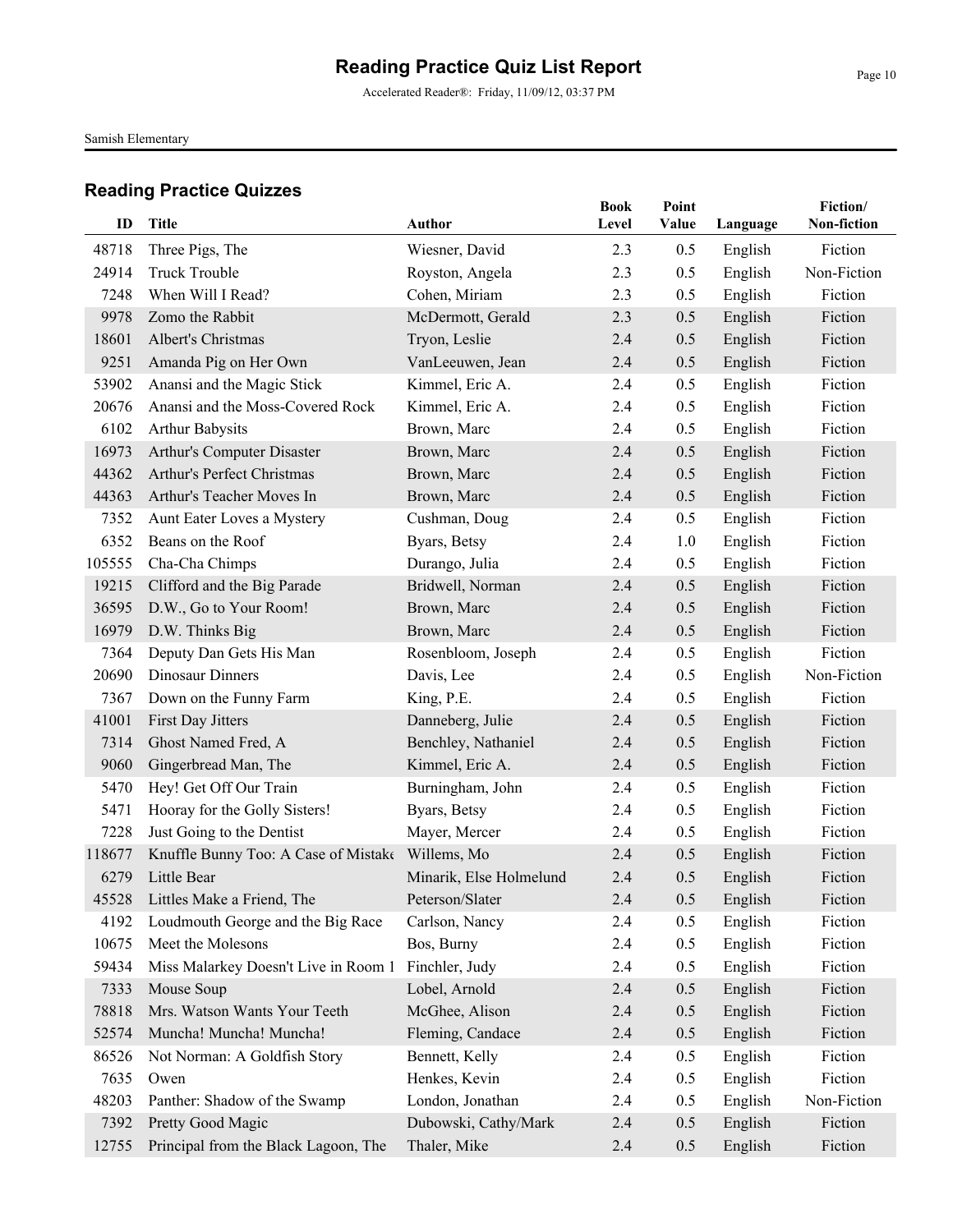Accelerated Reader®: Friday, 11/09/12, 03:37 PM

Samish Elementary

| ID     | <b>Title</b>                        | Author                    | <b>Book</b><br>Level | Point<br>Value | Language | Fiction/<br>Non-fiction |
|--------|-------------------------------------|---------------------------|----------------------|----------------|----------|-------------------------|
| 7238   | Pumpkin Pumpkin                     | Titherington, Jeanne      | 2.4                  | 0.5            | English  | Fiction                 |
| 698    | <b>Purple Climbing Days</b>         | Giff, Patricia Reilly     | 2.4                  | 1.0            | English  | Fiction                 |
| 657    | Say "Cheese"                        | Giff, Patricia Reilly     | 2.4                  | 1.0            | English  | Fiction                 |
| 10202  | <b>Smoky Night</b>                  | Bunting, Eve              | 2.4                  | 0.5            | English  | Fiction                 |
| 12757  | Teacher from the Black Lagoon, The  | Thaler, Mike              | 2.4                  | 0.5            | English  | Fiction                 |
| 68454  | Trip to the Zoo, A                  | Wallace, Karen            | 2.4                  | 0.5            | English  | Non-Fiction             |
| 13776  | Very Lonely Firefly, The            | Carle, Eric               | 2.4                  | 0.5            | English  | Fiction                 |
| 32248  | Wall, The                           | Bunting, Eve              | 2.4                  | 0.5            | English  | Fiction                 |
| 7349   | Watch Out, Ronald Morgan!           | Giff, Patricia Reilly     | 2.4                  | 0.5            | English  | Fiction                 |
| 51687  | We Share Everything!                | Munsch, Robert N.         | 2.4                  | 0.5            | English  | Fiction                 |
| 18648  | When Will It Be Spring?             | Walters, Catherine        | 2.4                  | 0.5            | English  | Fiction                 |
| 34577  | Zoom Broom                          | Palatini, Margie          | 2.4                  | 0.5            | English  | Fiction                 |
| 7351   | 20,000 Baseball Cards Under the Sea | Buller, Jon               | 2.5                  | 0.5            | English  | Fiction                 |
| 83029  | Alice the Fairy                     | Shannon, David            | 2.5                  | 0.5            | English  | Fiction                 |
| 18602  | Amanda Pig, Schoolgirl              | VanLeeuwen, Jean          | 2.5                  | 0.5            | English  | Fiction                 |
| 5453   | Amelia Bedelia                      | Parish, Peggy             | 2.5                  | 0.5            | English  | Fiction                 |
| 10454  | Arthur's Valentine                  | Brown, Marc               | 2.5                  | 0.5            | English  | Fiction                 |
| 7495   | B. Bears on the Job, The            | Berenstain, Stan/Jan      | 2.5                  | 0.5            | English  | Fiction                 |
| 59781  | Ben Franklin and His First Kite     | Krensky, Stephen          | 2.5                  | 0.5            | English  | Non-Fiction             |
| 659    | Brutus the Wonder Poodle            | Gondosch, Linda           | 2.5                  | 1.0            | English  | Fiction                 |
| 7361   | Cannonball Chris                    | Marzollo, Jean            | 2.5                  | 0.5            | English  | Fiction                 |
| 5462   | Chita's Christmas Tree              | Howard, Elizabeth Fitzger | 2.5                  | 0.5            | English  | Fiction                 |
| 53532  | D.W.'s Library Card                 | Brown, Marc               | 2.5                  | 0.5            | English  | Fiction                 |
| 74624  | Day the Babies Crawled Away, The    | Rathmann, Peggy           | 2.5                  | 0.5            | English  | Fiction                 |
| 6061   | Days with Frog and Toad             | Lobel, Arnold             | 2.5                  | 0.5            | English  | Fiction                 |
| 45579  | Franklin and Harriet                | Bourgeois, Paulette       | 2.5                  | 0.5            | English  | Fiction                 |
| 18616  | Franklin in the Dark                | Bourgeois, Paulette       | 2.5                  | 0.5            | English  | Fiction                 |
| 30709  | Franklin's Class Trip               | Bourgeois, Paulette       | 2.5                  | 0.5            | English  | Fiction                 |
| 18621  | Franklin Wants a Pet                | Bourgeois, Paulette       | 2.5                  | 0.5            | English  | Fiction                 |
| 7221   | Hattie Rabbit                       | Gackenbach, Dick          | $2.5\,$              | 0.5            | English  | Fiction                 |
| 17530  | Henry and Mudge and the Sneaky Crac | Rylant, Cynthia           | 2.5                  | 0.5            | English  | Fiction                 |
| 7320   | Henry and Mudge in Puddle Trouble   | Rylant, Cynthia           | 2.5                  | 0.5            | English  | Fiction                 |
| 7226   | Just A Daydream                     | Mayer, Mercer             | 2.5                  | 0.5            | English  | Fiction                 |
| 7230   | Just Me and My Little Brother       | Mayer, Mercer             | 2.5                  | 0.5            | English  | Fiction                 |
| 55259  | Littles and the Big Blizzard, The   | Peterson/Slater           | 2.5                  | 0.5            | English  | Fiction                 |
| 4196   | Loudmouth George and the Cornet     | Carlson, Nancy            | 2.5                  | 0.5            | English  | Fiction                 |
| 42924  | Mooseltoe                           | Palatini, Margie          | 2.5                  | 0.5            | English  | Fiction                 |
| 18637  | Mucky Pup                           | Brown, Ken                | 2.5                  | 0.5            | English  | Fiction                 |
| 106071 | My Father, the Dog                  | Bluemle, Elizabeth        | 2.5                  | 0.5            | English  | Fiction                 |
| 9289   | Oliver Pig at School                | VanLeeuwen, Jean          | 2.5                  | 0.5            | English  | Fiction                 |
| 54011  | On the Move                         | Pluckrose, Henry          | 2.5                  | 0.5            | English  | Non-Fiction             |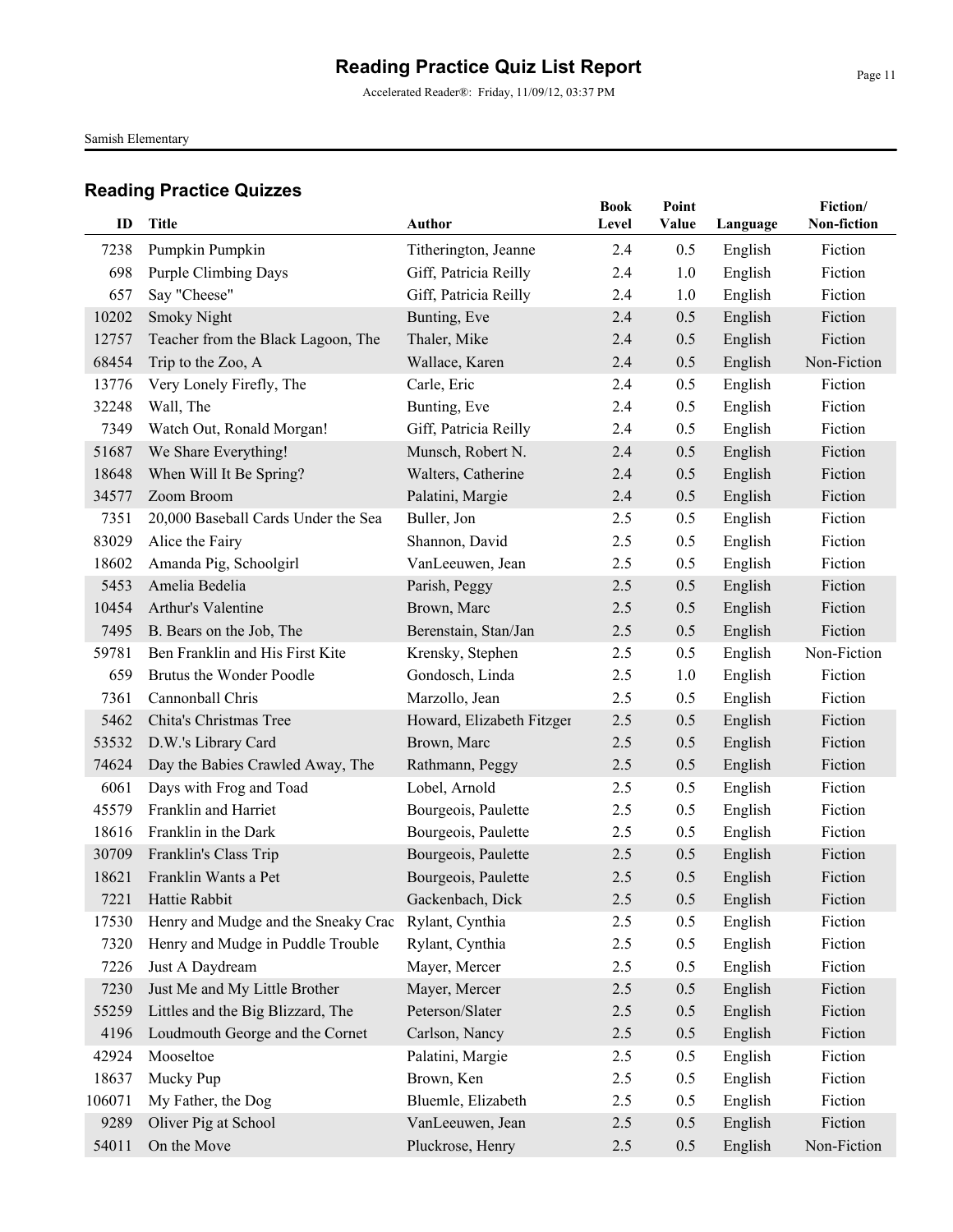Accelerated Reader®: Friday, 11/09/12, 03:37 PM

Samish Elementary

|        |                                                               |                         | <b>Book</b> | Point |          | Fiction/    |
|--------|---------------------------------------------------------------|-------------------------|-------------|-------|----------|-------------|
| ID     | Title                                                         | <b>Author</b>           | Level       | Value | Language | Non-fiction |
| 679    | One in the Middle is a Green Kangaroo                         | Blume, Judy             | 2.5         | 0.5   | English  | Fiction     |
| 18643  | Perrywinkle's Magic Match                                     | Madsen, Ross Martin     | 2.5         | 0.5   | English  | Fiction     |
| 14749  | Piggie Pie!                                                   | Palatini, Margie        | 2.5         | 0.5   | English  | Fiction     |
| 7642   | Raven                                                         | McDermott, Gerald       | 2.5         | 0.5   | English  | Fiction     |
| 18645  | Romulus and Remus                                             | Rockwell, Anne          | 2.5         | 0.5   | English  | Fiction     |
| 7240   | Runaway Teddy Bear, The                                       | Hofmann, Ginnie         | 2.5         | 0.5   | English  | Fiction     |
| 109741 | Scuttle's Big Wish                                            | Delonas, Sean           | 2.5         | 0.5   | English  | Fiction     |
| 34581  | Sheila Rae, the Brave                                         | Henkes, Kevin           | 2.5         | 0.5   | English  | Fiction     |
| 18646  | Snowman Storybook, The                                        | Briggs, Raymond         | 2.5         | 0.5   | English  | Fiction     |
| 904    | Star Wars: Dangers of the Core                                | Thomas, Jim             | 2.5         | 0.5   | English  | Fiction     |
| 903    | Star Wars: Luke's Fate                                        | Thomas, Jim             | 2.5         | 0.5   | English  | Fiction     |
| 7345   | There Is a Carrot in My Ear and Other 1                       | Schwartz, Alvin         | 2.5         | 0.5   | English  | Fiction     |
| 6096   | Turkey for Thanksgiving, A                                    | Bunting, Eve            | 2.5         | 0.5   | English  | Fiction     |
| 29518  | Twister                                                       | Beard, Darleen Bailey   | 2.5         | 0.5   | English  | Fiction     |
| 58866  | What the Dinosaurs Saw                                        | Schlein, Miriam         | 2.5         | 0.5   | English  | Fiction     |
| 7299   | Who Wants an Old Teddy Bear?                                  | Hofmann, Ginnie         | 2.5         | 0.5   | English  | Fiction     |
| 11151  | Abe Lincoln's Hat                                             | Brenner, Martha         | 2.6         | 0.5   | English  | Non-Fiction |
| 14651  | Afternoon on the Amazon                                       | Osborne, Mary Pope      | 2.6         | 1.0   | English  | Fiction     |
| 13943  | Anansi and the Talking Melon                                  | Kimmel, Eric A.         | 2.6         | 0.5   | English  | Fiction     |
| 43508  | And the Dish Ran Away with the Spoo.                          | Stevens, Janet          | 2.6         | 0.5   | English  | Fiction     |
| 34903  | Arthur Lost and Found                                         | Brown, Marc             | 2.6         | 0.5   | English  | Fiction     |
| 7302   | Arthur's Halloween Costume                                    | Hoban, Lillian          | 2.6         | 0.5   | English  | Fiction     |
| 16972  | Arthur's TV Trouble                                           | Brown, Marc             | 2.6         | 0.5   | English  | Fiction     |
| 16974  | Arthur Writes a Story                                         | Brown, Marc             | 2.6         | 0.5   | English  | Fiction     |
| 7463   | B. Bears and the Missing Honey, The                           | Berenstain, Stan/Jan    | 2.6         | 0.5   | English  | Fiction     |
| 7357   | Big Balloon Race, The                                         | Coerr, Eleanor          | 2.6         | 0.5   | English  | Fiction     |
| 404    | Boy Who Ate Dog Biscuits, The                                 | Sachs, Betsy            | 2.6         | 1.0   | English  | Fiction     |
| 19212  | <b>Bunny Cakes</b>                                            | Wells, Rosemary         | 2.6         | 0.5   | English  | Fiction     |
| 7308   | Case of the Double Cross, The                                 | Bonsall, Crosby         | 2.6         | 0.5   | English  | Fiction     |
|        | 18404 Coyote: A Trickster Tale from the Ame McDermott, Gerald |                         | 2.6         | 0.5   | English  | Fiction     |
| 7213   | Curious George Visits the Zoo                                 | Rey, Margret            | 2.6         | 0.5   | English  | Fiction     |
| 7365   | Dinosaur Days                                                 | Milton, Joyce           | 2.6         | 0.5   | English  | Non-Fiction |
| 6311   | Dinosaurs Before Dark                                         | Osborne, Mary Pope      | 2.6         | 1.0   | English  | Fiction     |
| 44367  | Don't Need Friends                                            | Crimi, Carolyn          | 2.6         | 0.5   | English  | Fiction     |
| 67821  | Ella Sarah Gets Dressed                                       | Chodos-Irvine, Margaret | 2.6         | 0.5   | English  | Fiction     |
| 9263   | Emily Arrow Promises to Do Better Th                          | Giff, Patricia Reilly   | 2.6         | 1.0   | English  | Fiction     |
| 6361   | Fourth Grade Rats                                             | Spinelli, Jerry         | 2.6         | 2.0   | English  | Fiction     |
| 18612  | Franklin and the Tooth Fairy                                  | Bourgeois, Paulette     | 2.6         | 0.5   | English  | Fiction     |
| 18615  | Franklin Has a Sleepover                                      | Bourgeois, Paulette     | 2.6         | 0.5   | English  | Fiction     |
| 18618  | Franklin Is Lost                                              | Bourgeois, Paulette     | 2.6         | 0.5   | English  | Fiction     |
| 16877  | Franklin Rides a Bike                                         | Bourgeois, Paulette     | 2.6         | 0.5   | English  | Fiction     |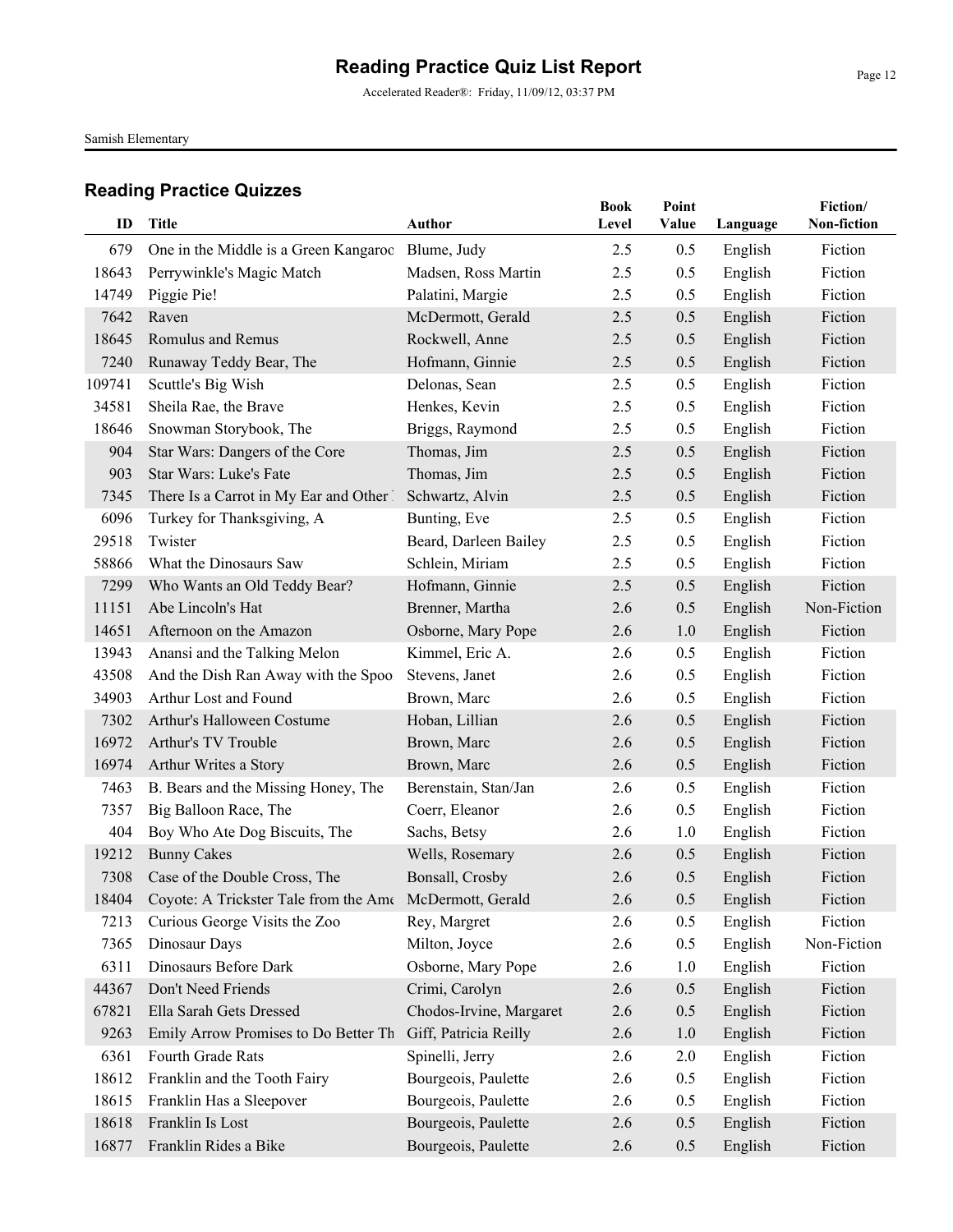Accelerated Reader®: Friday, 11/09/12, 03:37 PM

Samish Elementary

| ID     | <b>Title</b>                                        | Author                  | <b>Book</b><br>Level | Point<br>Value | Language | Fiction/<br>Non-fiction |
|--------|-----------------------------------------------------|-------------------------|----------------------|----------------|----------|-------------------------|
| 5512   | Frog and Toad All Year                              | Lobel, Arnold           | 2.6                  | 0.5            | English  | Fiction                 |
| 5469   | Giving Tree, The                                    | Silverstein, Shel       | 2.6                  | 0.5            | English  | Fiction                 |
| 72364  | Goldie and the Three Bears                          | Stanley, Diane          | 2.6                  | 0.5            | English  | Fiction                 |
| 26639  | Hat, The                                            | Brett, Jan              | 2.6                  | 0.5            | English  | Fiction                 |
| 6070   | Henry and Mudge and the Bedtime Thu Rylant, Cynthia |                         | 2.6                  | 0.5            | English  | Fiction                 |
| 17529  | Henry and Mudge and the Best Day of                 | Rylant, Cynthia         | 2.6                  | 0.5            | English  | Fiction                 |
| 87210  | Henry and Mudge and the Great Grand                 | Rylant, Cynthia         | 2.6                  | 0.5            | English  | Fiction                 |
| 29550  | Horace and Morris but Mostly Dolores                | Howe, James             | 2.6                  | 0.5            | English  | Fiction                 |
| 58951  | House Is a House for Me, A                          | Hoberman, Mary Ann      | 2.6                  | 0.5            | English  | Non-Fiction             |
| 18631  | I'll Always Love You                                | Wilhelm, Hans           | 2.6                  | 0.5            | English  | Fiction                 |
| 10526  | Jamaica's Find                                      | Havill, Juanita         | 2.6                  | 0.5            | English  | Fiction                 |
| 66428  | Jessica                                             | Henkes, Kevin           | 2.6                  | 0.5            | English  | Fiction                 |
| 28323  | Junie B. Jones Smells Something Fishy               | Park, Barbara           | 2.6                  | 1.0            | English  | Fiction                 |
| 9422   | Karen's Kittycat Club                               | Martin, Ann M.          | 2.6                  | 1.0            | English  | Fiction                 |
| 7280   | Kittens Are Like That                               | Pfloog, Jan             | 2.6                  | 0.5            | English  | Non-Fiction             |
| 7232   | Little Gorilla                                      | Bornstein, Ruth         | 2.6                  | 0.5            | English  | Fiction                 |
| 4188   | Louanne Pig in the Mysterious Valentin              | Carlson, Nancy          | 2.6                  | 0.5            | English  | Fiction                 |
| 4187   | Louanne Pig in Witch Lady                           | Carlson, Nancy          | 2.6                  | 0.5            | English  | Fiction                 |
| 7380   | Mare for Young Wolf, A                              | Shefelman, Janice       | 2.6                  | 0.5            | English  | Fiction                 |
| 109414 | Max's Words                                         | Banks, Kate             | 2.6                  | 0.5            | English  | Fiction                 |
| 36008  | Moongame                                            | Asch, Frank             | 2.6                  | 0.5            | English  | Fiction                 |
| 5487   | No Fighting, No Biting!                             | Minarik, Else Holmelund | 2.6                  | 0.5            | English  | Fiction                 |
| 18639  | Noisy Nora                                          | Wells, Rosemary         | 2.6                  | 0.5            | English  | Fiction                 |
| 7337   | Oscar Otter                                         | Benchley, Nathaniel     | 2.6                  | 0.5            | English  | Fiction                 |
| 105801 | Patch                                               | Earhart, Kristin        | 2.6                  | 0.5            | English  | Fiction                 |
| 18644  | R Is for Radish                                     | Coxe, Molly             | 2.6                  | 0.5            | English  | Fiction                 |
| 34858  | Scary, Scary Halloween                              | Bunting, Eve            | 2.6                  | 0.5            | English  | Fiction                 |
| 51676  | Silly Sally                                         | Wood, Audrey            | 2.6                  | 0.5            | English  | Fiction                 |
| 448    | <b>Snaggle Doodles</b>                              | Giff, Patricia Reilly   | 2.6                  | 1.0            | English  | Fiction                 |
| 9141   | Thank You, Amelia Bedelia                           | Parish, Peggy           | 2.6                  | 0.5            | English  | Fiction                 |
| 7399   | Uncle Elephant                                      | Lobel, Arnold           | 2.6                  | 0.5            | English  | Fiction                 |
| 27476  | Wagon Wheels                                        | Brenner, Barbara        | 2.6                  | 0.5            | English  | Fiction                 |
| 10550  | Watch the Stars Come Out                            | Levinson, Riki          | 2.6                  | 0.5            | English  | Fiction                 |
| 18649  | Why So Sad, Brown Rabbit?                           | Cain, Sheridan          | 2.6                  | 0.5            | English  | Fiction                 |
| 55111  | Abiyoyo Returns                                     | Seeger/Jacobs           | 2.7                  | 0.5            | English  | Fiction                 |
| 5341   | Arrow to the Sun                                    | McDermott, Gerald       | 2.7                  | 0.5            | English  | Fiction                 |
| 10451  | Arthur's April Fool                                 | Brown, Marc             | 2.7                  | 0.5            | English  | Fiction                 |
| 9051   | Arthur's Family Vacation                            | Brown, Marc             | 2.7                  | 0.5            | English  | Fiction                 |
| 12759  | Arthur's First Sleepover                            | Brown, Marc             | 2.7                  | 0.5            | English  | Fiction                 |
| 11157  | Arthur's New Puppy                                  | Brown, Marc             | 2.7                  | 0.5            | English  | Fiction                 |
| 13948  | Arthur's Teacher Trouble                            | Brown, Marc             | 2.7                  | 0.5            | English  | Fiction                 |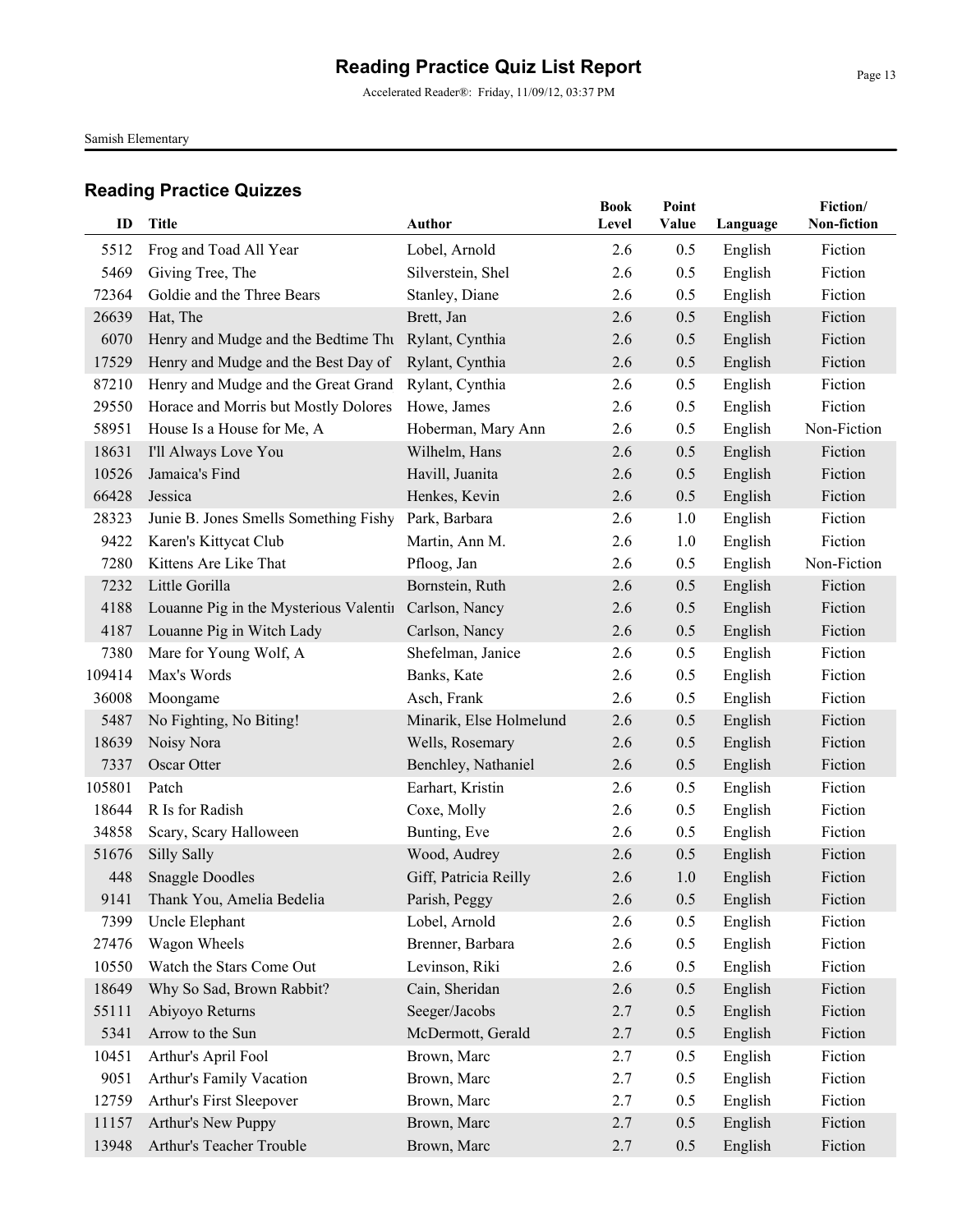Accelerated Reader®: Friday, 11/09/12, 03:37 PM

Samish Elementary

|        |                                                                |                        | <b>Book</b> | Point |          | Fiction/    |
|--------|----------------------------------------------------------------|------------------------|-------------|-------|----------|-------------|
| ID     | <b>Title</b>                                                   | <b>Author</b>          | Level       | Value | Language | Non-fiction |
| 49835  | Baloney (Henry P.)                                             | Scieszka, Jon          | 2.7         | 0.5   | English  | Fiction     |
| 7252   | <b>Bedtime Mouse</b>                                           | Stoddard, Sandol       | 2.7         | 0.5   | English  | Fiction     |
| 9014   | Cat's Quizzer, The                                             | Seuss, Dr.             | 2.7         | 0.5   | English  | Fiction     |
| 255    | Chalk Box Kid, The                                             | Bulla, Clyde Robert    | 2.7         | 1.0   | English  | Fiction     |
| 113964 | Cheese, The                                                    | Palatini, Margie       | 2.7         | 0.5   | English  | Fiction     |
| 34653  | Cook-a-doodle-doo!                                             | Stevens/Crummel        | 2.7         | 0.5   | English  | Fiction     |
| 5465   | Cream of Creature from the School Cat                          | Thaler, Mike           | 2.7         | 0.5   | English  | Fiction     |
| 409    | Curious George Flies a Kite                                    | Rey, Margret           | 2.7         | 0.5   | English  | Fiction     |
| 7263   | Dinosaur Who Lived In My Backyard,                             | Hennessy, B.G.         | 2.7         | 0.5   | English  | Fiction     |
| 28013  | Each One Special                                               | Wishinsky, Frieda      | 2.7         | 0.5   | English  | Fiction     |
| 45223  | Farmer Brown Shears His Sheep: A Ya                            | Sloat, Teri            | 2.7         | 0.5   | English  | Fiction     |
| 108093 | Fluffy and Baron                                               | Rankin, Laura          | 2.7         | 0.5   | English  | Fiction     |
| 7266   | Fox Went Out on a Chilly Night, The                            | Spier, Peter           | 2.7         | 0.5   | English  | Fiction     |
| 18613  | Franklin Fibs                                                  | Bourgeois, Paulette    | 2.7         | 0.5   | English  | Fiction     |
| 18623  | Franklin's Halloween                                           | Bourgeois, Paulette    | 2.7         | 0.5   | English  | Fiction     |
| 18624  | Franklin's New Friend                                          | Bourgeois, Paulette    | 2.7         | 0.5   | English  | Fiction     |
| 5468   | George and Martha                                              | Marshall, James        | 2.7         | 0.5   | English  | Fiction     |
| 7315   | Good Morning, Miss Gator                                       | Kraus, Robert          | 2.7         | 0.5   | English  | Fiction     |
| 59916  | Goose's Story                                                  | Best, Cari             | 2.7         | 0.5   | English  | Fiction     |
| 7317   | Happy Mother's Day                                             | Kroll, Steven          | 2.7         | 0.5   | English  | Fiction     |
| 7319   | Harold's Runaway Nose                                          | Sonnenschein, Harriet  | 2.7         | 0.5   | English  | Fiction     |
| 80398  | I Wanna Iguana                                                 | Orloff, Karen Kaufman  | 2.7         | 0.5   | English  | Fiction     |
| 18630  | I Wish My Brother Was a Dog                                    | Shields, Carol Diggory | 2.7         | 0.5   | English  | Fiction     |
| 7375   | Jimmy's Boa and the Big Splash Birthd                          | Noble, Trinka Hakes    | 2.7         | 0.5   | English  | Fiction     |
| 10527  | Josefina Story Quilt, The                                      | Coerr, Eleanor         | 2.7         | 0.5   | English  | Fiction     |
| 14678  | Junie B. Jones and the Yucky Blucky F Park, Barbara            |                        | 2.7         | 1.0   | English  | Fiction     |
| 17570  | Junie B. Jones Has a Monster Under H <sub>(Park, Barbara</sub> |                        | 2.7         | 1.0   | English  | Fiction     |
| 31061  | Junie B. Jones Is (Almost) a Flower Gil Park, Barbara          |                        | 2.7         | 1.0   | English  | Fiction     |
| 12775  | Junie B. Jones Loves Handsome Warre Park, Barbara              |                        | 2.7         | 1.0   | English  | Fiction     |
|        | 9407 Karen's Bully                                             | Martin, Ann M.         | 2.7         | 1.0   | English  | Fiction     |
| 9424   | Karen's Little Witch                                           | Martin, Ann M.         | 2.7         | 1.0   | English  | Fiction     |
| 9434   | Karen's Roller Skates                                          | Martin, Ann M.         | 2.7         | 1.0   | English  | Fiction     |
| 9449   | Karen's Witch                                                  | Martin, Ann M.         | 2.7         | 1.0   | English  | Fiction     |
| 9450   | Karen's Worst Day                                              | Martin, Ann M.         | 2.7         | 1.0   | English  | Fiction     |
| 30793  | Kissing Hand, The                                              | Penn, Audrey           | 2.7         | 0.5   | English  | Fiction     |
| 157    | Lazy Lions, Lucky Lambs                                        | Giff, Patricia Reilly  | 2.7         | 1.0   | English  | Fiction     |
| 64282  | Little Penguin's Tale                                          | Wood, Audrey           | 2.7         | 0.5   | English  | Fiction     |
| 7329   | Little Runner of the Longhouse                                 | Baker, Betty           | 2.7         | 0.5   | English  | Fiction     |
| 54821  | Littles and the Secret Letter, The                             | Peterson/Slater        | 2.7         | 0.5   | English  | Fiction     |
| 117602 | Louder, Lili                                                   | Choldenko, Gennifer    | 2.7         | 0.5   | English  | Fiction     |
| 6332   | Marvin Redpost: Why Pick on Me?                                | Sachar, Louis          | 2.7         | 1.0   | English  | Fiction     |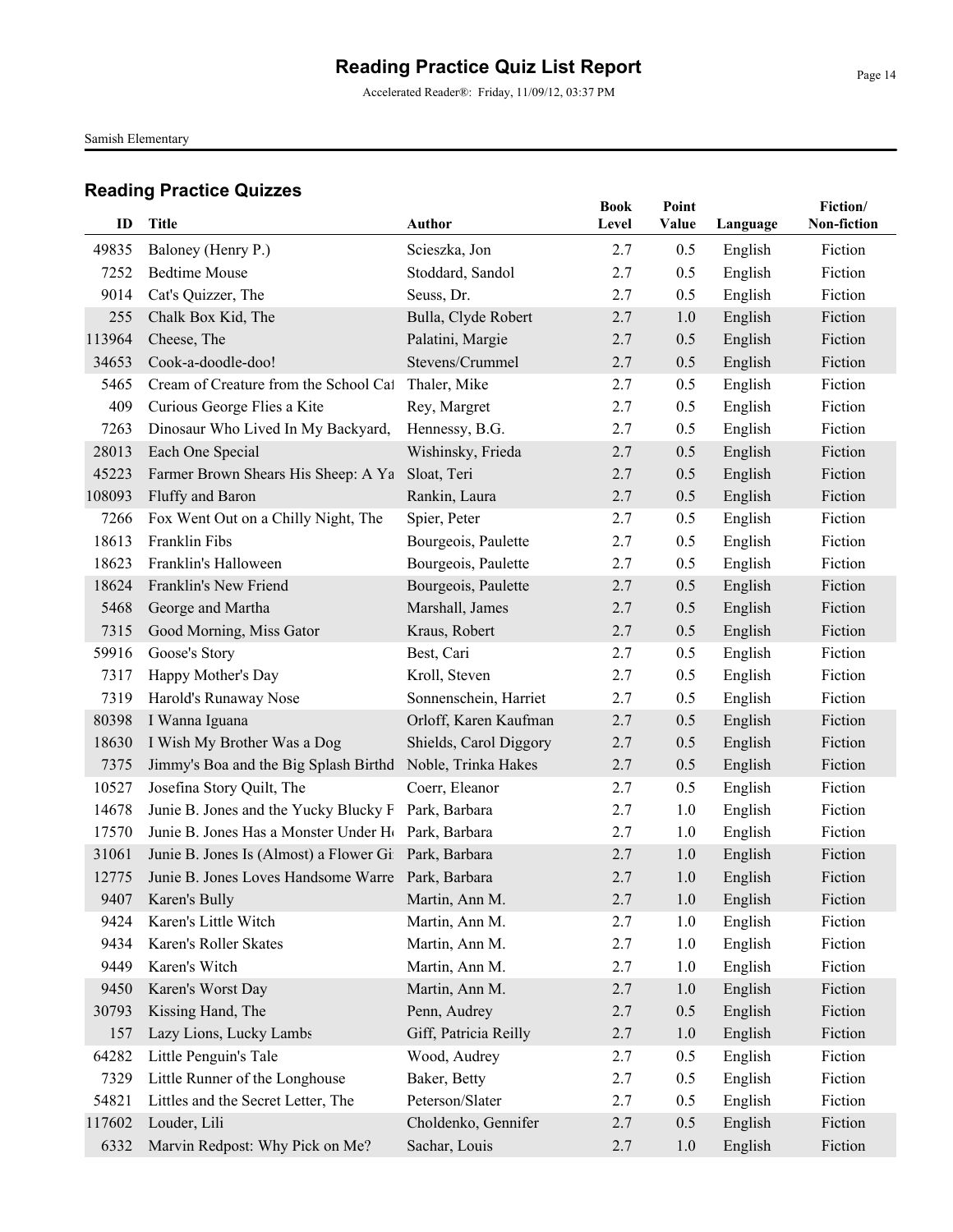Accelerated Reader®: Friday, 11/09/12, 03:37 PM

Samish Elementary

| ID     | <b>Title</b>                                                  | Author                                        | <b>Book</b><br>Level | Point<br>Value | Language           | Fiction/<br>Non-fiction |
|--------|---------------------------------------------------------------|-----------------------------------------------|----------------------|----------------|--------------------|-------------------------|
| 29940  | Mole Music                                                    | McPhail, David                                |                      |                |                    | Fiction                 |
| 19057  | Mr. Lincoln's Whiskers                                        | Winnick, Karen                                | 2.7<br>2.7           | 0.5<br>0.5     | English<br>English | Non-Fiction             |
| 10644  | Mummies in the Morning                                        | Osborne, Mary Pope                            |                      |                |                    | Fiction                 |
| 430    |                                                               |                                               | 2.7<br>2.7           | 1.0            | English            | Fiction                 |
| 10680  | Nate the Great and the Boring Beach B                         | Sharmat, Marjorie Weinm<br>Osborne, Mary Pope | 2.7                  | 0.5<br>1.0     | English            | Fiction                 |
| 18641  | Night of the Ninjas<br>Oops!                                  | McNaughton, Colin                             | 2.7                  | 0.5            | English            | Fiction                 |
| 7387   | Owl at Home                                                   | Lobel, Arnold                                 | 2.7                  | 0.5            | English            | Fiction                 |
| 7292   | Runaway Bunny, The                                            | Brown, Margaret Wise                          | 2.7                  | 0.5            | English<br>English | Fiction                 |
|        |                                                               | O'Connor, Jane                                |                      |                |                    | Fiction                 |
| 107530 | Snow Globe Family, The                                        |                                               | 2.7                  | 0.5            | English            | Non-Fiction             |
| 41748  | Snow Is Falling<br>Snow Lion                                  | Branley, Franklyn M.                          | 2.7                  | 0.5            | English            |                         |
| 7344   |                                                               | McPhail, David                                | 2.7                  | 0.5            | English            | Fiction                 |
| 902    | Space Brat 3: The Wrath of Squat                              | Coville, Bruce                                | 2.7                  | 1.0            | English            | Fiction                 |
| 10491  | St. Patrick's Day in the Morning<br>Third Grade is Terrible   | Bunting, Eve                                  | 2.7                  | 0.5            | English            | Fiction                 |
| 691    |                                                               | Baker, Barbara                                | 2.7                  | 1.0            | English            | Fiction                 |
| 7348   | Tillie and Mert                                               | Luttrell, Ida                                 | 2.7                  | 0.5            | English            | Fiction<br>Non-Fiction  |
| 9585   | True Story of Pocahontas, The                                 | Penner, Lucille Recht                         | 2.7                  | 0.5            | English            |                         |
| 43634  | Wemberly Worried                                              | Henkes, Kevin                                 | 2.7                  | 0.5            | English            | Fiction                 |
| 6447   | Who Was That Masked Man, Anyway?                              | Avi                                           | 2.7                  | 3.0            | English            | Fiction                 |
| 76892  | <b>Actual Size</b>                                            | Jenkins, Steve                                | 2.8                  | 0.5            | English            | Non-Fiction             |
| 89521  | Amelia Bedelia, Rocket Scientist?                             | Parish, Herman                                | 2.8                  | 0.5            | English            | Fiction                 |
| 32896  | Anansi the Spider                                             | McDermott, Gerald                             | 2.8                  | 0.5            | English            | Fiction                 |
| 64287  | Andiamo, Weasel!                                              | Grant, Rose Marie                             | 2.8                  | 0.5            | English            | Fiction                 |
| 5455   | Angel Child, Dragon Child                                     | Surat, Michele Maria                          | 2.8                  | 0.5            | English            | Fiction                 |
| 30897  | Annabelle Swift, Kindergartner                                | Schwartz, Amy                                 | 2.8                  | 0.5            | English            | Fiction                 |
| 66524  | Arthur, It's Only Rock 'n' Roll                               | Brown, Marc                                   | 2.8                  | 0.5            | English            | Fiction                 |
| 16969  | Arthur's Halloween                                            | Brown, Marc                                   | 2.8                  | 0.5            | English            | Fiction                 |
| 5502   | Arthur's Tooth                                                | Brown, Marc                                   | 2.8                  | 0.5            | English            | Fiction                 |
| 21545  | Asher and the Capmakers: A Hanukkal                           | Kimmel, Eric A.                               | 2.8                  | 0.5            | English            | Fiction                 |
| 7460   | B. Bears and the Ghost of the Forest, T. Berenstain, Stan/Jan |                                               | 2.8                  | 0.5            | English            | Fiction                 |
|        | 10655 Brave Maddie Egg                                        | Standiford, Natalie                           | $2.8\,$              | $1.0\,$        | English            | Fiction                 |
| 41027  | Cafeteria Lady from the Black Lagoon,                         | Thaler, Mike                                  | 2.8                  | 0.5            | English            | Fiction                 |
| 84412  | Catalina Magdalena                                            | Arnold, Tedd                                  | 2.8                  | 0.5            | English            | Fiction                 |
| 18605  | Christmas Star Called Hannah, A                               | French, Vivian                                | 2.8                  | 0.5            | English            | Fiction                 |
| 7126   | Coyote Steals the Blanket                                     | Stevens, Janet                                | 2.8                  | 0.5            | English            | Fiction                 |
| 72121  | Crazy Hair Day                                                | Saltzberg, Barney                             | 2.8                  | 0.5            | English            | Fiction                 |
| 4215   | Dear Bear                                                     | Harrison, Joanna                              | 2.8                  | 0.5            | English            | Fiction                 |
| 72276  | Diary of a Worm                                               | Cronin, Doreen                                | 2.8                  | 0.5            | English            | Fiction                 |
| 7366   | Dolphins!                                                     | Bokoske, Sharon                               | 2.8                  | 0.5            | English            | Non-Fiction             |
| 18610  | Finders Keepers for Franklin                                  | Bourgeois, Paulette                           | 2.8                  | 0.5            | English            | Fiction                 |
| 18619  | Franklin Is Messy                                             | Bourgeois, Paulette                           | 2.8                  | 0.5            | English            | Fiction                 |
| 18620  | Franklin Plays the Game                                       | Bourgeois, Paulette                           | 2.8                  | 0.5            | English            | Fiction                 |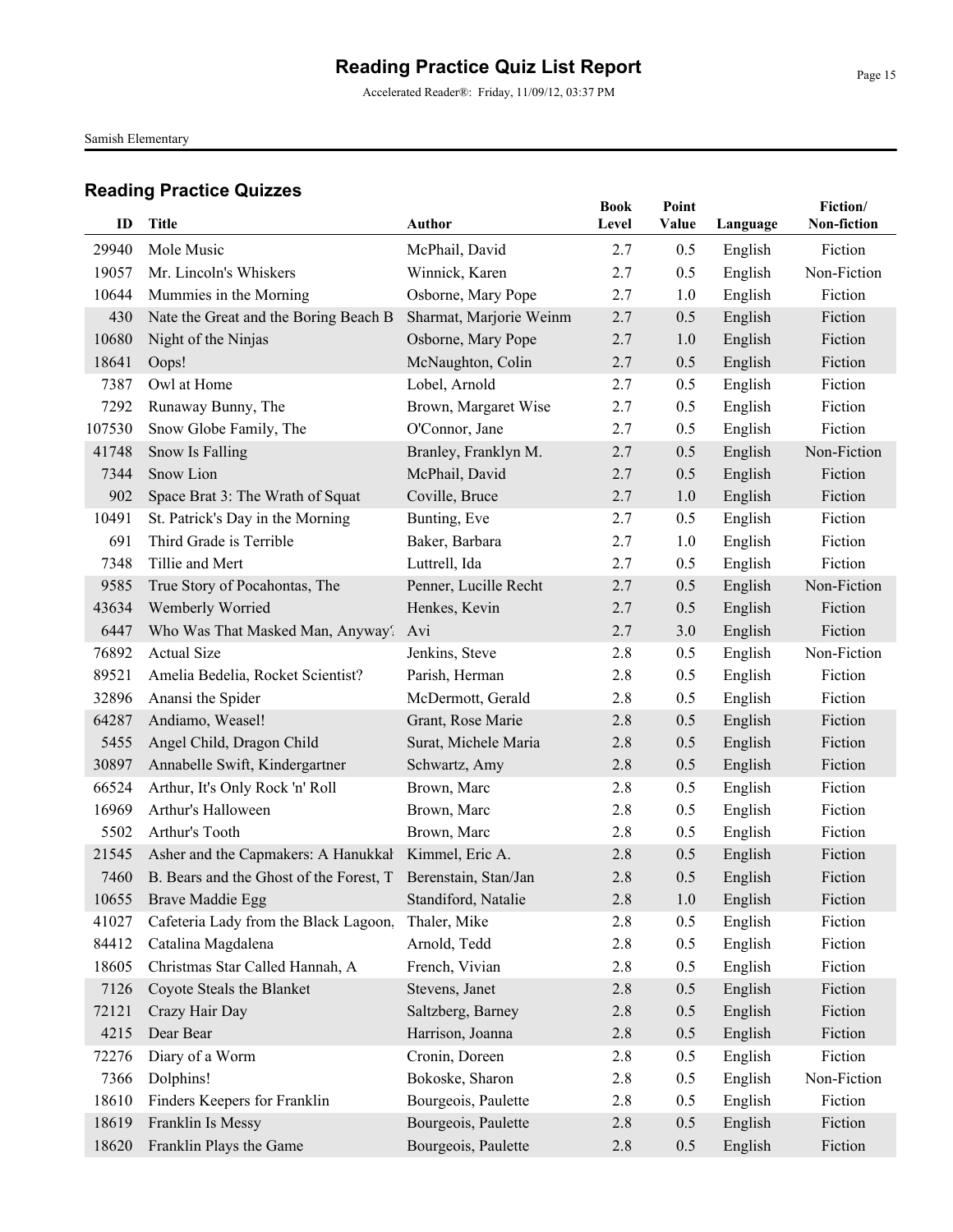Accelerated Reader®: Friday, 11/09/12, 03:37 PM

Samish Elementary

| ID     | Title                                  | <b>Author</b>           | <b>Book</b><br>Level | Point<br>Value | Language | Fiction/<br>Non-fiction |
|--------|----------------------------------------|-------------------------|----------------------|----------------|----------|-------------------------|
| 50233  | Franklin's Bicycle Helmet              | Bourgeois/Moore         | 2.8                  | 0.5            | English  | Fiction                 |
| 77834  | Gator Gumbo                            | Fleming, Candace        | 2.8                  | 0.5            | English  | Fiction                 |
| 7372   | Gregory, the Terrible Eater            | Sharmat, Mitchell       | 2.8                  | 0.5            | English  | Fiction                 |
| 5514   | Grouchy Ladybug, The                   | Carle, Eric             | 2.8                  | 0.5            | English  | Fiction                 |
| 44237  | Growl! A Book About Bears              | Berger, Melvin          | 2.8                  | 0.5            | English  | Non-Fiction             |
| 51282  | Halloween                              | Gibbons, Gail           | 2.8                  | 0.5            | English  | Non-Fiction             |
| 11367  | Henry the Sailor Cat                   | Calhoun, Mary           | 2.8                  | 0.5            | English  | Fiction                 |
| 20023  | Horrible Harry and the Drop of Doom    | Kline, Suzy             | 2.8                  | 1.0            | English  | Fiction                 |
| 6273   | Horrible Harry's Secret                | Kline, Suzy             | 2.8                  | 0.5            | English  | Fiction                 |
| 18628  | Hurry Up, Franklin                     | Bourgeois, Paulette     | 2.8                  | 0.5            | English  | Fiction                 |
| 665    | I Speak English for My Mom             | Stanek, Muriel          | 2.8                  | 0.5            | English  | Fiction                 |
| 18632  | If You Were Born a Kitten              | Bauer, Marion Dane      | 2.8                  | 0.5            | English  | Fiction                 |
| 27998  | John Willy and Freddy McGee            | Meade, Holly            | 2.8                  | 0.5            | English  | Fiction                 |
| 107304 | Junie B., First Grader: Aloha-ha-ha!   | Park, Barbara           | 2.8                  | 1.0            | English  | Fiction                 |
| 14677  | Junie B. Jones and That Meanie Jim's E | Park, Barbara           | 2.8                  | 1.0            | English  | Fiction                 |
| 24936  | Junie B. Jones Is a Beauty Shop Guy    | Park, Barbara           | 2.8                  | 1.0            | English  | Fiction                 |
| 17571  | Junie B. Jones Is a Party Animal       | Park, Barbara           | 2.8                  | 1.0            | English  | Fiction                 |
| 44908  | Junie B. Jones Is Captain Field Day    | Park, Barbara           | 2.8                  | 1.0            | English  | Fiction                 |
| 9406   | Karen's Brothers                       | Martin, Ann M.          | 2.8                  | 1.0            | English  | Fiction                 |
| 9408   | Karen's Carnival                       | Martin, Ann M.          | 2.8                  | 1.0            | English  | Fiction                 |
| 9415   | Karen's Good-Bye                       | Martin, Ann M.          | 2.8                  | 1.0            | English  | Fiction                 |
| 9421   | Karen's Kittens                        | Martin, Ann M.          | 2.8                  | 1.0            | English  | Fiction                 |
| 9428   | Karen's New Year                       | Martin, Ann M.          | 2.8                  | 1.0            | English  | Fiction                 |
| 9438   | Karen's Secret                         | Martin, Ann M.          | 2.8                  | 1.0            | English  | Fiction                 |
| 9443   | Karen's Tea Party                      | Martin, Ann M.          | 2.8                  | 1.0            | English  | Fiction                 |
| 670    | Knots on a Counting Rope               | Martin, Bill            | 2.8                  | 0.5            | English  | Fiction                 |
| 115629 | Lucky                                  | Gerver, Jane E.         | 2.8                  | 0.5            | English  | Fiction                 |
| 51256  | Mabela the Clever                      | MacDonald, Margaret Rea | 2.8                  | 0.5            | English  | Fiction                 |
| 7379   | Maebelle's Suitcase                    | Tusa, Tricia            | 2.8                  | 0.5            | English  | Fiction                 |
|        | 9270 Marvin Redpost: Is He a Girl?     | Sachar, Louis           | $2.8\,$              | 1.0            | English  | Fiction                 |
| 6331   | Marvin Redpost: Kidnapped at Birth?    | Sachar, Louis           | 2.8                  | 1.0            | English  | Fiction                 |
| 7330   | Meet Babar and His Family              | Brunhoff, Laurent de    | 2.8                  | 0.5            | English  | Fiction                 |
| 17578  | Midnight on the Moon                   | Osborne, Mary Pope      | 2.8                  | 1.0            | English  | Fiction                 |
| 7331   | Mitchell Is Moving                     | Sharmat, Marjorie Weinm | 2.8                  | 0.5            | English  | Fiction                 |
| 21318  | Musicians of the Sun                   | McDermott, Gerald       | 2.8                  | 0.5            | English  | Fiction                 |
| 7384   | Mystery of the Pirate Ghost, The       | Hayes, Geoffrey         | 2.8                  | 0.5            | English  | Fiction                 |
| 5530   | Napping House, The                     | Wood, Audrey            | 2.8                  | 0.5            | English  | Fiction                 |
| 7235   | No Good in Art                         | Cohen, Miriam           | 2.8                  | 0.5            | English  | Fiction                 |
| 51317  | Nutik & Amaroq Play Ball               | George, Jean Craighead  | 2.8                  | 0.5            | English  | Fiction                 |
| 43520  | Nutik, the Wolf Pup                    | George, Jean Craighead  | 2.8                  | 0.5            | English  | Fiction                 |
| 54911  | One Day at Wood Green Animal Shelte    | Casey, Patricia         | 2.8                  | 0.5            | English  | Fiction                 |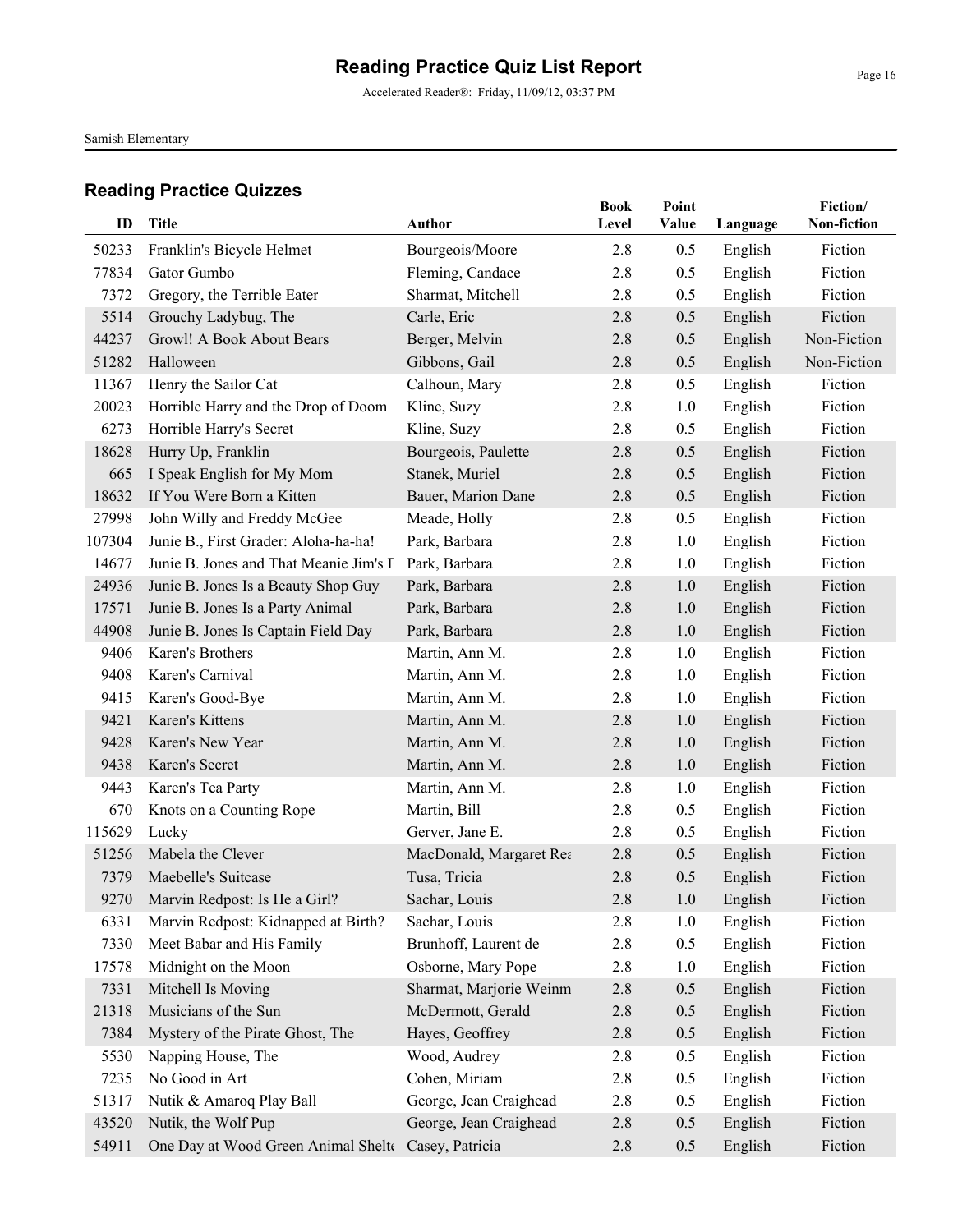Accelerated Reader®: Friday, 11/09/12, 03:37 PM

Samish Elementary

| ID     | <b>Title</b>                          | Author                   | <b>Book</b><br>Level | Point<br>Value | Language | Fiction/<br>Non-fiction |
|--------|---------------------------------------|--------------------------|----------------------|----------------|----------|-------------------------|
| 7338   | P.J. the Spoiled Bunny                | Sadler, Marilyn          | 2.8                  | 0.5            | English  | Fiction                 |
| 7391   | Pied Piper of Hamelin, The            | Hautzig, Deborah         | 2.8                  | 0.5            | English  | Fiction                 |
| 9291   | Pirates Past Noon                     | Osborne, Mary Pope       | 2.8                  | 1.0            | English  | Fiction                 |
| 9795   | Space Case                            | Marshall, Edward         | 2.8                  | 0.5            | English  | Fiction                 |
| 5495   | Three Ducks Went Wandering            | Roy, Ron                 | 2.8                  | 0.5            | English  | Fiction                 |
| 18647  | Tortoise Brings the Mail              | Lillegard, Dee           | 2.8                  | 0.5            | English  | Fiction                 |
| 34578  | Very Clumsy Click Beetle, The         | Carle, Eric              | 2.8                  | 0.5            | English  | Fiction                 |
| 6383   | <b>Whales: The Gentle Giants</b>      | Milton, Joyce            | 2.8                  | 0.5            | English  | Non-Fiction             |
| 13834  | What Makes Day and Night              | Branley, Franklyn M.     | 2.8                  | 0.5            | English  | Non-Fiction             |
| 107533 | Who Is Melvin Bubble?                 | Bruel, Nick              | 2.8                  | 0.5            | English  | Fiction                 |
| 16966  | Arthur Goes to Camp                   | Brown, Marc              | 2.9                  | 0.5            | English  | Fiction                 |
| 20005  | Arthur Makes the Team                 | Brown, Marc              | 2.9                  | 1.0            | English  | Fiction                 |
| 9106   | Arthur's Chicken Pox                  | Brown, Marc              | 2.9                  | 0.5            | English  | Fiction                 |
| 7303   | Arthur's Honey Bear                   | Hoban, Lillian           | 2.9                  | 0.5            | English  | Fiction                 |
| 7304   | Arthur's Loose Tooth                  | Hoban, Lillian           | 2.9                  | 0.5            | English  | Fiction                 |
| 7305   | Arthur's Prize Reader                 | Hoban, Lillian           | 2.9                  | 0.5            | English  | Fiction                 |
| 5306   | <b>Blue Bay Mystery</b>               | Warner, Gertrude Chandle | 2.9                  | 2.0            | English  | Fiction                 |
| 7359   | Buck-Buck the Chicken                 | Ehrlich, Amy             | 2.9                  | 0.5            | English  | Fiction                 |
| 9473   | Buttons for General Washington        | Roop, Peter/Connie       | 2.9                  | 0.5            | English  | Non-Fiction             |
| 78570  | Coming on Home Soon                   | Woodson, Jacqueline      | 2.9                  | 0.5            | English  | Fiction                 |
| 464    | Cory Coleman, Grade 2                 | Brimner, Larry Dane      | 2.9                  | 1.0            | English  | Fiction                 |
| 36484  | Diary of a Monster's Son              | Conford, Ellen           | 2.9                  | 1.0            | English  | Fiction                 |
| 7214   | Dinosaurs, Dinosaurs                  | Barton, Byron            | 2.9                  | 0.5            | English  | Non-Fiction             |
| 24921  | Don't Eat Too Much Turkey!            | Cohen, Miriam            | 2.9                  | 0.5            | English  | Fiction                 |
| 7265   | Emma                                  | Kesselman, Wendy         | 2.9                  | 0.5            | English  | Fiction                 |
| 7369   | First Thanksgiving, The               | Hayward, Linda           | 2.9                  | 0.5            | English  | Non-Fiction             |
| 18614  | Franklin Goes to School               | Bourgeois, Paulette      | 2.9                  | 0.5            | English  | Fiction                 |
| 6116   | Frog and Toad Are Friends             | Lobel, Arnold            | 2.9                  | 0.5            | English  | Fiction                 |
| 5467   | Frog and Toad Together                | Lobel, Arnold            | 2.9                  | 0.5            | English  | Fiction                 |
|        | 22543 Ginger                          | Voake, Charlotte         | 2.9                  | 0.5            | English  | Fiction                 |
| 7371   | Grasshopper on the Road               | Lobel, Arnold            | 2.9                  | 0.5            | English  | Fiction                 |
| 7374   | Hill of Fire                          | Lewis, Thomas P.         | 2.9                  | 0.5            | English  | Fiction                 |
| 50084  | Hoodwinked                            | Howard, Arthur           | 2.9                  | 0.5            | English  | Fiction                 |
| 20024  | Horrible Harry and the Kickball Weddi | Kline, Suzy              | 2.9                  | 0.5            | English  | Fiction                 |
| 18725  | Horrible Harry and the Purple People  | Kline, Suzy              | 2.9                  | 0.5            | English  | Fiction                 |
| 87582  | Hot Air: The Mostly True StoryFirst   | Priceman, Marjorie       | 2.9                  | 0.5            | English  | Fiction                 |
| 9026   | Hunches in Bunches                    | Seuss, Dr.               | 2.9                  | 0.5            | English  | Fiction                 |
| 9028   | I Can Lick 30 Tigers Today            | Seuss, Dr.               | 2.9                  | 0.5            | English  | Fiction                 |
| 7225   | If the Dinosaurs Came Back            | Most, Bernard            | 2.9                  | 0.5            | English  | Fiction                 |
| 667    | Julian, Dream Doctor                  | Cameron, Ann             | 2.9                  | 1.0            | English  | Fiction                 |
| 80959  | Junie B., First Grader: Booand I Mea  | Park, Barbara            | 2.9                  | 1.0            | English  | Fiction                 |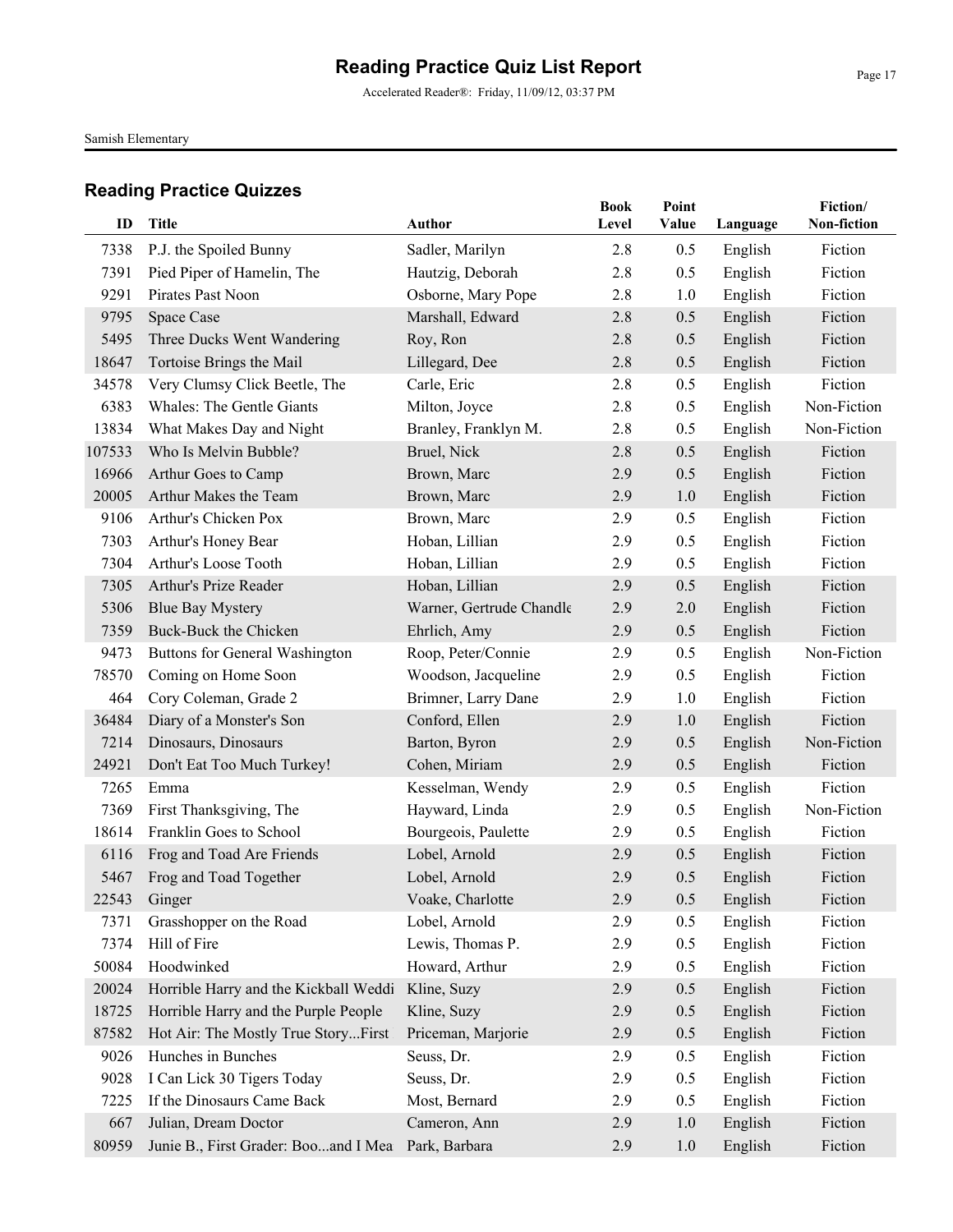Accelerated Reader®: Friday, 11/09/12, 03:37 PM

Samish Elementary

| ID    | <b>Title</b>                                         | Author                   | <b>Book</b><br>Level | Point<br>Value | Language | Fiction/<br>Non-fiction |
|-------|------------------------------------------------------|--------------------------|----------------------|----------------|----------|-------------------------|
|       |                                                      |                          |                      |                |          |                         |
| 6323  | Junie B. Jones and a Little Monkey Bu: Park, Barbara |                          | 2.9                  | 1.0            | English  | Fiction                 |
| 14676 | Junie B. Jones and Some Sneaky Peeky Park, Barbara   |                          | 2.9                  | 1.0            | English  | Fiction                 |
| 32900 | Junie B. Jones and the Mushy Gushy V Park, Barbara   |                          | 2.9                  | 1.0            | English  | Fiction                 |
| 6324  | Junie B. Jones and the Stupid Smelly B Park, Barbara |                          | 2.9                  | 1.0            | English  | Fiction                 |
| 44907 | Junie B. Jones Has a Peep in Her Pocke Park, Barbara |                          | 2.9                  | 1.0            | English  | Fiction                 |
| 8423  | Just a Few Words, Mr. Lincoln                        | Fritz, Jean              | 2.9                  | 0.5            | English  | Non-Fiction             |
| 9402  | Karen's Big Joke                                     | Martin, Ann M.           | 2.9                  | 1.0            | English  | Fiction                 |
| 9409  | Karen's Cartwheel                                    | Martin, Ann M.           | 2.9                  | 1.0            | English  | Fiction                 |
| 9410  | Karen's Doll                                         | Martin, Ann M.           | 2.9                  | 1.0            | English  | Fiction                 |
| 9418  | Karen's Home Run                                     | Martin, Ann M.           | 2.9                  | 1.0            | English  | Fiction                 |
| 9426  | Karen's New Friend                                   | Martin, Ann M.           | 2.9                  | 1.0            | English  | Fiction                 |
| 9432  | Karen's Prize                                        | Martin, Ann M.           | 2.9                  | 1.0            | English  | Fiction                 |
| 9437  | Karen's School Trip                                  | Martin, Ann M.           | 2.9                  | 1.0            | English  | Fiction                 |
| 9439  | Karen's Sleepover                                    | Martin, Ann M.           | 2.9                  | 1.0            | English  | Fiction                 |
| 9440  | Karen's Snow Day                                     | Martin, Ann M.           | 2.9                  | 1.0            | English  | Fiction                 |
| 9446  | Karen's Twin                                         | Martin, Ann M.           | 2.9                  | 1.0            | English  | Fiction                 |
| 9447  | Karen's Two Families                                 | Martin, Ann M.           | 2.9                  | 1.0            | English  | Fiction                 |
| 6327  | Knight at Dawn, The                                  | Osborne, Mary Pope       | 2.9                  | 1.0            | English  | Fiction                 |
| 672   | Lion to Guard Us, A                                  | Bulla, Clyde Robert      | 2.9                  | 2.0            | English  | Fiction                 |
| 7328  | Little Red LighthouseBridge, The                     | Swift, Hildegarde Hoyt   | 2.9                  | 0.5            | English  | Fiction                 |
| 673   | Lucky Dog Days                                       | Delton, Judy             | 2.9                  | 1.0            | English  | Fiction                 |
| 9269  | Marvin Redpost: Alone in His Teacher'                | Sachar, Louis            | 2.9                  | 1.0            | English  | Fiction                 |
| 32521 | Miss Spider's New Car                                | Kirk, David              | 2.9                  | 0.5            | English  | Fiction                 |
| 5432  | Monsters of Marble Avenue, The                       | Gondosch, Linda          | 2.9                  | 1.0            | English  | Fiction                 |
| 42118 | My Baseball Book                                     | Gibbons, Gail            | 2.9                  | 0.5            | English  | Non-Fiction             |
| 678   | Nate the Great and the Musical Note                  | Sharmat, Marjorie W./Cra | 2.9                  | 0.5            | English  | Fiction                 |
| 9287  | Nate the Great and the Stolen Base                   | Sharmat, Marjorie Weinm  | 2.9                  | 0.5            | English  | Fiction                 |
| 61670 | Nothing Sticks Like a Shadow                         | Tompert, Ann             | 2.9                  | 0.5            | English  | Fiction                 |
| 18642 | Paperboy, The                                        | Pilkey, Dav              | 2.9                  | 0.5            | English  | Fiction                 |
|       | 101292 Perfect Pumpkin Pie, The                      | Cazet, Denys             | 2.9                  | 0.5            | English  | Fiction                 |
| 57574 | Prehistoric Animals                                  | Gibbons, Gail            | 2.9                  | 0.5            | English  | Non-Fiction             |
| 89235 | Punxsutawney Phyllis                                 | Hill, Susanna Leonard    | 2.9                  | 0.5            | English  | Fiction                 |
| 16147 | Red Racer, The                                       | Wood, Audrey             | 2.9                  | 0.5            | English  | Fiction                 |
| 29506 | Rocking Horse Christmas                              | Osborne, Mary Pope       | 2.9                  | 0.5            | English  | Fiction                 |
| 29749 | Sam the Minuteman                                    | Benchley, Nathaniel      | 2.9                  | 0.5            | English  | Fiction                 |
| 9294  | Schoolyard Mystery, The                              | Levy, Elizabeth          | 2.9                  | 0.5            | English  | Fiction                 |
| 43686 | Slinky, Scaly Snakes                                 | Dussling, Jennifer       | 2.9                  | 0.5            | English  | Non-Fiction             |
| 901   | Space Brat 4: Planet of the Dips                     | Coville, Bruce           | 2.9                  | 1.0            | English  | Unknown                 |
| 43624 | Stranger in the Woods: A Photographic                | Sams/Stoick              | 2.9                  | 0.5            | English  | Fiction                 |
| 10693 | <b>Tooter Pepperday</b>                              | Spinelli, Jerry          | 2.9                  | 1.0            | English  | Fiction                 |
| 143   | Upstairs Room, The                                   | Reiss, Johanna           | 2.9                  | 6.0            | English  | Fiction                 |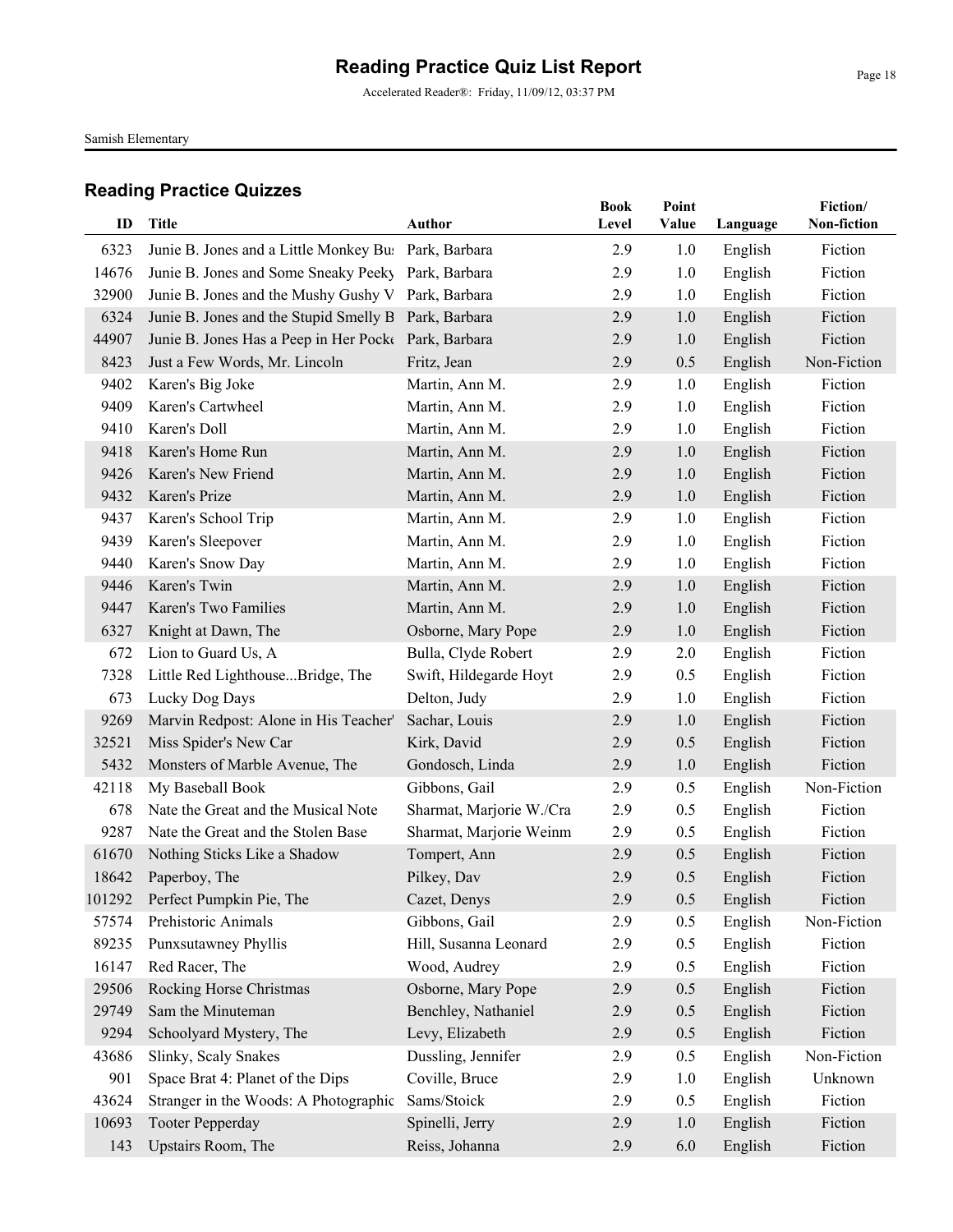Accelerated Reader®: Friday, 11/09/12, 03:37 PM

Samish Elementary

| ID            | <b>Title</b>                                   | <b>Author</b>             | <b>Book</b><br>Level | Point<br>Value | Language           | Fiction/<br>Non-fiction |
|---------------|------------------------------------------------|---------------------------|----------------------|----------------|--------------------|-------------------------|
|               |                                                |                           |                      |                |                    |                         |
| 5496<br>10698 | Very Hungry Caterpillar, The<br>Where's Molly? | Carle, Eric<br>Waas, Uli  | 2.9<br>2.9           | 0.5<br>0.5     | English<br>English | Fiction<br>Fiction      |
| 7350          | Who Put the Pepper in the Pot?                 | Cole, Joanna              | 2.9                  | 0.5            | English            | Fiction                 |
| 29511         | Yoko                                           | Wells, Rosemary           | 2.9                  | 0.5            | English            | Fiction                 |
| 105221        | Younger Brother's Survival Guide: By           | Kopelke, Lisa             | 2.9                  | 0.5            | English            | Fiction                 |
| 86638         | Zen Shorts                                     | Muth, Jon J.              | 2.9                  | 0.5            | English            | Fiction                 |
| 47320         | Animals in Camouflage                          | Tildes, Phyllis Limbacher | 3.0                  | 0.5            | English            | Non-Fiction             |
| 20003         | Arthur and the Crunch Cereal Contest           | Brown/Krensky             | 3.0                  | 1.0            | English            | Fiction                 |
| 10452         | Arthur's Christmas                             | Brown, Marc               | 3.0                  | 0.5            | English            | Fiction                 |
| 20006         | Arthur's Mystery Envelope                      | Brown/Krensky             | 3.0                  | 1.0            | English            | Fiction                 |
| 79908         | <b>Birthday Pony</b>                           | Haas, Jessie              | 3.0                  | 1.0            | English            | Fiction                 |
| 5406          | Case for Jenny Archer, A                       | Conford, Ellen            | 3.0                  | 1.0            | English            | Fiction                 |
| 408           | Cookies and Crutches                           | Delton, Judy              | 3.0                  | 1.0            | English            | Fiction                 |
| 410           | Curse of the Squirrel, The                     | Yep, Laurence             | 3.0                  | 1.0            | English            | Fiction                 |
| 6357          | Day Before Christmas, The                      | Bunting, Eve              | 3.0                  | 0.5            | English            | Fiction                 |
| 259           | Drinking Gourd, The                            | Monjo, F.N.               | 3.0                  | 0.5            | English            | Fiction                 |
| 18622         | Franklin's Blanket                             | Bourgeois, Paulette       | 3.0                  | 0.5            | English            | Fiction                 |
| 18625         | Franklin's School Play                         | Bourgeois, Paulette       | 3.0                  | 0.5            | English            | Fiction                 |
| 52592         | Freedom's Wings: Corey's Undergroun            | Wyeth, Sharon Dennis      | 3.0                  | 1.0            | English            | Fiction                 |
| 7370          | Galimoto                                       | Williams, Karen Lynn      | 3.0                  | 0.5            | English            | Fiction                 |
| 17566         | Ghost Town at Sundown                          | Osborne, Mary Pope        | 3.0                  | 1.0            | English            | Fiction                 |
| 7318          | Harold and the Purple Crayon                   | Johnson, Crockett         | 3.0                  | 0.5            | English            | Fiction                 |
| 113369        | Henry's Freedom Box                            | Levine, Ellen             | 3.0                  | 0.5            | English            | Fiction                 |
| 42030         | Hershel and the Hanukkah Goblins               | Kimmel, Eric              | 3.0                  | 0.5            | English            | Fiction                 |
| 9025          | How the Grinch Stole Christmas                 | Seuss, Dr.                | 3.0                  | 0.5            | English            | Fiction                 |
| 103953        | Jigsaw Pony                                    | Haas, Jessie              | 3.0                  | 1.0            | English            | Fiction                 |
| 5518          | Julius, the Baby of the World                  | Henkes, Kevin             | 3.0                  | 0.5            | English            | Fiction                 |
| 9266          | Junie B. Jones and Her Big Fat Mouth           | Park, Barbara             | 3.0                  | 1.0            | English            | Fiction                 |
| 49412         | Junie B. Jones Is a Graduation Girl            | Park, Barbara             | 3.0                  | 1.0            | English            | Fiction                 |
| 17572         | Junie B. Jones Is Not a Crook                  | Park, Barbara             | $3.0\,$              | 1.0            | English            | Fiction                 |
| 9401          | Karen's Baby-Sitter                            | Martin, Ann M.            | 3.0                  | 1.0            | English            | Fiction                 |
| 9405          | Karen's Birthday                               | Martin, Ann M.            | 3.0                  | 1.0            | English            | Fiction                 |
| 9411          | Karen's Doll Hospital                          | Martin, Ann M.            | 3.0                  | 1.0            | English            | Fiction                 |
| 9414          | Karen's Goldfish                               | Martin, Ann M.            | 3.0                  | 1.0            | English            | Fiction                 |
| 9417          | Karen's Haircut                                | Martin, Ann M.            | 3.0                  | 1.0            | English            | Fiction                 |
| 9419          | Karen's in Love                                | Martin, Ann M.            | 3.0                  | 1.0            | English            | Fiction                 |
| 9423          | Karen's Little Sister                          | Martin, Ann M.            | 3.0                  | 1.0            | English            | Fiction                 |
| 9425          | Karen's Lucky Penny                            | Martin, Ann M.            | 3.0                  | 2.0            | English            | Fiction                 |
| 9427          | Karen's New Teacher                            | Martin, Ann M.            | 3.0                  | 1.0            | English            | Fiction                 |
| 9430          | Karen's Pen Pal                                | Martin, Ann M.            | 3.0                  | 1.0            | English            | Fiction                 |
| 9435          | Karen's School                                 | Martin, Ann M.            | 3.0                  | 1.0            | English            | Fiction                 |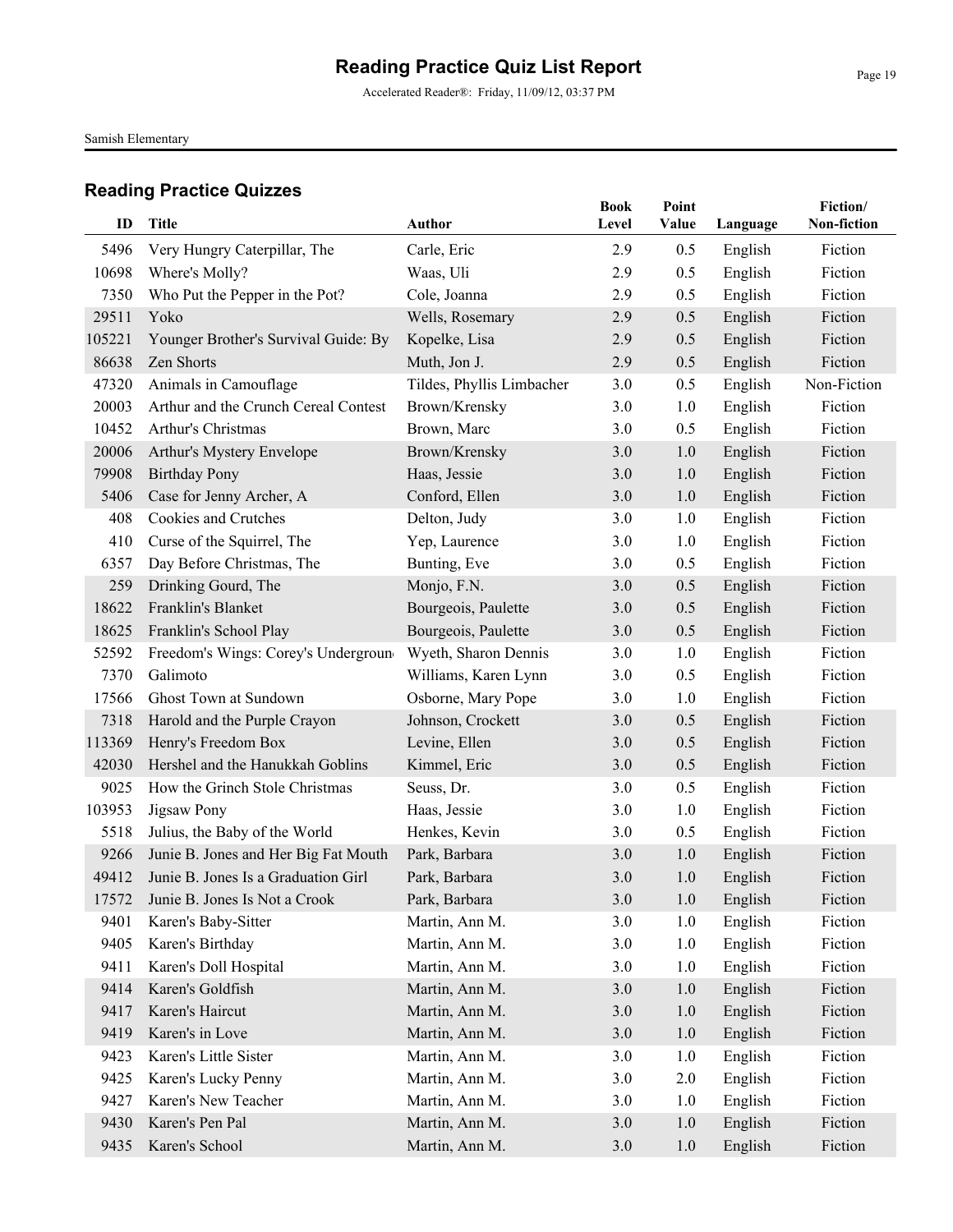Accelerated Reader®: Friday, 11/09/12, 03:37 PM

Samish Elementary

| ID    | Title                                  | Author                  | <b>Book</b><br>Level | Point<br>Value | Language | Fiction/<br>Non-fiction |
|-------|----------------------------------------|-------------------------|----------------------|----------------|----------|-------------------------|
| 9441  | Karen's Stepmother                     | Martin, Ann M.          | 3.0                  | 1.0            | English  | Fiction                 |
| 9448  | Karen's Wedding                        | Martin, Ann M.          | 3.0                  | 1.0            | English  | Fiction                 |
| 18727 | Lions at Lunchtime                     | Osborne, Mary Pope      | 3.0                  | 1.0            | English  | Fiction                 |
| 10674 | Loretta and the Little Fairy           | Scheidl, Gerda Marie    | 3.0                  | 0.5            | English  | Fiction                 |
| 4190  | Louanne Pig in the Perfect Family      | Carlson, Nancy          | 3.0                  | 0.5            | English  | Fiction                 |
| 5029  | Molly's Pilgrim                        | Cohen, Barbara          | 3.0                  | 0.5            | English  | Fiction                 |
| 7334  | Mouse Tales                            | Lobel, Arnold           | 3.0                  | 0.5            | English  | Fiction                 |
| 42119 | My Soccer Book                         | Gibbons, Gail           | 3.0                  | 0.5            | English  | Non-Fiction             |
| 9286  | Nate the Great and the Mushy Valentin  | Sharmat, Marjorie Weinm | 3.0                  | 0.5            | English  | Fiction                 |
| 18638 | New Dog, The                           | Hazen, Barbara Shook    | 3.0                  | 0.5            | English  | Fiction                 |
| 6498  | Possum Magic                           | Fox, Mem                | 3.0                  | 0.5            | English  | Fiction                 |
| 58778 | Practice Makes Perfect for Rotten Ralp | Gantos, Jack            | 3.0                  | 0.5            | English  | Fiction                 |
| 56874 | Pumpkinhead                            | Kimmel, Eric A.         | 3.0                  | 0.5            | English  | Fiction                 |
| 7340  | Puppy Who Wanted a Boy, The            | Thayer, Jane            | 3.0                  | 0.5            | English  | Fiction                 |
| 55842 | Recess Queen, The                      | O'Neill, Alexis         | 3.0                  | 0.5            | English  | Fiction                 |
| 9295  | S-S-Snakes                             | Penner, Lucille Recht   | 3.0                  | 0.5            | English  | Non-Fiction             |
| 39832 | Sleeping Giant of Goll, The            | Abbott, Tony            | 3.0                  | 1.0            | English  | Fiction                 |
| 65071 | Snowmen at Night                       | Buehner, Caralyn        | 3.0                  | 0.5            | English  | Fiction                 |
| 9296  | Song Lee in Room 2B                    | Kline, Suzy             | 3.0                  | 1.0            | English  | Fiction                 |
| 900   | Star Wars Episode 1: Anakin's Fate     | Cerasini, Marc          | 3.0                  | 0.5            | English  | Fiction                 |
| 14885 | Sunset of the Sabertooth               | Osborne, Mary Pope      | 3.0                  | 1.0            | English  | Fiction                 |
| 51290 | Thanksgiving Day                       | Gibbons, Gail           | 3.0                  | 0.5            | English  | Non-Fiction             |
| 31073 | Tigers at Twilight                     | Osborne, Mary Pope      | 3.0                  | 1.0            | English  | Fiction                 |
| 7398  | Treasure of the Lost Lagoon, The       | Hayes, Geoffrey         | 3.0                  | 0.5            | English  | Fiction                 |
| 9506  | True Story of the 3 Little Pigs, The   | Scieszka, Jon           | 3.0                  | 0.5            | English  | Fiction                 |
| 36523 | Very Quiet Cricket, The                | Carle, Eric             | 3.0                  | 0.5            | English  | Fiction                 |
| 42829 | Wonder Worm Wars, The                  | Palatini, Margie        | 3.0                  | 3.0            | English  | Fiction                 |
| 9300  | X-Men: Enter Magneto                   | Weiner, Eric            | 3.0                  | 0.5            | English  | Fiction                 |
| 20002 | Arthur Accused!                        | Brown/Krensky           | 3.1                  | 1.0            | English  | Fiction                 |
|       | 34560 Arthur and the Cootie-Catcher    | Brown/Krensky           | 3.1                  | 1.0            | English  | Fiction                 |
| 50940 | Arthur and the Recess Rookie           | Brown/Krensky           | 3.1                  | 1.0            | English  | Fiction                 |
| 20004 | Arthur and the Scare-Your-Pants-Off C  | Brown, Marc             | 3.1                  | 1.0            | English  | Fiction                 |
| 10453 | Arthur's Thanksgiving                  | Brown, Marc             | 3.1                  | 0.5            | English  | Fiction                 |
| 7457  | B. Bears and the Double Dare, The      | Berenstain, Stan/Jan    | 3.1                  | 0.5            | English  | Fiction                 |
| 658   | Blue Skies, French Fries               | Delton, Judy            | 3.1                  | 1.0            | English  | Fiction                 |
| 6353  | Boonsville Bombers, The                | Herzig, Alison Cragin   | 3.1                  | 1.0            | English  | Fiction                 |
| 405   | Camp Ghost-Away                        | Delton, Judy            | 3.1                  | 1.0            | English  | Fiction                 |
| 32834 | Can You See the Wind?                  | Fowler, Allan           | 3.1                  | 0.5            | English  | Non-Fiction             |
| 5461  | Caps for Sale                          | Slobodkina, Esphyr      | 3.1                  | 0.5            | English  | Fiction                 |
| 86804 | Cheese-Colored Camper, A               | Stilton, Geronimo       | 3.1                  | 1.0            | English  | Fiction                 |
| 6308  | Chocolate-Covered Ants                 | Manes, Stephen          | 3.1                  | 3.0            | English  | Fiction                 |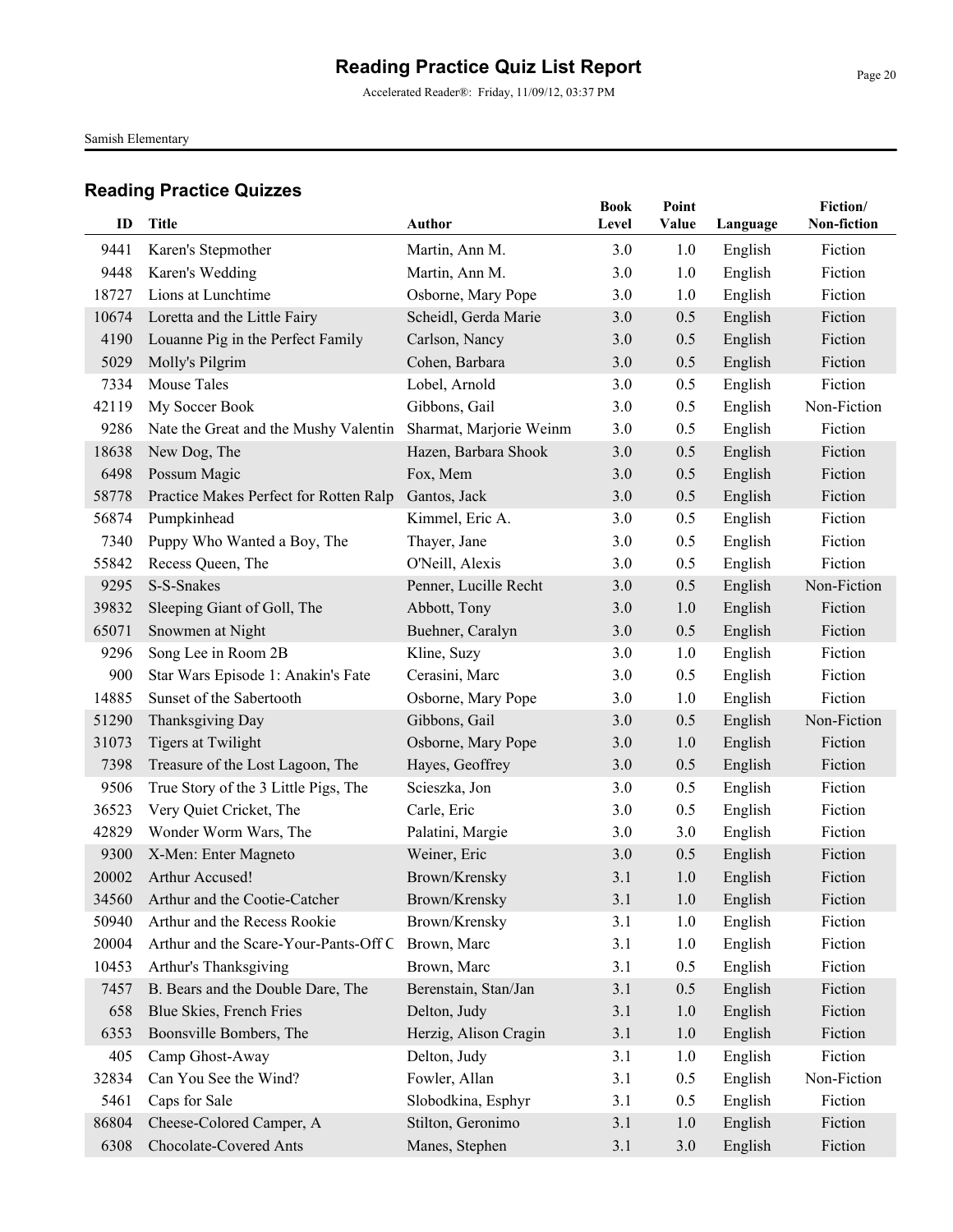Accelerated Reader®: Friday, 11/09/12, 03:37 PM

Samish Elementary

| ID             | Title                                                                        | <b>Author</b>                    | <b>Book</b><br>Level | Point<br>Value | Language           | Fiction/<br>Non-fiction |
|----------------|------------------------------------------------------------------------------|----------------------------------|----------------------|----------------|--------------------|-------------------------|
|                |                                                                              |                                  |                      |                |                    |                         |
| 17563<br>63491 | Dolphins at Daybreak<br>Fireboat: The Heroic Adventures of the Kalman, Maira | Osborne, Mary Pope               | 3.1<br>3.1           | 1.0<br>0.5     | English            | Fiction<br>Non-Fiction  |
|                | Four Mice Deep in the Jungle                                                 |                                  | 3.1                  |                | English            | Fiction                 |
| 77124<br>262   | Freckle Juice                                                                | Stilton, Geronimo<br>Blume, Judy | 3.1                  | 1.0<br>0.5     | English            | Fiction                 |
| 9022           | Happy Birthday to You!                                                       | Seuss, Dr.                       | 3.1                  | 0.5            | English<br>English | Fiction                 |
| 18627          | Happy Valentine's Day, Miss Hildy!                                           | Grambling, Lois G.               | 3.1                  | 0.5            | English            | Fiction                 |
| 14748          | Hog-Eye                                                                      | Meddaugh, Susan                  | 3.1                  | 0.5            | English            | Fiction                 |
| 31662          | Hooway for Wodney Wat                                                        | Lester, Helen                    | 3.1                  | 0.5            | English            | Fiction                 |
| 6270           | Horrible Harry and the Ant Invasion                                          | Kline, Suzy                      | 3.1                  | 1.0            | English            | Fiction                 |
| 15298          | Horrible Harry and the Dungeon                                               | Kline, Suzy                      | 3.1                  | 1.0            | English            | Fiction                 |
| 45910          | Horse Show                                                                   | Hayden, Kate                     | 3.1                  | 0.5            | English            | Non-Fiction             |
| 5472           | Horton Hatches the Egg                                                       | Seuss, Dr.                       | 3.1                  | 0.5            | English            | Fiction                 |
| 71622          | How I Became a Pirate                                                        | Long, Melinda                    | 3.1                  | 0.5            | English            | Fiction                 |
| 18629          | I Can't Take You Anywhere!                                                   | Naylor, Phyllis Reynolds         | 3.1                  | 0.5            | English            | Fiction                 |
| 117709         | Ivy and Bean Break the Fossil Record                                         | Barrows, Annie                   | 3.1                  | 1.0            | English            | Fiction                 |
| 122599         | Ivy and Bean Take Care of the Babysitt                                       | Barrows, Annie                   | 3.1                  | 1.0            | English            | Fiction                 |
| 5023           | Job for Jenny Archer, A                                                      | Conford, Ellen                   | 3.1                  | 1.0            | English            | Fiction                 |
| 70047          | Judy Moody Predicts the Future                                               | McDonald, Megan                  | 3.1                  | 1.0            | English            | Fiction                 |
| 273            | Julian's Glorious Summer                                                     | Cameron, Ann                     | 3.1                  | 1.0            | English            | Fiction                 |
| 423            | Julian, Secret Agent                                                         | Cameron, Ann                     | 3.1                  | 1.0            | English            | Fiction                 |
| 80075          | Junie B., First Grader: Shipwrecked                                          | Park, Barbara                    | 3.1                  | 1.0            | English            | Fiction                 |
| 9403           | Karen's Big Lie                                                              | Martin, Ann M.                   | 3.1                  | 1.0            | English            | Fiction                 |
| 9404           | Karen's Big Weekend                                                          | Martin, Ann M.                   | 3.1                  | 1.0            | English            | Fiction                 |
| 9412           | Karen's Ducklings                                                            | Martin, Ann M.                   | 3.1                  | 1.0            | English            | Fiction                 |
| 9413           | Karen's Ghost                                                                | Martin, Ann M.                   | 3.1                  | 1.0            | English            | Fiction                 |
| 9420           | Karen's Kite                                                                 | Martin, Ann M.                   | 3.1                  | 1.0            | English            | Fiction                 |
| 9429           | Karen's Newspaper                                                            | Martin, Ann M.                   | 3.1                  | 1.0            | English            | Fiction                 |
| 9433           | Karen's Pumpkin Patch                                                        | Martin, Ann M.                   | 3.1                  | 1.0            | English            | Fiction                 |
| 9436           | Karen's School Picture                                                       | Martin, Ann M.                   | 3.1                  | 2.0            | English            | Fiction                 |
|                | 9445 Karen's Tuba                                                            | Martin, Ann M.                   | 3.1                  | $1.0\,$        | English            | Fiction                 |
| 72359          | Kenya Christmas, A                                                           | Johnston, Tony                   | 3.1                  | 0.5            | English            | Fiction                 |
| 10529          | Let's Go Home, Little Bear                                                   | Waddell, Martin                  | 3.1                  | 0.5            | English            | Fiction                 |
| 671            | Lila on the Landing                                                          | Alexander, Sue                   | 3.1                  | 1.0            | English            | Fiction                 |
| 14979          | Lilly's Purple Plastic Purse                                                 | Henkes, Kevin                    | 3.1                  | 0.5            | English            | Fiction                 |
| 71623          | Little Whistle's Christmas                                                   | Rylant, Cynthia                  | 3.1                  | 0.5            | English            | Fiction                 |
| 25212          | Locked in the Library!                                                       | Brown, Marc                      | 3.1                  | 1.0            | English            | Fiction                 |
| 9034           | Lorax, The                                                                   | Seuss, Dr.                       | 3.1                  | 0.5            | English            | Fiction                 |
| 4195           | Loudmouth George and the Sixth-Grad                                          | Carlson, Nancy                   | 3.1                  | 0.5            | English            | Fiction                 |
| 78800          | Love and Roast Chicken: A Trickster T                                        | Knutson, Barbara                 | 3.1                  | 0.5            | English            | Fiction                 |
| 5478           | Madeline                                                                     | Bemelmans, Ludwig                | 3.1                  | 0.5            | English            | Fiction                 |
| 9268           | Magic Finger, The                                                            | Dahl, Roald                      | 3.1                  | 0.5            | English            | Fiction                 |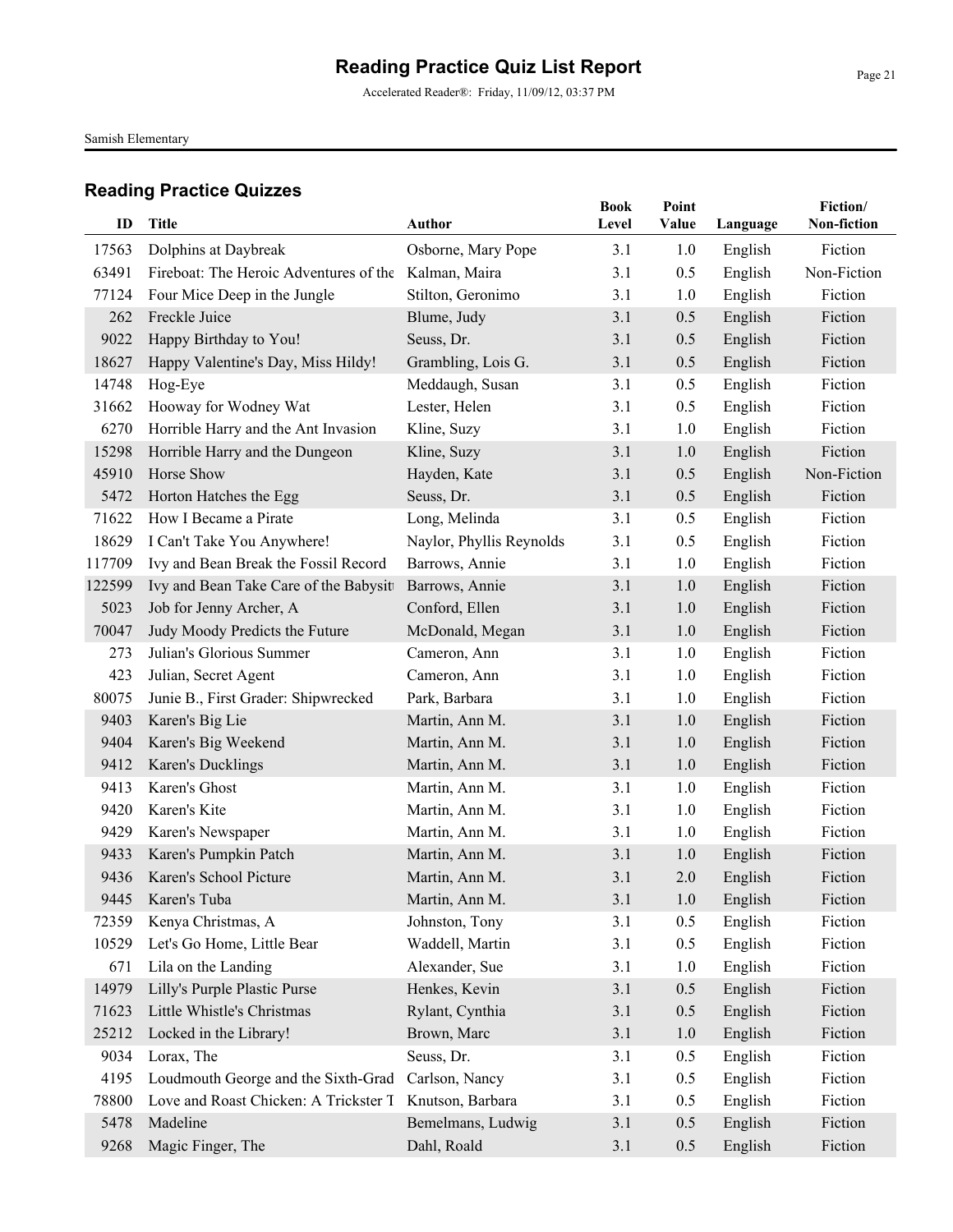Accelerated Reader®: Friday, 11/09/12, 03:37 PM

Samish Elementary

|        |                                        |                          | <b>Book</b> | Point |          | Fiction/    |
|--------|----------------------------------------|--------------------------|-------------|-------|----------|-------------|
| ID     | <b>Title</b>                           | <b>Author</b>            | Level       | Value | Language | Non-fiction |
| 14631  | Magic School Bus Gets Ants in Its Pan  | Cole/Beech               | 3.1         | 0.5   | English  | Fiction     |
| 11381  | Magic School Bus Plants Seeds, The     | Cole/Relf                | 3.1         | 0.5   | English  | Fiction     |
| 21659  | Magic School Bus Spins a Web, The      | Cole/West                | 3.1         | 0.5   | English  | Fiction     |
| 54496  | Magic School Bus Taking Flight, The    | Cole/Herman              | 3.1         | 0.5   | English  | Fiction     |
| 44417  | Max                                    | Graham, Bob              | 3.1         | 0.5   | English  | Fiction     |
| 280    | Mustard                                | Graeber, Charlotte       | 3.1         | 1.0   | English  | Fiction     |
| 25214  | Mystery of the Stolen Bike, The        | Brown/Krensky            | 3.1         | 1.0   | English  | Fiction     |
| 103997 | Once Upon a Cool Motorcycle Dude       | O'Malley, Kevin          | 3.1         | 0.5   | English  | Fiction     |
| 71390  | Poultrygeist                           | Auch, Mary Jane/Herm     | 3.1         | 0.5   | English  | Fiction     |
| 12756  | School Nurse from the Black Lagoon, 7  | Thaler, Mike             | 3.1         | 0.5   | English  | Fiction     |
| 101387 | Secret of Cacklefur Castle, The        | Stilton, Geronimo        | 3.1         | 1.0   | English  | Fiction     |
| 110863 | Snowflake                              | Weyn, Suzanne            | 3.1         | 0.5   | English  | Fiction     |
| 7394   | Sophie and Lou                         | Mathers, Petra           | 3.1         | 0.5   | English  | Fiction     |
| 117605 | Three Snow Bears, The                  | Brett, Jan               | 3.1         | 0.5   | English  | Fiction     |
| 31065  | Tonight on the Titanic                 | Osborne, Mary Pope       | 3.1         | 1.0   | English  | Fiction     |
| 44057  | Tortoise and the Jackrabbit, The       | Lowell, Susan            | 3.1         | 0.5   | English  | Fiction     |
| 7595   | Trouble with Trolls                    | Brett, Jan               | 3.1         | 0.5   | English  | Fiction     |
| 7400   | Up North in Winter                     | Hartley, Deborah         | 3.1         | 0.5   | English  | Fiction     |
| 51296  | Valentine's Day                        | Gibbons, Gail            | 3.1         | 0.5   | English  | Non-Fiction |
| 50170  | Westward to Home: Joshua's Diary       | Hermes, Patricia         | 3.1         | 1.0   | English  | Fiction     |
| 114925 | Would I Ever Lie to You?               | Buehner, Caralyn         | 3.1         | 0.5   | English  | Fiction     |
| 47314  | Albert                                 | Napoli, Donna Jo         | 3.2         | 0.5   | English  | Fiction     |
| 452    | Alex Fitzgerald's Cure for Nightmares  | Krull, Kathleen          | 3.2         | 1.0   | English  | Fiction     |
| 402    | Aliens for Breakfast                   | Etra, Jonathan           | 3.2         | 1.0   | English  | Fiction     |
| 83160  | All Because of a Cup of Coffee         | Stilton, Geronimo        | 3.2         | 1.0   | English  | Fiction     |
| 32080  | Arthur and the Lost Diary              | Brown/Krensky            | 3.2         | 1.0   | English  | Fiction     |
| 6051   | Arthur Meets the President             | Brown, Marc              | 3.2         | 0.5   | English  | Fiction     |
| 7453   | B. Bears and the Bad Dream, The        | Berenstain, Stan/Jan     | 3.2         | 0.5   | English  | Fiction     |
| 7487   | B. Bears Go to School, The             | Berenstain, Stan/Jan     | 3.2         | 0.5   | English  | Fiction     |
|        | 7488 B. Bears Go to the Doctor, The    | Berenstain, Stan/Jan     | 3.2         | 0.5   | English  | Fiction     |
| 17657  | Bald Bandit, The                       | Roy, Ron                 | 3.2         | 1.0   | English  | Fiction     |
| 9003   | Bartholomew and the Oobleck            | Seuss, Dr.               | 3.2         | 0.5   | English  | Fiction     |
| 12374  | Bearhead: A Russian Folktale           | Kimmel, Eric A.          | 3.2         | 0.5   | English  | Fiction     |
| 5315   | <b>Bicycle Mystery</b>                 | Warner, Gertrude Chandle | 3.2         | 2.0   | English  | Fiction     |
| 7253   | <b>Biggest Dinosaurs</b> , The         | Berenstain, Michael      | 3.2         | 0.5   | English  | Non-Fiction |
| 25213  | <b>Buster's Dino Dilemma</b>           | Brown/Krensky            | 3.2         | 1.0   | English  | Fiction     |
| 5311   | Caboose Mystery                        | Warner, Gertrude Chandle | 3.2         | 2.0   | English  | Fiction     |
| 63614  | Dear Santa, Please Come to the 19th Fl | Yin                      | 3.2         | 0.5   | English  | Fiction     |
| 11167  | Deer in the Wood: AdaptedBooks by      | Wilder, Laura Ingalls    | 3.2         | 0.5   | English  | Fiction     |
| 35832  | Dingoes at Dinnertime                  | Osborne, Mary Pope       | 3.2         | 1.0   | English  | Fiction     |
| 124490 | Ellie McDoodle: New Kid in School      | Barshaw, Ruth McNally    | 3.2         | 2.0   | English  | Fiction     |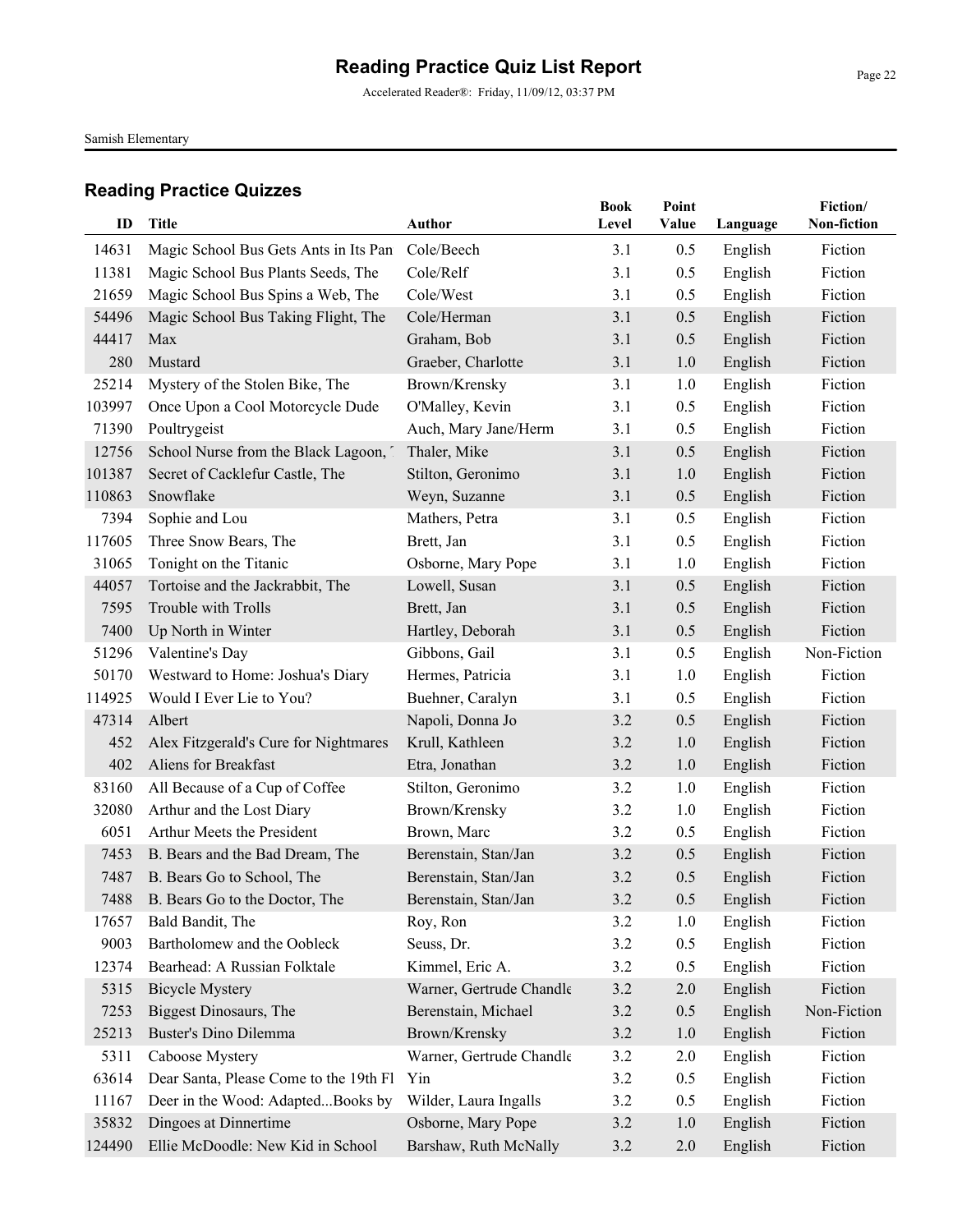Accelerated Reader®: Friday, 11/09/12, 03:37 PM

Samish Elementary

| ID     | <b>Title</b>                                           | Author                 | <b>Book</b><br>Level | Point<br>Value | Language | Fiction/<br>Non-fiction |
|--------|--------------------------------------------------------|------------------------|----------------------|----------------|----------|-------------------------|
| 45222  | Enemy Pie                                              | Munson, Derek          | 3.2                  | 0.5            | English  | Fiction                 |
| 7368   | Fireflies!                                             | Brinckloe, Julie       | 3.2                  | 0.5            | English  | Fiction                 |
| 5013   | Flossie and the Fox                                    | McKissack, Patricia C. | 3.2                  | 0.5            | English  | Fiction                 |
| 34559  | Francine, Believe It or Not                            | Brown/Krensky          | 3.2                  | 1.0            | English  | Fiction                 |
| 6065   | Frog Prince Continued, The                             | Scieszka, Jon          | 3.2                  | 0.5            | English  | Fiction                 |
| 6221   | Heckedy Peg                                            | Wood, Audrey           | 3.2                  | 0.5            | English  | Fiction                 |
| 487    | Horrible Harry in Room 2B                              | Kline, Suzy            | 3.2                  | 0.5            | English  | Fiction                 |
| 60902  | I Love Saturdays Y Domingos                            | Ada, Alma Flor         | 3.2                  | 0.5            | English  | Fiction                 |
| 105488 | Ivy and Bean                                           | Barrows, Annie         | 3.2                  | 1.0            | English  | Fiction                 |
| 129029 | Ivy and Bean Bound to Be Bad                           | Barrows, Annie         | 3.2                  | 1.0            | English  | Fiction                 |
| 45146  | Jubal's Wish                                           | Wood, Audrey           | 3.2                  | 0.5            | English  | Fiction                 |
| 9416   | Karen's Grandmothers                                   | Martin, Ann M.         | 3.2                  | 1.0            | English  | Fiction                 |
| 9431   | Karen's Pizza Party                                    | Martin, Ann M.         | 3.2                  | 2.0            | English  | Fiction                 |
| 9442   | Karen's Surprise                                       | Martin, Ann M.         | 3.2                  | 1.0            | English  | Fiction                 |
| 9444   | Karen's Toothache                                      | Martin, Ann M.         | 3.2                  | 1.0            | English  | Fiction                 |
| 22137  | Koala Lou                                              | Fox, Mem               | 3.2                  | 0.5            | English  | Fiction                 |
| 18635  | Librarian from the Black Lagoon, The                   | Thaler, Mike           | 3.2                  | 0.5            | English  | Fiction                 |
| 7578   | Madeline in London                                     | Bemelmans, Ludwig      | 3.2                  | 0.5            | English  | Fiction                 |
| 7283   | Madeline's Christmas                                   | Bemelmans, Ludwig      | 3.2                  | 0.5            | English  | Fiction                 |
| 21259  | Madeline's Rescue                                      | Bemelmans, Ludwig      | 3.2                  | 0.5            | English  | Fiction                 |
| 21658  | Magic School Bus Gets Cold Feet: A B                   | Cole/West              | 3.2                  | 0.5            | English  | Fiction                 |
| 15109  | Magic School Bus Gets Eaten, The                       | Cole/Relf              | 3.2                  | 0.5            | English  | Fiction                 |
| 83801  | Merry Christmas, Geronimo!                             | Stilton, Geronimo      | 3.2                  | 1.0            | English  | Fiction                 |
| 45247  | My Basketball Book                                     | Gibbons, Gail          | 3.2                  | 0.5            | English  | Non-Fiction             |
| 45248  | My Football Book                                       | Gibbons, Gail          | 3.2                  | 0.5            | English  | Non-Fiction             |
| 73830  | My Name Is Stilton, Geronimo Stilton                   | Stilton, Geronimo      | 3.2                  | 1.0            | English  | Fiction                 |
| 44826  | Our Strange New Land: Elizabeth's Die Hermes, Patricia |                        | 3.2                  | 2.0            | English  | Fiction                 |
| 84072  | Our Tree Named Steve                                   | Zweibel, Alan          | 3.2                  | 0.5            | English  | Fiction                 |
| 83385  | Papa's Latkes                                          | Edwards, Michelle      | 3.2                  | 0.5            | English  | Fiction                 |
|        | 51674 Paper, Paper Everywhere                          | Gibbons, Gail          | 3.2                  | 0.5            | English  | Non-Fiction             |
| 124456 | Return of the Killer Cat, The                          | Fine, Anne             | 3.2                  | 0.5            | English  | Fiction                 |
| 50950  | Runaway Radish                                         | Haas, Jessie           | 3.2                  | 0.5            | English  | Fiction                 |
| 54033  | Runaway Tortilla, The                                  | Kimmel, Eric A.        | 3.2                  | 0.5            | English  | Fiction                 |
| 10692  | Slam Dunk Saturday                                     | Marzollo, Jean         | 3.2                  | 1.0            | English  | Fiction                 |
| 440    | Snot Stew                                              | Wallace, Bill          | 3.2                  | 2.0            | English  | Fiction                 |
| 49751  | Sophie's Masterpiece: A Spider's Tale                  | Spinelli, Eileen       | 3.2                  | 0.5            | English  | Fiction                 |
| 52610  | Starving Time: Elizabeth's Diary, Book                 | Hermes, Patricia       | 3.2                  | 2.0            | English  | Fiction                 |
| 6499   | Stonecutter, The                                       | McDermott, Gerald      | 3.2                  | 0.5            | English  | Fiction                 |
| 61749  | That Pesky Rat                                         | Child, Lauren          | 3.2                  | 0.5            | English  | Fiction                 |
| 11397  | Tops and Bottoms                                       | Stevens, Janet         | 3.2                  | 0.5            | English  | Fiction                 |
| 47830  | Twister on Tuesday                                     | Osborne, Mary Pope     | 3.2                  | 1.0            | English  | Fiction                 |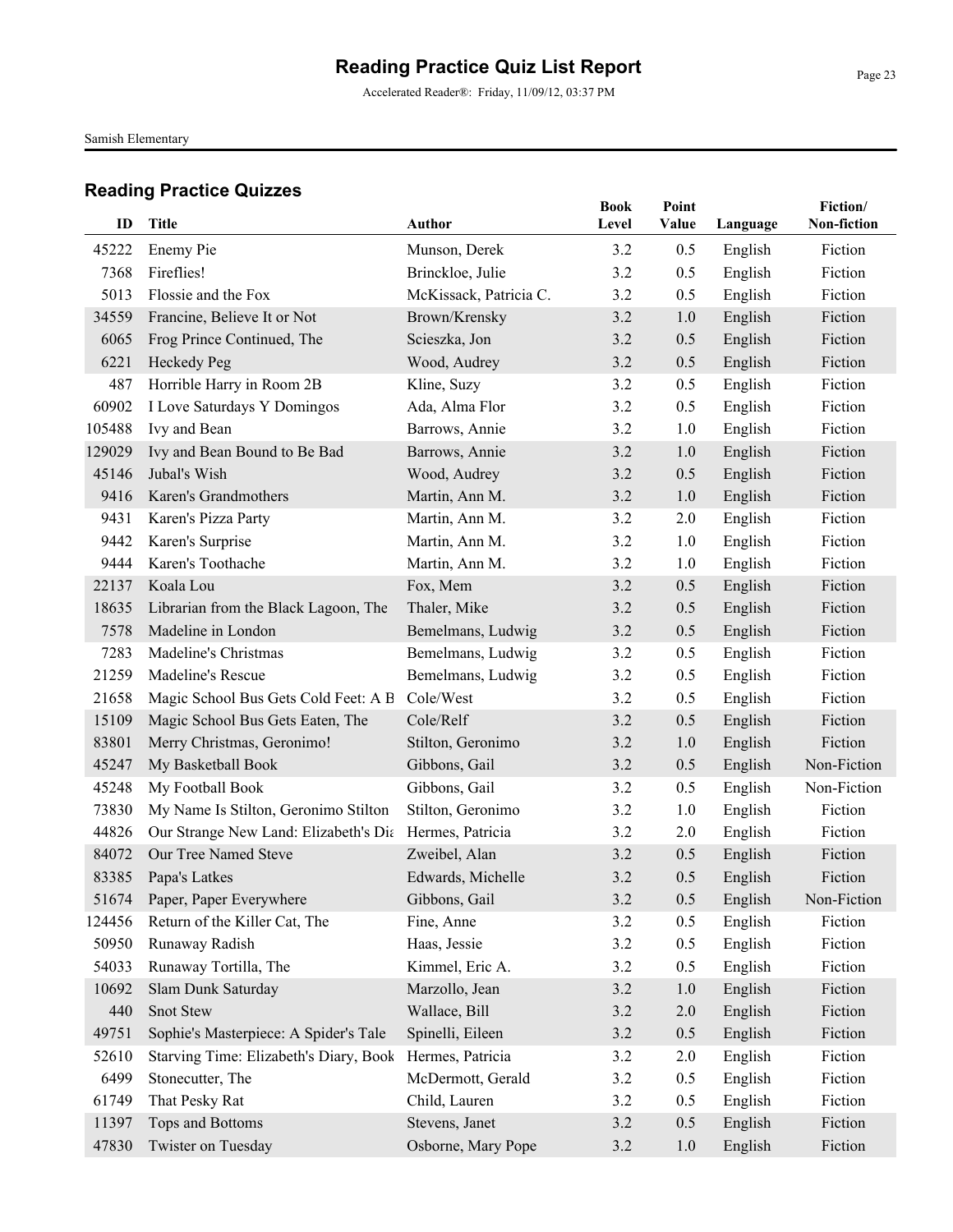Accelerated Reader®: Friday, 11/09/12, 03:37 PM

Samish Elementary

| ID     | <b>Title</b>                           | Author                    | <b>Book</b><br>Level | Point<br>Value |          | Fiction/<br>Non-fiction |
|--------|----------------------------------------|---------------------------|----------------------|----------------|----------|-------------------------|
|        |                                        |                           |                      |                | Language |                         |
| 86809  | Watch Your Whiskers, Stilton!          | Stilton, Geronimo         | 3.2                  | 1.0            | English  | Fiction                 |
| 6488   | What's Cooking, Jenny Archer?          | Conford, Ellen            | 3.2                  | 1.0            | English  | Fiction                 |
| 401    | Adventures of Ratman, The              | Weiss, Ellen              | 3.3                  | 1.0            | English  | Fiction                 |
| 77393  | Agent A to Agent Z                     | Rash, Andy                | 3.3                  | 0.5            | English  | Fiction                 |
| 27701  | Akiak: A Tale from the Iditarod        | Blake, Robert J.          | 3.3                  | 0.5            | English  | Fiction                 |
| 5051   | Alan and Naomi                         | Levoy, Myron              | 3.3                  | 5.0            | English  | Fiction                 |
| 29998  | Anna Is Still Here                     | Vos, Ida                  | 3.3                  | 4.0            | English  | Fiction                 |
| 51891  | Arthur and the Best Coach Ever         | Brown/Krensky             | 3.3                  | 1.0            | English  | Fiction                 |
| 39789  | Arthur and the Big Blow-Up             | Brown/Krensky             | 3.3                  | 1.0            | English  | Fiction                 |
| 39790  | Arthur and the Perfect Brother         | Brown/Krensky             | 3.3                  | 1.0            | English  | Fiction                 |
| 49523  | Arthur and the Seventh-Inning Stretche | Brown/Krensky             | 3.3                  | 1.0            | English  | Fiction                 |
| 27501  | Bat Jamboree                           | Appelt, Kathi             | 3.3                  | 0.5            | English  | Fiction                 |
| 118912 | Belle                                  | Mills, Elizabeth          | 3.3                  | 0.5            | English  | Fiction                 |
| 102934 | <b>Brave Charlotte</b>                 | Stohner, Anu              | 3.3                  | 0.5            | English  | Fiction                 |
| 31058  | <b>Buffalo Before Breakfast</b>        | Osborne, Mary Pope        | 3.3                  | 1.0            | English  | Fiction                 |
| 9113   | Can't You Sleep, Little Bear?          | Waddell, Martin           | 3.3                  | 0.5            | English  | Fiction                 |
| 6109   | Chrysanthemum                          | Henkes, Kevin             | 3.3                  | 0.5            | English  | Fiction                 |
| 20015  | Day of the Dragon King                 | Osborne, Mary Pope        | 3.3                  | 1.0            | English  | Fiction                 |
| 51896  | Earthquake in the Early Morning        | Osborne, Mary Pope        | 3.3                  | 1.0            | English  | Fiction                 |
| 25211  | Falcon's Feathers, The                 | Roy, Ron                  | 3.3                  | 1.0            | English  | Fiction                 |
| 53195  | Fine, Fine School, A                   | Creech, Sharon            | 3.3                  | 0.5            | English  | Fiction                 |
| 10466  | Flag for Our Country, A                | Spencer, Eve              | 3.3                  | 0.5            | English  | Non-Fiction             |
| 58680  | Flying Free: Corey's Underground Rail  | Wyeth, Sharon Dennis      | 3.3                  | 1.0            | English  | Fiction                 |
| 5417   | Friend Like That, A                    | Slote, Alfred             | 3.3                  | 4.0            | English  | Fiction                 |
| 5220   | Fudge-a-Mania                          | Blume, Judy               | 3.3                  | 3.0            | English  | Fiction                 |
| 415    | Ghost in Tent 19, The                  | O'Connor, Jim/Jane        | 3.3                  | 1.0            | English  | Fiction                 |
| 26745  | Giving Thanks                          | Swamp, Chief Jake         | 3.3                  | 0.5            | English  | Fiction                 |
| 61516  | Good Morning, Gorillas                 | Osborne, Mary Pope        | 3.3                  | 1.0            | English  | Fiction                 |
| 28321  | Goose's Gold, The                      | Roy, Ron                  | 3.3                  | 1.0            | English  | Fiction                 |
| 14982  | Heroes                                 | Mochizuki, Ken            | 3.3                  | 0.5            | English  | Fiction                 |
| 6272   | Horrible Harry and the Green Slime     | Kline, Suzy               | 3.3                  | 1.0            | English  | Fiction                 |
| 9024   | Horton Hears a Who!                    | Seuss, Dr.                | 3.3                  | 0.5            | English  | Fiction                 |
| 25835  | Hour of the Olympics                   | Osborne, Mary Pope        | 3.3                  | 1.0            | English  | Fiction                 |
| 5473   | I Have a Sister - My Sister Is Deaf    | Peterson, Jeanne Whitehor | 3.3                  | 0.5            | English  | Non-Fiction             |
| 6005   | Kate Shelley & the Midnight Express    | Wetterer, Margaret        | 3.3                  | 0.5            | English  | Non-Fiction             |
| 20027  | Littles and the Great Halloween Scare, | Peterson, John            | 3.3                  | 1.0            | English  | Fiction                 |
| 5231   | Littles, The                           | Peterson, John            | 3.3                  | 1.0            | English  | Fiction                 |
| 10531  | Magic School Bus in the Haunted Muse   | Cole/Beech                | 3.3                  | 0.5            | English  | Fiction                 |
| 54495  | Magic School Bus Sees Stars, The       | Cole/White                | 3.3                  | 0.5            | English  | Fiction                 |
| 108445 | Miss Malarkey Leaves No Reader Behi    | Finchler, Judy            | 3.3                  | 0.5            | English  | Fiction                 |
| 45225  | Moses Goes to School                   | Millman, Isaac            | 3.3                  | 0.5            | English  | Fiction                 |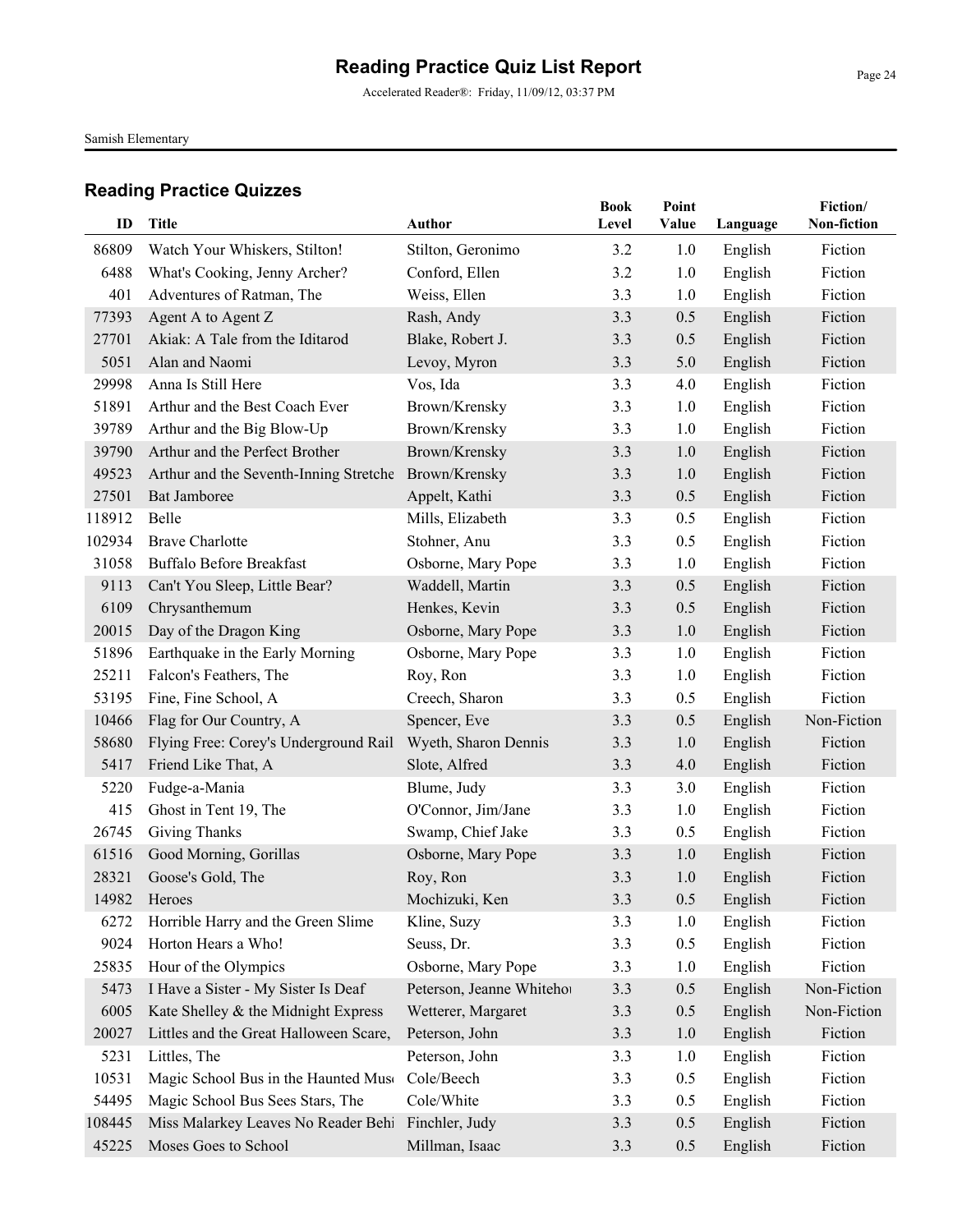Samish Elementary

| ID     | <b>Title</b>                         | <b>Author</b>            | <b>Book</b><br>Level | Point<br>Value | Language | Fiction/<br>Non-fiction |
|--------|--------------------------------------|--------------------------|----------------------|----------------|----------|-------------------------|
| 9277   | Mystery in the Snow, The             | Warner, Gertrude Chandle | 3.3                  | 2.0            | English  | Fiction                 |
| 5304   | <b>Mystery Ranch</b>                 | Warner, Gertrude Chandle | 3.3                  | 2.0            | English  | Fiction                 |
| 9039   | Oh, the Places You'll Go!            | Seuss, Dr.               | 3.3                  | 0.5            | English  | Fiction                 |
| 5489   | Patrick's Dinosaurs                  | Carrick, Carol           | 3.3                  | 0.5            | English  | Fiction                 |
| 9646   | Peppe the Lamplighter                | Bartone, Elisa           | 3.3                  | 0.5            | English  | Fiction                 |
| 7390   | Perfect the Pig                      | Jeschke, Susan           | 3.3                  | 0.5            | English  | Fiction                 |
| 18742  | Polar Bears Past Bedtime             | Osborne, Mary Pope       | 3.3                  | 1.0            | English  | Fiction                 |
| 17546  | Rooster's Off to See the World       | Carle, Eric              | 3.3                  | 0.5            | English  | Fiction                 |
| 75663  | Secret Identity                      | Van Draanen, Wendelin    | 3.3                  | 2.0            | English  | Fiction                 |
| 74243  | Seed and the Giant Saguaro, The      | Ward, Jennifer           | 3.3                  | 0.5            | English  | Fiction                 |
| 42593  | Separation, The                      | Applegate, K.A.          | 3.3                  | 3.0            | English  | Fiction                 |
| 291    | <b>Sidewalk Story</b>                | Mathis, Sharon Bell      | 3.3                  | 1.0            | English  | Fiction                 |
| 13714  | Sitting Bull: Dakota Boy             | Stevenson, Augusta       | 3.3                  | 3.0            | English  | Non-Fiction             |
| 58030  | Stage Fright on a Summer Night       | Osborne, Mary Pope       | 3.3                  | 1.0            | English  | Fiction                 |
| 5491   | Stone Soup                           | Brown, Marcia            | 3.3                  | 0.5            | English  | Fiction                 |
| 15180  | Tabby Cats (Cats)                    | Kallen, Stuart A.        | 3.3                  | 0.5            | English  | Non-Fiction             |
| 294    | Tales of a Fourth Grade Nothing      | Blume, Judy              | 3.3                  | 3.0            | English  | Fiction                 |
| 690    | Ten-Speed Babysitter, The            | Herzig, Alison Cragin    | 3.3                  | 4.0            | English  | Fiction                 |
| 64034  | Thanksgiving on Thursday             | Osborne, Mary Pope       | 3.3                  | 1.0            | English  | Fiction                 |
| 6344   | Three Wishes                         | Clifton, Lucille         | 3.3                  | 0.5            | English  | Fiction                 |
| 10547  | Tortoise and the Hare, The           | Stevens, Janet           | 3.3                  | 0.5            | English  | Fiction                 |
| 5314   | Tree House Mystery                   | Warner, Gertrude Chandle | 3.3                  | 2.0            | English  | Fiction                 |
| 6016   | Twenty Ways to Lose Your Best Friend | Singer, Marilyn          | 3.3                  | 2.0            | English  | Fiction                 |
| 20050  | Vacation Under the Volcano           | Osborne, Mary Pope       | 3.3                  | 1.0            | English  | Fiction                 |
| 24935  | Viking Ships at Sunrise              | Osborne, Mary Pope       | 3.3                  | 1.0            | English  | Fiction                 |
| 299    | What's the Matter with Herbie Jones? | Kline, Suzy              | 3.3                  | 2.0            | English  | Fiction                 |
| 102147 | Wild, Wild West, The                 | Stilton, Geronimo        | 3.3                  | 1.0            | English  | Fiction                 |
| 9299   | X-Men: Battle of the Sentinels       | Hautzig, Deborah         | 3.3                  | 0.5            | English  | Fiction                 |
| 9049   | Yertle the Turtle and Other Stories  | Seuss, Dr.               | 3.3                  | 0.5            | English  | Fiction                 |
| 7600   | Zoo                                  | Gibbons, Gail            | 3.3                  | 0.5            | English  | Non-Fiction             |
| 17651  | Absent Author, The                   | Roy, Ron                 | 3.4                  | 1.0            | English  | Fiction                 |
| 7301   | Alexander, Who Used to Be Rich Last  | Viorst, Judith           | 3.4                  | 0.5            | English  | Fiction                 |
| 11155  | Armadillo Rodeo                      | Brett, Jan               | 3.4                  | 0.5            | English  | Fiction                 |
| 34563  | Arthur and the Poetry Contest        | Brown/Krensky            | 3.4                  | 1.0            | English  | Fiction                 |
| 49397  | Arthur and the Race to Read          | Brown/Krensky            | 3.4                  | 1.0            | English  | Fiction                 |
| 32920  | Arthur Rocks with BINKY              | Brown/Krensky            | 3.4                  | 1.0            | English  | Fiction                 |
| 9252   | At the Ball Game                     | Kramer, S.A.             | 3.4                  | 0.5            | English  | Fiction                 |
| 7456   | B. Bears and the Bully, The          | Berenstain, Stan/Jan     | 3.4                  | 0.5            | English  | Fiction                 |
| 7469   | B. Bears and the Sitter, The         | Berenstain, Stan/Jan     | 3.4                  | 0.5            | English  | Fiction                 |
| 9256   | B. Bears' New Neighbors, The         | Berenstain, Stan/Jan     | 3.4                  | 0.5            | English  | Fiction                 |
| 7355   | <b>Best Friends</b>                  | Kellogg, Steven          | 3.4                  | 0.5            | English  | Fiction                 |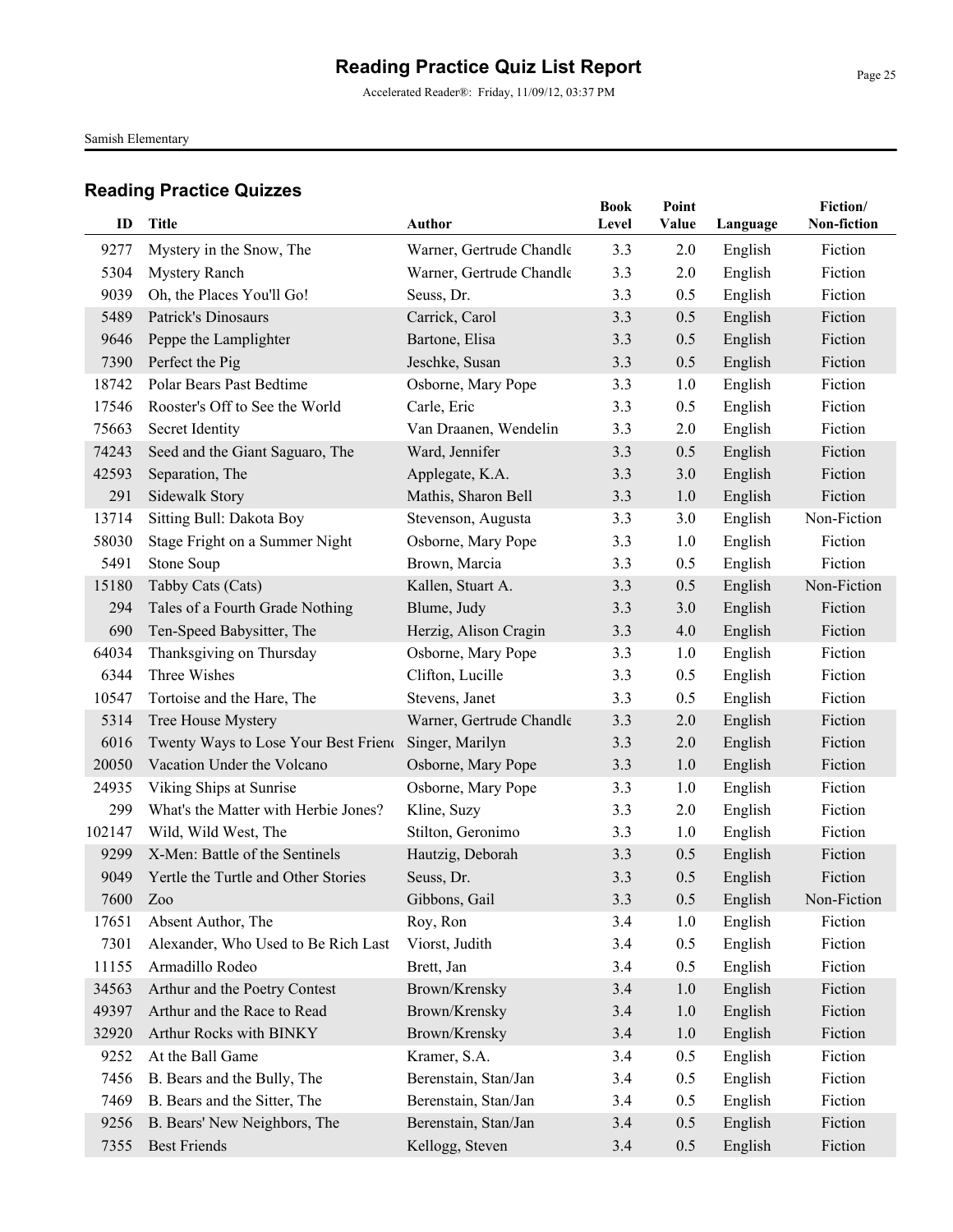Accelerated Reader®: Friday, 11/09/12, 03:37 PM

Samish Elementary

| ID     | <b>Title</b>                                         | Author                   | <b>Book</b><br>Level | Point<br>Value | Language | Fiction/<br>Non-fiction |
|--------|------------------------------------------------------|--------------------------|----------------------|----------------|----------|-------------------------|
| 5458   | <b>Best Friends for Frances</b>                      | Hoban, Russell           | 3.4                  | 0.5            | English  | Fiction                 |
| 44136  | <b>Black and White</b>                               | Macaulay, David          | 3.4                  | 0.5            | English  | Fiction                 |
| 68987  | Blizzard, The                                        | Wright, Betty Ren        | 3.4                  | 0.5            | English  | Fiction                 |
| 54237  | Bus of Our Own, A                                    | Evans, Freddi Williams   | 3.4                  | 0.5            | English  | Fiction                 |
| 14661  | Cam JansenU.F.O.                                     | Adler, David A.          | 3.4                  | 1.0            | English  | Fiction                 |
| 20014  | Canary Caper, The                                    | Roy, Ron                 | 3.4                  | 1.0            | English  | Fiction                 |
| 77123  | Cat and Mouse in a Haunted House                     | Stilton, Geronimo        | 3.4                  | 1.0            | English  | Fiction                 |
| 9114   | Chester's Way                                        | Henkes, Kevin            | 3.4                  | 0.5            | English  | Fiction                 |
| 44894  | Civil War on Sunday                                  | Osborne, Mary Pope       | 3.4                  | 1.0            | English  | Fiction                 |
| 6309   | Clues in the Woods                                   | Parish, Peggy            | 3.4                  | 2.0            | English  | Fiction                 |
| 20016  | Deadly Dungeon, The                                  | Roy, Ron                 | 3.4                  | 1.0            | English  | Fiction                 |
| 9122   | Dumpling Soup                                        | Rattigan, Jama Kim       | 3.4                  | 0.5            | English  | Fiction                 |
| 24083  | Elizabeth Cady Stanton: A Photo-Illust Davis, Lucile |                          | 3.4                  | 0.5            | English  | Non-Fiction             |
| 24913  | From Seed to Plant                                   | Gibbons, Gail            | 3.4                  | 0.5            | English  | Non-Fiction             |
| 10669  | Ghosts Don't Eat Potato Chips                        | Dadey/Jones              | 3.4                  | 1.0            | English  | Fiction                 |
| 31059  | Haunted Hotel, The                                   | Roy, Ron                 | 3.4                  | 1.0            | English  | Fiction                 |
| 88393  | Hello, Goodbye Window, The                           | Juster, Norton           | 3.4                  | 0.5            | English  | Fiction                 |
| 68287  | High Tide in Hawaii                                  | Osborne, Mary Pope       | 3.4                  | 1.0            | English  | Fiction                 |
| 5312   | Houseboat Mystery                                    | Warner, Gertrude Chandle | 3.4                  | 3.0            | English  | Fiction                 |
| 5274   | It's Not the End of the World                        | Blume, Judy              | 3.4                  | 4.0            | English  | Fiction                 |
| 60714  | Jake Drake, Class Clown                              | Clements, Andrew         | 3.4                  | 1.0            | English  | Fiction                 |
| 56870  | Jeb Scarecrow's Pumpkin Patch                        | Dillon, Jana             | 3.4                  | 0.5            | English  | Fiction                 |
| 44931  | Kidnapped King, The                                  | Roy, Ron                 | 3.4                  | 1.0            | English  | Fiction                 |
| 7739   | Littles Have a Wedding, The                          | Peterson, John           | 3.4                  | 1.0            | English  | Fiction                 |
| 54494  | Magic School Bus Kicks up a Storm, T                 | Cole/White               | 3.4                  | 0.5            | English  | Fiction                 |
| 15166  | Mary McLeod Bethune: A Photo-Illust                  | McLoone, Margo           | 3.4                  | 0.5            | English  | Non-Fiction             |
| 816    | Molly Pitcher: Young Patriot                         | Stevenson, Augusta       | 3.4                  | 3.0            | English  | Fiction                 |
| 53918  | Monarch Butterfly                                    | Gibbons, Gail            | 3.4                  | 0.5            | English  | Non-Fiction             |
| 86415  | Mudball                                              | Tavares, Matt            | 3.4                  | 0.5            | English  | Fiction                 |
|        | 17783 Music of Dolphins, The                         | Hesse, Karen             | 3.4                  | 3.0            | English  | Fiction                 |
| 43502  | Music Teacher from the Black Lagoon,                 | Thaler, Mike             | 3.4                  | 0.5            | English  | Fiction                 |
| 15185  | Mutts (Dogs)                                         | Kallen, Stuart A.        | 3.4                  | 0.5            | English  | Non-Fiction             |
| 14100  | Officer Buckle and Gloria                            | Rathmann, Peggy          | 3.4                  | 0.5            | English  | Fiction                 |
| 77129  | Paws Off, Cheddarface!                               | Stilton, Geronimo        | 3.4                  | 1.0            | English  | Fiction                 |
| 9788   | Purple Coat, The                                     | Hest, Amy                | 3.4                  | 0.5            | English  | Fiction                 |
| 5038   | Red Sails to Capri                                   | Weil, Ann                | 3.4                  | 4.0            | English  | Fiction                 |
| 10687  | Return of Rinaldo, the Sly Fox, The                  | Scheffler, Ursel         | 3.4                  | 0.5            | English  | Fiction                 |
| 51323  | Rude Giants                                          | Wood, Audrey             | 3.4                  | 0.5            | English  | Fiction                 |
| 29247  | Sarah Morton's Day                                   | Waters, Kate             | 3.4                  | 0.5            | English  | Fiction                 |
| 137    | Sarah, Plain and Tall                                | MacLachlan, Patricia     | 3.4                  | 1.0            | English  | Fiction                 |
| 109634 | Secret Science Project That Almost Ate               | Sierra, Judy             | 3.4                  | 0.5            | English  | Fiction                 |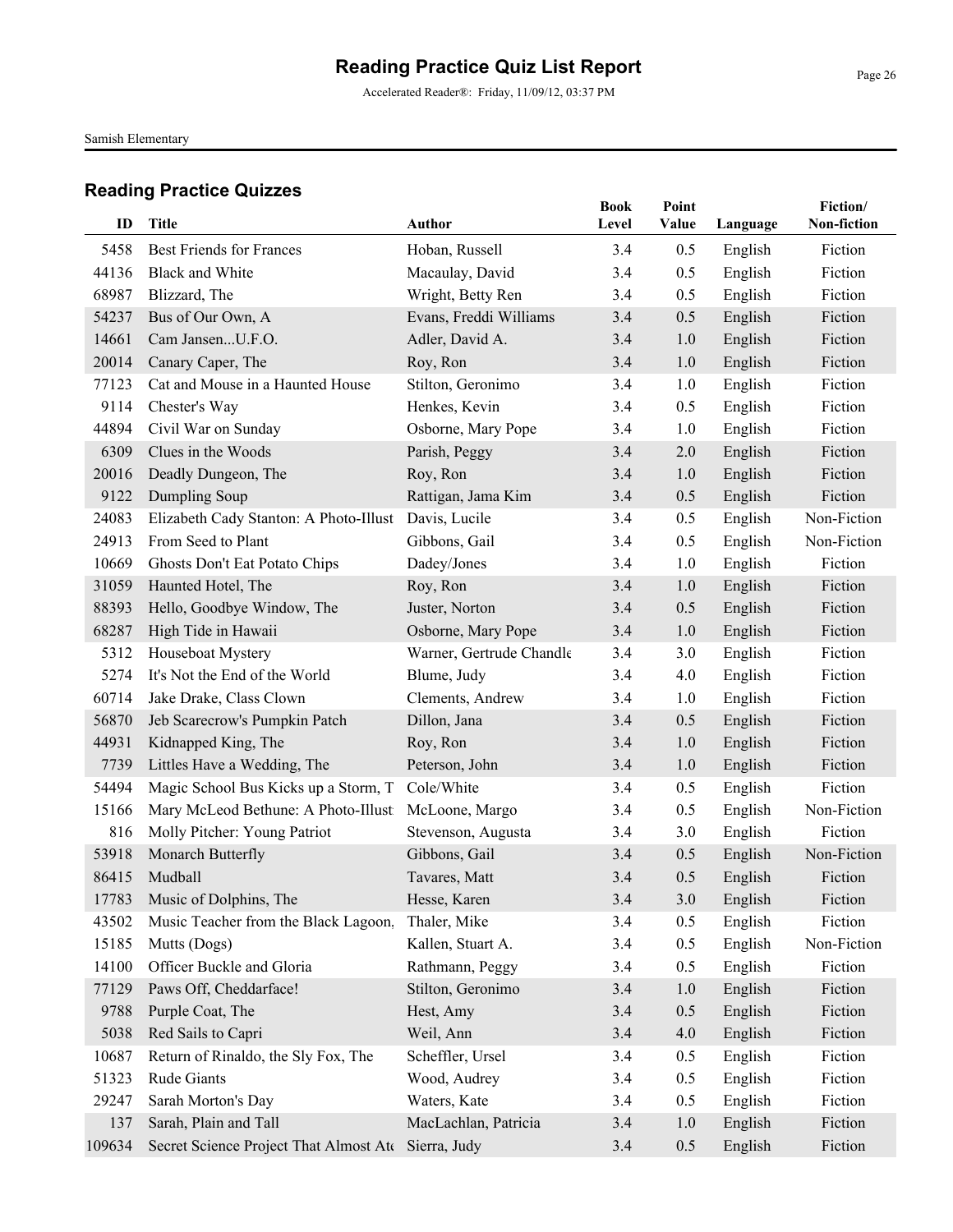Accelerated Reader®: Friday, 11/09/12, 03:37 PM

Samish Elementary

| ID     | <b>Title</b>                                 | <b>Author</b>                             | <b>Book</b><br>Level | Point<br>Value | Language           | Fiction/<br>Non-fiction |
|--------|----------------------------------------------|-------------------------------------------|----------------------|----------------|--------------------|-------------------------|
| 289    |                                              |                                           |                      |                |                    | Fiction                 |
| 15179  | Seven Kisses in a Row<br>Siamese Cats (Cats) | MacLachlan, Patricia<br>Kallen, Stuart A. | 3.4<br>3.4           | 1.0<br>0.5     | English<br>English | Non-Fiction             |
| 27663  | Sirko and the Wolf                           | Kimmel, Eric A.                           | 3.4                  | 0.5            |                    | Fiction                 |
| 10691  | <b>Sky Babies</b>                            | Delton, Judy                              | 3.4                  | 1.0            | English            | Fiction                 |
| 77707  | Snarf Attack, UnderfoodleThe Riot B          | Amato, Mary                               | 3.4                  | 2.0            | English<br>English | Fiction                 |
| 9045   | Sneetches and Other Stories, The             | Seuss, Dr.                                | 3.4                  | 0.5            | English            | Fiction                 |
| 5313   | Snowbound Mystery                            | Warner, Gertrude Chandle                  | 3.4                  | 3.0            | English            | Fiction                 |
| 7395   | <b>Stars for Sarah</b>                       | Turner, Ann                               | 3.4                  | 0.5            | English            | Fiction                 |
| 7396   | Stay Away from the Junkyard                  | Tusa, Tricia                              | 3.4                  | 0.5            | English            | Fiction                 |
| 7165   | Stinky Cheese Man and Other Fairly St        | Scieszka, Jon                             | 3.4                  | 0.5            | English            | Fiction                 |
| 443    | Superfudge                                   | Blume, Judy                               | 3.4                  | 4.0            | English            | Fiction                 |
| 86940  | Surf's Up, Geronimo!                         | Stilton, Geronimo                         | 3.4                  | 1.0            | English            | Fiction                 |
| 6144   | Tar Beach                                    | Ringgold, Faith                           | 3.4                  | 0.5            | English            | Fiction                 |
| 349    | There's a Boy in the Girls' Bathroom         | Sachar, Louis                             | 3.4                  | 5.0            | English            | Fiction                 |
| 9048   | Thidwick the Big-Hearted Moose               | Seuss, Dr.                                | 3.4                  | 0.5            | English            | Fiction                 |
| 44249  | Treeful of Pigs, A                           | Lobel, Arnold                             | 3.4                  | 0.5            | English            | Fiction                 |
| 143703 | True (Sort Of)                               | Hannigan, Katherine                       | 3.4                  | 6.0            | English            | Fiction                 |
| 20623  | Turkey That Ate My Father, The               | Marney, Dean                              | 3.4                  | 3.0            | English            | Fiction                 |
| 14443  | Verdi                                        | Cannon, Janell                            | 3.4                  | 0.5            | English            | Fiction                 |
| 5499   | Where the Wild Things Are                    | Sendak, Maurice                           | 3.4                  | 0.5            | English            | Fiction                 |
| 130575 | Wild River                                   | Petersen, P.J.                            | 3.4                  | 2.0            | English            | Fiction                 |
| 44669  | Wind Says Good Night                         | Rydell, Katy                              | 3.4                  | 0.5            | English            | Fiction                 |
| 815    | Abraham Lincoln: The Great Emancipa          | Stevenson, Augusta                        | 3.5                  | 3.0            | English            | Non-Fiction             |
| 74909  | Al Capone Does My Shirts                     | Choldenko, Gennifer                       | 3.5                  | 7.0            | English            | Fiction                 |
| 5452   | Amazing Grace                                | Hoffman, Mary                             | 3.5                  | 0.5            | English            | Fiction                 |
| 24073  | Amelia Bloomer: A Photo-Illustrated B        | Lickteig, Mary J.                         | 3.5                  | 0.5            | English            | Non-Fiction             |
| 32919  | Arthur and the Popularity Test               | Brown/Krensky                             | 3.5                  | 1.0            | English            | Fiction                 |
| 7471   | B. Bears and the Trouble with Friends,       | Berenstain, Stan/Jan                      | 3.5                  | 0.5            | English            | Fiction                 |
| 821    | Babe Ruth: One of Baseball's Greatest        | VanRiper, Guernsey                        | 3.5                  | 3.0            | English            | Fiction                 |
|        | 82077 Baby Brains                            | James, Simon                              | 3.5                  | 0.5            | English            | Fiction                 |
| 27760  | Beagles (Dogs)                               | Kallen, Stuart A.                         | 3.5                  | 0.5            | English            | Non-Fiction             |
| 43129  | Bears on Hemlock Mountain, The               | Dalgliesh, Alice                          | 3.5                  | 1.0            | English            | Fiction                 |
| 16357  | César Chavez: A Photo-Illustrated Bios       | Davis, Lucile                             | 3.5                  | 0.5            | English            | Non-Fiction             |
| 107927 | Charlie Cook's Favorite Book                 | Donaldson, Julia                          | 3.5                  | 0.5            | English            | Fiction                 |
| 16358  | Chief Joseph of the Nez Perce: A Photo       | McAuliffe, Bill                           | 3.5                  | 0.5            | English            | Non-Fiction             |
| 54081  | Christmas Is                                 | Gibbons, Gail                             | 3.5                  | 0.5            | English            | Non-Fiction             |
| 5464   | Corduroy                                     | Freeman, Don                              | 3.5                  | 0.5            | English            | Fiction                 |
| 53079  | Custodian from the Black Lagoon, The         | Thaler, Mike                              | 3.5                  | 0.5            | English            | Fiction                 |
| 15182  | Dalmatians (Dogs)                            | Kallen, Stuart A.                         | 3.5                  | 0.5            | English            | Non-Fiction             |
| 9015   | Did I Ever Tell You How Lucky You A          | Seuss, Dr.                                | 3.5                  | 0.5            | English            | Fiction                 |
| 28135  | Easy Work! An Old Tale                       | Kimmel, Eric A.                           | 3.5                  | 0.5            | English            | Fiction                 |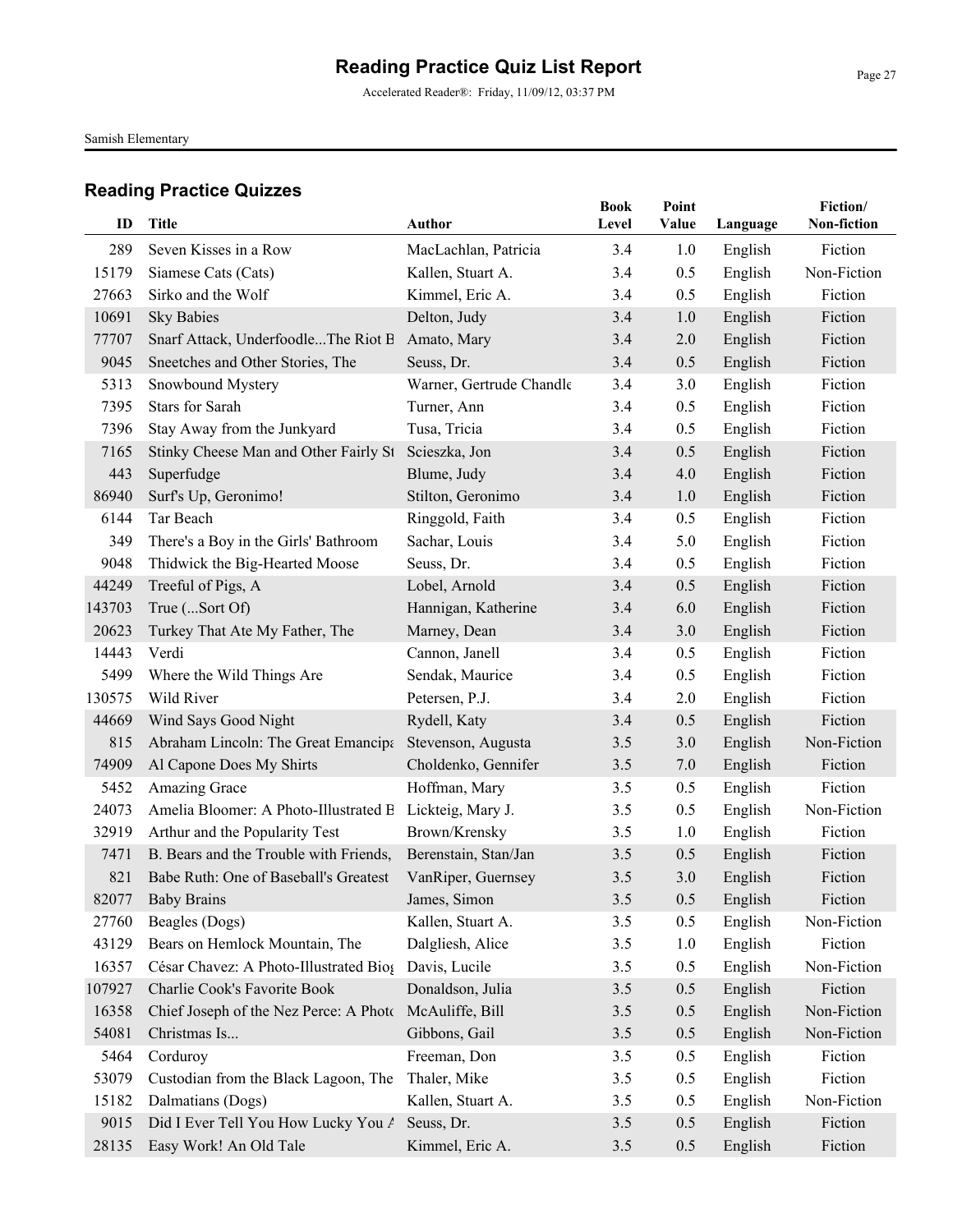Accelerated Reader®: Friday, 11/09/12, 03:37 PM

Samish Elementary

| ID     | <b>Title</b>                            | <b>Author</b>            | <b>Book</b><br>Level | Point<br>Value | Language | Fiction/<br>Non-fiction |
|--------|-----------------------------------------|--------------------------|----------------------|----------------|----------|-------------------------|
| 16364  | Eleanor Roosevelt: A Photo-Illustrated  | Davis, Lucile            | 3.5                  | 0.5            | English  | Non-Fiction             |
| 24939  | Empty Envelope, The                     | Roy, Ron                 | 3.5                  | 1.0            | English  | Fiction                 |
| 112103 | End, The                                | LaRochelle, David        | 3.5                  | 0.5            | English  | Fiction                 |
| 105177 | Field Trip to Niagara Falls             | Stilton, Geronimo        | 3.5                  | 1.0            | English  | Fiction                 |
| 7563   | Fire! Fire!                             | Gibbons, Gail            | 3.5                  | 0.5            | English  | Non-Fiction             |
| 5904   | Flight                                  | Burleigh, Robert         | 3.5                  | 0.5            | English  | Non-Fiction             |
| 15159  | Frederick Douglass: A Photo-Illustrated | McLoone, Margo           | 3.5                  | 0.5            | English  | Non-Fiction             |
| 10166  | Frogs                                   | Gibbons, Gail            | 3.5                  | 0.5            | English  | Non-Fiction             |
| 10668  | Ghost of Popcorn Hill, The              | Wright, Betty Ren        | 3.5                  | 1.0            | English  | Fiction                 |
| 34613  | Gingerbread Baby                        | Brett, Jan               | 3.5                  | 0.5            | English  | Fiction                 |
| 64604  | Goosed!                                 | Wallace, Bill            | 3.5                  | 2.0            | English  | Fiction                 |
| 5017   | Happy Birthday, Molly!                  | Tripp, Valerie           | 3.5                  | 1.0            | English  | Fiction                 |
| 44037  | Hedgie's Surprise                       | Brett, Jan               | 3.5                  | 0.5            | English  | Fiction                 |
| 174    | How to Eat Fried Worms                  | Rockwell, Thomas         | 3.5                  | 2.0            | English  | Fiction                 |
| 475    | I'll Meet You at the Cucumbers          | Moore, Lilian            | 3.5                  | 1.0            | English  | Fiction                 |
| 77126  | I'm Too Fond of My Fur!                 | Stilton, Geronimo        | 3.5                  | 1.0            | English  | Fiction                 |
| 5022   | Iggie's House                           | Blume, Judy              | 3.5                  | 3.0            | English  | Fiction                 |
| 5423   | Impy for Always                         | Koller, Jackie French    | 3.5                  | 1.0            | English  | Fiction                 |
| 5475   | Island of the Skog, The                 | Kellogg, Steven          | 3.5                  | 0.5            | English  | Fiction                 |
| 44930  | Jaguar's Jewel, The                     | Roy, Ron                 | 3.5                  | 1.0            | English  | Fiction                 |
| 50946  | Jake Drake, Bully Buster                | Clements, Andrew         | 3.5                  | 1.0            | English  | Fiction                 |
| 43517  | Jubela                                  | Kessler, Cristina        | 3.5                  | 0.5            | English  | Fiction                 |
| 56498  | Judy Moody Gets Famous!                 | McDonald, Megan          | 3.5                  | 1.0            | English  | Fiction                 |
| 48375  | Judy Moody Was in a Mood. Not a Goo     | McDonald, Megan          | 3.5                  | 1.0            | English  | Fiction                 |
| 18634  | Just You and Me                         | McBratney, Sam           | 3.5                  | 0.5            | English  | Fiction                 |
| 818    | Knute Rockne: Young Athlete             | VanRiper, Guernsey       | 3.5                  | 3.0            | English  | Fiction                 |
| 15184  | Labrador Retrievers (Dogs)              | Kallen, Stuart A.        | 3.5                  | 0.5            | English  | Non-Fiction             |
| 7376   | Last Little Duckling, The               | Kennedy, Fiona           | 3.5                  | 0.5            | English  | Fiction                 |
| 9267   | Lights, Action, Land-Ho!                | Delton, Judy             | 3.5                  | 1.0            | English  | Fiction                 |
|        | 5477 Little Engine That Could, The      | Piper, Watty             | $3.5$                | 0.5            | English  | Fiction                 |
| 7738   | Littles Go Exploring, The               | Peterson, John           | 3.5                  | 1.0            | English  | Fiction                 |
| 20029  | Littles Go to School, The               | Peterson, John           | 3.5                  | 1.0            | English  | Fiction                 |
| 6476   | Long Stretch at First Base              | Christopher, Matt        | 3.5                  | 2.0            | English  | Fiction                 |
| 24091  | Lucretia Mott: A Photo-Illustrated Biog | Davis, Lucile            | 3.5                  | 0.5            | English  | Non-Fiction             |
| 15110  | Magic School Bus Going Batty, The       | Cole/Krulik              | 3.5                  | 1.0            | English  | Fiction                 |
| 32288  | Magic School Bus in the Rain Forest, T  | Cole, Joanna             | 3.5                  | 0.5            | English  | Fiction                 |
| 11379  | Magic School Bus Inside Ralphie, The    | Cole/Nadler              | 3.5                  | 0.5            | English  | Fiction                 |
| 16368  | Malcolm X: A Photo-Illustrated Biogra   | Davis, Lucile            | 3.5                  | 0.5            | English  | Non-Fiction             |
| 9273   | Meg MackintoshMystery in the Lock       | Landon, Lucinda          | 3.5                  | 1.0            | English  | Fiction                 |
| 86064  | Mona Mousa Code, The                    | Stilton, Geronimo        | 3.5                  | 1.0            | English  | Fiction                 |
| 5317   | Mystery Behind the Wall                 | Warner, Gertrude Chandle | 3.5                  | 2.0            | English  | Fiction                 |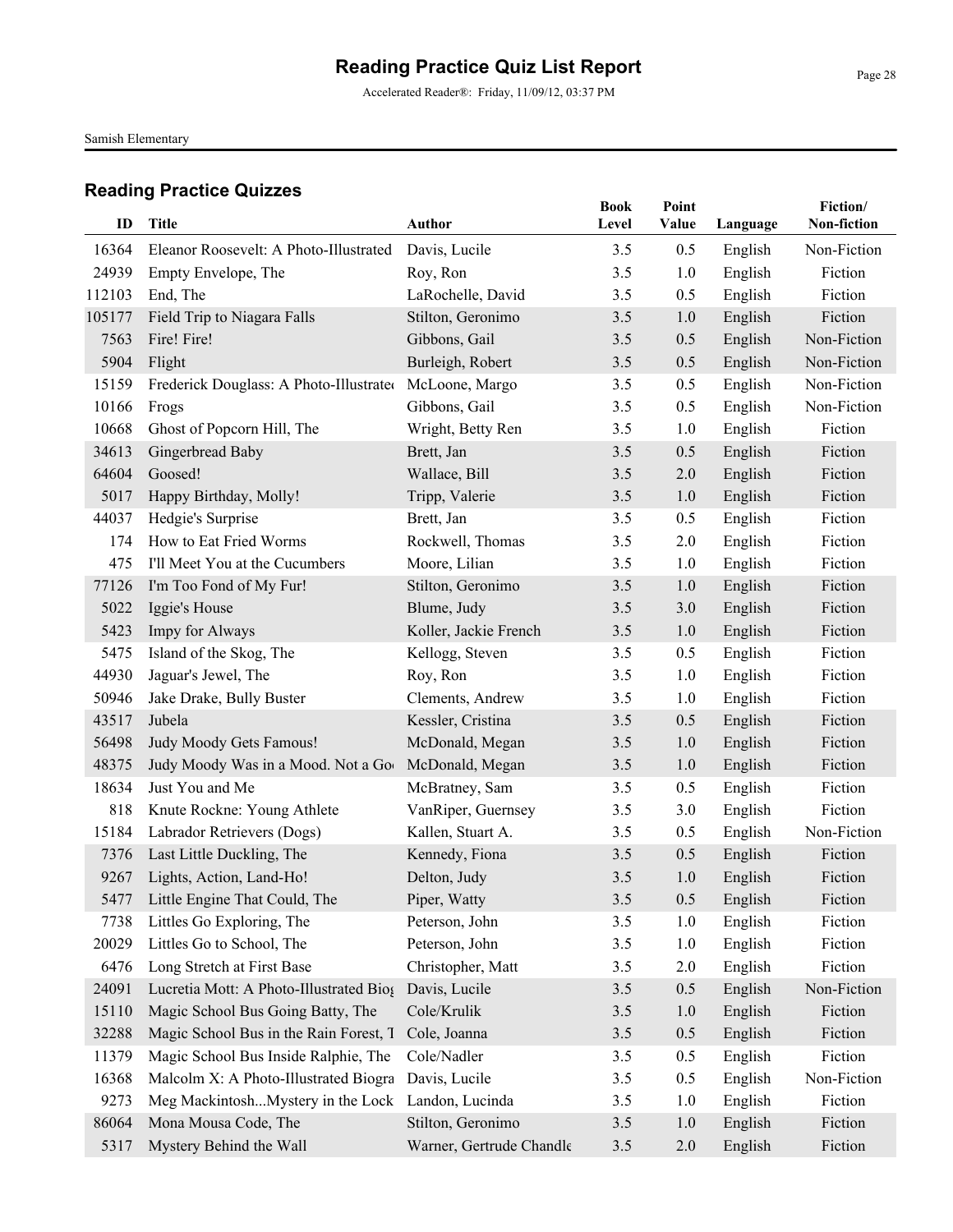Samish Elementary

| ID     | <b>Title</b>                            | Author                  | <b>Book</b><br>Level | Point<br>Value | Language | Fiction/<br>Non-fiction |
|--------|-----------------------------------------|-------------------------|----------------------|----------------|----------|-------------------------|
| 9288   | Night Bird                              | Kudlinski, Kathleen V.  | 3.5                  | 1.0            | English  | Fiction                 |
| 5488   | One Fine Day                            | Hogrogian, Nonny        | 3.5                  | 0.5            | English  | Fiction                 |
| 43522  | One Riddle, One Answer                  | Thompson, Lauren        | 3.5                  | 0.5            | English  | Fiction                 |
| 488    | Otherwise Known as Sheila the Great     | Blume, Judy             | 3.5                  | 4.0            | English  | Fiction                 |
| 62266  | Panda Puzzle, The                       | Roy, Ron                | 3.5                  | 1.0            | English  | Fiction                 |
| 10683  | Pee Wees on First                       | Delton, Judy            | 3.5                  | 1.0            | English  | Fiction                 |
| 83802  | Phantom of the Subway, The              | Stilton, Geronimo       | 3.5                  | 1.0            | English  | Fiction                 |
| 29434  | Picture Book of Helen Keller, A         | Adler, David A.         | 3.5                  | 0.5            | English  | Non-Fiction             |
| 9290   | Piles of Pets                           | Delton, Judy            | 3.5                  | 1.0            | English  | Fiction                 |
| 15186  | Poodles (Dogs)                          | Kallen, Stuart A.       | 3.5                  | 0.5            | English  | Non-Fiction             |
| 43682  | Revolutionary War on Wednesday          | Osborne, Mary Pope      | 3.5                  | 1.0            | English  | Fiction                 |
| 187    | Rich Mitch                              | Sharmat, Marjorie Weinm | 3.5                  | 2.0            | English  | Fiction                 |
| 814    | Robert E. Lee: Young Confederate        | Monsell, Helen Albee    | 3.5                  | 3.0            | English  | Non-Fiction             |
| 49750  | Rocks in His Head                       | Hurst, Carol Otis       | 3.5                  | 0.5            | English  | Fiction                 |
| 100081 | Shipwreck on the Pirate Islands         | Stilton, Geronimo       | 3.5                  | 1.0            | English  | Fiction                 |
| 15173  | Sojourner Truth: A Photo-Illustrated Bi | McLoone, Margo          | 3.5                  | 0.5            | English  | Non-Fiction             |
| 442    | <b>Stage Fright</b>                     | Martin, Ann M.          | 3.5                  | 3.0            | English  | Fiction                 |
| 7193   | Stellaluna                              | Cannon, Janell          | 3.5                  | 0.5            | English  | Fiction                 |
| 193    | Striped Ice Cream                       | Lexau, Joan             | 3.5                  | 2.0            | English  | Fiction                 |
| 76675  | Superdog: The Heart of a Hero           | Buehner, Caralyn        | 3.5                  | 0.5            | English  | Fiction                 |
| 43744  | <b>Surviving Brick Johnson</b>          | Myers, Laurie           | 3.5                  | 1.0            | English  | Fiction                 |
| 819    | Teddy Roosevelt: Young Rough Rider      | Parks, Edd Winfield     | 3.5                  | 3.0            | English  | Fiction                 |
| 84207  | Temple of the Ruby of Fire, The         | Stilton, Geronimo       | 3.5                  | 1.0            | English  | Fiction                 |
| 6014   | Thunder Cake                            | Polacco, Patricia       | 3.5                  | 0.5            | English  | Fiction                 |
| 77275  | Unwilling Umpire, The                   | Roy, Ron                | 3.5                  | 1.0            | English  | Fiction                 |
| 80082  | Vampire's Vacation, The                 | Roy, Ron                | 3.5                  | 1.0            | English  | Fiction                 |
| 68519  | Very Important Day, A                   | Herold, Maggie Rugg     | 3.5                  | 0.5            | English  | Fiction                 |
| 5497   | When Bluebell Sang                      | Ernst, Lisa Campbell    | 3.5                  | 0.5            | English  | Fiction                 |
| 5298   | Who Put That Hair in My Toothbrush?     | Spinelli, Jerry         | 3.5                  | 7.0            | English  | Fiction                 |
| 35031  | Wolf!                                   | Bloom, Becky            | $3.5$                | 0.5            | English  | Fiction                 |
| 89267  | Abby Takes a Stand                      | McKissack, Pat          | 3.6                  | 1.0            | English  | Fiction                 |
| 5454   | Amigo                                   | Baylor, Byrd            | 3.6                  | 0.5            | English  | Fiction                 |
| 9002   | And to Think That IMulberry Street      | Seuss, Dr.              | 3.6                  | 0.5            | English  | Fiction                 |
| 82536  | Animal Snackers                         | Lewin, Betsy            | 3.6                  | 0.5            | English  | Fiction                 |
| 5055   | Are You There God? It's Me, Margaret    | Blume, Judy             | 3.6                  | 4.0            | English  | Fiction                 |
| 34605  | Axle Annie                              | Pulver, Robin           | 3.6                  | 0.5            | English  | Fiction                 |
| 7473   | B. Bears and the Truth, The             | Berenstain, Stan/Jan    | 3.6                  | 0.5            | English  | Fiction                 |
| 7476   | B. Bears and Too Much Birthday, The     | Berenstain, Stan/Jan    | 3.6                  | 0.5            | English  | Fiction                 |
| 7484   | B. Bears Get the Gimmies, The           | Berenstain, Stan/Jan    | 3.6                  | 0.5            | English  | Fiction                 |
| 7489   | B. Bears Gotta Dance!, The              | Berenstain, Stan/Jan    | 3.6                  | 1.0            | English  | Fiction                 |
| 7491   | B. Bears Learn about Strangers, The     | Berenstain, Stan/Jan    | 3.6                  | 0.5            | English  | Fiction                 |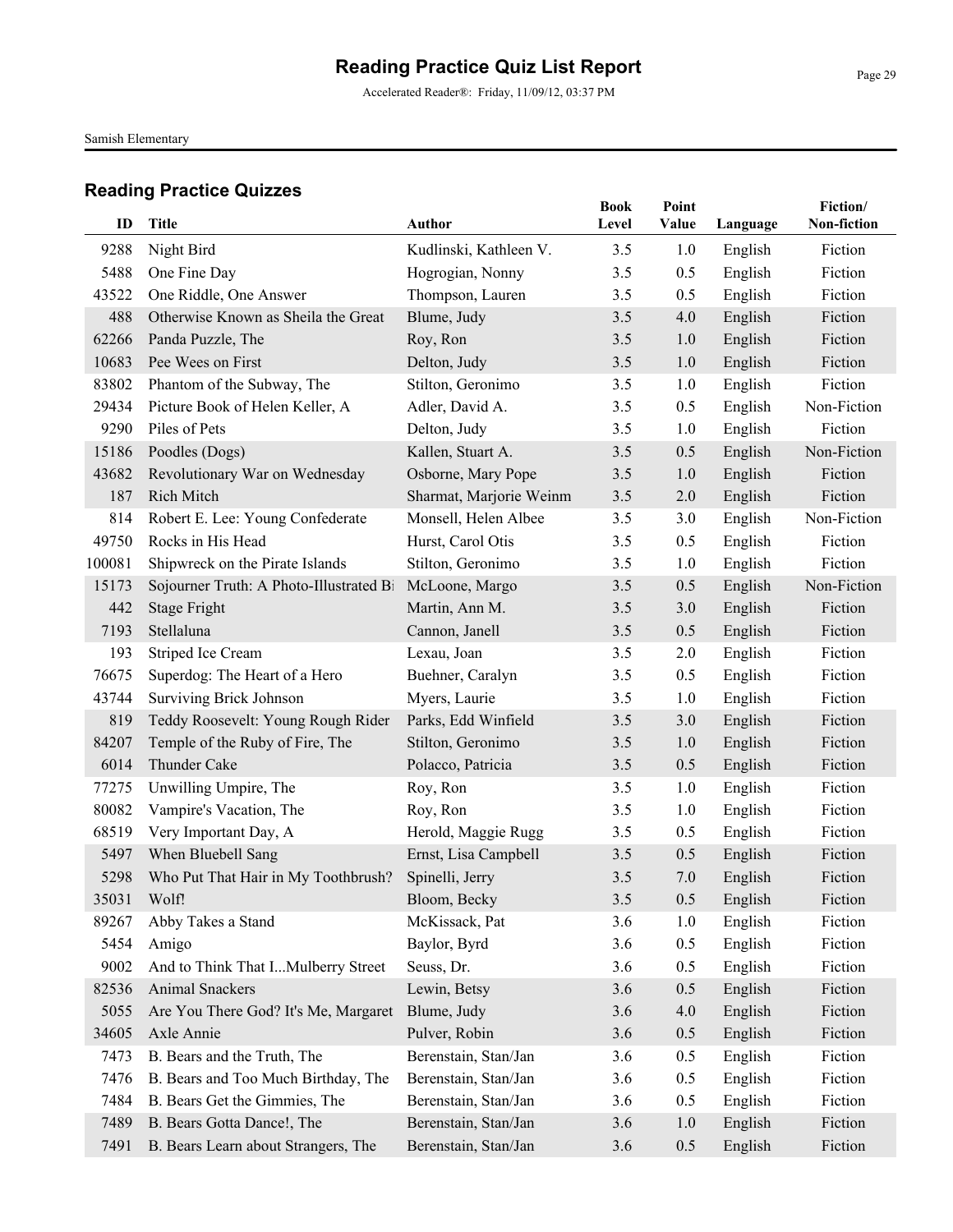Accelerated Reader®: Friday, 11/09/12, 03:37 PM

Samish Elementary

| ID     | Title                                  | Author                   | <b>Book</b><br>Level | Point<br>Value | Language | Fiction/<br>Non-fiction |
|--------|----------------------------------------|--------------------------|----------------------|----------------|----------|-------------------------|
| 7499   | B. Bears' Trouble with Pets, The       | Berenstain, Stan/Jan     | 3.6                  | 0.5            | English  | Fiction                 |
| 7500   | B. Bears Visit the Dentist, The        | Berenstain, Stan/Jan     | 3.6                  | 0.5            | English  | Fiction                 |
| 7306   | <b>Babar Learns to Cook</b>            | Brunhoff, Laurent de     | 3.6                  | 0.5            | English  | Fiction                 |
| 10652  | Baseball Flyhawk                       | Christopher, Matt        | 3.6                  | 2.0            | English  | Fiction                 |
| 19489  | Beardream                              | Hobbs, Will              | 3.6                  | 0.5            | English  | Fiction                 |
| 654    | Betsy's Little Star                    | Haywood, Carolyn         | 3.6                  | 2.0            | English  | Fiction                 |
| 656    | Blackberries in the Dark               | Jukes, Mavis             | 3.6                  | 1.0            | English  | Fiction                 |
| 15152  | Booker T. Washington: A Photo-Illustr  | McLoone, Margo           | 3.6                  | 0.5            | English  | Non-Fiction             |
| 13704  | Buffalo Bill: Frontier Daredevil       | Stevenson, Augusta       | 3.6                  | 3.0            | English  | Non-Fiction             |
| 5318   | <b>Bus Station Mystery</b>             | Warner, Gertrude Chandle | 3.6                  | 2.0            | English  | Fiction                 |
| 18956  | Capture, The                           | Applegate, K.A.          | 3.6                  | 4.0            | English  | Fiction                 |
| 143080 | Close to Famous                        | Bauer, Joan              | 3.6                  | 6.0            | English  | Fiction                 |
| 14993  | Crash                                  | Spinelli, Jerry          | 3.6                  | 4.0            | English  | Fiction                 |
| 10659  | Cupid Doesn't Flip Hamburgers          | Dadey/Jones              | 3.6                  | 1.0            | English  | Fiction                 |
| 35635  | Dave at Night                          | Levine, Gail Carson      | 3.6                  | 8.0            | English  | Fiction                 |
| 63613  | Dear Mrs. Larue: Letters from Obedien  | Teague, Mark             | 3.6                  | 0.5            | English  | Fiction                 |
| 51279  | Dogs                                   | Gibbons, Gail            | 3.6                  | 0.5            | English  | Non-Fiction             |
| 5263   | Don't Rent My Room!                    | Angell, Judie            | 3.6                  | 5.0            | English  | Fiction                 |
| 61267  | Double Fudge                           | Blume, Judy              | 3.6                  | 5.0            | English  | Fiction                 |
| 10689  | Dracula Doesn't Drink Lemonade         | Dadey/Jones              | 3.6                  | 1.0            | English  | Fiction                 |
| 114833 | Eggs                                   | Spinelli, Jerry          | 3.6                  | 4.0            | English  | Fiction                 |
| 51660  | Elbert's Bad Word                      | Wood, Audrey             | 3.6                  | 0.5            | English  | Fiction                 |
| 7562   | Fill It Up!                            | Gibbons, Gail            | 3.6                  | 0.5            | English  | Non-Fiction             |
| 43118  | Francine the Superstar                 | Brown/Krensky            | 3.6                  | 1.0            | English  | Fiction                 |
| 10667  | Genies Don't Ride Bicycles             | Dadey/Jones              | 3.6                  | 1.0            | English  | Fiction                 |
| 123673 | Geronimo Stilton, Secret Agent         | Stilton, Geronimo        | 3.6                  | 1.0            | English  | Fiction                 |
| 48051  | Gershon's Monster: A Story for the Jew | Kimmel, Eric A.          | 3.6                  | 0.5            | English  | Fiction                 |
| 139440 | Ghost Tale for Christmas Time, A       | Osborne, Mary Pope       | 3.6                  | 2.0            | English  | Fiction                 |
| 7570   | Grandfather's Journey                  | Say, Allen               | 3.6                  | 0.5            | English  | Fiction                 |
|        | 74667 Haunted Castle on Hallows Eve    | Osborne, Mary Pope       | 3.6                  | 1.0            | English  | Fiction                 |
| 173    | Have You Seen Hyacinth Macaw?          | Giff, Patricia Reilly    | 3.6                  | 3.0            | English  | Fiction                 |
| 30502  | Hide and Seek                          | Vos, Ida                 | 3.6                  | 4.0            | English  | Fiction                 |
| 6695   | Hot-Air Henry                          | Calhoun, Mary            | 3.6                  | 0.5            | English  | Fiction                 |
| 9030   | I Had Trouble Getting to Solla Sollew  | Seuss, Dr.               | 3.6                  | 0.5            | English  | Fiction                 |
| 31060  | Invisible Island, The                  | Roy, Ron                 | 3.6                  | 1.0            | English  | Fiction                 |
| 110580 | Ivy and Bean and the Ghost That Had t  | Barrows, Annie           | 3.6                  | 1.0            | English  | Fiction                 |
| 134788 | Ivy and Bean Doomed to Dance           | Barrows, Annie           | 3.6                  | 1.0            | English  | Fiction                 |
| 62253  | Judy Moody Saves the World             | McDonald, Megan          | 3.6                  | 1.0            | English  | Fiction                 |
| 44754  | Kate and the Beanstalk                 | Osborne, Mary Pope       | 3.6                  | 0.5            | English  | Fiction                 |
| 274    | Kevin Corbett Eats Flies               | Hermes, Patricia         | 3.6                  | 5.0            | English  | Fiction                 |
| 135283 | Leprechaun in Late Winter              | Osborne, Mary Pope       | 3.6                  | 2.0            | English  | Fiction                 |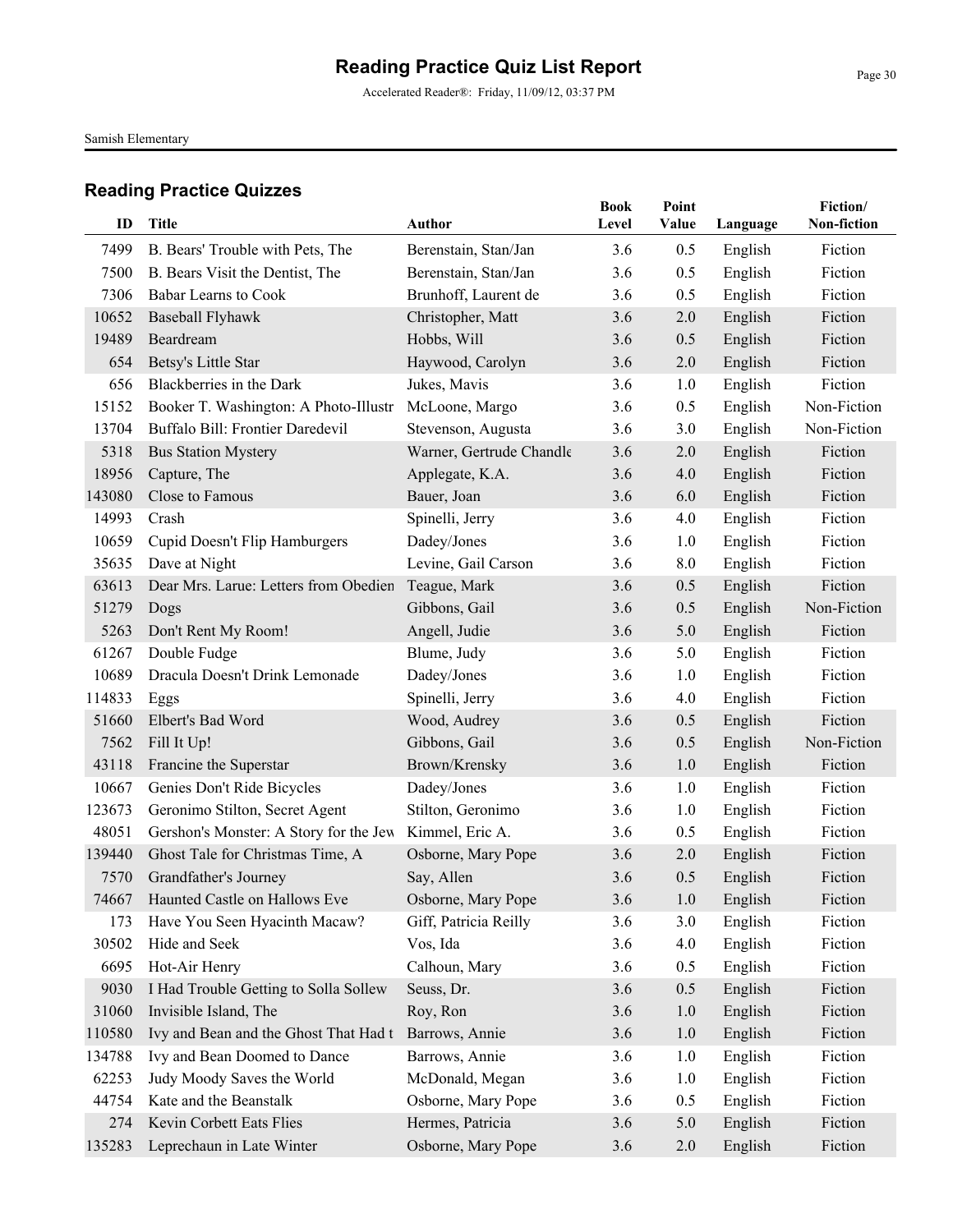Accelerated Reader®: Friday, 11/09/12, 03:37 PM

Samish Elementary

| ID            | Title                                                    | Author                                 | <b>Book</b><br>Level | Point<br>Value | Language           | Fiction/<br>Non-fiction |
|---------------|----------------------------------------------------------|----------------------------------------|----------------------|----------------|--------------------|-------------------------|
|               | Little Island, The                                       |                                        | 3.6                  |                |                    |                         |
| 7377<br>47827 | Littles and the Big Storm, The                           | MacDonald, Golden<br>Peterson, John    | 3.6                  | 0.5<br>1.0     | English            | Fiction<br>Fiction      |
| 20028         | Littles Give a Party, The                                |                                        | 3.6                  |                | English            | Fiction                 |
| 6227          | Littles Take a Trip, The                                 | Peterson, John<br>Peterson, John       | 3.6                  | 1.0<br>2.0     | English<br>English | Fiction                 |
| 20030         | Littles to the Rescue, The                               | Peterson, John                         | 3.6                  | 1.0            | English            | Fiction                 |
| 14575         | Madam C.J. Walker: Self-Made Millior McKissack, Patricia |                                        | 3.6                  | 0.5            | English            | Non-Fiction             |
| 11377         | Madeline and the Bad Hat                                 | Bemelmans, Ludwig                      | 3.6                  | 0.5            | English            | Fiction                 |
| 18373         | Magic School Bus Goes Upstream, The Cole/Krulik          |                                        | 3.6                  | 1.0            | English            | Fiction                 |
| 5480          | Magic School Bus Inside the Earth, The                   | Cole, Joanna                           | 3.6                  | 0.5            | English            | Fiction                 |
| 20671         | Mailing May                                              | Tunnell, Michael O.                    | 3.6                  | 0.5            | English            | Fiction                 |
| 481           | Making the Team                                          | Hughes, Dean                           | 3.6                  | 2.0            |                    | Fiction                 |
|               |                                                          |                                        |                      |                | English            |                         |
| 9036<br>9271  | McElligot's Pool<br>Meg MackintoshCase of the Missing    | Seuss, Dr.                             | 3.6<br>3.6           | 0.5<br>0.5     | English            | Fiction<br>Fiction      |
| 71828         | Milkweed                                                 | Landon, Lucinda                        |                      |                | English            | Fiction                 |
|               |                                                          | Spinelli, Jerry                        | 3.6                  | 7.0            | English            |                         |
| 65738<br>5027 | Milly and the Macy's Parade<br>Mirandy and Brother Wind  | Corey, Shana<br>McKissack, Patricia C. | 3.6<br>3.6           | 0.5<br>0.5     | English            | Fiction<br>Fiction      |
|               |                                                          |                                        |                      |                | English            |                         |
| 6335          | Mirette on the High Wire                                 | McCully, Emily                         | 3.6                  | 0.5            | English            | Fiction                 |
| 136100        | Mockingbird                                              | Erskine, Kathryn                       | 3.6                  | 5.0            | English            | Fiction                 |
| 675           | Molly's Surprise                                         | Tripp, Valerie                         | 3.6                  | 1.0            | English            | Fiction                 |
| 10676         | Monsters Don't Scuba Dive                                | Dadey/Jones                            | 3.6                  | 1.0            | English            | Fiction                 |
| 183           | My Robot Buddy                                           | Slote, Alfred                          | 3.6                  | 1.0            | English            | Fiction                 |
| 9284          | Mystery of the Singing Ghost, The                        | Warner, Gertrude Chandle               | 3.6                  | 2.0            | English            | Fiction                 |
| 62265         | Orange Outlaw, The                                       | Roy, Ron                               | 3.6                  | 1.0            | English            | Fiction                 |
| 18983         | Predator, The                                            | Applegate, K.A.                        | 3.6                  | 4.0            | English            | Fiction                 |
| 5034          | Pressure Play                                            | Hughes, Dean                           | 3.6                  | 1.0            | English            | Fiction                 |
| 48262         | Promise Quilt, The                                       | Ransom, Candice F.                     | 3.6                  | 0.5            | English            | Fiction                 |
| 77130         | Red Pizzas for a Blue Count                              | Stilton, Geronimo                      | 3.6                  | 1.0            | English            | Fiction                 |
| 65673         | Runaway Racehorse, The                                   | Roy, Ron                               | 3.6                  | 1.0            | English            | Fiction                 |
| 45330         | Salt in His Shoes: Michael Jordan in Pt Jordan, Deloris  |                                        | 3.6                  | 0.5            | English            | Fiction                 |
|               | 686 Sam, Bangs & Moonshine                               | Ness, Evaline                          | 3.6                  | 0.5            | English            | Fiction                 |
| 103011        | Scaredy Squirrel                                         | Watt, Mélanie                          | 3.6                  | 0.5            | English            | Fiction                 |
| 23606         | Schnitzel von Krumm Forget-Me-Not                        | Dodd, Lynley                           | 3.6                  | 0.5            | English            | Fiction                 |
| 10239         | Soap! Soap! Don't Forget the Soap!                       | Birdseye, Tom                          | 3.6                  | 0.5            | English            | Fiction                 |
| 6379          | Song of the Christmas Mouse, The                         | Murphy, Shirley                        | 3.6                  | 1.0            | English            | Fiction                 |
| 445           | Talk About a Family                                      | Greenfield, Eloise                     | 3.6                  | 1.0            | English            | Fiction                 |
| 59570         | <b>Testing Miss Malarkey</b>                             | Finchler, Judy                         | 3.6                  | 0.5            | English            | Fiction                 |
| 48289         | Timothy Tunny Swallowed a Bunny                          | Grossman, Bill                         | 3.6                  | 0.5            | English            | Fiction                 |
| 87483         | Traction Man Is Here!                                    | Grey, Mini                             | 3.6                  | 0.5            | English            | Fiction                 |
| 45917         | Twisters!                                                | Hayden, Kate                           | 3.6                  | 0.5            | English            | Non-Fiction             |
| 5498          | When I Was Young in the Mountains                        | Rylant, Cynthia                        | 3.6                  | 0.5            | English            | Fiction                 |
| 9298          | When the Giants Came to Town                             | Leonard, Marcia                        | 3.6                  | 0.5            | English            | Fiction                 |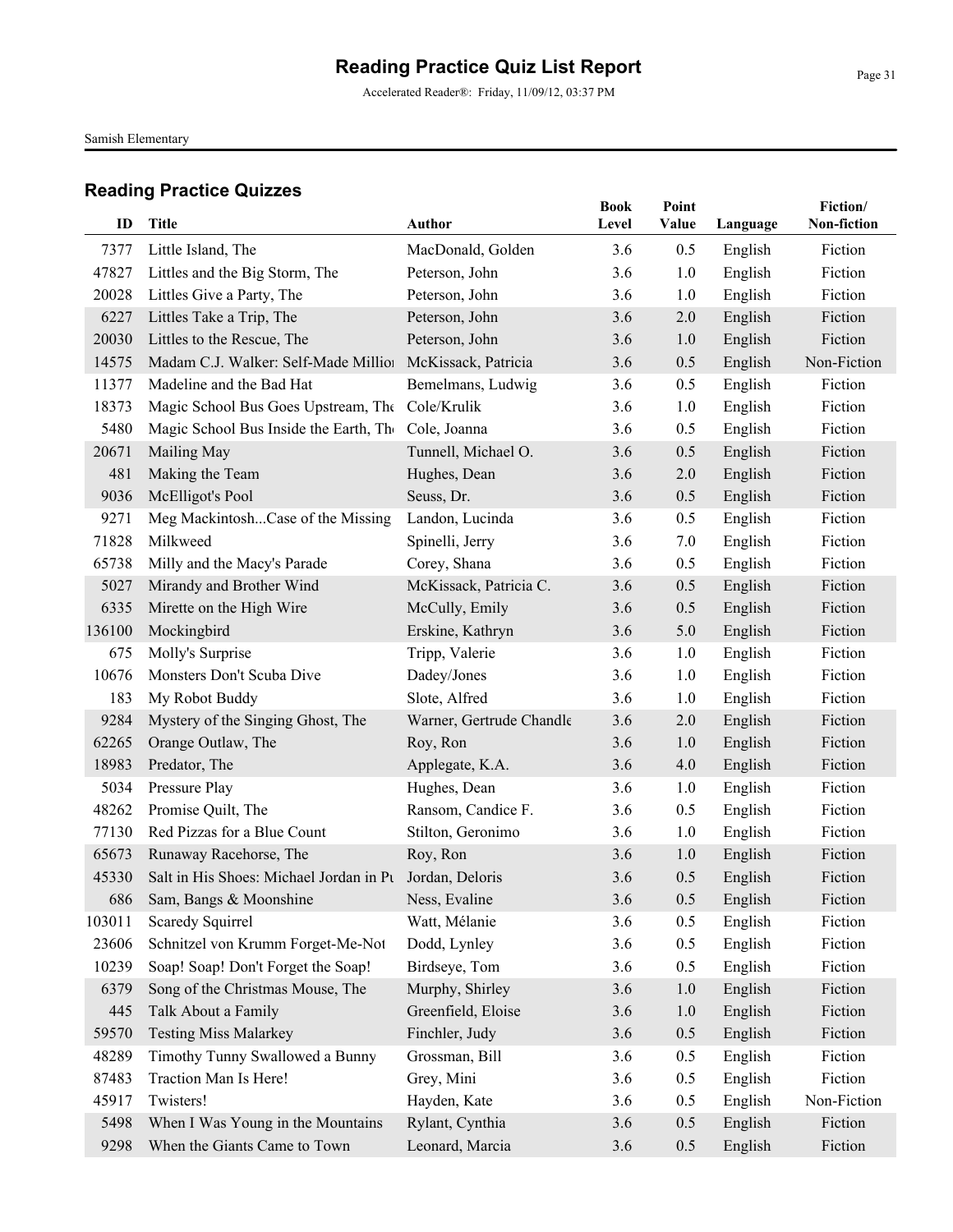Accelerated Reader®: Friday, 11/09/12, 03:37 PM

Samish Elementary

| ID     | Title                                                       | Author                 | <b>Book</b><br>Level | Point<br>Value | Language | Fiction/<br>Non-fiction |
|--------|-------------------------------------------------------------|------------------------|----------------------|----------------|----------|-------------------------|
| 83391  | White Wolf, The                                             | Roy, Ron               | 3.6                  | 1.0            | English  | Fiction                 |
| 446    | Who Stole the Wizard of Oz?                                 | Avi                    | 3.6                  | 2.0            | English  | Fiction                 |
| 5500   | William's Doll                                              | Zolotow, Charlotte     | 3.6                  | 0.5            | English  | Fiction                 |
| 697    | <b>Winning Streak</b>                                       | Hughes, Dean           | 3.6                  | 1.0            | English  | Fiction                 |
| 46317  | Absolute, The                                               | Applegate, K.A.        | 3.7                  | 3.0            | English  | Fiction                 |
| 43689  | Adventures of Rose & Swiney, The                            | MacBride, Roger Lea    | 3.7                  | 1.0            | English  | Fiction                 |
| 352    | After the Rain                                              | Mazer, Norma Fox       | 3.7                  | 8.0            | English  | Fiction                 |
| 5451   | Alexander and theVery Bad Day                               | Viorst, Judith         | 3.7                  | 0.5            | English  | Fiction                 |
| 18951  | Alien, The                                                  | Applegate, K.A.        | 3.7                  | 4.0            | English  | Fiction                 |
| 10651  | Aliens Don't Wear Braces                                    | Dadey/Jones            | 3.7                  | 1.0            | English  | Fiction                 |
| 13703  | Annie Oakley: Young Markswoman                              | Wilson, Ellen          | 3.7                  | 3.0            | English  | Non-Fiction             |
| 7451   | B. Bears Accept No Substitutes, The                         | Berenstain, Stan/Jan   | 3.7                  | 1.0            | English  | Fiction                 |
| 7467   | B. Bears and the Red-Handed Thief, Th                       | Berenstain, Stan/Jan   | 3.7                  | 1.0            | English  | Fiction                 |
| 7482   | B. Bears Get in a Fight, The                                | Berenstain, Stan/Jan   | 3.7                  | 0.5            | English  | Fiction                 |
| 7493   | B. Bears' Moving Day, The                                   | Berenstain, Stan/Jan   | 3.7                  | 0.5            | English  | Fiction                 |
| 7494   | B. Bears: No Girls Allowed, The                             | Berenstain, Stan/Jan   | 3.7                  | 0.5            | English  | Fiction                 |
| 458    | Betsy and the Boys                                          | Haywood, Carolyn       | 3.7                  | 3.0            | English  | Fiction                 |
| 459    | Betsy's Busy Summer                                         | Haywood, Carolyn       | 3.7                  | 3.0            | English  | Fiction                 |
| 460    | <b>Big Base Hit</b>                                         | Hughes, Dean           | 3.7                  | 1.0            | English  | Fiction                 |
| 655    | Black Snowman, The                                          | Mendez, Phil           | 3.7                  | 0.5            | English  | Fiction                 |
| 5460   | Boy of the Three-Year Nap, The                              | Snyder, Dianne         | 3.7                  | 0.5            | English  | Fiction                 |
| 20954  | Boy Wants a Dinosaur, A                                     | Oram, Hiawyn           | 3.7                  | 0.5            | English  | Fiction                 |
| 28005  | Cendrillon: A Caribbean Cinderella                          | Souci, Robert D. San   | 3.7                  | 0.5            | English  | Fiction                 |
| 5408   | Changes for Molly                                           | Tripp, Valerie         | 3.7                  | 1.0            | English  | Fiction                 |
| 58025  | Christmas in Camelot                                        | Osborne, Mary Pope     | 3.7                  | 2.0            | English  | Fiction                 |
| 15181  | Cocker Spaniels (Dogs)                                      | Kallen, Stuart A.      | 3.7                  | 0.5            | English  | Non-Fiction             |
| 31162  | Cody Unplugged                                              | Duffey, Betsy          | 3.7                  | 1.0            | English  | Fiction                 |
| 77131  | Curse of the Cheese Pyramid, The                            | Stilton, Geronimo      | 3.7                  | 1.0            | English  | Fiction                 |
| 11166  | Dance at Grandpa's: AdaptedBooks b Wilder, Laura Ingalls    |                        | 3.7                  | 0.5            | English  | Fiction                 |
|        | 804 Daniel Boone: Young Hunter and Tracl Stevenson, Augusta |                        | 3.7                  | 3.0            | English  | Fiction                 |
| 163    | Different Dragons                                           | Little, Jean           | 3.7                  | 3.0            | English  | Fiction                 |
| 31414  | Dinosaurs                                                   | Gibbons, Gail          | 3.7                  | 0.5            | English  | Non-Fiction             |
| 135010 | Dr. Seuss                                                   | Waxman, Laura Hamilton | 3.7                  | 0.5            | English  | Non-Fiction             |
| 9262   | Earthquake!: A Story of Old San Franc                       | Kudlinski, Kathleen V. | 3.7                  | 1.0            | English  | Fiction                 |
| 57570  | Easter                                                      | Gibbons, Gail          | 3.7                  | 0.5            | English  | Non-Fiction             |
| 28     | Eddie's Green Thumb                                         | Haywood, Carolyn       | 3.7                  | 3.0            | English  | Fiction                 |
| 125558 | Eve of the Emperor Penguin                                  | Osborne, Mary Pope     | 3.7                  | 2.0            | English  | Fiction                 |
| 18611  | Fish Is Fish                                                | Lionni, Leo            | 3.7                  | 0.5            | English  | Fiction                 |
| 10666  | Frankenstein Doesn't Plant Petunias                         | Dadey/Jones            | 3.7                  | 1.0            | English  | Fiction                 |
| 414    | Fudge                                                       | Graeber, Charlotte     | 3.7                  | 3.0            | English  | Fiction                 |
| 823    | George Washington: Young Leader                             | Stevenson, Augusta     | 3.7                  | 3.0            | English  | Fiction                 |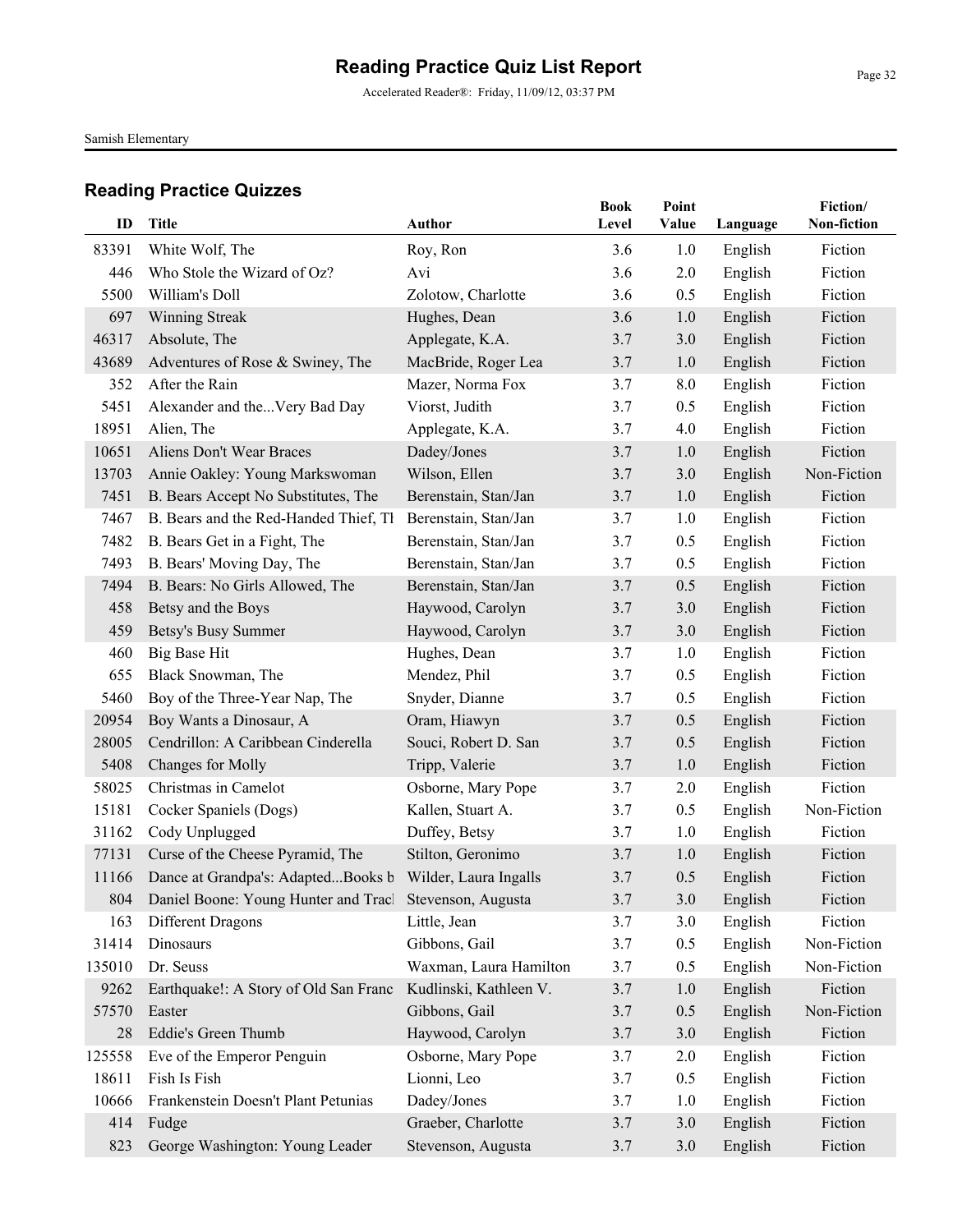Accelerated Reader®: Friday, 11/09/12, 03:37 PM

Samish Elementary

| ID     | <b>Title</b>                                         | Author                   | <b>Book</b><br>Level | Point<br>Value | Language | Fiction/<br>Non-fiction |
|--------|------------------------------------------------------|--------------------------|----------------------|----------------|----------|-------------------------|
| 15183  | German Shepherds (Dogs)                              | Kallen, Stuart A.        | 3.7                  | 0.5            | English  | Non-Fiction             |
| 27764  | Golden Retrievers (Dogs)                             | Kallen, Stuart A.        | 3.7                  | 0.5            | English  | Non-Fiction             |
| 39808  | Grace's Letter to Lincoln                            | Roop, Peter/Connie       | 3.7                  | 1.0            | English  | Fiction                 |
| 6366   | Great Summer Camp Catastrophe, The                   | VanLeeuwen, Jean         | 3.7                  | 5.0            | English  | Fiction                 |
| 10670  | Gremlins Don't Chew Bubble Gum                       | Dadey/Jones              | 3.7                  | 1.0            | English  | Fiction                 |
| 5018   | Happy Birthday, Samantha!                            | Tripp, Valerie           | 3.7                  | 1.0            | English  | Fiction                 |
| 18723  | Helen Keller: Courage in the Dark                    | Hurwitz, Johanna         | 3.7                  | 0.5            | English  | Non-Fiction             |
| 51284  | How a House Is Built                                 | Gibbons, Gail            | 3.7                  | 0.5            | English  | Non-Fiction             |
| 268    | How Yossi Beat the Evil Urge                         | Chaikin, Miriam          | 3.7                  | 1.0            | English  | Fiction                 |
| 270    | I Should Worry, I Should Care                        | Chaikin, Miriam          | 3.7                  | 3.0            | English  | Fiction                 |
| 2122   | It's All Greek to Me                                 | Scieszka, Jon            | 3.7                  | 1.0            | English  | Fiction                 |
| 68413  | <b>Kissing Coyotes</b>                               | Vaughan, Marcia          | 3.7                  | 0.5            | English  | Fiction                 |
| 7281   | Little Rabbit, The                                   | Dunn, Judy               | 3.7                  | 0.5            | English  | Fiction                 |
| 7737   | Littles and the Trash Tinies, The                    | Peterson, John           | 3.7                  | 1.0            | English  | Fiction                 |
| 77127  | Lost Treasure of the Emerald Eye                     | Stilton, Geronimo        | 3.7                  | 1.0            | English  | Fiction                 |
| 5479   | Magic School Bus at the Waterworks,                  | Cole, Joanna             | 3.7                  | 0.5            | English  | Fiction                 |
| 15107  | Magic School Bus Blows Its Top, The                  | Cole/Herman              | 3.7                  | 0.5            | English  | Fiction                 |
| 18374  | Magic School Bus Gets Planted, The                   | Cole/Notkin              | 3.7                  | 1.0            | English  | Fiction                 |
| 5482   | Magic School Bus Lost in the Solar Sy                | Cole, Joanna             | 3.7                  | 0.5            | English  | Fiction                 |
| 77196  | Man Who Walked Between the Towers                    | Gerstein, Mordicai       | 3.7                  | 0.5            | English  | Non-Fiction             |
| 32526  | Mary Geddy's Day                                     | Waters, Kate             | 3.7                  | 0.5            | English  | Fiction                 |
| 372    | Me, My Goat, and My Sister's Wedding Pevsner, Stella |                          | 3.7                  | 6.0            | English  | Fiction                 |
| 5076   | Middle School Blues                                  | Kassem, Lou              | 3.7                  | 5.0            | English  | Fiction                 |
| 485    | Molly Learns a Lesson                                | Tripp, Valerie           | 3.7                  | 1.0            | English  | Fiction                 |
| 5235   | Molly Saves the Day                                  | Tripp, Valerie           | 3.7                  | 1.0            | English  | Fiction                 |
| 129309 | Moonlight on the Magic Flute                         | Osborne, Mary Pope       | 3.7                  | 2.0            | English  | Fiction                 |
| 53459  | Mr. Lincoln's Way                                    | Polacco, Patricia        | 3.7                  | 0.5            | English  | Fiction                 |
| 5316   | Mystery in the Sand                                  | Warner, Gertrude Chandle | 3.7                  | 3.0            | English  | Fiction                 |
| 9281   | Mystery of the Missing Cat, The                      | Warner, Gertrude Chandle | 3.7                  | 2.0            | English  | Fiction                 |
| 10678  | Mystery of the Stolen Music, The                     | Warner, Gertrude Chandle | 3.7                  | $2.0\,$        | English  | Fiction                 |
| 53082  | Ninth Nugget, The                                    | Roy, Ron                 | 3.7                  | 1.0            | English  | Fiction                 |
| 185    | Nothing's Fair in Fifth Grade                        | DeClements, Barthe       | 3.7                  | 4.0            | English  | Fiction                 |
| 432    | O'Diddy                                              | Stevenson, Jocelyn       | 3.7                  | 1.0            | English  | Fiction                 |
| 433    | Oh Honestly, Angela!                                 | Robinson, Nancy          | 3.7                  | 2.0            | English  | Fiction                 |
| 15189  | Palomino Horses (Horses)                             | Gammie, Janet L.         | 3.7                  | 0.5            | English  | Non-Fiction             |
| 681    | Patchwork Quilt, The                                 | Flournoy, Valerie        | 3.7                  | 0.5            | English  | Fiction                 |
| 15178  | Persian Cats (Cats)                                  | Kallen, Stuart A.        | 3.7                  | 0.5            | English  | Non-Fiction             |
| 84959  | Precious and the Boo Hag                             | McKissack, Pat           | 3.7                  | 0.5            | English  | Fiction                 |
| 27518  | Princess Penelope's Parrot                           | Lester, Helen            | 3.7                  | 0.5            | English  | Fiction                 |
| 61526  | Quicksand Question, The                              | Roy, Ron                 | 3.7                  | 1.0            | English  | Fiction                 |
| 5081   | Roots in the Outfield                                | Zirpoli, Jane            | 3.7                  | 4.0            | English  | Fiction                 |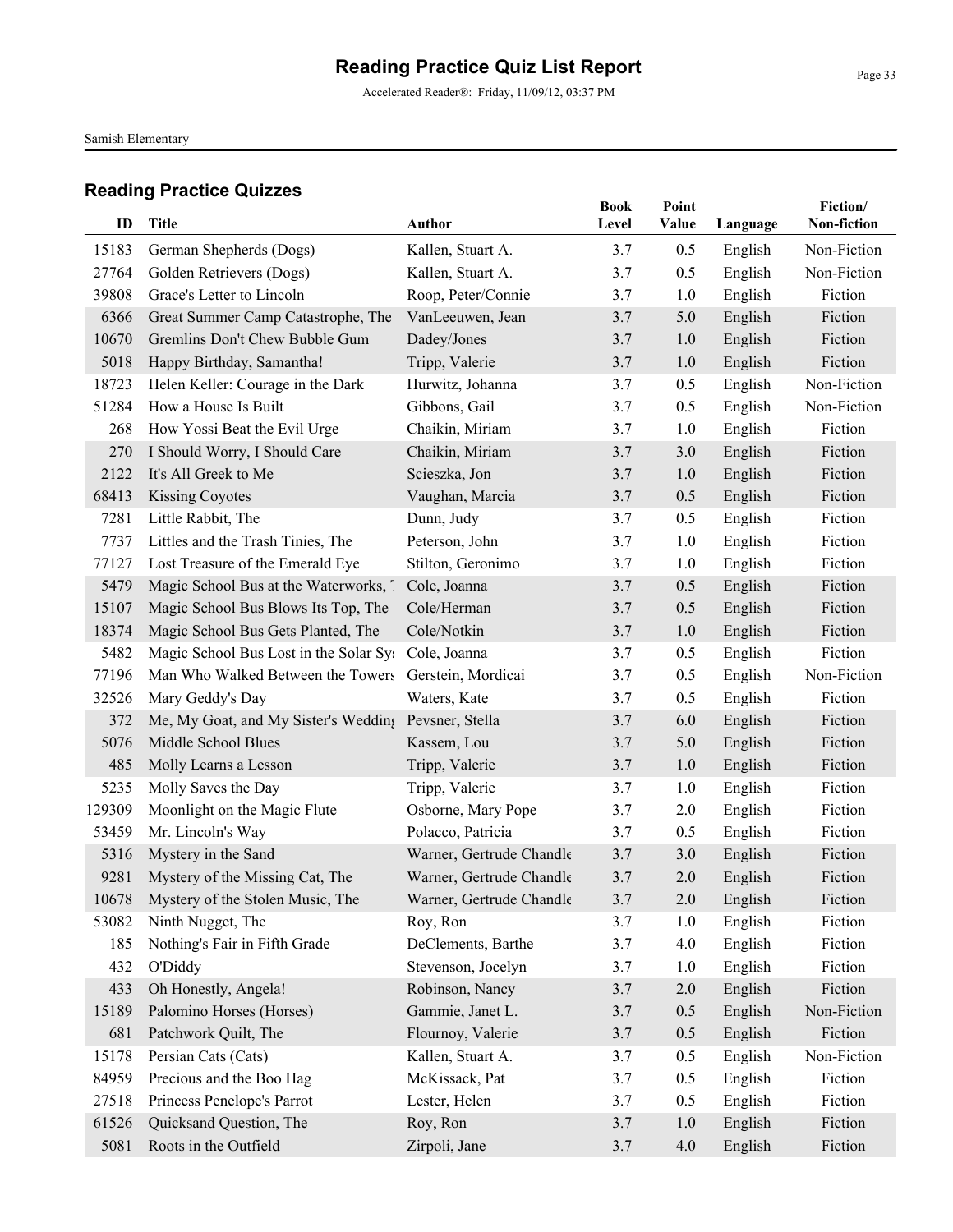Accelerated Reader®: Friday, 11/09/12, 03:37 PM

Samish Elementary

| ID     | <b>Title</b>                                                    | <b>Author</b>            | <b>Book</b><br>Level | Point<br>Value | Language | Fiction/<br>Non-fiction |
|--------|-----------------------------------------------------------------|--------------------------|----------------------|----------------|----------|-------------------------|
| 69219  | School Skeleton, The                                            | Roy, Ron                 | 3.7                  | 1.0            | English  | Fiction                 |
| 386    | Scorpions                                                       | Myers, Walter Dean       | 3.7                  | 6.0            | English  | Fiction                 |
| 438    | Secret Life of the Underwear Champ, T                           | Miles, Betty             | 3.7                  | 2.0            | English  | Fiction                 |
| 54920  | Secret to Freedom, The                                          | Vaughan, Marcia          | 3.7                  | 0.5            | English  | Fiction                 |
| 42594  | Sickness, The                                                   | Applegate, K.A.          | 3.7                  | 3.0            | English  | Fiction                 |
| 5086   | <b>Sixth Grade Secrets</b>                                      | Sachar, Louis            | 3.7                  | 5.0            | English  | Fiction                 |
| 441    | Snowbound With Betsy                                            | Haywood, Carolyn         | 3.7                  | 3.0            | English  | Fiction                 |
| 7691   | Space Brat                                                      | Coville, Bruce           | 3.7                  | 1.0            | English  | Fiction                 |
| 5493   | Story of Ferdinand, The                                         | Leaf, Munro              | 3.7                  | 0.5            | English  | Fiction                 |
| 102992 | Stumptown Kid                                                   | Gorman, Carol            | 3.7                  | 7.0            | English  | Fiction                 |
| 24102  | Susan B. Anthony: A Photo-Illustrated                           | Davis, Lucile            | 3.7                  | 0.5            | English  | Non-Fiction             |
| 801    | Susan B. Anthony: Champion of Wome Monsell, Helen Albee         |                          | 3.7                  | 3.0            | English  | Fiction                 |
| 116749 | Ten Ways to Make My Sister Disappea                             | Mazer, Norma Fox         | 3.7                  | 3.0            | English  | Fiction                 |
| 62571  | Thank You, Sarah: The Woman Who S Anderson, Laurie Halse        |                          | 3.7                  | 0.5            | English  | Non-Fiction             |
| 13579  | Theodore Roosevelt: A Photo-Illustrate Potts, Steve             |                          | 3.7                  | 0.5            | English  | Non-Fiction             |
| 53509  | Truth About Bats, The                                           | Cole/Moore               | 3.7                  | 1.0            | English  | Fiction                 |
| 137063 | Turtle in Paradise                                              | Holm, Jennifer L.        | 3.7                  | 4.0            | English  | Fiction                 |
| 18996  | Visitor, The                                                    | Applegate, K.A.          | 3.7                  | 4.0            | English  | Fiction                 |
| 825    | Wilbur and Orville Wright: Young Flie                           | Stevenson, Augusta       | 3.7                  | 3.0            | English  | Fiction                 |
| 17600  | Will Clark: Boy Adventurer                                      | Wilkie, Katharine E.     | 3.7                  | 3.0            | English  | Non-Fiction             |
| 6349   | Wing Shop, The                                                  | Woodruff, Elvira         | 3.7                  | 0.5            | English  | Fiction                 |
| 21541  | Witch's Face: A Mexican Tale, The                               | Kimmel, Eric A.          | 3.7                  | 0.5            | English  | Fiction                 |
| 10700  | Witches Don't Do Backflips                                      | Dadey/Jones              | 3.7                  | 1.0            | English  | Fiction                 |
| 9643   | Your Mother Was a Neanderthal                                   | Scieszka, Jon            | 3.7                  | 1.0            | English  | Fiction                 |
| 351    | After the Dancing Days                                          | Rostkowski, Margaret I.  | 3.8                  | 8.0            | English  | Fiction                 |
| 251    | All New Jonah Twist, The                                        | Honeycutt, Natalie       | 3.8                  | 3.0            | English  | Fiction                 |
| 123779 | Alvin Ho: Allergic to Girls, School, and Look, Lenore           |                          | 3.8                  | 3.0            | English  | Fiction                 |
| 30950  | Amelia Earhart: A Photo-Illustrated Bio Rosenthal, Marilyn      |                          | 3.8                  | 0.5            | English  | Non-Fiction             |
| 83793  | Attack of the Bandit Cats                                       | Stilton, Geronimo        | 3.8                  | 1.0            | English  | Fiction                 |
|        | 7465 B. Bears and the New Girl in Town, Th Berenstain, Stan/Jan |                          | $3.8$                | 1.0            | English  | Fiction                 |
| 7474   | B. Bears and the Week at Grandma's, T                           | Berenstain, Stan/Jan     | 3.8                  | 0.5            | English  | Fiction                 |
| 7475   | B. Bears and the Wheelchair Commanc Berenstain, Stan/Jan        |                          | 3.8                  | 1.0            | English  | Fiction                 |
| 653    | B. Bears and Too Much TV, The                                   | Berenstain, Stan/Jan     | 3.8                  | 0.5            | English  | Fiction                 |
| 7478   | B. Bears and Too Much Vacation, The                             | Berenstain, Stan/Jan     | 3.8                  | 0.5            | English  | Fiction                 |
| 7483   | B. Bears Get Stage Fright, The                                  | Berenstain, Stan/Jan     | 3.8                  | 0.5            | English  | Fiction                 |
| 7490   | B. Bears in the Dark, The                                       | Berenstain, Stan/Jan     | 3.8                  | 0.5            | English  | Fiction                 |
| 27685  | Bad Case of Stripes, A                                          | Shannon, David           | 3.8                  | 0.5            | English  | Fiction                 |
| 13556  | Benjamin Franklin: A Photo-Illustrated                          | Usel, T.M.               | 3.8                  | 0.5            | English  | Non-Fiction             |
| 5319   | Benny Uncovers a Mystery                                        | Warner, Gertrude Chandle | 3.8                  | 2.0            | English  | Fiction                 |
| 5404   | Betsy and the Circus                                            | Haywood, Carolyn         | 3.8                  | 3.0            | English  | Fiction                 |
| 820    | Betsy Ross: Designer of Our Flag                                | Weil, Ann                | 3.8                  | 3.0            | English  | Fiction                 |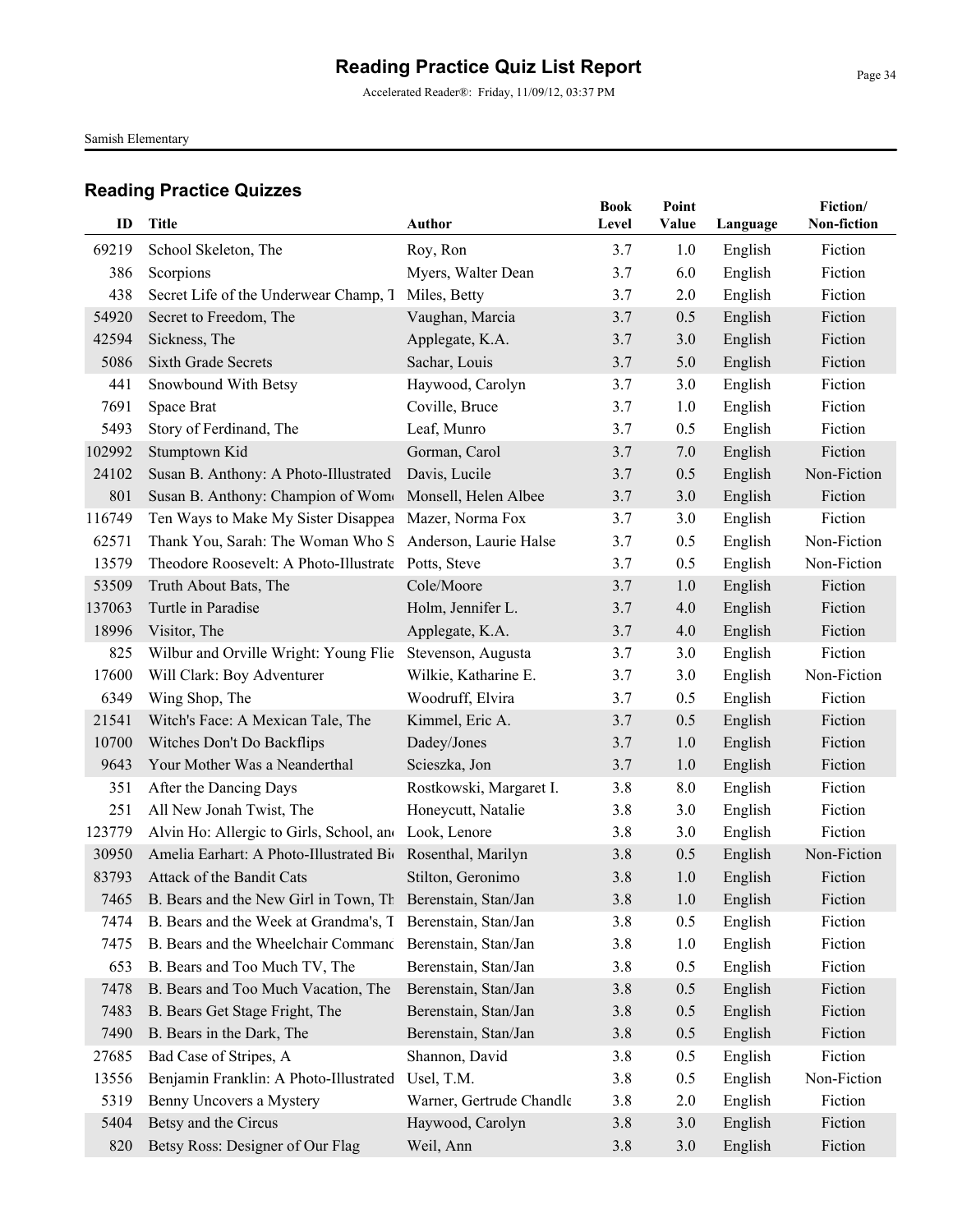Accelerated Reader®: Friday, 11/09/12, 03:37 PM

Samish Elementary

| ID     | <b>Title</b>                              | <b>Author</b>            | <b>Book</b><br>Level | Point<br>Value | Language | Fiction/<br>Non-fiction |
|--------|-------------------------------------------|--------------------------|----------------------|----------------|----------|-------------------------|
| 6254   | Big Al                                    | Clements, Andrew         | 3.8                  | 0.5            | English  | Fiction                 |
| 6453   | Blubber                                   | Blume, Judy              | 3.8                  | 4.0            | English  | Fiction                 |
| 5006   | <b>Cassie Bowen Takes Witch Lessons</b>   | Hines, Anna              | 3.8                  | 4.0            | English  | Fiction                 |
| 27755  | Cats (Popular Pet Care)                   | Hansen, Ann Larkin       | 3.8                  | 0.5            | English  | Non-Fiction             |
| 24970  | Christmas Candle, The                     | Evans, Richard Paul      | 3.8                  | 0.5            | English  | Fiction                 |
| 74529  | Colder Than Ice                           | Patneaude, David         | 3.8                  | 4.0            | English  | Fiction                 |
| 27761  | Collies (Dogs)                            | Kallen, Stuart A.        | 3.8                  | 0.5            | English  | Non-Fiction             |
| 17308  | <b>Counting Crocodiles</b>                | Sierra, Judy             | 3.8                  | 0.5            | English  | Fiction                 |
| 8513   | Crazy Lady!                               | Conly, Jane Leslie       | 3.8                  | 5.0            | English  | Fiction                 |
| 121639 | Dark Day in the Deep Sea                  | Osborne, Mary Pope       | 3.8                  | 2.0            | English  | Fiction                 |
| 100084 | Day Joanie Frankenhauser Became a B       | Lantz, Francess Lin      | 3.8                  | 4.0            | English  | Fiction                 |
| 20384  | Departure, The                            | Applegate, K.A.          | 3.8                  | 4.0            | English  | Fiction                 |
| 9261   | Disappearing Friend Mystery, The          | Warner, Gertrude Chandle | 3.8                  | 2.0            | English  | Fiction                 |
| 26641  | Discovery, The                            | Applegate, K.A.          | 3.8                  | 4.0            | English  | Fiction                 |
| 145430 | Dogs in the Dead of Night                 | Osborne, Mary Pope       | 3.8                  | 2.0            | English  | Fiction                 |
| 114455 | Down and Out Down Under                   | Stilton, Geronimo        | 3.8                  | 1.0            | English  | Fiction                 |
| 32567  | Drummer Boy: Marching to the Civil V      | Turner, Ann              | 3.8                  | 0.5            | English  | Fiction                 |
| 26     | Eddie and Gardenia                        | Haywood, Carolyn         | 3.8                  | 3.0            | English  | Fiction                 |
| 18964  | Encounter, The                            | Applegate, K.A.          | 3.8                  | 4.0            | English  | Fiction                 |
| 57133  | Foals in the Field                        | Baglio, Ben M.           | 3.8                  | 3.0            | English  | Fiction                 |
| 31185  | Framed in Fire                            | Patneaude, David         | 3.8                  | 5.0            | English  | Fiction                 |
| 127909 | Geronimo's Valentine                      | Stilton, Geronimo        | 3.8                  | 1.0            | English  | Fiction                 |
| 223    | Girl Called Al, A                         | Greene, Constance C.     | 3.8                  | 3.0            | English  | Fiction                 |
| 168    | Give Us a Great Big Smile, Rosy Cole      | Greenwald, Sheila        | 3.8                  | 1.0            | English  | Fiction                 |
| 103187 | Gold Miner's Daughter: A Melodramat       | Hopkins, Jackie          | 3.8                  | 0.5            | English  | Fiction                 |
| 43489  | Goldilocks Returns                        | Ernst, Lisa Campbell     | 3.8                  | 0.5            | English  | Fiction                 |
| 88729  | Henry & the Buccaneer Bunnies             | Crimi, Carolyn           | 3.8                  | 0.5            | English  | Fiction                 |
| 6368   | House on Maple Street, The                | Pryor, Bonnie            | 3.8                  | 0.5            | English  | Fiction                 |
| 29206  | Howling Hill                              | Hobbs, Will              | 3.8                  | 0.5            | English  | Fiction                 |
| 6369   | Island Baby                               | Keller, Holly            | $3.8$                | 0.5            | English  | Fiction                 |
| 49849  | Jabuti the Tortoise: A Trickster Tale fro | McDermott, Gerald        | 3.8                  | 0.5            | English  | Fiction                 |
| 30692  | Just Juice                                | Hesse, Karen             | 3.8                  | 3.0            | English  | Fiction                 |
| 34558  | King Arthur                               | Brown/Krensky            | 3.8                  | 1.0            | English  | Fiction                 |
| 102213 | Knight Who Took All Day, The              | Mayhew, James            | 3.8                  | 0.5            | English  | Fiction                 |
| 8532   | Knights of the Kitchen Table              | Scieszka, Jon            | 3.8                  | 1.0            | English  | Fiction                 |
| 75368  | Last Fairy-Apple Tree, The                | Rodda, Emily             | 3.8                  | 2.0            | English  | Fiction                 |
| 87214  | Legend of Spud Murphy, The                | Colfer, Eoin             | 3.8                  | 1.0            | English  | Fiction                 |
| 10672  | Leprechauns Don't Play Basketball         | Dadey/Jones              | 3.8                  | 1.0            | English  | Fiction                 |
| 46008  | Life in America's First Cities            | Isaacs, Sally Senzell    | 3.8                  | 0.5            | English  | Non-Fiction             |
| 112260 | Looking for Bapu                          | Banerjee, Anjali         | 3.8                  | 5.0            | English  | Fiction                 |
| 810    | Lou Gehrig: One of Baseball's Greatest    | VanRiper, Guernsey       | 3.8                  | 3.0            | English  | Fiction                 |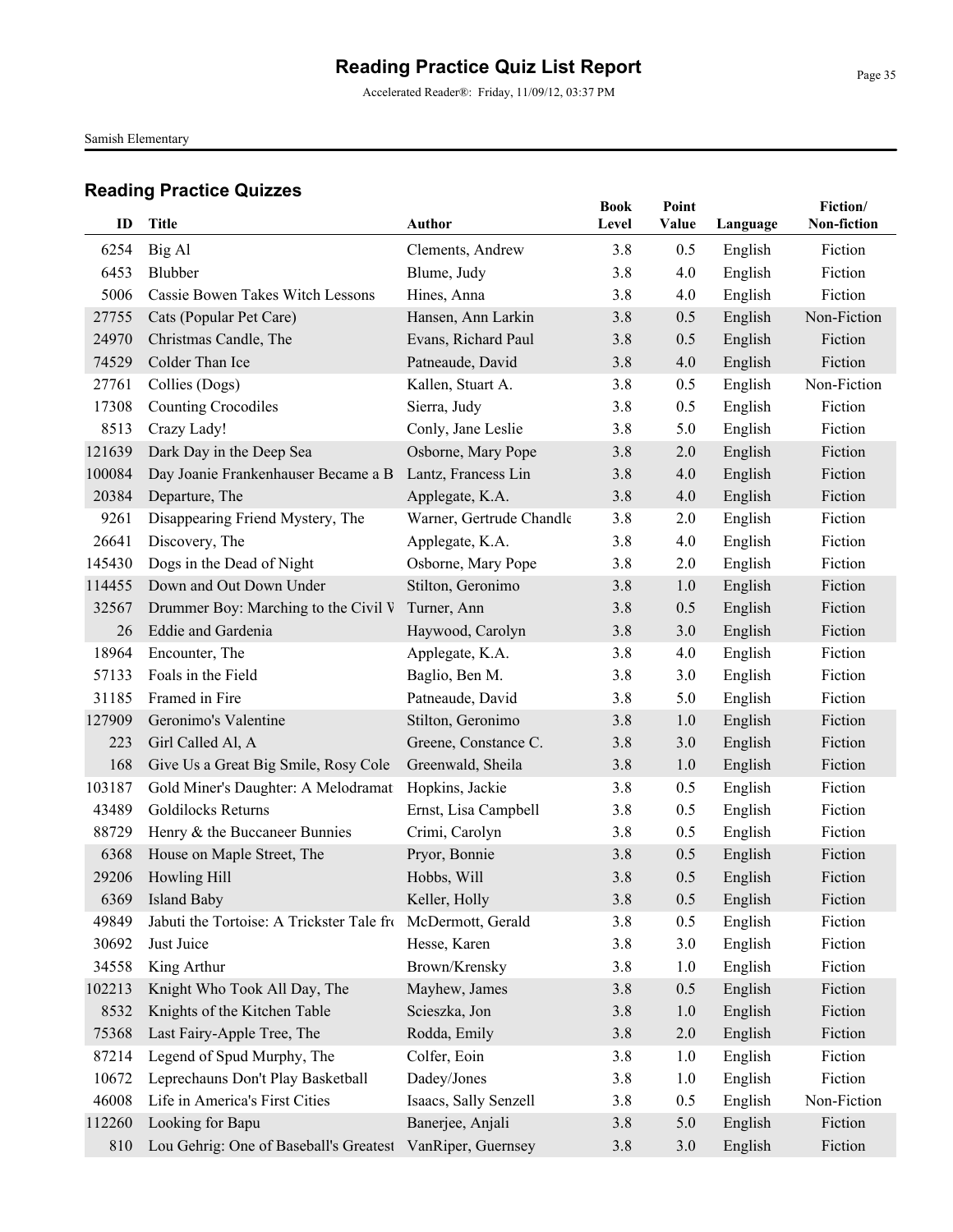Accelerated Reader®: Friday, 11/09/12, 03:37 PM

Samish Elementary

| ID     | <b>Title</b>                            | Author                | <b>Book</b><br>Level | Point<br>Value | Language | Fiction/<br>Non-fiction |
|--------|-----------------------------------------|-----------------------|----------------------|----------------|----------|-------------------------|
| 29965  | Louis Braille                           | Davidson, Margaret    | 3.8                  | 2.0            | English  | Non-Fiction             |
| 44932  | Lucky Lottery, The                      | Roy, Ron              | 3.8                  | 1.0            | English  | Fiction                 |
| 7378   | Madeline and the Gypsies                | Bemelmans, Ludwig     | 3.8                  | 0.5            | English  | Fiction                 |
| 77942  | Magic Key, The                          | Rodda, Emily          | 3.8                  | 2.0            | English  | Fiction                 |
| 34857  | Magic School Bus Gets a Bright Idea, 1  | Cole/White            | 3.8                  | 0.5            | English  | Fiction                 |
| 9597   | Magic School Bus in the Time of Dino:   | Cole, Joanna          | 3.8                  | 0.5            | English  | Fiction                 |
| 425    | Meet Kirsten                            | Shaw, Janet           | 3.8                  | 1.0            | English  | Fiction                 |
| 427    | Meet Samantha                           | Adler, Susan          | 3.8                  | 1.0            | English  | Fiction                 |
| 5028   | Miss Rumphius                           | Cooney, Barbara       | 3.8                  | 0.5            | English  | Fiction                 |
| 116912 | Monday with a Mad Genius                | Osborne, Mary Pope    | 3.8                  | 2.0            | English  | Fiction                 |
| 115226 | Mouse Island Marathon, The              | Stilton, Geronimo     | 3.8                  | 1.0            | English  | Fiction                 |
| 9993   | Nightjohn                               | Paulsen, Gary         | 3.8                  | 1.0            | English  | Fiction                 |
| 8542   | Not-So-Jolly Roger, The                 | Scieszka, Jon         | 3.8                  | 1.0            | English  | Fiction                 |
| 82155  | Owen Foote, Mighty Scientist            | Greene, Stephanie     | 3.8                  | 2.0            | English  | Fiction                 |
| 55251  | Penguin Puzzle                          | Cole/Stamper          | 3.8                  | 1.0            | English  | Fiction                 |
| 19958  | Picture Book of Martin Luther King, Jr  | Adler, David A.       | 3.8                  | 0.5            | English  | Non-Fiction             |
| 242    | Pinballs, The                           | Byars, Betsy          | 3.8                  | 3.0            | English  | Fiction                 |
| 15190  | Pinto Horses (Horses)                   | Gammie, Janet L.      | 3.8                  | 0.5            | English  | Non-Fiction             |
| 5282   | Pistachio Prescription                  | Danziger, Paula       | 3.8                  | 5.0            | English  | Fiction                 |
| 5240   | Polar Express, The                      | Allsburg, Chris Van   | 3.8                  | 0.5            | English  | Fiction                 |
| 434    | Rabbit Spring                           | Michels, Tilde        | 3.8                  | 1.0            | English  | Fiction                 |
| 40203  | Rabbits, Rabbits, & More Rabbits!       | Gibbons, Gail         | 3.8                  | 0.5            | English  | Non-Fiction             |
| 435    | Red Ribbon Rosie                        | Marzollo, Jean        | 3.8                  | 1.0            | English  | Fiction                 |
| 685    | Rosy's Romance                          | Greenwald, Sheila     | 3.8                  | 1.0            | English  | Fiction                 |
| 54443  | Sam Samurai                             | Scieszka, Jon         | 3.8                  | 1.0            | English  | Fiction                 |
| 68614  | Shakespeare Bats Cleanup                | Koertge, Ron          | 3.8                  | 2.0            | English  | Fiction                 |
| 88030  | Show Way                                | Woodson, Jacqueline   | 3.8                  | 0.5            | English  | Fiction                 |
| 10690  | Skeletons Don't Play Tubas              | Dadey/Jones           | 3.8                  | 1.0            | English  | Fiction                 |
| 191    | Song of the Trees                       | Taylor, Mildred D.    | 3.8                  | 1.0            | English  | Fiction                 |
|        | 28016 Squids Will Be Squids             | Scieszka, Jon         | 3.8                  | 0.5            | English  | Fiction                 |
| 51289  | St. Patrick's Day                       | Gibbons, Gail         | 3.8                  | 0.5            | English  | Non-Fiction             |
| 5046   | Story of Jumping Mouse, The             | Steptoe, John         | 3.8                  | 0.5            | English  | Fiction                 |
| 76983  | Summer of the Sea Serpent               | Osborne, Mary Pope    | 3.8                  | 1.0            | English  | Fiction                 |
| 141    | Sweet Whispers, Brother Rush            | Hamilton, Virginia    | 3.8                  | 8.0            | English  | Fiction                 |
| 74702  | Talking T. Rex, The                     | Roy, Ron              | 3.8                  | 1.0            | English  | Fiction                 |
| 5090   | There's a Bat in Bunk Five              | Danziger, Paula       | 3.8                  | 4.0            | English  | Fiction                 |
| 69262  | Third Wish, The                         | Rodda, Emily          | 3.8                  | 2.0            | English  | Fiction                 |
| 110718 | To Dance: A Ballerina's Graphic Novel   | Siegel, Siena Cherson | 3.8                  | 0.5            | English  | Non-Fiction             |
| 59496  | Togo                                    | Blake, Robert J.      | 3.8                  | 0.5            | English  | Fiction                 |
| 13715  | Tom Jefferson: Third President of the U | Monsell, Helen Albee  | 3.8                  | 3.0            | English  | Non-Fiction             |
| 19906  | Too Many Ponies                         | Betancourt, Jeanne    | $3.8$                | 1.0            | English  | Fiction                 |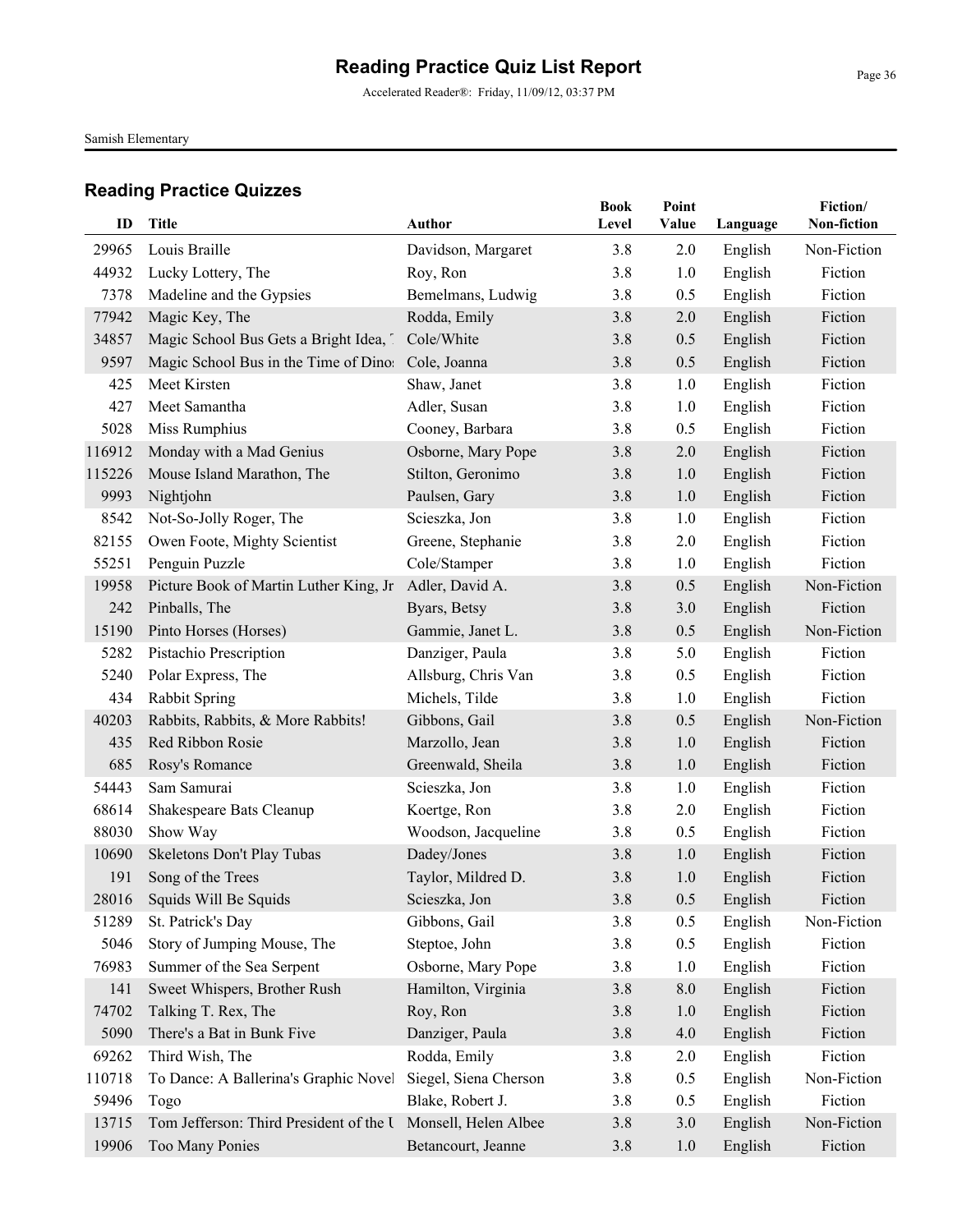Accelerated Reader®: Friday, 11/09/12, 03:37 PM

Samish Elementary

|       |                                        |                          | <b>Book</b> | Point   |          | Fiction/    |
|-------|----------------------------------------|--------------------------|-------------|---------|----------|-------------|
| ID    | <b>Title</b>                           | Author                   | Level       | Value   | Language | Non-fiction |
| 197   | Trouble for Lucy                       | Stevens, Carla           | 3.8         | 1.0     | English  | Fiction     |
| 10694 | Ty Cobb: Bad Boy of Baseball           | Kramer, S.A.             | 3.8         | 1.0     | English  | Non-Fiction |
| 78926 | Unicorn, The                           | Rodda, Emily             | 3.8         | 2.0     | English  | Fiction     |
| 5444  | Vampires Don't Wear Polka Dots         | Dadey, Debbie            | 3.8         | 1.0     | English  | Fiction     |
| 16648 | Walt Disney: Young Movie Maker         | Hammontree, Marie        | 3.8         | 3.0     | English  | Non-Fiction |
| 12484 | Wanda's Roses                          | Brisson, Pat             | 3.8         | 0.5     | English  | Fiction     |
| 32495 | Wanted Dead or Alive: The True Story   | McGovern, Ann            | 3.8         | 1.0     | English  | Non-Fiction |
| 2023  | Washington Facts and Symbols           | McAuliffe, Emily         | 3.8         | 0.5     | English  | Non-Fiction |
| 10697 | Werewolves Don't Go to Summer Cam      | Dadey/Jones              | 3.8         | 1.0     | English  | Fiction     |
| 696   | What a Catch!                          | Hughes, Dean             | 3.8         | 2.0     | English  | Fiction     |
| 87623 | When Charlie McButton Lost Power       | Collins, Suzanne         | 3.8         | 0.5     | English  | Fiction     |
| 82243 | Winter of the Ice Wizard               | Osborne, Mary Pope       | 3.8         | 2.0     | English  | Fiction     |
| 18650 | Wolf Is Coming!, The                   | MacDonald, Elizabeth     | 3.8         | 0.5     | English  | Fiction     |
| 85882 | X'ed-Out X-Ray, The                    | Roy, Ron                 | 3.8         | 1.0     | English  | Fiction     |
| 449   | Yours Turly, Shirley                   | Martin, Ann M.           | 3.8         | 4.0     | English  | Fiction     |
| 64293 | Zathura: A Space Adventure             | Allsburg, Chris Van      | 3.8         | 0.5     | English  | Fiction     |
| 87386 | Zombie Zone, The                       | Roy, Ron                 | 3.8         | 1.0     | English  | Fiction     |
| 807   | Albert Einstein: Young Thinker         | Hammontree, Marie        | 3.9         | 3.0     | English  | Fiction     |
| 30949 | Alexander Graham Bell: A Photo-Illust  | Linder, Greg             | 3.9         | 0.5     | English  | Non-Fiction |
| 45903 | Astronaut: Living in Space             | Hayden, Kate             | 3.9         | 0.5     | English  | Non-Fiction |
| 7452  | B. Bears and Mama's New Job, The       | Berenstain, Stan/Jan     | 3.9         | 0.5     | English  | Fiction     |
| 7454  | B. Bears and the Bad Habit, The        | Berenstain, Stan/Jan     | 3.9         | 0.5     | English  | Fiction     |
| 9255  | B. Bears and the Giddy Grandma, The    | Berenstain, Stan/Jan     | 3.9         | 1.0     | English  | Fiction     |
| 7464  | B. Bears and the Nerdy Nephew, The     | Berenstain, Stan/Jan     | 3.9         | 1.0     | English  | Fiction     |
| 7472  | B. Bears and the Trouble with Grownu   | Berenstain, Stan/Jan     | 3.9         | 0.5     | English  | Fiction     |
| 7477  | B. Bears and Too Much Pressure, The    | Berenstain, Stan/Jan     | 3.9         | 0.5     | English  | Fiction     |
| 17706 | <b>Baseball Saved Us</b>               | Mochizuki, Ken           | 3.9         | 0.5     | English  | Fiction     |
| 39557 | Because of Winn-Dixie                  | DiCamillo, Kate          | 3.9         | 3.0     | English  | Fiction     |
| 809   | Benjamin Franklin: Young Printer       | Stevenson, Augusta       | 3.9         | 3.0     | English  | Fiction     |
|       | 109522 Blizzard of the Blue Moon       | Osborne, Mary Pope       | 3.9         | $2.0\,$ | English  | Fiction     |
| 5301  | Boxcar Children, The                   | Warner, Gertrude Chandle | 3.9         | 2.0     | English  | Fiction     |
| 9012  | Butter Battle Book, The                | Seuss, Dr.               | 3.9         | 0.5     | English  | Fiction     |
| 86191 | Carnival at Candlelight                | Osborne, Mary Pope       | 3.9         | 2.0     | English  | Fiction     |
| 462   | Carp in the Bathtub, The               | Cohen, Barbara           | 3.9         | 0.5     | English  | Fiction     |
| 9259  | Castle Mystery, The                    | Warner, Gertrude Chandle | 3.9         | $2.0$   | English  | Fiction     |
| 213   | Cat Ate My Gymsuit, The                | Danziger, Paula          | 3.9         | 4.0     | English  | Fiction     |
| 5407  | Changes for Kirsten                    | Shaw, Janet              | 3.9         | 1.0     | English  | Fiction     |
| 5409  | Changes for Samantha                   | Tripp, Valerie           | 3.9         | 1.0     | English  | Fiction     |
| 30951 | Charles Lindbergh: A Photo-Illustrated | Davis, Lucile            | 3.9         | 0.5     | English  | Non-Fiction |
| 21    | Courage of Sarah Noble, The            | Dalgliesh, Alice         | 3.9         | 1.0     | English  | Fiction     |
| 49740 | Cross-Country Cat                      | Calhoun, Mary            | 3.9         | 0.5     | English  | Fiction     |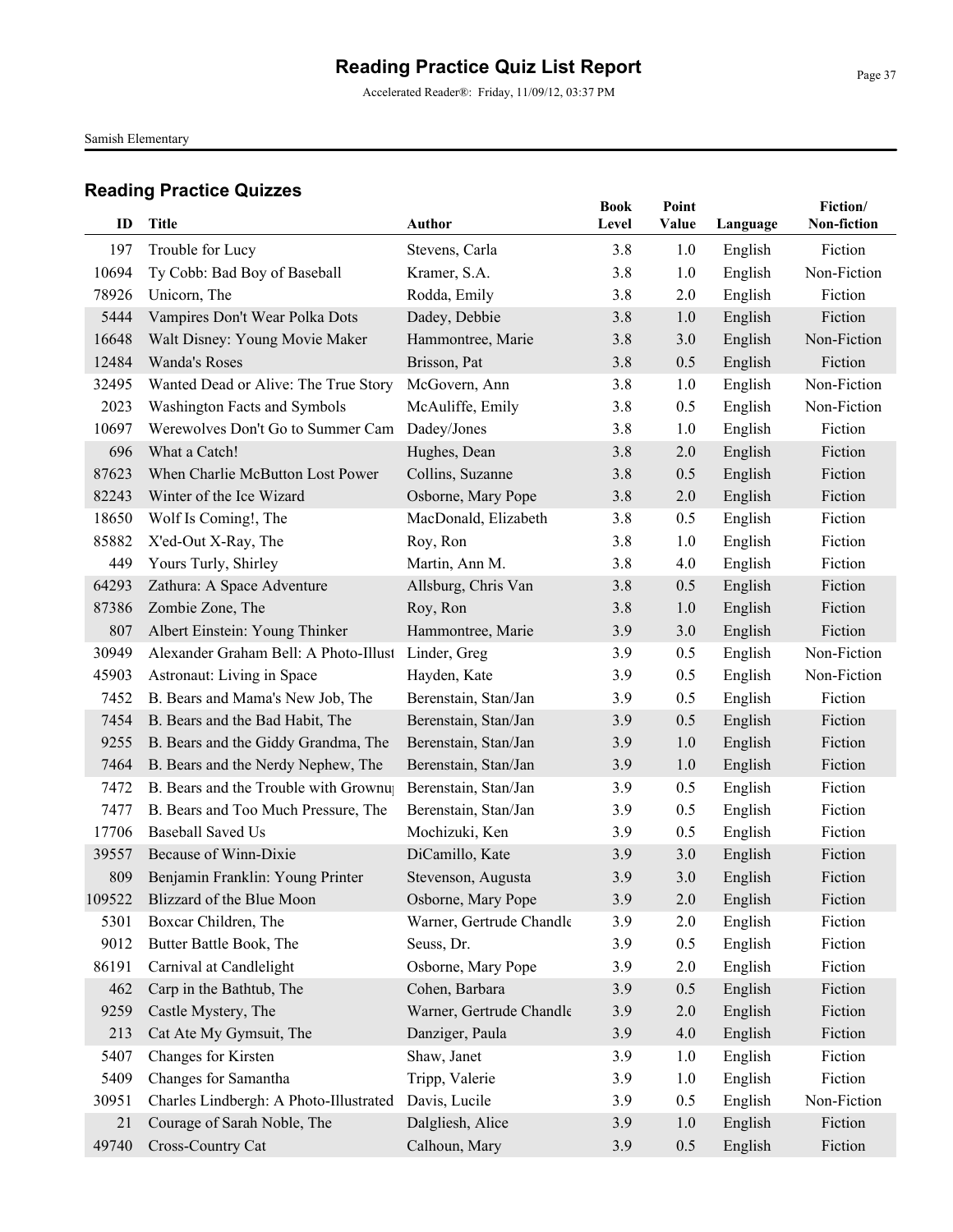Accelerated Reader®: Friday, 11/09/12, 03:37 PM

Samish Elementary

| ID     | Title                                                    | Author                   | <b>Book</b><br>Level | Point<br>Value | Language | Fiction/<br>Non-fiction |
|--------|----------------------------------------------------------|--------------------------|----------------------|----------------|----------|-------------------------|
| 88592  | Deadly Drive                                             | Patneaude, David         | 3.9                  | 6.0            | English  | Fiction                 |
| 59503  | <b>Dinosaur Detectives</b>                               | Cole/Stamper             | 3.9                  | 1.0            | English  | Fiction                 |
| 27754  | Dogs (Popular Pet Care)                                  | Hansen, Ann Larkin       | 3.9                  | 0.5            | English  | Non-Fiction             |
| 58230  | Doing Time Online                                        | Siebold, Jan             | 3.9                  | 2.0            | English  | Fiction                 |
| 113579 | Dragon of the Red Dawn                                   | Osborne, Mary Pope       | 3.9                  | 2.0            | English  | Fiction                 |
| 77201  | Duck for President                                       | Cronin, Doreen           | 3.9                  | 0.5            | English  | Fiction                 |
| 63489  | Epossumondas                                             | Salley, Coleen           | 3.9                  | 0.5            | English  | Fiction                 |
| 118697 | Fairy Haven and the Quest for the Wan                    | Levine, Gail Carson      | 3.9                  | 4.0            | English  | Fiction                 |
| 23749  | George Speaks                                            | King-Smith, Dick         | 3.9                  | 1.0            | English  | Fiction                 |
| 29328  | Gift for Beth, A                                         | Pfeffer, Susan Beth      | 3.9                  | 2.0            | English  | Fiction                 |
| 58515  | Gloria Rising                                            | Cameron, Ann             | 3.9                  | 1.0            | English  | Fiction                 |
| 121613 | Gollywhopper Games, The                                  | Feldman, Jody            | 3.9                  | 6.0            | English  | Fiction                 |
| 34985  | Helen Keller                                             | Davidson, Margaret       | 3.9                  | 1.0            | English  | Non-Fiction             |
| 46566  | Hello Ocean                                              | Ryan, Pam Muñoz          | 3.9                  | 0.5            | English  | Fiction                 |
| 320    | Hundred Penny Box, The                                   | Mathis, Sharon Bell      | 3.9                  | 1.0            | English  | Fiction                 |
| 9031   | If I Ran the Circus                                      | Seuss, Dr.               | 3.9                  | 0.5            | English  | Fiction                 |
| 140845 | Ivy and Bean What's the Big Idea?                        | Barrows, Annie           | 3.9                  | 1.0            | English  | Fiction                 |
| 24686  | John Adams                                               | Welsbacher, Anne         | 3.9                  | 0.5            | English  | Non-Fiction             |
| 5519   | Jumanji                                                  | Allsburg, Chris Van      | 3.9                  | 0.5            | English  | Fiction                 |
| 177    | Justin and the Best Biscuits in the Worl                 | Walter, Mildred          | 3.9                  | $3.0$          | English  | Fiction                 |
| 178    | Kid in the Red Jacket, The                               | Park, Barbara            | 3.9                  | 3.0            | English  | Fiction                 |
| 103778 | Killer Whale's World, A                                  | Arnold, Caroline         | 3.9                  | 0.5            | English  | Non-Fiction             |
| 80077  | King o' the Cats                                         | Shepard, Aaron           | 3.9                  | 0.5            | English  | Fiction                 |
| 669    | Kirsten's Surprise                                       | Shaw, Janet              | 3.9                  | 1.0            | English  | Fiction                 |
| 46006  | Life in a Colonial Town                                  | Isaacs, Sally Senzell    | 3.9                  | 0.5            | English  | Non-Fiction             |
| 46010  | Life on a Pioneer Homestead                              | Isaacs, Sally Senzell    | 3.9                  | 0.5            | English  | Non-Fiction             |
| 46011  | Life on the Oregon Trail                                 | Isaacs, Sally Senzell    | 3.9                  | 0.5            | English  | Non-Fiction             |
| 32564  | Little Wolf's Book of Badness                            | Whybrow, Ian             | 3.9                  | 2.0            | English  | Fiction                 |
| 73555  | Lucinda's Secret                                         | DiTerlizzi, Tony         | 3.9                  | 1.0            | English  | Fiction                 |
|        | 15114 Magic School Bus Inside a Beehive, Th Cole, Joanna |                          | 3.9                  | 0.5            | English  | Fiction                 |
| 13712  | Mary Todd Lincoln: Girl of the Bluegra                   | Wilkie, Katharine E.     | 3.9                  | 3.0            | English  | Non-Fiction             |
| 674    | Me, Mop, and the Moondance Kid                           | Myers, Walter Dean       | 3.9                  | 5.0            | English  | Fiction                 |
| 5430   | Merry Christmas from Betsy                               | Haywood, Carolyn         | 3.9                  | 2.0            | English  | Fiction                 |
| 18976  | Message, The                                             | Applegate, K.A.          | 3.9                  | 4.0            | English  | Fiction                 |
| 6131   | Mitten, The                                              | Brett, Jan               | 3.9                  | 0.5            | English  | Fiction                 |
| 9274   | Mystery at Snowflake Inn, The                            | Warner, Gertrude Chandle | 3.9                  | $2.0\,$        | English  | Fiction                 |
| 9285   | Mystery on the Ice, The                                  | Warner, Gertrude Chandle | 3.9                  | 2.0            | English  | Fiction                 |
| 35980  | On the Day Peter Stuyvesant Sailed into                  | Lobel, Arnold            | 3.9                  | 0.5            | English  | Fiction                 |
| 6007   | Our Sixth-Grade Sugar Babies                             | Bunting, Eve             | 3.9                  | 4.0            | English  | Fiction                 |
| 817    | Paul Revere: Boston Patriot                              | Stevenson, Augusta       | 3.9                  | 3.0            | English  | Fiction                 |
| 10685  | Pirates Don't Wear Pink Sunglasses                       | Dadey/Jones              | 3.9                  | 1.0            | English  | Fiction                 |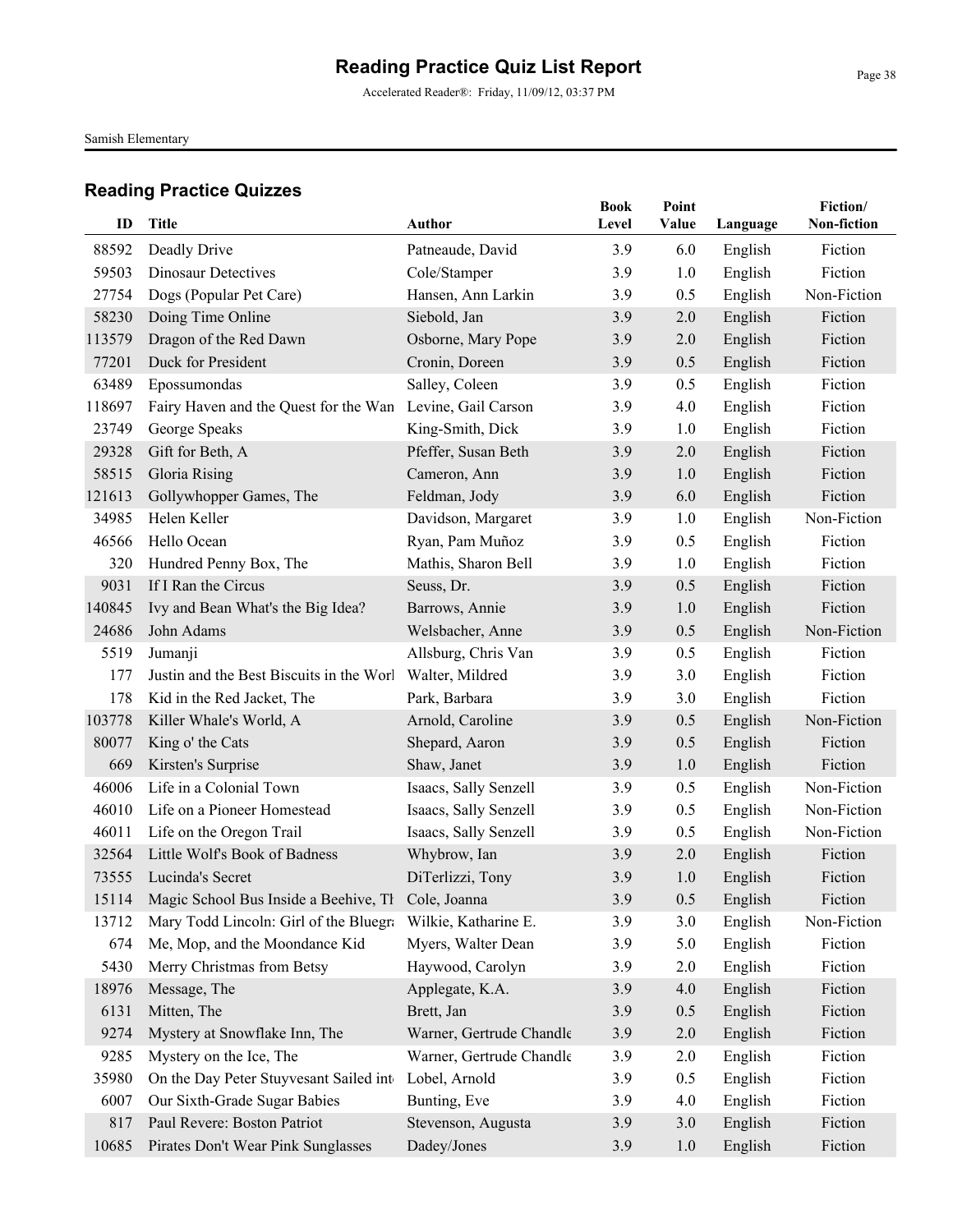Accelerated Reader®: Friday, 11/09/12, 03:37 PM

Samish Elementary

| ID     | Title                                  | <b>Author</b>        | <b>Book</b><br>Level | Point<br>Value | Language | Fiction/<br>Non-fiction |
|--------|----------------------------------------|----------------------|----------------------|----------------|----------|-------------------------|
| 5040   | Rookie Star                            | Hughes, Dean         | 3.9                  | 2.0            | English  | Fiction                 |
| 106154 | Rules                                  | Lord, Cynthia        | 3.9                  | 4.0            | English  | Fiction                 |
| 687    | Samantha's Surprise                    | Schur, Maxine Rose   | 3.9                  | 1.0            | English  | Fiction                 |
| 17996  | <b>Saving Sweetness</b>                | Stanley, Diane       | 3.9                  | 0.5            | English  | Fiction                 |
| 100034 | Season of the Sandstorms               | Osborne, Mary Pope   | 3.9                  | 2.0            | English  | Fiction                 |
| 18986  | Secret, The                            | Applegate, K.A.      | 3.9                  | 4.0            | English  | Fiction                 |
| 15191  | Shetland Ponies (Horses)               | Gammie, Janet L.     | 3.9                  | 0.5            | English  | Non-Fiction             |
| 5910   | Shrek!                                 | Steig, William       | 3.9                  | 0.5            | English  | Fiction                 |
| 6378   | <b>Silver Days</b>                     | Levitin, Sonia       | 3.9                  | 6.0            | English  | Fiction                 |
| 51288  | Spiders                                | Gibbons, Gail        | 3.9                  | 0.5            | English  | Non-Fiction             |
| 105082 | Story of the Star-Spangled Banner, The | Jacobson, Ryan       | 3.9                  | 0.5            | English  | Non-Fiction             |
| 24950  | Summer Reading Is Killing Me!          | Scieszka, Jon        | 3.9                  | 1.0            | English  | Fiction                 |
| 48205  | T.F. Letters, The                      | Ray, Karen           | 3.9                  | 3.0            | English  | Fiction                 |
| 43529  | Tale of Tricky Fox, The                | Aylesworth, Jim      | 3.9                  | 0.5            | English  | Fiction                 |
| 53512  | <b>Twister Trouble</b>                 | Cole/Schreiber       | 3.9                  | 1.0            | English  | Fiction                 |
| 59610  | Viking It and Liking It                | Scieszka, Jon        | 3.9                  | 1.0            | English  | Fiction                 |
| 298    | War With Grandpa, The                  | Smith, Robert Kimmel | 3.9                  | 3.0            | English  | Fiction                 |
| 18998  | Warning, The                           | Applegate, K.A.      | 3.9                  | 4.0            | English  | Fiction                 |
| 6346   | What Eric Knew                         | Howe, James          | 3.9                  | 3.0            | English  | Fiction                 |
| 146    | Whipping Boy, The                      | Fleischman, Sid      | 3.9                  | 2.0            | English  | Fiction                 |
| 137856 | Wolves, Boys, and Other Things That I  | Chandler, Kristen    | 3.9                  | 10.0           | English  | Fiction                 |
| 86483  | Yellow Yacht, The                      | Roy, Ron             | 3.9                  | 1.0            | English  | Fiction                 |
| 700    | Zucchini                               | Dana, Barbara        | 3.9                  | 4.0            | English  | Fiction                 |
| 9001   | 500 Hats of Bartholomew Cubbins, The   | Seuss, Dr.           | 4.0                  | 1.0            | English  | Fiction                 |
| 453    | <b>Almost Starring Skinnybones</b>     | Park, Barbara        | 4.0                  | 3.0            | English  | Fiction                 |
| 65636  | Ananse and the Lizard: A West African  | Cummings, Pat        | 4.0                  | 0.5            | English  | Fiction                 |
| 13553  | Andrew Jackson: A Photo-Illustrated B  | Potts, Steve         | 4.0                  | 0.5            | English  | Non-Fiction             |
| 15187  | Arabian Horses (Horses)                | Gammie, Janet L.     | 4.0                  | 0.5            | English  | Non-Fiction             |
| 7485   | B. Bears Go Out for the Team, The      | Berenstain, Stan/Jan | 4.0                  | 0.5            | English  | Fiction                 |
|        | 7486 B. Bears Go to Camp, The          | Berenstain, Stan/Jan | 4.0                  | 0.5            | English  | Fiction                 |
| 7496   | B. Bears Trick or Treat, The           | Berenstain, Stan/Jan | 4.0                  | 0.5            | English  | Fiction                 |
| 7497   | B. Bears' Trouble at School, The       | Berenstain, Stan/Jan | 4.0                  | 0.5            | English  | Fiction                 |
| 7498   | B. Bears' Trouble with Money, The      | Berenstain, Stan/Jan | 4.0                  | 0.5            | English  | Fiction                 |
| 30338  | Ballad of the Civil War, A             | Stolz, Mary          | 4.0                  | 1.0            | English  | Fiction                 |
| 7      | Betsy-Tacy                             | Lovelace, Maud Hart  | 4.0                  | 3.0            | English  | Fiction                 |
| 130961 | Beyond the Grave                       | Watson, Jude         | 4.0                  | 5.0            | English  | Fiction                 |
| 29999  | Boy Who Lost His Face, The             | Sachar, Louis        | 4.0                  | 6.0            | English  | Fiction                 |
| 118066 | Brendan Buckley's Universe and Every   | Frazier, Sundee T.   | 4.0                  | 6.0            | English  | Fiction                 |
| 6307   | Broccoli Tapes, The                    | Slepian, Jan         | 4.0                  | 6.0            | English  | Fiction                 |
| 159    | Case of the Elevator Duck, The         | Berends, Polly       | 4.0                  | 1.0            | English  | Fiction                 |
| 660    | Celery Stalks at Midnight, The         | Howe, James          | 4.0                  | $2.0\,$        | English  | Fiction                 |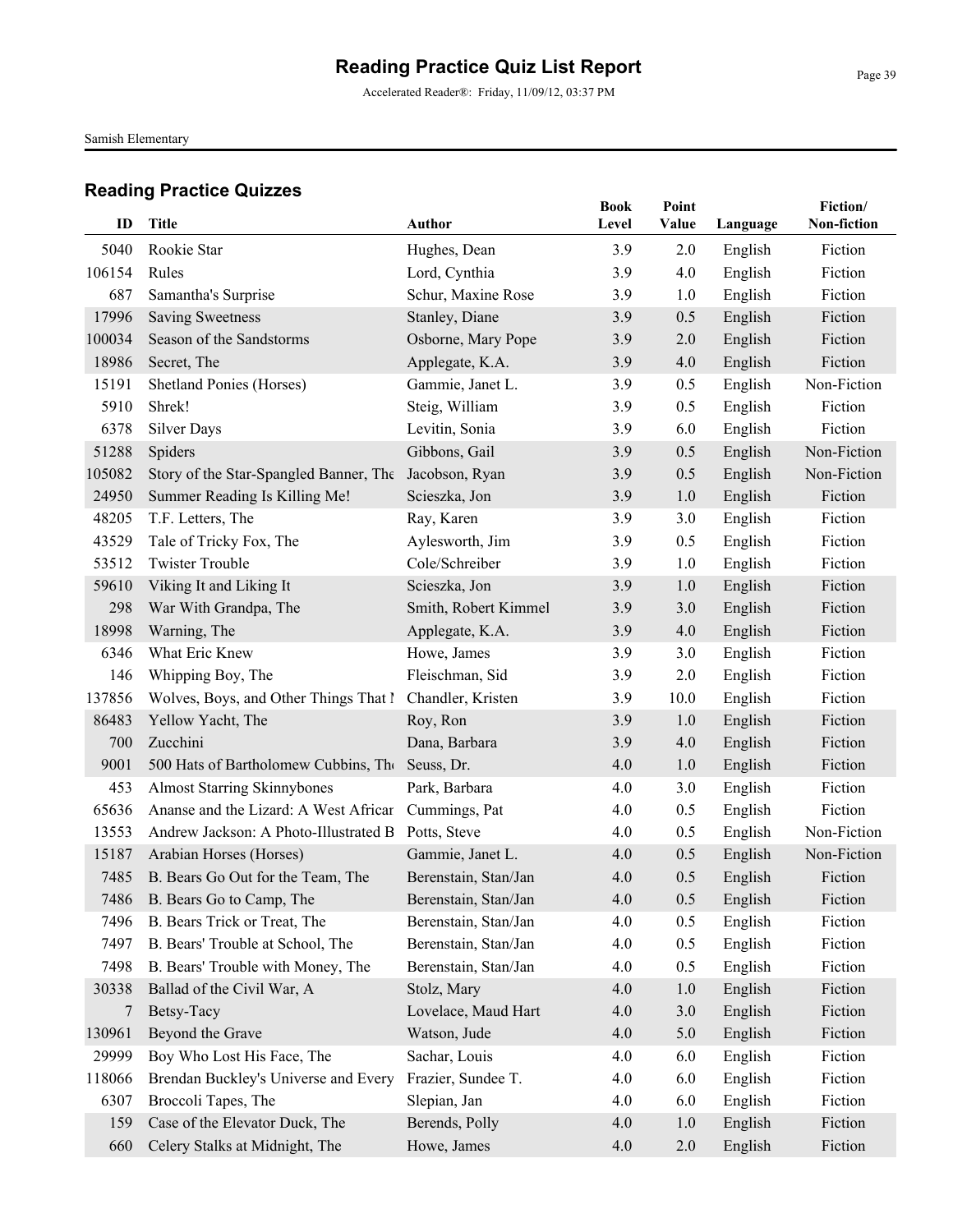Accelerated Reader®: Friday, 11/09/12, 03:37 PM

Samish Elementary

| ID     | Title                                               | <b>Author</b>            | <b>Book</b><br>Level | Point<br>Value | Language | Fiction/<br>Non-fiction |
|--------|-----------------------------------------------------|--------------------------|----------------------|----------------|----------|-------------------------|
| 121948 | Clementine's Letter                                 | Pennypacker, Sara        | 4.0                  | 2.0            | English  | Fiction                 |
| 141774 | Crazy Day with Cobras, A                            | Osborne, Mary Pope       | 4.0                  | 2.0            | English  | Fiction                 |
| 114624 | Deep and Dark and Dangerous: A Ghos                 | Hahn, Mary Downing       | 4.0                  | 7.0            | English  | Fiction                 |
| 100506 | Defiance                                            | Hobbs, Valerie           | 4.0                  | 3.0            | English  | Fiction                 |
| 216    | Dirt Bike Racer                                     | Christopher, Matt        | 4.0                  | 4.0            | English  | Fiction                 |
| 41789  | Doll People, The                                    | Martin, Ann M.           | 4.0                  | 5.0            | English  | Fiction                 |
| 5411   | Double Dog Dare                                     | Gilson, Jamie            | 4.0                  | 3.0            | English  | Fiction                 |
| 9017   | Dr. Seuss's Sleep Book                              | Seuss, Dr.               | 4.0                  | 0.5            | English  | Fiction                 |
| 103339 | Dragon Snatcher, The                                | Robertson, M.P.          | 4.0                  | 0.5            | English  | Fiction                 |
| 5412   | Dragonling, The                                     | Koller, Jackie French    | 4.0                  | 1.0            | English  | Fiction                 |
| 28318  | Eleanor Everywhere: The Life of Elean               | Kulling, Monica          | 4.0                  | 0.5            | English  | Non-Fiction             |
| 10665  | Extraordinary Adventures of an Ordina               | Hanel, Wolfram           | 4.0                  | 0.5            | English  | Fiction                 |
| 13392  | Flat Stanley (Unabridged)                           | Brown, Jeff              | 4.0                  | 1.0            | English  | Fiction                 |
| 36489  | Fourth Grade Weirdo                                 | Freeman, Martha          | 4.0                  | 3.0            | English  | Fiction                 |
| 86277  | Friendship According to Humphrey                    | Birney, Betty G.         | 4.0                  | 4.0            | English  | Fiction                 |
| 10776  | George's Marvelous Medicine                         | Dahl, Roald              | 4.0                  | 2.0            | English  | Fiction                 |
| 24682  | George Washington                                   | Welsbacher, Anne         | 4.0                  | 0.5            | English  | Non-Fiction             |
| 9264   | Ghost Ship Mystery, The                             | Warner, Gertrude Chandle | 4.0                  | 3.0            | English  | Fiction                 |
| 662    | Golden Bird, The                                    | Stolp, Hans              | 4.0                  | 1.0            | English  | Fiction                 |
| 6470   | Great Rescue Operation, The                         | VanLeeuwen, Jean         | 4.0                  | 4.0            | English  | Fiction                 |
| 53501  | Great Shark Escape, The                             | Cole/Johnston            | 4.0                  | 1.0            | English  | Fiction                 |
| 5016   | Happy Birthday, Kirsten!                            | Shaw, Janet              | 4.0                  | 1.0            | English  | Fiction                 |
| 416    | Harry Kitten and Tucker Mouse                       | Selden, George           | 4.0                  | 1.0            | English  | Fiction                 |
| 43405  | Haunting at Home Plate                              | Patneaude, David         | 4.0                  | 4.0            | English  | Fiction                 |
| 265    | Hello, My Name Is Scrambled Eggs                    | Gilson, Jamie            | 4.0                  | 4.0            | English  | Fiction                 |
| 472    | Help! I'm a Prisoner in the Library                 | Clifford, Eth            | 4.0                  | 2.0            | English  | Fiction                 |
| 18677  | Hired Hand, The                                     | Souci, Robert D. San     | 4.0                  | 0.5            | English  | Fiction                 |
| 5021   | Howliday Inn                                        | Howe, James              | 4.0                  | 4.0            | English  | Fiction                 |
| 32722  | Janey's Girl                                        | Friesen, Gayle           | 4.0                  | 6.0            | English  | Fiction                 |
| 822    | Jim Thorpe: Olympic Champion                        | VanRiper, Guernsey       | 4.0                  | 3.0            | English  | Fiction                 |
| 13568  | John F. Kennedy: A Photo-Illustrated E Potts, Steve |                          | 4.0                  | 0.5            | English  | Non-Fiction             |
| 477    | Johnny Long Legs                                    | Christopher, Matt        | 4.0                  | 2.0            | English  | Fiction                 |
| 422    | Joke War, The                                       | Namovicz, Gene           | 4.0                  | 3.0            | English  | Fiction                 |
| 135299 | Karate Mouse, The                                   | Stilton, Geronimo        | 4.0                  | 1.0            | English  | Fiction                 |
| 479    | Kirsten Learns a Lesson                             | Shaw, Janet              | 4.0                  | 1.0            | English  | Fiction                 |
| 18636  | Library Lil                                         | Williams, Suzanne        | 4.0                  | 0.5            | English  | Fiction                 |
| 46009  | Life on a Southern Plantation                       | Isaacs, Sally Senzell    | 4.0                  | 0.5            | English  | Non-Fiction             |
| 7159   | Lotus Seed, The                                     | Garland, Sherry          | 4.0                  | 0.5            | English  | Fiction                 |
| 6477   | Love Flute                                          | Goble, Paul              | 4.0                  | 0.5            | English  | Non-Fiction             |
| 35045  | Luba and the Wren                                   | Polacco, Patricia        | 4.0                  | 0.5            | English  | Fiction                 |
| 76199  | Mighty Jackie: The Strike-Out Queen                 | Moss, Marissa            | 4.0                  | 0.5            | English  | Non-Fiction             |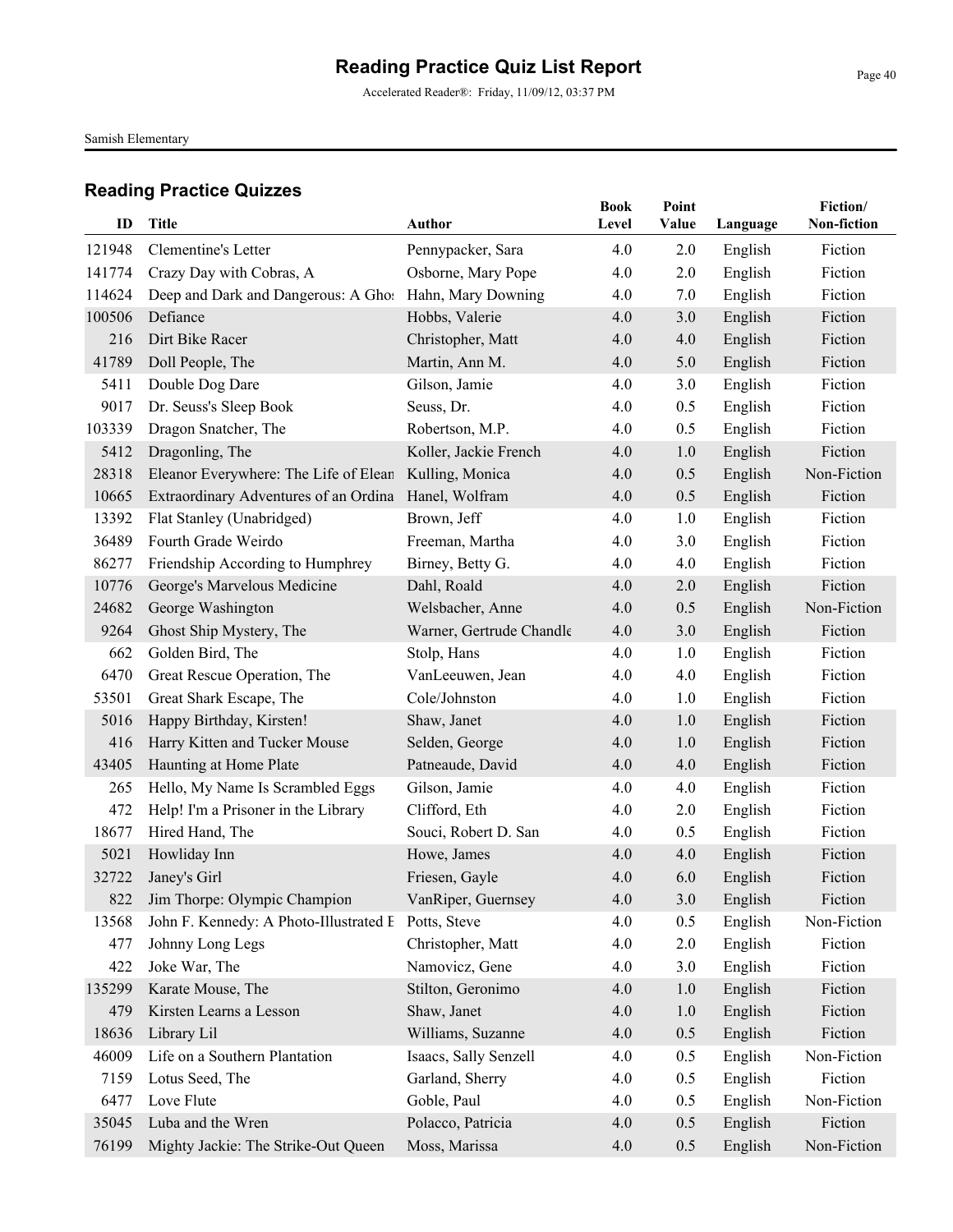Accelerated Reader®: Friday, 11/09/12, 03:37 PM

Samish Elementary

| ID     | <b>Title</b>                          | Author                    | <b>Book</b><br>Level | Point<br>Value | Language | Fiction/<br>Non-fiction |
|--------|---------------------------------------|---------------------------|----------------------|----------------|----------|-------------------------|
| 6334   | Million FishMore or Less, A           | McKissack, Patricia       | 4.0                  | 0.5            | English  | Fiction                 |
| 80738  | Millions                              | Boyce, Frank Cottrell     | 4.0                  | 6.0            | English  | Fiction                 |
| 46482  | Missing Mummy, The                    | Roy, Ron                  | 4.0                  | 1.0            | English  | Fiction                 |
| 279    | Mitzi's Honeymoon With Nana Potts     | Williams, Barbara         | 4.0                  | 3.0            | English  | Fiction                 |
| 109416 | Moses: When Harriet Tubman Led Her    | Weatherford, Carole Bosto | 4.0                  | 0.5            | English  | Fiction                 |
| 61140  | Mother to Tigers                      | Lyon, George Ella         | 4.0                  | 0.5            | English  | Non-Fiction             |
| 25861  | Mrs. Mack                             | Polacco, Patricia         | 4.0                  | 1.0            | English  | Fiction                 |
| 6373   | Mysteriously Yours, Maggie Marmelst   | Sharmat, Marjorie Weinm   | 4.0                  | 4.0            | English  | Fiction                 |
| 9275   | Mystery at the Dog Show, The          | Warner, Gertrude Chandle  | 4.0                  | 2.0            | English  | Fiction                 |
| 9278   | Mystery in Washington, D.C., The      | Warner, Gertrude Chandle  | 4.0                  | 2.0            | English  | Fiction                 |
| 9282   | Mystery of the Phantom Pony, The      | Hall, Lynn                | 4.0                  | 1.0            | English  | Fiction                 |
| 9283   | Mystery of the Purple Pool, The       | Warner, Gertrude Chandle  | 4.0                  | 2.0            | English  | Fiction                 |
| 105864 | Night of the New Magicians            | Osborne, Mary Pope        | 4.0                  | 2.0            | English  | Fiction                 |
| 9038   | Oh Say Can You Say?                   | Seuss, Dr.                | 4.0                  | 0.5            | English  | Fiction                 |
| 10681  | Old Man and the Bear, The             | Hanel, Wolfram            | 4.0                  | 0.5            | English  | Fiction                 |
| 284    | Oliver Dibbs to the Rescue!           | Steiner, Barbara          | 4.0                  | 4.0            | English  | Fiction                 |
| 108040 | Penny from Heaven                     | Holm, Jennifer L.         | 4.0                  | 7.0            | English  | Fiction                 |
| 7237   | Poky Little Puppy, The                | Lowrey, Janette           | 4.0                  | 0.5            | English  | Fiction                 |
| 70     | Prairie School                        | Lenski, Lois              | 4.0                  | 7.0            | English  | Fiction                 |
| 41124  | Princess Test                         | Levine, Gail Carson       | 4.0                  | 1.0            | English  | Fiction                 |
| 10686  | Rats on the Range                     | Marshall, James           | 4.0                  | 1.0            | English  | Fiction                 |
| 42592  | Reunion, The                          | Applegate, K.A.           | 4.0                  | 3.0            | English  | Fiction                 |
| 6141   | Rumpelstiltskin                       | Zelinsky, Paul            | 4.0                  | 0.5            | English  | Fiction                 |
| 58882  | Samuel Eaton's Day: A Day in the Life | Waters, Kate              | 4.0                  | 0.5            | English  | Non-Fiction             |
| 70129  | Seeing Stone, The                     | DiTerlizzi, Tony          | 4.0                  | 1.0            | English  | Fiction                 |
| 101237 | Shakespeare's Secret                  | Broach, Elise             | 4.0                  | 6.0            | English  | Fiction                 |
| 10636  | Shape-Changer                         | Brittain, Bill            | 4.0                  | 3.0            | English  | Fiction                 |
| 1836   | <b>Sharks</b>                         | Gibbons, Gail             | 4.0                  | 0.5            | English  | Non-Fiction             |
| 6343   | <b>Sister Yessa's Story</b>           | Greenfield, Karen         | 4.0                  | 0.5            | English  | Fiction                 |
|        | 5490 Song and Dance Man               | Ackerman, Karen           | 4.0                  | 0.5            | English  | Fiction                 |
| 5045   | Soup For President                    | Peck, Robert Newton       | 4.0                  | 3.0            | English  | Fiction                 |
| 18242  | Spoon for Every Bite, A               | Hayes, Joe                | 4.0                  | 0.5            | English  | Fiction                 |
| 293    | <b>Stone Fox</b>                      | Gardiner, John Reynolds   | 4.0                  | 1.0            | English  | Fiction                 |
| 5494   | Sylvester and the Magic Pebble        | Steig, William            | 4.0                  | 0.5            | English  | Fiction                 |
| 113967 | Talented Clementine, The              | Pennypacker, Sara         | 4.0                  | $2.0\,$        | English  | Fiction                 |
| 295    | Taste of Blackberries, A              | Smith, Doris Buchanan     | 4.0                  | 2.0            | English  | Fiction                 |
| 30954  | Thomas Edison: A Photo-Illustrated Bi | Linder, Greg              | 4.0                  | 0.5            | English  | Non-Fiction             |
| 45130  | Tiger Rising, The                     | DiCamillo, Kate           | 4.0                  | 3.0            | English  | Fiction                 |
| 196    | Top Secret                            | Gardiner, John Reynolds   | 4.0                  | 2.0            | English  | Fiction                 |
| 11398  | Town Mouse, Country Mouse             | Brett, Jan                | 4.0                  | 0.5            | English  | Fiction                 |
| 58692  | Trouble at Betts Pets                 | Easton, Kelly             | 4.0                  | 3.0            | English  | Fiction                 |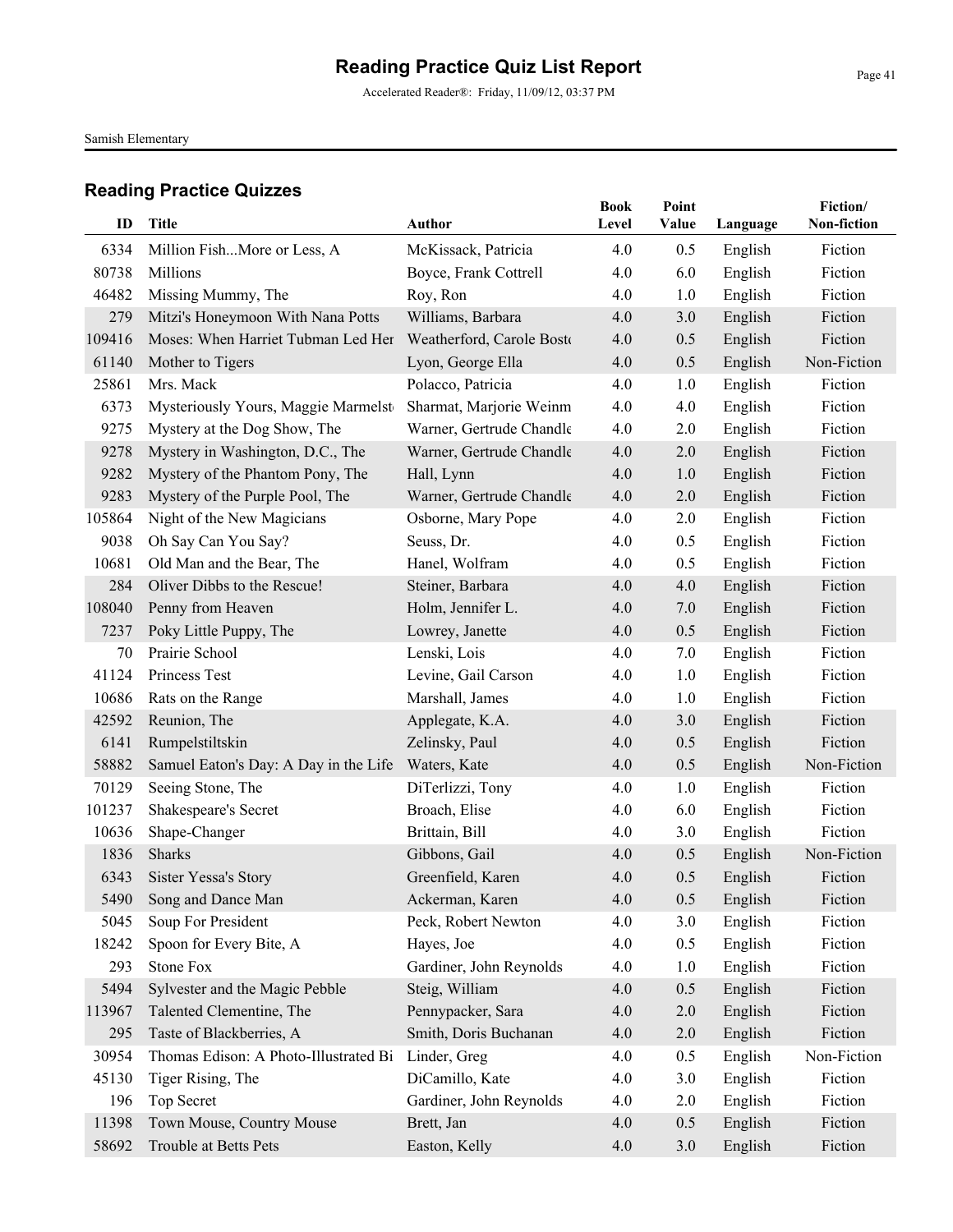Accelerated Reader®: Friday, 11/09/12, 03:37 PM

Samish Elementary

| ID         | Title                                   | Author                   | <b>Book</b><br>Level | Point<br>Value | Language | Fiction/<br>Non-fiction |
|------------|-----------------------------------------|--------------------------|----------------------|----------------|----------|-------------------------|
| 200        | Twenty and Ten                          | Bishop, Claire           | 4.0                  | 2.0            | English  | Fiction                 |
| 41532      | Two Mountains: An Aztec Legend, The     | Kimmel, Eric A.          | 4.0                  | 0.5            | English  | Fiction                 |
| 51297      | Whales                                  | Gibbons, Gail            | 4.0                  | 0.5            | English  | Non-Fiction             |
| 49867      | What Do You Do When Something Wa        | Jenkins, Steve           | 4.0                  | 0.5            | English  | Non-Fiction             |
| 116280     | When a Monster Is Born                  | Taylor, Sean             | 4.0                  | 0.5            | English  | Fiction                 |
| 54858      | When the Circus Came to Town            | Yep, Laurence            | 4.0                  | 3.0            | English  | Fiction                 |
| 53511      | Wild Whale Watch, The                   | Cole/Moore               | 4.0                  | 1.0            | English  | Fiction                 |
| 5099       | Windcatcher                             | Avi                      | 4.0                  | 3.0            | English  | Fiction                 |
| 11199      | Winter Days in the Big Woods: Adapte    | Wilder, Laura Ingalls    | 4.0                  | 0.5            | English  | Fiction                 |
| 447        | Year Mom Won the Pennant, The           | Christopher, Matt        | 4.0                  | 2.0            | English  | Fiction                 |
| 5450       | Yellow Bird and Me                      | Hansen, Joyce            | 4.0                  | 5.0            | English  | Fiction                 |
| 128370     | 11 Birthdays                            | Mass, Wendy              | 4.1                  | 7.0            | English  | Fiction                 |
| 6451       | Aunt Harriet's Underground Railroad ir  | Ringgold, Faith          | 4.1                  | 0.5            | English  | Fiction                 |
| 7459       | B. Bears and the Female Fullback, The   | Berenstain, Stan/Jan     | 4.1                  | 1.0            | English  | Fiction                 |
| 7462       | B. Bears and the Messy Room, The        | Berenstain, Stan/Jan     | 4.1                  | 0.5            | English  | Fiction                 |
| 7492       | B. Bears Meet Santa Bear, The           | Berenstain, Stan/Jan     | 4.1                  | 0.5            | English  | Fiction                 |
| 6002       | <b>Ballad of Belle Dorcas</b>           | Hooks, William           | 4.1                  | 0.5            | English  | Fiction                 |
| 135009     | Barack Obama                            | Sutcliffe, Jane          | 4.1                  | 1.0            | English  | Non-Fiction             |
| 122983     | Battle of the Labyrinth, The            | Riordan, Rick            | 4.1                  | 12.0           | English  | Fiction                 |
| 252        | Bears' House, The                       | Sachs, Marilyn           | 4.1                  | 2.0            | English  | Fiction                 |
| 17286      | Birdie's Lighthouse                     | Hopkinson, Deborah       | 4.1                  | 0.5            | English  | Fiction                 |
| 461        | Blossom Promise, A                      | Byars, Betsy             | 4.1                  | 4.0            | English  | Fiction                 |
| 5459       | <b>Blueberries</b> for Sal              | McCloskey, Robert        | 4.1                  | 0.5            | English  | Fiction                 |
| 6306       | Bread Winner, The                       | Whitmore, Arvella        | 4.1                  | 5.0            | English  | Fiction                 |
| 211        | Burning Questions of Bingo Brown, Th    | Byars, Betsy             | 4.1                  | 4.0            | English  | Fiction                 |
| 484        | <b>Busybody Nora</b>                    | Hurwitz, Johanna         | 4.1                  | 1.0            | English  | Fiction                 |
| 9258       | Canoe Trip Mystery, The                 | Warner, Gertrude Chandle | 4.1                  | 2.0            | English  | Fiction                 |
| 16         | Carry on, Mr. Bowditch                  | Latham, Jean             | 4.1                  | 8.0            | English  | Fiction                 |
| 463        | Catnapping Caper, The                   | Anderson, Mary           | 4.1                  | 2.0            | English  | Fiction                 |
| 51277 Cats |                                         | Gibbons, Gail            | 4.1                  | 0.5            | English  | Non-Fiction             |
| 64955      | Caves that Time Forgot, The             | Morris, Gilbert          | 4.1                  | 5.0            | English  | Fiction                 |
| 257        | Christina's Ghost                       | Wright, Betty Ren        | 4.1                  | 3.0            | English  | Fiction                 |
| 6356       | Cricket and the Crackerbox Kid          | Ferguson, Alane          | 4.1                  | 4.0            | English  | Fiction                 |
| 29329      | Crush                                   | Conford, Ellen           | 4.1                  | 3.0            | English  | Fiction                 |
| 29798      | Danny Dunn and the Homework Machi       | Williams/Abrashkin       | 4.1                  | 3.0            | English  | Fiction                 |
| 20382      | Dark Starry Morning                     | Patneaude, David         | 4.1                  | 3.0            | English  | Fiction                 |
| 805        | Davy Crockett: Young Rifleman           | Parks, Aileen Wells      | 4.1                  | 3.0            | English  | Non-Fiction             |
| 125599     | Dog Lost                                | Lee, Ingrid              | 4.1                  | 4.0            | English  | Fiction                 |
| 59350      | Dork on the Run                         | Gorman, Carol            | 4.1                  | 5.0            | English  | Fiction                 |
| 13705      | Eleanor Roosevelt: Fighter for Social J | Weil, Ann                | 4.1                  | 3.0            | English  | Non-Fiction             |
| 120111     | Eleven                                  | Giff, Patricia Reilly    | 4.1                  | 4.0            | English  | Fiction                 |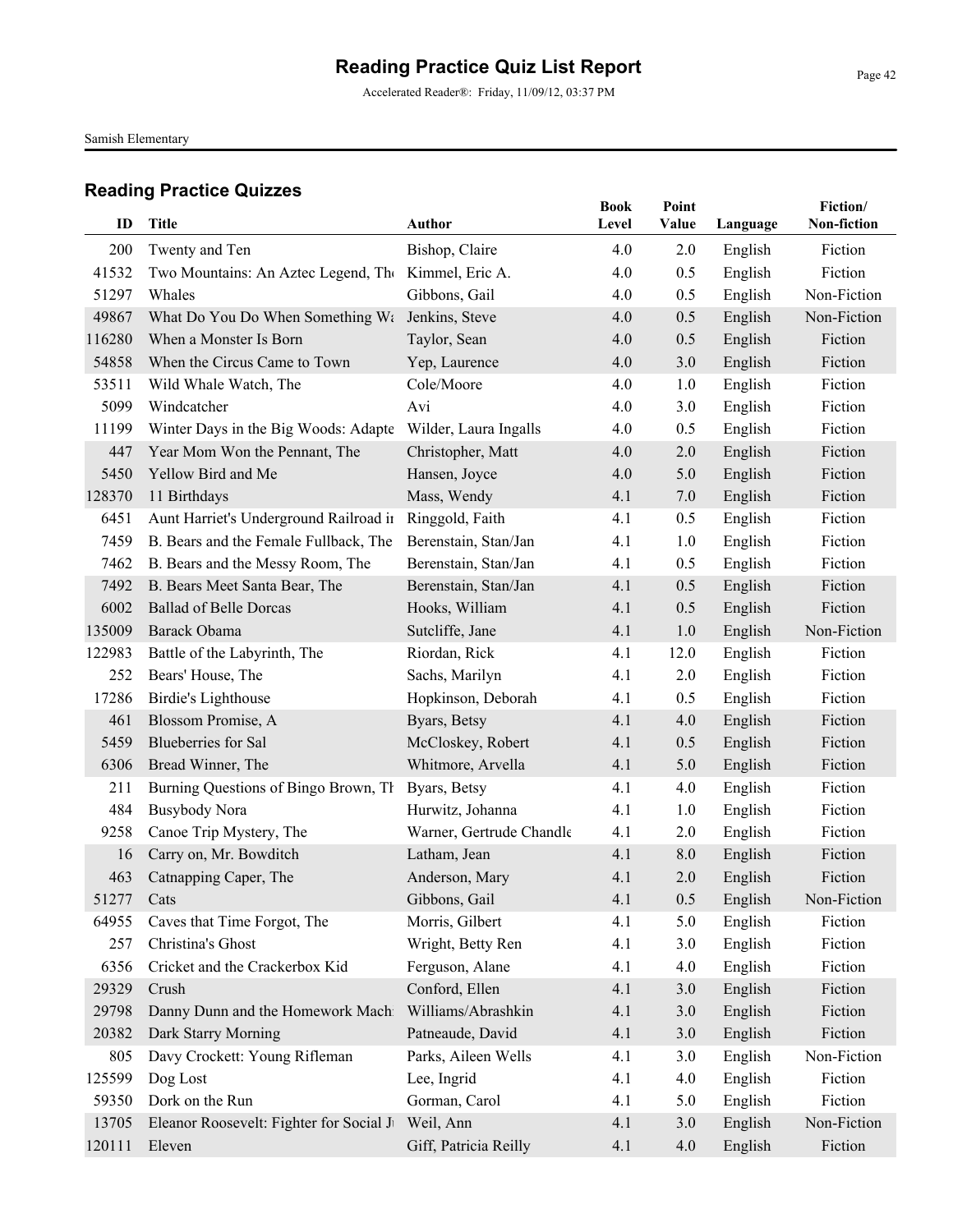Accelerated Reader®: Friday, 11/09/12, 03:37 PM

Samish Elementary

| ID     | Title                                  | Author                   | <b>Book</b><br>Level | Point<br>Value | Language | Fiction/<br>Non-fiction |
|--------|----------------------------------------|--------------------------|----------------------|----------------|----------|-------------------------|
| 5415   | Ency. Brown Boy Detective              | Sobol, Donald J.         | 4.1                  | 1.0            | English  | Fiction                 |
| 13000  | Escape from Fire Mountain              | Paulsen, Gary            | 4.1                  | 1.0            | English  | Fiction                 |
| 109084 | Fairest                                | Levine, Gail Carson      | 4.1                  | 8.0            | English  | Fiction                 |
| 5011   | Fantastic Mr. Fox                      | Dahl, Roald              | 4.1                  | 1.0            | English  | Fiction                 |
| 87157  | Fire Within, The                       | d'Lacey, Chris           | 4.1                  | 7.0            | English  | Fiction                 |
| 13565  | George Washington: A Photo-Illustrate  | Usel, T.M.               | 4.1                  | 0.5            | English  | Non-Fiction             |
| 5418   | George Washington's Breakfast          | Fritz, Jean              | 4.1                  | 0.5            | English  | Fiction                 |
| 170    | Gold Cadillac, The                     | Taylor, Mildred D.       | 4.1                  | 1.0            | English  | Fiction                 |
| 34576  | Grannyman, The                         | Schachner, Judith Byron  | 4.1                  | 0.5            | English  | Fiction                 |
| 27758  | Hamsters and Gerbils (Popular Pet Card | Hansen, Ann Larkin       | 4.1                  | 0.5            | English  | Non-Fiction             |
| 6004   | Happily After All                      | Stevenson, Laura         | 4.1                  | 9.0            | English  | Fiction                 |
| 10671  | Harriet's Hare                         | King-Smith, Dick         | 4.1                  | 2.0            | English  | Fiction                 |
| 145412 | Haunted Castle, The                    | Stilton, Geronimo        | 4.1                  | 1.0            | English  | Fiction                 |
| 52864  | How Big Were the Dinosaurs?            | Most, Bernard            | 4.1                  | 0.5            | English  | Non-Fiction             |
| 9032   | If I Ran the Zoo                       | Seuss, Dr.               | 4.1                  | 0.5            | English  | Fiction                 |
| 51897  | Jake Drake, Know-It-All                | Clements, Andrew         | 4.1                  | 2.0            | English  | Fiction                 |
| 272    | <b>Jelly Belly</b>                     | Smith, Robert Kimmel     | 4.1                  | 4.0            | English  | Fiction                 |
| 11472  | Joshua T. Bates Takes Charge           | Shreve, Susan            | 4.1                  | 2.0            | English  | Fiction                 |
| 9033   | King's Stilts, The                     | Seuss, Dr.               | 4.1                  | 0.5            | English  | Fiction                 |
| 69250  | Last Treasure, The                     | Anderson, Janet S.       | 4.1                  | 9.0            | English  | Fiction                 |
| 114227 | Lemonade War, The                      | Davies, Jacqueline       | 4.1                  | 4.0            | English  | Fiction                 |
| 46007  | Life in a Hopi Village                 | Isaacs, Sally Senzell    | 4.1                  | 0.5            | English  | Non-Fiction             |
| 119446 | Magic Half, The                        | Barrows, Annie           | 4.1                  | 5.0            | English  | Fiction                 |
| 32285  | Magic School Bus in the Arctic, The    | Cole/Schreiber           | 4.1                  | 0.5            | English  | Fiction                 |
| 71689  | Mayor of Central Park, The             | Avi                      | 4.1                  | 4.0            | English  | Fiction                 |
| 9272   | Meg MackintoshMystery at Camp Cr       | Landon, Lucinda          | 4.1                  | 1.0            | English  | Fiction                 |
| 9780   | Milk Makers, The                       | Gibbons, Gail            | 4.1                  | 0.5            | English  | Non-Fiction             |
| 85987  | Missing!                               | Capeci, Anne             | 4.1                  | 3.0            | English  | Fiction                 |
| 6481   | Mountain Miracle                       | Tedrow, T.L.             | 4.1                  | 8.0            | English  | Fiction                 |
| 73261  | Mummy's Mother, The                    | Johnston, Tony           | 4.1                  | 3.0            | English  | Fiction                 |
| 9280   | Mystery of the Lost Village, The       | Warner, Gertrude Chandle | 4.1                  | 2.0            | English  | Fiction                 |
| 13972  | Once When I Was Shipwrecked            | Womersley, Judith        | 4.1                  | 0.5            | English  | Fiction                 |
| 58387  | One Tiny Turtle                        | Davies, Nicola           | 4.1                  | 0.5            | English  | Non-Fiction             |
| 17728  | Passage to Freedom: The Sugihara Stor  | Mochizuki, Ken           | 4.1                  | 0.5            | English  | Non-Fiction             |
| 9292   | Pizza Mystery, The                     | Warner, Gertrude Chandle | 4.1                  | 3.0            | English  | Fiction                 |
| 51293  | Planets, The                           | Gibbons, Gail            | 4.1                  | 0.5            | English  | Non-Fiction             |
| 29338  | Planning the Impossible                | Jukes, Mavis             | 4.1                  | 5.0            | English  | Fiction                 |
| 5435   | Plant That Ate Dirty Socks, The        | McArthur, Nancy          | 4.1                  | 4.0            | English  | Fiction                 |
| 5437   | Quest for Queenie, The                 | Ball, Brian              | 4.1                  | 1.0            | English  | Fiction                 |
| 288    | Remembering Box, The                   | Clifford, Eth            | 4.1                  | 1.0            | English  | Fiction                 |
| 10688  | Rinaldo, the Sly Fox                   | Scheffler, Ursel         | 4.1                  | 0.5            | English  | Fiction                 |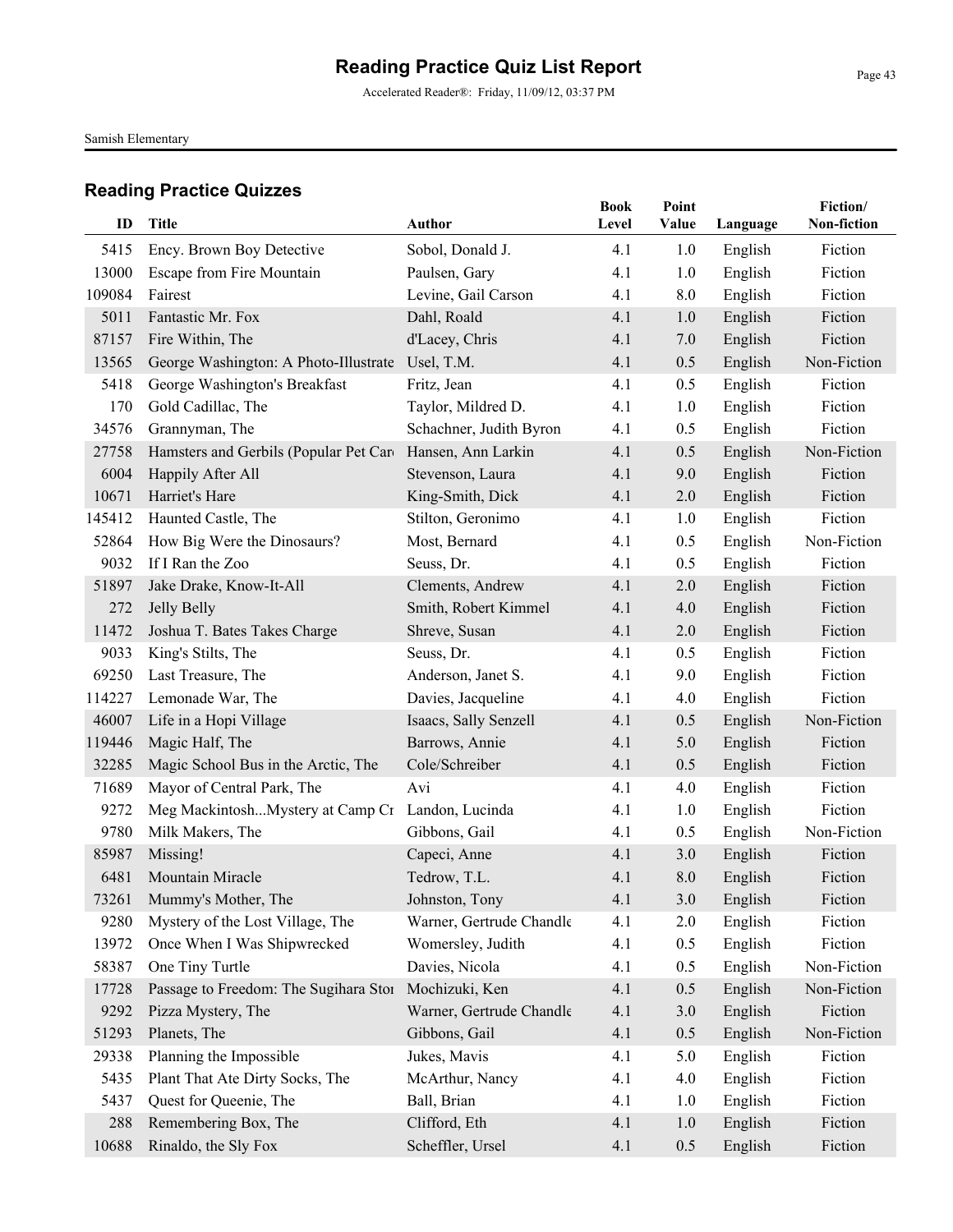Accelerated Reader®: Friday, 11/09/12, 03:37 PM

Samish Elementary

| ID     | <b>Title</b>                                | Author               | <b>Book</b><br>Level | Point<br>Value | Language | Fiction/<br>Non-fiction |
|--------|---------------------------------------------|----------------------|----------------------|----------------|----------|-------------------------|
|        |                                             |                      |                      |                |          |                         |
| 436    | Sadako and the Thousand Paper Cranes        | Coerr, Eleanor       | 4.1                  | 1.0            | English  | Fiction                 |
| 103588 | Satch & Me: A Baseball Card Adventu         | Gutman, Dan          | 4.1                  | 5.0            | English  | Fiction                 |
| 145592 | School Days According to Humphrey           | Birney, Betty G.     | 4.1                  | 4.0            | English  | Fiction                 |
| 51287  | Sea Turtles                                 | Gibbons, Gail        | 4.1                  | 0.5            | English  | Non-Fiction             |
| 52625  | Secret School, The                          | Avi                  | 4.1                  | 3.0            | English  | Fiction                 |
| 14591  | Sojourner Truth: A Voice for Freedom        | McKissack, Patricia  | 4.1                  | 0.5            | English  | Non-Fiction             |
| 689    | Stepbrother Sabotage                        | Wittman, Sally       | 4.1                  | 1.0            | English  | Fiction                 |
| 5088   | <b>Sticks and Stones and Skeleton Bones</b> | Gilson, Jamie        | 4.1                  | 4.0            | English  | Fiction                 |
| 6013   | Thank You, Dr. Martin Luther King, Jr       | Tate, Eleanora E.    | 4.1                  | 7.0            | English  | Fiction                 |
| 27677  | Thank You, Mr. Falker                       | Polacco, Patricia    | 4.1                  | 0.5            | English  | Fiction                 |
| 806    | Thomas A. Edison: Young Inventor            | Guthridge, Sue       | 4.1                  | 3.0            | English  | Fiction                 |
| 119073 | Velma Gratch & the Way Cool Butterfl        | Madison, Alan        | 4.1                  | 0.5            | English  | Fiction                 |
| 29485  | Virtually Perfect                           | Gutman, Dan          | 4.1                  | 3.0            | English  | Fiction                 |
| 10699  | Why Ducks Sleep on One Leg                  | Garland, Sherry      | 4.1                  | 0.5            | English  | Fiction                 |
| 6100   | Wild Christmas Reindeer, The                | Brett, Jan           | 4.1                  | 0.5            | English  | Fiction                 |
| 35631  | Zooman Sam                                  | Lowry, Lois          | 4.1                  | 4.0            | English  | Fiction                 |
| 13701  | Abigail Adams: Girl of Colonial Days        | Wagoner, Jean Brown  | 4.2                  | 3.0            | English  | Non-Fiction             |
| 5252   | Ace Hits the Big Time                       | Murphy, Barbara      | 4.2                  | 6.0            | English  | Fiction                 |
| 46696  | After Hamelin                               | Richardson, Bill     | 4.2                  | 8.0            | English  | Fiction                 |
| 146632 | Amazing Voyage, The                         | Stilton, Geronimo    | 4.2                  | 2.0            | English  | Fiction                 |
| 5001   | Anastasia, Ask Your Analyst                 | Lowry, Lois          | 4.2                  | 3.0            | English  | Fiction                 |
| 42582  | Arrival, The                                | Applegate, K.A.      | 4.2                  | 3.0            | English  | Fiction                 |
| 77372  | Arrowhawk                                   | Schaefer, Lola M.    | 4.2                  | 0.5            | English  | Fiction                 |
| 204    | Arthur, for the Very First Time             | MacLachlan, Patricia | 4.2                  | 3.0            | English  | Fiction                 |
| 33626  | Attack, The                                 | Applegate, K.A.      | 4.2                  | 4.0            | English  | Fiction                 |
| 10653  | B. Bears and the Dress Code, The            | Berenstain, Stan/Jan | 4.2                  | 1.0            | English  | Fiction                 |
| 7466   | B. Bears and the Prize Pumpkin, The         | Berenstain, Stan/Jan | 4.2                  | 0.5            | English  | Fiction                 |
| 7470   | B. Bears and the Slumber Party, The         | Berenstain, Stan/Jan | 4.2                  | 0.5            | English  | Fiction                 |
| 9257   | B. Bears at Camp Crush, The                 | Berenstain, Stan/Jan | 4.2                  | 1.0            | English  | Fiction                 |
|        | 29532 Bandit's Moon                         | Fleischman, Sid      | 4.2                  | 3.0            | English  | Fiction                 |
| 9253   | <b>Baseball's Greatest Pitchers</b>         | Kramer, S.A.         | 4.2                  | 1.0            | English  | Non-Fiction             |
| 153    | Be a Perfect Person in Just Three Days!     | Manes, Stephen       | 4.2                  | 1.0            | English  | Fiction                 |
| 27757  | Birds (Popular Pet Care)                    | Hansen, Ann Larkin   | 4.2                  | 0.5            | English  | Non-Fiction             |
| 357    | <b>Building Blocks</b>                      | Voigt, Cynthia       | 4.2                  | 5.0            | English  | Fiction                 |
| 254    | Bunnicula                                   | Howe, Deborah/James  | 4.2                  | 2.0            | English  | Fiction                 |
| 803    | Clara Barton: Founder of the American       | Stevenson, Augusta   | 4.2                  | 3.0            | English  | Non-Fiction             |
| 54238  | Cowboy Christmas: The Miracle at Lor        | Wood, Audrey         | 4.2                  | 0.5            | English  | Fiction                 |
| 215    | Cracker Jackson                             | Byars, Betsy         | 4.2                  | 4.0            | English  | Fiction                 |
| 44252  | Crickwing                                   | Cannon, Janell       | 4.2                  | 0.5            | English  | Fiction                 |
| 411    | Cybil War, The                              | Byars, Betsy         | 4.2                  | 3.0            | English  | Fiction                 |
| 465    | Daphne's Book                               | Hahn, Mary Downing   | 4.2                  | 6.0            | English  | Fiction                 |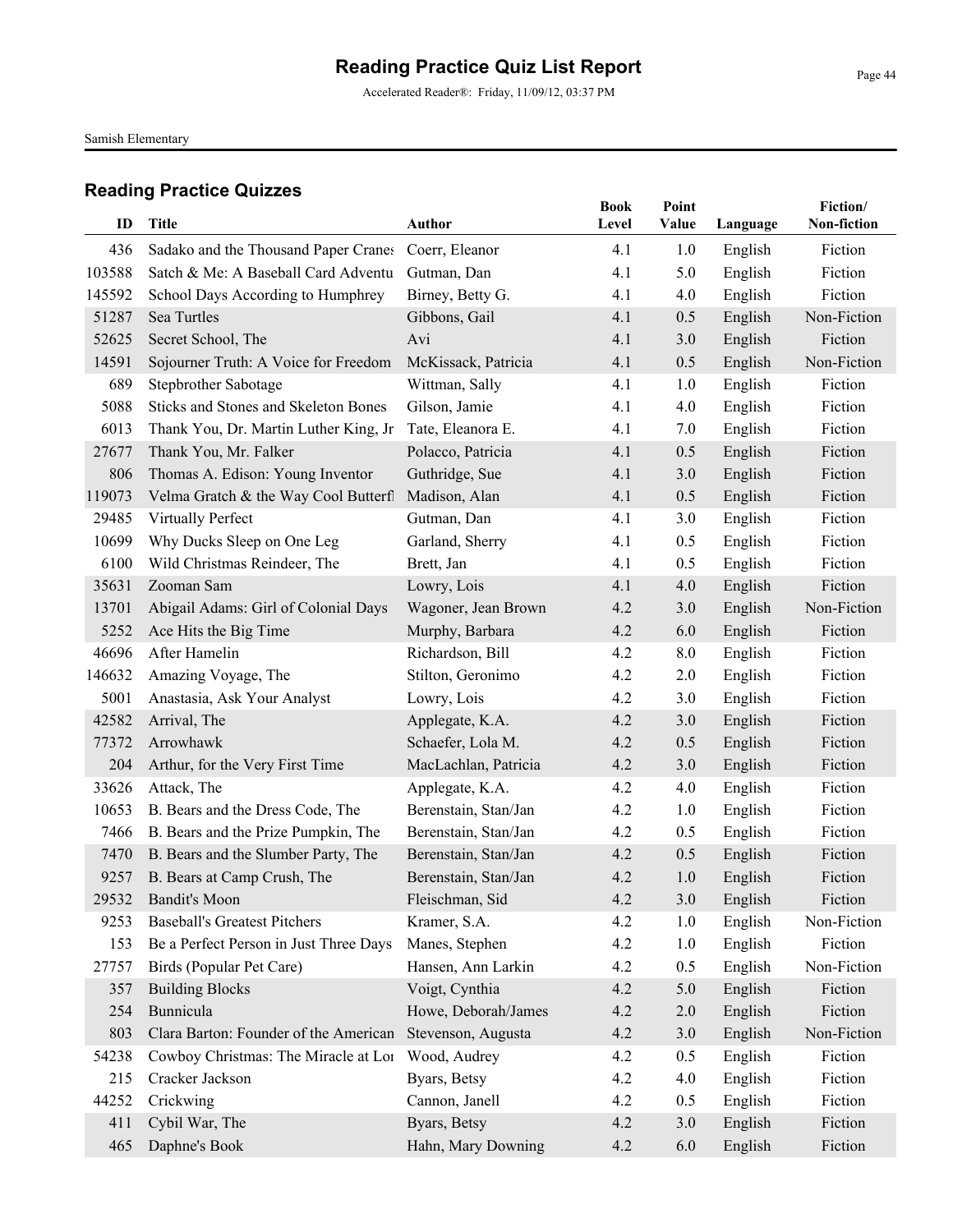Accelerated Reader®: Friday, 11/09/12, 03:37 PM

Samish Elementary

| ID            | <b>Title</b>                                                              | Author                   | <b>Book</b><br>Level | Point<br>Value | Language | Fiction/<br>Non-fiction |
|---------------|---------------------------------------------------------------------------|--------------------------|----------------------|----------------|----------|-------------------------|
|               |                                                                           |                          |                      |                |          |                         |
| 10660         | Dinosaur Mystery, The                                                     | Warner, Gertrude Chandle | 4.2                  | 3.0            | English  | Fiction                 |
| 32371         | Dinosaur That Followed Me Home, Th Coville, Bruce<br>Do Bananas Chew Gum? |                          | 4.2                  | 3.0            | English  | Fiction                 |
| 6459          |                                                                           | Gilson, Jamie            | 4.2                  | 5.0            | English  | Fiction                 |
| 39900         | Dork in Disguise                                                          | Gorman, Carol            | 4.2                  | 4.0            | English  | Fiction<br>Fiction      |
| 27            | Eddie and the Fire Engine                                                 | Haywood, Carolyn         | 4.2                  | 3.0            | English  |                         |
| 13706<br>6313 | Elizabeth Blackwell: Girl Doctor                                          | Henry, Joanne Landers    | 4.2<br>4.2           | 3.0            | English  | Non-Fiction             |
| 10663         | Encounter                                                                 | Yolen, Jane              |                      | 0.5            | English  | Fiction                 |
|               | Ency. Brown Takes the Case                                                | Sobol, Donald J.         | 4.2                  | 1.0            | English  | Fiction                 |
| 362           | Eternal Spring of Mr. Ito, The                                            | Garrigue, Shelia         | 4.2                  | 5.0            | English  | Fiction                 |
| 131388        | Fabumouse School Adventure, A                                             | Stilton, Geronimo        | 4.2                  | 1.0            | English  | Fiction                 |
| 5267          | Face at the Edge of the World                                             | Bunting, Eve             | 4.2                  | 6.0            | English  | Fiction                 |
| 70127         | Field Guide, The                                                          | DiTerlizzi, Tony         | 4.2                  | 1.0            | English  | Fiction                 |
| 132418        | Flight of the Phoenix                                                     | LaFevers, R.L.           | 4.2                  | 3.0            | English  | Fiction                 |
| 69075         | Flower Fairies, The                                                       | Rodda, Emily             | 4.2                  | 2.0            | English  | Fiction                 |
| 13563         | Franklin D. Roosevelt: A Photo-Illustra                                   | Potts, Steve             | 4.2                  | 0.5            | English  | Non-Fiction             |
| 263           | Getting Something on Maggie Marmels                                       | Sharmat, Marjorie Weinm  | 4.2                  | 2.0            | English  | Fiction                 |
| 5014          | <b>Ghost Brother</b>                                                      | Adler, C.S.              | 4.2                  | 5.0            | English  | Fiction                 |
| 71135         | Granny Torrelli Makes Soup                                                | Creech, Sharon           | 4.2                  | 2.0            | English  | Fiction                 |
| 5420          | Hedgehogs in the Closet                                                   | Carris, Joan             | 4.2                  | 4.0            | English  | Fiction                 |
| 419           | Hooples' Horrible Holiday, The                                            | Manes, Stephen           | 4.2                  | 4.0            | English  | Fiction                 |
| 267           | Hot and Cold Summer, The                                                  | Hurwitz, Johanna         | 4.2                  | 3.0            | English  | Fiction                 |
| 45411         | I Am the Mummy Heb-Nefert                                                 | Bunting, Eve             | 4.2                  | 0.5            | English  | Fiction                 |
| 19901         | I Want a Pony                                                             | Betancourt, Jeanne       | 4.2                  | 2.0            | English  | Fiction                 |
| 175           | If You Didn't Have Me                                                     | Nilsson, Ulf             | 4.2                  | 3.0            | English  | Fiction                 |
| 50            | Katie John                                                                | Calhoun, Mary            | 4.2                  | 4.0            | English  | Fiction                 |
| 100601        | Kingdom Keepers: Disney After Dark                                        | Pearson, Ridley          | 4.2                  | 9.0            | English  | Fiction                 |
| 16917         | Last Man's Reward, The                                                    | Patneaude, David         | 4.2                  | 5.0            | English  | Fiction                 |
| 5476          | Legend of the Bluebonnet, The                                             | DePaola, Tomie           | 4.2                  | 0.5            | English  | Fiction                 |
| 8533          | Letters from Rifka                                                        | Hesse, Karen             | 4.2                  | 4.0            | English  | Fiction                 |
|               | 9595 Little House on Rocky Ridge                                          | MacBride, Roger Lea      | 4.2                  | 0.8            | English  | Fiction                 |
| 7736          | Littles and the Lost Children, The                                        | Peterson, John           | 4.2                  | 2.0            | English  | Fiction                 |
| 82530         | Littles and the Terrible Tiny Kid, The                                    | Peterson, John           | 4.2                  | 2.0            | English  | Fiction                 |
| 47412         | Love, Ruby Lavender                                                       | Wiles, Deborah           | 4.2                  | 4.0            | English  | Fiction                 |
| 6329          | Magic Hat of Mortimer Wintergreen, T                                      | Levoy, Myron             | 4.2                  | 5.0            | English  | Fiction                 |
| 52167         | Magic School Bus Explores the World                                       | Cole/White               | 4.2                  | 0.5            | English  | Fiction                 |
| 15111         | Magic School Bus out of This World, T                                     | Cole/Posner              | 4.2                  | 0.5            | English  | Fiction                 |
| 824           | Martha Washington: America's First Fi                                     | Wagoner, Jean Brown      | 4.2                  | 3.0            | English  | Non-Fiction             |
| 11479         | McMummy                                                                   | Byars, Betsy             | 4.2                  | 4.0            | English  | Fiction                 |
| 426           | Meet Molly                                                                | Tripp, Valerie           | 4.2                  | 1.0            | English  | Fiction                 |
| 6372          | Midnight Horse, The                                                       | Fleischman, Sid          | 4.2                  | 1.0            | English  | Fiction                 |
| 428           | Minstrel in the Tower, The                                                | Skurzynski, Gloria       | 4.2                  | 1.0            | English  | Fiction                 |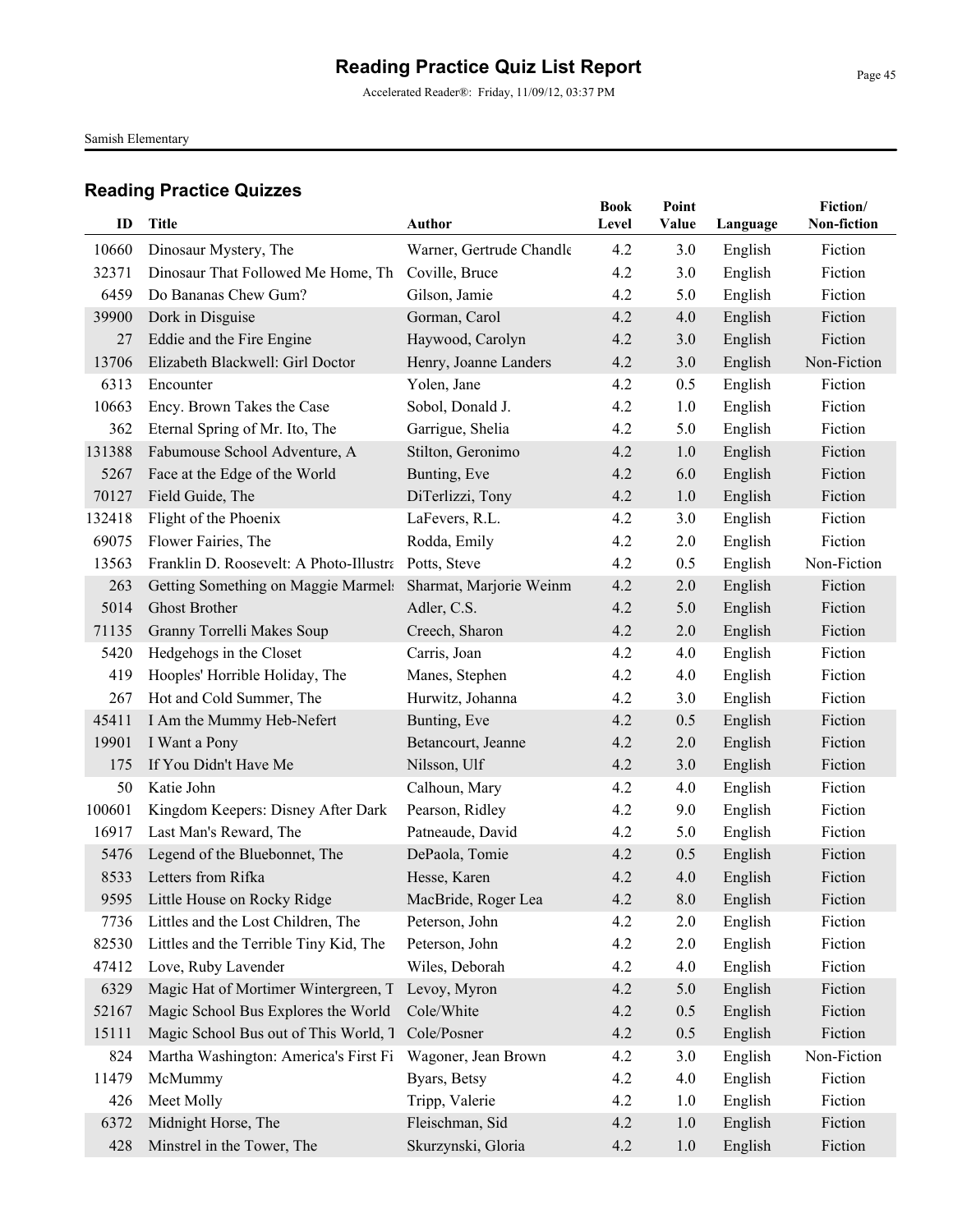Accelerated Reader®: Friday, 11/09/12, 03:37 PM

Samish Elementary

| ID     | <b>Title</b>                            | Author                   | <b>Book</b><br>Level | Point<br>Value | Language | Fiction/<br>Non-fiction |
|--------|-----------------------------------------|--------------------------|----------------------|----------------|----------|-------------------------|
| 278    | Mishmash                                | Cone, Molly              | 4.2                  | 2.0            | English  | Fiction                 |
| 5431   | Mississippi Bridge                      | Taylor, Mildred D.       | 4.2                  | 1.0            | English  | Fiction                 |
| 46466  | Missouri School Days                    | MacBride, Roger Lea      | 4.2                  | 1.0            | English  | Fiction                 |
| 6337   | Moss Gown                               | Hooks, William           | 4.2                  | 0.5            | English  | Fiction                 |
| 676    | Most Beautiful Place in the World, The  | Cameron, Ann             | 4.2                  | 1.0            | English  | Fiction                 |
| 281    | My Friend the Vampire                   | Bodenburg, Angela        | 4.2                  | 4.0            | English  | Fiction                 |
| 27703  | My Life with the Wave                   | Cowan, Catherine         | 4.2                  | 0.5            | English  | Fiction                 |
| 6006   | My Prairie Christmas                    | Harvey, Brett            | 4.2                  | 0.5            | English  | Fiction                 |
| 9276   | Mystery Horse, The                      | Warner, Gertrude Chandle | 4.2                  | 3.0            | English  | Fiction                 |
| 9279   | Mystery of the Hidden Beach, The        | Warner, Gertrude Chandle | 4.2                  | 2.0            | English  | Fiction                 |
| 10679  | Mystery on Stage, The                   | Warner, Gertrude Chandle | 4.2                  | 2.0            | English  | Fiction                 |
| 282    | Nighty-Nightmare                        | Howe, James              | 4.2                  | 2.0            | English  | Fiction                 |
| 117965 | Nixie's Song, The                       | DiTerlizzi, Tony         | 4.2                  | 2.0            | English  | Fiction                 |
| 35367  | No Dragons for Tea: Fire Safety for Ki  | Pendziwol, Jean E.       | 4.2                  | 0.5            | English  | Fiction                 |
| 9041   | On Beyond Zebra                         | Seuss, Dr.               | 4.2                  | 0.5            | English  | Fiction                 |
| 382    | Park's Quest                            | Paterson, Katherine      | 4.2                  | 5.0            | English  | Fiction                 |
| 10682  | Peddler's Dream, A                      | Shefelman, Janice Jordan | 4.2                  | 0.5            | English  | Fiction                 |
| 46686  | Penguins!                               | Gibbons, Gail            | 4.2                  | 0.5            | English  | Non-Fiction             |
| 100598 | Pilgrims: A Nonfiction Companion to 1   | Osborne, Mary Pope       | 4.2                  | 1.0            | English  | Non-Fiction             |
| 27770  | Polar Bears (Bears)                     | Kallen, Stuart A.        | 4.2                  | 0.5            | English  | Non-Fiction             |
| 42619  | Pumpkin Book, The                       | Gibbons, Gail            | 4.2                  | 0.5            | English  | Fiction                 |
| 6008   | R-T, Margaret & the Rats of NIMH        | Conly, Jane Leslie       | 4.2                  | 7.0            | English  | Fiction                 |
| 6340   | Ragtime Tumpie                          | Schroeder, Alan          | 4.2                  | 0.5            | English  | Fiction                 |
| 684    | Red-Hot Hightops                        | Christopher, Matt        | 4.2                  | 3.0            | English  | Fiction                 |
| 101800 | Replay                                  | Creech, Sharon           | 4.2                  | 4.0            | English  | Fiction                 |
| 6376   | Risk N' Roses                           | Slepian, Jan             | 4.2                  | 6.0            | English  | Fiction                 |
| 70099  | Sahara Special                          | Codell, Esmé Raji        | 4.2                  | 4.0            | English  | Fiction                 |
| 147581 | Secrets at Sea                          | Peck, Richard            | 4.2                  | 5.0            | English  | Fiction                 |
| 44955  | See You Later, Gladiator                | Scieszka, Jon            | 4.2                  | 2.0            | English  | Fiction                 |
|        | 6836 Sky Blue Frame, The                | Dixon, Franklin W.       | 4.2                  | 4.0            | English  | Fiction                 |
| 102722 | Small Steps                             | Sachar, Louis            | 4.2                  | 7.0            | English  | Fiction                 |
| 53495  | Space Explorers                         | Cole/Moore               | 4.2                  | 1.0            | English  | Fiction                 |
| 7895   | Sparrow Hawk Red                        | Mikaelsen, Ben           | 4.2                  | 6.0            | English  | Fiction                 |
| 42614  | Squanto's Journey: The Story of the Fir | Bruchac, Joseph          | 4.2                  | 0.5            | English  | Fiction                 |
| 36572  | Star of Luis                            | Talbert, Marc            | 4.2                  | 5.0            | English  | Fiction                 |
| 41562  | Stargirl                                | Spinelli, Jerry          | 4.2                  | 6.0            | English  | Fiction                 |
| 11492  | Stranded                                | Mikaelsen, Ben           | 4.2                  | 8.0            | English  | Fiction                 |
| 5302   | Surprise Island                         | Warner, Gertrude Chandle | 4.2                  | 3.0            | English  | Fiction                 |
| 15796  | Tale of Peter Rabbit, The               | Potter, Beatrix          | 4.2                  | 0.5            | English  | Fiction                 |
| 24689  | Theodore Roosevelt                      | Welsbacher, Anne         | 4.2                  | 0.5            | English  | Non-Fiction             |
| 14850  | Thunder Cave                            | Smith, Roland            | 4.2                  | 9.0            | English  | Fiction                 |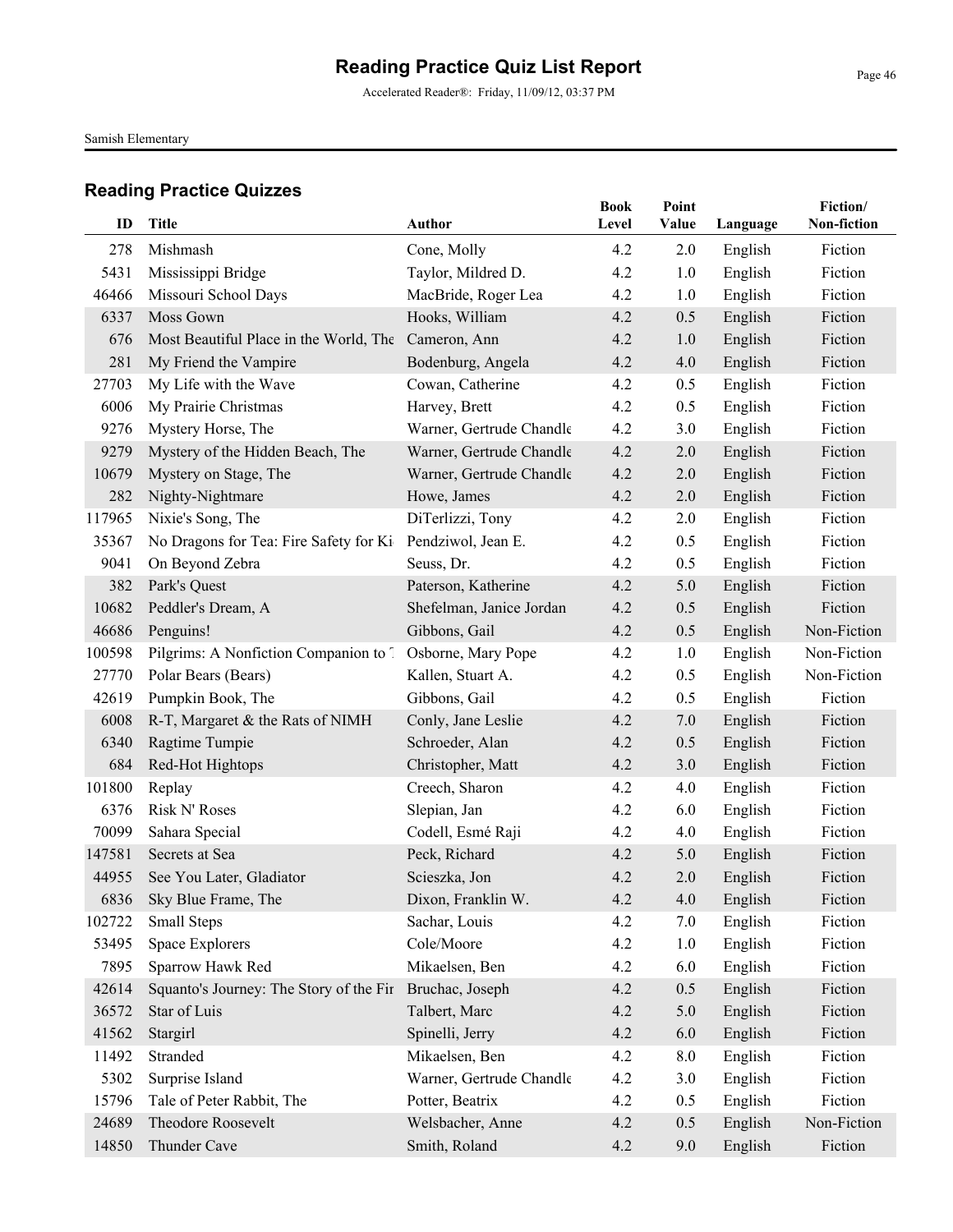Accelerated Reader®: Friday, 11/09/12, 03:37 PM

Samish Elementary

| ID     | Title                                   | <b>Author</b>         | <b>Book</b><br>Level | Point<br>Value | Language | Fiction/<br>Non-fiction |
|--------|-----------------------------------------|-----------------------|----------------------|----------------|----------|-------------------------|
| 78526  | Thunder from the Sea                    | Harlow, Joan Hiatt    | 4.2                  | 5.0            | English  | Fiction                 |
| 6095   | Tikki Tikki Tembo                       | Mosel, Arlene         | 4.2                  | 0.5            | English  | Fiction                 |
| 114711 | Titan's Curse, The                      | Riordan, Rick         | 4.2                  | 10.0           | English  | Fiction                 |
| 6345   | To the Top                              | Kramer, S.A.          | 4.2                  | 0.5            | English  | Non-Fiction             |
| 693    | Tough to Tackle                         | Christopher, Matt     | 4.2                  | 2.0            | English  | Fiction                 |
| 5091   | Trapped in Death Cave                   | Wallace, Bill         | 4.2                  | 5.0            | English  | Fiction                 |
| 15076  | Tut, Tut                                | Scieszka, Jon         | 4.2                  | 2.0            | English  | Fiction                 |
| 5095   | WantedMud Blossom                       | Byars, Betsy          | 4.2                  | 4.0            | English  | Fiction                 |
| 100996 | Willow Run                              | Giff, Patricia Reilly | 4.2                  | 4.0            | English  | Fiction                 |
| 25558  | Wolves                                  | Gibbons, Gail         | 4.2                  | 0.5            | English  | Non-Fiction             |
| 77182  | World According to Humphrey, The        | Birney, Betty G.      | 4.2                  | 4.0            | English  | Fiction                 |
| 104901 | Year of the Dog, The                    | Lin, Grace            | 4.2                  | 3.0            | English  | Fiction                 |
| 699    | Year of the Perfect Christmas Tree, The | Houston, Gloria       | 4.2                  | 0.5            | English  | Fiction                 |
| 454    | Anastasia at Your Service               | Lowry, Lois           | 4.3                  | 5.0            | English  | Fiction                 |
| 7461   | B. Bears and the In-Crowd, The          | Berenstain, Stan/Jan  | 4.3                  | 0.5            | English  | Fiction                 |
| 7481   | B. Bears Forget Their Manners, The      | Berenstain, Stan/Jan  | 4.3                  | 0.5            | English  | Fiction                 |
| 5      | <b>B</b> Is for Betsy                   | Haywood, Carolyn      | 4.3                  | 2.0            | English  | Fiction                 |
| 36037  | Babe & Me: A Baseball Card Adventur     | Gutman, Dan           | 4.3                  | 4.0            | English  | Fiction                 |
| 152    | <b>Back Yard Angel</b>                  | Delton, Judy          | 4.3                  | 2.0            | English  | Fiction                 |
| 7358   | Big Snow, The                           | Hader, Berta          | 4.3                  | 0.5            | English  | Fiction                 |
| 5002   | Bingo Brown and the Language of Lov     | Byars, Betsy          | 4.3                  | 4.0            | English  | Fiction                 |
| 555    | Black Star, Bright Dawn                 | O'Dell, Scott         | 4.3                  | 4.0            | English  | Fiction                 |
| 6454   | Boy and the Ghost, The                  | SanSouci, Robert D.   | 4.3                  | 0.5            | English  | Fiction                 |
| 5005   | Cassie Binegar                          | MacLachlan, Patricia  | 4.3                  | 3.0            | English  | Fiction                 |
| 6455   | Cat That Was Left Behind, The           | Adler, C.S.           | 4.3                  | 4.0            | English  | Fiction                 |
| 69074  | Charm Bracelet, The                     | Rodda, Emily          | 4.3                  | 2.0            | English  | Fiction                 |
| 406    | Class President                         | Hurwitz, Johanna      | 4.3                  | 2.0            | English  | Fiction                 |
| 5463   | Cloudy with a Chance of Meatballs       | Barrett, Judi         | 4.3                  | 0.5            | English  | Fiction                 |
| 43733  | Coming Home                             | Brooke, Lauren        | 4.3                  | 4.0            | English  | Fiction                 |
|        | 105478 Crossing the Wire                | Hobbs, Will           | 4.3                  | 8.0            | English  | Fiction                 |
| 5916   | Danger in Quicksand Swamp               | Wallace, Bill         | 4.3                  | 5.0            | English  | Fiction                 |
| 123490 | Diamond Willow                          | Frost, Helen          | 4.3                  | 2.0            | English  | Fiction                 |
| 258    | Dollhouse Murders, The                  | Wright, Betty Ren     | 4.3                  | 5.0            | English  | Fiction                 |
| 130875 | Dragonbreath                            | Vernon, Ursula        | 4.3                  | 1.0            | English  | Fiction                 |
| 30615  | Eagle Song                              | Bruchac, Joseph       | 4.3                  | 2.0            | English  | Fiction                 |
| 75014  | Emily Upham's Revenge                   | Avi                   | 4.3                  | 4.0            | English  | Fiction                 |
| 10661  | Ency. BrownDead Eagles                  | Sobol, Donald J.      | 4.3                  | 1.0            | English  | Fiction                 |
| 5903   | <b>Family Pictures</b>                  | Garza, Carmen Lomas   | 4.3                  | 0.5            | English  | Fiction                 |
| 6414   | Felicity Learns a Lesson: A School Sto  | Tripp, Valerie        | 4.3                  | 1.0            | English  | Fiction                 |
| 27756  | Fish (Popular Pet Care)                 | Hansen, Ann Larkin    | 4.3                  | 0.5            | English  | Non-Fiction             |
| 30952  | Florence Nightingale: A Photo-Illustrat | Davis, Lucile         | 4.3                  | 0.5            | English  | Non-Fiction             |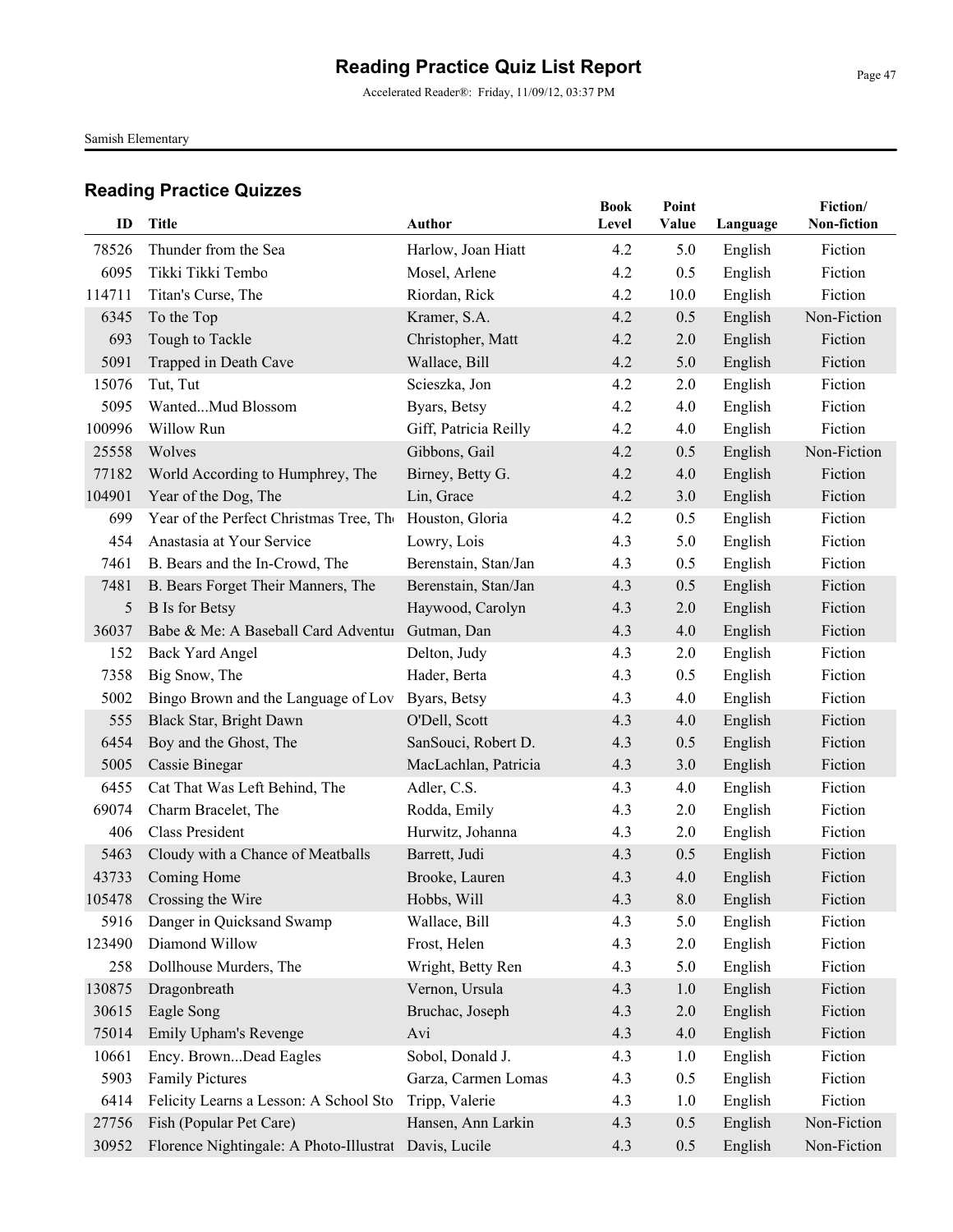Samish Elementary

| ID     | <b>Title</b>                                             | Author                    | <b>Book</b><br>Level | Point<br>Value | Language | Fiction/<br>Non-fiction |
|--------|----------------------------------------------------------|---------------------------|----------------------|----------------|----------|-------------------------|
| 27750  | Forty Acres and Maybe a Mule                             | Robinet, Harriette Gillem | 4.3                  | 5.0            | English  | Fiction                 |
| 29165  | George Bush                                              | Joseph, Paul              | 4.3                  | 0.5            | English  | Non-Fiction             |
| 125592 | Giant Problem, A                                         | DiTerlizzi, Tony          | 4.3                  | 2.0            | English  | Fiction                 |
| 29327  | Gift for Jo, A                                           | Pfeffer, Susan Beth       | 4.3                  | 2.0            | English  | Fiction                 |
| 52317  | Golem                                                    | Wisniewski, David         | 4.3                  | 0.5            | English  | Fiction                 |
| 27768  | Grizzly Bears (Bears)                                    | Kallen, Stuart A.         | 4.3                  | 0.5            | English  | Non-Fiction             |
| 225    | Groundhog's Horse                                        | Rockwood, Joyce           | 4.3                  | 3.0            | English  | Fiction                 |
| 6367   | Hannah                                                   | Whelan, Gloria            | 4.3                  | 1.0            | English  | Fiction                 |
| 29168  | Harry S. Truman                                          | Joseph, Paul              | 4.3                  | 0.5            | English  | Non-Fiction             |
| 6317   | Harvey's Wacky Parrot Adventure                          | Clifford, Eth             | 4.3                  | 3.0            | English  | Fiction                 |
| 13843  | Heart of a Tiger                                         | Arnold, Marsha            | 4.3                  | 0.5            | English  | Fiction                 |
| 34986  | Helen Keller's Teacher                                   | Davidson, Margaret        | 4.3                  | 4.0            | English  | Non-Fiction             |
| 808    | Henry Ford: Young Man with Ideas                         | Aird/Ruddiman             | 4.3                  | 3.0            | English  | Fiction                 |
| 7373   | Hide and Seek Fog                                        | Tresselt, Alvin           | 4.3                  | 0.5            | English  | Fiction                 |
| 26738  | Honus and Me: A Baseball Card Adver Gutman, Dan          |                           | 4.3                  | 3.0            | English  | Fiction                 |
| 420    | Hooples on the Highway                                   | Manes, Stephen            | 4.3                  | 3.0            | English  | Fiction                 |
| 5422   | I Want to Go Home!                                       | Korman, Gordon            | 4.3                  | 6.0            | English  | Fiction                 |
| 77859  | Ironwood Tree, The                                       | DiTerlizzi, Tony          | 4.3                  | 1.0            | English  | Fiction                 |
| 40653  | Jackie and Me: A Baseball Card Adven                     | Gutman, Dan               | 4.3                  | 4.0            | English  | Fiction                 |
| 54845  | Jake Drake, Teacher's Pet                                | Clements, Andrew          | 4.3                  | 2.0            | English  | Fiction                 |
| 6321   | Jim Ugly                                                 | Fleischman, Sid           | 4.3                  | 3.0            | English  | Fiction                 |
| 53568  | John Glenn: Young Astronaut                              | Burgan, Michael           | 4.3                  | 4.0            | English  | Fiction                 |
| 30500  | Kim/Kimi                                                 | Irwin, Hadley             | 4.3                  | 6.0            | English  | Fiction                 |
| 6474   | Land of Promise                                          | Tedrow, T.L.              | 4.3                  | 7.0            | English  | Fiction                 |
| 130543 | Last Olympian, The                                       | Riordan, Rick             | 4.3                  | 13.0           | English  | Fiction                 |
| 115808 | Lawn Boy                                                 | Paulsen, Gary             | 4.3                  | 2.0            | English  | Fiction                 |
| 276    | Lemming Condition, The                                   | Arkin, Alan               | 4.3                  | 1.0            | English  | Fiction                 |
| 24962  | Library Card, The                                        | Spinelli, Jerry           | 4.3                  | 4.0            | English  | Fiction                 |
| 59382  | Loser                                                    | Spinelli, Jerry           | 4.3                  | 5.0            | English  | Fiction                 |
|        | 32287 Magic School Bus Explores the Senses Cole, Joanna  |                           | 4.3                  | 1.0            | English  | Fiction                 |
| 34856  | Magic School Bus Gets Programmed, 7                      | Cole/White                | 4.3                  | 0.5            | English  | Fiction                 |
| 10880  | Magic School Bus Inside a Hurricane,                     | Cole, Joanna              | 4.3                  | 0.5            | English  | Fiction                 |
| 21656  | Magic School Bus Makes a Rainbow, 7 Cole/Bloom/Stevenson |                           | 4.3                  | 1.0            | English  | Fiction                 |
| 18372  | Magic School Bus Shows and Tells, Th                     | Cole/Posner               | 4.3                  | 1.0            | English  | Fiction                 |
| 30953  | Marie Curie: A Photo-Illustrated Biogra Linder, Greg     |                           | 4.3                  | 0.5            | English  | Non-Fiction             |
| 125985 | Maze of Bones, The                                       | Riordan, Rick             | 4.3                  | 7.0            | English  | Fiction                 |
| 17577  | Meriwether Lewis: Boy Explorer                           | Bebenroth, Charlotta M.   | 4.3                  | 4.0            | English  | Non-Fiction             |
| 5277   | Missing since Monday                                     | Martin, Ann M.            | 4.3                  | 5.0            | English  | Fiction                 |
| 5030   | Mufaro's Beautiful Daughters                             | Steptoe, John             | 4.3                  | 0.5            | English  | Fiction                 |
| 40138  | My Brother's Keeper: Virginia's Diary                    | Osborne, Mary Pope        | 4.3                  | 2.0            | English  | Fiction                 |
| 31191  | My Heart Is on the Ground: The Diary                     | Rinaldi, Ann              | 4.3                  | 5.0            | English  | Fiction                 |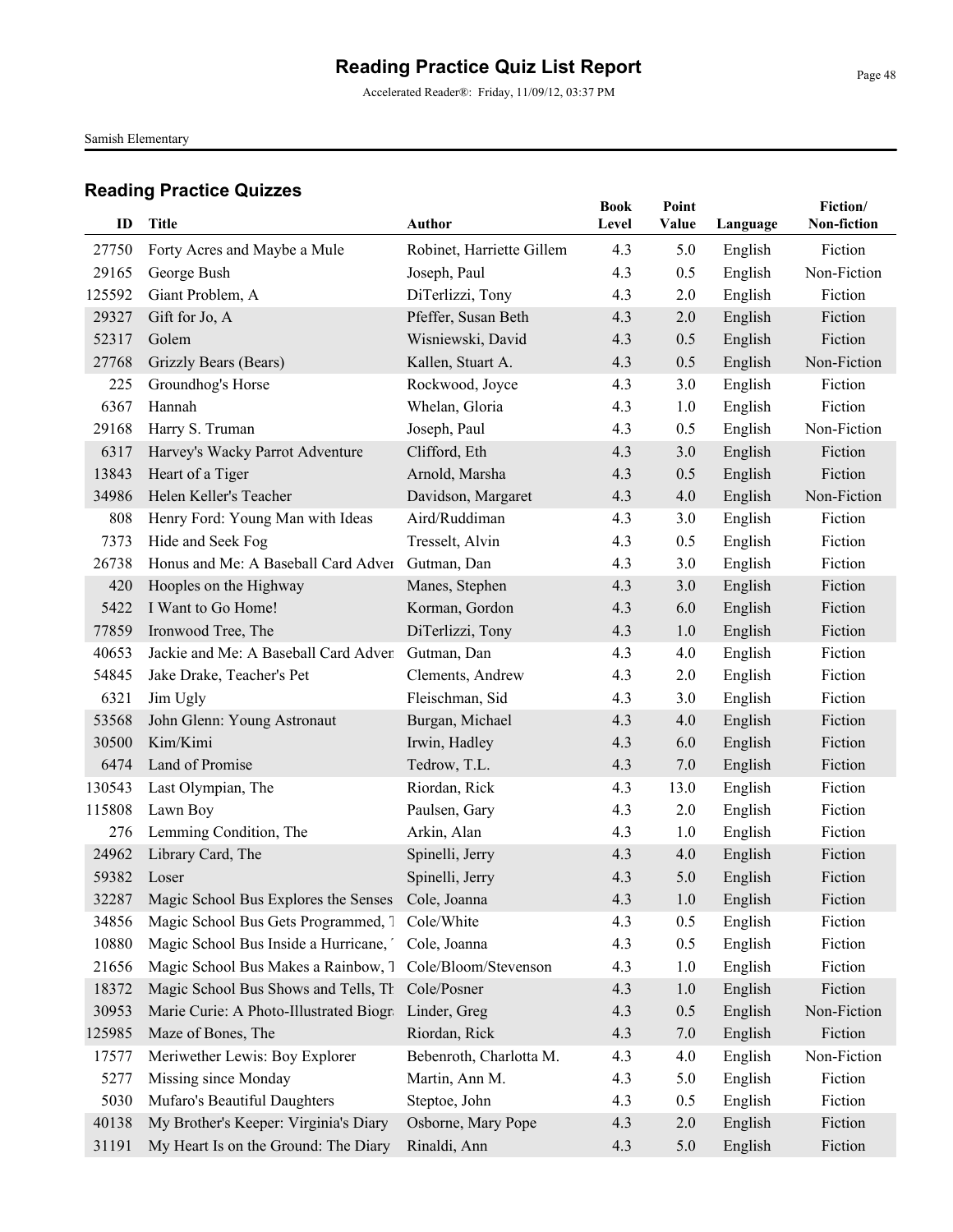Accelerated Reader®: Friday, 11/09/12, 03:37 PM

Samish Elementary

| ID              | <b>Title</b>                                             | Author                               | <b>Book</b><br>Level | Point<br>Value | Language           | Fiction/<br>Non-fiction |
|-----------------|----------------------------------------------------------|--------------------------------------|----------------------|----------------|--------------------|-------------------------|
|                 |                                                          |                                      |                      |                |                    |                         |
| 184             | My Trip to Alpha I                                       | Slote, Alfred                        | 4.3                  | 1.0            | English            | Fiction                 |
| 5280            | Night Kites                                              | Kerr, M.E.                           | 4.3                  | 6.0            | English            | Fiction                 |
| 378             | Night Swimmers, The                                      | Byars, Betsy                         | 4.3                  | 3.0            | English            | Fiction                 |
| 36700<br>109627 | Nory Ryan's Song                                         | Giff, Patricia Reilly                | 4.3                  | 5.0            | English            | Fiction<br>Fiction      |
| 20901           | One Potato, Two Potato                                   | DeFelice, Cynthia<br>Adler, David A. | 4.3                  | 0.5<br>0.5     | English            | Non-Fiction             |
| 54253           | Picture Book of Harriet Tubman, A<br>Polar Bears         |                                      | 4.3                  |                | English            | Non-Fiction             |
| 58912           |                                                          | Gibbons, Gail                        | 4.3<br>4.3           | 0.5            | English            | Fiction                 |
|                 | Red Midnight                                             | Mikaelsen, Ben                       |                      | 7.0            | English            |                         |
| 493             | Remember Me to Harold Square                             | Danziger, Paula                      | 4.3                  | 4.0            | English            | Fiction<br>Fiction      |
| 110129          | Road to Paris, The                                       | Grimes, Nikki                        | 4.3                  | 4.0            | English            |                         |
| 18591           | Rowan and the Travelers                                  | Rodda, Emily                         | 4.3                  | 5.0            | English            | Fiction                 |
| 58208<br>495    | Ruby Holler<br>Samantha Learns a Lesson                  | Creech, Sharon                       | 4.3                  | 6.0            | English            | Fiction                 |
|                 |                                                          | Adler, Susan S.                      | 4.3                  | 1.0            | English            | Fiction                 |
| 24314           | Shipwreck Season<br>Shoeless Joe & Me: A Baseball Card A | Hill, Donna                          | 4.3                  | 6.0            | English            | Fiction<br>Fiction      |
| 57144           | Sixth Grade Can Really Kill You                          | Gutman, Dan                          | 4.3<br>4.3           | 4.0            | English<br>English | Fiction                 |
| 245<br>189      |                                                          | DeClements, Barthe                   |                      | 4.0            |                    |                         |
|                 | Skates of Uncle Richard, The                             | Fenner, Carol                        | 4.3                  | 1.0            | English            | Fiction                 |
| 292             | Soup and Me                                              | Peck, Robert Newton                  | 4.3                  | 3.0            | English            | Fiction                 |
| 5492            | Story about Ping, The                                    | Flack, Marjorie                      | 4.3                  | 0.5            | English            | Fiction                 |
| 136792          | Summer According to Humphrey                             | Birney, Betty G.                     | 4.3                  | 5.0            | English            | Fiction                 |
| 136650          | Take Me with You                                         | Marsden, Carolyn                     | 4.3                  | 4.0            | English            | Fiction                 |
| 18795           | <b>Tarantula Shoes</b>                                   | Birdseye, Tom                        | 4.3                  | 4.0            | English            | Fiction                 |
| 10641           | There's an Owl in the Shower                             | George, Jean Craighead               | 4.3                  | 3.0            | English            | Fiction                 |
| 82176           | Thin Wood Walls                                          | Patneaude, David                     | 4.3                  | 8.0            | English            | Fiction                 |
| 498             | <b>Tight End</b>                                         | Christopher, Matt                    | 4.3                  | 4.0            | English            | Fiction                 |
| 20142           | Transall Saga, The                                       | Paulsen, Gary                        | 4.3                  | 8.0            | English            | Fiction                 |
| 113356          | Trouble According to Humphrey                            | Birney, Betty G.                     | 4.3                  | 5.0            | English            | Fiction                 |
| 199             | TV Kid, The                                              | Byars, Betsy                         | 4.3                  | 3.0            | English            | Fiction                 |
| 10695           | Wacky Jacks                                              | Adler, David A.                      | 4.3                  | 1.0            | English            | Fiction                 |
| 63633           | Who's That Knocking on Christmas Ev Brett, Jan           |                                      | 4.3                  | 0.5            | English            | Fiction                 |
| 9508            | Winged Cat: A Tale of Ancient Egypt,                     | Lattimore, Deborah Nours             | 4.3                  | 0.5            | English            | Fiction                 |
| 400             | Year Without Michael, The                                | Pfeffer, Susan                       | 4.3                  | 7.0            | English            | Fiction                 |
| 106044          | Yellow Star                                              | Roy, Jennifer Rozines                | 4.3                  | 3.0            | English            | Fiction                 |
| 11144           | Zlata's Diary                                            | Filipovic, Zlata                     | 4.3                  | 5.0            | English            | Non-Fiction             |
| 128373          | Adventure According to Humphrey                          | Birney, Betty G.                     | 4.4                  | 4.0            | English            | Fiction                 |
| 102137          | Airball: My Life in Briefs                               | Harkrader, Lisa                      | 4.4                  | 6.0            | English            | Fiction                 |
| 6302            | Anastasia On Her Own                                     | Lowry, Lois                          | 4.4                  | 4.0            | English            | Fiction                 |
| 652             | Annie and the Old One                                    | Miles, Miska                         | 4.4                  | 0.5            | English            | Fiction                 |
| 7458            | B. Bears and the Drug Free Zone, The                     | Berenstain, Stan/Jan                 | 4.4                  | 1.0            | English            | Fiction                 |
| 9254            | B. Bears and the Galloping Ghost, The                    | Berenstain, Stan/Jan                 | 4.4                  | 1.0            | English            | Fiction                 |
| 7468            | B. Bears and the School Scandal Sheet,                   | Berenstain, Stan/Jan                 | 4.4                  | 1.0            | English            | Fiction                 |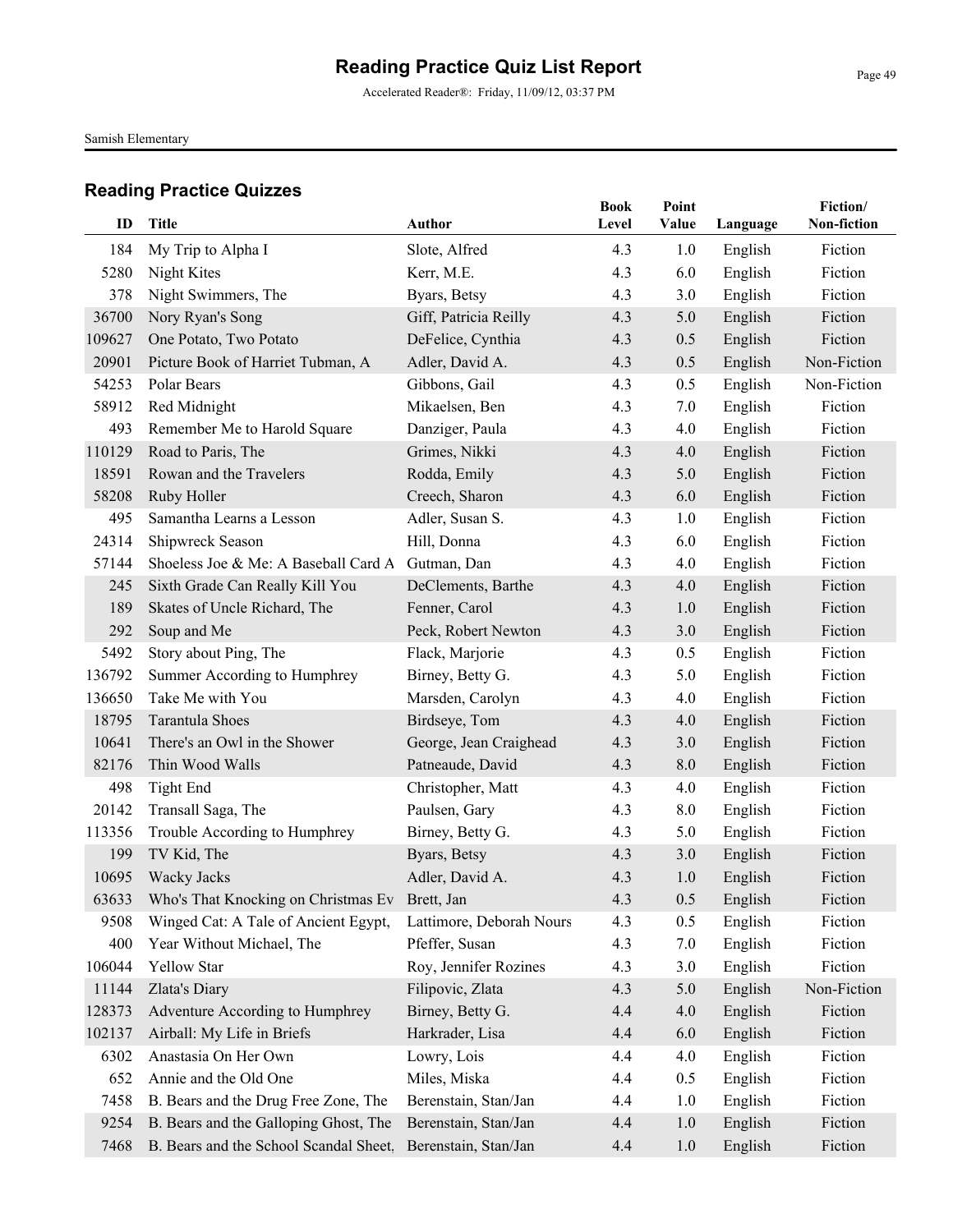Accelerated Reader®: Friday, 11/09/12, 03:37 PM

Samish Elementary

| ID     | Title                                   | Author                  | <b>Book</b><br>Level | Point<br>Value | Language | Fiction/<br>Non-fiction |
|--------|-----------------------------------------|-------------------------|----------------------|----------------|----------|-------------------------|
| 10654  | B. Bears' Media Madness, The            | Berenstain, Stan/Jan    | 4.4                  | 1.0            | English  | Fiction                 |
| 4846   | Baseball (How-To Sports)                | Joseph, Paul            | 4.4                  | 0.5            | English  | Non-Fiction             |
| 10232  | Battle for the Castle, The              | Winthrop, Elizabeth     | 4.4                  | 6.0            | English  | Fiction                 |
| 155    | Bella Arabella                          | Fosburgh, Liza          | 4.4                  | 4.0            | English  | Fiction                 |
| 15791  | <b>Belle Prater's Boy</b>               | White, Ruth             | 4.4                  | 5.0            | English  | Fiction                 |
| 209    | <b>Berries Goodman</b>                  | Neville, Emily Cheney   | 4.4                  | 5.0            | English  | Fiction                 |
| 14403  | Billy Lazroe and the King of the Sea: A | Kimmel, Eric A.         | 4.4                  | 0.5            | English  | Fiction                 |
| 156    | <b>Blue Moose</b>                       | Pinkwater, Daniel Manus | 4.4                  | 0.5            | English  | Fiction                 |
| 70572  | Boy Who Saved Baseball, The             | Ritter, John H.         | 4.4                  | 7.0            | English  | Fiction                 |
| 5063   | Charlie and the Great Glass Elevator    | Dahl, Roald             | 4.4                  | 5.0            | English  | Fiction                 |
| 19     | Charlotte's Web                         | White, E.B.             | 4.4                  | 5.0            | English  | Fiction                 |
| 5261   | Choosing Sides                          | Cooper, Ilene           | 4.4                  | 6.0            | English  | Fiction                 |
| 407    | Cold and Hot Winter, The                | Hurwitz, Johanna        | 4.4                  | 3.0            | English  | Fiction                 |
| 137204 | Countdown                               | Wiles, Deborah          | 4.4                  | 9.0            | English  | Fiction                 |
| 359    | Day No Pigs Would Die, A                | Peck, Robert Newton     | 4.4                  | 4.0            | English  | Fiction                 |
| 30501  | Devil in Vienna, The                    | Orgel, Doris            | 4.4                  | 8.0            | English  | Fiction                 |
| 5414   | Eddie's Blue-Winged Dragon              | Adler, C.S.             | 4.4                  | 4.0            | English  | Fiction                 |
| 260    | Einstein Anderson, Science Sleuth       | Simon, Seymour          | 4.4                  | 2.0            | English  | Fiction                 |
| 78246  | Elves and the Shoemaker, The            | Marche, Grimm/La        | 4.4                  | 0.5            | English  | Fiction                 |
| 64948  | Empress of the Underworld               | Morris, Gilbert         | 4.4                  | 6.0            | English  | Fiction                 |
| 10662  | Ency. BrownSecret Pitch                 | Sobol, Donald J.        | 4.4                  | 2.0            | English  | Fiction                 |
| 134016 | Faraway Island, A                       | Thor, Annika            | 4.4                  | 8.0            | English  | Fiction                 |
| 113352 | Feathers                                | Woodson, Jacqueline     | 4.4                  | 4.0            | English  | Fiction                 |
| 261    | Ferret in the Bedroom, Lizards in the F | Wallace, Bill           | 4.4                  | 4.0            | English  | Fiction                 |
| 50150  | Five Smooth Stones: Hope's Diary        | Gregory, Kristiana      | 4.4                  | 2.0            | English  | Fiction                 |
| 29320  | <b>Flying Ghosts</b>                    | Matheson, Shirlee Smith | 4.4                  | 6.0            | English  | Fiction                 |
| 5067   | Freaky Friday                           | Rodgers, Mary           | 4.4                  | 4.0            | English  | Fiction                 |
| 6364   | Ghost in the House, A                   | Wright, Betty Ren       | 4.4                  | 5.0            | English  | Fiction                 |
| 110321 | Gingerbread Girl, The                   | Ernst, Lisa Campbell    | 4.4                  | 0.5            | English  | Fiction                 |
| 169    | Going Home                              | Mohr, Nicholasa         | 4.4                  | 6.0            | English  | Fiction                 |
| 39897  | Goldilocks and the Three Bears          | Brett, Jan              | 4.4                  | 0.5            | English  | Fiction                 |
| 6466   | Good-bye, Chicken Little                | Byars, Betsy            | 4.4                  | 3.0            | English  | Fiction                 |
| 32     | Good Master, The                        | Seredy, Kate            | 4.4                  | 5.0            | English  | Fiction                 |
| 6465   | Good Neighbors                          | Tedrow, T.L.            | 4.4                  | 8.0            | English  | Fiction                 |
| 105737 | Gossamer                                | Lowry, Lois             | 4.4                  | 4.0            | English  | Fiction                 |
| 6468   | Great Debate, The                       | Tedrow, T.L.            | 4.4                  | 9.0            | English  | Fiction                 |
| 172    | Harvey's Horrible Snake Disaster        | Clifford, Eth           | 4.4                  | 3.0            | English  | Fiction                 |
| 109096 | Hattie Big Sky                          | Larson, Kirby           | 4.4                  | 10.0           | English  | Fiction                 |
| 6473   | Home to the Prairie                     | Tedrow, T.L.            | 4.4                  | 7.0            | English  | Fiction                 |
| 368    | Homecoming                              | Voigt, Cynthia          | 4.4                  | 16.0           | English  | Fiction                 |
| 6320   | Hummer                                  | Gruenberg, Linda        | 4.4                  | 6.0            | English  | Fiction                 |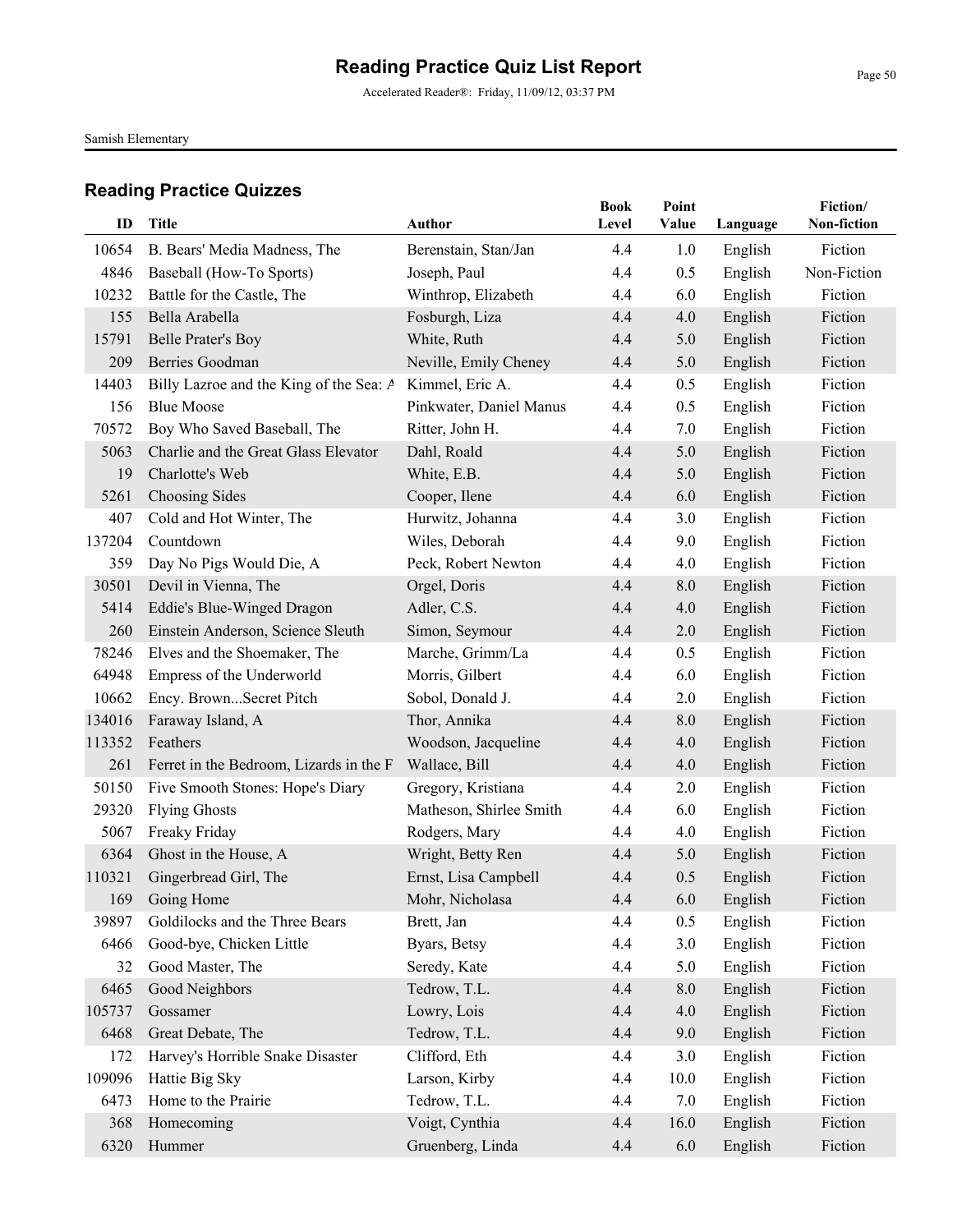Accelerated Reader®: Friday, 11/09/12, 03:37 PM

Samish Elementary

| ID     | <b>Title</b>                           | <b>Author</b>             | <b>Book</b><br>Level | Point<br>Value | Language | Fiction/<br>Non-fiction |
|--------|----------------------------------------|---------------------------|----------------------|----------------|----------|-------------------------|
| 476    | Invisible Lissa                        | Honeycutt, Natalie        | 4.4                  | 5.0            | English  | Fiction                 |
| 29166  | John Quincy Adams                      | Joseph, Paul              | 4.4                  | 0.5            | English  | Non-Fiction             |
| 236    | Kneeknock Rise                         | Babbitt, Natalie          | 4.4                  | 2.0            | English  | Fiction                 |
| 114834 | Legend of the Worst Boy in the World   | Colfer, Eoin              | 4.4                  | 1.0            | English  | Fiction                 |
| 115344 | Library Mouse                          | Kirk, Daniel              | 4.4                  | 0.5            | English  | Fiction                 |
| 424    | Lily and the Runaway Baby              | Shreve, Susan             | 4.4                  | 1.0            | English  | Fiction                 |
| 181    | Lucky Stone, The                       | Clifton, Lucille          | 4.4                  | 1.0            | English  | Fiction                 |
| 125    | M. C. Higgins, the Great               | Hamilton, Virginia        | 4.4                  | 10.0           | English  | Fiction                 |
| 32286  | Magic School Bus and the Electric Fiel | Cole, Joanna              | 4.4                  | 0.5            | English  | Fiction                 |
| 32284  | Magic School Bus Takes a Dive, The     | Cole/White                | 4.4                  | 0.5            | English  | Fiction                 |
| 6478   | Maria: A Christmas Story               | Taylor, Theodore          | 4.4                  | 2.0            | English  | Fiction                 |
| 107068 | Maximum Ride: School's Out--Forever    | Patterson, James          | 4.4                  | 11.0           | English  | Fiction                 |
| 5484   | Mike Mulligan and His Steam Shovel     | Burton, Virginia Lee      | 4.4                  | 0.5            | English  | Fiction                 |
| 102971 | Miraculous Journey of Edward Tulane,   | DiCamillo, Kate           | 4.4                  | 2.0            | English  | Fiction                 |
| 109068 | My Name Is Sally Little Song           | Woods, Brenda             | 4.4                  | 4.0            | English  | Fiction                 |
| 43741  | One Small Dog                          | Hurwitz, Johanna          | 4.4                  | 2.0            | English  | Fiction                 |
| 61467  | Pictures of Hollis Woods               | Giff, Patricia Reilly     | 4.4                  | 5.0            | English  | Fiction                 |
| 32697  | Pippi's Extraordinary Ordinary Day     | Lindgren, Astrid          | 4.4                  | 0.5            | English  | Fiction                 |
| 5036   | Racing the Sun                         | Pitts, Paul               | 4.4                  | 5.0            | English  | Fiction                 |
| 41629  | Ragweed                                | Avi                       | 4.4                  | 5.0            | English  | Fiction                 |
| 6375   | Red Dog                                | Wallace, Bill             | 4.4                  | 5.0            | English  | Fiction                 |
| 7199   | Rescue Josh McGuire                    | Mikaelsen, Ben            | 4.4                  | 9.0            | English  | Fiction                 |
| 24000  | Rope Burn                              | Siebold, Jan              | 4.4                  | 2.0            | English  | Fiction                 |
| 131128 | <b>Ruby Bridges</b>                    | Donaldson, Madeline       | 4.4                  | 0.5            | English  | Non-Fiction             |
| 126189 | Runaway Dolls, The                     | Martin, Ann M.            | 4.4                  | 6.0            | English  | Fiction                 |
| 6485   | Samuel's Choice                        | Berleth, Richard          | 4.4                  | 1.0            | English  | Fiction                 |
| 9043   | Scrambled Eggs Super!                  | Seuss, Dr.                | 4.4                  | 0.5            | English  | Fiction                 |
| 53508  | Search for the Missing Bones, The      | Cole/Moore                | 4.4                  | 1.0            | English  | Fiction                 |
| 5438   | Secret Window, The                     | Wright, Betty Ren         | 4.4                  | 4.0            | English  | Fiction                 |
|        | 5440 Shiloh                            | Naylor, Phyllis Reynolds  | 4.4                  | 4.0            | English  | Fiction                 |
| 27678  | Snowflake Bentley                      | Martin, Jacqueline Briggs | 4.4                  | 0.5            | English  | Non-Fiction             |
| 17641  | So Far from Home: The Diary of Mary    | Denenberg, Barry          | 4.4                  | 3.0            | English  | Fiction                 |
| 54174  | Some Kind of Pride                     | Testa, Maria              | 4.4                  | 3.0            | English  | Fiction                 |
| 8587   | Somewhere in the Darkness              | Myers, Walter Dean        | 4.4                  | 6.0            | English  | Fiction                 |
| 192    | Soup                                   | Peck, Robert Newton       | 4.4                  | $2.0$          | English  | Fiction                 |
| 496    | Soup's Hoop                            | Peck, Robert Newton       | 4.4                  | 3.0            | English  | Fiction                 |
| 44768  | Spyglass, The                          | Evans, Richard Paul       | 4.4                  | 0.5            | English  | Fiction                 |
| 36529  | Star in the Storm                      | Harlow, Joan Hiatt        | 4.4                  | 4.0            | English  | Fiction                 |
| 6011   | Stargone John                          | McKenzie, Ellen           | 4.4                  | 2.0            | English  | Fiction                 |
| 6381   | Starring Sally J. Freedman as Herself  | Blume, Judy               | 4.4                  | 8.0            | English  | Fiction                 |
| 120833 | Surprises According to Humphrey        | Birney, Betty G.          | 4.4                  | 4.0            | English  | Fiction                 |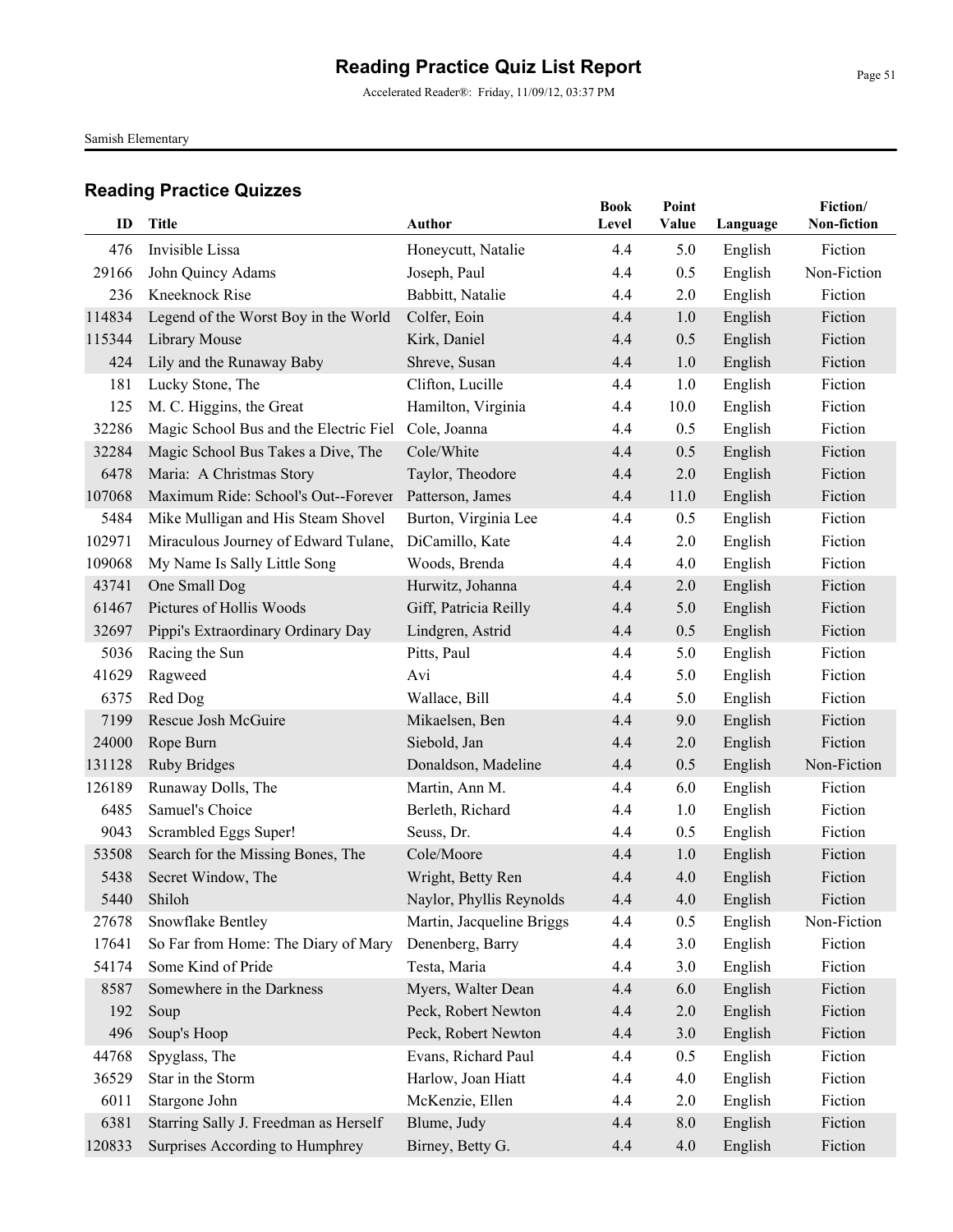Accelerated Reader®: Friday, 11/09/12, 03:37 PM

Samish Elementary

| ID     | <b>Title</b>                             | <b>Author</b>         | <b>Book</b><br>Level | Point<br>Value | Language | Fiction/<br>Non-fiction |
|--------|------------------------------------------|-----------------------|----------------------|----------------|----------|-------------------------|
| 129581 | Sword Thief, The                         | Lerangis, Peter       | 4.4                  | 4.0            | English  | Fiction                 |
| 7697   | Talking Eggs, The                        | Souci, Robert D. San  | 4.4                  | 0.5            | English  | Fiction                 |
| 29169  | Thomas Jefferson                         | Welsbacher, Anne      | 4.4                  | 0.5            | English  | Non-Fiction             |
| 57069  | Trees Kneel at Christmas, The            | Lovelace, Maud Hart   | 4.4                  | 3.0            | English  | Fiction                 |
| 9297   | Twits, The                               | Dahl, Roald           | 4.4                  | 1.0            | English  | Fiction                 |
| 62762  | United Tates of America                  | Danziger, Paula       | 4.4                  | 4.0            | English  | Fiction                 |
| 58693  | We Are Patriots: Hope's Revolutionary    | Gregory, Kristiana    | 4.4                  | 2.0            | English  | Fiction                 |
| 5048   | When Grandfather's ParrotCourt           | Allen, Linda          | 4.4                  | 1.0            | English  | Fiction                 |
| 6384   | Winter Holding Spring                    | Dragonwagon, Crescent | 4.4                  | 1.0            | English  | Fiction                 |
| 499    | Wish Giver, The                          | Brittain, Bill        | 4.4                  | 4.0            | English  | Fiction                 |
| 81843  | Wrath of Mulgarath, The                  | DiTerlizzi, Tony      | 4.4                  | 2.0            | English  | Fiction                 |
| 133243 | Wyrm King, The                           | DiTerlizzi, Tony      | 4.4                  | 3.0            | English  | Fiction                 |
| 120357 | Year of the Black Pony                   | Morey, Walt           | 4.4                  | 6.0            | English  | Fiction                 |
| 5251   | Acceptable Time, An                      | L'Engle, Madeleine    | 4.5                  | 11.0           | English  | Fiction                 |
| 5053   | Anastasia Again!                         | Lowry, Lois           | 4.5                  | 5.0            | English  | Fiction                 |
| 202    | Anastasia Krupnik                        | Lowry, Lois           | 4.5                  | 3.0            | English  | Fiction                 |
| 354    | Anastasia's Chosen Career                | Lowry, Lois           | 4.5                  | 4.0            | English  | Fiction                 |
| 7480   | B. Bears Don't Pollute (Anymore), The    | Berenstain, Stan/Jan  | 4.5                  | 0.5            | English  | Fiction                 |
| 5059   | Bingo Brown, Gypsy Lover                 | Byars, Betsy          | 4.5                  | 3.0            | English  | Fiction                 |
| 27974  | Boxes, The                               | Sleator, William      | 4.5                  | 6.0            | English  | Fiction                 |
| 78020  | Cabin on Trouble Creek                   | Van Leeuwen, Jean     | 4.5                  | 6.0            | English  | Fiction                 |
| 115222 | Charlie Bone and the Beast               | Nimmo, Jenny          | 4.5                  | 9.0            | English  | Fiction                 |
| 108873 | Clementine                               | Pennypacker, Sara     | 4.5                  | 2.0            | English  | Fiction                 |
| 49776  | Come What May                            | Brooke, Lauren        | 4.5                  | 5.0            | English  | Fiction                 |
| 9260   | Comeback! Four True Stories              | O'Connor, Jim         | 4.5                  | 1.0            | English  | Non-Fiction             |
| 5262   | Contender, The                           | Lipsyte, Robert       | 4.5                  | 5.0            | English  | Fiction                 |
| 29333  | Cowboy Ghost                             | Peck, Robert Newton   | 4.5                  | 5.0            | English  | Fiction                 |
| 412    | Daring Rescue of Marlon the Swimmin      | Saunders, Susan       | 4.5                  | 1.0            | English  | Fiction                 |
| 18961  | Decision, The                            | Applegate, K.A.       | 4.5                  | 4.0            | English  | Fiction                 |
|        | 6310 Diamond Champs, The                 | Christopher, Matt     | 4.5                  | 2.0            | English  | Fiction                 |
| 18762  | Dreams in the Golden Country: The Di     | Lasky, Kathryn        | 4.5                  | 4.0            | English  | Fiction                 |
| 54969  | Evil Experiment, The                     | Watson, Jude          | 4.5                  | 4.0            | English  | Fiction                 |
| 6314   | Fifth Grade Magic                        | Gormley, Beatrice     | 4.5                  | 4.0            | English  | Fiction                 |
| 143889 | Flutter: The Story of Four Sisters and C | Moulton, Erin E.      | 4.5                  | 6.0            | English  | Fiction                 |
| 4845   | Football (How-To Sports)                 | Joseph, Paul          | 4.5                  | 0.5            | English  | Non-Fiction             |
| 218    | Fox Steals Home, The                     | Christopher, Matt     | 4.5                  | 4.0            | English  | Fiction                 |
| 41111  | Frankenstein                             | Shelley/Burgan        | 4.5                  | 4.0            | English  | Fiction                 |
| 11764  | George Washington: A Picture Book B      | Giblin, James Cross   | 4.5                  | 1.0            | English  | Non-Fiction             |
| 85481  | Giant Rat of Sumatra: Or Pirates Galor   | Fleischman, Sid       | 4.5                  | 4.0            | English  | Fiction                 |
| 29997  | Goblins in the Castle                    | Coville, Bruce        | 4.5                  | 5.0            | English  | Fiction                 |
| 25153  | Great Turkey Walk, The                   | Karr, Kathleen        | 4.5                  | 6.0            | English  | Fiction                 |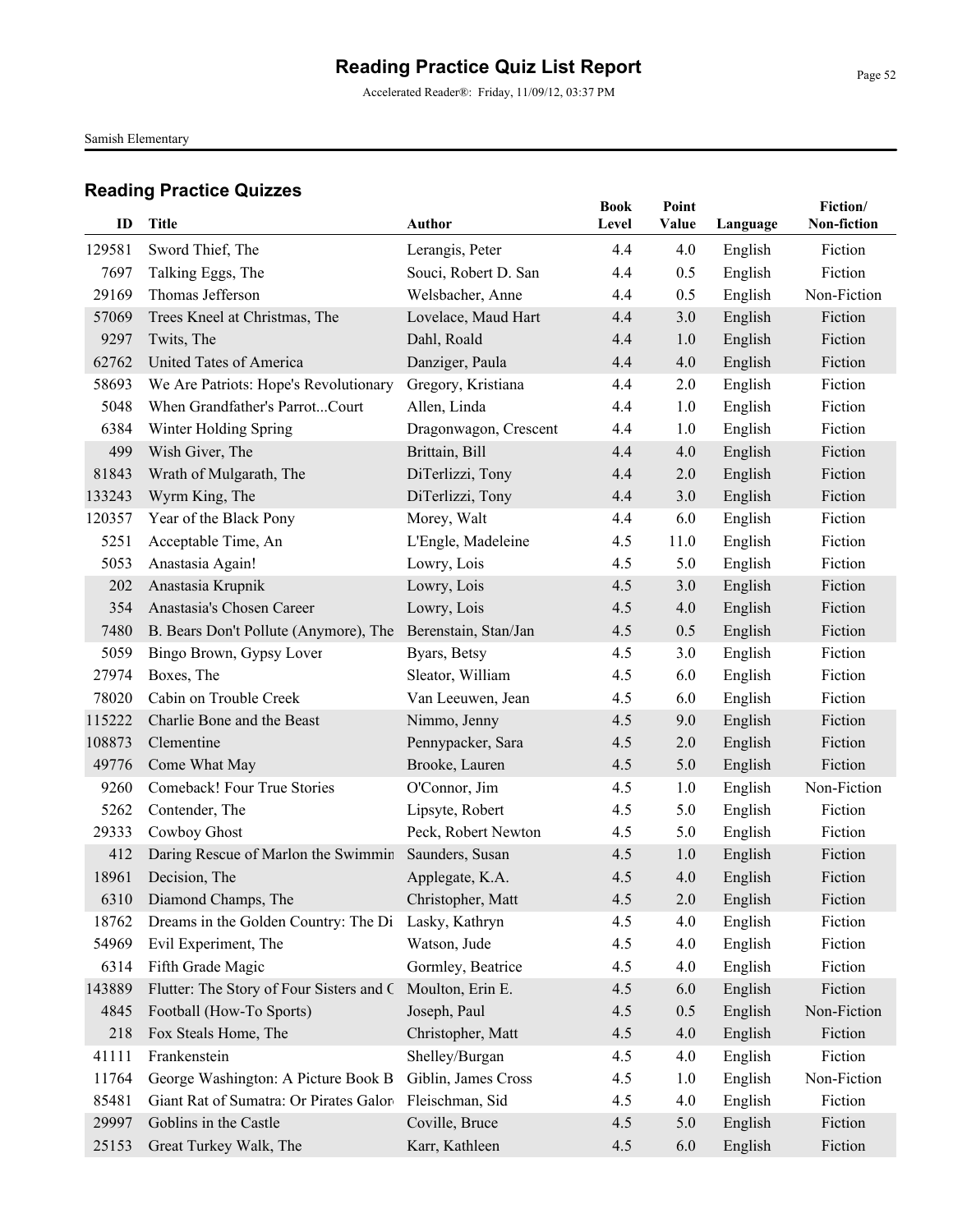Accelerated Reader®: Friday, 11/09/12, 03:37 PM

Samish Elementary

|        |                                      |                        | <b>Book</b> | Point |          | Fiction/    |
|--------|--------------------------------------|------------------------|-------------|-------|----------|-------------|
| ID     | <b>Title</b>                         | <b>Author</b>          | Level       | Value | Language | Non-fiction |
| 226    | Harriet the Spy                      | Fitzhugh, Louise       | 4.5         | 8.0   | English  | Fiction     |
| 811    | Helen Keller: From Tragedy to Triump | Wilkie, Katharine E.   | 4.5         | 4.0   | English  | Fiction     |
| 29482  | Intrepid Polly McDoodle, The         | Woodbury, Mary         | 4.5         | 4.0   | English  | Fiction     |
| 29345  | Invisible Polly McDoodle, The        | Woodbury, Mary         | 4.5         | 5.0   | English  | Fiction     |
| 19546  | Jaguar                               | Smith, Roland          | 4.5         | 8.0   | English  | Fiction     |
| 176    | Jennifer, Hecate, Macbeth,and Me, E. | Konigsburg, E.L.       | 4.5         | 3.0   | English  | Fiction     |
| 10916  | Little Farm in the Ozarks            | MacBride, Roger Lea    | 4.5         | 7.0   | English  | Fiction     |
| 140427 | Lost Hero, The                       | Riordan, Rick          | 4.5         | 19.0  | English  | Fiction     |
| 52616  | Love That Dog                        | Creech, Sharon         | 4.5         | 1.0   | English  | Fiction     |
| 482    | Maldonado Miracle, The               | Taylor, Theodore       | 4.5         | 5.0   | English  | Fiction     |
| 5275   | Mama's Going to Buy You a Mockingt   | Little, Jean           | 4.5         | 8.0   | English  | Fiction     |
| 5483   | Many Moons                           | Thurber, James         | 4.5         | 0.5   | English  | Fiction     |
| 29317  | Melanie Bluelake's Dream             | Dorion, Betty          | 4.5         | 6.0   | English  | Fiction     |
| 11480  | Mick Harte Was Here                  | Park, Barbara          | 4.5         | 2.0   | English  | Fiction     |
| 144983 | Middle School: The Worst Years of My | Patterson, James       | 4.5         | 4.0   | English  | Fiction     |
| 87183  | Million Dollar Strike, The           | Gutman, Dan            | 4.5         | 4.0   | English  | Fiction     |
| 10677  | <b>Moonlight Madness</b>             | Erickson, John R.      | 4.5         | 3.0   | English  | Fiction     |
| 429    | Muggie Maggie                        | Cleary, Beverly        | 4.5         | 1.0   | English  | Fiction     |
| 20280  | Mutt in the Iron Muzzle, The         | Friedman, Michael Jan  | 4.5         | 4.0   | English  | Fiction     |
| 17880  | My Life as a Toasted Time Traveler   | Myers, Bill            | 4.5         | 3.0   | English  | Fiction     |
| 431    | Next Spring an Oriole                | Whelan, Gloria         | 4.5         | 1.0   | English  | Fiction     |
| 48259  | No More Dead Dogs                    | Korman, Gordon         | 4.5         | 5.0   | English  | Fiction     |
| 379    | Number the Stars                     | Lowry, Lois            | 4.5         | 4.0   | English  | Fiction     |
| 630    | On the Far Side of the Mountain      | George, Jean Craighead | 4.5         | 6.0   | English  | Fiction     |
| 53789  | One Day You'll Know                  | Brooke, Lauren         | 4.5         | 6.0   | English  | Fiction     |
| 68     | Onion John                           | Krumgold, Joseph       | 4.5         | 8.0   | English  | Fiction     |
| 6084   | Ox-Cart Man                          | Hall, Donald           | 4.5         | 0.5   | English  | Fiction     |
| 20090  | P.S. Longer Letter Later             | Danziger, Paula        | 4.5         | 5.0   | English  | Fiction     |
| 27680  | Pippi Goes to the Circus             | Lindgren, Astrid       | 4.5         | 0.5   | English  | Fiction     |
|        | 24547 Pocahontas: Young Peacemaker   | Gourse, Leslie         | 4.5         | 3.0   | English  | Fiction     |
| 9293   | Pudmuddles                           | York, Carol Beach      | 4.5         | 0.5   | English  | Fiction     |
| 137173 | Red Pyramid, The                     | Riordan, Rick          | 4.5         | 18.0  | English  | Fiction     |
| 27747  | Riding Freedom                       | Ryan, Pam Muñoz        | 4.5         | 3.0   | English  | Fiction     |
| 10934  | Robot King, The                      | Selznick, Brian        | 4.5         | 1.0   | English  | Fiction     |
| 22372  | Rowan and the Keeper of the Crystal  | Rodda, Emily           | 4.5         | 5.0   | English  | Fiction     |
| 35613  | Royal Bee, The                       | Park, Frances          | 4.5         | 0.5   | English  | Fiction     |
| 58687  | Saffy's Angel                        | McKay, Hilary          | 4.5         | 6.0   | English  | Fiction     |
| 34510  | Sasquatch                            | Smith, Roland          | 4.5         | 5.0   | English  | Fiction     |
| 28542  | Searching for Candlestick Park       | Kehret, Peg            | 4.5         | 5.0   | English  | Fiction     |
| 46268  | Shipwrecked Sailor: An Egyptian Tale | Bower, Tamara          | 4.5         | 0.5   | English  | Fiction     |
| 439    | Silver                               | Whelan, Gloria         | 4.5         | 1.0   | English  | Fiction     |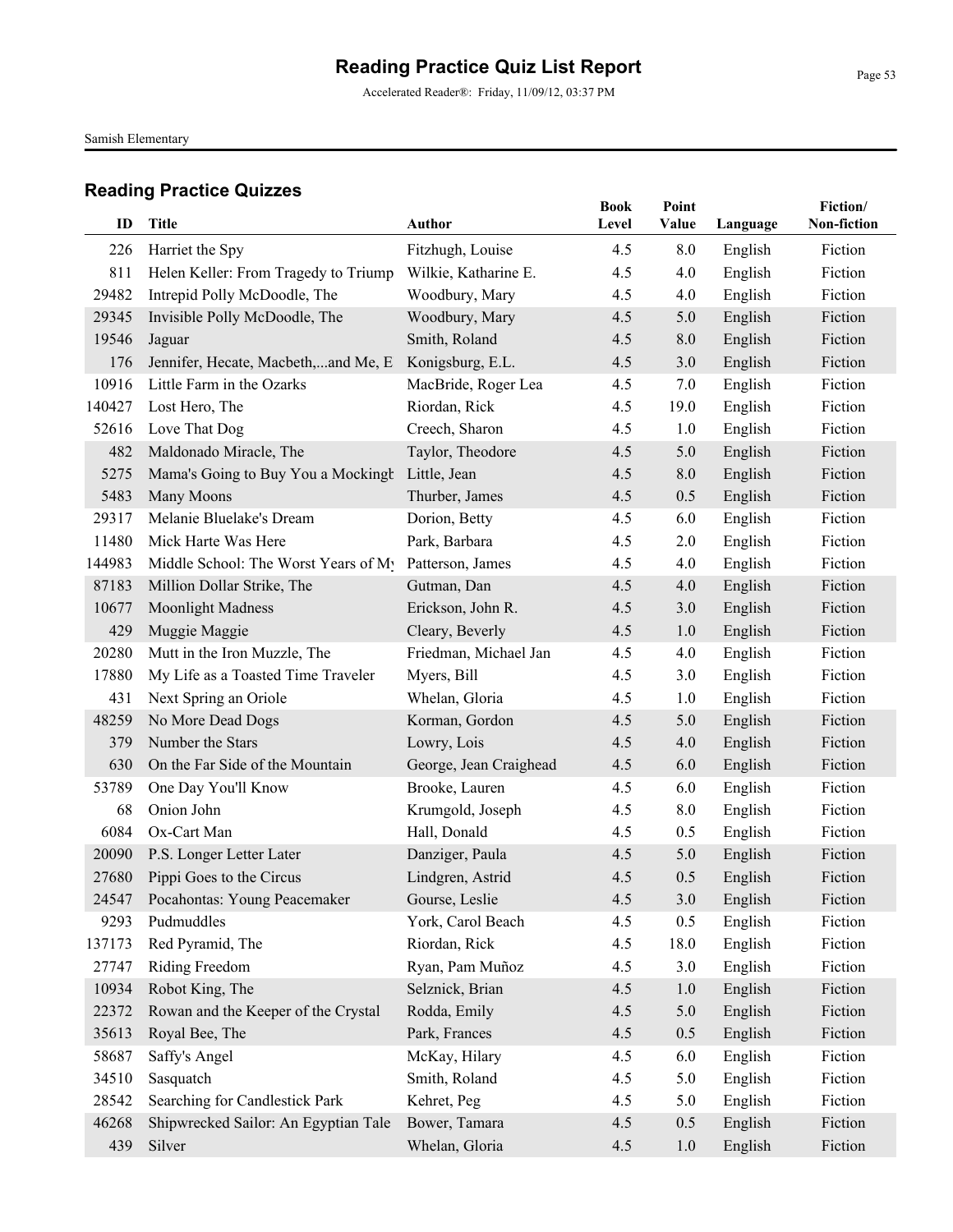Accelerated Reader®: Friday, 11/09/12, 03:37 PM

Samish Elementary

| ID            | Title                                   | Author                          | <b>Book</b><br>Level | Point<br>Value | Language | Fiction/<br>Non-fiction |
|---------------|-----------------------------------------|---------------------------------|----------------------|----------------|----------|-------------------------|
| 143964        | <b>Smells Like Treasure</b>             | Selfors, Suzanne                | 4.5                  | 11.0           | English  | Fiction                 |
| 4847          | Soccer (How-To Sports)                  | Joseph, Paul                    | 4.5                  | 0.5            | English  | Non-Fiction             |
| 10252         | Someone Was Watching                    | Patneaude, David                | 4.5                  | 6.0            | English  | Fiction                 |
| 14492         | SOS Titanic                             | Bunting, Eve                    | 4.5                  | 6.0            | English  | Fiction                 |
| 78855         | Troll Fell                              | Langrish, Katherine             | 4.5                  | 9.0            | English  | Fiction                 |
| 47670         | Two Princesses of Bamarre, The          | Levine, Gail Carson             | 4.5                  | 8.0            | English  | Fiction                 |
| 32750         | Welcome Comfort                         | Polacco, Patricia               | 4.5                  | 0.5            | English  | Fiction                 |
| 131144        | When You Reach Me                       | Stead, Rebecca                  | 4.5                  | 6.0            | English  | Fiction                 |
| 6347          | Which Way Freedom?                      | Hansen, Joyce                   | 4.5                  | 5.0            | English  | Fiction                 |
| 85992         | Wolf Brother                            | Paver, Michelle                 | 4.5                  | 8.0            | English  | Fiction                 |
| 48342         | Word Eater, The                         | Amato, Mary                     | 4.5                  | 4.0            | English  | Fiction                 |
|               |                                         |                                 |                      |                |          |                         |
| 6489<br>17800 | World's Fair, The                       | Tedrow, T.L.<br>Spinelli, Jerry | 4.5<br>4.5           | 8.0<br>5.0     | English  | Fiction<br>Fiction      |
| 14149         | Wringer                                 |                                 | 4.5                  |                | English  | Fiction                 |
| 44671         | Yang the Third and Her Impossible Far   | Namioka, Lensey                 |                      | 3.0            | English  | Fiction                 |
|               | Year Down Yonder, A                     | Peck, Richard                   | 4.5                  | 4.0            | English  | Fiction                 |
| 43754         | Year of Miss Agnes, The                 | Hill, Kirkpatrick               | 4.5                  | 3.0            | English  |                         |
| 128887        | You Never Heard of Sandy Koufax?!       | Winter, Jonah                   | 4.5                  | 0.5            | English  | Non-Fiction             |
| 77134         | Young Man and the Sea, The              | Philbrick, Rodman               | 4.5                  | 5.0            | English  | Fiction                 |
| 166           | 4B Goes Wild                            | Gilson, Jamie                   | 4.6                  | 4.0            | English  | Fiction                 |
| 6301          | Addie's Dakota Winter                   | Lawlor, Laurie                  | 4.6                  | 4.0            | English  | Fiction                 |
| 451           | Adventures of Ali Baba Bernstein, The   | Hurwitz, Johanna                | 4.6                  | 2.0            | English  | Fiction                 |
| 59348         | After the Rain: Virginia's Civil War Di | Osborne, Mary Pope              | 4.6                  | 2.0            | English  | Fiction                 |
| 17605         | Amelia Earhart: Courage in the Sky      | Kerby, Mona                     | 4.6                  | 1.0            | English  | Non-Fiction             |
| 5403          | Animal, the Vegetable and John D. Jon   | Byars, Betsy                    | 4.6                  | 4.0            | English  | Fiction                 |
| 29322         | Anywhere But Here                       | Dueck, Adele                    | 4.6                  | 4.0            | English  | Fiction                 |
| 106501        | Archer's Quest                          | Park, Linda Sue                 | 4.6                  | 5.0            | English  | Fiction                 |
| 20257         | Blizzard Disaster, The                  | Kehret, Peg                     | 4.6                  | 4.0            | English  | Fiction                 |
| 27971         | <b>Brave Margaret</b>                   | Souci, Robert D. San            | 4.6                  | 0.5            | English  | Fiction                 |
| 11            | Bridge to Terabithia                    | Paterson, Katherine             | 4.6                  | 5.0            | English  | Fiction                 |
|               | 107039 Charlie Bone and the Hidden King | Nimmo, Jenny                    | 4.6                  | 10.0           | English  | Fiction                 |
| 54261         | Copper Treasure, The                    | Burgess, Melvin                 | 4.6                  | 2.0            | English  | Fiction                 |
| 15804         | Countdown                               | Mikaelsen, Ben                  | 4.6                  | 8.0            | English  | Fiction                 |
| 6458          | Dangerous Ground                        | Skurzynski, Gloria              | 4.6                  | 5.0            | English  | Fiction                 |
| 33623         | Dark Rival, The                         | Watson, Jude                    | 4.6                  | 3.0            | English  | Fiction                 |
| 7855          | Dark-Thirty, The                        | McKissack, Patricia C.          | 4.6                  | 4.0            | English  | Fiction                 |
| 164           | Dog on Barkham Street, A                | Stolz, Mary                     | 4.6                  | 5.0            | English  | Fiction                 |
| 14879         | Dragonslayers, The                      | Coville, Bruce                  | 4.6                  | 3.0            | English  | Fiction                 |
| 13756         | Earthquake Terror                       | Kehret, Peg                     | 4.6                  | 4.0            | English  | Fiction                 |
| 17769         | Ella Enchanted                          | Levine, Gail Carson             | 4.6                  | 8.0            | English  | Fiction                 |
| 64949         | Escape with the Dream Maker             | Morris, Gilbert                 | 4.6                  | 6.0            | English  | Fiction                 |
| 54970         | Fight for Truth, The                    | Watson, Jude                    | 4.6                  | 4.0            | English  | Fiction                 |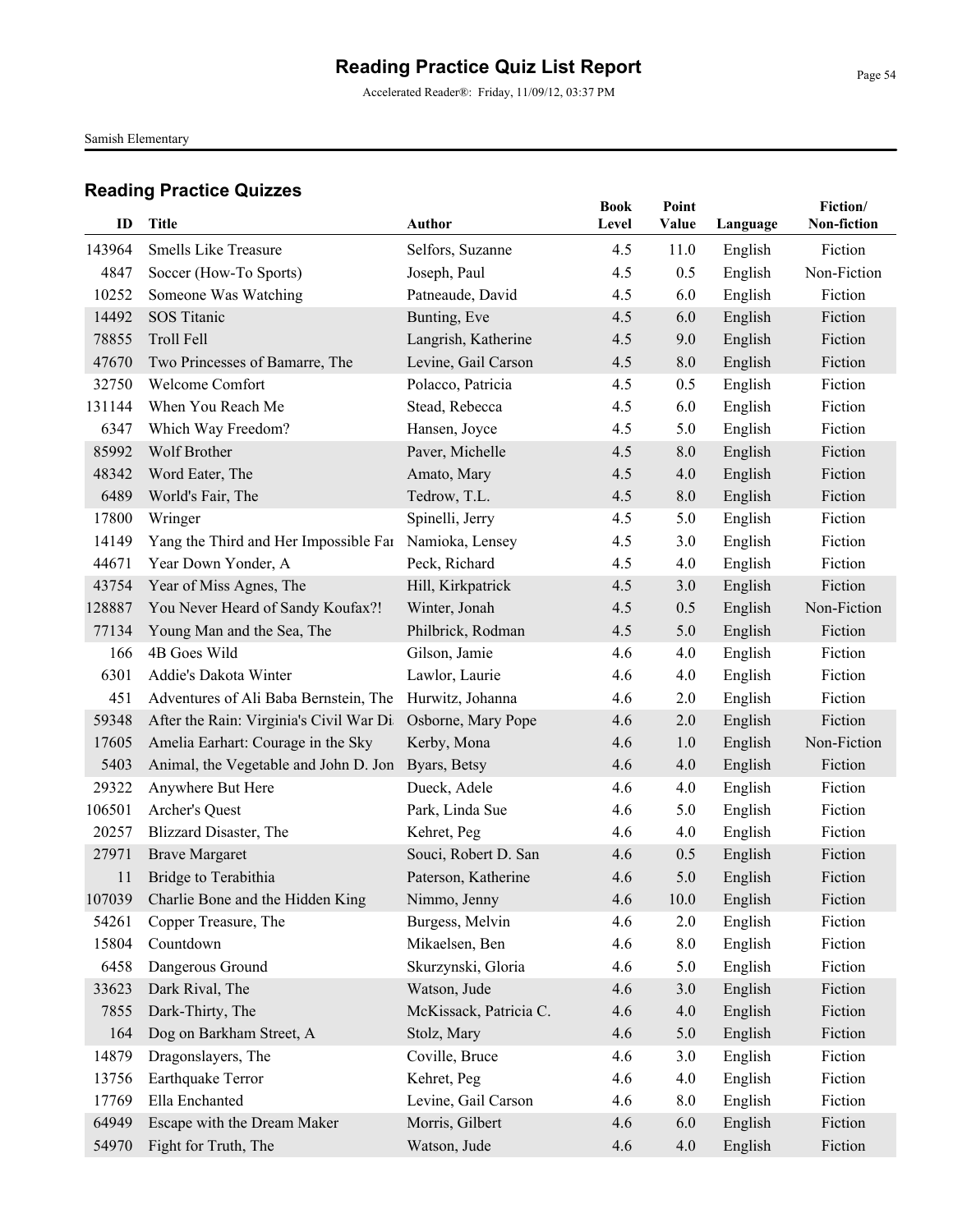Accelerated Reader®: Friday, 11/09/12, 03:37 PM

Samish Elementary

| ID     | <b>Title</b>                                                      | Author                | <b>Book</b><br>Level | Point<br>Value | Language | Fiction/<br>Non-fiction |
|--------|-------------------------------------------------------------------|-----------------------|----------------------|----------------|----------|-------------------------|
| 10244  | Flip-Flop Girl                                                    | Paterson, Katherine   | 4.6                  | 5.0            | English  | Fiction                 |
| 6360   | Fortune-Tellers, The                                              | Alexander, Lloyd      | 4.6                  | 0.5            | English  | Fiction                 |
| 42304  | Franklin D. Roosevelt                                             | Joseph, Paul          | 4.6                  | 0.5            | English  | Non-Fiction             |
| 29996  | Freedom Crossing                                                  | Clark, Margaret Goff  | 4.6                  | 5.0            | English  | Fiction                 |
| 44277  | George W. Bush                                                    | Ryan, Patrick         | 4.6                  | 0.5            | English  | Non-Fiction             |
| 29339  | Ghost of a Chance                                                 | Roberts, Laura Peyton | 4.6                  | 7.0            | English  | Fiction                 |
| 116    | Great Gilly Hopkins, The                                          | Paterson, Katherine   | 4.6                  | 5.0            | English  | Fiction                 |
| 5019   | Hattie and the Wild Waves                                         | Cooney, Barbara       | 4.6                  | 0.5            | English  | Fiction                 |
| 266    | Henry and Beezus                                                  | Cleary, Beverly       | 4.6                  | 4.0            | English  | Fiction                 |
| 417    | Henry and Ribsy                                                   | Cleary, Beverly       | 4.6                  | 3.0            | English  | Fiction                 |
| 474    | Here Comes Zelda ClausHoliday Dis                                 | Hall, Lynn            | 4.6                  | 3.0            | English  | Fiction                 |
| 139482 | Hero                                                              | Lupica, Mike          | 4.6                  | 8.0            | English  | Fiction                 |
| 54971  | Hidden Past, The                                                  | Watson, Jude          | 4.6                  | 4.0            | English  | Fiction                 |
| 28081  | Holes                                                             | Sachar, Louis         | 4.6                  | 7.0            | English  | Fiction                 |
| 664    | House on Hackman's Hill, The                                      | Nixon, Joan Lowery    | 4.6                  | 4.0            | English  | Fiction                 |
| 58682  | How to Disappear Completely and Nev                               | Nickerson, Sara       | 4.6                  | 9.0            | English  | Fiction                 |
| 24918  | If You Grew Up with George Washing                                | Gross, Ruth Belov     | 4.6                  | 1.0            | English  | Non-Fiction             |
| 229    | In the Year of the Boar and Jackie Robi                           | Lord, Bette Bao       | 4.6                  | 4.0            | English  | Fiction                 |
| 134835 | Incarceron                                                        | Fisher, Catherine     | 4.6                  | 14.0           | English  | Fiction                 |
| 231    | Indian in the Cupboard, The                                       | Banks, Lynne Reid     | 4.6                  | 6.0            | English  | Fiction                 |
| 58026  | Island Book One: Shipwreck                                        | Korman, Gordon        | 4.6                  | 3.0            | English  | Fiction                 |
| 5071   | Island on Bird Street, The                                        | Orlev, Uri            | 4.6                  | 7.0            | English  | Fiction                 |
| 478    | J.T.                                                              | Wagner, Jane          | 4.6                  | 1.0            | English  | Fiction                 |
| 68162  | Jackie's Wild Seattle                                             | Hobbs, Will           | 4.6                  | 8.0            | English  | Fiction                 |
| 369    | Journey to Jo'burg                                                | Naidoo, Beverley      | 4.6                  | 2.0            | English  | Fiction                 |
| 29335  | Kin: Mana's Story, The                                            | Dickinson, Peter      | 4.6                  | 6.0            | English  | Fiction                 |
| 275    | Kitty in the Middle                                               | Delton, Judy          | 4.6                  | 3.0            | English  | Fiction                 |
| 124997 | Knucklehead: Tall TalesTrue Stories                               | Scieszka, Jon         | 4.6                  | 2.0            | English  | Non-Fiction             |
| 17781  | Lily's Crossing                                                   | Giff, Patricia Reilly | 4.6                  | 5.0            | English  | Fiction                 |
|        | 44755 Little Gold Star: A Spanish American ( Souci, Robert D. San |                       | 4.6                  | 0.5            | English  | Fiction                 |
| 5481   | Magic School Bus Inside the Human B                               | Cole, Joanna          | 4.6                  | 0.5            | English  | Fiction                 |
| 13711  | Mark Twain: Young Writer                                          | Mason, Miriam E.      | 4.6                  | 3.0            | English  | Non-Fiction             |
| 136424 | Maximum Ride: Fang                                                | Patterson, James      | 4.6                  | 8.0            | English  | Fiction                 |
| 88565  | Maximum Ride: The Angel Experimen                                 | Patterson, James      | 4.6                  | 11.0           | English  | Fiction                 |
| 39876  | Me Tarzan                                                         | Byars, Betsy          | 4.6                  | $2.0\,$        | English  | Fiction                 |
| 71437  | Meanest Doll in the World, The                                    | Martin, Ann M.        | 4.6                  | 5.0            | English  | Fiction                 |
| 57     | Middle Moffat, The                                                | Estes, Eleanor        | 4.6                  | 6.0            | English  | Fiction                 |
| 240    | Not-Just-Anybody Family, The                                      | Byars, Betsy          | 4.6                  | 4.0            | English  | Fiction                 |
| 67     | On the Banks of Plum Creek                                        | Wilder, Laura Ingalls | 4.6                  | 8.0            | English  | Fiction                 |
| 114707 | On the Wings of Heroes                                            | Peck, Richard         | 4.6                  | 4.0            | English  | Fiction                 |
| 135338 | One Crazy Summer                                                  | Williams-Garcia, Rita | 4.6                  | 7.0            | English  | Fiction                 |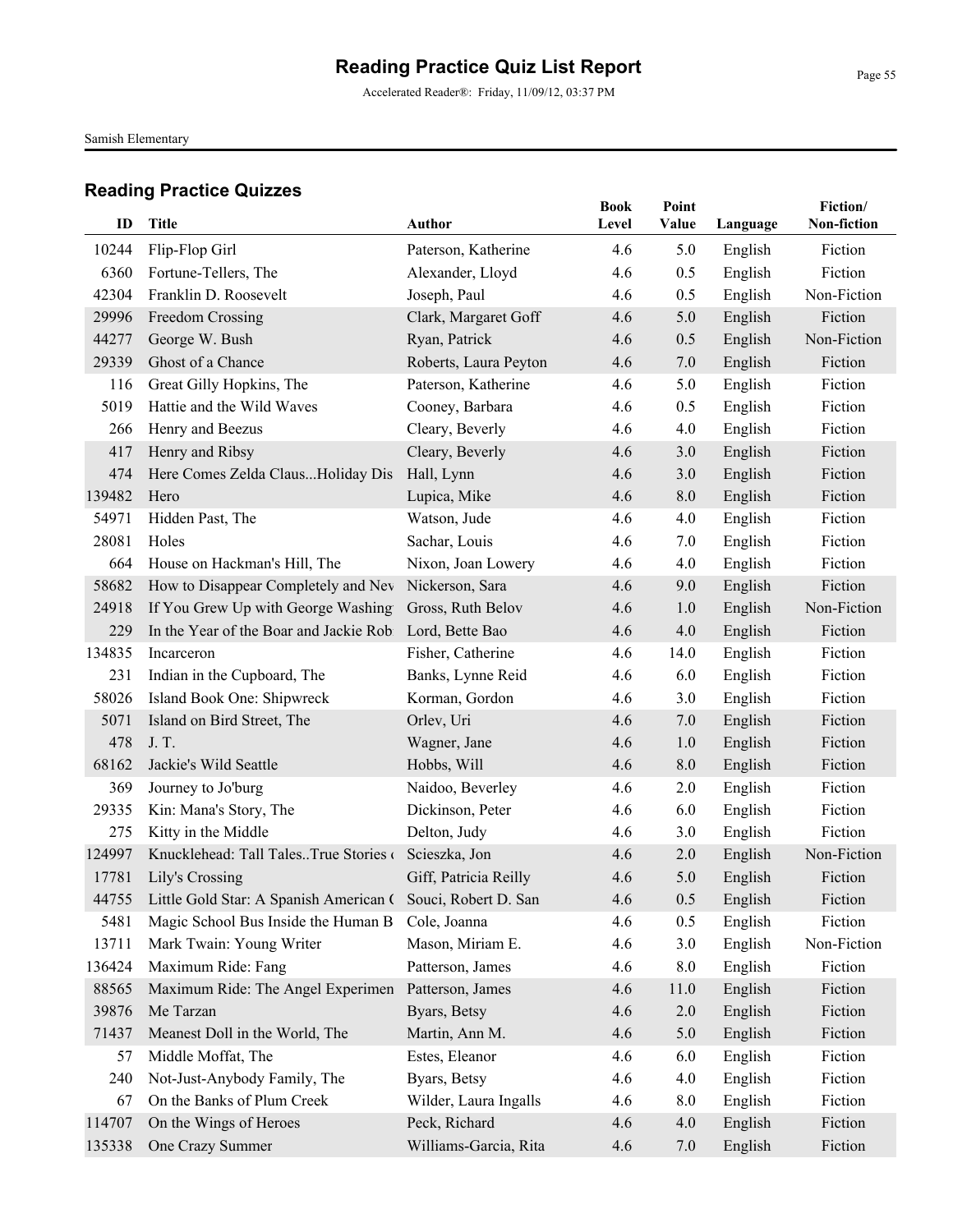Accelerated Reader®: Friday, 11/09/12, 03:37 PM

Samish Elementary

| ID     | <b>Title</b>                           | <b>Author</b>          | <b>Book</b><br>Level | Point<br>Value | Language | Fiction/<br>Non-fiction |
|--------|----------------------------------------|------------------------|----------------------|----------------|----------|-------------------------|
|        |                                        |                        |                      |                |          |                         |
| 19539  | One Grain of Rice: A Mathematical Fo   | Demi                   | 4.6                  | 0.5            | English  | Fiction                 |
| 18781  | One Hundredth Thing About Caroline,    | Lowry, Lois            | 4.6                  | 4.0            | English  | Fiction                 |
| 6482   | Otis Spofford                          | Cleary, Beverly        | 4.6                  | 4.0            | English  | Fiction                 |
| 5079   | Out from This Place                    | Hansen, Joyce          | 4.6                  | 5.0            | English  | Fiction                 |
| 109337 | Peskie Spell, The                      | Rodda, Emily           | 4.6                  | 2.0            | English  | Fiction                 |
| 489    | Peter and Veronica                     | Sachs, Marilyn         | 4.6                  | 5.0            | English  | Fiction                 |
| 17636  | Picture of Freedom: The Diary of Clote | McKissack, Patricia C. | 4.6                  | 5.0            | English  | Fiction                 |
| 27684  | Pippi Goes to School                   | Lindgren, Astrid       | 4.6                  | 0.5            | English  | Fiction                 |
| 48278  | Pippi to the Rescue                    | Lindgren, Astrid       | 4.6                  | 0.5            | English  | Fiction                 |
| 6374   | Plum Tree War, The                     | Pryor, Bonnie          | 4.6                  | 4.0            | English  | Fiction                 |
| 33625  | Queen Amidala                          | Watson, Jude           | 4.6                  | 3.0            | English  | Fiction                 |
| 109459 | Rainbow Wand, The                      | Rodda, Emily           | 4.6                  | 2.0            | English  | Fiction                 |
| 6341   | Randall's Wall                         | Fenner, Carol          | 4.6                  | 2.0            | English  | Fiction                 |
| 29284  | Rapunzel                               | Zelinsky, Paul O.      | 4.6                  | 0.5            | English  | Fiction                 |
| 123051 | Reckoning                              | Watson, Jude           | 4.6                  | 4.0            | English  | Fiction                 |
| 383    | Return of the Indian, The              | Banks, Lynne Reid      | 4.6                  | 5.0            | English  | Fiction                 |
| 24687  | Richard Nixon                          | Joseph, Paul           | 4.6                  | 0.5            | English  | Non-Fiction             |
| 105933 | Sea of Monsters, The                   | Riordan, Rick          | 4.6                  | 9.0            | English  | Fiction                 |
| 688    | Seal Oil Lamp, The                     | DeArmond, Dale         | 4.6                  | 1.0            | English  | Fiction                 |
| 53795  | Secret in the Woods, The               | Leppard, Lois Gladys   | 4.6                  | 3.0            | English  | Fiction                 |
| 6009   | Secret Language of the SB, The         | Scarboro, Elizabeth    | 4.6                  | 3.0            | English  | Fiction                 |
| 5043   | Secret of Gumbo Grove, The             | Tate, Eleanora E.      | 4.6                  | 7.0            | English  | Fiction                 |
| 54975  | Shattered Peace, The                   | Watson, Jude           | 4.6                  | 4.0            | English  | Fiction                 |
| 76146  | Snow Spider, The                       | Nimmo, Jenny           | 4.6                  | 4.0            | English  | Fiction                 |
| 5386   | Soccer Halfback                        | Christopher, Matt      | 4.6                  | 4.0            | English  | Fiction                 |
| 88510  | Star Cloak, The                        | Rodda, Emily           | 4.6                  | 2.0            | English  | Fiction                 |
| 18894  | Story of the White House, The          | Waters, Kate           | 4.6                  | 0.5            | English  | Non-Fiction             |
| 29342  | Sword of the Samurai                   | Kimmel, Eric A.        | 4.6                  | 2.0            | English  | Fiction                 |
| 8937   | Terror at the Zoo                      | Kehret, Peg            | 4.6                  | 5.0            | English  | Fiction                 |
| 105027 | This Is the Dream                      | Shore, Diane Z.        | 4.6                  | 0.5            | English  | Fiction                 |
| 13580  | Thomas Jefferson: A Photo-Illustrated  | Usel, T.M.             | 4.6                  | 0.5            | English  | Non-Fiction             |
| 63101  | Trail of the Jedi, The                 | Watson, Jude           | 4.6                  | 3.0            | English  | Fiction                 |
| 54977  | Uncertain Path, The                    | Watson, Jude           | 4.6                  | 4.0            | English  | Fiction                 |
| 64960  | Voyage of the Dolphin                  | Morris, Gilbert        | 4.6                  | 6.0            | English  | Fiction                 |
| 596    | Wait Till Helen Comes                  | Hahn, Mary Downing     | 4.6                  | 5.0            | English  | Fiction                 |
| 6017   | Waterman's Boy (Trouble at Marsh Ha    | Sharpe, Susan          | 4.6                  | 4.0            | English  | Fiction                 |
| 86253  | Whales on Stilts!                      | Anderson, M.T.         | 4.6                  | 3.0            | English  | Fiction                 |
| 44966  | When Mules Flew on Magnolia Street     | Johnson, Angela        | 4.6                  | 2.0            | English  | Fiction                 |
| 300    | Winged Colt of Casa Mia, The           | Byars, Betsy           | 4.6                  | 4.0            | English  | Fiction                 |
| 148    | Winnie-The-Pooh                        | Milne, A.A.            | 4.6                  | 3.0            | English  | Fiction                 |
| 5049   | Winning of Miss Lynn Ryan, The         | Cooper, Ilene          | 4.6                  | 3.0            | English  | Fiction                 |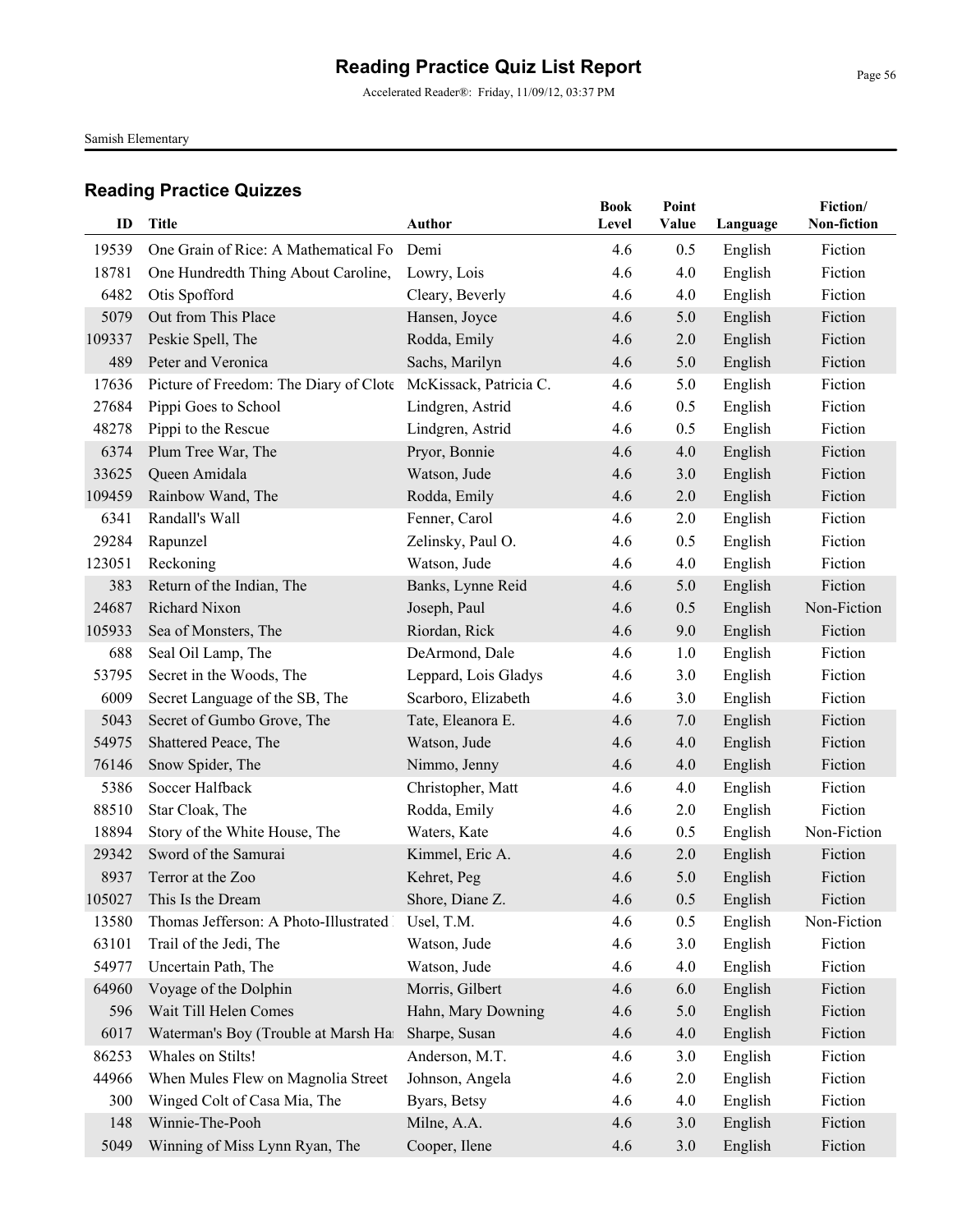Accelerated Reader®: Friday, 11/09/12, 03:37 PM

Samish Elementary

| ID     | Title                                  | <b>Author</b>          | <b>Book</b><br>Level | Point<br>Value | Language | Fiction/<br>Non-fiction |
|--------|----------------------------------------|------------------------|----------------------|----------------|----------|-------------------------|
| 399    | Words By Heart                         | Sebestyen, Ouida       | 4.6                  | 6.0            | English  | Fiction                 |
| 141508 | Words In the Dust                      | Reedy, Trent           | 4.6                  | 10.0           | English  | Fiction                 |
| 8550   | Yang the Youngest and His Terrible Ea  | Namioka, Lensey        | 4.6                  | 3.0            | English  | Fiction                 |
| 250    | Zeely                                  | Hamilton, Virginia     | 4.6                  | 4.0            | English  | Fiction                 |
| 661    | 18th Emergency, The                    | Byars, Betsy           | 4.7                  | 4.0            | English  | Fiction                 |
| 413    | 89th Kitten, The                       | Nilsson, Eleanor       | 4.7                  | 2.0            | English  | Fiction                 |
| 81642  | Abduction!                             | Kehret, Peg            | 4.7                  | 6.0            | English  | Fiction                 |
| 13551  | Abraham Lincoln: A Photo-Illustrated 1 | Usel, T.M.             | 4.7                  | 0.5            | English  | Non-Fiction             |
| 11577  | <b>Absolutely Normal Chaos</b>         | Creech, Sharon         | 4.7                  | 7.0            | English  | Fiction                 |
| 117245 | Against the Empire                     | Watson, Jude           | 4.7                  | 4.0            | English  | Fiction                 |
| 651    | Aldo Applesauce                        | Hurwitz, Johanna       | 4.7                  | 2.0            | English  | Fiction                 |
| 130118 | Along for the Ride                     | Dessen, Sarah          | 4.7                  | 15.0           | English  | Fiction                 |
| 403    | Angel In Charge                        | Delton, Judy           | 4.7                  | 3.0            | English  | Fiction                 |
| 64946  | Attack of the Amazons                  | Morris, Gilbert        | 4.7                  | 6.0            | English  | Fiction                 |
| 154    | Bear Called Paddington, A              | Bond, Michael          | 4.7                  | 4.0            | English  | Fiction                 |
| 24436  | Birds (Rourke Guide to State Symbols)  | Cooper, Jason          | 4.7                  | 1.0            | English  | Non-Fiction             |
| 132348 | Black Circle, The                      | Carman, Patrick        | 4.7                  | 5.0            | English  | Fiction                 |
| 27517  | Cactus Hotel                           | Guiberson, Brenda Z.   | 4.7                  | 0.5            | English  | Fiction                 |
| 71302  | Charlie Bone and the Time Twister      | Nimmo, Jenny           | 4.7                  | 9.0            | English  | Fiction                 |
| 256    | Chocolate Touch, The                   | Catling, Patrick       | 4.7                  | 2.0            | English  | Fiction                 |
| 162    | Come Sing, Jimmy Jo                    | Paterson, Katherine    | 4.7                  | 8.0            | English  | Fiction                 |
| 5007   | Danny, the Champion of the World       | Dahl, Roald            | 4.7                  | 6.0            | English  | Fiction                 |
| 11713  | Ear, the Eye, and the Arm, The         | Farmer, Nancy          | 4.7                  | 12.0           | English  | Fiction                 |
| 118263 | Emmy and the Incredible Shrinking Ra   | Jonell, Lynne          | 4.7                  | 9.0            | English  | Fiction                 |
| 41390  | Ereth's Birthday                       | Avi                    | 4.7                  | 5.0            | English  | Fiction                 |
| 126118 | Every Soul a Star                      | Mass, Wendy            | 4.7                  | 11.0           | English  | Fiction                 |
| 106861 | Evil Star                              | Horowitz, Anthony      | 4.7                  | 13.0           | English  | Fiction                 |
| 467    | Family Under the Bridge, The           | Carlson, Natalie       | 4.7                  | 3.0            | English  | Fiction                 |
| 64950  | Flight of the Eagles                   | Morris, Gilbert        | 4.7                  | 7.0            | English  | Fiction                 |
| 364    | Friedrich                              | Richter, Hans Peter    | 4.7                  | 5.0            | English  | Fiction                 |
| 2114   | Frightful's Mountain                   | George, Jean Craighead | 4.7                  | 8.0            | English  | Fiction                 |
| 29483  | From One Experience to Another         | Weiss, Jerry/Helen     | 4.7                  | 8.0            | English  | Fiction                 |
| 29     | From the Mixed-Up Files of Mrs. Basil  | Konigsburg, E.L.       | 4.7                  | 5.0            | English  | Fiction                 |
| 219    | Gaffer Samson's Luck                   | Paton-Walsh, Jill      | 4.7                  | 4.0            | English  | Fiction                 |
| 53499  | Giant Germ, The                        | Cole/Capeci            | 4.7                  | 1.0            | English  | Fiction                 |
| 9265   | Giraffe and the Pelly and Me, The      | Dahl, Roald            | 4.7                  | 1.0            | English  | Fiction                 |
| 5069   | Girl Who Owned a City, The             | Nelson, O.T.           | 4.7                  | 7.0            | English  | Fiction                 |
| 171    | Grandmother for the Orphelines, A      | Carlson, Natalie       | 4.7                  | 2.0            | English  | Fiction                 |
| 82278  | Gregor and the Prophecy of Bane        | Collins, Suzanne       | 4.7                  | 8.0            | English  | Fiction                 |
| 13707  | Harry Houdini: Young Magician          | Borland/Speicher       | 4.7                  | 4.0            | English  | Non-Fiction             |
| 34     | Henry Huggins                          | Cleary, Beverly        | 4.7                  | 3.0            | English  | Fiction                 |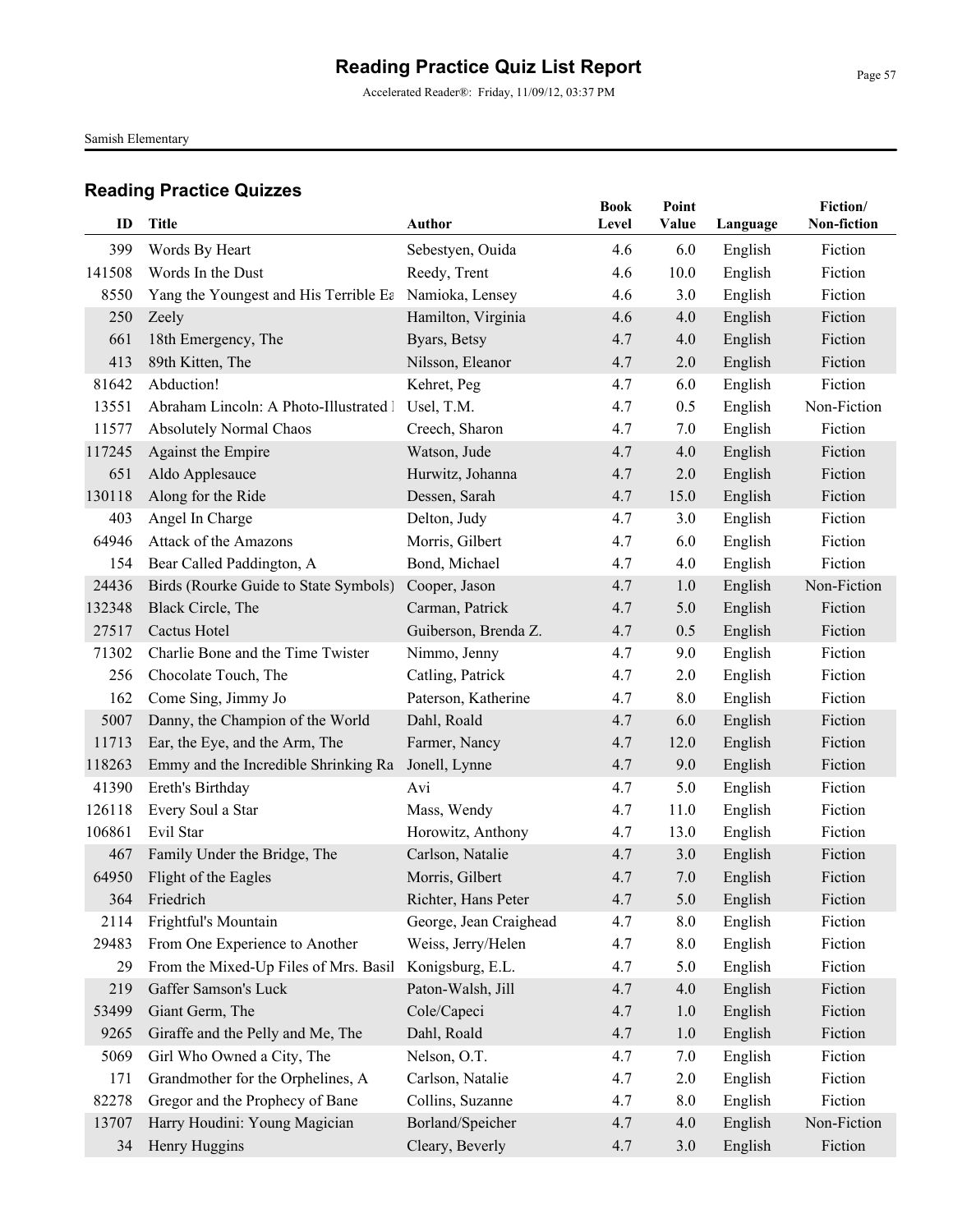Accelerated Reader®: Friday, 11/09/12, 03:37 PM

Samish Elementary

| ID     | Title                                                 | Author                | <b>Book</b><br>Level | Point<br>Value | Language | Fiction/<br>Non-fiction |
|--------|-------------------------------------------------------|-----------------------|----------------------|----------------|----------|-------------------------|
|        |                                                       |                       |                      |                |          |                         |
| 6319   | Home at Last                                          | deVries, David        | 4.7                  | 6.0            | English  | Fiction                 |
| 32022  | I Was a Sixth Grade Alien                             | Coville, Bruce        | 4.7                  | 4.0            | English  | Fiction                 |
| 46     | It's Like This, Cat                                   | Neville, Emily Cheney | 4.7                  | 5.0            | English  | Fiction                 |
| 6371   | Journey to America                                    | Levitin, Sonia        | 4.7                  | 5.0            | English  | Fiction                 |
| 68163  | Kensuke's Kingdom                                     | Morpurgo, Michael     | 4.7                  | 5.0            | English  | Fiction                 |
| 17779  | Kid Who Ran for President, The                        | Gutman, Dan           | 4.7                  | 3.0            | English  | Fiction                 |
| 74071  | Kira-Kira                                             | Kadohata, Cynthia     | 4.7                  | 7.0            | English  | Fiction                 |
| 8917   | Letter, the Witch, and the Ring, The                  | Bellairs, John        | 4.7                  | 6.0            | English  | Fiction                 |
| 30611  | Letter to Mrs. Roosevelt, A                           | DeYoung, C. Coco      | 4.7                  | 3.0            | English  | Fiction                 |
| 89885  | Lightning Thief, The                                  | Riordan, Rick         | 4.7                  | 13.0           | English  | Fiction                 |
| 30543  | Little Women (Great Illustrated Classic               | Alcott/Monfried       | 4.7                  | 2.0            | English  | Fiction                 |
| 45526  | Littles and Their Amazing New Friend. Peterson, John  |                       | 4.7                  | 2.0            | English  | Fiction                 |
| 5427   | Love, from the Fifth-Grade Celebrity                  | Giff, Patricia Reilly | 4.7                  | 3.0            | English  | Fiction                 |
| 5428   | Maggie, Too                                           | Nixon, Joan Lowery    | 4.7                  | 4.0            | English  | Fiction                 |
| 5075   | Maniac Magee                                          | Spinelli, Jerry       | 4.7                  | 5.0            | English  | Fiction                 |
| 54974  | Mark of the Crown, The                                | Watson, Jude          | 4.7                  | 4.0            | English  | Fiction                 |
| 34516  | Midnight Magic                                        | Avi                   | 4.7                  | 6.0            | English  | Fiction                 |
| 57150  | Million Dollar Kick, The                              | Gutman, Dan           | 4.7                  | 5.0            | English  | Fiction                 |
| 71310  | Minn and Jake                                         | Wong, Janet S.        | 4.7                  | 2.0            | English  | Fiction                 |
| 11551  | Night of Fear                                         | Kehret, Peg           | 4.7                  | 5.0            | English  | Fiction                 |
| 16681  | Nightmare Machine, The                                | Whitman, John         | 4.7                  | 3.0            | English  | Fiction                 |
| 71432  | Olive's Ocean                                         | Henkes, Kevin         | 4.7                  | 4.0            | English  | Fiction                 |
| 128    | On My Honor                                           | Bauer, Marion Dane    | 4.7                  | 2.0            | English  | Fiction                 |
| 83610  | Orchard of the Crescent Moon/Emlyn's                  | Nimmo, Jenny          | 4.7                  | 5.0            | English  | Fiction                 |
| 381    | Outsiders, The                                        | Hinton, S.E.          | 4.7                  | 7.0            | English  | Fiction                 |
| 88005  | Penderwicks: A Summer Tale of Four ! Birdsall, Jeanne |                       | 4.7                  | 8.0            | English  | Fiction                 |
| 5436   | Polly Panic                                           | Shura, Mary Francis   | 4.7                  | 4.0            | English  | Fiction                 |
| 5037   | Radio Fifth Grade                                     | Korman, Gordon        | 4.7                  | 5.0            | English  | Fiction                 |
| 11437  | Return of the Home Run Kid                            | Christopher, Matt     | 4.7                  | 4.0            | English  | Fiction                 |
|        | 132029 Return of the Homework Machine                 | Gutman, Dan           | 4.7                  | 4.0            | English  | Fiction                 |
| 22373  | Rowan of Rin                                          | Rodda, Emily          | 4.7                  | 5.0            | English  | Fiction                 |
| 5082   | Royal Pain, A                                         | Conford, Ellen        | 4.7                  | 5.0            | English  | Fiction                 |
| 13713  | Sacagawea: American Pathfinder                        | Seymour, Flora Warren | 4.7                  | 4.0            | English  | Non-Fiction             |
| 6377   | Sarah and Me and the Lady from the Se                 | Beatty, Patricia      | 4.7                  | 6.0            | English  | Fiction                 |
| 81202  | Sea of Trolls, The                                    | Farmer, Nancy         | 4.7                  | 16.0           | English  | Fiction                 |
| 79     | Secret of the Andes                                   | Clark, Ann Nolan      | 4.7                  | 5.0            | English  | Fiction                 |
| 5085   | Shoebag                                               | James, Mary           | 4.7                  | 4.0            | English  | Fiction                 |
| 16732  | Skull of Truth, The                                   | Coville, Bruce        | 4.7                  | 6.0            | English  | Fiction                 |
| 387    | So Far from the Bamboo Grove                          | Watkins, Y. Kawashima | 4.7                  | 6.0            | English  | Fiction                 |
| 146841 | Son of Neptune, The                                   | Riordan, Rick         | 4.7                  | 17.0           | English  | Fiction                 |
| 6380   | Spanish Kidnapping Disaster, The                      | Hahn, Mary Downing    | 4.7                  | 5.0            | English  | Fiction                 |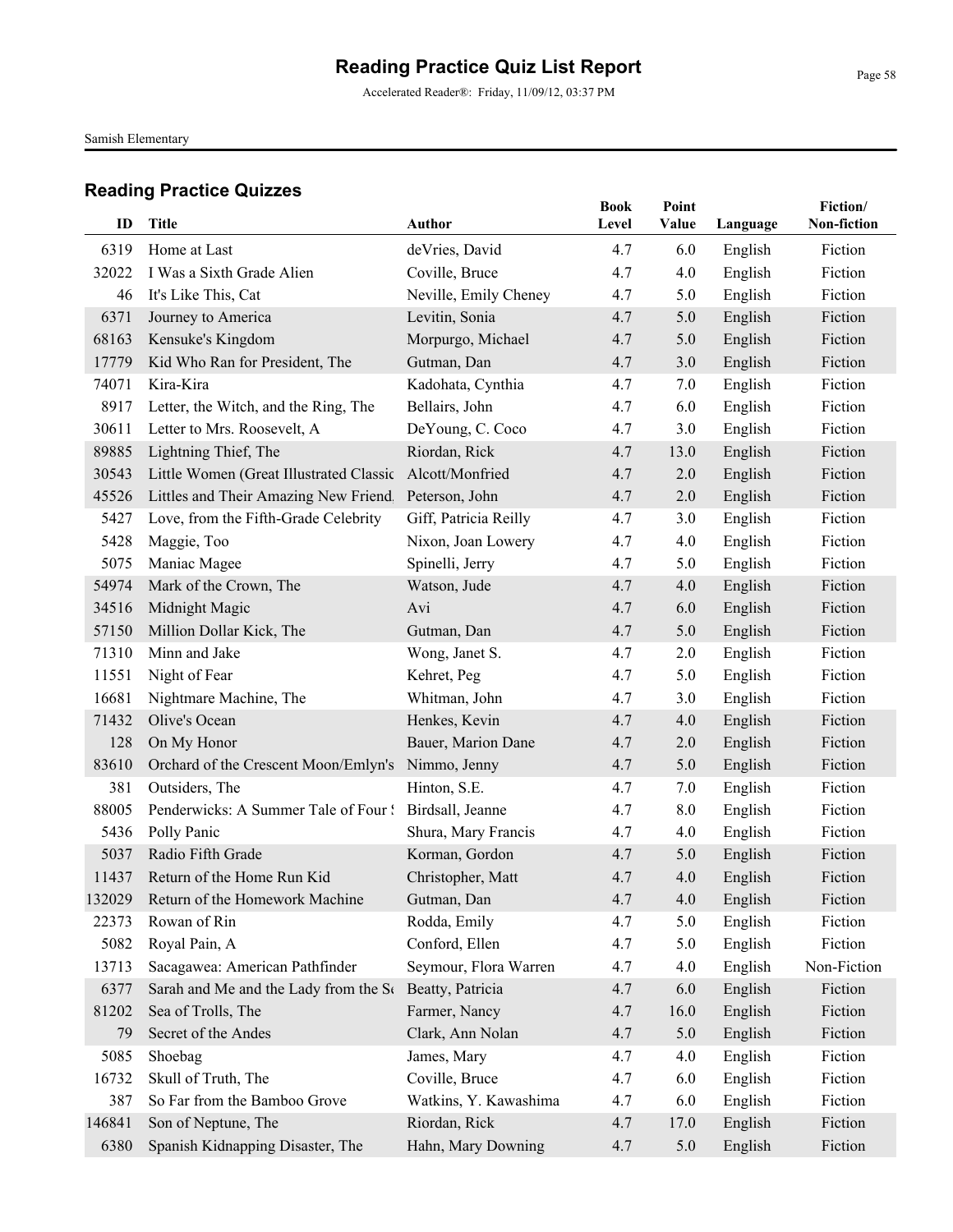Accelerated Reader®: Friday, 11/09/12, 03:37 PM

Samish Elementary

| ID     | <b>Title</b>                                        | <b>Author</b>             | <b>Book</b><br>Level | Point<br>Value | Language | Fiction/<br>Non-fiction |
|--------|-----------------------------------------------------|---------------------------|----------------------|----------------|----------|-------------------------|
| 16308  | Story of Harriet Tubman: Conductor I McMullan, Kate |                           | 4.7                  | 3.0            | English  | Non-Fiction             |
| 58530  | Stranger Next Door, The                             | Kehret, Peg               | 4.7                  | 5.0            | English  | Fiction                 |
| 70401  | Tale of Despereaux, The                             | DiCamillo, Kate           | 4.7                  | 5.0            | English  | Fiction                 |
| 346    | Teacher's Pet                                       | Hurwitz, Johanna          | 4.7                  | 3.0            | English  | Fiction                 |
| 393    | Tex                                                 | Hinton, S.E.              | 4.7                  | 7.0            | English  | Fiction                 |
| 17794  | Time Cat                                            | Alexander, Lloyd          | 4.7                  | 5.0            | English  | Fiction                 |
| 29971  | <b>Toliver's Secret</b>                             | Brady, Esther Wood        | 4.7                  | 4.0            | English  | Fiction                 |
| 27759  | Turtles (Popular Pet Care)                          | Hansen, Ann Larkin        | 4.7                  | 0.5            | English  | Non-Fiction             |
| 296    | Two Under Par                                       | Henkes, Kevin             | 4.7                  | 3.0            | English  | Fiction                 |
| 105095 | Underworld                                          | Watson, Jude              | 4.7                  | 4.0            | English  | Fiction                 |
| 10696  | Waiting for the Whales                              | McFarlane, Sheryl         | 4.7                  | 0.5            | English  | Fiction                 |
| 395    | Water Sky                                           | George, Jean Craighead    | 4.7                  | 7.0            | English  | Fiction                 |
| 102515 | Water Sprites, The                                  | Rodda, Emily              | 4.7                  | 2.0            | English  | Fiction                 |
| 94     | Wheel on the School, The                            | DeJong, Meindert          | 4.7                  | 10.0           | English  | Fiction                 |
| 77713  | White Star: A Dog on the Titanic                    | Crisp, Marty              | 4.7                  | 4.0            | English  | Fiction                 |
| 6348   | Widow's Broom, The                                  | VanAllsburg, Chris        | 4.7                  | 0.5            | English  | Fiction                 |
| 42320  | Woodrow Wilson                                      | Joseph, Paul              | 4.7                  | 0.5            | English  | Non-Fiction             |
| 105280 | World's Greatest Elephant, The                      | Helfer, Ralph             | 4.7                  | 1.0            | English  | Non-Fiction             |
| 150    | Wrinkle in Time, A                                  | L'Engle, Madeleine        | 4.7                  | 7.0            | English  | Fiction                 |
| 5401   | Aldo Ice Cream                                      | Hurwitz, Johanna          | 4.8                  | 2.0            | English  | Fiction                 |
| 5339   | Aliens Ate My Homework                              | Coville, Bruce            | 4.8                  | 5.0            | English  | Fiction                 |
| 69053  | Among the Barons                                    | Haddix, Margaret Petersoi | 4.8                  | 6.0            | English  | Fiction                 |
| 29501  | Among the Hidden                                    | Haddix, Margaret Petersoi | 4.8                  | 5.0            | English  | Fiction                 |
| 4      | And Now Miguel                                      | Krumgold, Joseph          | 4.8                  | 8.0            | English  | Fiction                 |
| 5056   | Basement Baseball Club, The                         | Kelly, Jeffrey            | 4.8                  | 6.0            | English  | Fiction                 |
| 304    | Beezus and Ramona                                   | Cleary, Beverly           | 4.8                  | 3.0            | English  | Fiction                 |
| 50418  | Beginning, The                                      | Applegate, K.A.           | 4.8                  | 4.0            | English  | Fiction                 |
| 5058   | BFG, The                                            | Dahl, Roald               | 4.8                  | 6.0            | English  | Fiction                 |
| 32448  | Bunnicula Strikes Again!                            | Howe, James               | 4.8                  | 3.0            | English  | Fiction                 |
| 70101  | Capture, The                                        | Lasky, Kathryn            | 4.8                  | 7.0            | English  | Fiction                 |
| 10656  | Case of the Double Bumblebee Sting, 7               | Erickson, John R.         | 4.8                  | 3.0            | English  | Fiction                 |
| 32475  | Case of the Lion Dance, The                         | Yep, Laurence             | 4.8                  | 7.0            | English  | Fiction                 |
| 73924  | Changes in Latitudes                                | Hobbs, Will               | 4.8                  | 5.0            | English  | Fiction                 |
| 20     | Charlie and the Chocolate Factory                   | Dahl, Roald               | 4.8                  | 5.0            | English  | Fiction                 |
| 17283  | Chicken Doesn't Skate, The                          | Korman, Gordon            | 4.8                  | 6.0            | English  | Fiction                 |
| 108313 | Crispin: At the Edge of the World                   | Avi                       | 4.8                  | 7.0            | English  | Fiction                 |
| 58677  | Darby                                               | Fuqua, Jonathon Scott     | 4.8                  | 7.0            | English  | Fiction                 |
| 5008   | Doll in the Garden, The                             | Hahn, Mary Downing        | 4.8                  | 4.0            | English  | Fiction                 |
| 58253  | Don't Tell Anyone                                   | Kehret, Peg               | 4.8                  | 4.0            | English  | Fiction                 |
| 51862  | Edison Mystery, The                                 | Gutman, Dan               | 4.8                  | 4.0            | English  | Fiction                 |
| 5268   | Face on the Milk Carton, The                        | Cooney, Caroline B.       | 4.8                  | 6.0            | English  | Fiction                 |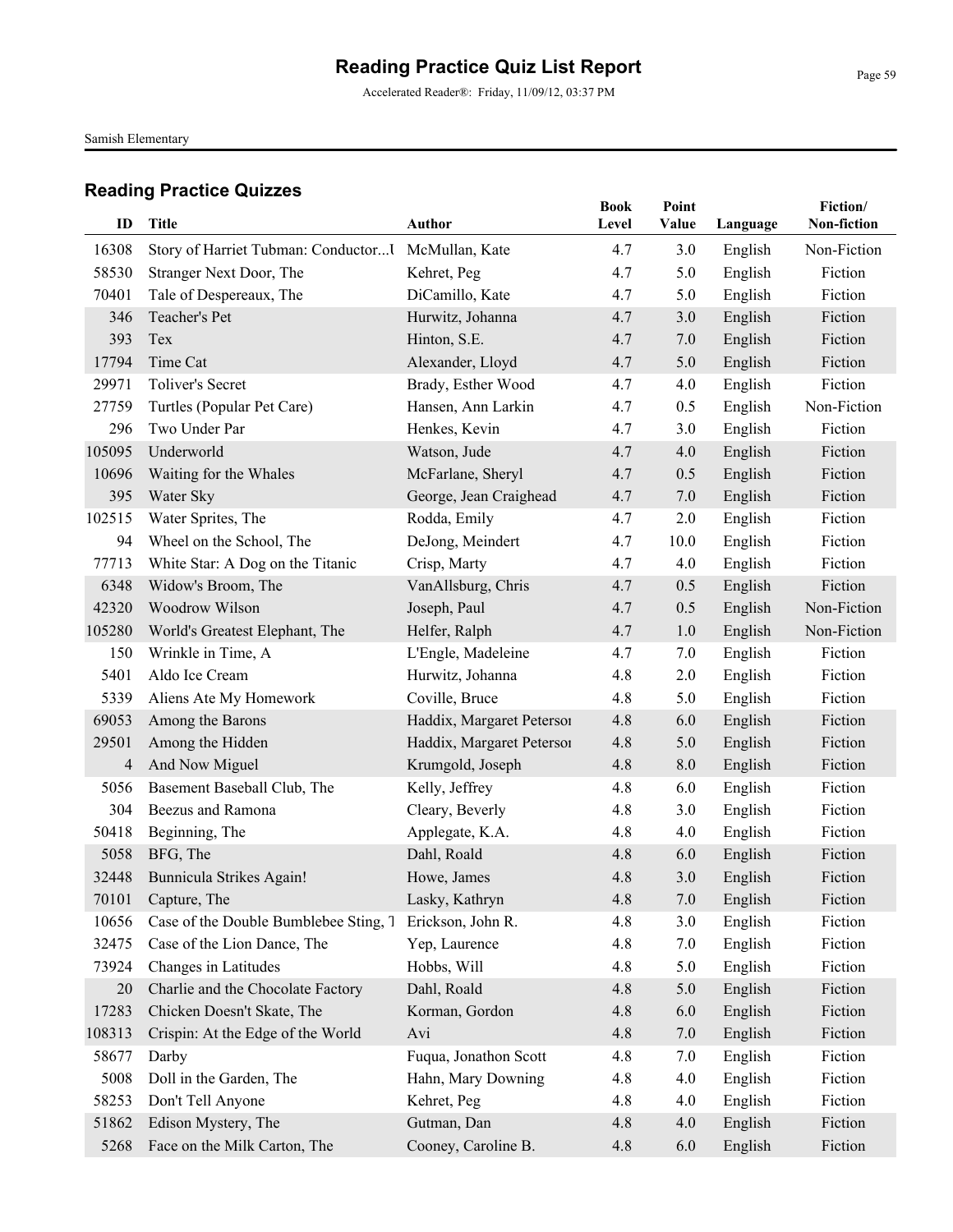Accelerated Reader®: Friday, 11/09/12, 03:37 PM

Samish Elementary

| ID     | <b>Title</b>                           | <b>Author</b>       | <b>Book</b><br>Level | Point<br>Value | Language | Fiction/<br>Non-fiction |
|--------|----------------------------------------|---------------------|----------------------|----------------|----------|-------------------------|
| 8911   | Figure in the Shadows, The             | Bellairs, John      | 4.8                  | 5.0            | English  | Fiction                 |
| 122984 | Fire Eternal, The                      | d'Lacey, Chris      | 4.8                  | 12.0           | English  | Fiction                 |
| 111259 | Fire Star                              | d'Lacey, Chris      | 4.8                  | 12.0           | English  | Fiction                 |
| 115393 | First Light                            | Stead, Rebecca      | 4.8                  | 10.0           | English  | Fiction                 |
| 68474  | Frog Princess, The                     | Baker, E.D.         | 4.8                  | 7.0            | English  | Fiction                 |
| 222    | Gentle Ben                             | Morey, Walt         | 4.8                  | 8.0            | English  | Fiction                 |
| 123492 | Ghost of Spirit Bear                   | Mikaelsen, Ben      | 4.8                  | 5.0            | English  | Fiction                 |
| 6316   | Good Night, Mr. Tom                    | Magorian, Michelle  | 4.8                  | 12.0           | English  | Fiction                 |
| 264    | Great Ideas of Lila Fenwick, The       | McMullan, Kate      | 4.8                  | 4.0            | English  | Fiction                 |
| 88381  | Gregor and the Curse of the Warmbloo   | Collins, Suzanne    | 4.8                  | 10.0           | English  | Fiction                 |
| 71754  | Gregor the Overlander                  | Collins, Suzanne    | 4.8                  | 8.0            | English  | Fiction                 |
| 50393  | Hideout, The                           | Kehret, Peg         | 4.8                  | 4.0            | English  | Fiction                 |
| 5368   | Hockey Machine, The                    | Christopher, Matt   | 4.8                  | 3.0            | English  | Fiction                 |
| 103771 | Homework Machine, The                  | Gutman, Dan         | 4.8                  | 4.0            | English  | Fiction                 |
| 24987  | Honey Makers, The                      | Gibbons, Gail       | 4.8                  | 0.5            | English  | Fiction                 |
| 228    | House of Dies Drear, The               | Hamilton, Virginia  | 4.8                  | 9.0            | English  | Fiction                 |
| 43515  | How Tía Lola Came to (Visit) Stay      | Alvarez, Julia      | 4.8                  | 4.0            | English  | Fiction                 |
| 269    | Hugh Pine                              | VanDeWetering, Jan  | 4.8                  | 2.0            | English  | Fiction                 |
| 88649  | I Have a Dream: The Story of Martin L  | Davidson, Margaret  | 4.8                  | 2.0            | English  | Non-Fiction             |
| 421    | Ice Magic                              | Christopher, Matt   | 4.8                  | 2.0            | English  | Fiction                 |
| 666    | Ida Early Comes Over the Mountain      | Burch, Robert       | 4.8                  | 4.0            | English  | Fiction                 |
| 17776  | Iron Ring, The                         | Alexander, Lloyd    | 4.8                  | 10.0           | English  | Fiction                 |
| 58028  | Island Book Two: Survival              | Korman, Gordon      | 4.8                  | 4.0            | English  | Fiction                 |
| 232    | James and the Giant Peach              | Dahl, Roald         | 4.8                  | 4.0            | English  | Fiction                 |
| 24683  | James Madison                          | Welsbacher, Anne    | 4.8                  | 0.5            | English  | Non-Fiction             |
| 17675  | Jenius: The Amazing Guinea Pig         | King-Smith, Dick    | 4.8                  | 1.0            | English  | Fiction                 |
| 32583  | Joe DiMaggio: Young Sports Hero        | Dunn, Herb          | 4.8                  | 3.0            | English  | Fiction                 |
| 5072   | Josie Gambit, The                      | Shura, Mary Francis | 4.8                  | 4.0            | English  | Fiction                 |
| 6322   | Jumbo                                  | Blumberg, Rhoda     | 4.8                  | 0.5            | English  | Fiction                 |
|        | 33006 Key to the Indian, The           | Banks, Lynne Reid   | 4.8                  | 8.0            | English  | Fiction                 |
| 30539  | Kidnapped (Great Illustrated Classics) | Stevenson/Kestel    | 4.8                  | 2.0            | English  | Fiction                 |
| 6326   | Kitty in High School                   | Delton, Judy        | 4.8                  | 3.0            | English  | Fiction                 |
| 101890 | Kringle                                | Abbott, Tony        | 4.8                  | 10.0           | English  | Fiction                 |
| 115148 | Leepike Ridge                          | Wilson, N.D.        | 4.8                  | 7.0            | English  | Fiction                 |
| 30542  | Legend of Sleepy HollowRip Van Wi      | Irving/Kelly        | 4.8                  | 3.0            | English  | Fiction                 |
| 20309  | Li Lun: Lad of Courage                 | Treffinger, Carolyn | 4.8                  | 3.0            | English  | Fiction                 |
| 111994 | Madam C.J. Walker                      | Aller, Susan Bivin  | 4.8                  | 1.0            | English  | Non-Fiction             |
| 125321 | Masterpiece                            | Broach, Elise       | 4.8                  | 8.0            | English  | Fiction                 |
| 68471  | Midnight for Charlie Bone              | Nimmo, Jenny        | 4.8                  | 10.0           | English  | Fiction                 |
| 34596  | Molly Bannaky                          | McGill, Alice       | 4.8                  | 0.5            | English  | Non-Fiction             |
| 41522  | Montezuma and the Fall of the Aztecs   | Kimmel, Eric A.     | 4.8                  | 0.5            | English  | Non-Fiction             |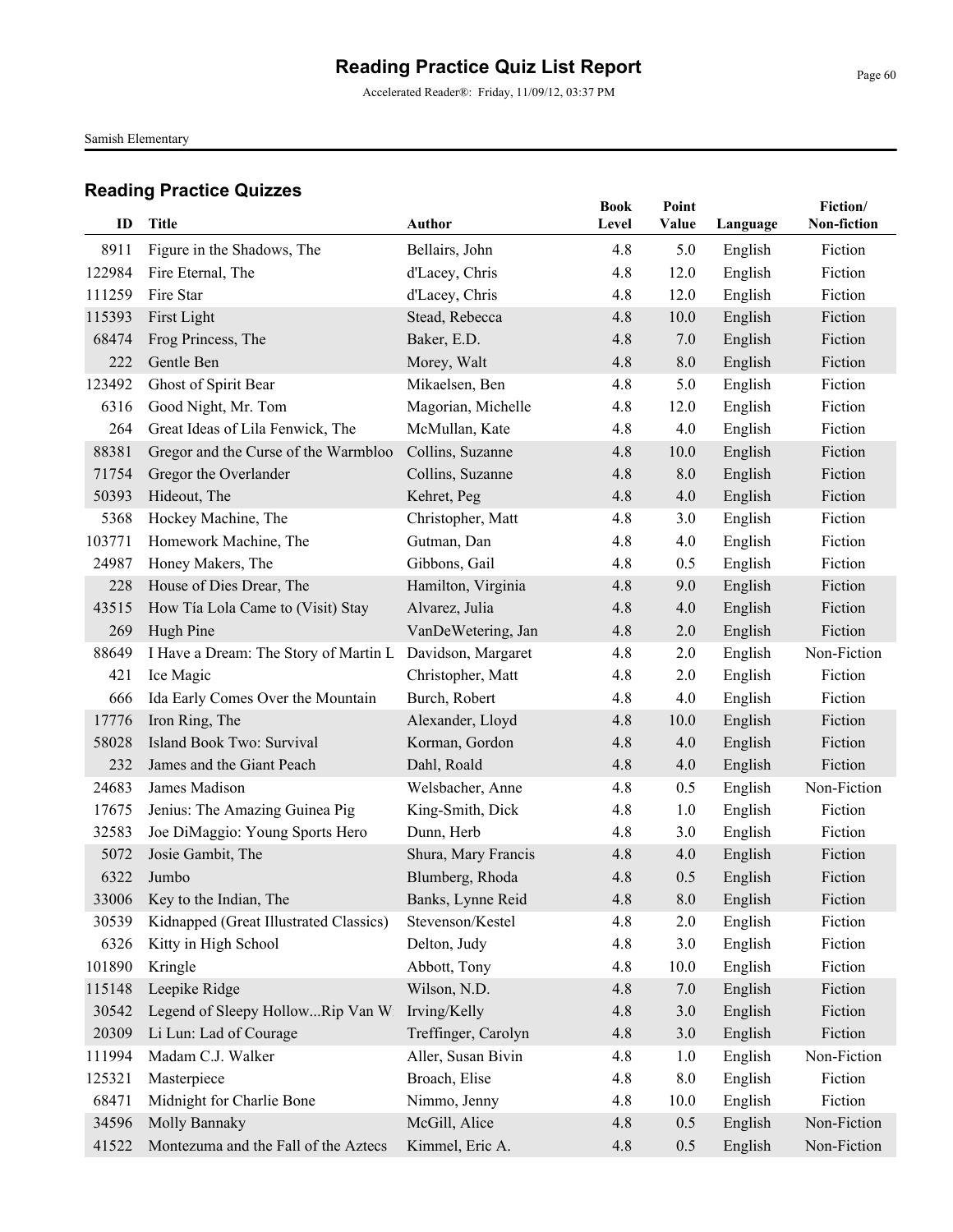Accelerated Reader®: Friday, 11/09/12, 03:37 PM

Samish Elementary

| ID     | <b>Title</b>                           | Author                    | <b>Book</b><br>Level | Point<br>Value | Language | Fiction/<br>Non-fiction |
|--------|----------------------------------------|---------------------------|----------------------|----------------|----------|-------------------------|
| 5485   | Moses the Kitten                       | Herriot, James            | 4.8                  | 0.5            | English  | Fiction                 |
| 677    | Much Ado About Aldo                    | Hurwitz, Johanna          | 4.8                  | 1.0            | English  | Fiction                 |
| 5077   | My Name Is Not Angelica                | O'Dell, Scott             | 4.8                  | 4.0            | English  | Fiction                 |
| 11483  | My Teacher Fried My Brains             | Coville, Bruce            | 4.8                  | 4.0            | English  | Fiction                 |
| 5279   | Night                                  | Wiesel, Elie              | 4.8                  | 4.0            | English  | Non-Fiction             |
| 239    | Noonday Friends, The                   | Stolz, Mary               | 4.8                  | 6.0            | English  | Fiction                 |
| 283    | Nutty for President                    | Hughes, Dean              | 4.8                  | 4.0            | English  | Fiction                 |
| 53573  | <b>Oliver Twist</b>                    | Dickens/Mattern           | 4.8                  | 3.0            | English  | Fiction                 |
| 35294  | Our Only May Amelia                    | Holm, Jennifer L.         | 4.8                  | 7.0            | English  | Fiction                 |
| 34834  | Petey                                  | Mikaelsen, Ben            | 4.8                  | 6.0            | English  | Fiction                 |
| 59168  | Point Blank                            | Horowitz, Anthony         | 4.8                  | 8.0            | English  | Fiction                 |
| 682    | Quentin Corn                           | Stolz, Mary               | 4.8                  | 4.0            | English  | Fiction                 |
| 491    | Ramona and Her Mother                  | Cleary, Beverly           | 4.8                  | 4.0            | English  | Fiction                 |
| 186    | Ramona Forever                         | Cleary, Beverly           | 4.8                  | 4.0            | English  | Fiction                 |
| 32142  | Ramona's World                         | Cleary, Beverly           | 4.8                  | 4.0            | English  | Fiction                 |
| 384    | <b>Return to Bitter Creek</b>          | Smith, Doris Buchanan     | 4.8                  | 6.0            | English  | Fiction                 |
| 68142  | Rodzina                                | Cushman, Karen            | 4.8                  | 6.0            | English  | Fiction                 |
| 45128  | Rosa Parks: Young Rebel                | Kudlinski, Kathleen V.    | 4.8                  | 5.0            | English  | Fiction                 |
| 14531  | Running out of Time                    | Haddix, Margaret Peterson | 4.8                  | 7.0            | English  | Fiction                 |
| 62567  | Runt                                   | Bauer, Marion Dane        | 4.8                  | 3.0            | English  | Fiction                 |
| 68450  | School of Fear, The                    | Watson, Jude              | 4.8                  | 4.0            | English  | Fiction                 |
| 5084   | Secret City, U.S.A.                    | Holman, Felice            | 4.8                  | 8.0            | English  | Fiction                 |
| 8931   | Secret of the Haunted Mirror, The      | Carey, M.V.               | 4.8                  | 5.0            | English  | Fiction                 |
| 114518 | Secret Weapon                          | Watson, Jude              | 4.8                  | 4.0            | English  | Fiction                 |
| 13758  | Shiloh Season                          | Naylor, Phyllis Reynolds  | 4.8                  | 5.0            | English  | Fiction                 |
| 129141 | <b>Skeleton Creek</b>                  | Carman, Patrick           | 4.8                  | 4.0            | English  | Fiction                 |
| 52617  | Skeleton Man                           | Bruchac, Joseph           | 4.8                  | 3.0            | English  | Fiction                 |
| 130734 | Smoke Mountain                         | Hunter, Erin              | 4.8                  | 9.0            | English  | Fiction                 |
| 64285  | Spider and the Fly, The                | Howitt/DiTerlizzi         | 4.8                  | 0.5            | English  | Fiction                 |
|        | 86 Strawberry Girl                     | Lenski, Lois              | 4.8                  | 6.0            | English  | Fiction                 |
| 390    | Streams to the River, River to the Sea | O'Dell, Scott             | 4.8                  | 7.0            | English  | Fiction                 |
| 5442   | Strider                                | Cleary, Beverly           | 4.8                  | 3.0            | English  | Fiction                 |
| 6244   | Sukey and the Mermaid                  | Souci, Robert D. San      | 4.8                  | 0.5            | English  | Fiction                 |
| 392    | Summer of the Monkeys                  | Rawls, Wilson             | 4.8                  | 13.0           | English  | Fiction                 |
| 29973  | <b>Summer Song</b>                     | Masters, Susan Rowan      | 4.8                  | 4.0            | English  | Fiction                 |
| 131335 | Tango: The Tale of an Island Dog       | Beha, Eileen              | 4.8                  | 6.0            | English  | Fiction                 |
| 63446  | Thief Lord, The                        | Funke/Latsch              | 4.8                  | 13.0           | English  | Fiction                 |
| 143960 | Throne of Fire, The                    | Riordan, Rick             | 4.8                  | 17.0           | English  | Fiction                 |
| 694    | Tough-Luck Karen                       | Hurwitz, Johanna          | 4.8                  | 4.0            | English  | Fiction                 |
| 14146  | Tucket's Ride                          | Paulsen, Gary             | 4.8                  | 3.0            | English  | Fiction                 |
| 24064  | United States Air Force, The           | Green, Michael            | 4.8                  | 0.5            | English  | Non-Fiction             |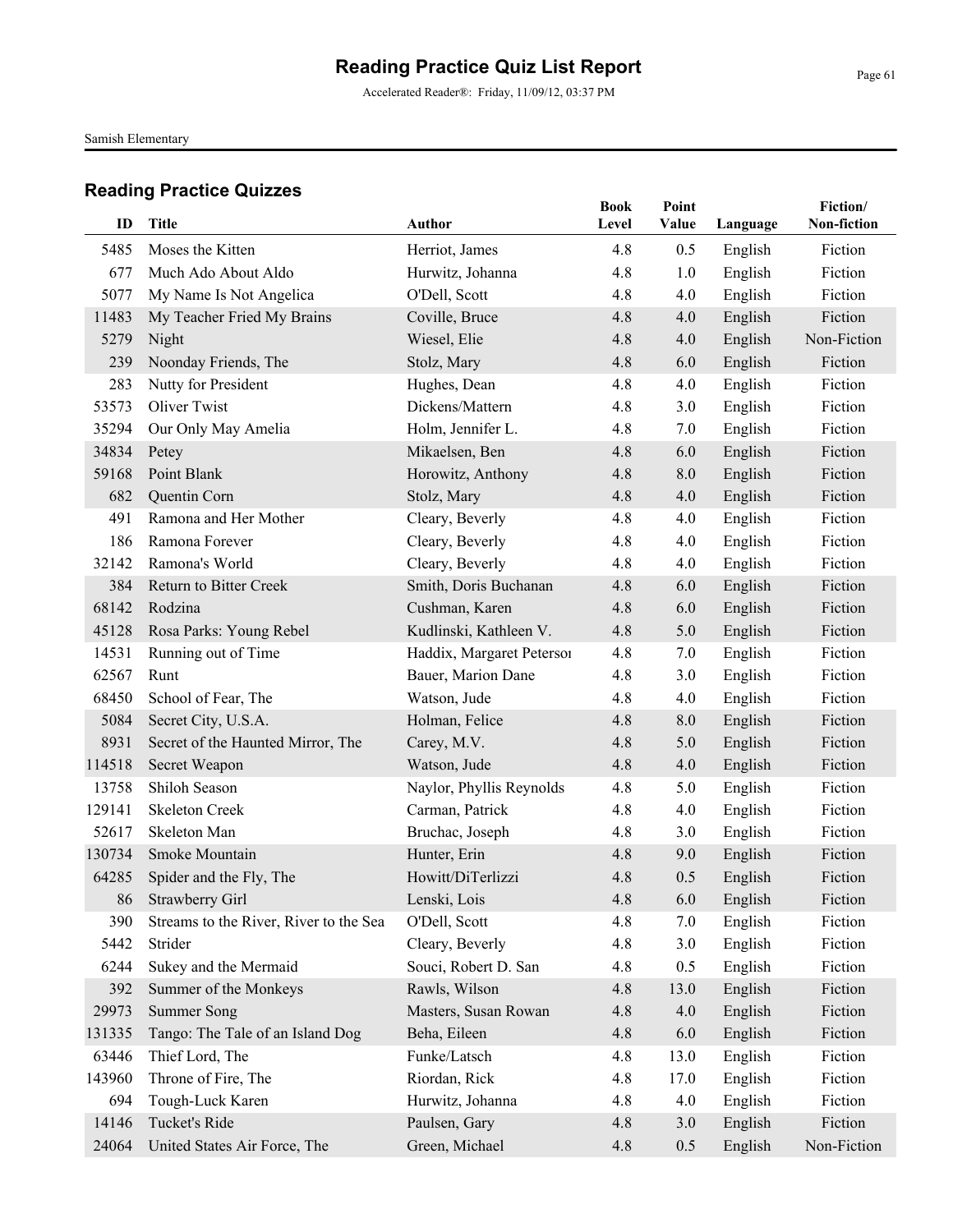Accelerated Reader®: Friday, 11/09/12, 03:37 PM

Samish Elementary

| ID     | Title                                                           | <b>Author</b>             | <b>Book</b><br>Level | Point<br>Value | Language | Fiction/<br>Non-fiction |
|--------|-----------------------------------------------------------------|---------------------------|----------------------|----------------|----------|-------------------------|
| 59072  | Way of the Apprentice, The                                      | Watson, Jude              | 4.8                  | 4.0            | English  | Fiction                 |
| 29941  | Weslandia                                                       | Fleischman, Paul          | 4.8                  | 0.5            | English  | Fiction                 |
| 44728  | White Fox Chronicles: Escape, Return,                           | Paulsen, Gary             | 4.8                  | 6.0            | English  | Fiction                 |
| 64961  | Winged Raiders of the Desert                                    | Morris, Gilbert           | 4.8                  | 5.0            | English  | Fiction                 |
| 500    | Witch of Fourth Street, The                                     | Levoy, Myron              | 4.8                  | 3.0            | English  | Fiction                 |
| 450    | Zebra Wall, The                                                 | Henkes, Kevin             | 4.8                  | 3.0            | English  | Fiction                 |
| 5052   | Alice in Rapture, Sort Of                                       | Naylor, Phyllis Reynolds  | 4.9                  | 6.0            | English  | Fiction                 |
| 2      | All-of-a-Kind Family                                            | Taylor, Sydney            | 4.9                  | 5.0            | English  | Fiction                 |
| 59349  | Among the Betrayed                                              | Haddix, Margaret Peterson | 4.9                  | 5.0            | English  | Fiction                 |
| 50379  | Among the Impostors                                             | Haddix, Margaret Peterson | 4.9                  | 5.0            | English  | Fiction                 |
| 5257   | Are You in the House Alone?                                     | Peck, Richard             | 4.9                  | 6.0            | English  | Fiction                 |
| 32173  | Attack of the Two-Inch Teacher, The                             | Coville, Bruce            | 4.9                  | 3.0            | English  | Fiction                 |
| 6      | Bambi                                                           | Salten, Felix             | 4.9                  | 6.0            | English  | Fiction                 |
| 4838   | Basketball (How-To Sports)                                      | Joseph, Paul              | 4.9                  | 0.5            | English  | Non-Fiction             |
| 554    | Behind the Attic Wall                                           | Cassedy, Sylvia           | 4.9                  | 9.0            | English  | Fiction                 |
| 6452   | Best Bad Thing, The                                             | Uchida, Yoshiko           | 4.9                  | 4.0            | English  | Fiction                 |
| 43657  | <b>Bill Clinton</b>                                             | Joseph, Paul              | 4.9                  | 0.5            | English  | Non-Fiction             |
| 17759  | Black Stallion's Steeplechaser, The                             | Farley, Steven            | 4.9                  | 5.0            | English  | Fiction                 |
| 160    | Castle in the Attic, The                                        | Winthrop, Elizabeth       | 4.9                  | 6.0            | English  | Fiction                 |
| 88697  | Charlie Bone and the Castle of Mirrors                          | Nimmo, Jenny              | 4.9                  | 10.0           | English  | Fiction                 |
| 78185  | Charlie Bone and the Invisible Boy                              | Nimmo, Jenny              | 4.9                  | 10.0           | English  | Fiction                 |
| 126497 | Charlie Bone and the Shadow                                     | Nimmo, Jenny              | 4.9                  | 10.0           | English  | Fiction                 |
| 86639  | Chasing the Falconers                                           | Korman, Gordon            | 4.9                  | 4.0            | English  | Fiction                 |
| 6456   | Children of Promise                                             | Tedrow, T.L.              | 4.9                  | 6.0            | English  | Fiction                 |
| 109411 | Chowder                                                         | Brown, Peter              | 4.9                  | 0.5            | English  | Fiction                 |
| 35834  | Color Me Dark: The Diary of Nellie Le                           | McKissack, Patricia C.    | 4.9                  | 5.0            | English  | Fiction                 |
| 161    | Comeback Dog, The                                               | Thomas, Jane Resh         | 4.9                  | 1.0            | English  | Fiction                 |
| 22     | Cricket in Times Square, The                                    | Selden, George            | 4.9                  | 4.0            | English  | Fiction                 |
| 802    | Crispus Attucks: Black Leader of Color Millender, Dharathula H. |                           | 4.9                  | 4.0            | English  | Fiction                 |
|        | 5410 Dead Man in Indian Creek, The                              | Hahn, Mary Downing        | 4.9                  | 4.0            | English  | Fiction                 |
| 24     | Dear Mr. Henshaw                                                | Cleary, Beverly           | 4.9                  | 3.0            | English  | Fiction                 |
| 89054  | Desperate Mission, The                                          | Watson, Jude              | 4.9                  | 5.0            | English  | Fiction                 |
| 88561  | Diary of a Fairy Godmother                                      | Codell, Esmé Raji         | 4.9                  | 5.0            | English  | Fiction                 |
| 466    | Don't Call Me Toad!                                             | Shura, Mary Francis       | 4.9                  | 3.0            | English  | Fiction                 |
| 7006   | Downriver                                                       | Hobbs, Will               | 4.9                  | $8.0\,$        | English  | Fiction                 |
| 29324  | Dragon in the Ghetto Caper, The                                 | Konigsburg, E.L.          | 4.9                  | 4.0            | English  | Fiction                 |
| 82162  | Dragon Rider                                                    | Funke, Cornelia           | 4.9                  | 16.0           | English  | Fiction                 |
| 129821 | Dying to Meet You                                               | Klise, Kate               | 4.9                  | 2.0            | English  | Fiction                 |
| 5009   | Ellen Tebbits                                                   | Cleary, Beverly           | 4.9                  | 3.0            | English  | Fiction                 |
| 64956  | Final Kingdom, The                                              | Morris, Gilbert           | 4.9                  | 6.0            | English  | Fiction                 |
| 27706  | Flood Disaster, The                                             | Kehret, Peg               | 4.9                  | 4.0            | English  | Fiction                 |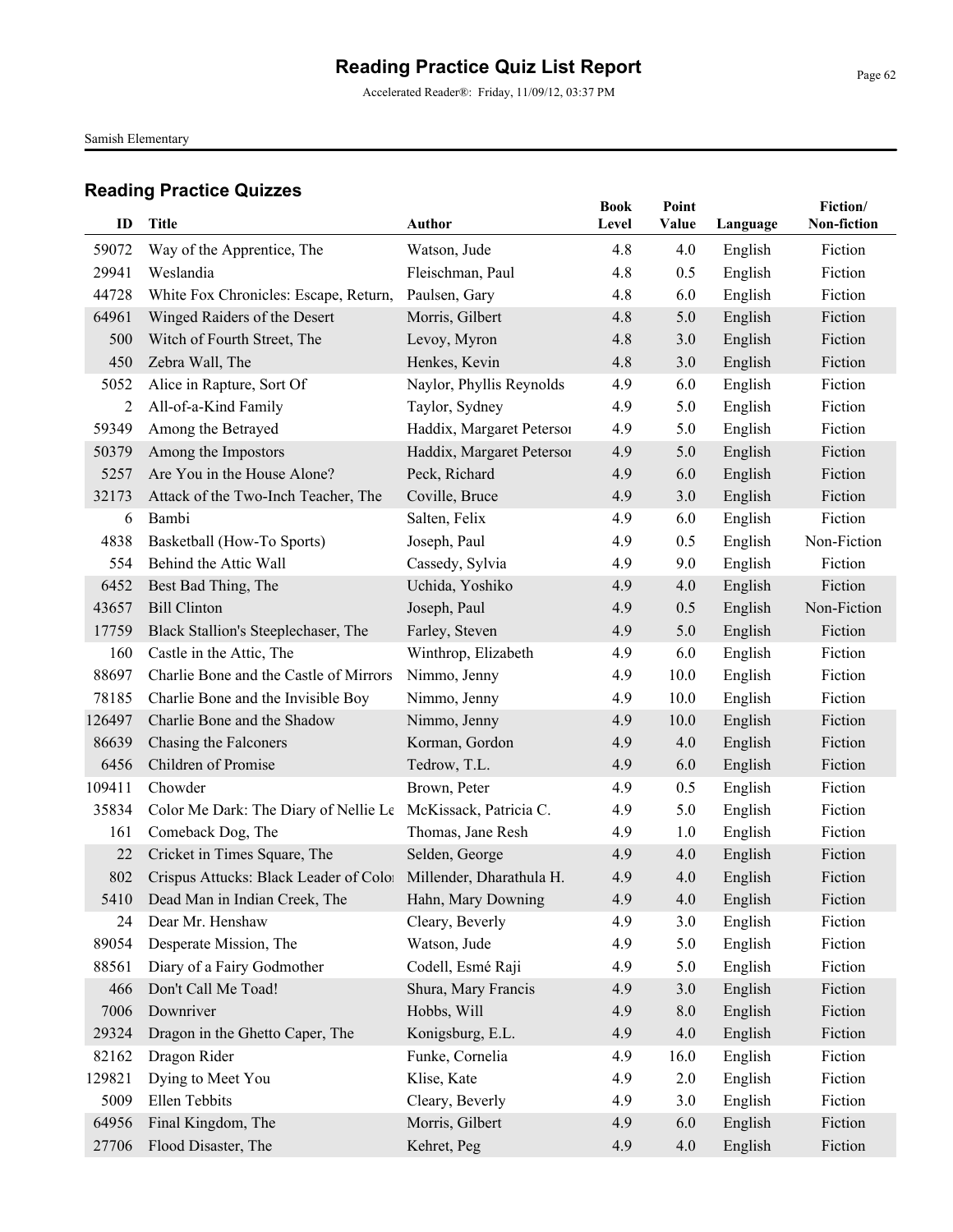Accelerated Reader®: Friday, 11/09/12, 03:37 PM

Samish Elementary

| ID     | <b>Title</b>                            | <b>Author</b>              | <b>Book</b><br>Level | Point<br>Value | Language | Fiction/<br>Non-fiction |
|--------|-----------------------------------------|----------------------------|----------------------|----------------|----------|-------------------------|
| 8566   | Foxman, The                             | Paulsen, Gary              | 4.9                  | 3.0            | English  | Fiction                 |
| 167    | Frozen Fire                             | Houston, James             | 4.9                  | 5.0            | English  | Fiction                 |
| 64957  | Gates of Neptune, The                   | Morris, Gilbert            | 4.9                  | 6.0            | English  | Fiction                 |
| 6467   | Great Christmas Kidnaping Caper, The    | VanLeeuwen, Jean           | 4.9                  | 3.0            | English  | Fiction                 |
| 16915  | Great Redwall Feast, The                | Jacques, Brian             | 4.9                  | 0.5            | English  | Fiction                 |
| 6318   | Heroine of the Titanic, The             | Blos, Joan                 | 4.9                  | 1.0            | English  | Fiction                 |
| 7730   | Hoboken Chicken Emergency, The          | Pinkwater, Daniel          | 4.9                  | 2.0            | English  | Fiction                 |
| 81579  | Indigo's Star                           | McKay, Hilary              | 4.9                  | 7.0            | English  | Fiction                 |
| 5424   | Into the Dream                          | Sleator, William           | 4.9                  | 4.0            | English  | Fiction                 |
| 58027  | Island Book Three: Escape               | Korman, Gordon             | 4.9                  | 4.0            | English  | Fiction                 |
| 5918   | Jeremy Thatcher, Dragon Hatcher         | Coville, Bruce             | 4.9                  | 4.0            | English  | Fiction                 |
| 45124  | Joey Pigza Loses Control                | Gantos, Jack               | 4.9                  | 7.0            | English  | Fiction                 |
| 29525  | Joey Pigza Swallowed the Key            | Gantos, Jack               | 4.9                  | 5.0            | English  | Fiction                 |
| 30567  | Jungle Book (Great Illustrated Classics | Kipling/Vogel              | 4.9                  | 3.0            | English  | Fiction                 |
| 16934  | Kavik: The Wolf Dog                     | Morey, Walt                | 4.9                  | 7.0            | English  | Fiction                 |
| 6475   | Laura Ingalls Wilder: Growing UpLit     | Giff, Patricia Reilly      | 4.9                  | 1.0            | English  | Non-Fiction             |
| 25238  | Leon's Story                            | Tillage, Leon Walter       | 4.9                  | 2.0            | English  | Non-Fiction             |
| 53     | Little House on the Prairie             | Wilder, Laura Ingalls      | 4.9                  | 8.0            | English  | Fiction                 |
| 277    | <b>Lizard Music</b>                     | Pinkwater, Daniel Manus    | 4.9                  | 5.0            | English  | Fiction                 |
| 6471   | Lost in the Blinded Blizzard            | Erickson, John R.          | 4.9                  | 3.0            | English  | Fiction                 |
| 145078 | Lunch-Box Dream                         | Abbott, Tony               | 4.9                  | 5.0            | English  | Fiction                 |
| 114857 | Marley: A Dog Like No Other             | Grogan, John               | 4.9                  | 6.0            | English  | Non-Fiction             |
| 16916  | Merlin                                  | Yolen, Jane                | 4.9                  | 2.0            | English  | Fiction                 |
| 483    | Midnight Fox, The                       | Byars, Betsy               | 4.9                  | 4.0            | English  | Fiction                 |
| 59     | Miracles on Maple Hill                  | Sorensen, Virginia         | 4.9                  | 7.0            | English  | Fiction                 |
| 6933   | Monument, The                           | Paulsen, Gary              | 4.9                  | 3.0            | English  | Fiction                 |
| 34688  | Mrs. Piggle-Wiggle's Farm               | MacDonald, Betty           | 4.9                  | 4.0            | English  | Fiction                 |
| 46468  | Mummies and Pyramids                    | Osborne, Will/Mary         | 4.9                  | 1.0            | English  | Non-Fiction             |
| 127    | My Brother Sam is Dead                  | Collier, Christopher/James | 4.9                  | 7.0            | English  | Fiction                 |
|        | 49257 My Dream of Martin Luther King    | Ringgold, Faith            | 4.9                  | 0.5            | English  | Non-Fiction             |
| 11484  | My Teacher Glows in the Dark            | Coville, Bruce             | 4.9                  | 4.0            | English  | Fiction                 |
| 8541   | Mystery of the Cupboard, The            | Banks, Lynne Reid          | 4.9                  | 7.0            | English  | Fiction                 |
| 128487 | Nelson Mandela                          | Josephson, Judith Pinkerto | 4.9                  | 1.0            | English  | Non-Fiction             |
| 143203 | Okay for Now                            | Schmidt, Gary D.           | 4.9                  | 11.0           | English  | Fiction                 |
| 127226 | One False Note                          | Korman, Gordon             | 4.9                  | 5.0            | English  | Fiction                 |
| 80066  | People of Sparks, The                   | DuPrau, Jeanne             | 4.9                  | 11.0           | English  | Fiction                 |
| 34832  | Perloo the Bold                         | Avi                        | 4.9                  | 7.0            | English  | Fiction                 |
| 51906  | Pirates                                 | Osborne, Will/Mary         | 4.9                  | 1.0            | English  | Non-Fiction             |
| 29344  | Place Not Home, A                       | Wiseman, Eva               | 4.9                  | 6.0            | English  | Fiction                 |
| 6339   | Princess in the Pigpen, The             | Thomas, Jane Resh          | 4.9                  | 4.0            | English  | Fiction                 |
| 106652 | Prophet of Yonwood, The                 | DuPrau, Jeanne             | 4.9                  | 9.0            | English  | Fiction                 |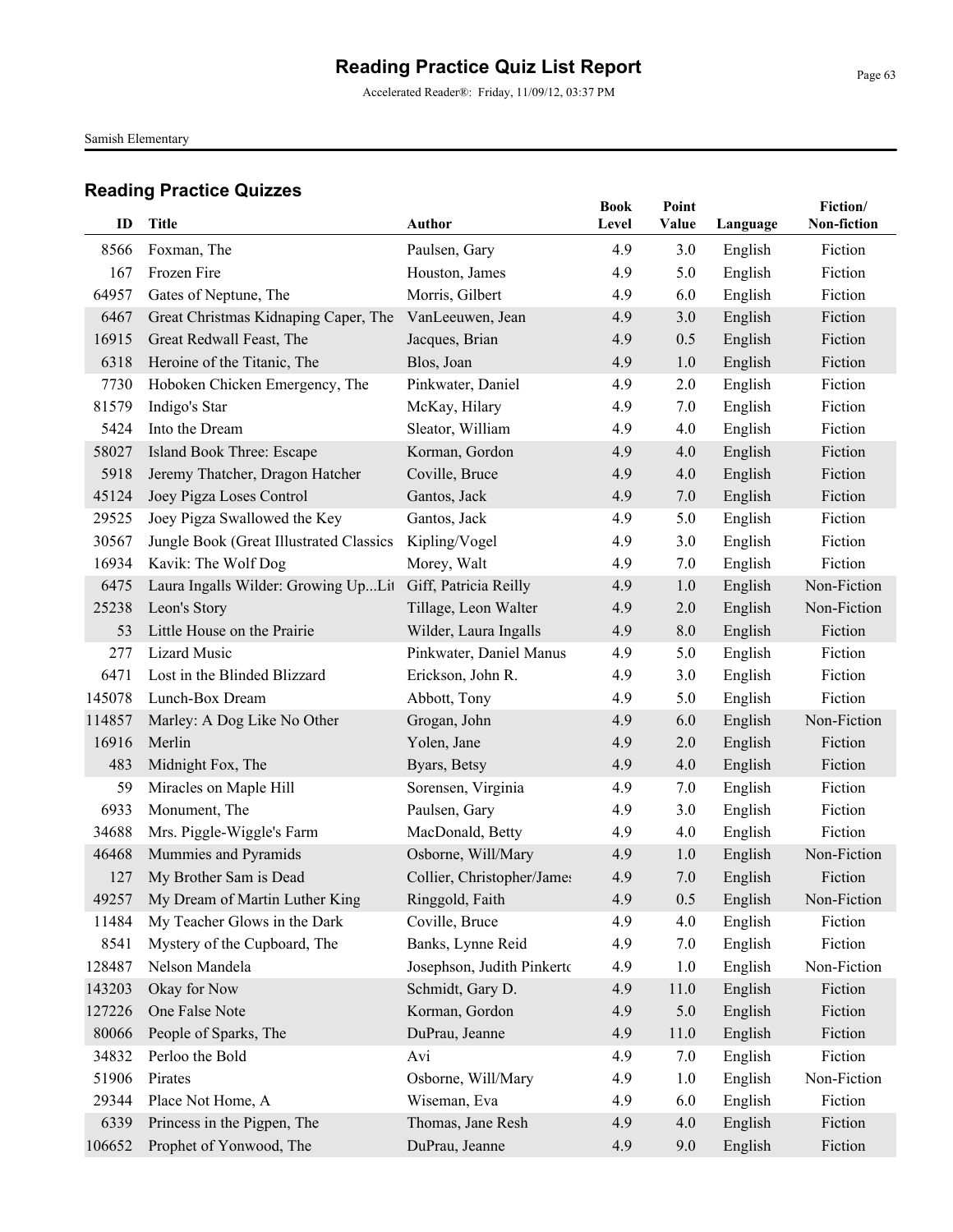Accelerated Reader®: Friday, 11/09/12, 03:37 PM

Samish Elementary

| ID     | Title                                  | <b>Author</b>            | <b>Book</b><br>Level | Point<br><b>Value</b> | Language | Fiction/<br>Non-fiction |
|--------|----------------------------------------|--------------------------|----------------------|-----------------------|----------|-------------------------|
| 285    | Ramona the Brave                       | Cleary, Beverly          | 4.9                  | 3.0                   | English  | Fiction                 |
| 5283   | Ransom                                 | Duncan, Lois             | 4.9                  | 7.0                   | English  | Fiction                 |
| 41125  | Red Badge of Courage, The              | Crane/Burgan             | 4.9                  | 4.0                   | English  | Fiction                 |
| 53618  | Redwall Winter's Tale, A               | Jacques, Brian           | 4.9                  | 1.0                   | English  | Fiction                 |
| 77860  | Report Card, The                       | Clements, Andrew         | 4.9                  | 5.0                   | English  | Fiction                 |
| 73789  | River Between Us, The                  | Peck, Richard            | 4.9                  | 5.0                   | English  | Fiction                 |
| 102969 | Rosa                                   | Giovanni, Nikki          | 4.9                  | 0.5                   | English  | Non-Fiction             |
| 385    | Sarah Bishop                           | O'Dell, Scott            | 4.9                  | 7.0                   | English  | Fiction                 |
| 17789  | Saving Shiloh                          | Naylor, Phyllis Reynolds | 4.9                  | 6.0                   | English  | Fiction                 |
| 116008 | Schooled                               | Korman, Gordon           | 4.9                  | 6.0                   | English  | Fiction                 |
| 5290   | Seven Days to a Brand-New Me           | Conford, Ellen           | 4.9                  | 4.0                   | English  | Fiction                 |
| 84321  | Shadow Trap, The                       | Watson, Jude             | 4.9                  | 4.0                   | English  | Fiction                 |
| 81     | Shadrach                               | DeJong, Meindert         | 4.9                  | 5.0                   | English  | Fiction                 |
| 59386  | Shark Lady: True Adventures of Eugen   | McGovern, Ann            | 4.9                  | 1.0                   | English  | Non-Fiction             |
| 138    | Sign of the Beaver, The                | Speare, Elizabeth George | 4.9                  | 5.0                   | English  | Fiction                 |
| 120738 | Simon Bloom: The Gravity Keeper        | Reisman, Michael         | 4.9                  | 9.0                   | English  | Fiction                 |
| 244    | Sing Down the Moon                     | O'Dell, Scott            | 4.9                  | 4.0                   | English  | Fiction                 |
| 69602  | Skeleton Key                           | Horowitz, Anthony        | 4.9                  | 10.0                  | English  | Fiction                 |
| 87     | Summer of the Swans, The               | Byars, Betsy             | 4.9                  | 4.0                   | English  | Fiction                 |
| 119940 | Swindle                                | Korman, Gordon           | 4.9                  | 5.0                   | English  | Fiction                 |
| 68684  | Tadpole                                | White, Ruth              | 4.9                  | 6.0                   | English  | Fiction                 |
| 29326  | Thunder Ice                            | Acheson, Alison          | 4.9                  | 5.0                   | English  | Fiction                 |
| 6846   | <b>Tricky Business</b>                 | Dixon, Franklin W.       | 4.9                  | 4.0                   | English  | Fiction                 |
| 90     | Trumpet of the Swan, The               | White, E.B.              | 4.9                  | 6.0                   | English  | Fiction                 |
| 248    | Tucker's Countryside                   | Selden, George           | 4.9                  | 5.0                   | English  | Fiction                 |
| 695    | Velveteen Rabbit, The                  | Williams, Margery        | 4.9                  | 1.0                   | English  | Fiction                 |
| 297    | Veronica Ganz                          | Sachs, Marilyn           | 4.9                  | 4.0                   | English  | Fiction                 |
| 10299  | Walk Two Moons                         | Creech, Sharon           | 4.9                  | 9.0                   | English  | Fiction                 |
| 95     | Where the Red Fern Grows               | Rawls, Wilson            | 4.9                  | 11.0                  | English  | Fiction                 |
|        | 101956 Whittington                     | Armstrong, Alan W.       | 4.9                  | 5.0                   | English  | Fiction                 |
| 12493  | Winning Stroke, The                    | Christopher, Matt        | 4.9                  | 4.0                   | English  | Fiction                 |
| 29325  | Young Pioneers                         | Lane, Rose Wilder        | 4.9                  | 4.0                   | English  | Fiction                 |
| 133351 | Zoobreak                               | Korman, Gordon           | 4.9                  | 5.0                   | English  | Fiction                 |
| 353    | Afternoon of the Elves                 | Lisle, Janet             | 5.0                  | 4.0                   | English  | Fiction                 |
| 455    | Angel's Mother's Wedding               | Delton, Judy             | 5.0                  | 4.0                   | English  | Fiction                 |
| 30527  | Around the World in 80 Days (Great Ill | Verne/Leighton           | 5.0                  | $2.0$                 | English  | Fiction                 |
| 54675  | Artemis Fowl                           | Colfer, Eoin             | 5.0                  | 9.0                   | English  | Fiction                 |
| 59973  | Artemis Fowl: The Arctic Incident      | Colfer, Eoin             | 5.0                  | 9.0                   | English  | Fiction                 |
| 68990  | Artemis Fowl: The Eternity Code        | Colfer, Eoin             | 5.0                  | 10.0                  | English  | Fiction                 |
| 5057   | Bearstone                              | Hobbs, Will              | 5.0                  | 6.0                   | English  | Fiction                 |
| 13     | Bronze Bow, The                        | Speare, Elizabeth George | 5.0                  | 10.0                  | English  | Fiction                 |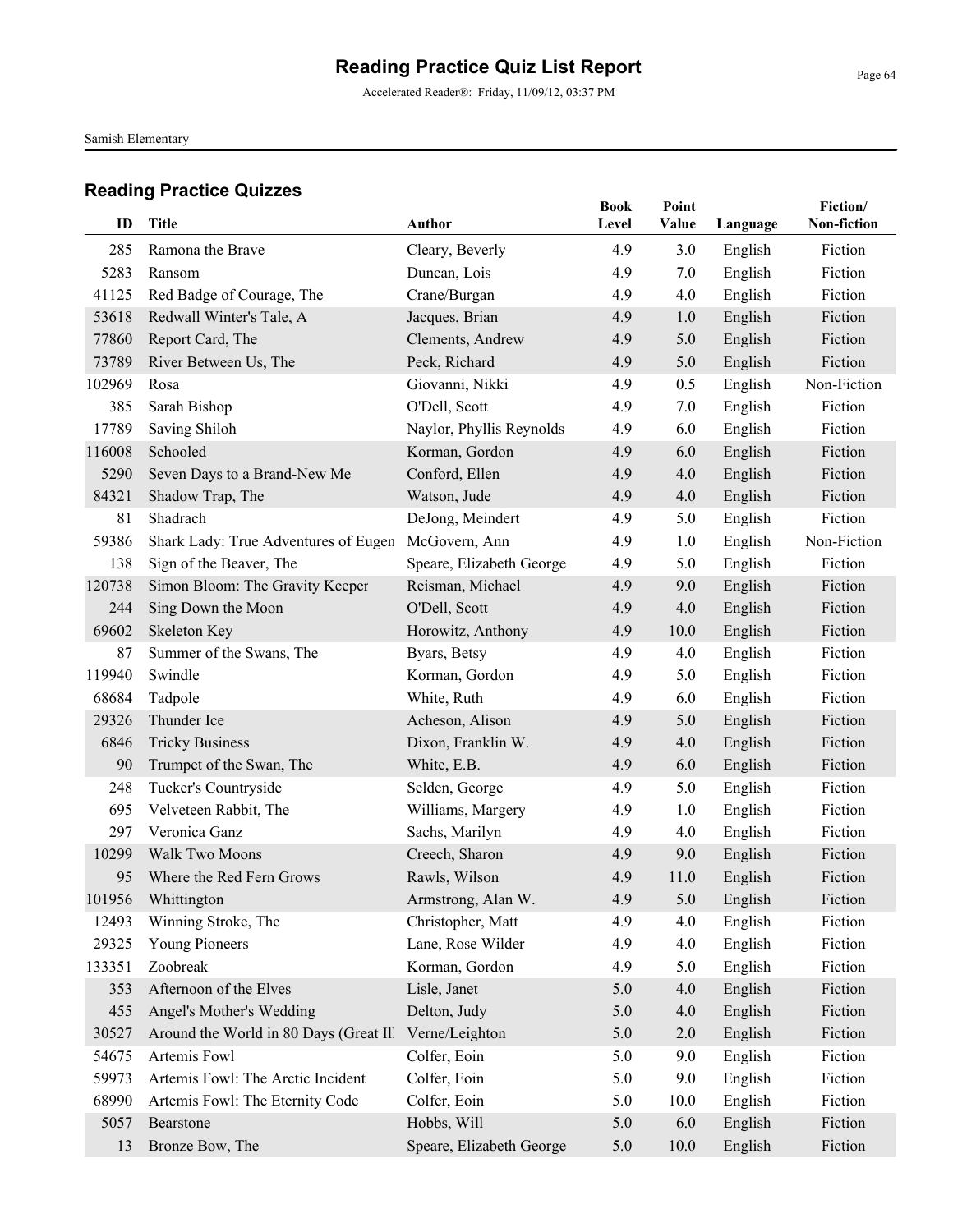Accelerated Reader®: Friday, 11/09/12, 03:37 PM

Samish Elementary

| ID     | <b>Title</b>                          | Author                    | <b>Book</b><br>Level | Point<br>Value | Language | Fiction/<br>Non-fiction |
|--------|---------------------------------------|---------------------------|----------------------|----------------|----------|-------------------------|
| 29554  | Bud, Not Buddy                        | Curtis, Christopher Paul  | 5.0                  | 8.0            | English  | Fiction                 |
| 119123 | Candy Shop War, The                   | Mull, Brandon             | 5.0                  | 14.0           | English  | Fiction                 |
| 54963  | Captive Temple, The                   | Watson, Jude              | 5.0                  | 4.0            | English  | Fiction                 |
| 10658  | Case of the Vampire Cat, The          | Erickson, John R.         | 5.0                  | 3.0            | English  | Fiction                 |
| 78104  | Changing of the Guard, The            | Watson, Jude              | 5.0                  | 4.0            | English  | Fiction                 |
| 17762  | Chasing Redbird                       | Creech, Sharon            | 5.0                  | 7.0            | English  | Fiction                 |
| 69274  | City of Ember, The                    | DuPrau, Jeanne            | 5.0                  | 9.0            | English  | Fiction                 |
| 5969   | Cookcamp, The                         | Paulsen, Gary             | 5.0                  | 3.0            | English  | Fiction                 |
| 58513  | Crispin: The Cross of Lead            | Avi                       | 5.0                  | 7.0            | English  | Fiction                 |
| 110    | Dicey's Song                          | Voigt, Cynthia            | 5.0                  | 11.0           | English  | Fiction                 |
| 57569  | Dinosaurs                             | Osborne, Will/Mary        | 5.0                  | 1.0            | English  | Non-Fiction             |
| 101056 | Double Identity                       | Haddix, Margaret Peterson | 5.0                  | 8.0            | English  | Fiction                 |
| 28077  | Duke Ellington                        | Pinkney, Andrea Davis     | 5.0                  | 0.5            | English  | Non-Fiction             |
| 6461   | Dynamite Dinah                        | Mills, Claudia            | 5.0                  | 4.0            | English  | Fiction                 |
| 78560  | Eager                                 | Fox, Helen                | 5.0                  | 9.0            | English  | Fiction                 |
| 5413   | Easter Cat, The                       | deJong, Meindert          | 5.0                  | 3.0            | English  | Fiction                 |
| 137747 | Fire in the Sky                       | Hunter, Erin              | 5.0                  | 9.0            | English  | Fiction                 |
| 20800  | Fires of Merlin, The                  | Barron, T.A.              | 5.0                  | 9.0            | English  | Fiction                 |
| 114    | Fledgling, The                        | Langton, Jane             | 5.0                  | 6.0            | English  | Fiction                 |
| 101038 | Flush                                 | Hiaasen, Carl             | 5.0                  | 9.0            | English  | Fiction                 |
| 59064  | Forests of Silence, The               | Rodda, Emily              | 5.0                  | 4.0            | English  | Fiction                 |
| 6359   | Forgotten Door, The                   | Key, Alexander            | 5.0                  | 5.0            | English  | Fiction                 |
| 121302 | Found                                 | Haddix, Margaret Petersoi | 5.0                  | 9.0            | English  | Fiction                 |
| 44063  | Gathering Blue                        | Lowry, Lois               | 5.0                  | 7.0            | English  | Fiction                 |
| 53564  | Geronimo: Young Warrior               | Stanley, George Edward    | 5.0                  | 3.0            | English  | Fiction                 |
| 101953 | Ghost's Grave, The                    | Kehret, Peg               | 5.0                  | 6.0            | English  | Fiction                 |
| 5015   | Gift of the Pirate Queen, The         | Giff, Patricia Reilly     | 5.0                  | 4.0            | English  | Fiction                 |
| 114627 | Gregor and the Code of Claw           | Collins, Suzanne          | 5.0                  | 12.0           | English  | Fiction                 |
| 106347 | Gregor and the Marks of Secret        | Collins, Suzanne          | 5.0                  | 9.0            | English  | Fiction                 |
| 471    | Half Magic                            | Eager, Edward             | $5.0\,$              | 5.0            | English  | Fiction                 |
| 60541  | Hana's Suitcase                       | Levine, Karen             | 5.0                  | 2.0            | English  | Non-Fiction             |
| 88920  | Hatchling, The                        | Lasky, Kathryn            | 5.0                  | 7.0            | English  | Fiction                 |
| 77515  | Heartbeat                             | Creech, Sharon            | 5.0                  | 2.0            | English  | Fiction                 |
| 14470  | Hobby                                 | Yolen, Jane               | 5.0                  | 2.0            | English  | Fiction                 |
| 117628 | Hot Hand                              | Lupica, Mike              | 5.0                  | 4.0            | English  | Fiction                 |
| 5906   | Houdini Box, The                      | Selznick, Brian           | 5.0                  | 0.5            | English  | Fiction                 |
| 43     | Hurry Home, Candy                     | DeJong, Meindert          | 5.0                  | 7.0            | English  | Fiction                 |
| 17624  | I Thought My Soul Would Rise and Fly  | Hansen, Joyce             | 5.0                  | 5.0            | English  | Fiction                 |
| 233    | Jar of Dreams, A                      | Uchida, Yoshiko           | 5.0                  | 4.0            | English  | Fiction                 |
| 42312  | John F. Kennedy                       | Joseph, Paul              | 5.0                  | 0.5            | English  | Non-Fiction             |
| 31189  | Journal of Joshua Loper: A Black Cowl | Myers, Walter Dean        | 5.0                  | 4.0            | English  | Fiction                 |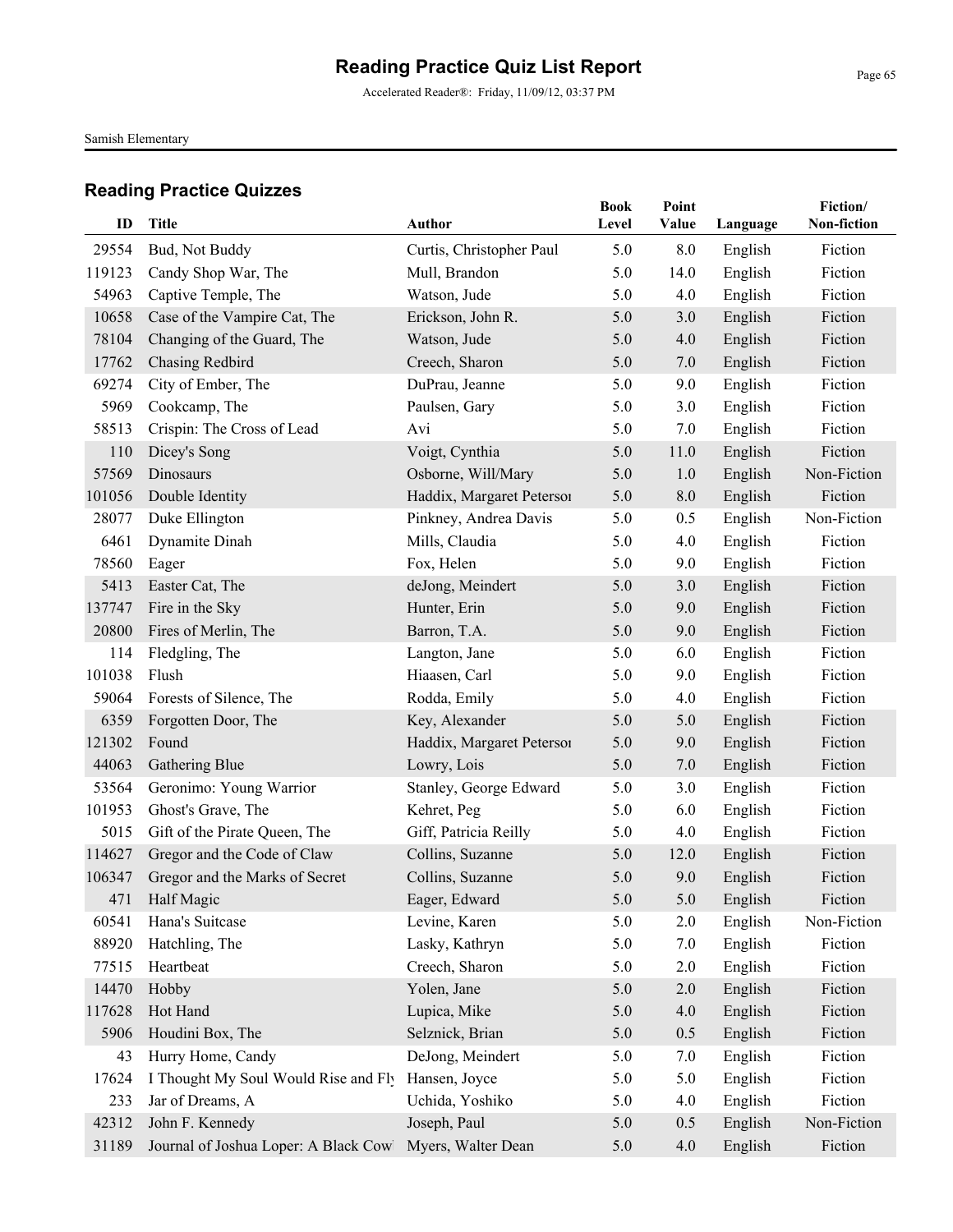Accelerated Reader®: Friday, 11/09/12, 03:37 PM

Samish Elementary

| ID     | <b>Title</b>                             | <b>Author</b>             | <b>Book</b><br>Level | Point<br>Value | Language | Fiction/<br>Non-fiction |
|--------|------------------------------------------|---------------------------|----------------------|----------------|----------|-------------------------|
| 34709  | Journal of Scott Pendleton Collins: A V  | Myers, Walter Dean        | 5.0                  | 4.0            | English  | Fiction                 |
| 48     | Journey From Peppermint Street           | DeJong, Meindert          | 5.0                  | 8.0            | English  | Fiction                 |
| 11720  | Julie                                    | George, Jean Craighead    | 5.0                  | 6.0            | English  | Fiction                 |
| 5024   | Kidnapping of Courtney Van Allen & V     | Cool, Joyce               | 5.0                  | 6.0            | English  | Fiction                 |
| 6328   | Legend of Jimmy Spoon, The               | Gregory, Kristiana        | 5.0                  | 5.0            | English  | Fiction                 |
| 55482  | Life in Colonial America                 | Wade, Linda R.            | 5.0                  | 1.0            | English  | Non-Fiction             |
| 123    | Little Prince, The                       | Saint-Exupery, Antoine de | 5.0                  | 2.0            | English  | Fiction                 |
| 5907   | Littlejim                                | Houston, Gloria           | 5.0                  | 5.0            | English  | Fiction                 |
| 27940  | Long Way from Chicago, A                 | Peck, Richard             | 5.0                  | 5.0            | English  | Fiction                 |
| 123158 | Lost and Found                           | Clements, Andrew          | 5.0                  | 4.0            | English  | Fiction                 |
| 120142 | Master of Deception                      | Watson, Jude              | 5.0                  | 5.0            | English  | Fiction                 |
| 5429   | Matilda                                  | Dahl, Roald               | 5.0                  | 6.0            | English  | Fiction                 |
| 59067  | Maze of the Beast, The                   | Rodda, Emily              | 5.0                  | 4.0            | English  | Fiction                 |
| 28488  | Maze, The                                | Hobbs, Will               | 5.0                  | 7.0            | English  | Fiction                 |
| 27951  | Maze, The                                | David, Peter              | 5.0                  | 4.0            | English  | Fiction                 |
| 121665 | Moving Day                               | Cabot, Meg                | 5.0                  | 6.0            | English  | Fiction                 |
| 11481  | Mr. Tucket                               | Paulsen, Gary             | 5.0                  | 4.0            | English  | Fiction                 |
| 376    | Murder for Her Majesty, A                | Hilgartner, Beth          | 5.0                  | 8.0            | English  | Fiction                 |
| 11482  | My Teacher Flunked the Planet            | Coville, Bruce            | 5.0                  | 5.0            | English  | Fiction                 |
| 5031   | My War With Goggle-Eyes                  | Fine, Anne                | 5.0                  | 6.0            | English  | Fiction                 |
| 115396 | No Talking                               | Clements, Andrew          | 5.0                  | 4.0            | English  | Fiction                 |
| 46287  | Odysseus in the Serpent Maze             | Yolen/Harris              | 5.0                  | 7.0            | English  | Fiction                 |
| 66     | Old Yeller                               | Gipson, Fred              | 5.0                  | 5.0            | English  | Fiction                 |
| 14689  | One Day in the Prairie                   | George, Jean Craighead    | 5.0                  | 1.0            | English  | Fiction                 |
| 680    | Owls in the Family                       | Mowat, Farley             | 5.0                  | 3.0            | English  | Fiction                 |
| 131    | Philip Hall Likes Me. I Reckon Maybe.    | Greene, Bette             | 5.0                  | 4.0            | English  | Fiction                 |
| 30552  | Prince and the Pauper (Great Illustrated | Twain/Bogart              | 5.0                  | 3.0            | English  | Fiction                 |
| 683    | Racso and the Rats of NIMH               | Conly, Jane Leslie        | 5.0                  | 8.0            | English  | Fiction                 |
| 7745   | Ribsy                                    | Cleary, Beverly           | 5.0                  | 4.0            | English  | Fiction                 |
| 33622  | Rising Force, The                        | Wolverton, Dave           | $5.0\,$              | 5.0            | English  | Fiction                 |
| 18831  | River Thunder                            | Hobbs, Will               | 5.0                  | 7.0            | English  | Fiction                 |
| 5287   | Runner, The                              | Voigt, Cynthia            | 5.0                  | 9.0            | English  | Fiction                 |
| 138718 | Sabotaged                                | Haddix, Margaret Petersoi | 5.0                  | 11.0           | English  | Fiction                 |
| 188    | Search for Grissi, The                   | Shura, Mary Francis       | 5.0                  | 4.0            | English  | Fiction                 |
| 131852 | Sent                                     | Haddix, Margaret Petersor | 5.0                  | 9.0            | English  | Fiction                 |
| 78419  | So B. It                                 | Weeks, Sarah              | 5.0                  | 6.0            | English  | Fiction                 |
| 84962  | Song of the Water Boatman: And Other     | Sidman, Joyce             | 5.0                  | 0.5            | English  | Fiction                 |
| 64958  | Sword of Camelot, The                    | Morris, Gilbert           | 5.0                  | 7.0            | English  | Fiction                 |
| 108270 | Tangled Web, A                           | Watson, Jude              | 5.0                  | 4.0            | English  | Fiction                 |
| 29323  | There Goes the Neighborhood              | Lupini, Valerie           | 5.0                  | 5.0            | English  | Fiction                 |
| 54881  | Time Stops for No Mouse                  | Hoeye, Michael            | 5.0                  | 8.0            | English  | Fiction                 |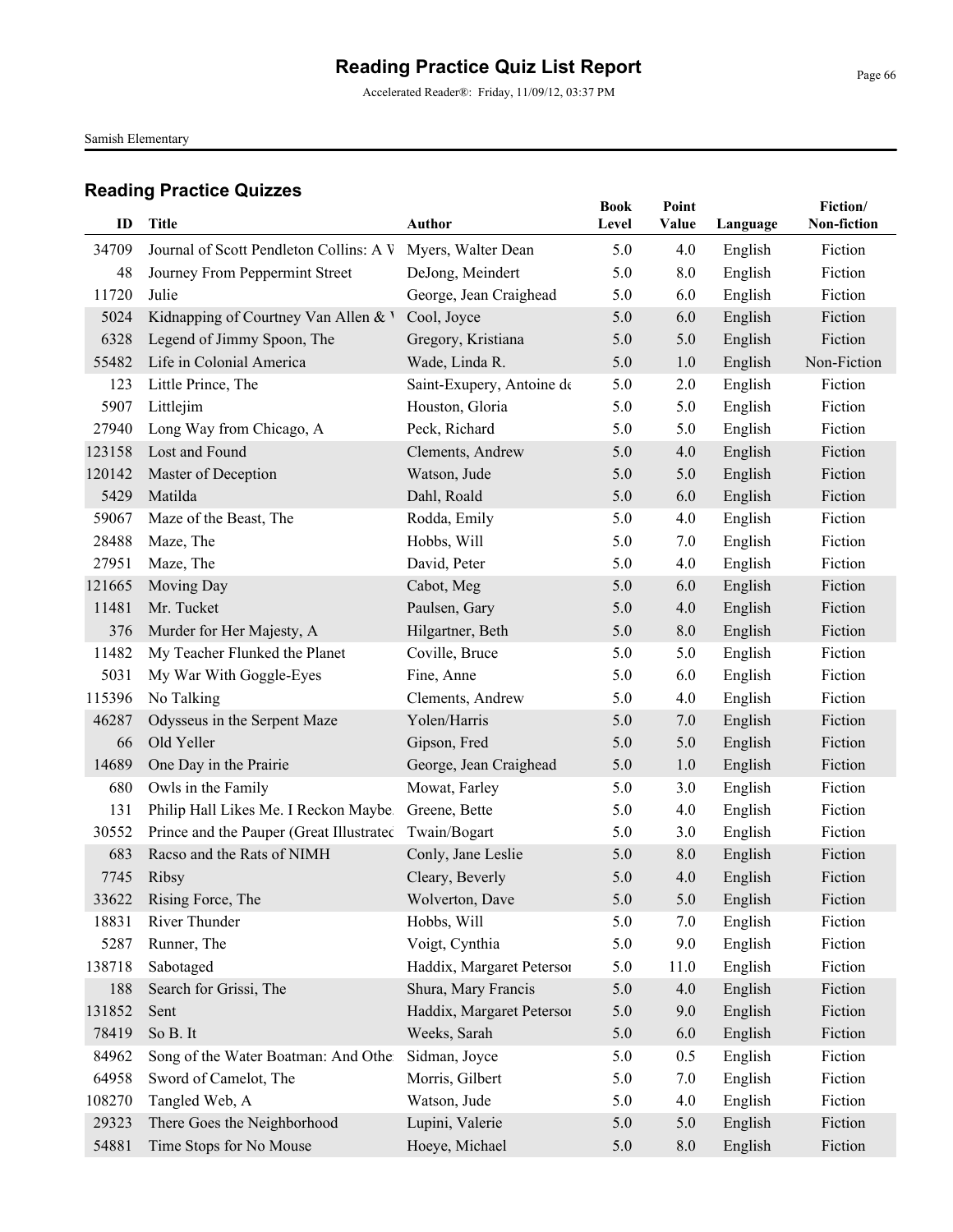Accelerated Reader®: Friday, 11/09/12, 03:37 PM

Samish Elementary

| ID     | Title                                   | Author                    | <b>Book</b><br>Level | Point<br>Value | Language | Fiction/<br>Non-fiction |
|--------|-----------------------------------------|---------------------------|----------------------|----------------|----------|-------------------------|
| 195    | Toothpaste Millionaire, The             | Merrill, Jean             | 5.0                  | 3.0            | English  | Fiction                 |
| 145510 | Torn                                    | Haddix, Margaret Petersoi | 5.0                  | 9.0            | English  | Fiction                 |
| 247    | <b>Tuck Everlasting</b>                 | Babbitt, Natalie          | 5.0                  | 4.0            | English  | Fiction                 |
| 25236  | Virtual War                             | Skurzynski, Gloria        | 5.0                  | 6.0            | English  | Fiction                 |
| 30505  | War of Jenkins' Ear, The                | Morpurgo, Michael         | 5.0                  | 7.0            | English  | Fiction                 |
| 11552  | Watsons Go to Birmingham-1963, The      | Curtis, Christopher Paul  | 5.0                  | 8.0            | English  | Fiction                 |
| 5297   | Weasel                                  | DeFelice, Cynthia         | 5.0                  | 4.0            | English  | Fiction                 |
| 20233  | Who's That Stepping on Plymouth Roc     | Fritz, Jean               | 5.0                  | 0.5            | English  | Non-Fiction             |
| 35975  | Wilbur and Orville Wright: The Flight   | Sabin, Louis              | 5.0                  | 1.0            | English  | Non-Fiction             |
| 5098   | Wind in the Door, A                     | L'Engle, Madeleine        | 5.0                  | 7.0            | English  | Fiction                 |
| 398    | Winter Room, The                        | Paulsen, Gary             | 5.0                  | 3.0            | English  | Fiction                 |
| 54110  | Witness                                 | Hesse, Karen              | 5.0                  | 2.0            | English  | Fiction                 |
| 43430  | Wizard's Hall                           | Yolen, Jane               | 5.0                  | 4.0            | English  | Fiction                 |
| 5050   | Zucchini Warriors, The                  | Korman, Gordon            | 5.0                  | 7.0            | English  | Fiction                 |
| 5901   | Aida                                    | Price, Leontyne           | 5.1                  | 0.5            | English  | Fiction                 |
| 11451  | Alice the Brave                         | Naylor, Phyllis Reynolds  | 5.1                  | 5.0            | English  | Fiction                 |
| 78248  | Among the Brave                         | Haddix, Margaret Peterson | 5.1                  | 7.0            | English  | Fiction                 |
| 457    | Banana Twist                            | Heide, Florence Parry     | 5.1                  | 3.0            | English  | Fiction                 |
| 207    | Banner in the Sky                       | Ullman, James Ramsey      | 5.1                  | 11.0           | English  | Fiction                 |
| 29497  | <b>Bat Six</b>                          | Wolff, Virginia Euwer     | 5.1                  | 8.0            | English  | Fiction                 |
| 253    | Best Christmas Pageant Ever, The        | Robinson, Barbara         | 5.1                  | 2.0            | English  | Fiction                 |
| 6656   | Big Wander, The                         | Hobbs, Will               | 5.1                  | 8.0            | English  | Fiction                 |
| 25293  | Bunyans, The                            | Wood, Audrey              | 5.1                  | 0.5            | English  | Fiction                 |
| 158    | Cabin Faced West, The                   | Fritz, Jean               | 5.1                  | 3.0            | English  | Fiction                 |
| 88484  | Chicken Boy                             | Dowell, Frances O'Roark   | 5.1                  | 5.0            | English  | Fiction                 |
| 6457   | Christmas With Ida Early                | Burch, Robert             | 5.1                  | 5.0            | English  | Fiction                 |
| 59046  | City of the Rats                        | Rodda, Emily              | 5.1                  | 4.0            | English  | Fiction                 |
| 60645  | Coraline                                | Gaiman, Neil              | 5.1                  | 5.0            | English  | Fiction                 |
| 9873   | Curse of the Blue Figurine, The         | Bellairs, John            | 5.1                  | 8.0            | English  | Fiction                 |
|        | 101556 Dark Warning                     | Watson, Jude              | 5.1                  | 4.0            | English  | Fiction                 |
| 54968  | Defenders of the Dead, The              | Watson, Jude              | 5.1                  | 4.0            | English  | Fiction                 |
| 101885 | Dog's Life: The Autobiography of a Str  | Martin, Ann M.            | 5.1                  | 5.0            | English  | Fiction                 |
| 24681  | Dwight D. Eisenhower                    | Joseph, Paul              | 5.1                  | 0.5            | English  | Non-Fiction             |
| 63434  | Everest Book One: The Contest           | Korman, Gordon            | 5.1                  | 4.0            | English  | Fiction                 |
| 6003   | Flight of Angels                        | Trease, Geoffrey          | 5.1                  | 3.0            | English  | Fiction                 |
| 165    | Flunking of Joshua T. Bates, The        | Shreve, Susan             | 5.1                  | 2.0            | English  | Fiction                 |
| 6315   | Following the Mystery Man               | Hahn, Mary Downing        | 5.1                  | 6.0            | English  | Fiction                 |
| 86108  | Forest Explorer: A Life-Size Field Guid | Bishop, Nic               | 5.1                  | 1.0            | English  | Non-Fiction             |
| 88919  | Fugitive Factor, The                    | Korman, Gordon            | 5.1                  | 4.0            | English  | Fiction                 |
| 32742  | Getting Near to Baby                    | Couloumbis, Audrey        | 5.1                  | 6.0            | English  | Fiction                 |
| 31178  | Ghost in the Tokaido Inn, The           | Hoobler, Dorothy/Thomas   | 5.1                  | 7.0            | English  | Fiction                 |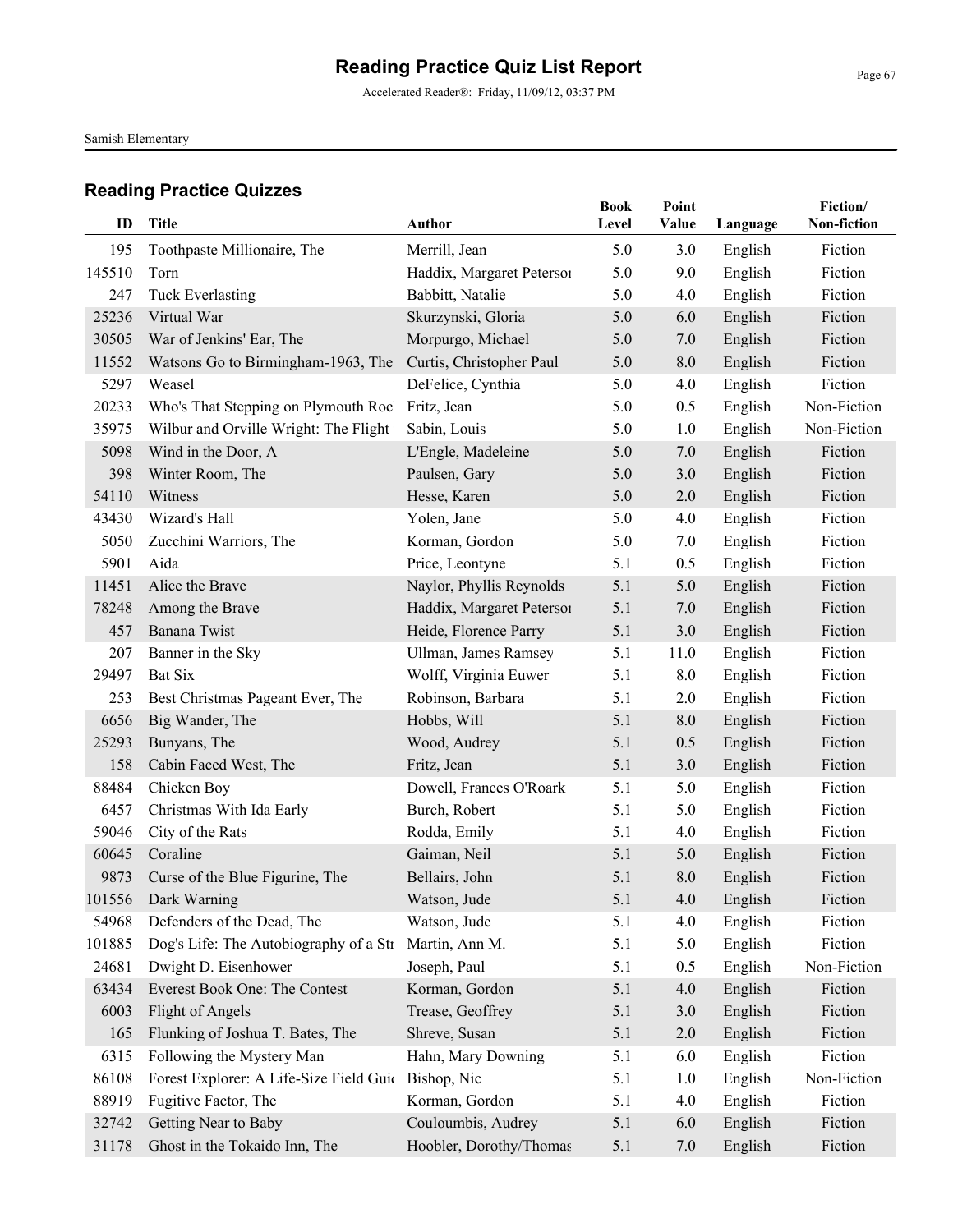Accelerated Reader®: Friday, 11/09/12, 03:37 PM

Samish Elementary

|        |                                                      |                         | <b>Book</b> | Point   |          | Fiction/    |
|--------|------------------------------------------------------|-------------------------|-------------|---------|----------|-------------|
| ID     | <b>Title</b>                                         | <b>Author</b>           | Level       | Value   | Language | Non-fiction |
| 32208  | Girl Who Chased Away Sorrow: The D                   | Turner, Ann             | 5.1         | 5.0     | English  | Fiction     |
| 125535 | Graveyard Book, The                                  | Gaiman, Neil            | 5.1         | 10.0    | English  | Fiction     |
| 365    | Halfback Tough                                       | Dygard, Thomas J.       | 5.1         | 7.0     | English  | Fiction     |
| 418    | Henry and the Clubhouse                              | Cleary, Beverly         | 5.1         | 4.0     | English  | Fiction     |
| 36     | Henry Reed's Baby-Sitting Service                    | Robertson, Keith        | 5.1         | 6.0     | English  | Fiction     |
| 118    | Homesick, My Own Story                               | Fritz, Jean             | 5.1         | 6.0     | English  | Non-Fiction |
| 4868   | In-Line Skating (Action Sports Library               | Italia, Bob             | 5.1         | 0.5     | English  | Non-Fiction |
| 113692 | Invention of Hugo Cabret: A Novel in '               | Selznick, Brian         | 5.1         | 4.0     | English  | Fiction     |
| 71435  | Journey, The                                         | Lasky, Kathryn          | 5.1         | 7.0     | English  | Fiction     |
| 57573  | Knights and Castles                                  | Osborne, Will/Mary      | 5.1         | 1.0     | English  | Non-Fiction |
| 26723  | Kristi Yamaguchi                                     | Rambeck, Richard        | 5.1         | 0.5     | English  | Non-Fiction |
| 17998  | Lost Years of Merlin, The                            | Barron, T.A.            | 5.1         | 12.0    | English  | Fiction     |
| 42314  | Lyndon B. Johnson                                    | Joseph, Paul            | 5.1         | 0.5     | English  | Non-Fiction |
| 16293  | Marching to Freedom: The Story of Ma                 | Milton, Joyce           | 5.1         | 2.0     | English  | Non-Fiction |
| 56     | Matchlock Gun, The                                   | Edmonds, Walter D.      | 5.1         | 1.0     | English  | Fiction     |
| 101829 | May Bird and the Ever After                          | Anderson, Jodi Lynn     | 5.1         | 12.0    | English  | Fiction     |
| 101209 | Misadventures of Maude March, or, Tr                 | Couloumbis, Audrey      | 5.1         | 11.0    | English  | Fiction     |
| 374    | Moonlight Man, The                                   | Fox, Paula              | 5.1         | 6.0     | English  | Fiction     |
| 6688   | Mossflower                                           | Jacques, Brian          | 5.1         | 17.0    | English  | Fiction     |
| 182    | Mouse and the Motorcycle, The                        | Cleary, Beverly         | 5.1         | 3.0     | English  | Fiction     |
| 62     | Mrs. Frisby and the Rats of NIMH                     | O'Brien, Robert C.      | 5.1         | 8.0     | English  | Fiction     |
| 8923   | Mystery of the Headless Horse, The                   | Arden, William          | 5.1         | 6.0     | English  | Fiction     |
| 6824   | Mystery of the Silver Star, The                      | Dixon, Franklin W.      | 5.1         | 4.0     | English  | Fiction     |
| 6338   | No Coins, Please                                     | Korman, Gordon          | 5.1         | 6.0     | English  | Fiction     |
| 29343  | No Turning Back                                      | Naidoo, Beverley        | 5.1         | 6.0     | English  | Fiction     |
| 41123  | Odyssey, The                                         | Homer/Mattern           | 5.1         | 2.0     | English  | Fiction     |
| 100602 | Outcast, The                                         | Lasky, Kathryn          | 5.1         | 6.0     | English  | Fiction     |
| 14481  | Passager                                             | Yolen, Jane             | 5.1         | 2.0     | English  | Fiction     |
| 10684  | Phantom in the Mirror, The                           | Erickson, John R.       | 5.1         | 3.0     | English  | Fiction     |
| 11038  | Picture Book of Rosa Parks, A                        | Adler, David A.         | 5.1         | $0.5\,$ | English  | Non-Fiction |
| 132    | Planet of Junior Brown, The                          | Hamilton, Virginia      | 5.1         | 7.0     | English  | Fiction     |
| 6828   | Program for Destruction                              | Dixon, Franklin W.      | 5.1         | 4.0     | English  | Fiction     |
| 69019  | Puppeteer's Apprentice, The                          | Love, D. Anne           | 5.1         | 6.0     | English  | Fiction     |
| 336    | Ralph S. Mouse                                       | Cleary, Beverly         | 5.1         | 3.0     | English  | Fiction     |
| 492    | Ramona the Pest                                      | Cleary, Beverly         | 5.1         | 4.0     | English  | Fiction     |
| 111094 | Return of the Dark Side                              | Watson, Jude            | 5.1         | 4.0     | English  | Fiction     |
| 106750 | Room One: A Mystery or Two                           | Clements, Andrew        | 5.1         | 4.0     | English  | Fiction     |
| 58913  | Rowan and the Zebak                                  | Rodda, Emily            | 5.1         | 6.0     | English  | Fiction     |
| 6486   | Seabird                                              | Holling, Holling Clancy | 5.1         | 2.0     | English  | Non-Fiction |
| 290    | Shadowmaker, The                                     | Hansen, Ron             | 5.1         | 1.0     | English  | Fiction     |
| 32179  | Shaman's Apprentice: A Tale of the An Cherry/Plotkin |                         | 5.1         | 0.5     | English  | Fiction     |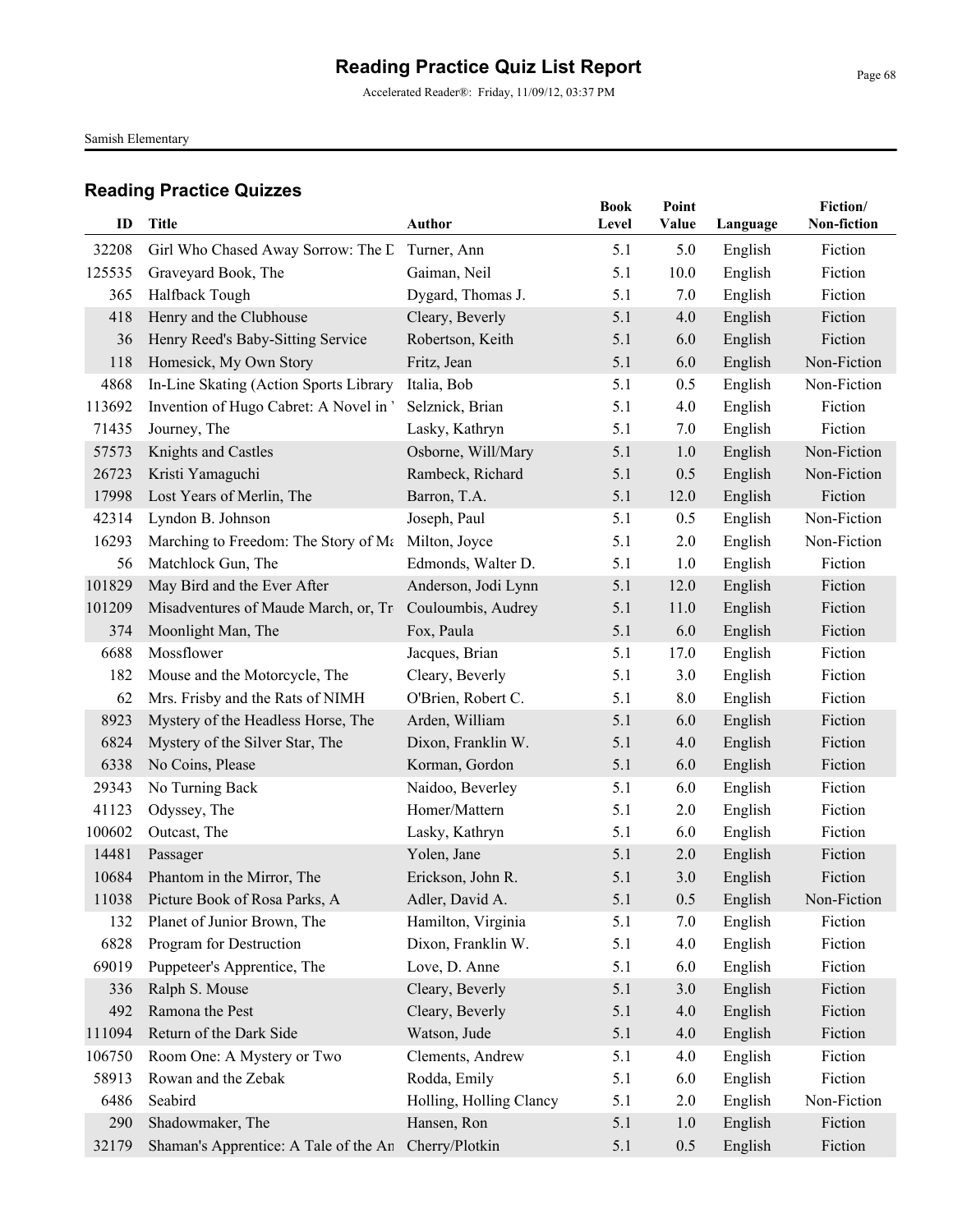Accelerated Reader®: Friday, 11/09/12, 03:37 PM

Samish Elementary

| ID     | <b>Title</b>                                            | <b>Author</b>            | <b>Book</b><br>Level | Point<br>Value | Language | Fiction/<br>Non-fiction |
|--------|---------------------------------------------------------|--------------------------|----------------------|----------------|----------|-------------------------|
| 81926  | Shattering, The                                         | Lasky, Kathryn           | 5.1                  | 5.0            | English  | Fiction                 |
| 137617 | Shoot-Out                                               | Lupica, Mike             | 5.1                  | 4.0            | English  | Fiction                 |
| 148737 | Showoff                                                 | Korman, Gordon           | 5.1                  | 6.0            | English  | Fiction                 |
| 4859   | Snowboarding (Action Sports Library)                    | Italia, Bob              | 5.1                  | 0.5            | English  | Non-Fiction             |
| 25224  | Standing in the Light: The Captive Dia                  | Osborne, Mary Pope       | 5.1                  | 4.0            | English  | Fiction                 |
| 50390  | Stormbreaker                                            | Horowitz, Anthony        | 5.1                  | 7.0            | English  | Fiction                 |
| 59373  | Strong Right Arm: The Story of Mamic Green, Michelle Y. |                          | 5.1                  | 3.0            | English  | Non-Fiction             |
| 30558  | Three Musketeers (Great Illustrated Cla Dumas/Vogel     |                          | 5.1                  | 2.0            | English  | Fiction                 |
| 6015   | Time Tree, The                                          | Richemont, Enid          | 5.1                  | 2.0            | English  | Fiction                 |
| 117634 | Two-Minute Drill                                        | Lupica, Mike             | 5.1                  | 4.0            | English  | Fiction                 |
| 24067  | United States Navy, The                                 | Green, Michael           | 5.1                  | 0.5            | English  | Non-Fiction             |
| 20299  | Volcano Disaster, The                                   | Kehret, Peg              | 5.1                  | 3.0            | English  | Fiction                 |
| 63671  | What Would Joey Do?                                     | Gantos, Jack             | 5.1                  | 8.0            | English  | Fiction                 |
| 59177  | Wild Man Island                                         | Hobbs, Will              | 5.1                  | 7.0            | English  | Fiction                 |
| 6350   | Wolf Child                                              | Nolan, Dennis            | 5.1                  | 1.0            | English  | Fiction                 |
| 34956  | Young Arthur                                            | Souci, Robert D. San     | 5.1                  | 0.5            | English  | Fiction                 |
| 65297  | Young Lancelot                                          | Souci, Robert D. San     | 5.1                  | 0.5            | English  | Fiction                 |
| 5300   | Zia                                                     | O'Dell, Scott            | 5.1                  | 5.0            | English  | Fiction                 |
| 6001   | Ace: The Very Important Pig                             | King-Smith, Dick         | 5.2                  | 3.0            | English  | Fiction                 |
| 20645  | Aliens Stole My Body                                    | Coville, Bruce           | 5.2                  | 6.0            | English  | Fiction                 |
| 5255   | And One for All                                         | Nelson, Theresa          | 5.2                  | 6.0            | English  | Fiction                 |
| 131426 | Bad News for Outlaws: TheLife of B                      | Nelson, Vaunda Micheaux  | 5.2                  | 0.5            | English  | Non-Fiction             |
| 5209   | Big Wave, The                                           | Buck, Pearl S.           | 5.2                  | 2.0            | English  | Fiction                 |
| 210    | Black Cauldron, The                                     | Alexander, Lloyd         | 5.2                  | 7.0            | English  | Fiction                 |
| 112888 | Black Stallion's Sulky Colt, The                        | Farley, Walter           | 5.2                  | 8.0            | English  | Fiction                 |
| 105    | Black Stallion, The                                     | Farley, Walter           | 5.2                  | 7.0            | English  | Fiction                 |
| 34713  | Bloomability                                            | Creech, Sharon           | 5.2                  | 7.0            | English  | Fiction                 |
| 559    | Charley Skedaddle                                       | Beatty, Patricia         | 5.2                  | 7.0            | English  | Fiction                 |
| 83613  | Chestnut Soldier, The                                   | Nimmo, Jenny             | 5.2                  | 8.0            | English  | Fiction                 |
|        | 51023 Cinderella Skeleton                               | Souci, Robert D. San     | 5.2                  | 0.5            | English  | Fiction                 |
| 108288 | Coming of Hoole, The                                    | Lasky, Kathryn           | 5.2                  | 6.0            | English  | Fiction                 |
| 136997 | Dark Fire                                               | d'Lacey, Chris           | 5.2                  | 14.0           | English  | Fiction                 |
| 106163 | Death on Naboo                                          | Watson, Jude             | 5.2                  | 4.0            | English  | Fiction                 |
| 125598 | Diamond of Darkhold, The                                | DuPrau, Jeanne           | 5.2                  | 10.0           | English  | Fiction                 |
| 113950 | Diary of a Wimpy Kid                                    | Kinney, Jeff             | 5.2                  | 3.0            | English  | Fiction                 |
| 133167 | Diary of a Wimpy Kid: Dog Days                          | Kinney, Jeff             | 5.2                  | 3.0            | English  | Fiction                 |
| 119441 | Diary of a Wimpy Kid: Rodrick Rules                     | Kinney, Jeff             | 5.2                  | 3.0            | English  | Fiction                 |
| 360    | Dogsong                                                 | Paulsen, Gary            | 5.2                  | 5.0            | English  | Fiction                 |
| 24651  | Early Battles of the Civil War                          | Wade, Linda R.           | 5.2                  | 1.0            | English  | Non-Fiction             |
| 137894 | Emily's Fortune                                         | Naylor, Phyllis Reynolds | 5.2                  | 3.0            | English  | Fiction                 |
| 63435  | Everest Book Three: The Summit                          | Korman, Gordon           | 5.2                  | 4.0            | English  | Fiction                 |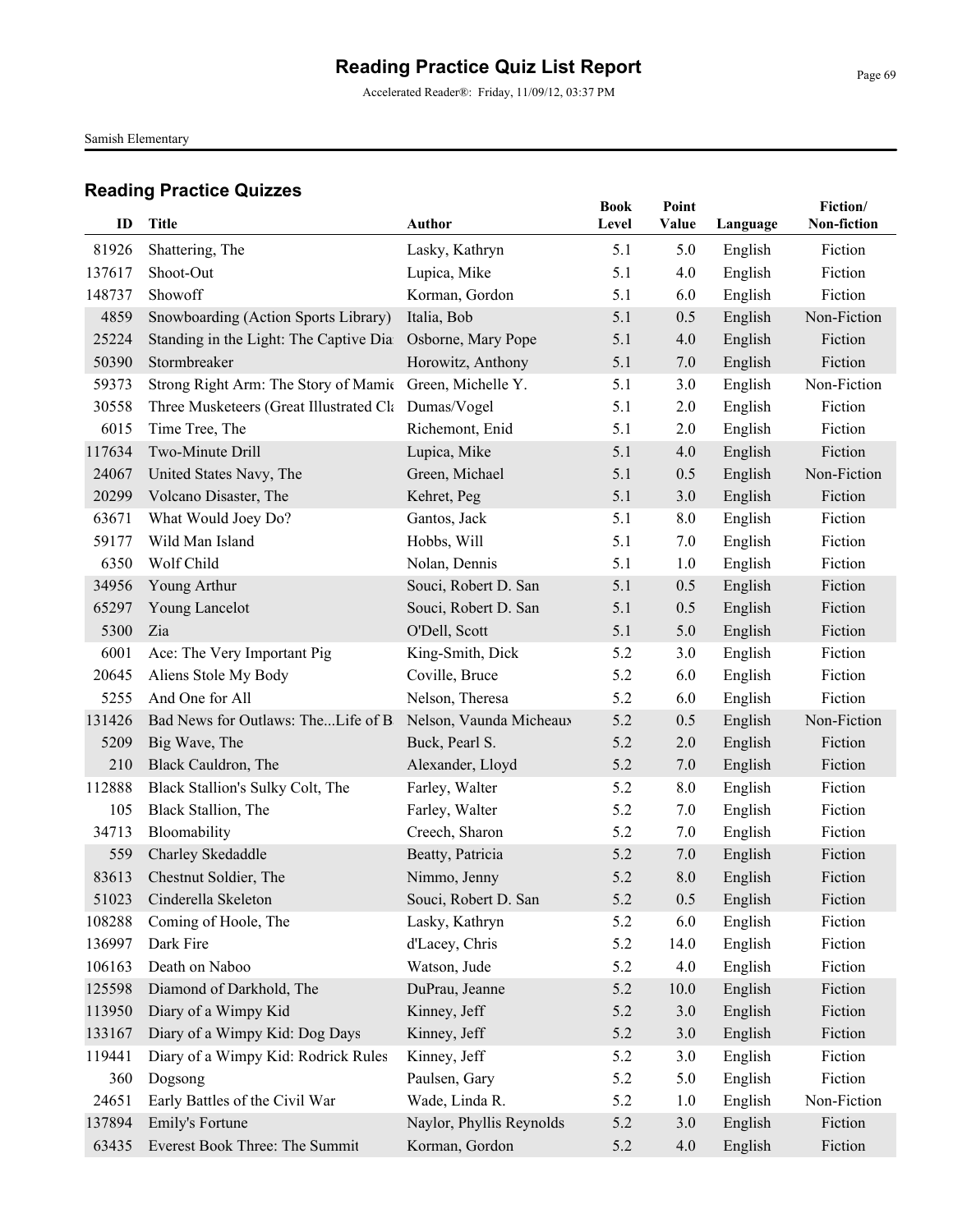Accelerated Reader®: Friday, 11/09/12, 03:37 PM

Samish Elementary

| ID     | Title                                    | <b>Author</b>            | <b>Book</b><br>Level | Point<br><b>Value</b> | Language | Fiction/<br>Non-fiction |
|--------|------------------------------------------|--------------------------|----------------------|-----------------------|----------|-------------------------|
| 63436  | Everest Book Two: The Climb              | Korman, Gordon           | 5.2                  | 4.0                   | English  | Fiction                 |
| 6358   | Everywhere                               | Brooks, Bruce            | 5.2                  | 2.0                   | English  | Fiction                 |
| 112    | Farmer Boy                               | Wilder, Laura Ingalls    | 5.2                  | 9.0                   | English  | Fiction                 |
| 6462   | Farthest-Away Mountain, The              | Reid-Banks, Lynne        | 5.2                  | 4.0                   | English  | Fiction                 |
| 138136 | Framed                                   | Korman, Gordon           | 5.2                  | 6.0                   | English  | Fiction                 |
| 6362   | Gentle Annie                             | Shura, Mary Francis      | 5.2                  | 5.0                   | English  | Non-Fiction             |
| 118320 | Ghost of Poplar Point, The               | DeFelice, Cynthia        | 5.2                  | 5.0                   | English  | Fiction                 |
| 128929 | Great Bear Lake                          | Hunter, Erin             | 5.2                  | 11.0                  | English  | Fiction                 |
| 115    | Great Brain, The                         | Fitzgerald, John         | 5.2                  | 7.0                   | English  | Fiction                 |
| 6365   | Great Northern Diver: The Loon           | Esbensen, Barbara Juster | 5.2                  | 0.5                   | English  | Non-Fiction             |
| 11467  | Guests                                   | Dorris, Michael          | 5.2                  | 3.0                   | English  | Fiction                 |
| 30549  | Hans Brinker (Great Illustrated Classic: | Dodge/Vogel              | 5.2                  | 3.0                   | English  | Fiction                 |
| 5020   | Hello, Mrs. Piggle-Wiggle                | MacDonald, Betty         | 5.2                  | 4.0                   | English  | Fiction                 |
| 55161  | Hiawatha                                 | Longfellow/Jeffers       | 5.2                  | 0.5                   | English  | Fiction                 |
| 61464  | Hoot                                     | Hiaasen, Carl            | 5.2                  | 9.0                   | English  | Fiction                 |
| 8529   | Horror at the Haunted House              | Kehret, Peg              | 5.2                  | 5.0                   | English  | Fiction                 |
| 5270   | I Am the Cheese                          | Cormier, Robert          | 5.2                  | 7.0                   | English  | Fiction                 |
| 35642  | I Was a Rat!                             | Pullman, Philip          | 5.2                  | 4.0                   | English  | Fiction                 |
| 10917  | In the Land of the Big Red Apple         | MacBride, Roger Lea      | 5.2                  | 8.0                   | English  | Fiction                 |
| 45122  | Jackie Robinson: Young Sports Trailbla   | Dunn, Herb               | 5.2                  | 3.0                   | English  | Fiction                 |
| 271    | Jacob Two-Two Meets the Hooded Fan       | Richler, Mordecai        | 5.2                  | 2.0                   | English  | Fiction                 |
| 54959  | Jedi Quest                               | Watson, Jude             | 5.2                  | 5.0                   | English  | Fiction                 |
| 24685  | Jimmy Carter                             | Joseph, Paul             | 5.2                  | 0.5                   | English  | Non-Fiction             |
| 32209  | Journal of Ben Uchida, Citizen 13559:    | Denenberg, Barry         | 5.2                  | 4.0                   | English  | Fiction                 |
| 29334  | Kin: Po's Story, The                     | Dickinson, Peter         | 5.2                  | 6.0                   | English  | Fiction                 |
| 6325   | King's Equal, The                        | Paterson, Katherine      | 5.2                  | 1.0                   | English  | Fiction                 |
| 78023  | Leaving Protection                       | Hobbs, Will              | 5.2                  | 6.0                   | English  | Fiction                 |
| 34982  | Life and Words of Martin Luther King     | Peck, Ira                | 5.2                  | 2.0                   | English  | Non-Fiction             |
| 126578 | Long Shot                                | Lupica, Mike             | 5.2                  | 5.0                   | English  | Fiction                 |
|        | 88626 Lunch Money                        | Clements, Andrew         | 5.2                  | 6.0                   | English  | Fiction                 |
| 5276   | Man in the Woods, The                    | Wells, Rosemary          | 5.2                  | 8.0                   | English  | Fiction                 |
| 6050   | Mattimeo                                 | Jacques, Brian           | 5.2                  | 18.0                  | English  | Fiction                 |
| 54853  | Misfits, The                             | Howe, James              | 5.2                  | 7.0                   | English  | Fiction                 |
| 5671   | Missing Chums, The                       | Dixon, Franklin W.       | 5.2                  | 5.0                   | English  | Fiction                 |
| 61     | Moffats, The                             | Estes, Eleanor           | 5.2                  | 6.0                   | English  | Fiction                 |
| 375    | More Adventures of the Great Brain       | Fitzgerald, John         | 5.2                  | 6.0                   | English  | Fiction                 |
| 4863   | Motocross (Action Sports Library)        | Italia, Bob              | 5.2                  | 0.5                   | English  | Non-Fiction             |
| 115048 | Moxy Maxwell Does Not Love Stuart I      | Gifford, Peggy           | 5.2                  | 1.0                   | English  | Fiction                 |
| 63     | Mrs. Piggle-Wiggle                       | MacDonald, Betty         | 5.2                  | 3.0                   | English  | Fiction                 |
| 64     | My Side of the Mountain                  | George, Jean Craighead   | 5.2                  | 6.0                   | English  | Fiction                 |
| 65     | Old Mother West Wind                     | Burgess, Thornton        | 5.2                  | 3.0                   | English  | Fiction                 |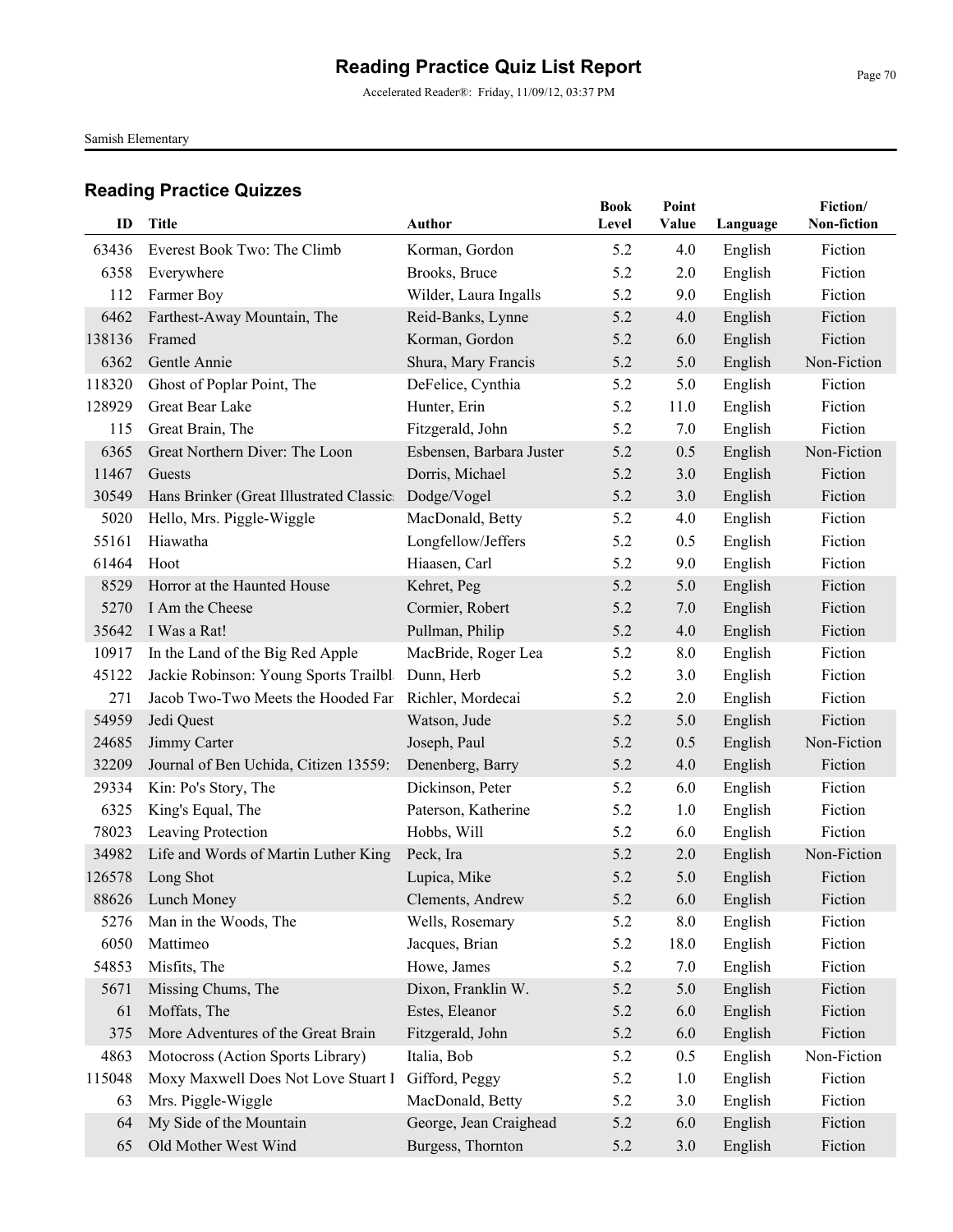Accelerated Reader®: Friday, 11/09/12, 03:37 PM

Samish Elementary

| ID     | Title                                    | Author                 | <b>Book</b><br>Level | Point<br>Value | Language | Fiction/<br>Non-fiction |
|--------|------------------------------------------|------------------------|----------------------|----------------|----------|-------------------------|
|        |                                          |                        |                      |                |          |                         |
| 10918  | On the Other Side of the Hill            | MacBride, Roger Lea    | 5.2                  | 9.0            | English  | Fiction                 |
| 10899  | One Day in the Tropical Rain Forest      | George, Jean Craighead | 5.2                  | 1.0            | English  | Fiction                 |
| 51851  | Peanut Butter Lover Boy                  | Coville, Bruce         | 5.2                  | 3.0            | English  | Fiction                 |
| 83056  | Peter and the Starcatchers               | Barry, Dave            | 5.2                  | 13.0           | English  | Fiction                 |
| 134177 | Peter and the Sword of Mercy             | Barry, Dave            | 5.2                  | 15.0           | English  | Fiction                 |
| 69     | Pippi Longstocking                       | Lindgren, Astrid       | 5.2                  | 4.0            | English  | Fiction                 |
| 104045 | <b>Public Enemies</b>                    | Korman, Gordon         | 5.2                  | 4.0            | English  | Fiction                 |
| 63095  | Qwerty Stevens, StuckTimeBenjam          | Gutman, Dan            | 5.2                  | 4.0            | English  | Fiction                 |
| 72     | Ramona and Her Father                    | Cleary, Beverly        | 5.2                  | 3.0            | English  | Fiction                 |
| 71264  | Ravenmaster's Secret: Escape from the    | Woodruff, Elvira       | 5.2                  | 7.0            | English  | Fiction                 |
| 135    | Ring of Endless Light, A                 | L'Engle, Madeleine     | 5.2                  | 11.0           | English  | Fiction                 |
| 5080   | Root Cellar, The                         | Lunn, Janet            | 5.2                  | 10.0           | English  | Fiction                 |
| 50395  | School Story, The                        | Clements, Andrew       | 5.2                  | 5.0            | English  | Fiction                 |
| 5684   | Secret of the Caves, The                 | Dixon, Franklin W.     | 5.2                  | 5.0            | English  | Fiction                 |
| 5044   | Secret of the Indian, The                | Banks, Lynne Reid      | 5.2                  | 5.0            | English  | Fiction                 |
| 121299 | Seer of Shadows, The                     | Avi                    | 5.2                  | 6.0            | English  | Fiction                 |
| 28468  | Seven Songs of Merlin, The               | Barron, T.A.           | 5.2                  | 12.0           | English  | Fiction                 |
| 80     | Shadow of a Bull                         | Wojciechowska, Maia    | 5.2                  | 5.0            | English  | Fiction                 |
| 104622 | Sisters Grimm: The Fairy-Tale Detectiv   | Buckley, Michael       | 5.2                  | 9.0            | English  | Fiction                 |
| 139    | Snowbird, The                            | Calvert, Patricia      | 5.2                  | 7.0            | English  | Fiction                 |
| 190    | Socks                                    | Cleary, Beverly        | 5.2                  | 2.0            | English  | Fiction                 |
| 140    | String in the Harp, A                    | Bond, Nancy            | 5.2                  | 17.0           | English  | Fiction                 |
| 391    | Summer of My German Soldier              | Greene, Bette          | 5.2                  | 9.0            | English  | Fiction                 |
| 32079  | Swamp: Bayou Teche, Louisiana, 1851      | Duey/Bale              | 5.2                  | 4.0            | English  | Fiction                 |
| 6398   | Swiftly Tilting Planet, A                | L'Engle, Madeleine     | 5.2                  | 10.0           | English  | Fiction                 |
| 53575  | Taggerung                                | Jacques, Brian         | 5.2                  | 19.0           | English  | Fiction                 |
| 5089   | Talking Earth, The                       | George, Jean Craighead | 5.2                  | 6.0            | English  | Fiction                 |
| 137599 | Theodore Boone: Kid Lawyer               | Grisham, John          | 5.2                  | 8.0            | English  | Fiction                 |
| 692    | Thirteen Ways to Sink a Sub              | Gilson, Jamie          | 5.2                  | 4.0            | English  | Fiction                 |
|        | 9898 Treasure of Alpheus Winterborn, The | Bellairs, John         | 5.2                  | 7.0            | English  | Fiction                 |
| 32262  | Tucket's Gold                            | Paulsen, Gary          | 5.2                  | 3.0            | English  | Fiction                 |
| 44730  | Tucket's Home                            | Paulsen, Gary          | 5.2                  | 2.0            | English  | Fiction                 |
| 24652  | Turning Points in the Civil War          | Wade, Linda R.         | 5.2                  | 1.0            | English  | Non-Fiction             |
| 13539  | <b>U.S. Army Rangers</b>                 | Koons, James           | 5.2                  | 0.5            | English  | Non-Fiction             |
| 86097  | Uglies                                   | Westerfeld, Scott      | 5.2                  | 13.0           | English  | Fiction                 |
| 42317  | Ulysses S. Grant                         | Welsbacher, Anne       | 5.2                  | 0.5            | English  | Non-Fiction             |
| 122589 | Underneath, The                          | Appelt, Kathi          | 5.2                  | 9.0            | English  | Fiction                 |
| 117633 | Wall: Growing up Behind the Iron Curt    | Sís, Peter             | 5.2                  | 1.0            | English  | Non-Fiction             |
| 36678  | Wanderer, The                            | Creech, Sharon         | 5.2                  | 6.0            | English  | Fiction                 |
| 18799  | West to a Land of Plenty: The Diary of   | Murphy, Jim            | 5.2                  | 6.0            | English  | Fiction                 |
| 11746  | When the Tripods Came                    | Christopher, John      | 5.2                  | 5.0            | English  | Fiction                 |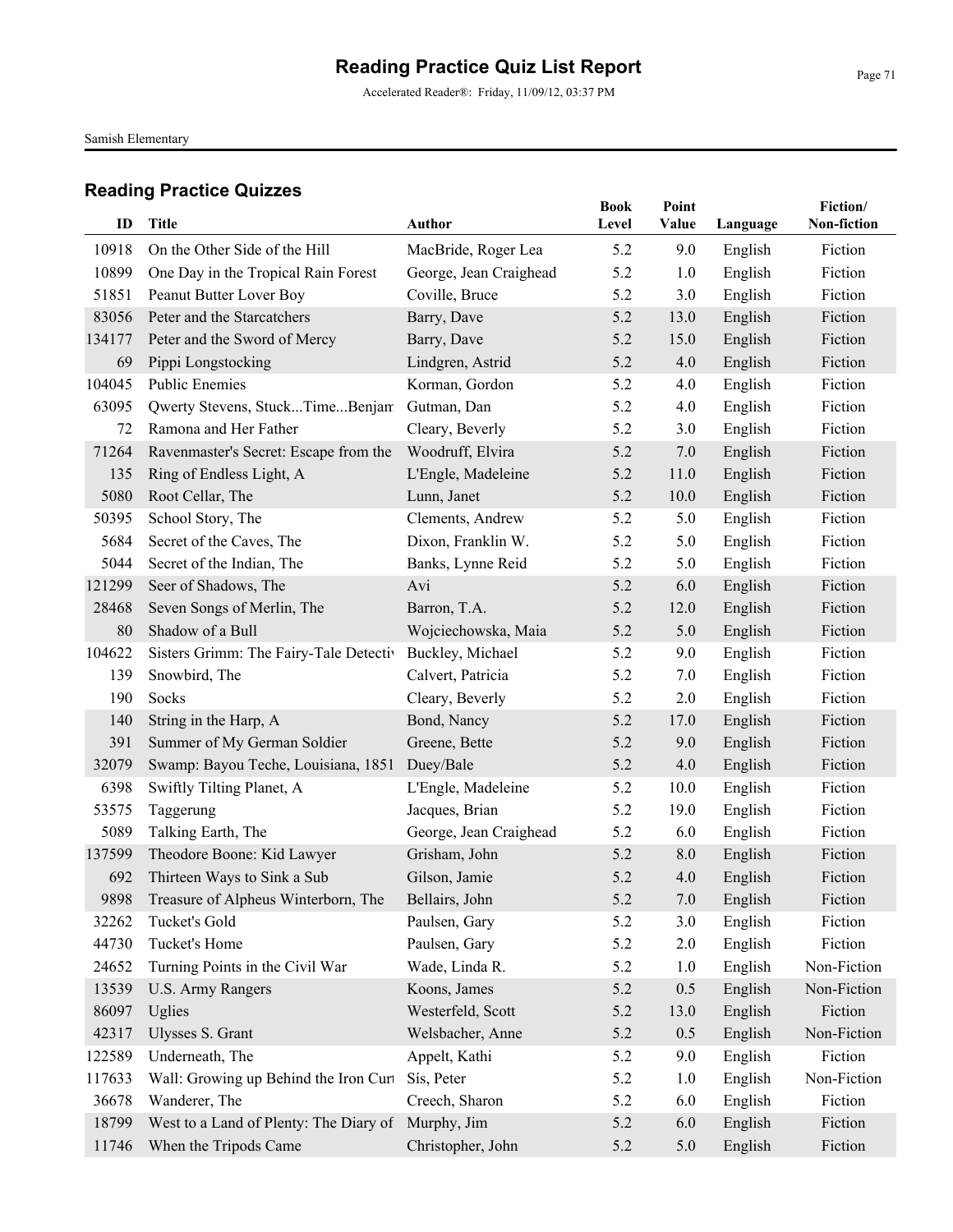Accelerated Reader®: Friday, 11/09/12, 03:37 PM

Samish Elementary

| ID     | <b>Title</b>                           | Author                    | <b>Book</b><br>Level | Point<br>Value | Language | Fiction/<br>Non-fiction |
|--------|----------------------------------------|---------------------------|----------------------|----------------|----------|-------------------------|
| 145    | Where the Lilies Bloom                 | Cleaver, Vera             | 5.2                  | 6.0            | English  | Fiction                 |
| 121315 | Willoughbys, The                       | Lowry, Lois               | 5.2                  | 4.0            | English  | Fiction                 |
| 9050   | You're Only Old Once!                  | Seuss, Dr.                | 5.2                  | 0.5            | English  | Fiction                 |
| 51870  | Zombies of the Science Fair            | Coville, Bruce            | 5.2                  | 3.0            | English  | Fiction                 |
| 54155  | Abraham Lincoln (In Their Own Word     | Sullivan, George          | 5.3                  | 2.0            | English  | Non-Fiction             |
| 29341  | Abraham's Battle                       | Banks, Sara Harrell       | 5.3                  | 2.0            | English  | Fiction                 |
| 201    | Agony of Alice, The                    | Naylor, Phyllis Reynolds  | 5.3                  | 5.0            | English  | Fiction                 |
| 4574   | Air Rescue Teams                       | Green, Michael            | 5.3                  | 0.5            | English  | Non-Fiction             |
| 87624  | Among the Enemy                        | Haddix, Margaret Peterson | 5.3                  | 7.0            | English  | Fiction                 |
| 5402   | And Then What Happened, Paul Rever     | Fritz, Jean               | 5.3                  | 1.0            | English  | Non-Fiction             |
| 109333 | Artemis Fowl: The Lost Colony          | Colfer, Eoin              | 5.3                  | 13.0           | English  | Fiction                 |
| 206    | Baby-sitting is a Dangerous Job        | Roberts, Willo Davis      | 5.3                  | 6.0            | English  | Fiction                 |
| 30521  | Beauty and the Beast                   | Brett, Jan                | 5.3                  | 0.5            | English  | Fiction                 |
| 120560 | Big Field, The                         | Lupica, Mike              | 5.3                  | 8.0            | English  | Fiction                 |
| 65965  | Black Stallion Revolts, The            | Farley, Walter            | 5.3                  | 10.0           | English  | Fiction                 |
| 6658   | Book of Three, The                     | Alexander, Lloyd          | 5.3                  | 7.0            | English  | Fiction                 |
| 10     | Borrowers, The                         | Norton, Mary              | 5.3                  | 5.0            | English  | Fiction                 |
| 8455   | <b>Bull Run</b>                        | Fleischman, Paul          | 5.3                  | 2.0            | English  | Fiction                 |
| 212    | By the Shores of Silver Lake           | Wilder, Laura Ingalls     | 5.3                  | 9.0            | English  | Fiction                 |
| 30530  | Captains Courageous (Great Illustrated | Kipling/Vogel             | 5.3                  | 3.0            | English  | Fiction                 |
| 108    | Cay, The                               | Taylor, Theodore          | 5.3                  | 4.0            | English  | Fiction                 |
| 5064   | Children of Green Knowe, The           | Boston, L.M.              | 5.3                  | 6.0            | English  | Fiction                 |
| 2485   | Circuit, The                           | Jiménez, Francisco        | 5.3                  | 4.0            | English  | Fiction                 |
| 71239  | Dive Book Three: The Danger            | Korman, Gordon            | 5.3                  | 4.0            | English  | Fiction                 |
| 10113  | Dragon's Gate                          | Yep, Laurence             | 5.3                  | 10.0           | English  | Fiction                 |
| 111    | Dragonwings                            | Yep, Laurence             | 5.3                  | 10.0           | English  | Fiction                 |
| 10664  | Ency. Brown's Book of Strange but Tru  | Sobol, Donald/Rose        | 5.3                  | 3.0            | English  | Non-Fiction             |
| 130075 | Evolution of Calpurnia Tate, The       | Kelly, Jacqueline         | 5.3                  | 12.0           | English  | Fiction                 |
| 120567 | Exile                                  | Lasky, Kathryn            | 5.3                  | 6.0            | English  | Fiction                 |
| 130571 | Extra Credit                           | Clements, Andrew          | 5.3                  | 5.0            | English  | Fiction                 |
| 54802  | <b>Extreme Sports</b>                  | Platt, Richard            | 5.3                  | 0.5            | English  | Non-Fiction             |
| 17813  | Far North                              | Hobbs, Will               | 5.3                  | 9.0            | English  | Fiction                 |
| 23667  | Firework-Maker's Daughter, The         | Pullman, Philip           | 5.3                  | 2.0            | English  | Fiction                 |
| 32018  | Flying with the Eagle, Racing the Grea | Bruchac, Joseph           | 5.3                  | 5.0            | English  | Non-Fiction             |
| 18768  | Girl with the Silver Eyes, The         | Roberts, Willo Davis      | 5.3                  | $7.0\,$        | English  | Fiction                 |
| 224    | Gone-Away Lake                         | Enright, Elizabeth        | 5.3                  | 7.0            | English  | Fiction                 |
| 11466  | Greenwitch                             | Cooper, Susan             | 5.3                  | 6.0            | English  | Fiction                 |
| 117    | Headless Cupid, The                    | Snyder, Zilpha Keatley    | 5.3                  | 8.0            | English  | Fiction                 |
| 106285 | Heat                                   | Lupica, Mike              | 5.3                  | 9.0            | English  | Fiction                 |
| 663    | Henry and the Paper Route              | Cleary, Beverly           | 5.3                  | 4.0            | English  | Fiction                 |
| 123740 | Hunger Games, The                      | Collins, Suzanne          | 5.3                  | 15.0           | English  | Fiction                 |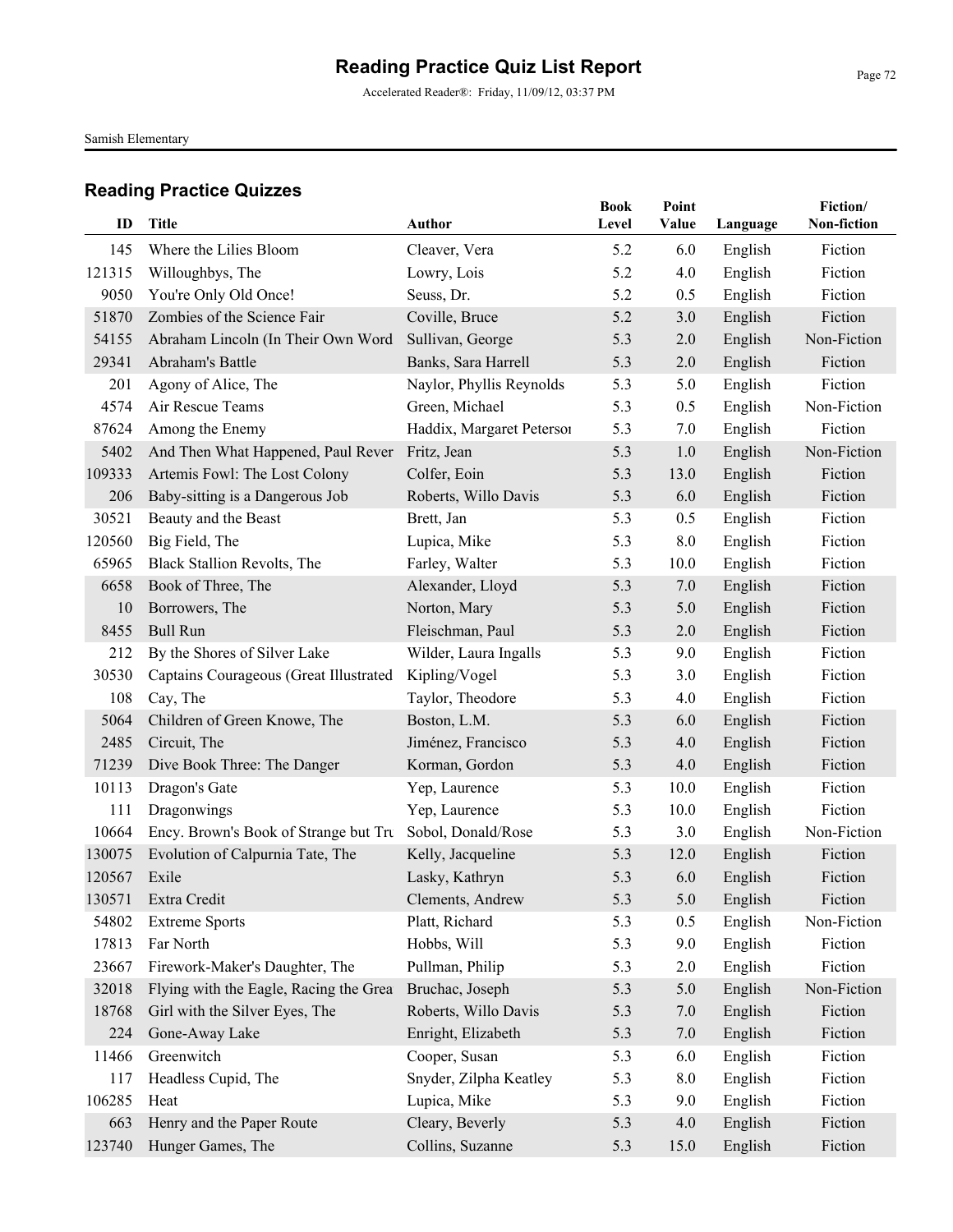Accelerated Reader®: Friday, 11/09/12, 03:37 PM

Samish Elementary

| ID     | Title                                                | Author                   | <b>Book</b><br>Level | Point<br>Value | Language | Fiction/<br>Non-fiction |
|--------|------------------------------------------------------|--------------------------|----------------------|----------------|----------|-------------------------|
| 104775 | Hunting the Hunter                                   | Korman, Gordon           | 5.3                  | 4.0            | English  | Fiction                 |
| 51845  | I Lost My Grandfather's Brain                        | Coville, Bruce           | 5.3                  | 3.0            | English  | Fiction                 |
| 79913  | Ida Band Her Plans to Maximize Fun                   | Hannigan, Katherine      | 5.3                  | 5.0            | English  | Fiction                 |
| 35405  | If a Bus Could Talk: The Story of Rosa               | Ringgold, Faith          | 5.3                  | 0.5            | English  | Non-Fiction             |
| 26425  | Jim Abbott                                           | Rambeck, Richard         | 5.3                  | 0.5            | English  | Non-Fiction             |
| 14992  | Jip: His Story                                       | Paterson, Katherine      | 5.3                  | 7.0            | English  | Fiction                 |
| 5073   | Journey Home                                         | Uchida, Yoshiko          | 5.3                  | 4.0            | English  | Fiction                 |
| 5426   | Kitty from the Start                                 | Delton, Judy             | 5.3                  | 3.0            | English  | Fiction                 |
| 14200  | Kokopelli's Flute                                    | Hobbs, Will              | 5.3                  | 6.0            | English  | Fiction                 |
| 53427  | Lady of Ch'iao Kuo: Warrior of the Sou Yep, Laurence |                          | 5.3                  | 8.0            | English  | Fiction                 |
| 136094 | Last Wilderness, The                                 | Hunter, Erin             | 5.3                  | 9.0            | English  | Fiction                 |
| 132849 | Leviathan                                            | Westerfeld, Scott        | 5.3                  | 12.0           | English  | Fiction                 |
| 32207  | Light in the Storm: The Civil War Diar               | Hesse, Karen             | 5.3                  | 4.0            | English  | Fiction                 |
| 179    | Little House in the Big Woods                        | Wilder, Laura Ingalls    | 5.3                  | 5.0            | English  | Fiction                 |
| 18730  | Little Town in the Ozarks                            | MacBride, Roger Lea      | 5.3                  | 9.0            | English  | Fiction                 |
| 370    | Long Winter, The                                     | Wilder, Laura Ingalls    | 5.3                  | 10.0           | English  | Fiction                 |
| 6480   | Missouri Homestead                                   | Tedrow, T.L.             | 5.3                  | 7.0            | English  | Fiction                 |
| 60     | Misty of Chincoteague                                | Henry, Marguerite        | 5.3                  | 4.0            | English  | Fiction                 |
| 54106  | Monsters of Morley Manor, The                        | Coville, Bruce           | 5.3                  | 7.0            | English  | Fiction                 |
| 140091 | Moon over Manifest                                   | Vanderpool, Clare        | 5.3                  | 12.0           | English  | Fiction                 |
| 4856   | Mountain Biking (Action Sports Librar                | Italia, Bob              | 5.3                  | 0.5            | English  | Non-Fiction             |
| 17579  | Mouse Called Wolf, A                                 | King-Smith, Dick         | 5.3                  | 2.0            | English  | Fiction                 |
| 5278   | Mouse Rap, The                                       | Myers, Walter Dean       | 5.3                  | 5.0            | English  | Fiction                 |
| 101363 | Mr. Chickee's Funny Money                            | Curtis, Christopher Paul | 5.3                  | 5.0            | English  | Fiction                 |
| 12366  | Mr. Lincoln's Drummer                                | Wisler, G. Clifton       | 5.3                  | 5.0            | English  | Fiction                 |
| 573    | Mummy, the Will, and the Crypt, The                  | Bellairs, John           | 5.3                  | 6.0            | English  | Fiction                 |
| 5433   | My Teacher Is an Alien                               | Coville, Bruce           | 5.3                  | 3.0            | English  | Fiction                 |
| 6780   | Mystery of the Glowing Eye                           | Keene, Carolyn           | 5.3                  | 5.0            | English  | Fiction                 |
| 18734  | New Dawn on Rocky Ridge                              | MacBride, Roger Lea      | 5.3                  | 9.0            | English  | Fiction                 |
|        | 5032 Night Journey, The                              | Lasky, Kathryn           | 5.3                  | 5.0            | English  | Fiction                 |
| 5033   | On the Way Home                                      | Wilder, Laura Ingalls    | 5.3                  | 3.0            | English  | Non-Fiction             |
| 53694  | Other Side of Truth, The                             | Naidoo, Beverley         | 5.3                  | 9.0            | English  | Fiction                 |
| 18783  | Out of the Dust                                      | Hesse, Karen             | 5.3                  | 3.0            | English  | Fiction                 |
| 116832 | Paint the Wind                                       | Ryan, Pam Muñoz          | 5.3                  | 6.0            | English  | Fiction                 |
| 121474 | Penderwicks on Gardam Street, The                    | Birdsall, Jeanne         | 5.3                  | 10.0           | English  | Fiction                 |
| 44421  | People of the Breaking Day                           | Sewall, Marcia           | 5.3                  | 1.0            | English  | Fiction                 |
| 107536 | Peter and the Shadow Thieves                         | Barry, Dave              | 5.3                  | 16.0           | English  | Fiction                 |
| 18739  | Pippi Goes on Board                                  | Lindgren, Astrid         | 5.3                  | 4.0            | English  | Fiction                 |
| 490    | Prairie Songs                                        | Conrad, Pam              | 5.3                  | 5.0            | English  | Fiction                 |
| 24654  | Prison Camps of the Civil War                        | Wade, Linda R.           | 5.3                  | 0.5            | English  | Non-Fiction             |
| 5035   | Rabble Starkey                                       | Lowry, Lois              | 5.3                  | 7.0            | English  | Fiction                 |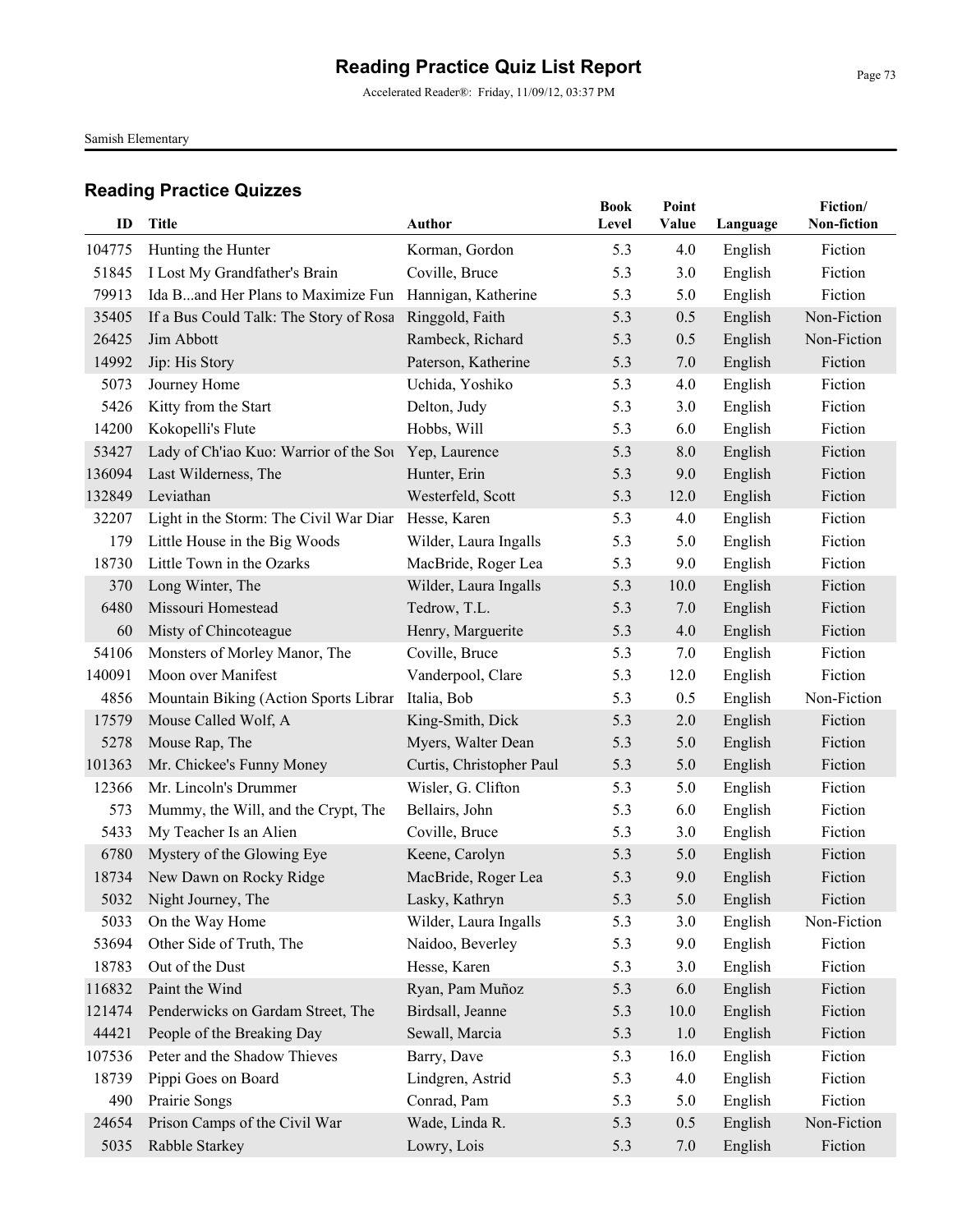Accelerated Reader®: Friday, 11/09/12, 03:37 PM

Samish Elementary

| ID     | <b>Title</b>                              | Author                    | <b>Book</b><br>Level | Point<br>Value | Language | Fiction/<br>Non-fiction |
|--------|-------------------------------------------|---------------------------|----------------------|----------------|----------|-------------------------|
| 75126  | Rescue, The                               | Lasky, Kathryn            | 5.3                  | 6.0            | English  | Fiction                 |
| 51866  | Revolt of the Miniature Mutants, The      | Coville, Bruce            | 5.3                  | 3.0            | English  | Fiction                 |
| 115640 | River of Wind, The                        | Lasky, Kathryn            | 5.3                  | 6.0            | English  | Fiction                 |
| 5041   | Runaway Ralph                             | Cleary, Beverly           | 5.3                  | 4.0            | English  | Fiction                 |
| 89887  | Scarecrow and His Servant, The            | Pullman, Philip           | 5.3                  | 6.0            | English  | Fiction                 |
| 437    | Scruffy                                   | Stoneley, Jack            | 5.3                  | 6.0            | English  | Fiction                 |
| 5643   | Secret of Shadow Ranch, The               | Keene, Carolyn            | 5.3                  | 5.0            | English  | Fiction                 |
| 9532   | Shadows in the Water                      | Lasky, Kathryn            | 5.3                  | 7.0            | English  | Fiction                 |
| 5294   | Shark beneath the Reef                    | George, Jean Craighead    | 5.3                  | 7.0            | English  | Fiction                 |
| 85     | <b>Snow Treasure</b>                      | McSwigan, Marie           | 5.3                  | 5.0            | English  | Fiction                 |
| 388    | Solitary Blue, A                          | Voigt, Cynthia            | 5.3                  | 11.0           | English  | Fiction                 |
| 5087   | Sons from Afar                            | Voigt, Cynthia            | 5.3                  | 13.0           | English  | Fiction                 |
| 84     | Sounder                                   | Armstrong, William H.     | 5.3                  | 3.0            | English  | Fiction                 |
| 52493  | State Seals (The Rourke Guide to State    | Armentrout, David/Patrici | 5.3                  | 1.0            | English  | Non-Fiction             |
| 16322  | Story of Squanto: First Friend to the Pil | Dubowski, Cathy East      | 5.3                  | 2.0            | English  | Non-Fiction             |
| 102146 | Stowaway Solution, The                    | Korman, Gordon            | 5.3                  | 4.0            | English  | Fiction                 |
| 113746 | Summer Ball                               | Lupica, Mike              | 5.3                  | 10.0           | English  | Fiction                 |
| 55833  | There's an Alien in My Backpack           | Coville, Bruce            | 5.3                  | 3.0            | English  | Fiction                 |
| 48086  | There's an Alien in My Underwear          | Coville, Bruce            | 5.3                  | 3.0            | English  | Fiction                 |
| 29972  | Thunder on the Tennessee                  | Wisler, G. Clifton        | 5.3                  | 5.0            | English  | Fiction                 |
| 109868 | To Be a King                              | Lasky, Kathryn            | 5.3                  | 6.0            | English  | Fiction                 |
| 45132  | Touching Spirit Bear                      | Mikaelsen, Ben            | 5.3                  | 9.0            | English  | Fiction                 |
| 5093   | True Confessions of Charlotte Doyle, T    | Avi                       | 5.3                  | 8.0            | English  | Fiction                 |
| 144    | Westing Game, The                         | Raskin, Ellen             | 5.3                  | 8.0            | English  | Fiction                 |
| 396    | Westmark                                  | Alexander, Lloyd          | 5.3                  | 6.0            | English  | Fiction                 |
| 5097   | Wild Children, The                        | Holman, Felice            | 5.3                  | 6.0            | English  | Fiction                 |
| 32493  | <b>Bachelor Girl</b>                      | MacBride, Roger Lea       | 5.4                  | 6.0            | English  | Fiction                 |
| 82864  | Becoming Naomi Leon                       | Ryan, Pam Muñoz           | 5.4                  | 6.0            | English  | Fiction                 |
| 139477 | Behemoth                                  | Westerfeld, Scott         | 5.4                  | 13.0           | English  | Fiction                 |
| 104    | Black Pearl, The                          | O'Dell, Scott             | 5.4                  | 4.0            | English  | Fiction                 |
| 10556  | Black Stallion and Satan, The             | Farley, Walter            | 5.4                  | 7.0            | English  | Fiction                 |
| 6304   | <b>Black Suits from Outer Space</b>       | DeWeese, Gene             | 5.4                  | 5.0            | English  | Fiction                 |
| 83001  | Burning, The                              | Lasky, Kathryn            | 5.4                  | 6.0            | English  | Fiction                 |
| 47662  | Castaways of the Flying Dutchman          | Jacques, Brian            | 5.4                  | 12.0           | English  | Fiction                 |
| 6387   | Castle of Llyr, The                       | Alexander, Lloyd          | 5.4                  | 7.0            | English  | Fiction                 |
| 78186  | <b>Chasing Vermeer</b>                    | Balliett, Blue            | 5.4                  | 6.0            | English  | Fiction                 |
| 5260   | Chocolate War, The                        | Cormier, Robert           | 5.4                  | 8.0            | English  | Fiction                 |
| 55193  | Christmas After All: The Diary of Mini    | Lasky, Kathryn            | 5.4                  | 5.0            | English  | Fiction                 |
| 73959  | Conch Bearer, The                         | Divakaruni, Chitra Banerj | 5.4                  | 10.0           | English  | Fiction                 |
| 17766  | Danger Along the Ohio                     | Willis, Patricia          | 5.4                  | 6.0            | English  | Fiction                 |
| 127979 | Diary of a Wimpy Kid: The Last Straw      | Kinney, Jeff              | 5.4                  | 3.0            | English  | Fiction                 |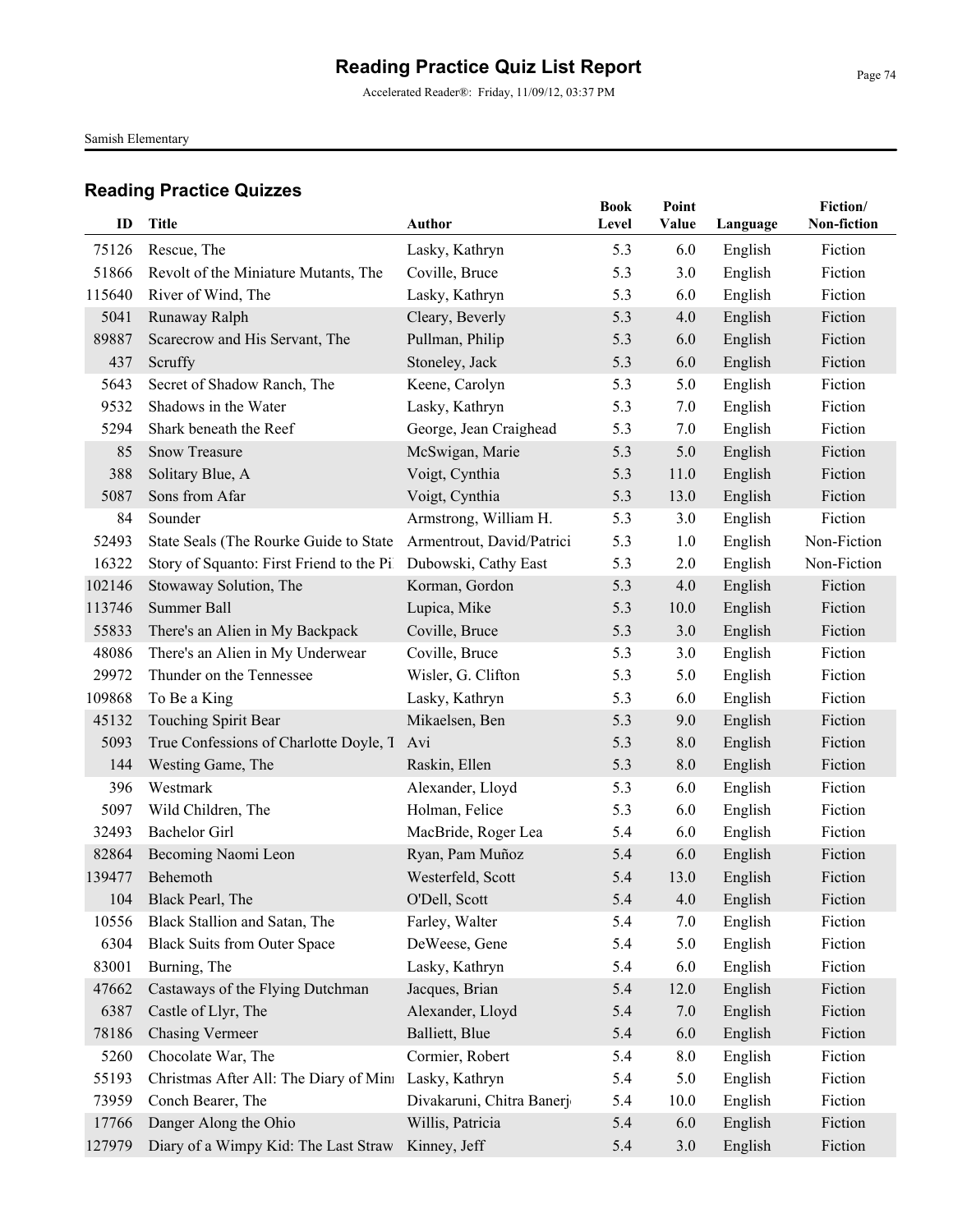Accelerated Reader®: Friday, 11/09/12, 03:37 PM

Samish Elementary

| ID             | <b>Title</b>                            | <b>Author</b>                 | <b>Book</b><br>Level | Point<br>Value     | Language           | Fiction/<br>Non-fiction |
|----------------|-----------------------------------------|-------------------------------|----------------------|--------------------|--------------------|-------------------------|
|                |                                         |                               | 5.4                  |                    |                    |                         |
| 42574<br>48325 | Don't Fry My Veeblax!<br>Down the Yukon | Coville, Bruce<br>Hobbs, Will | 5.4                  | 3.0<br>7.0         | English<br>English | Fiction<br>Fiction      |
| 55469          | Early Battles of the American Revoluti  | Wade, Linda R.                | 5.4                  | 0.5                | English            | Non-Fiction             |
| 117751         | Elijah of Buxton                        | Curtis, Christopher Paul      | 5.4                  | 12.0               | English            | Fiction                 |
| 133937         | Everything for a Dog                    | Martin, Ann M.                | 5.4                  | 7.0                | English            | Fiction                 |
| 106042         | Exile                                   | Cavendish, Grace              | 5.4                  | 6.0                | English            | Fiction                 |
| 127489         | Eye of the Forest, The                  | Kerr, P.B.                    | 5.4                  | 15.0               | English            | Fiction                 |
| 51842          | Farewell to Earth                       | Coville, Bruce                | 5.4                  | 4.0                | English            | Fiction                 |
| 70122          | Fire and Ice                            | Hunter, Erin                  | 5.4                  | 11.0               | English            | Fiction                 |
| 16637          | Frindle                                 | Clements, Andrew              | 5.4                  | 2.0                | English            | Fiction                 |
| 139383         | Heart of a Samurai                      | Preus, Margi                  | 5.4                  | 8.0                | English            | Fiction                 |
| 41             | Hundred and One Dalmatians, The         | Smith, Dodie                  | 5.4                  | 7.0                | English            | Fiction                 |
| 42             | Hundred Dresses, The                    | Estes, Eleanor                | 5.4                  | 1.0                | English            | Fiction                 |
| 52470          | Important and Famous People (The Ro     | Armentrout, David/Patrici     | 5.4                  | 1.0                | English            | Non-Fiction             |
| 125633         | Inkdeath                                | Funke, Cornelia               | 5.4                  | 29.0               | English            | Fiction                 |
| 71683          | Inkheart                                | Funke, Cornelia               | 5.4                  | 23.0               | English            | Fiction                 |
| 45             | Island of the Blue Dolphins             | O'Dell, Scott                 | 5.4                  | 6.0                | English            | Fiction                 |
| 812            | John F. Kennedy: America's Youngest     | Frisbee, Lucy Post            | 5.4                  | 4.0                | English            | Fiction                 |
| 51             | King of the Wind                        | Henry, Marguerite             | 5.4                  | 5.0                | English            | Fiction                 |
| 121            | Lassie Come Home                        | Knight, Eric                  | 5.4                  | 9.0                | English            | Fiction                 |
| 82274          | Last Holiday Concert, The               | Clements, Andrew              | 5.4                  | 4.0                | English            | Fiction                 |
| 55481          | Life After the American Revolution      | Wade, Linda R.                | 5.4                  | 0.5                | English            | Non-Fiction             |
| 29331          | Little House by Boston Bay              | Wiley, Melissa                | 5.4                  | 5.0                | English            | Fiction                 |
| 180            | Little Riders, The                      | Shemin, Margaretha            | 5.4                  | 2.0                | English            | Fiction                 |
| 327            | Little Town on the Prairie              | Wilder, Laura Ingalls         | 5.4                  | 9.0                | English            | Fiction                 |
| 622            | Magician's Nephew, The                  | Lewis, C.S.                   | 5.4                  | 6.0                | English            | Fiction                 |
| 55             | Master Puppeteer, The                   | Paterson, Katherine           | 5.4                  | 7.0                | English            | Fiction                 |
| 109466         | May Bird Among the Stars                | Anderson, Jodi Lynn           | 5.4                  | 9.0                | English            | Fiction                 |
| 24653          | Men Who Fought the Civil War, The       | Wade, Linda R.                | 5.4                  | 0.5                | English            | Non-Fiction             |
|                | 133416 Million-Dollar Throw             | Lupica, Mike                  | 5.4                  | $\boldsymbol{8.0}$ | English            | Fiction                 |
| 32741          | Mirror of Merlin, The                   | Barron, T.A.                  | 5.4                  | 9.0                | English            | Fiction                 |
| 775            | Moves Make the Man, The                 | Brooks, Bruce                 | 5.4                  | 11.0               | English            | Fiction                 |
| 5633           | Mystery of the 99 Steps, The            | Keene, Carolyn                | 5.4                  | 5.0                | English            | Fiction                 |
| 52576          | Nature's Green Umbrella: Tropical Rair  | Gibbons, Gail                 | 5.4                  | 0.5                | English            | Non-Fiction             |
| 377            | Night Cry                               | Naylor, Phyllis Reynolds      | 5.4                  | 6.0                | English            | Fiction                 |
| 40636          | On the Banks of the Bayou               | MacBride, Roger Lea           | 5.4                  | 6.0                | English            | Fiction                 |
| 42443          | On Top of Concord Hill                  | Wilkes, Maria D.              | 5.4                  | 7.0                | English            | Fiction                 |
| 10898          | One Day in the Woods                    | George, Jean Craighead        | 5.4                  | 1.0                | English            | Fiction                 |
| 241            | One-Eyed Cat                            | Fox, Paula                    | 5.4                  | 7.0                | English            | Fiction                 |
| 129            | Over Sea, Under Stone                   | Cooper, Susan                 | 5.4                  | 12.0               | English            | Fiction                 |
| 6483           | Paddle-to-the-Sea                       | Holling, Holling Clancy       | 5.4                  | 1.0                | English            | Fiction                 |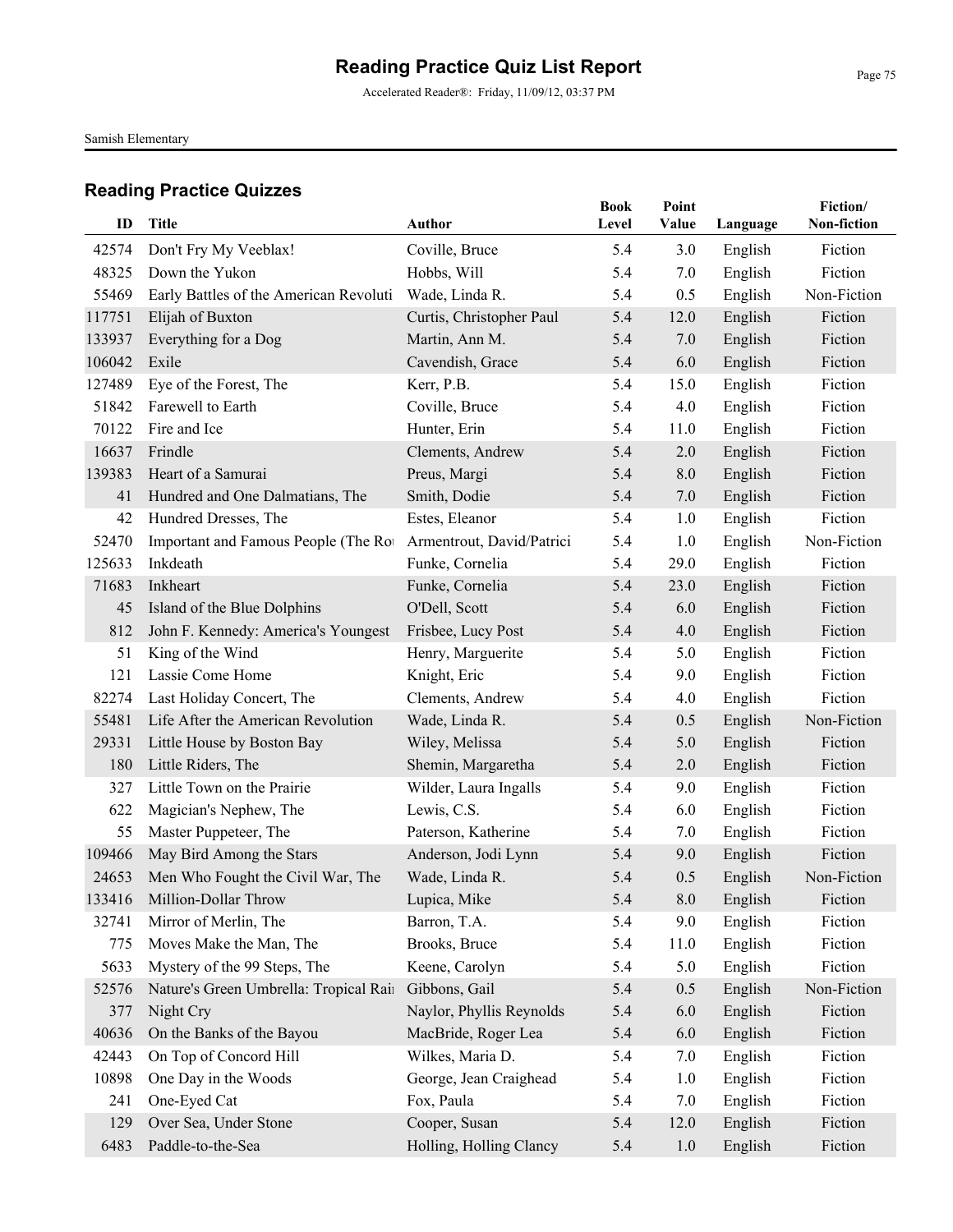Accelerated Reader®: Friday, 11/09/12, 03:37 PM

Samish Elementary

| ID     | Title                                                     | <b>Author</b>             | <b>Book</b><br>Level | Point<br><b>Value</b> | Language | Fiction/<br>Non-fiction |
|--------|-----------------------------------------------------------|---------------------------|----------------------|-----------------------|----------|-------------------------|
| 128103 | Palace of Mirrors                                         | Haddix, Margaret Peterson | 5.4                  | 10.0                  | English  | Fiction                 |
| 18740  | Pippi in the South Seas                                   | Lindgren, Astrid          | 5.4                  | 3.0                   | English  | Fiction                 |
| 123127 | Quest Begins, The                                         | Hunter, Erin              | 5.4                  | 12.0                  | English  | Fiction                 |
| 30554  | Red Badge of Courage (Great Illustrate                    | Crane/Vogel               | 5.4                  | 3.0                   | English  | Fiction                 |
| 5039   | Riddle of Penncroft Farm, The                             | Jensen, Dorothea          | 5.4                  | 7.0                   | English  | Fiction                 |
| 16963  | Roberto Clemente: Young Ball Player                       | Dunham, Montrew           | 5.4                  | 4.0                   | English  | Non-Fiction             |
| 494    | Romeo and Juliet Together (and Alive)                     | Avi                       | 5.4                  | 3.0                   | English  | Fiction                 |
| 29337  | Runaways, The                                             | Snyder, Zilpha Keatley    | 5.4                  | 10.0                  | English  | Fiction                 |
| 44423  | Saint Valentine                                           | Sabuda, Robert            | 5.4                  | 0.5                   | English  | Non-Fiction             |
| 5042   | Search for Delicious, The                                 | Babbitt, Natalie          | 5.4                  | 4.0                   | English  | Fiction                 |
| 5289   | Send No Blessings                                         | Naylor, Phyllis Reynolds  | 5.4                  | 9.0                   | English  | Fiction                 |
| 44292  | Silent to the Bone                                        | Konigsburg, E.L.          | 5.4                  | 7.0                   | English  | Fiction                 |
| 87331  | Sing a Song of Tuna Fish: Hard to Swa                     | Codell, Esmé Raji         | 5.4                  | 3.0                   | English  | Fiction                 |
| 20916  | <b>Sisters</b>                                            | Paulsen, Gary             | 5.4                  | 1.0                   | English  | Fiction                 |
| 30555  | Strange Case of Dr. Jekyll and Mr. Hyc Stevenson/Yamamoto |                           | 5.4                  | 3.0                   | English  | Fiction                 |
| 18794  | Tarantula in My Purse and 172 Other V                     | George, Jean Craighead    | 5.4                  | 3.0                   | English  | Fiction                 |
| 6245   | Teammates                                                 | Golenbock, Peter          | 5.4                  | 0.5                   | English  | Fiction                 |
| 30559  | Time Machine (Great Illustrated Classi                    | Wells/Bogart              | 5.4                  | 3.0                   | English  | Fiction                 |
| 80501  | <b>Travel Team</b>                                        | Lupica, Mike              | 5.4                  | 11.0                  | English  | Fiction                 |
| 36568  | Trolls, The                                               | Horvath, Polly            | 5.4                  | 5.0                   | English  | Fiction                 |
| 42596  | <b>UFOs</b>                                               | Coville, Bruce            | 5.4                  | 8.0                   | English  | Fiction                 |
| 4577   | United States Coast Guard, The                            | Green, Michael            | 5.4                  | 0.5                   | English  | Non-Fiction             |
| 5296   | Walk in Wolf Wood, A                                      | Stewart, Mary             | 5.4                  | 6.0                   | English  | Fiction                 |
| 146551 | Wonderstruck                                              | Selznick, Brian           | 5.4                  | 4.0                   | English  | Fiction                 |
| 17602  | Across the Wide and Lonesome Prairie                      | Gregory, Kristiana        | 5.5                  | 4.0                   | English  | Fiction                 |
| 29330  | Amelina Carrett: Bayou Grand Coeur, 1                     | Duey, Kathleen            | 5.5                  | 4.0                   | English  | Fiction                 |
| 82839  | Betrayal                                                  | Cavendish, Grace          | 5.5                  | 5.0                   | English  | Fiction                 |
| 56002  | Black Stallion Mystery, The                               | Farley, Walter            | 5.5                  | 8.0                   | English  | Fiction                 |
| 30503  | Bold Journey: West with Lewis and Cl: Bohner, Charles     |                           | 5.5                  | 6.0                   | English  | Fiction                 |
|        | 6305 Boy Who Owned the School, The                        | Paulsen, Gary             | 5.5                  | 2.0                   | English  | Fiction                 |
| 25297  | Brian's Return                                            | Paulsen, Gary             | 5.5                  | 4.0                   | English  | Fiction                 |
| 14136  | Call Me Francis Tucket                                    | Paulsen, Gary             | 5.5                  | 3.0                   | English  | Fiction                 |
| 10657  | Case of the Midnight Rustler, The                         | Erickson, John R.         | 5.5                  | 3.0                   | English  | Fiction                 |
| 358    | Child of the Owl                                          | Yep, Laurence             | 5.5                  | 10.0                  | English  | Fiction                 |
| 42429  | Coal Miner's Bride: The Diary of Anetl                    | Bartoletti, Susan Campbel | 5.5                  | 6.0                   | English  | Fiction                 |
| 101361 | Criss Cross                                               | Perkins, Lynne Rae        | 5.5                  | 7.0                   | English  | Fiction                 |
| 140879 | Diary of a Wimpy Kid: The Ugly Truth                      | Kinney, Jeff              | 5.5                  | 3.0                   | English  | Fiction                 |
| 69278  | Dive Book One: The Discovery                              | Korman, Gordon            | 5.5                  | 4.0                   | English  | Fiction                 |
| 32239  | Elizabeth I: Red Rose of the House of 1                   | Lasky, Kathryn            | 5.5                  | 6.0                   | English  | Fiction                 |
| 5266   | Escape from Warsaw                                        | Serraillier, Ian          | 5.5                  | 6.0                   | English  | Fiction                 |
| 105860 | First Collier, The                                        | Lasky, Kathryn            | 5.5                  | 6.0                   | English  | Fiction                 |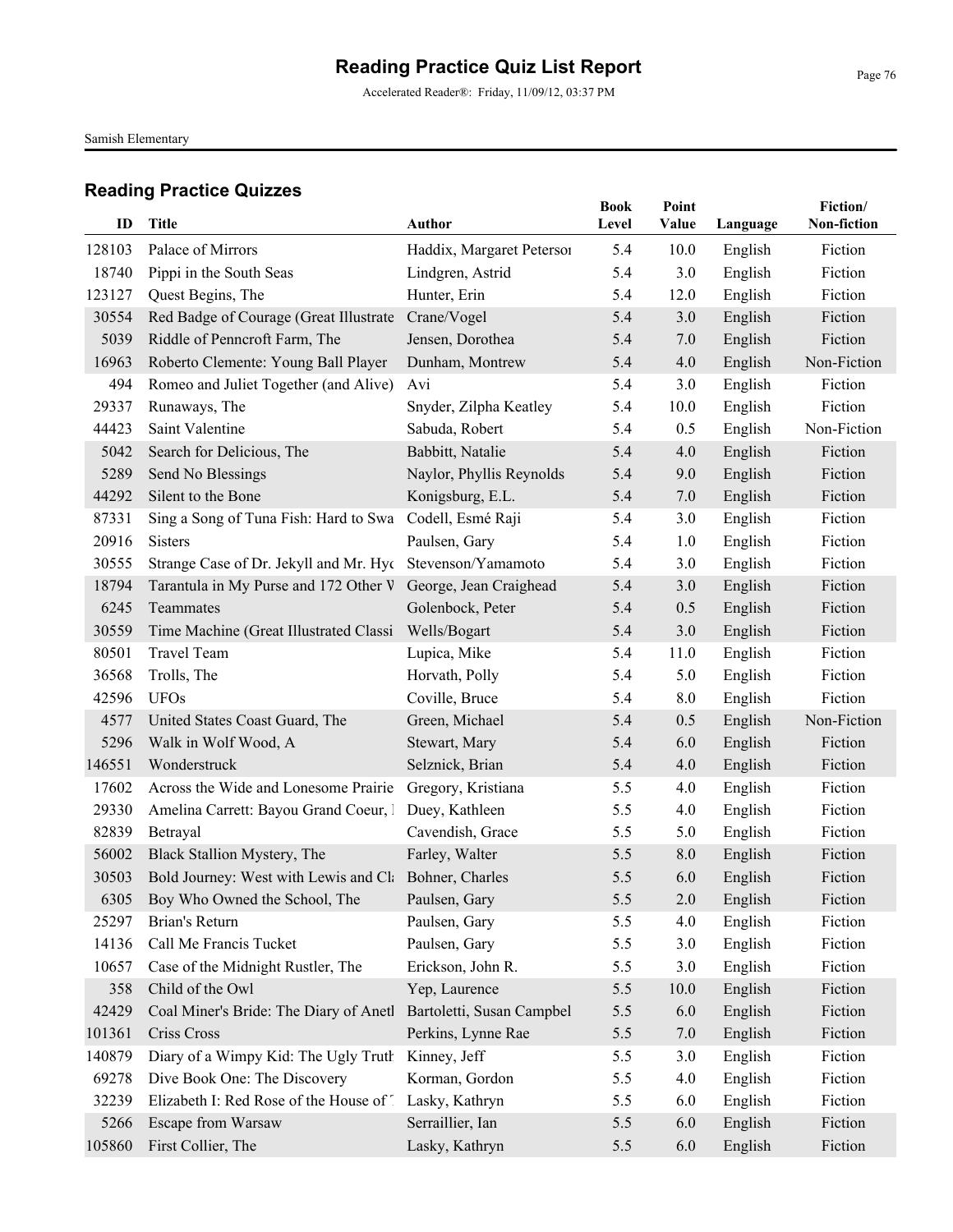Accelerated Reader®: Friday, 11/09/12, 03:37 PM

Samish Elementary

|        |                                                         |                           | <b>Book</b> | Point |          | Fiction/    |
|--------|---------------------------------------------------------|---------------------------|-------------|-------|----------|-------------|
| ID     | Title                                                   | <b>Author</b>             | Level       | Value | Language | Non-fiction |
| 24438  | Flowers (Rourke Guide to State Symbo Cooper, Jason      |                           | 5.5         | 1.0   | English  | Non-Fiction |
| 28525  | Fortune's Journey                                       | Coville, Bruce            | 5.5         | 8.0   | English  | Fiction     |
| 13753  | Gentleman Outlaw and Me, Eli: A Stor Hahn, Mary Downing |                           | 5.5         | 7.0   | English  | Fiction     |
| 6363   | <b>Ghost Cadet</b>                                      | Alphin, Elaine Marie      | 5.5         | 6.0   | English  | Fiction     |
| 5419   | Ghost in the Window, A                                  | Wright, Betty Ren         | 5.5         | 5.0   | English  | Fiction     |
| 6464   | Godmother Tree, The                                     | Brodeur, Ruth             | 5.5         | 3.0   | English  | Fiction     |
| 114312 | Golden Tree, The                                        | Lasky, Kathryn            | 5.5         | 6.0   | English  | Fiction     |
| 470    | Green Book, The                                         | Paton-Walsh, Jill         | 5.5         | 2.0   | English  | Fiction     |
| 26759  | Harry Potter and the Sorcerer's Stone                   | Rowling, J.K.             | 5.5         | 12.0  | English  | Fiction     |
| 35     | Henry Reed, Inc.                                        | Robertson, Keith          | 5.5         | 8.0   | English  | Fiction     |
| 6472   | Henry Reed's Journey                                    | Robertson, Keith          | 5.5         | 7.0   | English  | Fiction     |
| 40     | House of the Sixty Fathers, The                         | DeJong, Meindert          | 5.5         | 6.0   | English  | Fiction     |
| 33036  | I Left My Sneakers in Dimension X                       | Coville, Bruce            | 5.5         | 5.0   | English  | Fiction     |
| 30537  | Invisible Man (Great Illustrated Classic                | Wells/Vogel               | 5.5         | 3.0   | English  | Fiction     |
| 32529  | Jason's Gold                                            | Hobbs, Will               | 5.5         | 8.0   | English  | Fiction     |
| 34884  | Just Ella                                               | Haddix, Margaret Peterson | 5.5         | 6.0   | English  | Fiction     |
| 122    | Light in the Forest, The                                | Richter, Conrad           | 5.5         | 5.0   | English  | Fiction     |
| 29332  | Little House in the Highlands                           | Wiley, Melissa            | 5.5         | 7.0   | English  | Fiction     |
| 43407  | Lord Brocktree                                          | Jacques, Brian            | 5.5         | 16.0  | English  | Fiction     |
| 480    | Magic of the Glits, The                                 | Adler, C.S.               | 5.5         | 3.0   | English  | Fiction     |
| 10784  | Martin the Warrior                                      | Jacques, Brian            | 5.5         | 14.0  | English  | Fiction     |
| 69127  | Molly Moon's Incredible Book of Hypr                    | Byng, Georgia             | 5.5         | 12.0  | English  | Fiction     |
| 15500  | Moorchild, The                                          | McGraw, Eloise Jarvis     | 5.5         | 9.0   | English  | Fiction     |
| 20279  | Mr. Ape                                                 | King-Smith, Dick          | 5.5         | 3.0   | English  | Fiction     |
| 36025  | Mrs. Piggle-Wiggle's Magic                              | MacDonald, Betty          | 5.5         | 5.0   | English  | Fiction     |
| 44821  | My Secret War: The World War II Dia                     | Osborne, Mary Pope        | 5.5         | 4.0   | English  | Fiction     |
| 540    | National Velvet                                         | Bagnold, Enid             | 5.5         | 11.0  | English  | Fiction     |
| 11432  | One Day in the Alpine Tundra                            | George, Jean Craighead    | 5.5         | 1.0   | English  | Fiction     |
| 14688  | One Day in the Desert                                   | George, Jean Craighead    | 5.5         | 1.0   | English  | Fiction     |
|        | 76086 Outcasts of 19 Schuyler Place, The                | Konigsburg, E.L.          | 5.5         | 9.0   | English  | Fiction     |
| 46852  | Parsifal's Page                                         | Morris, Gerald            | 5.5         | 8.0   | English  | Fiction     |
| 13973  | Paul Revere's Ride                                      | Longfellow/Fairbridge     | 5.5         | 0.5   | English  | Fiction     |
| 127752 | Return to Sender                                        | Alvarez, Julia            | 5.5         | 11.0  | English  | Fiction     |
| 7023   | River, The                                              | Paulsen, Gary             | 5.5         | 4.0   | English  | Fiction     |
| 45708  | Sandry's Book                                           | Pierce, Tamora            | 5.5         | 9.0   | English  | Fiction     |
| 127433 | Scat                                                    | Hiaasen, Carl             | 5.5         | 12.0  | English  | Fiction     |
| 52606  | Seeds of Hope: The Gold Rush Diary o                    | Gregory, Kristiana        | 5.5         | 5.0   | English  | Fiction     |
| 5293   | Shadow Club, The                                        | Shusterman, Neal          | 5.5         | 7.0   | English  | Fiction     |
| 4869   | Skateboarding (Action Sports Library)                   | Italia, Bob               | 5.5         | 0.5   | English  | Non-Fiction |
| 24650  | Slavery and the Civil War                               | Wade, Linda R.            | 5.5         | 1.0   | English  | Non-Fiction |
| 46293  | <b>Storm Warriors</b>                                   | Carbone, Elisa            | 5.5         | 6.0   | English  | Fiction     |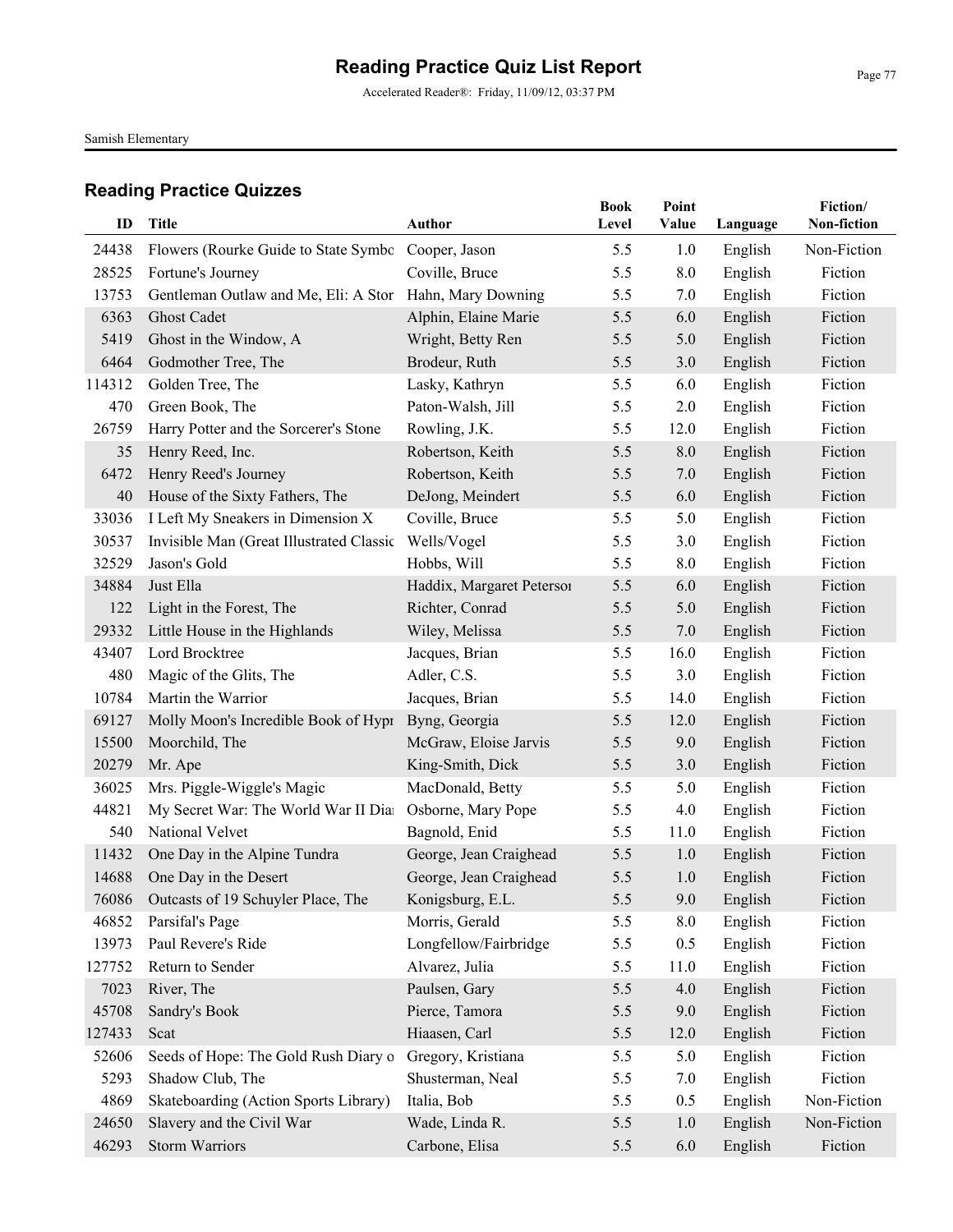Accelerated Reader®: Friday, 11/09/12, 03:37 PM

Samish Elementary

| ID     | <b>Title</b>                             | Author                    | <b>Book</b><br>Level | Point<br>Value |          | Fiction/<br>Non-fiction |
|--------|------------------------------------------|---------------------------|----------------------|----------------|----------|-------------------------|
|        |                                          |                           |                      |                | Language |                         |
| 71759  | Story of a Seagull and the Cat Who Tau   | Sepúlveda, Luis           | 5.5                  | 3.0            | English  | Fiction                 |
| 41126  | Strange Case of Dr. Jekyll & Mr. Hyde    | Mattern, Joanne           | 5.5                  | 3.0            | English  | Fiction                 |
| 60652  | Surviving the Applewhites                | Tolan, Stephanie S.       | 5.5                  | 7.0            | English  | Fiction                 |
| 30556  | Swiss Family Robinson (Great Illustrat   | Wyss/Warren               | 5.5                  | 3.0            | English  | Fiction                 |
| 106296 | Tenth City, The                          | Carman, Patrick           | 5.5                  | 7.0            | English  | Fiction                 |
| 144766 | Theodore Boone: The Abduction            | Grisham, John             | 5.5                  | 7.0            | English  | Fiction                 |
| 51868  | Too Many Aliens                          | Coville, Bruce            | 5.5                  | 4.0            | English  | Fiction                 |
| 30560  | Treasure Island (Great Illustrated Class | Stevenson/Laiken          | 5.5                  | 2.0            | English  | Fiction                 |
| 45717  | Tris's Book                              | Pierce, Tamora            | 5.5                  | 9.0            | English  | Fiction                 |
| 198    | Trouble With Tuck, The                   | Taylor, Theodore          | 5.5                  | 4.0            | English  | Fiction                 |
| 4576   | U.S. Army Special Operations             | Green, Michael            | 5.5                  | 0.5            | English  | Non-Fiction             |
| 24065  | United States Army, The                  | Green, Michael            | 5.5                  | 0.5            | English  | Non-Fiction             |
| 394    | Upon the Head of the Goat                | Siegal, Aranka            | 5.5                  | 10.0           | English  | Non-Fiction             |
| 126403 | War of the Ember, The                    | Lasky, Kathryn            | 5.5                  | 7.0            | English  | Fiction                 |
| 63085  | Week in the Woods, A                     | Clements, Andrew          | 5.5                  | 7.0            | English  | Fiction                 |
| 5445   | What's the Big Idea, Ben Franklin?       | Fritz, Jean               | 5.5                  | 1.0            | English  | Non-Fiction             |
| 131480 | Where the Mountain Meets the Moon        | Lin, Grace                | 5.5                  | 7.0            | English  | Fiction                 |
| 17650  | Winter of Red Snow: The Revolutionar     | Gregory, Kristiana        | 5.5                  | 4.0            | English  | Fiction                 |
| 134843 | Woods Runner                             | Paulsen, Gary             | 5.5                  | 5.0            | English  | Fiction                 |
| 5253   | Acorn People, The                        | Jones, Ron                | 5.6                  | 2.0            | English  | Non-Fiction             |
| 136589 | Alchemy and Meggy Swann                  | Cushman, Karen            | 5.6                  | 6.0            | English  | Fiction                 |
| 106210 | Among the Free                           | Haddix, Margaret Petersoi | 5.6                  | 7.0            | English  | Fiction                 |
| 123436 | Artemis Fowl: The Time Paradox           | Colfer, Eoin              | 5.6                  | 13.0           | English  | Fiction                 |
| 205    | Babe, the Gallant Pig                    | King-Smith, Dick          | 5.6                  | 3.0            | English  | Fiction                 |
| 103    | <b>Big Red</b>                           | Kjelgaard, Jim            | 5.6                  | 9.0            | English  | Fiction                 |
| 12     | Brighty of the Grand Canyon              | Henry, Marguerite         | 5.6                  | 7.0            | English  | Fiction                 |
| 5405   | Can't You Make Them Behave, King G       | Fritz, Jean               | 5.6                  | 1.0            | English  | Non-Fiction             |
| 30531  | Count of Monte Cristo (Great Illustrate  | Dumas/Yamamoto            | 5.6                  | 3.0            | English  | Fiction                 |
| 6355   | Courage at Indian Deep                   | Thomas, Jane Resh         | 5.6                  | 4.0            | English  | Fiction                 |
|        | 120570 Day of the Djinn Warriors, The    | Kerr, P.B.                | 5.6                  | 14.0           | English  | Fiction                 |
| 69834  | Dive Book Two: The Deep                  | Korman, Gordon            | 5.6                  | 4.0            | English  | Fiction                 |
| 54162  | Early Sunday Morning: The Pearl Harb     | Denenberg, Barry          | 5.6                  | 3.0            | English  | Fiction                 |
| 74404  | Eragon                                   | Paolini, Christopher      | 5.6                  | 25.0           | English  | Fiction                 |
| 5416   | Fourth-Grade Celebrity                   | Giff, Patricia Reilly     | 5.6                  | 3.0            | English  | Fiction                 |
| 115900 | Good Masters! Sweet Ladies! Voices fi    | Schlitz, Laura Amy        | 5.6                  | $2.0$          | English  | Fiction                 |
| 6469   | Great Mom Swap, The                      | Haynes, Betsy             | 5.6                  | 5.0            | English  | Fiction                 |
| 473    | Henry Reed's Think Tank                  | Robertson, Keith          | 5.6                  | 7.0            | English  | Fiction                 |
| 77013  | Igraine the Brave                        | Funke, Cornelia           | 5.6                  | 7.0            | English  | Fiction                 |
| 100861 | Inkspell                                 | Funke, Cornelia           | 5.6                  | 29.0           | English  | Fiction                 |
| 67278  | Into the Wild                            | Hunter, Erin              | 5.6                  | 10.0           | English  | Fiction                 |
| 29484  | James Printer: A Novel of Rebellion      | Jacobs, Paul Samuel       | 5.6                  | 7.0            | English  | Fiction                 |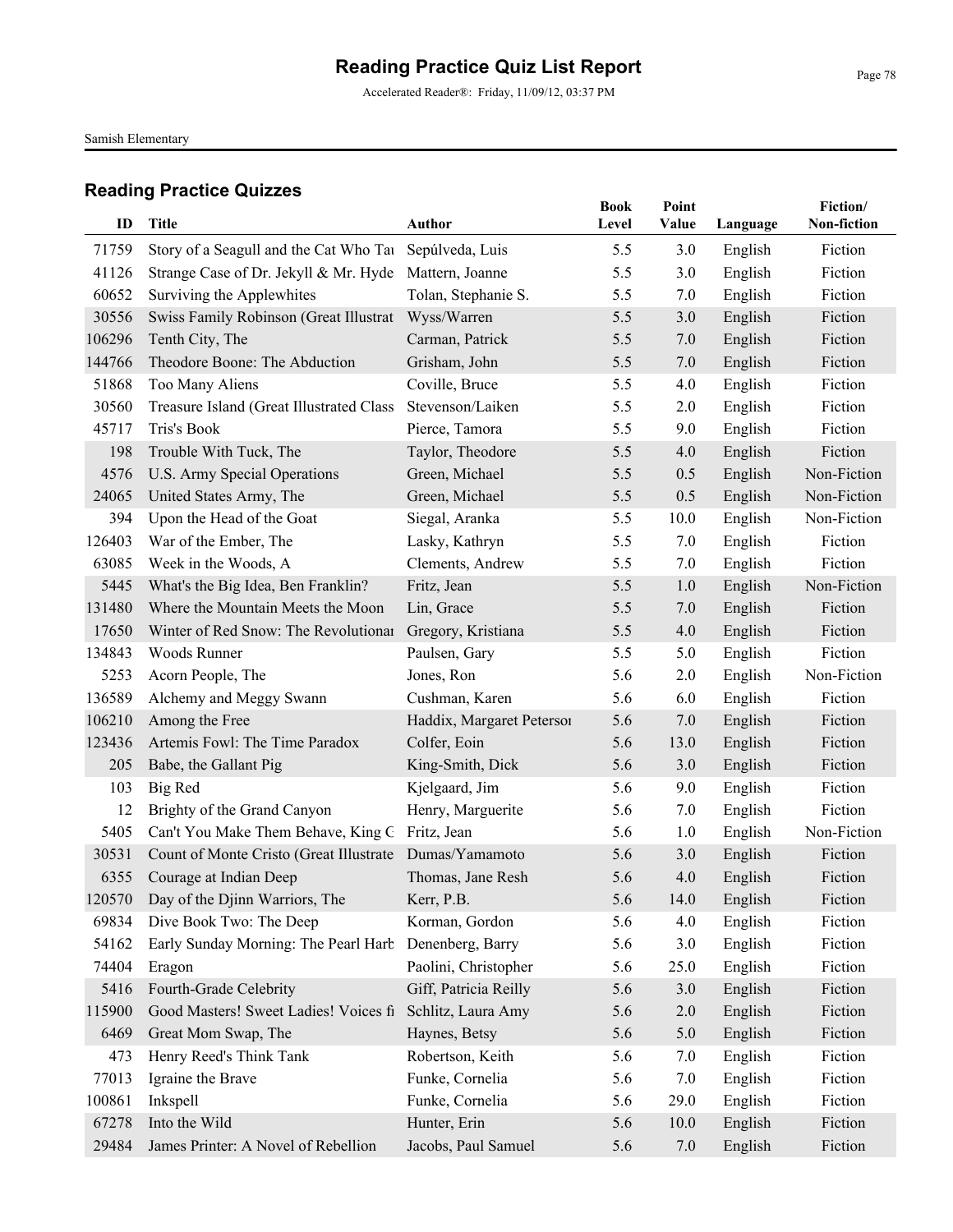Accelerated Reader®: Friday, 11/09/12, 03:37 PM

Samish Elementary

| ID             | <b>Title</b>                                                                      | <b>Author</b>             | <b>Book</b><br>Level | Point<br>Value | Language           | Fiction/<br>Non-fiction |
|----------------|-----------------------------------------------------------------------------------|---------------------------|----------------------|----------------|--------------------|-------------------------|
|                |                                                                                   |                           |                      |                |                    |                         |
| 27945<br>58234 | Journal of William Thomas Emerson: / Denenberg, Barry<br>Journey to the River Sea | Ibbotson, Eva             | 5.6<br>5.6           | 4.0<br>12.0    | English<br>English | Fiction<br>Fiction      |
| 619            | Last Battle, The                                                                  | Lewis, C.S.               | 5.6                  | 7.0            | English            | Fiction                 |
| 25891          | Line in the Sand: The Alamo Diary of I                                            | Garland, Sherry           | 5.6                  | 6.0            | English            | Fiction                 |
| 371            | Lottery Rose, The                                                                 | Hunt, Irene               | 5.6                  | 7.0            | English            | Fiction                 |
| 14823          | Louis Armstrong: Young Music Maker                                                | Millender, Dharathula H.  | 5.6                  | 4.0            | English            | Non-Fiction             |
| 6333           | Merry Christmas, Miss McConnell!                                                  | McKenna, Colleen O'Shat   | 5.6                  | 5.0            | English            | Fiction                 |
| 6479           | Minn of the Mississippi                                                           | Holling, Holling Clancy   | 5.6                  | 3.0            | English            | Fiction                 |
| 127487         | Mostly True Adventures of Homer P. F                                              | Philbrick, Rodman         | 5.6                  | 7.0            | English            | Fiction                 |
| 58             | Mr. Popper's Penguins                                                             | Atwater, Richard/Florence | 5.6                  | 3.0            | English            | Fiction                 |
| 112408         | Mutiny on the Bounty, The                                                         | O'Brien, Patrick          | 5.6                  | 1.0            | English            | Fiction                 |
| 54170          | My Face to the Wind: The Diary of Sar Murphy, Jim                                 |                           | 5.6                  | 6.0            | English            | Fiction                 |
| 486            | My Father's Dragon                                                                | Gannett, Ruth Stiles      | 5.6                  | 1.0            | English            | Fiction                 |
| 113801         | Mysterious Benedict Society, The                                                  | Stewart, Trenton Lee      | 5.6                  | 18.0           | English            | Fiction                 |
| 5281           | No Promises in the Wind                                                           | Hunt, Irene               | 5.6                  | 8.0            | English            | Fiction                 |
| 43740          | Nzingha: Warrior Queen of Matamba                                                 | McKissack, Patricia C.    | 5.6                  | 3.0            | English            | Fiction                 |
| 46288          | On Tide Mill Lane                                                                 | Wiley, Melissa            | 5.6                  | 6.0            | English            | Fiction                 |
| 44824          | One Eye Laughing, the Other Weeping                                               | Denenberg, Barry          | 5.6                  | 6.0            | English            | Fiction                 |
| 380            | Ordinary Jack                                                                     | Cresswell, Helen          | 5.6                  | 8.0            | English            | Fiction                 |
| 73290          | Pablo Picasso                                                                     | Langley, Andrew           | 5.6                  | 0.5            | English            | Non-Fiction             |
| 52603          | Paul Revere (In Their Own Words)                                                  | Sullivan, George          | 5.6                  | 2.0            | English            | Non-Fiction             |
| 143702         | Penderwicks at Point Mouette, The                                                 | Birdsall, Jeanne          | 5.6                  | 10.0           | English            | Fiction                 |
| 118702         | Peter and the Secret of Rundoon                                                   | Barry, Dave               | 5.6                  | 14.0           | English            | Fiction                 |
| 32525          | Pilgrims of Plimoth, The                                                          | Sewall, Marcia            | 5.6                  | 1.0            | English            | Fiction                 |
| 133            | Queenie Peavy                                                                     | Burch, Robert             | 5.6                  | 5.0            | English            | Fiction                 |
| 134            | Ramona Quimby, Age 8                                                              | Cleary, Beverly           | 5.6                  | 3.0            | English            | Fiction                 |
| 7129           | Redwall                                                                           | Jacques, Brian            | 5.6                  | 16.0           | English            | Fiction                 |
| 70869          | Roanoke: The Lost Colony: An Unsolv                                               | Yolen/Stemple             | 5.6                  | 0.5            | English            | Non-Fiction             |
| 64582          | Sacagawea                                                                         | Birchfield, D.L.          | 5.6                  | 1.0            | English            | Non-Fiction             |
|                | 124432 Safe at Home                                                               | Lupica, Mike              | 5.6                  | 5.0            | English            | Fiction                 |
| 77             | Saucepan Journey                                                                  | Unnerstad, Edith          | 5.6                  | 8.0            | English            | Fiction                 |
| 17592          | Schernoff Discoveries, The                                                        | Paulsen, Gary             | 5.6                  | 3.0            | English            | Fiction                 |
| 143608         | Scorpia Rising                                                                    | Horowitz, Anthony         | 5.6                  | 16.0           | English            | Fiction                 |
| 139963         | Scumble                                                                           | Law, Ingrid               | 5.6                  | 10.0           | English            | Fiction                 |
| 32376          | Search for Snout, The                                                             | Coville, Bruce            | 5.6                  | 6.0            | English            | Fiction                 |
| 5683           | Secret of Skull Mountain, The                                                     | Dixon, Franklin W.        | 5.6                  | 5.0            | English            | Fiction                 |
| 78969          | Siege, The                                                                        | Lasky, Kathryn            | 5.6                  | 6.0            | English            | Fiction                 |
| 8546           | Spell of the Sorcerer's Skull, The                                                | Bellairs, John            | 5.6                  | 6.0            | English            | Fiction                 |
| 125597         | Stargazer                                                                         | Carman, Patrick           | 5.6                  | 10.0           | English            | Fiction                 |
| 5911           | Tale of the Mandarin Ducks, The                                                   | Paterson, Katherine       | 5.6                  | 0.5            | English            | Fiction                 |
| 497            | These Happy Golden Years                                                          | Wilder, Laura Ingalls     | 5.6                  | 10.0           | English            | Fiction                 |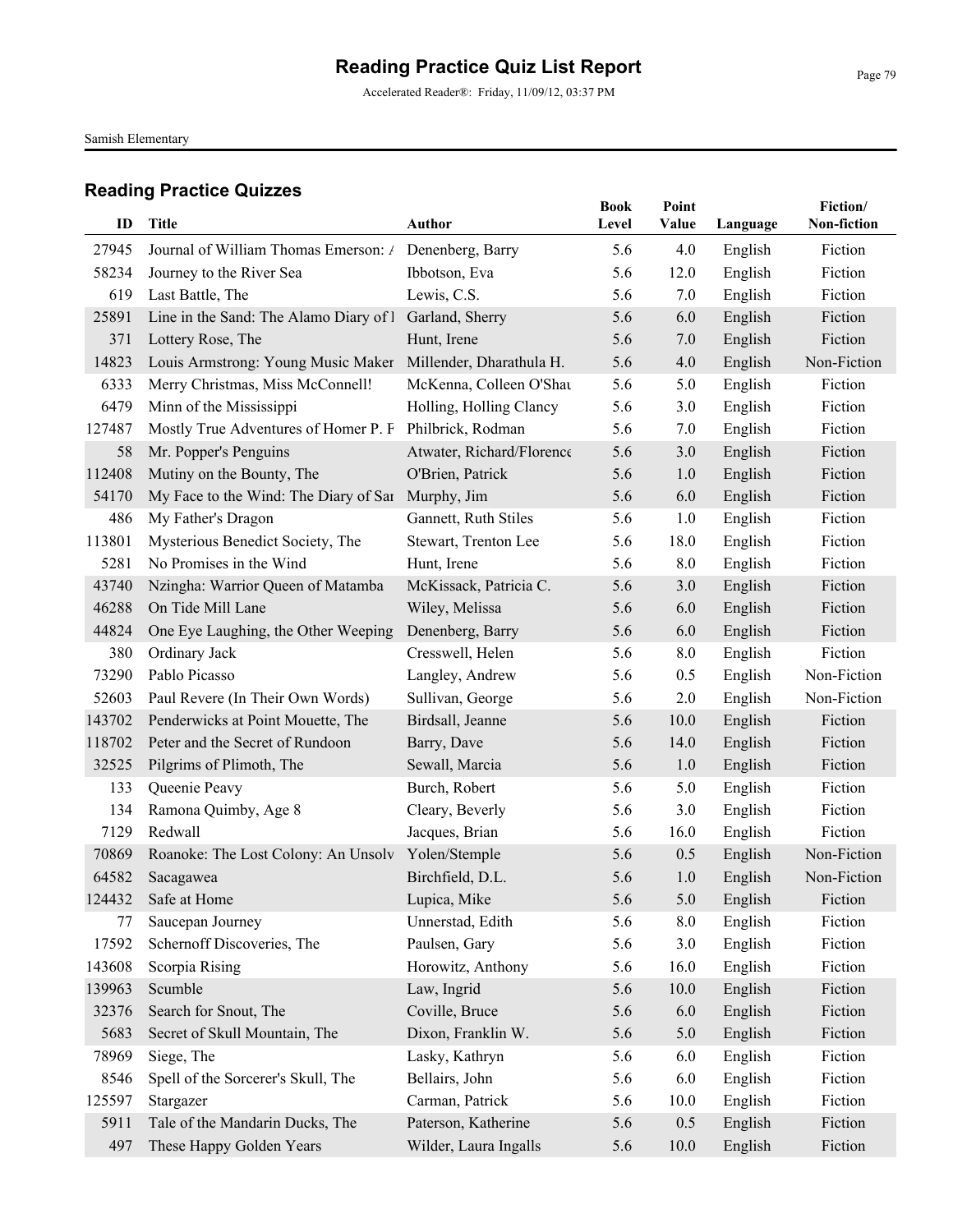Accelerated Reader®: Friday, 11/09/12, 03:37 PM

Samish Elementary

| ID     | <b>Title</b>                                              | Author                   | <b>Book</b><br>Level | Point<br>Value | Language | Fiction/<br>Non-fiction |
|--------|-----------------------------------------------------------|--------------------------|----------------------|----------------|----------|-------------------------|
| 126430 | Truth About Horses, Friends, & My Lit                     | Gibson, Sarah P.         | 5.6                  | 6.0            | English  | Fiction                 |
| 5912   | Urban Roosts: Where Birds Nest in the                     | Bash, Barbara            | 5.6                  | 0.5            | English  | Non-Fiction             |
| 74540  | Waterless Mountain                                        | Armer, Laura Adams       | 5.6                  | 8.0            | English  | Fiction                 |
| 42831  | Who Really Killed Cock Robin?                             | George, Jean Craighead   | 5.6                  | 5.0            | English  | Fiction                 |
| 134342 | Whole Nother Story, A                                     | Soup, Cuthbert           | 5.6                  | 9.0            | English  | Fiction                 |
| 9509   | Young Guinevere                                           | Souci, Robert D. San     | 5.6                  | 0.5            | English  | Fiction                 |
| 5299   | Z for Zachariah                                           | O'Brien, Robert C.       | 5.6                  | 9.0            | English  | Fiction                 |
| 30517  | Adventures of Sherlock Holmes (Great                      | Doyle/Vogel              | 5.7                  | 3.0            | English  | Fiction                 |
| 83024  | Akhenaten Adventure, The                                  | Kerr, P.B.               | 5.7                  | 13.0           | English  | Fiction                 |
| 5254   | All Together Now                                          | Bridgers, Sue Ellen      | 5.7                  | 10.0           | English  | Fiction                 |
| 151    | Along Came a Dog                                          | DeJong, Meindert         | 5.7                  | 5.0            | English  | Fiction                 |
| 53680  | Anpao: An American Indian Odyssey                         | Highwater, Jamake        | 5.7                  | 9.0            | English  | Fiction                 |
| 87709  | Artemis Fowl: The Opal Deception                          | Colfer, Eoin             | 5.7                  | 12.0           | English  | Fiction                 |
| 54157  | Attack on Pearl Harbor                                    | Tanaka, Shelley          | 5.7                  | 1.0            | English  | Non-Fiction             |
| 53447  | Awful Ogre's Awful Day                                    | Prelutsky, Jack          | 5.7                  | 0.5            | English  | Fiction                 |
| 456    | <b>Ballet Shoes</b>                                       | Streatfeild, Noel        | 5.7                  | 9.0            | English  | Fiction                 |
| 135539 | Batboy, The                                               | Lupica, Mike             | 5.7                  | 8.0            | English  | Fiction                 |
| 9632   | Beardance                                                 | Hobbs, Will              | 5.7                  | 8.0            | English  | Fiction                 |
| 356    | Beetles, Lightly Toasted                                  | Naylor, Phyllis Reynolds | 5.7                  | 5.0            | English  | Fiction                 |
| 6303   | <b>Behind Rebel Lines</b>                                 | Reit, Seymour            | 5.7                  | 3.0            | English  | Non-Fiction             |
| 10755  | Bellmaker, The                                            | Jacques, Brian           | 5.7                  | 14.0           | English  | Fiction                 |
| 45702  | Daja's Book                                               | Pierce, Tamora           | 5.7                  | 8.0            | English  | Fiction                 |
| 146010 | Dead End in Norvelt                                       | Gantos, Jack             | 5.7                  | 12.0           | English  | Fiction                 |
| 101826 | Deception                                                 | Cavendish, Grace         | 5.7                  | 6.0            | English  | Fiction                 |
| 118865 | Dragon Slippers                                           | George, Jessica Day      | 5.7                  | 12.0           | English  | Fiction                 |
| 5010   | Facts and Fiction of Minna Pratt                          | MacLachlan, Patricia     | 5.7                  | 4.0            | English  | Fiction                 |
| 29340  | Gate in the Wall, The                                     | Howard, Ellen            | 5.7                  | 5.0            | English  | Fiction                 |
| 5068   | Ghosts I Have Been                                        | Peck, Richard            | 5.7                  | 9.0            | English  | Fiction                 |
| 8568   | Giver, The                                                | Lowry, Lois              | 5.7                  | 7.0            | English  | Fiction                 |
|        | 6463 Glass Angels, The                                    | Hill, Susan              | 5.7                  | 2.0            | English  | Fiction                 |
| 44354  | Golden Knights: The U.S. Army Paracl                      | Hopkins, Ellen           | 5.7                  | 0.5            | English  | Non-Fiction             |
| 31190  | Great Railroad Race: The Diary of Libl Gregory, Kristiana |                          | 5.7                  | 5.0            | English  | Fiction                 |
| 5332   | Harris and Me: A Summer Remembere                         | Paulsen, Gary            | 5.7                  | 5.0            | English  | Fiction                 |
| 367    | Hatchet                                                   | Paulsen, Gary            | 5.7                  | 7.0            | English  | Fiction                 |
| 5273   | Island, The                                               | Paulsen, Gary            | 5.7                  | 8.0            | English  | Fiction                 |
| 120    | Jacob Have I Loved                                        | Paterson, Katherine      | 5.7                  | $8.0\,$        | English  | Fiction                 |
| 27944  | Journal of James Edmond Pease: A Civ                      | Murphy, Jim              | 5.7                  | 6.0            | English  | Fiction                 |
| 234    | Journey Outside                                           | Steele, Mary             | 5.7                  | 5.0            | English  | Fiction                 |
| 17778  | Julie's Wolf Pack                                         | George, Jean Craighead   | 5.7                  | 6.0            | English  | Fiction                 |
| 30337  | Legend of Luke, The                                       | Jacques, Brian           | 5.7                  | 16.0           | English  | Fiction                 |
| 237    | Let the Circle Be Unbroken                                | Taylor, Mildred D.       | 5.7                  | 15.0           | English  | Fiction                 |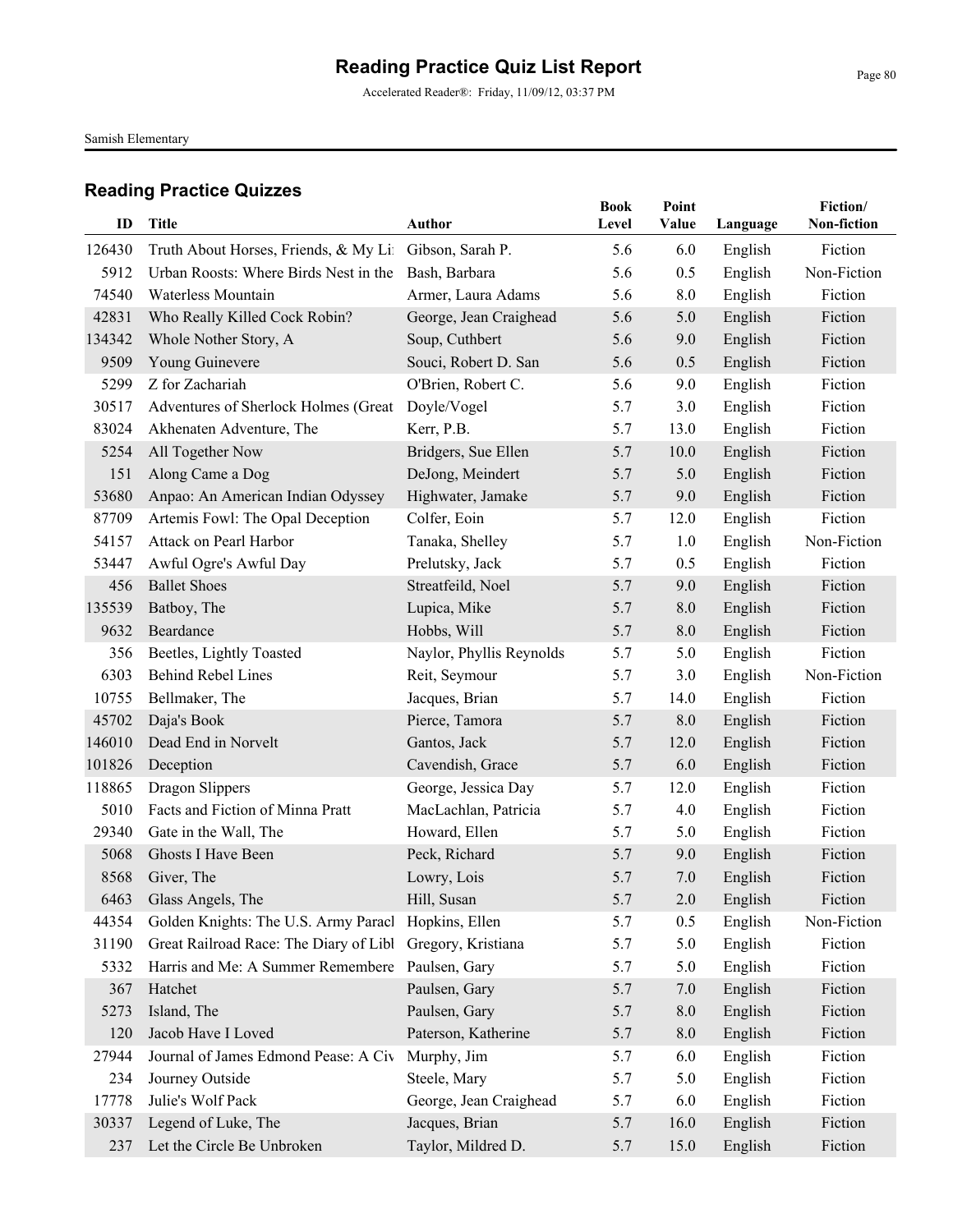Accelerated Reader®: Friday, 11/09/12, 03:37 PM

Samish Elementary

| ID     | <b>Title</b>                                      | <b>Author</b>            | <b>Book</b><br>Level | Point<br>Value | Language | Fiction/<br>Non-fiction |
|--------|---------------------------------------------------|--------------------------|----------------------|----------------|----------|-------------------------|
| 52     | Lion, the Witch and the Wardrobe (Una Lewis, C.S. |                          | 5.7                  | 6.0            | English  | Fiction                 |
| 89524  | Listening for Lions                               | Whelan, Gloria           | 5.7                  | 7.0            | English  | Fiction                 |
| 137616 | Lost Tales of Ga'Hoole                            | Lasky, Kathryn           | 5.7                  | 6.0            | English  | Fiction                 |
| 7168   | Mariel of Redwall                                 | Jacques, Brian           | 5.7                  | 16.0           | English  | Fiction                 |
| 28453  | Marlfox                                           | Jacques, Brian           | 5.7                  | 17.0           | English  | Fiction                 |
| 30544  | Merry Adventures of Robin Hood (Gre               | Pyle/Kestel              | 5.7                  | 3.0            | English  | Fiction                 |
| 19831  | Neil Armstrong: Young Flyer                       | Dunham, Montrew          | 5.7                  | 4.0            | English  | Non-Fiction             |
| 634    | Prince Caspian                                    | Lewis, C.S.              | 5.7                  | 7.0            | English  | Fiction                 |
| 44873  | Princess Diaries, The                             | Cabot, Meg               | 5.7                  | 9.0            | English  | Fiction                 |
| 7161   | Real McCoy, The                                   | Towle, Wendy             | 5.7                  | 0.5            | English  | Non-Fiction             |
| 243    | Road From Home, The                               | Kherdian, David          | 5.7                  | 9.0            | English  | Non-Fiction             |
| 136    | Roll of Thunder, Hear My Cry                      | Taylor, Mildred D.       | 5.7                  | 10.0           | English  | Fiction                 |
| 5083   | Sacred Moon Tree, The                             | Shore, Laura Jan         | 5.7                  | 11.0           | English  | Fiction                 |
| 10793  | Salamandastron                                    | Jacques, Brian           | 5.7                  | 16.0           | English  | Fiction                 |
| 6342   | Savage Sam                                        | Gipson, Fred             | 5.7                  | 8.0            | English  | Fiction                 |
| 639    | Silver Chair, The                                 | Lewis, C.S.              | 5.7                  | 8.0            | English  | Fiction                 |
| 20135  | Soldier's Heart                                   | Paulsen, Gary            | 5.7                  | 2.0            | English  | Fiction                 |
| 29231  | Story of Helen Keller, The                        | Hickok, Lorena A.        | 5.7                  | 4.0            | English  | Non-Fiction             |
| 43396  | Terrifying Taste of Short & Shivery, A            | Souci, Robert D. San     | 5.7                  | 5.0            | English  | Fiction                 |
| 88     | Thimble Summer                                    | Enright, Elizabeth       | 5.7                  | 5.0            | English  | Fiction                 |
| 78027  | Tree Girl                                         | Mikaelsen, Ben           | 5.7                  | 6.0            | English  | Fiction                 |
| 24439  | Trees (Rourke Guide to State Symbols)             | Cooper, Jason            | 5.7                  | 1.0            | English  | Non-Fiction             |
| 24066  | United States Marine Corps, The                   | Green, Michael           | 5.7                  | 1.0            | English  | Non-Fiction             |
| 5047   | Up From Jericho Tel                               | Konigsburg, E.L.         | 5.7                  | 7.0            | English  | Fiction                 |
| 93     | Voyages of Doctor Dolittle, The                   | Lofting, Hugh            | 5.7                  | 11.0           | English  | Fiction                 |
| 5096   | West from Home                                    | Wilder, Laura Ingalls    | 5.7                  | 4.0            | English  | Non-Fiction             |
| 18846  | When Hitler Stole Pink Rabbit                     | Kerr, Judith             | 5.7                  | 9.0            | English  | Fiction                 |
| 5699   | While the Clock Ticked                            | Dixon, Franklin W.       | 5.7                  | 5.0            | English  | Fiction                 |
| 5448   | Why Don't You Get a Horse, Sam Ada Fritz, Jean    |                          | 5.7                  | 0.5            | English  | Non-Fiction             |
| 98     | Witch of Blackbird Pond, The                      | Speare, Elizabeth George | 5.7                  | 9.0            | English  | Fiction                 |
| 149    | Witches of Worm, The                              | Snyder, Zilpha Keatley   | 5.7                  | 6.0            | English  | Fiction                 |
| 105862 | Wright 3, The                                     | Balliett, Blue           | 5.7                  | 7.0            | English  | Fiction                 |
| 121986 | 42 Miles                                          | Zimmer, Tracie Vaughn    | 5.8                  | 1.0            | English  | Fiction                 |
| 44806  | Anastasia: The Last Grand Duchess                 | Meyer, Carolyn           | 5.8                  | 5.0            | English  | Fiction                 |
| 355    | Anthony Burns: The Defeat and Trium               | Hamilton, Virginia       | 5.8                  | 7.0            | English  | Non-Fiction             |
| 82179  | Assassin                                          | Cavendish, Grace         | 5.8                  | 6.0            | English  | Fiction                 |
| 14989  | Ballad of Lucy Whipple, The                       | Cushman, Karen           | 5.8                  | 7.0            | English  | Fiction                 |
| 5902   | <b>Big Cats</b>                                   | Simon, Seymour           | 5.8                  | 1.0            | English  | Non-Fiction             |
| 45889  | Black Stallion's Courage, The                     | Farley, Walter           | 5.8                  | 9.0            | English  | Fiction                 |
| 65966  | Black Stallion's Filly, The                       | Farley, Walter           | 5.8                  | 10.0           | English  | Fiction                 |
| 122452 | Calder Game, The                                  | Balliett, Blue           | 5.8                  | $8.0\,$        | English  | Fiction                 |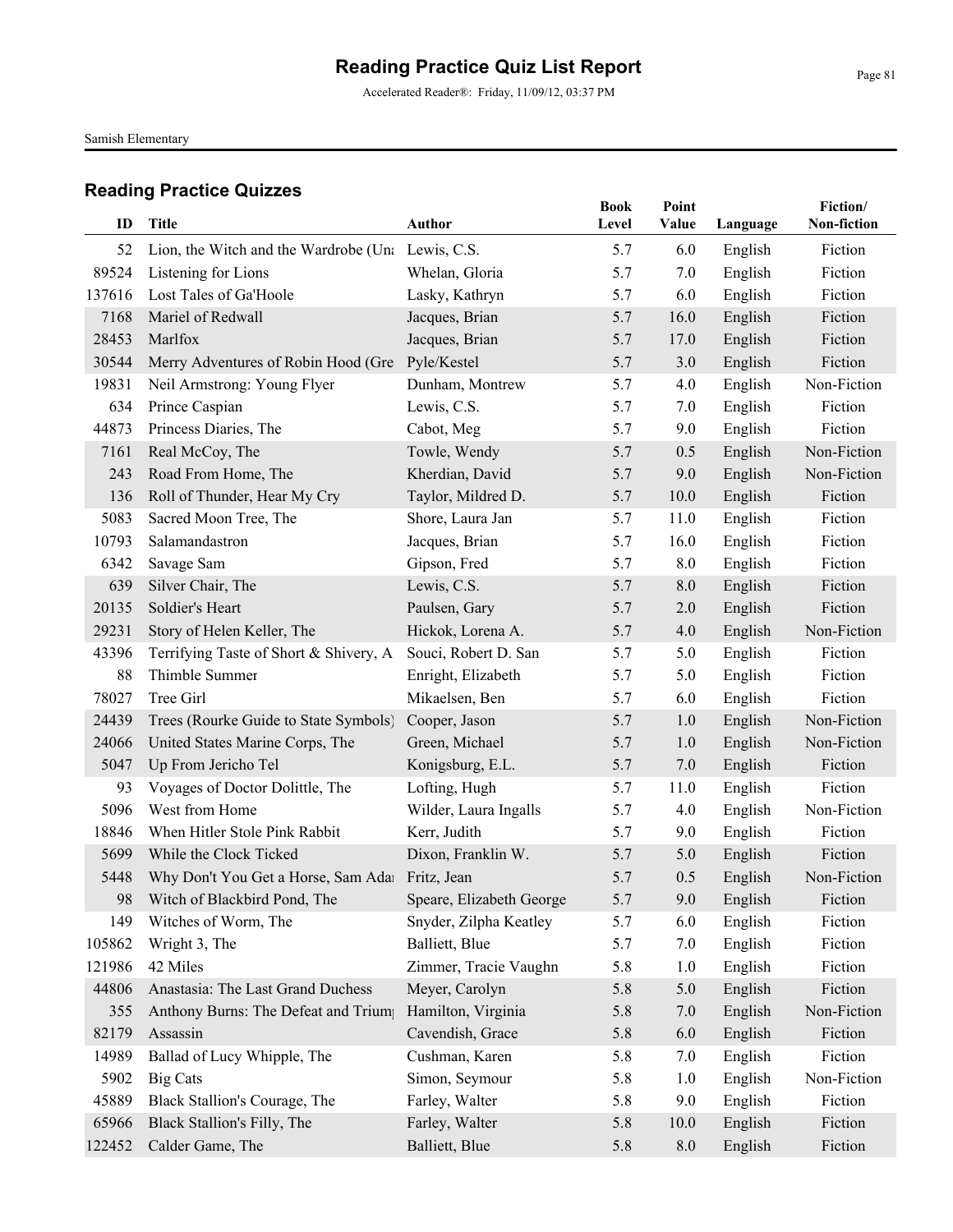Accelerated Reader®: Friday, 11/09/12, 03:37 PM

Samish Elementary

| ID     | <b>Title</b>                                               | <b>Author</b>          | <b>Book</b><br>Level | Point<br>Value | Language | Fiction/<br>Non-fiction |
|--------|------------------------------------------------------------|------------------------|----------------------|----------------|----------|-------------------------|
| 32520  | Captain's Dog, The                                         | Smith, Roland          | 5.8                  | 8.0            | English  | Fiction                 |
| 2130   | Castle Diary: The Journal of Tobias Bu                     | Platt, Richard         | 5.8                  | 2.0            | English  | Fiction                 |
| 6354   | Cat Who Escaped from Steerage, The                         | Mayerson, Evelyn       | 5.8                  | 2.0            | English  | Fiction                 |
| 112567 | Cobra King of Kathmandu, The                               | Kerr, P.B.             | 5.8                  | 14.0           | English  | Fiction                 |
| 11706  | Crossing, The                                              | Paulsen, Gary          | 5.8                  | 3.0            | English  | Fiction                 |
| 144762 | Darke                                                      | Sage, Angie            | 5.8                  | 19.0           | English  | Fiction                 |
| 23305  | Dial-a-Ghost                                               | Ibbotson, Eva          | 5.8                  | 6.0            | English  | Fiction                 |
| 147741 | Diary of a Wimpy Kid: Cabin Fever                          | Kinney, Jeff           | 5.8                  | 3.0            | English  | Fiction                 |
| 48071  | Everything on a Waffle                                     | Horvath, Polly         | 5.8                  | 5.0            | English  | Fiction                 |
| 5012   | First Four Years, The                                      | Wilder, Laura Ingalls  | 5.8                  | 4.0            | English  | Fiction                 |
| 73953  | Forest of Secrets                                          | Hunter, Erin           | 5.8                  | 11.0           | English  | Fiction                 |
| 4860   | Go-Carts (Action Sports Library)                           | Italia, Bob            | 5.8                  | 0.5            | English  | Non-Fiction             |
| 469    | Great Brain at the Academy, The                            | Fitzgerald, John D.    | 5.8                  | 6.0            | English  | Fiction                 |
| 140347 | Halt's Peril                                               | Flanagan, John         | 5.8                  | 17.0           | English  | Fiction                 |
| 612    | Horse and His Boy, The                                     | Lewis, C.S.            | 5.8                  | 8.0            | English  | Fiction                 |
| 29531  | I Miss You, I Miss You!                                    | Pohl/Gieth             | 5.8                  | 11.0           | English  | Fiction                 |
| 5425   | Irish Red                                                  | Kjelgaard, Jim         | 5.8                  | 7.0            | English  | Fiction                 |
| 10579  | Island Stallion, The                                       | Farley, Walter         | 5.8                  | 8.0            | English  | Fiction                 |
| 41114  | Joan of Arc                                                | Twain/Selene           | 5.8                  | 4.0            | English  | Fiction                 |
| 49     | Julie of the Wolves                                        | George, Jean Craighead | 5.8                  | 6.0            | English  | Fiction                 |
| 235    | Justin Morgan Had a Horse                                  | Henry, Marguerite      | 5.8                  | 5.0            | English  | Fiction                 |
| 53569  | Laura Ingalls Wilder: Young Pioneer                        | Gormley, Beatrice      | 5.8                  | 5.0            | English  | Fiction                 |
| 142993 | Liar, Liar                                                 | Paulsen, Gary          | 5.8                  | 3.0            | English  | Fiction                 |
| 17324  | Librarian Who Measured the Earth, The                      | Lasky, Kathryn         | 5.8                  | 0.5            | English  | Non-Fiction             |
| 118016 | May Bird, Warrior Princess                                 | Anderson, Jodi Lynn    | 5.8                  | 9.0            | English  | Fiction                 |
| 73256  | Millicent Min, Girl Genius                                 | Yee, Lisa              | 5.8                  | 8.0            | English  | Fiction                 |
| 373    | Moccasin Trail                                             | McGraw, Eloise         | 5.8                  | 12.0           | English  | Fiction                 |
| 5434   | Pet-Sitting Peril, The                                     | Roberts, Willo Davis   | 5.8                  | 7.0            | English  | Fiction                 |
| 124181 | Queste                                                     | Sage, Angie            | 5.8                  | 18.0           | English  | Fiction                 |
|        | 24655 Reconstruction: The Years Following t Wade, Linda R. |                        | 5.8                  | 0.5            | English  | Non-Fiction             |
| 27919  | Regarding the Fountain: A Tale in Lette                    | Klise, Kate            | 5.8                  | 2.0            | English  | Fiction                 |
| 6484   | Return to Howliday Inn                                     | Howe, James            | 5.8                  | 3.0            | English  | Fiction                 |
| 8543   | Revenge of the Wizard's Ghost, The                         | Bellairs, John         | 5.8                  | 5.0            | English  | Fiction                 |
| 21572  | Secret of Platform 13, The                                 | Ibbotson, Eva          | 5.8                  | 7.0            | English  | Fiction                 |
| 45934  | Story of Anne Frank, The                                   | Lewis, Brenda Ralph    | 5.8                  | 1.0            | English  | Non-Fiction             |
| 77552  | Tarantula Scientist, The                                   | Montgomery, Sy         | 5.8                  | 2.0            | English  | Non-Fiction             |
| 20661  | Thurgood Marshall: Young Justice                           | Dunham, Montrew        | 5.8                  | 4.0            | English  | Non-Fiction             |
| 13540  | U.S. Navy Seals                                            | Streissguth, Tom       | 5.8                  | 0.5            | English  | Non-Fiction             |
| 5698   | What Happened at Midnight                                  | Dixon, Franklin W.     | 5.8                  | 5.0            | English  | Fiction                 |
| 5446   | Where do you Think You're GoingCc Fritz, Jean              |                        | 5.8                  | 2.0            | English  | Non-Fiction             |
| 59358  | Where Have All the Flowers Gone? Di: White, Ellen Emerson  |                        | 5.8                  | 6.0            | English  | Fiction                 |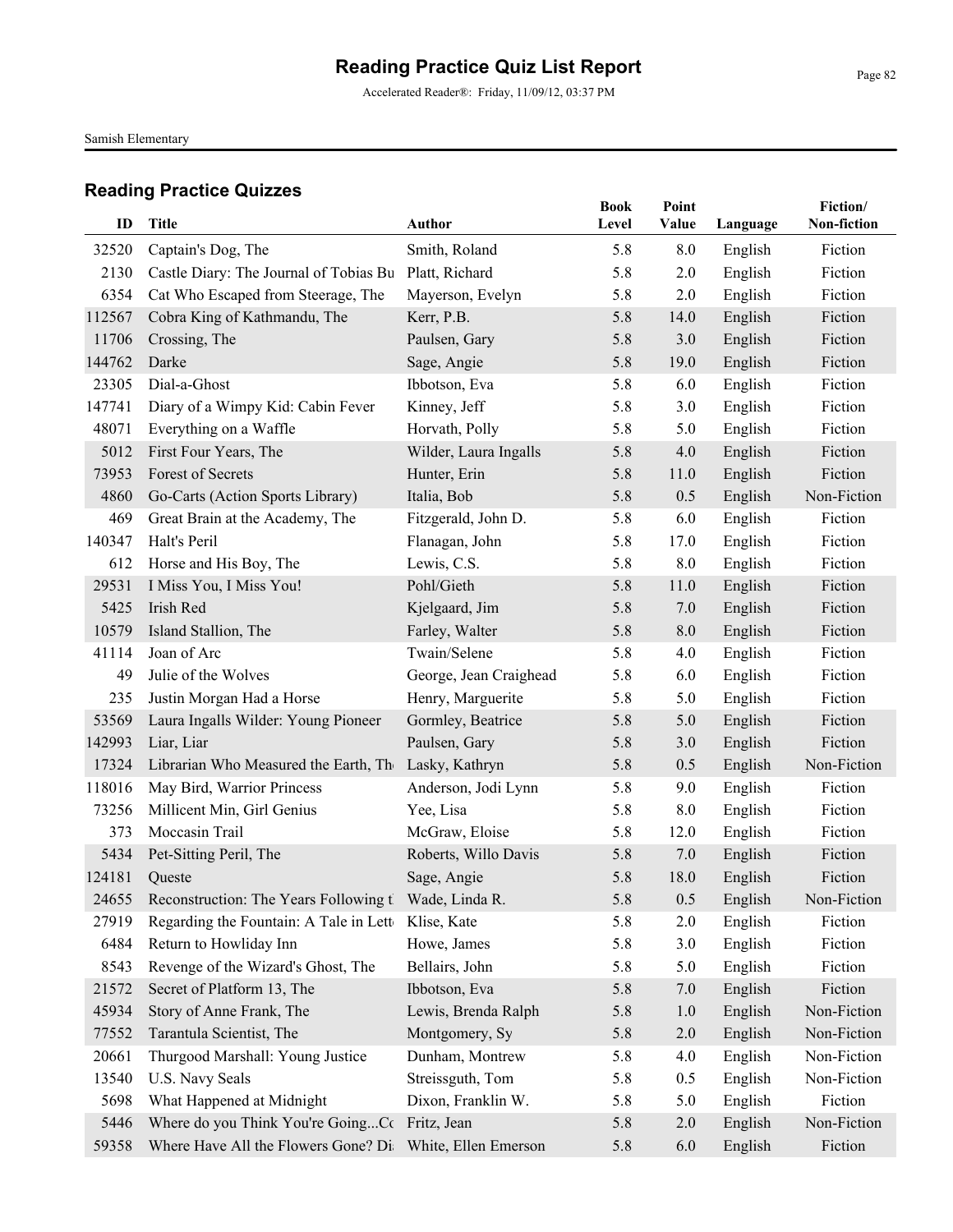Accelerated Reader®: Friday, 11/09/12, 03:37 PM

Samish Elementary

| ID     | <b>Title</b>                            | <b>Author</b>             | <b>Book</b><br>Level | Point<br>Value | Language | Fiction/<br>Non-fiction |
|--------|-----------------------------------------|---------------------------|----------------------|----------------|----------|-------------------------|
| 5449   | Will You Sign Here, John Hancock?       | Fritz, Jean               | 5.8                  | 1.0            | English  | Non-Fiction             |
| 45219  | Wings of Merlin, The                    | Barron, T.A.              | 5.8                  | 14.0           | English  | Fiction                 |
| 101    | Abel's Island                           | Steig, William            | 5.9                  | 3.0            | English  | Fiction                 |
| 104779 | Blue Djinn of Babylon, The              | Kerr, P.B.                | 5.9                  | 14.0           | English  | Fiction                 |
| 76894  | Brian's Hunt                            | Paulsen, Gary             | 5.9                  | 3.0            | English  | Fiction                 |
| 11704  | Brian's Winter                          | Paulsen, Gary             | 5.9                  | 5.0            | English  | Fiction                 |
| 42800  | Briar's Book                            | Pierce, Tamora            | 5.9                  | 9.0            | English  | Fiction                 |
| 17     | Cat Who Went to Heaven, The             | Coatsworth, Elizabeth     | 5.9                  | 2.0            | English  | Fiction                 |
| 78940  | Dangerous Path, A                       | Hunter, Erin              | 5.9                  | 12.0           | English  | Fiction                 |
| 6460   | Double Life of Pocahontas, The          | Fritz, Jean               | 5.9                  | 4.0            | English  | Non-Fiction             |
| 87321  | Drowned Wednesday                       | Nix, Garth                | 5.9                  | 13.0           | English  | Fiction                 |
| 5265   | Episode of Sparrows, An                 | Godden, Rumer             | 5.9                  | 11.0           | English  | Fiction                 |
| 55472  | Events Leading to the American Revolv   | Wade, Linda R.            | 5.9                  | 0.5            | English  | Non-Fiction             |
| 134206 | Everwild                                | Shusterman, Neal          | 5.9                  | 16.0           | English  | Fiction                 |
| 54104  | Fall, The                               | Nix, Garth                | 5.9                  | 6.0            | English  | Fiction                 |
| 41663  | Flag We Love, The                       | Ryan, Pam Muñoz           | 5.9                  | 0.5            | English  | Non-Fiction             |
| 220    | Gammage Cup, The                        | Kendall, Carol            | 5.9                  | 8.0            | English  | Fiction                 |
| 20113  | <b>Ghost Canoe</b>                      | Hobbs, Will               | 5.9                  | 8.0            | English  | Fiction                 |
| 110101 | Higher Power of Lucky, The              | Patron, Susan             | 5.9                  | 5.0            | English  | Fiction                 |
| 52467  | Historic and Famous Cities (The Rourk   | Armentrout, David/Patrici | 5.9                  | 1.0            | English  | Non-Fiction             |
| 125742 | Ignatius MacFarland: Frequenaut!        | Feig, Paul                | 5.9                  | 11.0           | English  | Fiction                 |
| 45121  | Island of the Aunts                     | Ibbotson, Eva             | 5.9                  | 9.0            | English  | Fiction                 |
| 47     | Johnny Tremain                          | Forbes, Esther            | 5.9                  | 13.0           | English  | Fiction                 |
| 32210  | Journal of Sean Sullivan: A Transcontin | Durbin, William           | 5.9                  | 5.0            | English  | Fiction                 |
| 51285  | Knights in Shining Armor                | Gibbons, Gail             | 5.9                  | 0.5            | English  | Non-Fiction             |
| 55480  | Leaders of the American Revolution      | Wade, Linda R.            | 5.9                  | 0.5            | English  | Non-Fiction             |
| 16674  | Line of Fire                            | David, Peter              | 5.9                  | 4.0            | English  | Fiction                 |
| 78550  | Lizzie Bright and the Buckminster Boy   | Schmidt, Gary D.          | 5.9                  | 10.0           | English  | Fiction                 |
| 73289  | Michelangelo                            | Langley, Andrew           | 5.9                  | 1.0            | English  | Non-Fiction             |
|        | 126 Miss Hickory                        | Bailey, Carolyn Sherwin   | 5.9                  | 4.0            | English  | Fiction                 |
| 70137  | Mister Monday                           | Nix, Garth                | 5.9                  | 12.0           | English  | Fiction                 |
| 5292   | Seventeenth Summer                      | Daly, Maureen             | 5.9                  | 14.0           | English  | Fiction                 |
| 51855  | Snatched from Earth                     | Coville, Bruce            | 5.9                  | 5.0            | English  | Fiction                 |
| 133620 | Syren                                   | Sage, Angie               | 5.9                  | 18.0           | English  | Fiction                 |
| 36565  | Through My Eyes                         | Bridges, Ruby             | 5.9                  | $2.0$          | English  | Non-Fiction             |
| 58676  | Time for Courage: The Suffragette Dia   | Lasky, Kathryn            | 5.9                  | 6.0            | English  | Fiction                 |
| 246    | Tombs of Atuan, The                     | LeGuin, Ursula K.         | 5.9                  | 7.0            | English  | Fiction                 |
| 92     | <b>Understood Betsy</b>                 | Fisher, Dorothy           | 5.9                  | 8.0            | English  | Fiction                 |
| 15098  | View from Saturday, The                 | Konigsburg, E.L.          | 5.9                  | 7.0            | English  | Fiction                 |
| 649    | Voyage of the "Dawn Treader", The       | Lewis, C.S.               | 5.9                  | 9.0            | English  | Fiction                 |
| 114653 | Wednesday Wars, The                     | Schmidt, Gary D.          | 5.9                  | 12.0           | English  | Fiction                 |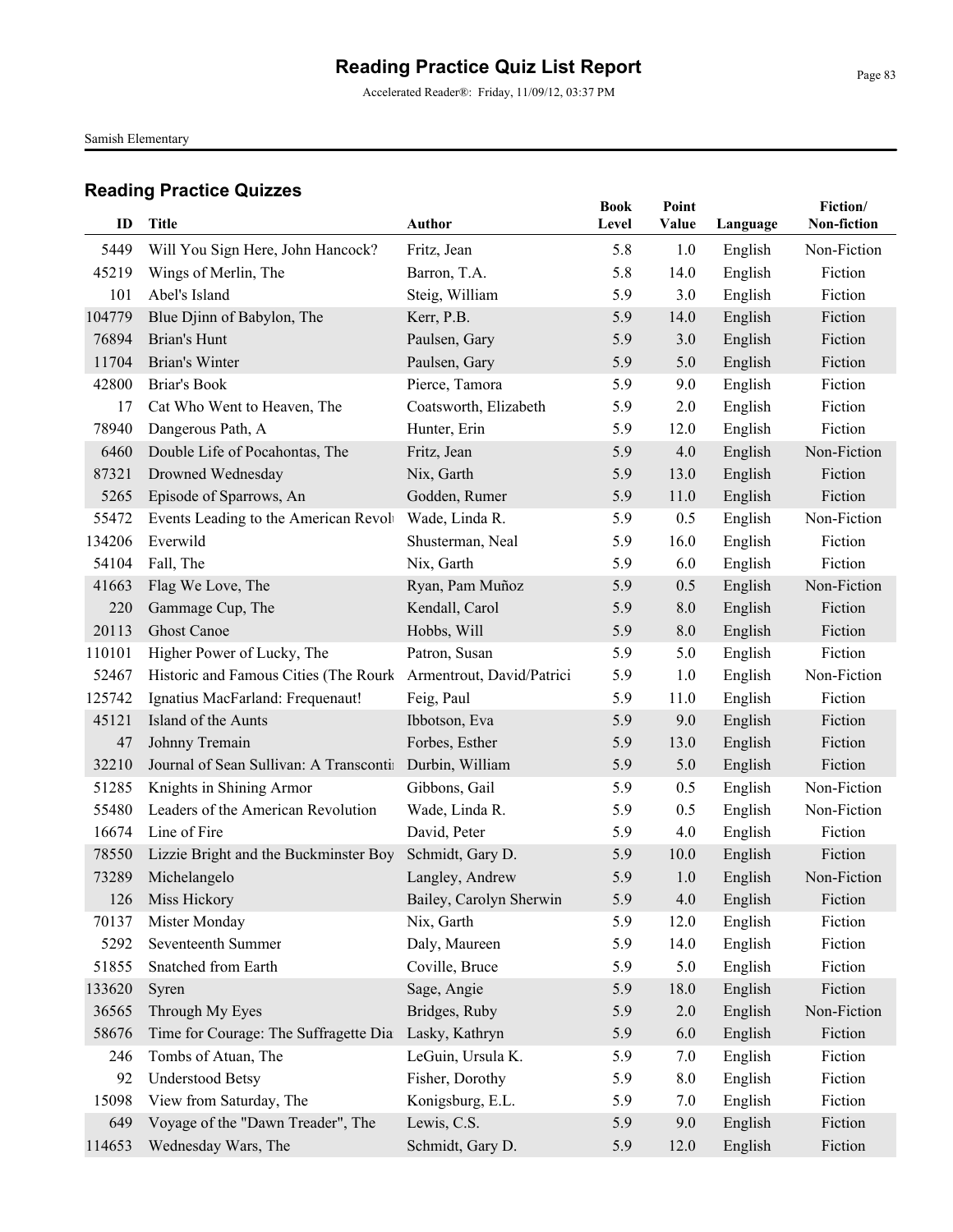Accelerated Reader®: Friday, 11/09/12, 03:37 PM

Samish Elementary

| ID     | <b>Title</b>                                         | <b>Author</b>             | <b>Book</b><br>Level | Point<br>Value |          | Fiction/<br>Non-fiction |
|--------|------------------------------------------------------|---------------------------|----------------------|----------------|----------|-------------------------|
|        |                                                      |                           |                      |                | Language |                         |
| 5447   | Where Was Patrick Henry on the 29th                  | Fritz, Jean               | 5.9                  | 1.0            | English  | Non-Fiction             |
| 64570  | Abraham Lincoln                                      | Uschan, Michael V.        | 6.0                  | 1.0            | English  | Non-Fiction             |
| 10557  | Black Stallion and the Girl, The                     | Farley, Walter            | 6.0                  | 8.0            | English  | Fiction                 |
| 10558  | Black Stallion's Blood Bay Colt, The                 | Farley, Walter            | 6.0                  | 12.0           | English  | Fiction                 |
| 5003   | Borrowers Afloat, The                                | Norton, Mary              | 6.0                  | 6.0            | English  | Fiction                 |
| 27670  | Boston Tea Party, The                                | Kroll, Steven             | 6.0                  | 0.5            | English  | Non-Fiction             |
| 9543   | Boy: Tales of Childhood                              | Dahl, Roald               | 6.0                  | 6.0            | English  | Non-Fiction             |
| 5061   | Brothers of the Heart                                | Blos, Joan W.             | 6.0                  | 6.0            | English  | Fiction                 |
| 14     | Caddie Woodlawn                                      | Brink, Carol Ryrie        | 6.0                  | 8.0            | English  | Fiction                 |
| 5062   | Calico Captive                                       | Speare, Elizabeth George  | 6.0                  | 9.0            | English  | Fiction                 |
| 18     | <b>Centerburg Tales</b>                              | McCloskey, Robert         | 6.0                  | 5.0            | English  | Fiction                 |
| 214    | Cheaper By the Dozen                                 | Gilbreth, Ernestine/Frank | 6.0                  | 10.0           | English  | Non-Fiction             |
| 86069  | Conspiracy                                           | Cavendish, Grace          | 6.0                  | 6.0            | English  | Fiction                 |
| 101203 | Dawn of Fear                                         | Cooper, Susan             | 6.0                  | 6.0            | English  | Fiction                 |
| 105651 | Flyte                                                | Sage, Angie               | 6.0                  | 16.0           | English  | Fiction                 |
| 64579  | George Washington                                    | Stout, Mary               | 6.0                  | 1.0            | English  | Non-Fiction             |
| 5269   | Gift of Magic, A                                     | Duncan, Lois              | 6.0                  | 7.0            | English  | Fiction                 |
| 31     | Ginger Pye                                           | Estes, Eleanor            | 6.0                  | 9.0            | English  | Fiction                 |
| 76340  | Grim Tuesday                                         | Nix, Garth                | 6.0                  | 10.0           | English  | Fiction                 |
| 19537  | How We Crossed the West: The Adven                   | Schanzer, Rosalyn         | 6.0                  | 1.0            | English  | Fiction                 |
| 5271   | I Heard the Owl Call My Name                         | Craven, Margaret          | 6.0                  | 6.0            | English  | Fiction                 |
| 20273  | John Muir: Young Naturalist                          | Dunham, Montrew           | 6.0                  | 4.0            | English  | Non-Fiction             |
| 17627  | Journey to the New World: The Diary of               | Lasky, Kathryn            | 6.0                  | 4.0            | English  | Fiction                 |
| 20119  | Knots in My Yo-Yo String: The Autob                  | Spinelli, Jerry           | 6.0                  | 5.0            | English  | Fiction                 |
| 114394 | Lady Friday                                          | Nix, Garth                | 6.0                  | 10.0           | English  | Fiction                 |
| 31641  | Landry News, The                                     | Clements, Andrew          | 6.0                  | 4.0            | English  | Fiction                 |
| 124    | Little Princess, A                                   | Burnett, Frances          | 6.0                  | 11.0           | English  | Fiction                 |
| 20083  | Long Patrol, The                                     | Jacques, Brian            | 6.0                  | 15.0           | English  | Fiction                 |
| 86518  | Magyk                                                | Sage, Angie               | 6.0                  | 18.0           | English  | Fiction                 |
| 13709  | Mahalia Jackson: Young Gospel Singer Dunham, Montrew |                           | 6.0                  | 4.0            | English  | Non-Fiction             |
| 83545  | Man Who Went to the Far Side of the N                | Schyffert, Bea Uusma      | 6.0                  | 1.0            | English  | Non-Fiction             |
| 58029  | Mary, Queen of Scots: Queen Without                  | Lasky, Kathryn            | 6.0                  | 6.0            | English  | Fiction                 |
| 11553  | Midwife's Apprentice, The                            | Cushman, Karen            | 6.0                  | 3.0            | English  | Fiction                 |
| 516    | My Friend Flicka                                     | O'Hara, Mary              | 6.0                  | 15.0           | English  | Fiction                 |
| 104732 | Princess Academy                                     | Hale, Shannon             | 6.0                  | 10.0           | English  | Fiction                 |
| 122451 | Savvy                                                | Law, Ingrid               | 6.0                  | 9.0            | English  | Fiction                 |
| 29425  | Seaman: The Dog Who Explored the W                   | Karwoski, Gail Langer     | 6.0                  | 9.0            | English  | Fiction                 |
| 5288   | Semester in the Life of a Garbage Bag,               | Korman, Gordon            | 6.0                  | 10.0           | English  | Fiction                 |
| 6682   | Silver on the Tree                                   | Cooper, Susan             | 6.0                  | 14.0           | English  | Fiction                 |
| 4865   | Skiing on the Edge (Action Sports Libr               | Italia, Bob               | 6.0                  | 1.0            | English  | Non-Fiction             |
| 82     | Slave Dancer, The                                    | Fox, Paula                | 6.0                  | 6.0            | English  | Fiction                 |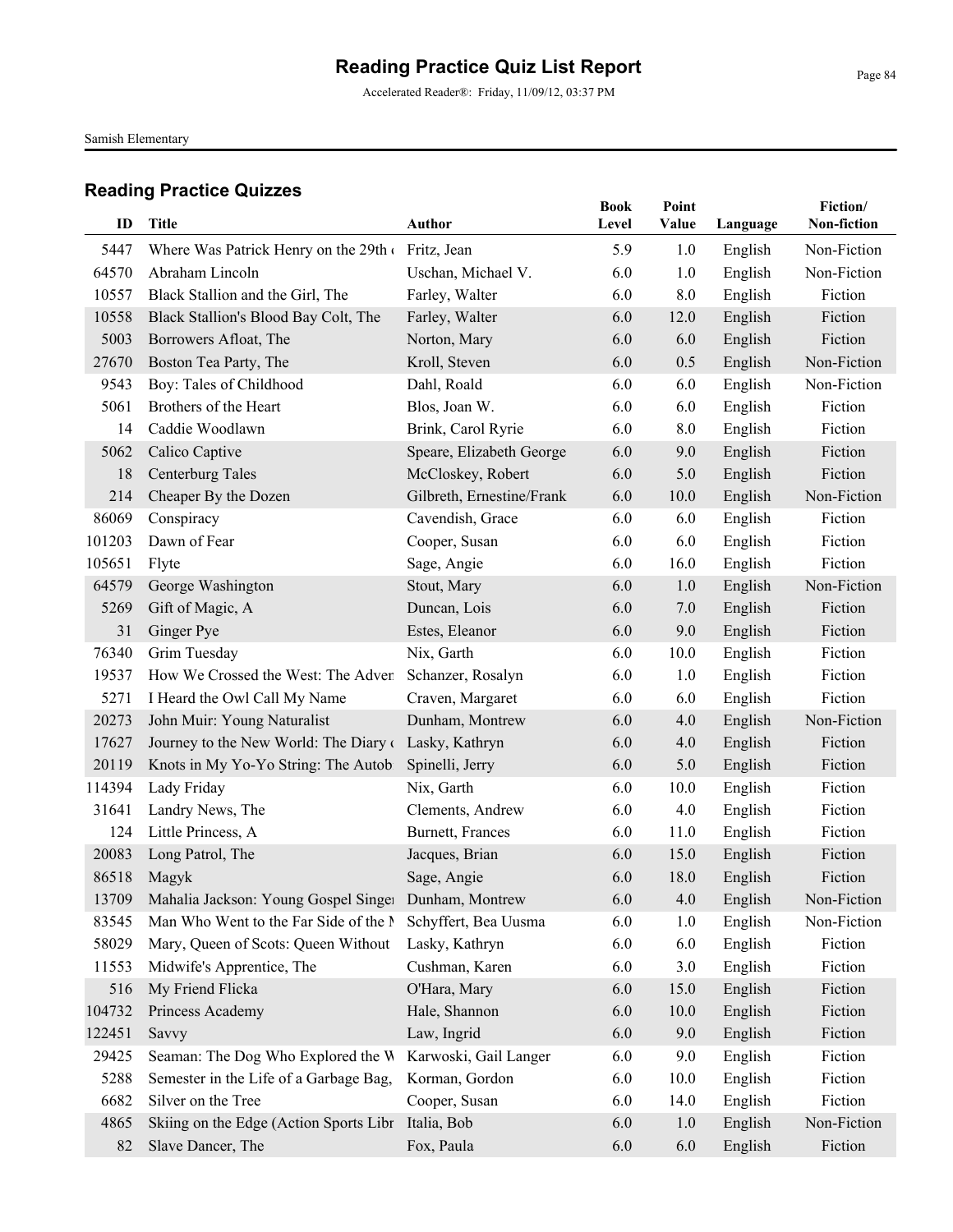Accelerated Reader®: Friday, 11/09/12, 03:37 PM

Samish Elementary

| ID     | <b>Title</b>                           | Author                        | <b>Book</b><br>Level | Point<br>Value | Language           | Fiction/<br>Non-fiction |
|--------|----------------------------------------|-------------------------------|----------------------|----------------|--------------------|-------------------------|
| 194    | <b>Stuart Little</b>                   | White, E.B.                   | 6.0                  | 3.0            | English            | Fiction                 |
| 65244  | Ugly Princess and the Wise Fool, The   | Gray, Margaret                | 6.0                  | 4.0            | English            | Fiction                 |
| 6487   | Village of Blue Stone, The             | Trimble, Stephen              | 6.0                  | 1.0            | English            | Non-Fiction             |
| 5094   | Voyage of the Frog, The                | Paulsen, Gary                 | 6.0                  | 5.0            | English            | Fiction                 |
| 25913  | Within Reach: My Everest Story         | Pfetzer/Galvin                | 6.0                  | 11.0           | English            | Non-Fiction             |
| 5054   | And Condors Danced                     | Snyder, Zilpha Keatley        | 6.1                  | 9.0            | English            | Fiction                 |
| 106527 | Beasts of Clawstone Castle, The        | Ibbotson, Eva                 | 6.1                  | 8.0            | English            | Fiction                 |
| 36398  | Birchbark House, The                   | Erdrich, Louise               | 6.1                  | 7.0            | English            | Fiction                 |
| 601    | Black Stallion Returns, The            | Farley, Walter                | 6.1                  | 8.0            | English            | Fiction                 |
| 7042   | Boggart, The                           | Cooper, Susan                 | 6.1                  | 8.0            | English            | Fiction                 |
| 86676  | Dark Hills Divide, The                 | Carman, Patrick               | 6.1                  | 10.0           | English            | Fiction                 |
| 42280  | Dragon's Tapestry, The                 | Bates, Martine                | 6.1                  | 8.0            |                    | Fiction                 |
| 71134  | East                                   | Pattou, Edith                 | 6.1                  | 16.0           | English<br>English | Fiction                 |
| 135070 | Erak's Ransom                          |                               | 6.1                  | 17.0           | English            | Fiction                 |
| 5066   | Everlasting Hills, The                 | Flanagan, John<br>Hunt, Irene | 6.1                  | 9.0            | English            | Fiction                 |
|        | Fellowship of the Ring, The            |                               | 6.1                  | 29.0           |                    | Fiction                 |
| 737    |                                        | Tolkien, J.R.R.               |                      |                | English            |                         |
| 468    | Fog Magic                              | Sauer, Julia                  | 6.1                  | 4.0            | English            | Fiction<br>Fiction      |
| 5661   | Footprints Under the Window            | Dixon, Franklin W.            | 6.1                  | 5.0            | English            |                         |
| 37     | High King, The                         | Alexander, Lloyd              | 6.1                  | 11.0           | English            | Fiction                 |
| 137507 | Kings of Clonmel, The                  | Flanagan, John                | 6.1                  | 16.0           | English            | Fiction                 |
| 5025   | Land I Lost, The                       | Huynh, Quang Nhuong           | 6.1                  | 4.0            | English            | Non-Fiction             |
| 13708  | Langston Hughes: Young Black Poet      | Dunham, Montrew               | 6.1                  | 4.0            | English            | Non-Fiction             |
| 131478 | Magykal Papers, The                    | Sage, Angie                   | 6.1                  | 5.0            | English            | Fiction                 |
| 13710  | Margaret Bourke-White: Young Photo{    | Dunham, Montrew               | 6.1                  | 4.0            | English            | Non-Fiction             |
| 54     | Mary Poppins                           | Travers, P.L.                 | 6.1                  | 6.0            | English            | Fiction                 |
| 122839 | Mysterious Benedict Society and the Pt | Stewart, Trenton Lee          | 6.1                  | 19.0           | English            | Fiction                 |
| 4903   | Operation Desert Shield (War in the Gu | Deegan, Paul J.               | 6.1                  | 1.0            | English            | Non-Fiction             |
| 15829  | Pearls of Lutra                        | Jacques, Brian                | 6.1                  | 18.0           | English            | Fiction                 |
| 286    | Real Thief, The                        | Steig, William                | 6.1                  | 1.0            | English            | Fiction                 |
|        | 5284 Red Pony, The                     | Steinbeck, John               | 6.1                  | 6.0            | English            | Fiction                 |
| 75     | Rifles for Watie                       | Keith, Harold                 | 6.1                  | 14.0           | English            | Fiction                 |
| 75834  | <b>Rising Storm</b>                    | Hunter, Erin                  | 6.1                  | 11.0           | English            | Fiction                 |
| 10594  | Son of the Black Stallion              | Farley, Walter                | 6.1                  | 11.0           | English            | Fiction                 |
| 126579 | Sorcerer of the North, The             | Flanagan, John                | 6.1                  | 13.0           | English            | Fiction                 |
| 80746  | Star of Kazan, The                     | Ibbotson, Eva                 | 6.1                  | 16.0           | English            | Fiction                 |
| 44533  | Stone Age News (The History News),     | Macdonald, Fiona              | 6.1                  | 1.0            | English            | Non-Fiction             |
| 44830  | Stowaway                               | Hesse, Karen                  | 6.1                  | 11.0           | English            | Fiction                 |
| 123439 | Superior Saturday                      | Nix, Garth                    | 6.1                  | 9.0            | English            | Fiction                 |
| 89     | Tom's Midnight Garden                  | Pearce, A. Philippa           | 6.1                  | 9.0            | English            | Fiction                 |
| 5092   | Tree of Freedom                        | Caudill, Rebecca              | 6.1                  | 10.0           | English            | Fiction                 |
| 10891  | What Hearts                            | Brooks, Bruce                 | 6.1                  | 6.0            | English            | Fiction                 |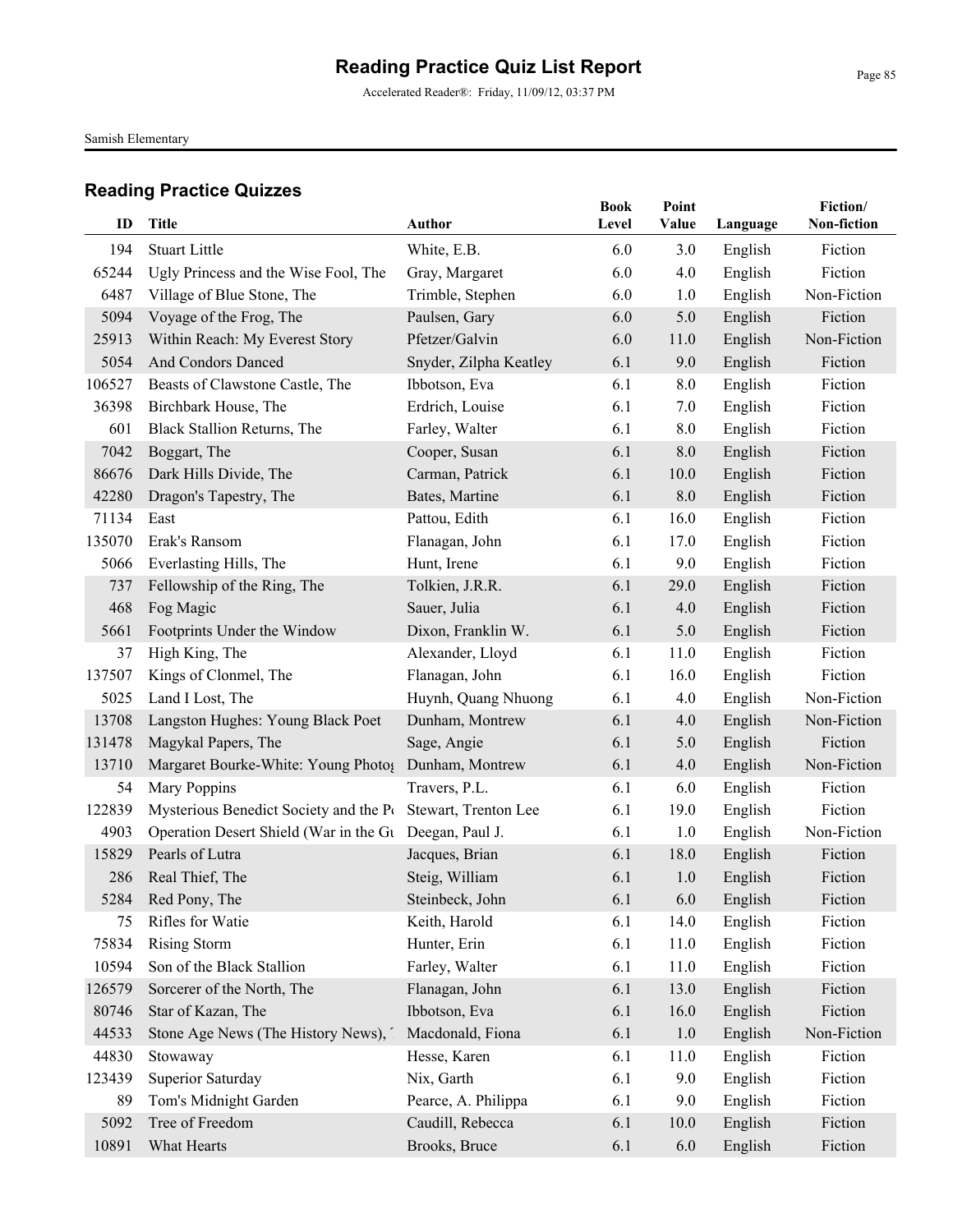Accelerated Reader®: Friday, 11/09/12, 03:37 PM

Samish Elementary

| ID             | <b>Title</b>                            | <b>Author</b>         | <b>Book</b><br>Level | Point<br>Value | Language           | Fiction/<br>Non-fiction |
|----------------|-----------------------------------------|-----------------------|----------------------|----------------|--------------------|-------------------------|
|                | Adventures of Tom Sawyer, The           | Twain/Fuentes         |                      |                |                    | Fiction                 |
| 41119<br>35349 | Alexander Graham Bell: An Inventive     | MacLeod, Elizabeth    | 6.2<br>6.2           | 5.0<br>1.0     | English<br>English | Non-Fiction             |
| 139060         | Artemis Fowl: The Atlantis Complex      | Colfer, Eoin          | 6.2                  | 12.0           | English            | Fiction                 |
| 44522          | Aztec News (The History News), The      | Steele, Philip        | 6.2                  | 1.0            | English            | Non-Fiction             |
| 6351           | Bard of Avon: The Story of William Sł   | Stanley/Vennema       | 6.2                  | 1.0            | English            | Non-Fiction             |
| 101196         | Beyond the Valley of Thorns             | Carman, Patrick       | 6.2                  | 8.0            | English            | Fiction                 |
| 5004           | Calico Bush                             | Field, Rachel         | 6.2                  | 9.0            | English            | Fiction                 |
| 15             | Call It Courage                         | Sperry, Armstrong     | 6.2                  | 3.0            | English            | Fiction                 |
| 32238          | Cleopatra VII: Daughter of the Nile     | Gregory, Kristiana    | 6.2                  | 6.0            | English            | Fiction                 |
| 23666          | Count Karlstein                         | Pullman, Philip       | 6.2                  | 8.0            | English            | Fiction                 |
| 109            | Dark Is Rising, The                     | Cooper, Susan         | 6.2                  | 13.0           | English            | Fiction                 |
| 25             | Door in the Wall, The                   | Angeli, Marguerite de | 6.2                  | 4.0            | English            | Fiction                 |
| 34983          | Freedom Train: The Story of Harriet Tu  | Sterling, Dorothy     | 6.2                  | 6.0            | English            | Non-Fiction             |
| 33             | Grey King, The                          | Cooper, Susan         | 6.2                  | 9.0            | English            | Fiction                 |
| 47015          | Hernando de Soto and the Exploration    | Gallagher, Jim        | 6.2                  | 1.0            | English            | Non-Fiction             |
| 5070           | House on the Hill, The                  | Dunlop, Eileen        | 6.2                  | 8.0            | English            | Fiction                 |
| 5421           | I, Houdini                              | Reid-Banks, Lynne     | 6.2                  | 5.0            | English            | Fiction                 |
| 6370           | Jo and the Bandit                       | Roberts, Willo Davis  | 6.2                  | 9.0            | English            | Fiction                 |
| 30540          | King Arthur and the Knights of the Rou  | Pyle/Hanft            | 6.2                  | 3.0            | English            | Fiction                 |
| 34721          | King of Shadows                         | Cooper, Susan         | 6.2                  | 8.0            | English            | Fiction                 |
| 40137          | Marie Antoinette: Princess of Versaille | Lasky, Kathryn        | 6.2                  | 7.0            | English            | Fiction                 |
| 41284          | Miserable Mill, The                     | Snicket, Lemony       | 6.2                  | 5.0            | English            | Fiction                 |
| 6336           | Mitch and Amy                           | Cleary, Beverly       | 6.2                  | 6.0            | English            | Fiction                 |
| 5286           | Return of the King, The                 | Tolkien, J.R.R.       | 6.2                  | 22.0           | English            | Fiction                 |
| 24688          | Ronald Reagan                           | Joseph, Paul          | 6.2                  | 0.5            | English            | Non-Fiction             |
| 6395           | Rosa Parks, My Story                    | Parks/Haskins         | 6.2                  | 6.0            | English            | Non-Fiction             |
| 131926         | Siege of Macindaw, The                  | Flanagan, John        | 6.2                  | 13.0           | English            | Fiction                 |
| 31524          | Stealing Home: The Story of Jackie Ro   | Denenberg, Barry      | 6.2                  | 3.0            | English            | Non-Fiction             |
| 16304          | Story of Davy Crockett: Frontier Hero,  | Retan, Walter         | 6.2                  | 4.0            | English            | Non-Fiction             |
|                | 17842 Subtle Knife, The                 | Pullman, Philip       | 6.2                  | 16.0           | English            | Fiction                 |
| 6632           | Taran Wanderer                          | Alexander, Lloyd      | 6.2                  | 9.0            | English            | Fiction                 |
| 5443           | Tough Winter, The                       | Lawson, Robert        | 6.2                  | 4.0            | English            | Fiction                 |
| 50168          | Valley of the Moon: The Diary of Mari   | Garland, Sherry       | 6.2                  | 6.0            | English            | Fiction                 |
| 54693          | Victoria: May Blossom of Britannia      | Kirwan, Anna          | 6.2                  | 6.0            | English            | Fiction                 |
| 44534          | Viking News (The History News), The     | Wright, Rachel        | 6.2                  | 1.0            | English            | Non-Fiction             |
| 48260          | Which Witch?                            | Ibbotson, Eva         | 6.2                  | 7.0            | English            | Fiction                 |
| 397            | White Mountains, The                    | Christopher, John     | 6.2                  | 7.0            | English            | Fiction                 |
| 5256           | Anne of the Island                      | Montgomery, L.M.      | 6.3                  | 12.0           | English            | Fiction                 |
| 10555          | Black Stallion Legend, The              | Farley, Walter        | 6.3                  | 7.0            | English            | Fiction                 |
| 5259           | Bless the Beasts & Children             | Swarthout, Glendon    | 6.3                  | 6.0            | English            | Fiction                 |
| 106349         | Burning Bridge, The                     | Flanagan, John        | 6.3                  | 12.0           | English            | Fiction                 |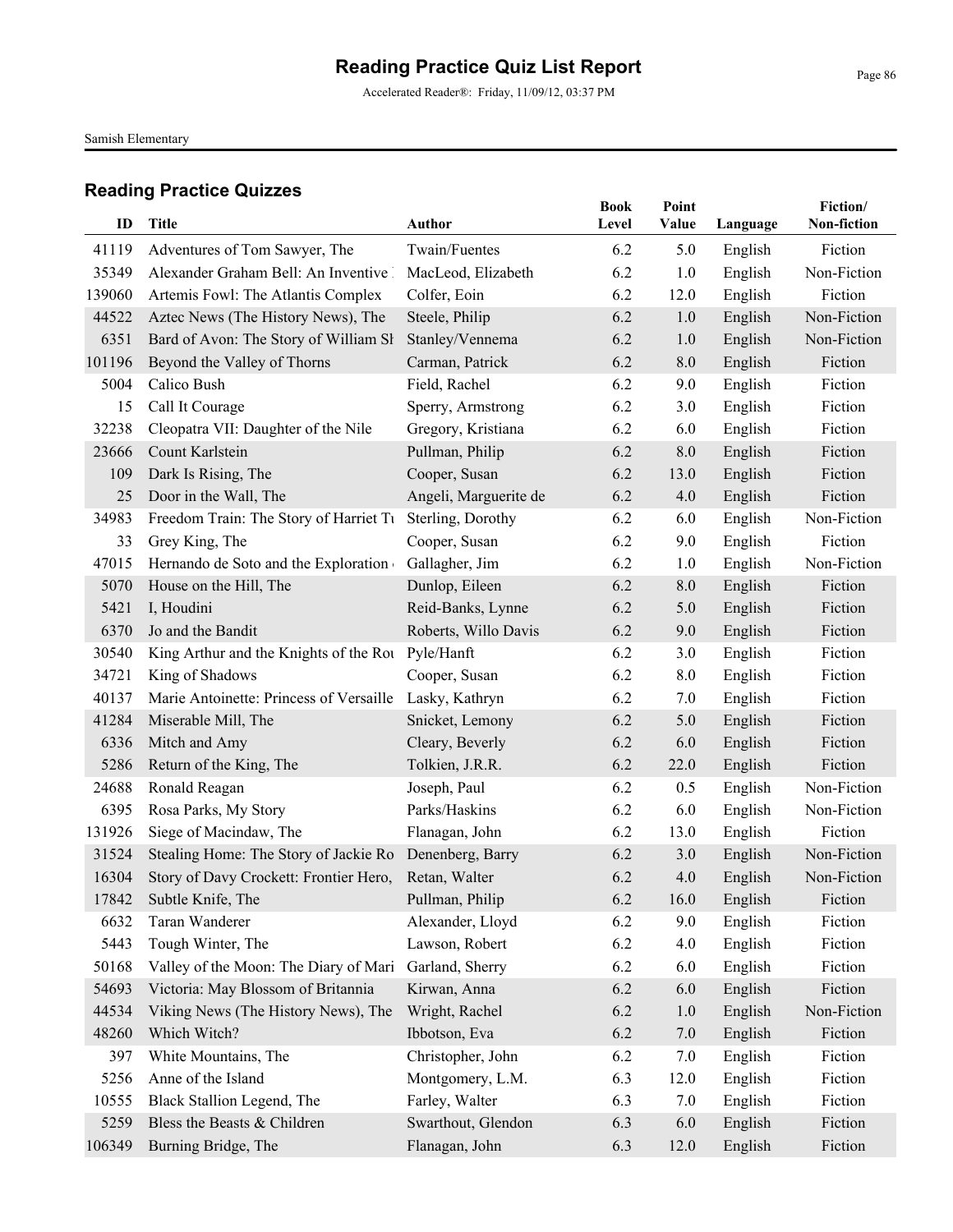Accelerated Reader®: Friday, 11/09/12, 03:37 PM

Samish Elementary

| ID     | Title                                           | Author                    | <b>Book</b><br>Level | Point<br>Value | Language | Fiction/<br>Non-fiction |
|--------|-------------------------------------------------|---------------------------|----------------------|----------------|----------|-------------------------|
| 82929  | Darkest Hour, The                               | Hunter, Erin              | 6.3                  | 12.0           | English  | Fiction                 |
| 5065   | December Rose, The                              | Garfield, Leon            | 6.3                  | 9.0            | English  | Fiction                 |
| 6312   | Discovery of the Americas, The                  | Maestro, Betsy/Giulio     | 6.3                  | 0.5            | English  | Non-Fiction             |
| 361    | Endless Steppe, The                             | Hautzig, Esther           | 6.3                  | 10.0           | English  | Non-Fiction             |
| 51726  | Explorers (The History News)                    | Johnstone, Michael        | 6.3                  | 2.0            | English  | Non-Fiction             |
| 20316  | Golden Goblet, The                              | McGraw, Eloise Jarvis     | 6.3                  | 11.0           | English  | Fiction                 |
| 40878  | Greek News (The History News), The              | Powell/Steele             | 6.3                  | 1.0            | English  | Non-Fiction             |
| 52468  | Historic Sites and Monuments (The Ro            | Armentrout, David/Patrici | 6.3                  | 1.0            | English  | Non-Fiction             |
| 5026   | Libby on Wednesday                              | Snyder, Zilpha Keatley    | 6.3                  | 8.0            | English  | Fiction                 |
| 133674 | Mysterious Benedict Society and the P1          | Stewart, Trenton Lee      | 6.3                  | 15.0           | English  | Fiction                 |
| 35573  | On the Field withEmmitt Smith                   | Christopher, Matt         | 6.3                  | 3.0            | English  | Non-Fiction             |
| 15097  | Outcast of Redwall                              | Jacques, Brian            | 6.3                  | 15.0           | English  | Fiction                 |
| 5285   | Reluctant God, The                              | Service, Pamela F.        | 6.3                  | 9.0            | English  | Fiction                 |
| 41286  | Reptile Room, The                               | Snicket, Lemony           | 6.3                  | 5.0            | English  | Fiction                 |
| 74     | Rescuers, The                                   | Sharp, Margery            | 6.3                  | 4.0            | English  | Fiction                 |
| 76     | Roller Skates                                   | Sawyer, Ruth              | 6.3                  | 8.0            | English  | Fiction                 |
| 78     | Secret Garden, The                              | Burnett, Frances          | 6.3                  | 13.0           | English  | Fiction                 |
| 5291   | Seventeen against the Dealer                    | Voigt, Cynthia            | 6.3                  | 11.0           | English  | Fiction                 |
| 64512  | Summerland                                      | Chabon, Michael           | 6.3                  | 22.0           | English  | Fiction                 |
| 5295   | Two Towers, The                                 | Tolkien, J.R.R.           | 6.3                  | 23.0           | English  | Fiction                 |
| 41287  | Wide Window, The                                | Snicket, Lemony           | 6.3                  | 5.0            | English  | Fiction                 |
| 41281  | Bad Beginning, The                              | Snicket, Lemony           | 6.4                  | 4.0            | English  | Fiction                 |
| 18756  | Black Stallion and Flame, The                   | Farley, Walter            | 6.4                  | 6.0            | English  | Fiction                 |
| 8693   | Catherine, Called Birdy                         | Cushman, Karen            | 6.4                  | 8.0            | English  | Fiction                 |
| 104784 | Drift House: The First Voyage                   | Peck, Dale                | 6.4                  | 16.0           | English  | Fiction                 |
| 217    | Egypt Game, The                                 | Snyder, Zilpha Keatley    | 6.4                  | 7.0            | English  | Fiction                 |
| 13514  | Green Berets, The                               | Streissguth, Tom          | 6.4                  | 0.5            | English  | Non-Fiction             |
| 5272   | Iceberg Hermit, The                             | Roth, Arthur              | 6.4                  | 8.0            | English  | Fiction                 |
| 45123  | Jim Henson: Young Puppeteer                     | Gourse, Leslie            | 6.4                  | 3.0            | English  | Fiction                 |
|        | 52596 Kaiulani: The People's Princess           | White, Ellen Emerson      | 6.4                  | 6.0            | English  | Fiction                 |
| 136287 | Lord Sunday                                     | Nix, Garth                | 6.4                  | 11.0           | English  | Fiction                 |
| 30516  | Louisa May Alcott: Young Novelist               | Gormley, Beatrice         | 6.4                  | 5.0            | English  | Fiction                 |
| 70103  | Man Who Made Time Travel, The                   | Lasky, Kathryn            | 6.4                  | 1.0            | English  | Non-Fiction             |
| 5078   | Ordinary Princess, The                          | Kaye, M.M.                | 6.4                  | 4.0            | English  | Fiction                 |
| 71     | Rabbit Hill                                     | Lawson, Robert            | 6.4                  | 3.0            | English  | Fiction                 |
| 40879  | Roman News (The History News), The              | Langley, Andrew           | 6.4                  | 1.0            | English  | Non-Fiction             |
| 45127  | Ronald Reagan: Young Leader                     | Dunham, Montrew           | 6.4                  | 4.0            | English  | Fiction                 |
| 389    | Stranger at Green Knowe, A                      | Boston, L.M.              | 6.4                  | 7.0            | English  | Fiction                 |
| 6382   | Tasmanian Devil on Location                     | Darling, Kathy            | 6.4                  | 1.0            | English  | Non-Fiction             |
| 14853  | You Want Women to Vote, Lizzie Stan Fritz, Jean |                           | 6.4                  | 3.0            | English  | Non-Fiction             |
| 100    | Young Fu of the Upper Yangtze                   | Lewis, Elizabeth          | 6.4                  | 10.0           | English  | Fiction                 |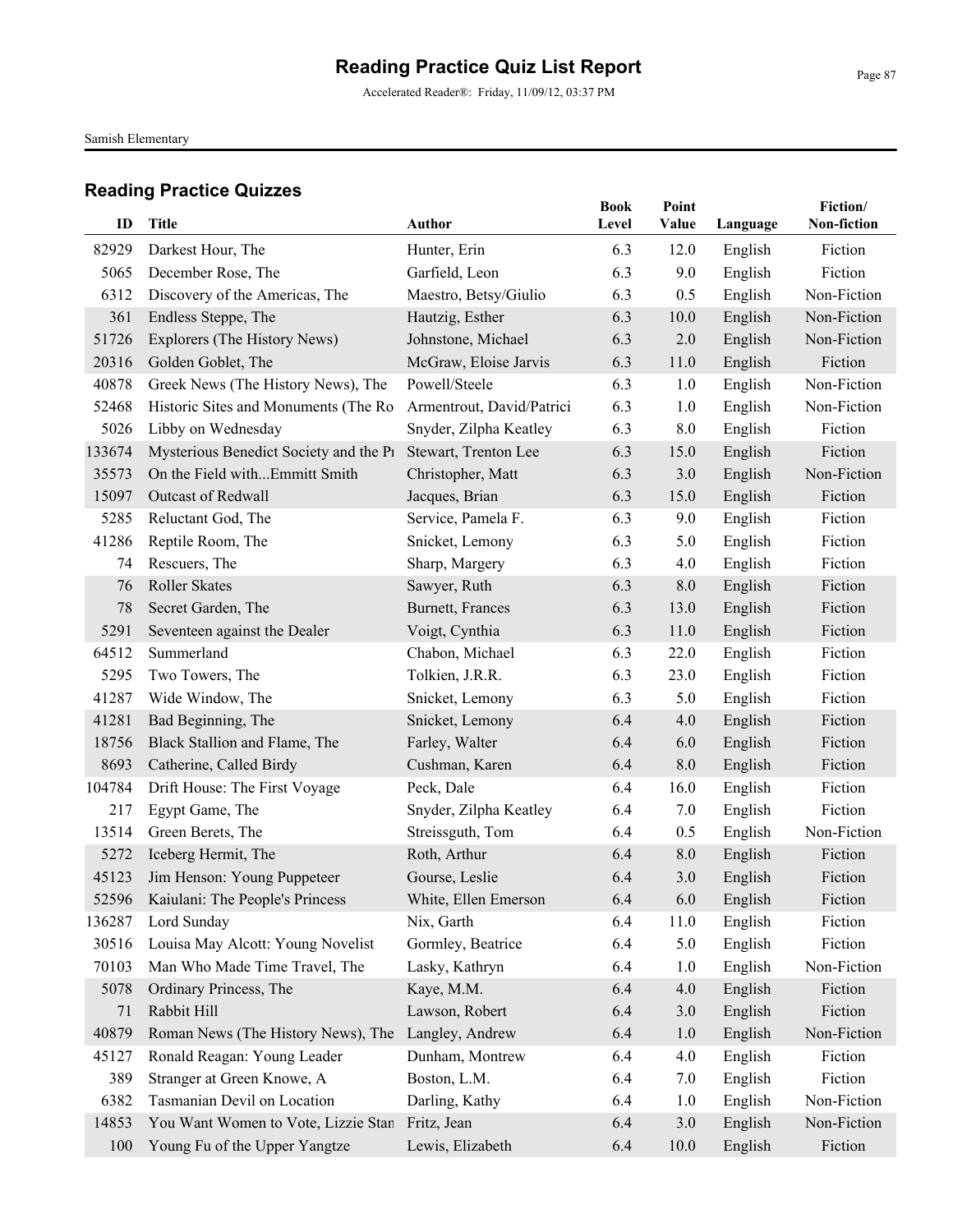Accelerated Reader®: Friday, 11/09/12, 03:37 PM

Samish Elementary

| ID     | Title                                                     | Author                    | <b>Book</b><br>Level | Point<br>Value | Language | Fiction/<br>Non-fiction |
|--------|-----------------------------------------------------------|---------------------------|----------------------|----------------|----------|-------------------------|
| 1      | Adam of the Road                                          | Gray, Elizabeth Janet     | 6.5                  | 9.0            | English  | Fiction                 |
| 13503  | Air Assault Teams                                         | Stapleton, Gerard         | 6.5                  | 0.5            | English  | Non-Fiction             |
| 3      | Amos Fortune, Free Man                                    | Yates, Elizabeth          | 6.5                  | 5.0            | English  | Non-Fiction             |
| 9      | <b>Blue Willow</b>                                        | Gates, Doris              | 6.5                  | 6.0            | English  | Fiction                 |
| 6661   | City of Gold and Lead, The                                | Christopher, John         | 6.5                  | 8.0            | English  | Fiction                 |
| 135752 | Freefall                                                  | Gordon, Roderick          | 6.5                  | 25.0           | English  | Fiction                 |
| 30     | Gay-Neck: The Story of a Pigeon                           | Mukerji, Dhan Gopal       | 6.5                  | 6.0            | English  | Fiction                 |
| 81705  | Grim Grotto, The                                          | Snicket, Lemony           | 6.5                  | 8.0            | English  | Fiction                 |
| 46280  | Guts: The True Stories Behind Hatchet                     | Paulsen, Gary             | 6.5                  | 4.0            | English  | Non-Fiction             |
| 106247 | How to Speak Dragonese                                    | Cowell, Cressida          | 6.5                  | 5.0            | English  | Fiction                 |
| 44     | I, Juan de Pareja                                         | Trevino, Elizabeth Borton | 6.5                  | 7.0            | English  | Fiction                 |
| 5074   | Locked in Time                                            | Duncan, Lois              | 6.5                  | 10.0           | English  | Fiction                 |
| 114723 | Physik                                                    | Sage, Angie               | 6.5                  | 17.0           | English  | Fiction                 |
| 287    | Reluctant Dragon, The                                     | Grahame, Kenneth          | 6.5                  | 1.0            | English  | Fiction                 |
| 4862   | Rock Climbing (Action Sports Library)                     | Italia, Bob               | 6.5                  | 1.0            | English  | Non-Fiction             |
| 31193  | Shelter Dogs: Amazing Stories of Adop                     | Kehret, Peg               | 6.5                  | 3.0            | English  | Non-Fiction             |
| 104413 | Sir Thursday                                              | Nix, Garth                | 6.5                  | 12.0           | English  | Fiction                 |
| 83     | Smoky, the Cow Horse                                      | James, Will               | 6.5                  | 13.0           | English  | Fiction                 |
| 25892  | Voyage on the Great Titanic: The Diary                    | White, Ellen Emerson      | 6.5                  | 5.0            | English  | Fiction                 |
| 99     | Wolves of Willoughby Chase, The                           | Aiken, Joan               | 6.5                  | 7.0            | English  | Fiction                 |
| 102    | <b>Across Five Aprils</b>                                 | Hunt, Irene               | 6.6                  | 10.0           | English  | Fiction                 |
| 501    | Adventures of Huckleberry Finn, The                       | Twain, Mark               | 6.6                  | 18.0           | English  | Fiction                 |
| 35277  | Amelia Earhart: Young Aviator                             | Gormley, Beatrice         | 6.6                  | 6.0            | English  | Fiction                 |
| 5258   | Begonia for Miss Applebaum, A                             | Zindel, Paul              | 6.6                  | 7.0            | English  | Fiction                 |
| 11591  | Black Stallion's Ghost, The                               | Farley, Walter            | 6.6                  | 7.0            | English  | Fiction                 |
| 63667  | Carnivorous Carnival, The                                 | Snicket, Lemony           | 6.6                  | 7.0            | English  | Fiction                 |
| 5264   | Dove                                                      | Graham, Robin Lee         | 6.6                  | 10.0           | English  | Non-Fiction             |
| 46103  | Ersatz Elevator, The                                      | Snicket, Lemony           | 6.6                  | 7.0            | English  | Fiction                 |
| 6723   | <b>Exploring the Bismarck</b>                             | Ballard, Robert D.        | 6.6                  | 2.0            | English  | Non-Fiction             |
|        | 24437 Flags (Rourke Guide to State Symbols) Cooper, Jason |                           | 6.6                  | 1.0            | English  | Non-Fiction             |
| 366    | Harriet TubmanUnderground Railroa Petry, Ann              |                           | 6.6                  | 9.0            | English  | Non-Fiction             |
| 511    | Hobbit, The                                               | Tolkien, J.R.R.           | 6.6                  | 16.0           | English  | Fiction                 |
| 39     | Homer Price                                               | McCloskey, Robert         | 6.6                  | 4.0            | English  | Fiction                 |
| 78100  | How to Train Your Dragon                                  | Cowell, Cressida          | 6.6                  | 5.0            | English  | Fiction                 |
| 41554  | Isabel: Jewel of Castilla                                 | Meyer, Carolyn            | 6.6                  | 5.0            | English  | Fiction                 |
| 34686  | Max and Me and the Time Machine                           | Greer, Gery               | 6.6                  | 4.0            | English  | Fiction                 |
| 29253  | Paintbrush & Peacepipe: The Story of C                    | Rockwell, Anne F.         | 6.6                  | 3.0            | English  | Non-Fiction             |
| 51732  | Revolution (The History News)                             | Maynard, Christopher      | 6.6                  | 2.0            | English  | Non-Fiction             |
| 57302  | September 11, 2001: TheChanged Ar                         | Wheeler, Jill C.          | 6.6                  | 1.0            | English  | Non-Fiction             |
| 49768  | Single Shard, A                                           | Park, Linda Sue           | 6.6                  | 6.0            | English  | Fiction                 |
| 59355  | Sondok: Princess of the Moon and Star                     | Holman, Sheri             | 6.6                  | 5.0            | English  | Fiction                 |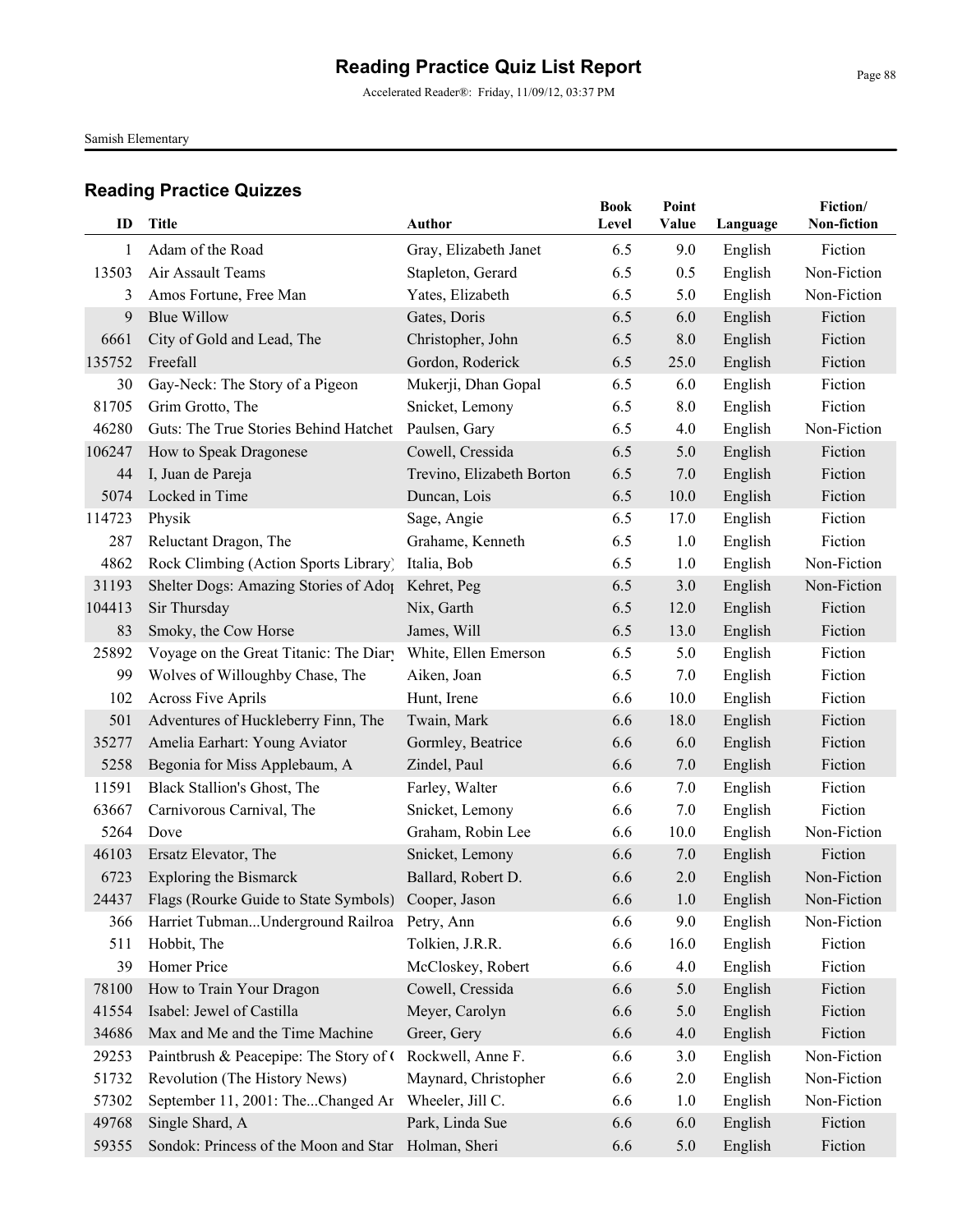Accelerated Reader®: Friday, 11/09/12, 03:37 PM

Samish Elementary

| ID     | Title                                  | <b>Author</b>            | <b>Book</b><br>Level | Point<br>Value | Language | Fiction/<br>Non-fiction |
|--------|----------------------------------------|--------------------------|----------------------|----------------|----------|-------------------------|
| 249    | Up a Road Slowly                       | Hunt, Irene              | 6.6                  | 8.0            | English  | Fiction                 |
| 24667  | Weapons of World War II                | Taylor, Mike             | 6.6                  | 1.0            | English  | Non-Fiction             |
| 17648  | When Will This Cruel War Be Over? T    | Denenberg, Barry         | 6.6                  | 3.0            | English  | Fiction                 |
| 96     | White Stag, The                        | Seredy, Kate             | 6.6                  | 2.0            | English  | Fiction                 |
| 24665  | Air Forces of World War II             | Taylor, Mike             | 6.7                  | 1.0            | English  | Non-Fiction             |
| 44562  | Amber Spyglass, The                    | Pullman, Philip          | 6.7                  | 26.0           | English  | Fiction                 |
| 128812 | Anne Frank                             | Colbert, David           | 6.7                  | 3.0            | English  | Non-Fiction             |
| 41280  | Austere Academy, The                   | Snicket, Lemony          | 6.7                  | 6.0            | English  | Fiction                 |
| 121443 | Battle for Skandia, The                | Flanagan, John           | 6.7                  | 14.0           | English  | Fiction                 |
| 40876  | Egyptian News (The History News), Tl   | Steedman, Scott          | 6.7                  | 1.0            | English  | Non-Fiction             |
| 363    | Farewell to Manzanar                   | Houston, Jeanne          | 6.7                  | 7.0            | English  | Non-Fiction             |
| 221    | Gathering of Days, A                   | Blos, Joan W.            | 6.7                  | 5.0            | English  | Fiction                 |
| 41644  | Hail to the Chief: The American Presid | Robb, Don                | 6.7                  | 0.5            | English  | Non-Fiction             |
| 32081  | Harry Potter and the Chamber of Secret | Rowling, J.K.            | 6.7                  | 14.0           | English  | Fiction                 |
| 32082  | Harry Potter and the Prisoner of Azkab | Rowling, J.K.            | 6.7                  | 18.0           | English  | Fiction                 |
| 60434  | John Adams: Young Revolutionary        | Adkins, Jan              | 6.7                  | 6.0            | English  | Fiction                 |
| 813    | Martin Luther King, Jr.: Young Man w   | Millender, Dharathula H. | 6.7                  | 4.0            | English  | Fiction                 |
| 66942  | Phantom Menace: Episode I, The         | Brooks, Terry            | 6.7                  | 14.0           | English  | Fiction                 |
| 130    | Phantom Tollbooth, The                 | Juster, Norton           | 6.7                  | 7.0            | English  | Fiction                 |
| 48687  | Vile Village, The                      | Snicket, Lemony          | 6.7                  | 7.0            | English  | Fiction                 |
| 5100   | Wizard of Earthsea, A                  | LeGuin, Ursula K.        | 6.7                  | 9.0            | English  | Fiction                 |
| 10600  | Young Black Stallion, The              | Farley, Walter/Steven    | 6.7                  | 6.0            | English  | Fiction                 |
| 8453   | Anne Frank: Beyond the Diary           | VanDerRol/Verhoeven      | 6.8                  | 3.0            | English  | Non-Fiction             |
| 15504  | Back of Beyond: A Story About Lewis    | Bowen, Andy Russell      | 6.8                  | 1.0            | English  | Non-Fiction             |
| 106    | Blue Sword, The                        | McKinley, Robin          | 6.8                  | 17.0           | English  | Fiction                 |
| 6606   | Bully for You, Teddy Roosevelt!        | Fritz, Jean              | 6.8                  | 4.0            | English  | Non-Fiction             |
| 25399  | Children of the Westward Trail         | Stefoff, Rebecca         | 6.8                  | 3.0            | English  | Non-Fiction             |
| 40670  | Harry Potter and the Goblet of Fire    | Rowling, J.K.            | 6.8                  | 32.0           | English  | Fiction                 |
| 115275 | Icebound Land, The                     | Flanagan, John           | 6.8                  | 13.0           | English  | Fiction                 |
|        | 13759 Leonardo da Vinci                | Stanley, Diane           | 6.8                  | 1.0            | English  | Non-Fiction             |
| 91     | Twenty-One Balloons, The               | DuBois, William Pene     | 6.8                  | 6.0            | English  | Fiction                 |
| 26235  | Washington (Hello U.S.A.)              | Powell, E.S.             | 6.8                  | 1.0            | English  | Non-Fiction             |
| 97     | Willow Whistle, The                    | Meigs, Cornelia          | 6.8                  | 5.0            | English  | Fiction                 |
| 208    | Ben and Me                             | Lawson, Robert           | 6.9                  | 3.0            | English  | Fiction                 |
| 18468  | Children of the Wild West              | Freedman, Russell        | 6.9                  | 2.0            | English  | Non-Fiction             |
| 84004  | <b>Dragon Secrets</b>                  | Golden, Christopher      | 6.9                  | 12.0           | English  | Fiction                 |
| 55473  | Final Years of the American Revolution | Wade, Linda R.           | 6.9                  | 1.0            | English  | Non-Fiction             |
| 116230 | Harry Potter and the Deathly Hallows   | Rowling, J.K.            | 6.9                  | 34.0           | English  | Fiction                 |
| 53273  | Hostile Hospital, The                  | Snicket, Lemony          | 6.9                  | 6.0            | English  | Fiction                 |
| 123531 | How to Twist a Dragon's Tale           | Cowell, Cressida         | 6.9                  | 5.0            | English  | Fiction                 |
| 31525  | Michael Jordan                         | Lovitt, Chip             | 6.9                  | 8.0            | English  | Non-Fiction             |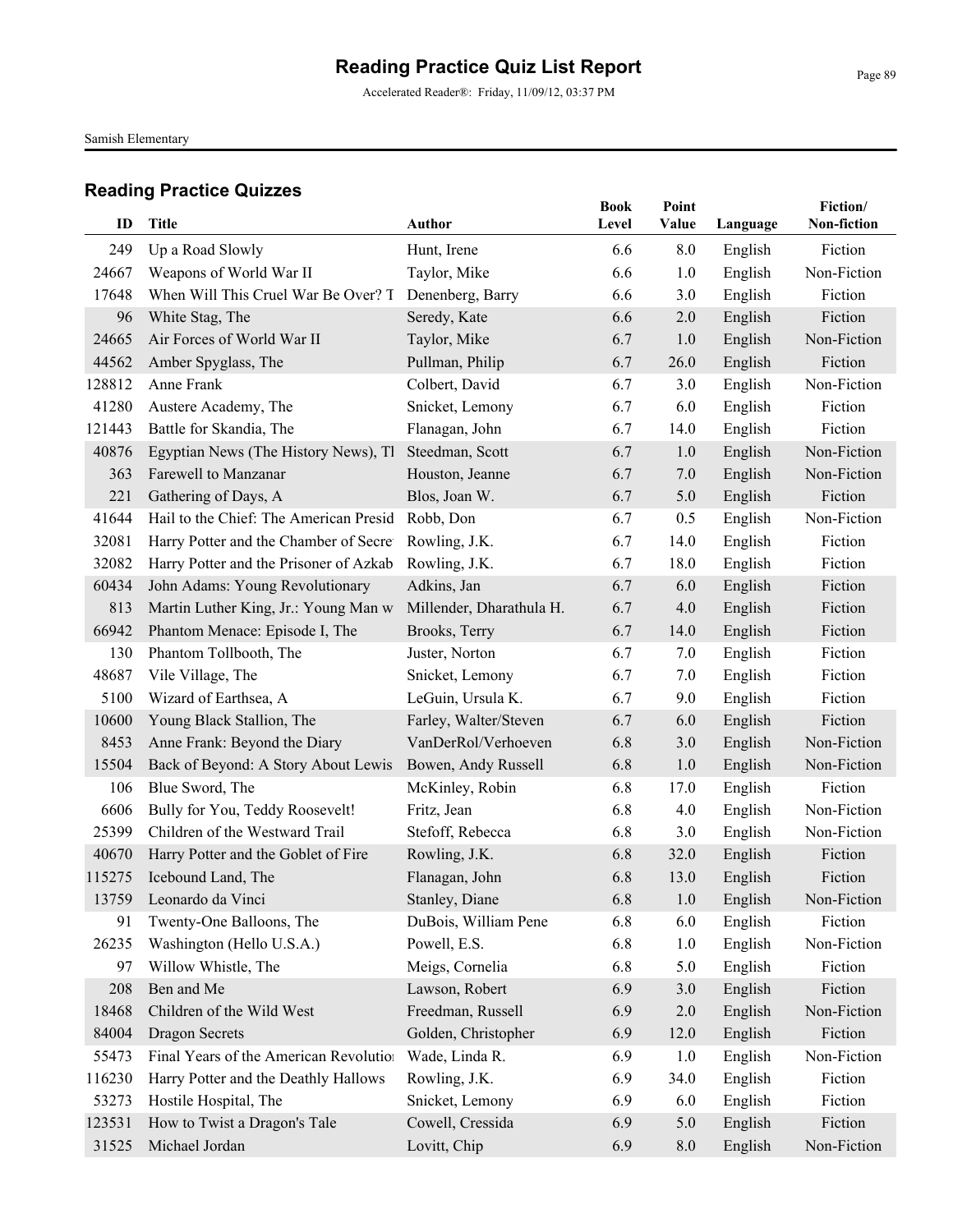Accelerated Reader®: Friday, 11/09/12, 03:37 PM

Samish Elementary

| ID     | <b>Title</b>                                        | <b>Author</b>           | <b>Book</b><br>Level | Point<br>Value | Language | Fiction/<br>Non-fiction |
|--------|-----------------------------------------------------|-------------------------|----------------------|----------------|----------|-------------------------|
| 5441   | Stormy                                              | Kjelgaard, Jim          | 6.9                  | 6.0            | English  | Fiction                 |
| 1745   | Arnold Schwarzenegger: Man of Action                | Bial, Daniel            | 7.0                  | 2.0            | English  | Non-Fiction             |
| 25883  | <b>Basher Five-Two</b>                              | O'Grady/French          | 7.0                  | 5.0            | English  | Non-Fiction             |
| 89884  | Eldest                                              | Paolini, Christopher    | 7.0                  | 36.0           | English  | Fiction                 |
| 227    | Hero and the Crown, The                             | McKinley, Robin         | 7.0                  | 15.0           | English  | Fiction                 |
| 6330   | Make Way for Sam Houston                            | Fritz, Jean             | 7.0                  | 4.0            | English  | Non-Fiction             |
| 29762  | Martin Luther King: The Peaceful War                | Clayton, Ed             | 7.0                  | 2.0            | English  | Non-Fiction             |
| 11548  | Pool of Fire, The                                   | Christopher, John       | 7.0                  | 8.0            | English  | Fiction                 |
| 89662  | Ruins of Gorlan, The                                | Flanagan, John          | 7.0                  | 12.0           | English  | Fiction                 |
| 75939  | Thomas Jefferson                                    | Harness, Cheryl         | 7.0                  | 1.0            | English  | Non-Fiction             |
| 120835 | Tunnels                                             | Gordon, Roderick        | 7.0                  | 20.0           | English  | Fiction                 |
| 525    | Wizard of Oz, The                                   | Baum, L. Frank          | 7.0                  | 7.0            | English  | Fiction                 |
| 111147 | Care and Feeding of Sprites                         | DiTerlizzi, Tony        | 7.1                  | 1.0            | English  | Fiction                 |
| 15085  | Golden Compass, The                                 | Pullman, Philip         | 7.1                  | 19.0           | English  | Fiction                 |
| 38     | Hitty: Her First Hundred Years                      | Field, Rachel           | 7.1                  | 11.0           | English  | Fiction                 |
| 24666  | Navies of World War II                              | Taylor, Mike            | 7.1                  | 1.0            | English  | Non-Fiction             |
| 73     | Rascal                                              | North, Sterling         | 7.1                  | 7.0            | English  | Fiction                 |
| 5439   | Shh! We're Writing the Constitution                 | Fritz, Jean             | 7.1                  | 1.0            | English  | Non-Fiction             |
| 72848  | Slippery Slope, The                                 | Snicket, Lemony         | 7.1                  | 9.0            | English  | Fiction                 |
| 142    | Trumpeter of Krakow, The                            | Kelly, Eric             | 7.1                  | 10.0           | English  | Fiction                 |
| 4900   | Armed Forces (War in the Gulf), The                 | Italia, Bob             | 7.2                  | 1.0            | English  | Fiction                 |
| 89154  | Harry Potter and the Half-Blood Prince              | Rowling, J.K.           | 7.2                  | 29.0           | English  | Fiction                 |
| 69785  | Harry Potter and the Order of the Phoen             | Rowling, J.K.           | 7.2                  | 44.0           | English  | Fiction                 |
| 65478  | I Have a Dream                                      | King Jr., Martin Luther | 7.2                  | 0.5            | English  | Non-Fiction             |
| 119    | Incident at Hawk's Hill                             | Eckert, Allan           | 7.2                  | 9.0            | English  | Fiction                 |
| 888    | James Carter: Thirty-Ninth President of             | Wade, Linda R.          | 7.2                  | 1.0            | English  | Non-Fiction             |
| 517    | Peter Pan                                           | Barrie, James M.        | 7.2                  | 8.0            | English  | Fiction                 |
| 203    | Anne of Green Gables                                | Montgomery, L.M.        | 7.3                  | 17.0           | English  | Fiction                 |
| 24663  | Battles of World War II                             | Taylor, Mike            | 7.3                  | 1.0            | English  | Non-Fiction             |
|        | 5060 Birds' Christmas Carol, The                    | Wiggin, Kate Douglas    | 7.3                  | 2.0            | English  | Fiction                 |
| 25251  | Discovering the Inca Ice Maiden: My A               | Reinhard, Johan         | 7.3                  | 1.0            | English  | Non-Fiction             |
| 110253 | End, The                                            | Snicket, Lemony         | 7.3                  | 9.0            | English  | Fiction                 |
| 115608 | Ham the Astrochimp                                  | Hilliard, Richard       | 7.3                  | 0.5            | English  | Non-Fiction             |
| 68060  | Elisabeth: The Princess Bride                       | Denenberg, Barry        | 7.4                  | 3.0            | English  | Fiction                 |
| 53627  | Girls: A History of Growing up Female Colman, Penny |                         | 7.4                  | 6.0            | English  | Non-Fiction             |
| 510    | Heroes, The                                         | Kingsley, Charles       | 7.4                  | 11.0           | English  | Fiction                 |
| 101791 | Penultimate Peril, The                              | Snicket, Lemony         | 7.4                  | 7.0            | English  | Fiction                 |
| 886    | Richard Nixon: Thirty-Seventh Preside               | Lillegard, Dee          | 7.4                  | 2.0            | English  | Non-Fiction             |
| 46291  | Shipwrecked! The True Adventures of                 | Blumberg, Rhoda         | 7.4                  | 2.0            | English  | Non-Fiction             |
| 59699  | White House, The                                    | Marcovitz, Hal          | 7.4                  | 1.0            | English  | Non-Fiction             |
| 29947  | Yankee Doodle Boy                                   | Martin, Joseph Plumb    | 7.4                  | 6.0            | English  | Non-Fiction             |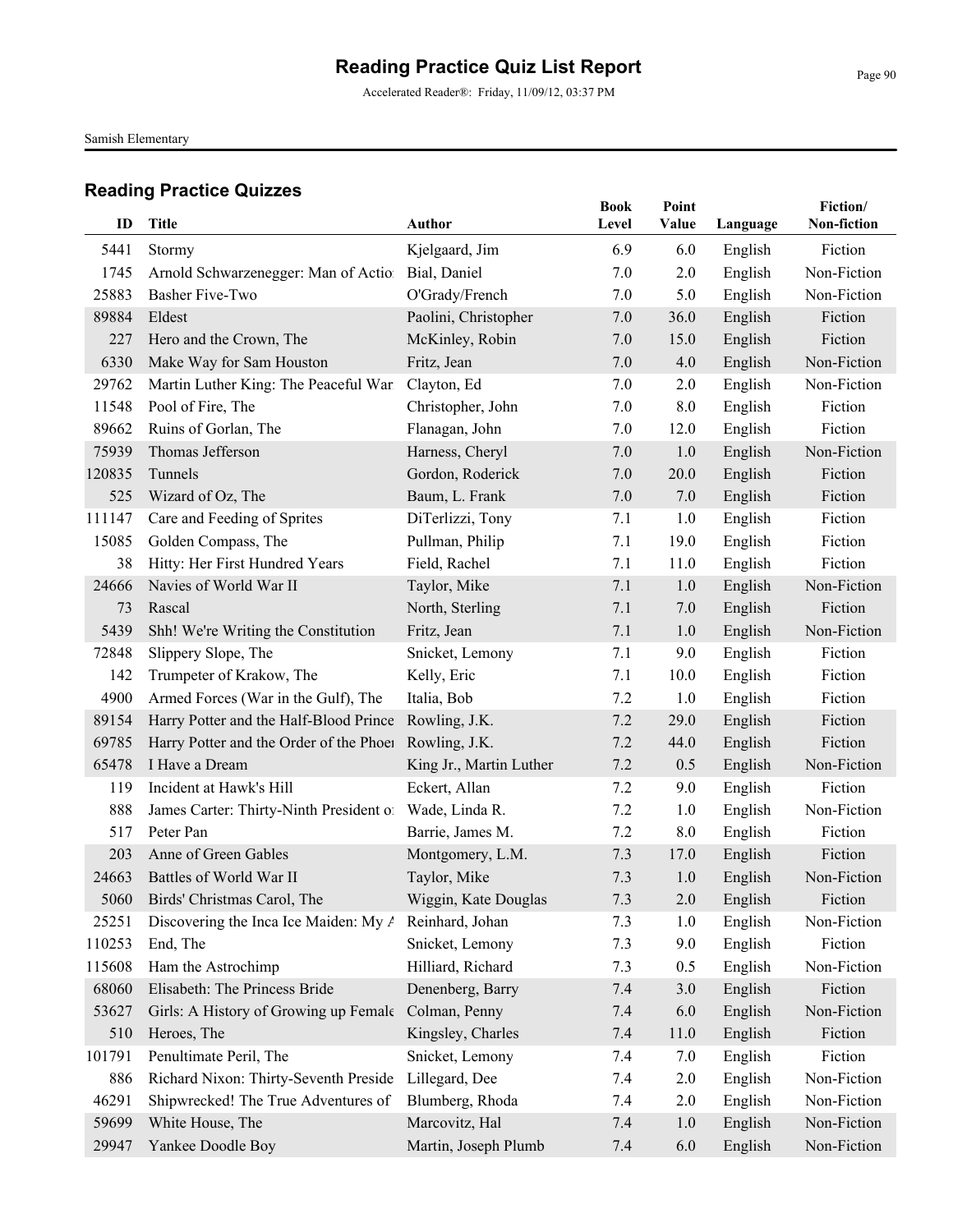Accelerated Reader®: Friday, 11/09/12, 03:37 PM

Samish Elementary

| ID     | Title                                                       | Author                    | <b>Book</b><br>Level | Point<br>Value | Language | Fiction/<br>Non-fiction |
|--------|-------------------------------------------------------------|---------------------------|----------------------|----------------|----------|-------------------------|
| 147778 | Inheritance                                                 | Paolini, Christopher      | 7.5                  | 49.0           | English  | Fiction                 |
| 59696  | Liberty Bell, The                                           | Marcovitz, Hal            | 7.5                  | 1.0            | English  | Non-Fiction             |
| 29250  | Nelson Mandela: No Easy Walk to Free                        | Denenberg, Barry          | 7.5                  | 5.0            | English  | Non-Fiction             |
| 59690  | American Flag, The                                          | Ferry, Joseph             | 7.6                  | 1.0            | English  | Non-Fiction             |
| 8514   | Dear Dr. Bell: Your Friend Helen Kell George, Judith St.    |                           | 7.6                  | 3.0            | English  | Fiction                 |
| 14532  | Great Fire, The                                             | Murphy, Jim               | 7.6                  | 4.0            | English  | Non-Fiction             |
| 230    | Incredible Journey, The                                     | Burnford, Sheila          | 7.6                  | 5.0            | English  | Fiction                 |
| 512    | Kidnapped                                                   | Stevenson, Robert Louis   | 7.6                  | 14.0           | English  | Fiction                 |
| 8      | <b>Black Beauty</b>                                         | Sewell, Anna              | 7.7                  | 11.0           | English  | Fiction                 |
| 23     | Daniel Boone                                                | Daugherty, James          | 7.7                  | 4.0            | English  | Non-Fiction             |
| 6021   | Great Little Madison, The                                   | Fritz, Jean               | 7.7                  | 6.0            | English  | Non-Fiction             |
| 51217  | Hatshepsut, His Majesty, Herself                            | Andronik, Catherine M.    | 7.7                  | 1.0            | English  | Non-Fiction             |
| 238    | Lincoln: A Photobiography                                   | Freedman, Russell         | 7.7                  | 5.0            | English  | Non-Fiction             |
| 63725  | Signers: The 56 StoriesDeclaration of                       | Fradin, Dennis Brindell   | 7.7                  | 3.0            | English  | Non-Fiction             |
| 5913   | Wright Brothers: How They Invented tl Freedman, Russell     |                           | 7.7                  | 4.0            | English  | Non-Fiction             |
| 503    | Alice in Wonderland and Through the I                       | Carroll, Lewis            | 7.8                  | 10.0           | English  | Fiction                 |
| 125940 | <b>Brisingr</b>                                             | Paolini, Christopher      | 7.8                  | 45.0           | English  | Fiction                 |
| 8464   | Eleanor Roosevelt: A Life of Discovery                      | Freedman, Russell         | 7.8                  | 6.0            | English  | Non-Fiction             |
| 6417   | First Woman Doctor, The                                     | Baker, Rachel             | 7.8                  | 10.0           | English  | Non-Fiction             |
| 87191  | Hitler Youth: Growing Up in Hitler's S                      | Bartoletti, Susan Campbel | 7.8                  | 6.0            | English  | Non-Fiction             |
| 25906  | Jack London: A Biography                                    | Dyer, Daniel              | 7.8                  | 8.0            | English  | Non-Fiction             |
| 13611  | Captains Courageous (Bloomsbury)                            | Kipling, Rudyard          | 7.9                  | 9.0            | English  | Fiction                 |
| 113    | Five Little Peppers and How They Gre                        | Sidney, Margaret          | 7.9                  | 13.0           | English  | Fiction                 |
| 513    | Little Women                                                | Alcott, Louisa May        | 7.9                  | 33.0           | English  | Fiction                 |
| 128817 | Martin Luther King Jr.                                      | Colbert, David            | 7.9                  | 3.0            | English  | Non-Fiction             |
| 107    | Call of the Wild, The                                       | London, Jack              | 8.0                  | 7.0            | English  | Fiction                 |
| 59651  | Ellis Island                                                | Marcovitz, Hal            | 8.0                  | 1.0            | English  | Non-Fiction             |
| 17820  | Invincible Louisa                                           | Meigs, Cornelia           | 8.0                  | 10.0           | English  | Fiction                 |
| 107288 | Tales of the Cryptids: Mysterious Creat Halls, Kelly Milner |                           | 8.0                  | 3.0            | English  | Non-Fiction             |
| 502    | Adventures of Tom Sawyer, The                               | Twain, Mark               | 8.1                  | 12.0           | English  | Fiction                 |
| 6982   | Franklin Delano Roosevelt                                   | Freedman, Russell         | 8.1                  | 6.0            | English  | Non-Fiction             |
| 519    | Rebecca of Sunnybrook Farm                                  | Wiggin, Kate              | 8.1                  | 13.0           | English  | Fiction                 |
| 59697  | Statue of Liberty, The                                      | Marcovitz, Hal            | 8.1                  | 1.0            | English  | Non-Fiction             |
| 41130  | American Hero: The True Story of Cha                        | Denenberg, Barry          | 8.2                  | 8.0            | English  | Non-Fiction             |
| 48526  | Good Fight: How World War II Was W                          | Ambrose, Stephen E.       | 8.2                  | 2.0            | English  | Non-Fiction             |
| 508    | Hans Brinker, or The Silver Skates                          | Dodge, Mary Mapes         | 8.2                  | 14.0           | English  | Fiction                 |
| 509    | Heidi                                                       | Spyri, Johanna            | 8.2                  | 16.0           | English  | Fiction                 |
| 880    | Herbert Hoover: Thirty-First President                      | Clinton, Susan            | 8.2                  | 2.0            | English  | Non-Fiction             |
| 78566  | Voice That Challenged a Nation: M. Al                       | Freedman, Russell         | 8.2                  | 3.0            | English  | Non-Fiction             |
| 524    | Wind in the Willows, The                                    | Grahame, Kenneth          | 8.2                  | 11.0           | English  | Fiction                 |
| 522    | Treasure Island                                             | Stevenson, Robert Louis   | 8.3                  | 12.0           | English  | Fiction                 |